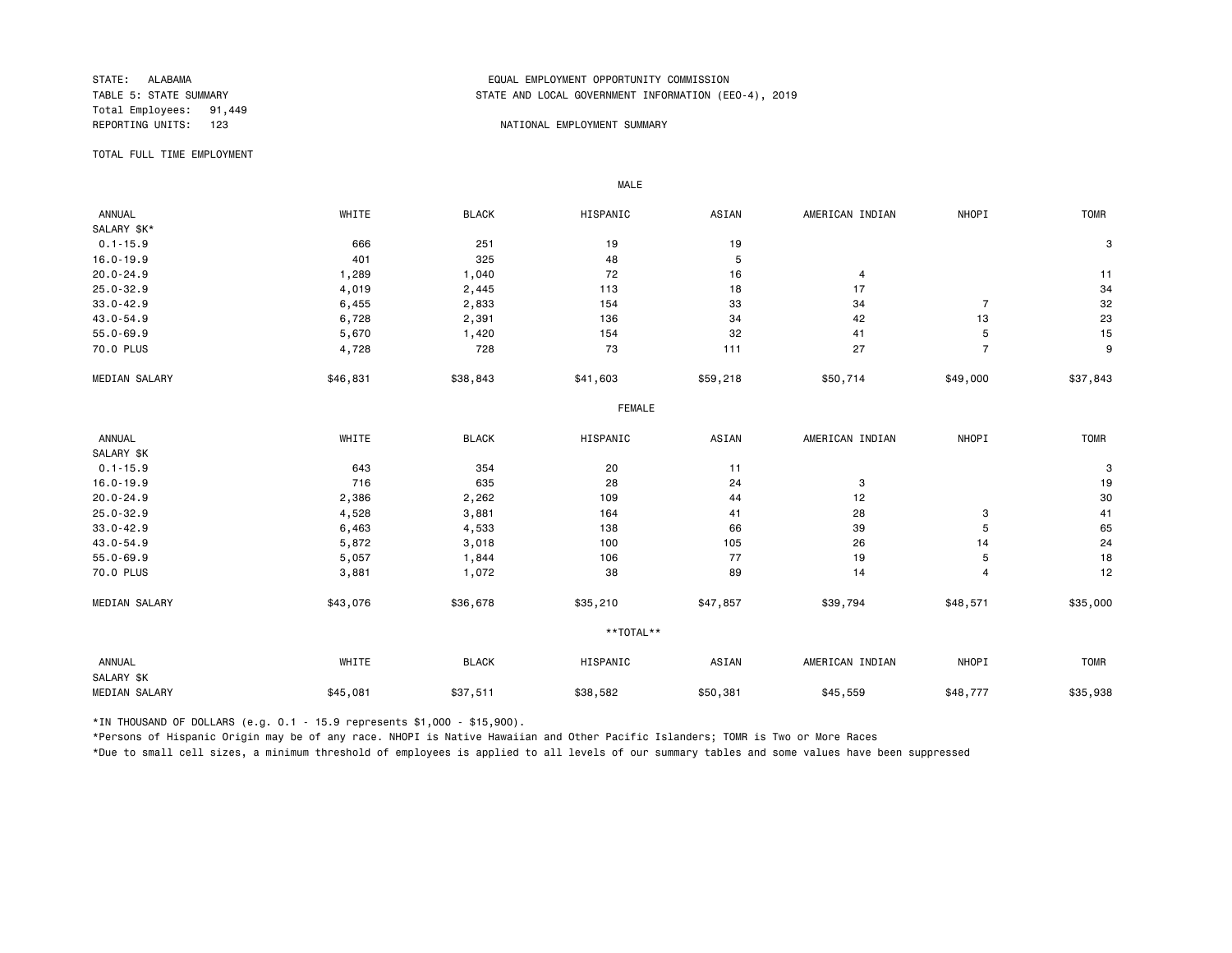Total Employees: 16,686<br>REPORTING UNITS: 123

# STATE: ALABAMA EQUAL EMPLOYMENT OPPORTUNITY COMMISSION STATE AND LOCAL GOVERNMENT INFORMATION (EEO-4), 2019

## NATIONAL EMPLOYMENT SUMMARY

TOTAL PART TIME EMPLOYMENT

MALE

 WHITE BLACK HISPANIC ASIAN AMERICAN INDIAN NHOPI TOMR OFF/ADMIN 89 28 PROF 470 70 3 10 4 4 TECH 306 108 16 5 4 6 PROT-SERV 735 284 9 5 PARA-PROF 395 217 12 5 6 ADM SUPRT 598 308 20 4 3 4 SKILLED 125 88 4 SVC/MAINT 1,045 496 19 5 3 8

|                  | <b>FEMALE</b> |              |          |              |                 |              |             |  |  |
|------------------|---------------|--------------|----------|--------------|-----------------|--------------|-------------|--|--|
|                  | <b>WHITE</b>  | <b>BLACK</b> | HISPANIC | <b>ASIAN</b> | AMERICAN INDIAN | <b>NHOPI</b> | <b>TOMR</b> |  |  |
| OFF/ADMIN        | 83            | 54           |          |              |                 |              |             |  |  |
| <b>PROF</b>      | 3,237         | 517          | 27       | 53           | 12              |              | 11          |  |  |
| <b>TECH</b>      | 1,162         | 383          | 26       | 33           | 4               |              | 25          |  |  |
| <b>PROT-SERV</b> | 275           | 159          | 5        |              |                 |              |             |  |  |
| PARA-PROF        | 791           | 443          | 53       | 12           |                 |              |             |  |  |
| ADM SUPRT        | 1,585         | 739          | 47       | 12           |                 | 10           | 20          |  |  |
| SKILLED          | 75            | 89           |          |              |                 |              |             |  |  |
| SVC/MAINT        | 669           | 475          | 9        | 11           | 6               |              |             |  |  |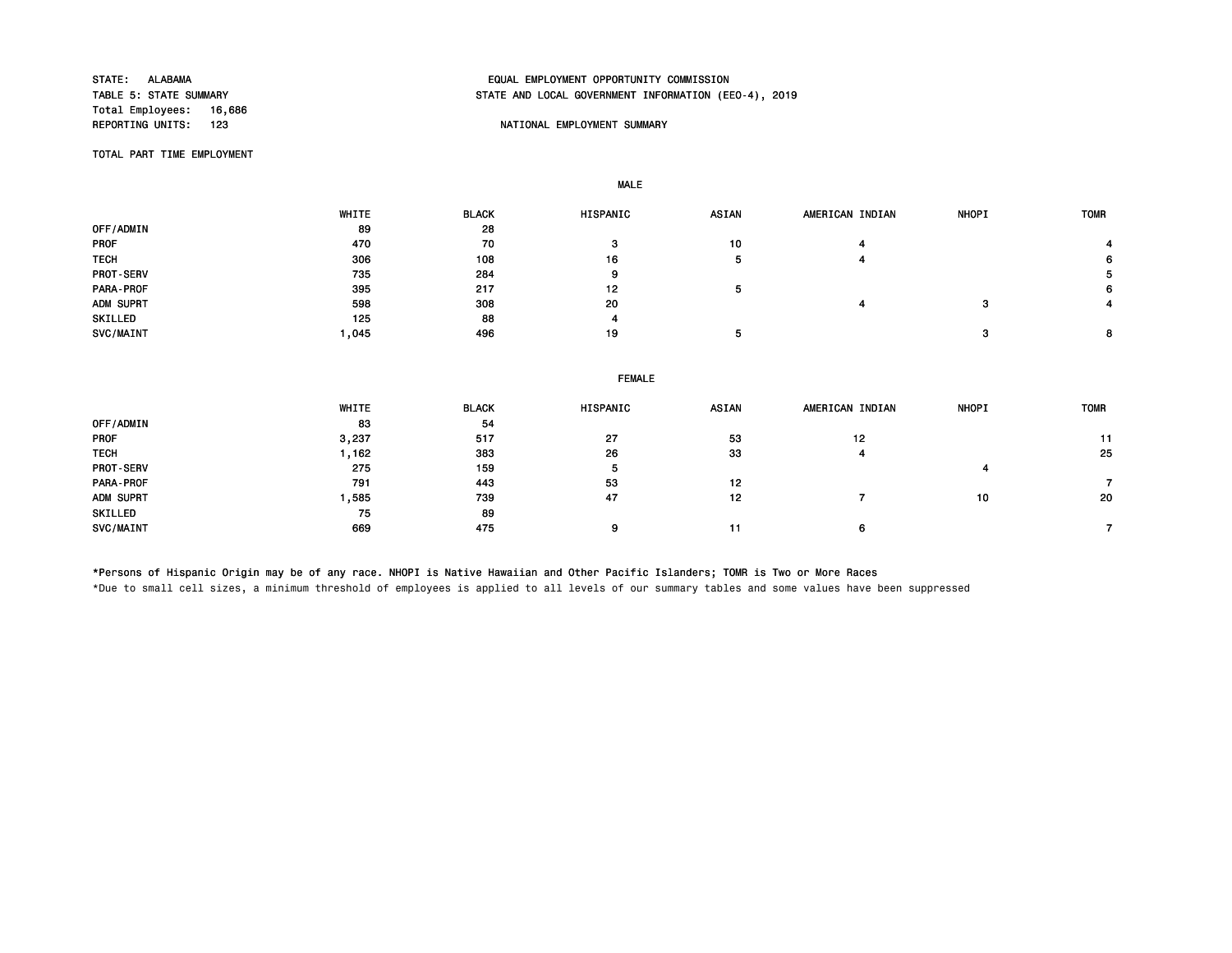Total Employees: 13,051

# STATE: ALABAMA EQUAL EMPLOYMENT OPPORTUNITY COMMISSION STATE AND LOCAL GOVERNMENT INFORMATION (EEO-4), 2019

## NATIONAL EMPLOYMENT SUMMARY

TOTAL NEW HIRES EMPLOYMENT

MALE

|                  | WHITE | <b>BLACK</b> | HISPANIC | <b>ASIAN</b> | AMERICAN INDIAN | <b>NHOPI</b> | <b>TOMR</b> |
|------------------|-------|--------------|----------|--------------|-----------------|--------------|-------------|
| OFF/ADMIN        | 151   | 28           | 3        |              |                 |              | 3           |
| <b>PROF</b>      | 483   | 111          | 12       | 15           |                 |              | 13          |
| <b>TECH</b>      | 279   | 100          |          |              |                 |              | 9           |
| <b>PROT-SERV</b> | , 232 | 577          | 54       |              | з               |              | 12          |
| PARA-PROF        | 91    | 167          |          |              |                 |              |             |
| ADM SUPRT        | 153   | 98           |          | з            |                 |              | 9           |
| SKILLED          | 456   | 205          |          |              | c               |              |             |
| SVC/MAINT        | 658   | 364          | 16       |              |                 |              |             |

#### FEMALE

|                  | WHITE | <b>BLACK</b> | <b>HISPANIC</b> | <b>ASIAN</b> | AMERICAN INDIAN | <b>NHOPI</b> | <b>TOMR</b> |
|------------------|-------|--------------|-----------------|--------------|-----------------|--------------|-------------|
| OFF/ADMIN        | 128   | 47           |                 | -37          |                 |              | 3           |
| <b>PROF</b>      | .563  | 784          | 42              | 37           | o               |              | -37         |
| <b>TECH</b>      | 557   | 321          | 18              | 10           |                 |              | 17          |
| <b>PROT-SERV</b> | 198   | 309          | 16              |              |                 |              | 6           |
| PARA-PROF        | 462   | 507          | 11              |              |                 |              |             |
| ADM SUPRT        | 914   | 702          | 39              |              |                 |              | 25          |
| SKILLED          | 45    | 18           | 9               |              |                 |              |             |
| SVC/MAINT        | 353   | 402          | 22              | 13           |                 |              | 9           |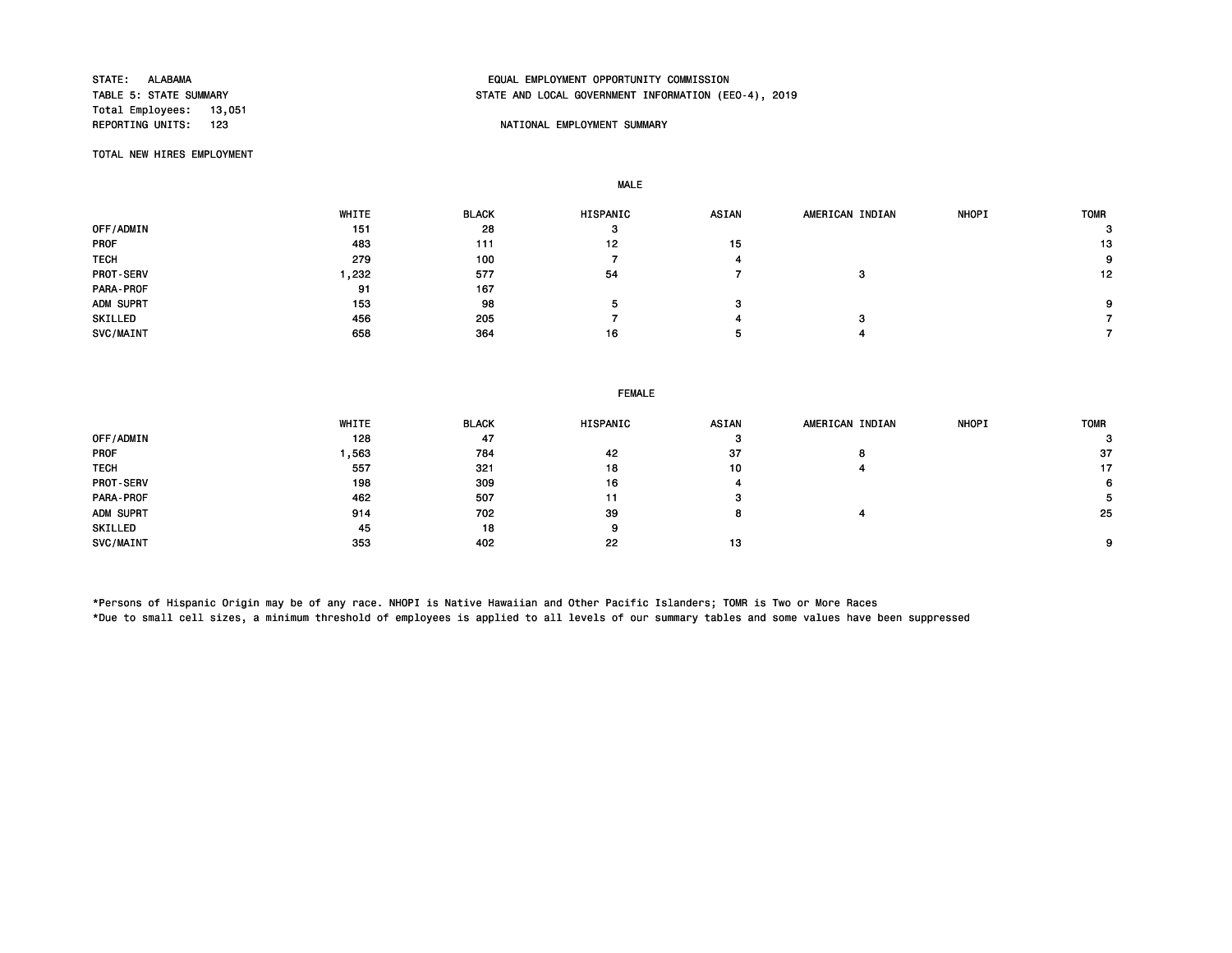Total Employees: 20,333<br>REPORTING UNITS: 16

## STATE: ALASKA EQUAL EMPLOYMENT OPPORTUNITY COMMISSION STATE AND LOCAL GOVERNMENT INFORMATION (EEO-4), 2019

## NATIONAL EMPLOYMENT SUMMARY

TOTAL FULL TIME EMPLOYMENT

MALE

| <b>ANNUAL</b>        | WHITE    | <b>BLACK</b> | HISPANIC      | ASIAN    | AMERICAN INDIAN | NHOPI          | <b>TOMR</b> |
|----------------------|----------|--------------|---------------|----------|-----------------|----------------|-------------|
| SALARY \$K*          |          |              |               |          |                 |                |             |
| $0.1 - 15.9$         |          |              |               |          | 3               |                |             |
| $16.0 - 19.9$        | 3        |              |               |          | $\overline{4}$  |                |             |
| $20.0 - 24.9$        | 16       |              |               |          | $\overline{4}$  |                |             |
| $25.0 - 32.9$        | 28       | 4            |               | 12       |                 |                |             |
| $33.0 - 42.9$        | 263      | 38           | 30            | 78       | 40              | 12             | 18          |
| 43.0-54.9            | 930      | 79           | 77            | 136      | 152             | 25             | 43          |
| $55.0 - 69.9$        | 2,000    | 94           | 96            | 158      | 258             | 19             | 38          |
| 70.0 PLUS            | 5,368    | 157          | 165           | 279      | 405             | 13             | 41          |
| MEDIAN SALARY        | \$71,980 | \$65,292     | \$67,030      | \$64,825 | \$68,342        | \$53,319       | \$58,158    |
|                      |          |              | <b>FEMALE</b> |          |                 |                |             |
| ANNUAL               | WHITE    | <b>BLACK</b> | HISPANIC      | ASIAN    | AMERICAN INDIAN | NHOPI          | <b>TOMR</b> |
| SALARY \$K           |          |              |               |          |                 |                |             |
| $0.1 - 15.9$         | 6        |              |               |          |                 |                |             |
| $16.0 - 19.9$        | 6        |              |               |          | 3               |                |             |
| $20.0 - 24.9$        | 6        |              |               |          |                 |                |             |
| $25.0 - 32.9$        | 55       | 6            | 6             | 28       | 9               | 5              | 6           |
| $33.0 - 42.9$        | 592      | 50           | 65            | 164      | 88              | 16             | 36          |
| 43.0-54.9            | 1,430    | 90           | 91            | 226      | 168             | 16             | 44          |
| $55.0 - 69.9$        | 1,638    | 80           | 102           | 228      | 226             | 8              | 20          |
| 70.0 PLUS            | 2,894    | 88           | 126           | 232      | 334             | $\overline{4}$ | 37          |
| MEDIAN SALARY        | \$66,158 | \$57,062     | \$59,779      | \$56,349 | \$64,623        | \$44,875       | \$51,045    |
|                      |          |              | **TOTAL**     |          |                 |                |             |
| ANNUAL<br>SALARY \$K | WHITE    | <b>BLACK</b> | HISPANIC      | ASIAN    | AMERICAN INDIAN | NHOPI          | <b>TOMR</b> |
| <b>MEDIAN SALARY</b> | \$70,779 | \$61,508     | \$63,295      | \$59,818 | \$66,606        | \$50,024       | \$54,103    |

\*IN THOUSAND OF DOLLARS (e.g. 0.1 - 15.9 represents \$1,000 - \$15,900).

\*Persons of Hispanic Origin may be of any race. NHOPI is Native Hawaiian and Other Pacific Islanders; TOMR is Two or More Races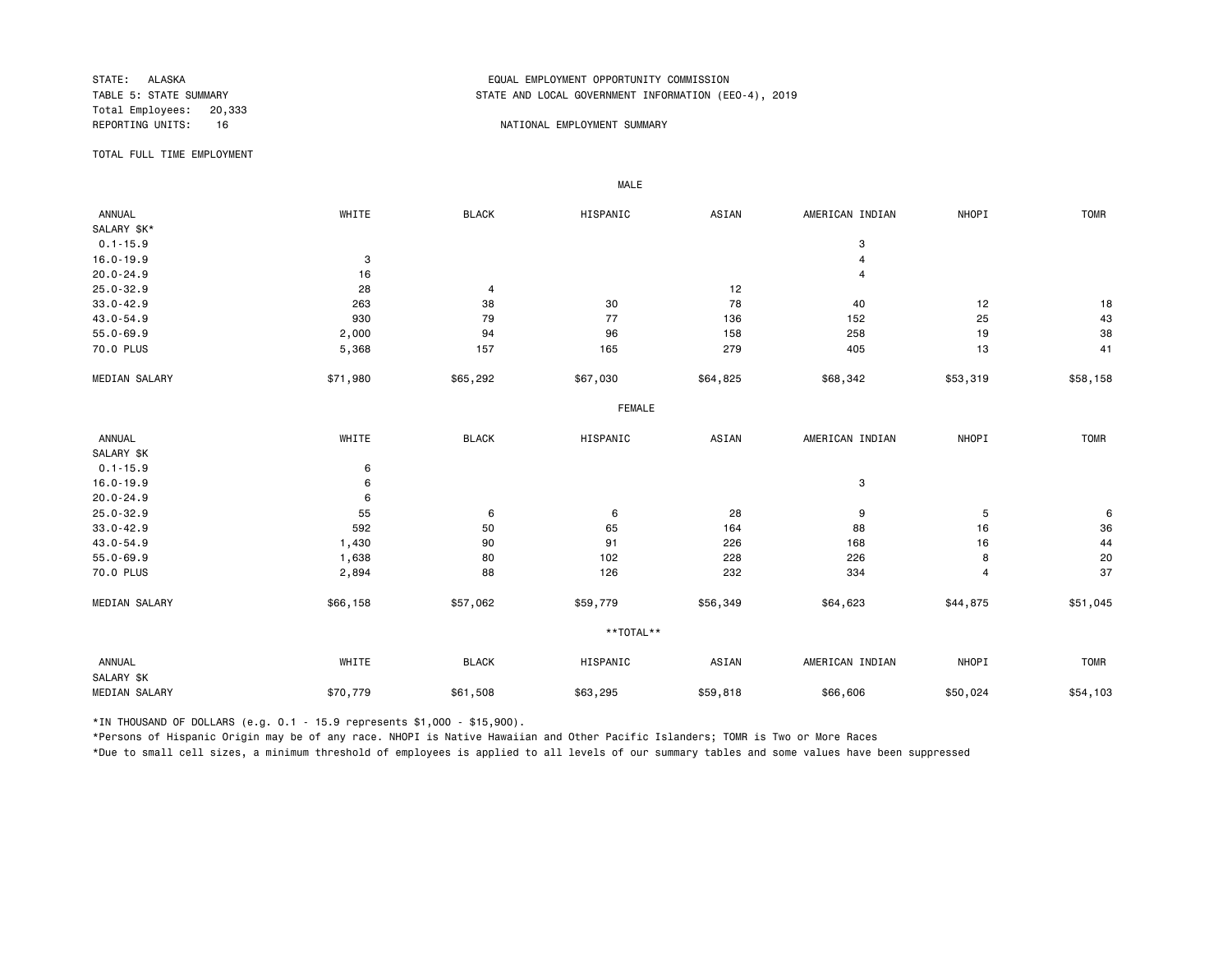Total Employees: 5,743<br>REPORTING UNITS: 16

# STATE: ALASKA EQUAL EMPLOYMENT OPPORTUNITY COMMISSION STATE AND LOCAL GOVERNMENT INFORMATION (EEO-4), 2019

## 16 NATIONAL EMPLOYMENT SUMMARY

TOTAL PART TIME EMPLOYMENT

MALE

|                  | WHITE | <b>BLACK</b> | <b>HISPANIC</b> | <b>ASIAN</b> | AMERICAN INDIAN | <b>NHOPI</b> | <b>TOMR</b> |
|------------------|-------|--------------|-----------------|--------------|-----------------|--------------|-------------|
| OFF/ADMIN        | 66    |              |                 |              |                 |              |             |
| <b>PROF</b>      | 224   |              |                 |              |                 |              |             |
| <b>TECH</b>      | 271   |              | 18              | 10           | 40              |              |             |
| <b>PROT-SERV</b> | 541   | 14           | 20              |              | 295             | n            | 104         |
| PARA-PROF        | 281   |              |                 |              | 24              |              | 9           |
| ADM SUPRT        | 137   |              | 11              | 20           | 29              |              | 14          |
| SKILLED          | 174   |              |                 | o            | 34              |              | 6.          |
| SVC/MAINT        | 478   | 34           | 34              | 50           | 104             |              | 33          |

|  | <b>FEMALE</b> |
|--|---------------|
|  |               |

|                  | WHITE | <b>BLACK</b> | <b>HISPANIC</b> | <b>ASIAN</b> | AMERICAN INDIAN | <b>NHOPI</b> | <b>TOMR</b> |
|------------------|-------|--------------|-----------------|--------------|-----------------|--------------|-------------|
| OFF/ADMIN        | 167   |              |                 |              |                 |              |             |
| <b>PROF</b>      | 292   |              |                 | 16           | 22              |              |             |
| <b>TECH</b>      | 98    |              |                 | 8            | 22              |              |             |
| <b>PROT-SERV</b> | 280   |              |                 | э            | 137             | э            | 11          |
| PARA-PROF        | 301   |              |                 | 18           | 40              |              | 36          |
| ADM SUPRT        | 351   | 11           | 17              | 37           | 69              | 6            | 17          |
| SKILLED          | 39    |              |                 |              | 14              |              | 10          |
| SVC/MAINT        | 273   | 10           | 32              | 46           | 50              |              | 20          |

\*Persons of Hispanic Origin may be of any race. NHOPI is Native Hawaiian and Other Pacific Islanders; TOMR is Two or More Races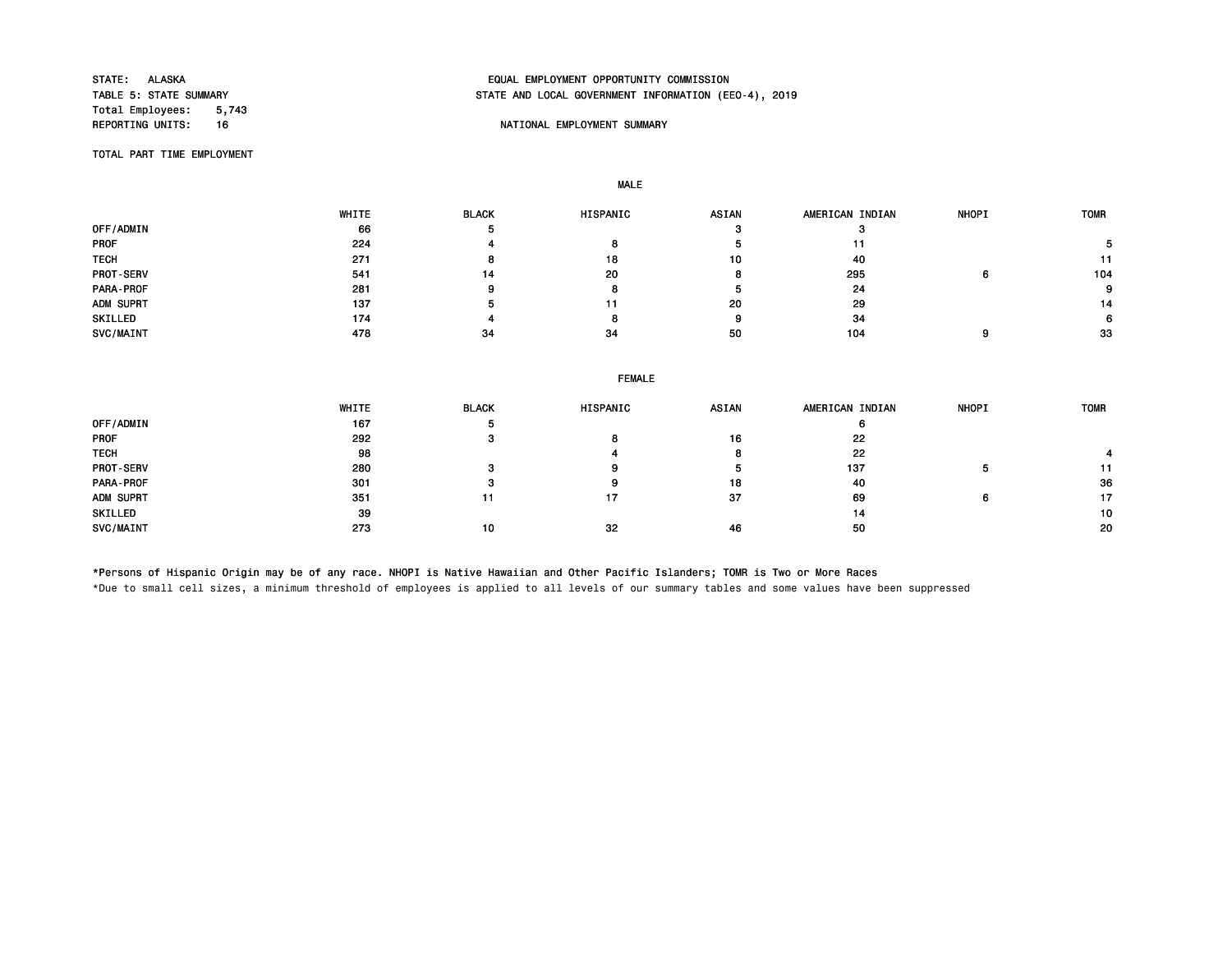Total Employees: 2,725<br>REPORTING UNITS: 16

# STATE: ALASKA EQUAL EMPLOYMENT OPPORTUNITY COMMISSION STATE AND LOCAL GOVERNMENT INFORMATION (EEO-4), 2019

## 16 NATIONAL EMPLOYMENT SUMMARY

TOTAL NEW HIRES EMPLOYMENT

MALE

|                  | WHITE | <b>BLACK</b> | HISPANIC | <b>ASIAN</b> | AMERICAN INDIAN | <b>NHOPI</b> | <b>TOMR</b> |
|------------------|-------|--------------|----------|--------------|-----------------|--------------|-------------|
| OFF/ADMIN        | 50    | з            |          |              | 10              |              |             |
| <b>PROF</b>      | 305   | 25           | 19       | 19           | 12              |              | 10          |
| <b>TECH</b>      | 34    |              | J.       |              | з               |              |             |
| <b>PROT-SERV</b> | 224   | 11           | 9        | 13           | 18              | ۹            |             |
| PARA-PROF        | 19    |              |          |              |                 |              |             |
| ADM SUPRT        | 108   |              | 6        | 12           |                 |              |             |
| SKILLED          | 166   | 10           | 13       |              | 38              |              | 8           |
| SVC/MAINT        | 64    |              | 6        | 14           | 24              | 6            | 10          |

| <b>FEMALE</b> |  |
|---------------|--|
|---------------|--|

|                  | WHITE | <b>BLACK</b> | <b>HISPANIC</b> | <b>ASIAN</b> | AMERICAN INDIAN | <b>NHOPI</b> | <b>TOMR</b> |
|------------------|-------|--------------|-----------------|--------------|-----------------|--------------|-------------|
| OFF/ADMIN        | 51    |              | э               |              |                 |              |             |
| <b>PROF</b>      | 345   | 21           | 17              | 12           | 31              |              | 21          |
| <b>TECH</b>      | 52    |              |                 |              |                 |              |             |
| <b>PROT-SERV</b> | 63    |              |                 |              |                 |              |             |
| PARA-PROF        | 29    |              | O               |              |                 |              |             |
| ADM SUPRT        | 338   | 21           | 31              | 43           | 72              | 19           | 30          |
| SKILLED          |       |              |                 |              |                 |              |             |
| SVC/MAINT        | 43    |              |                 | 12           |                 |              |             |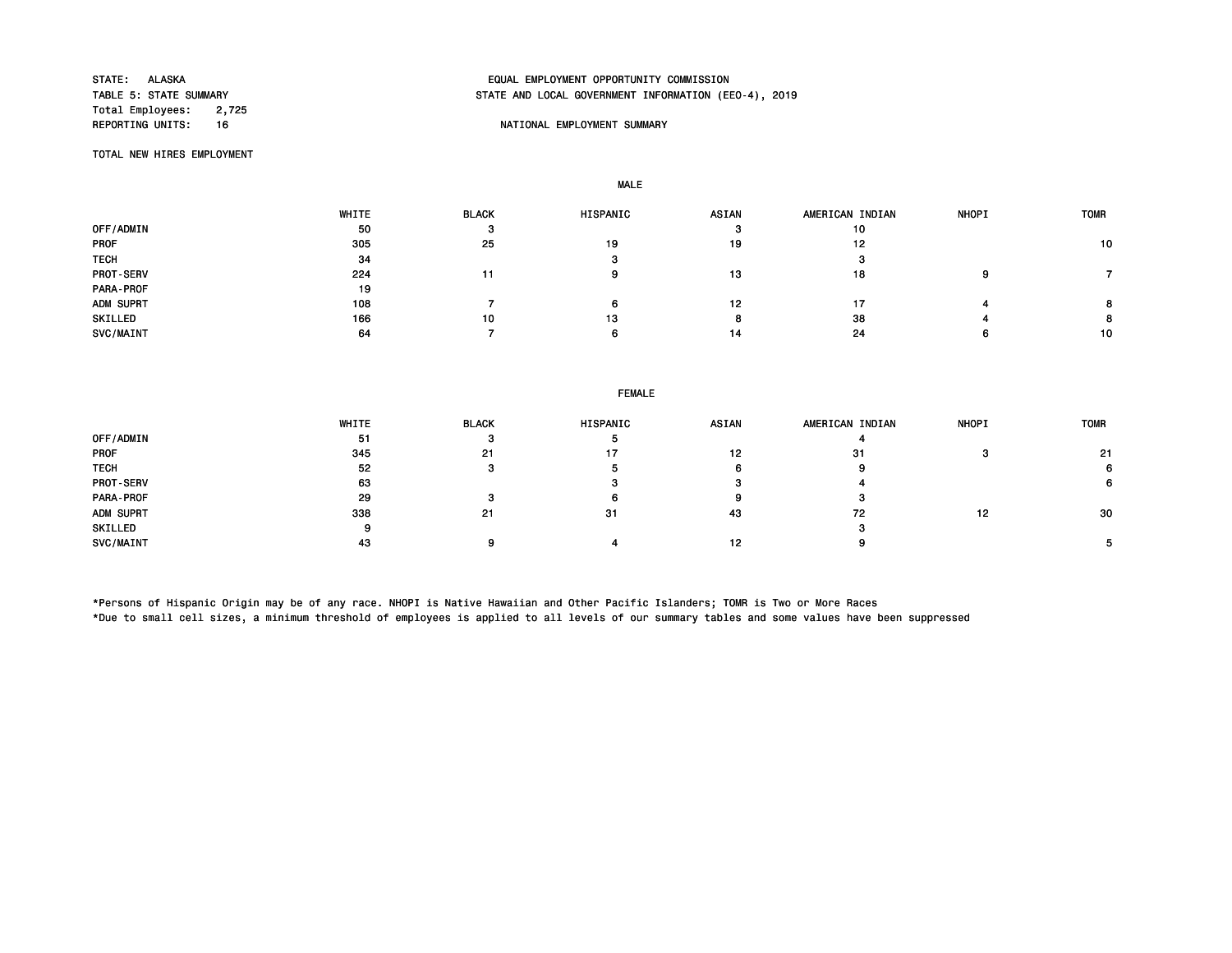Total Employees: 108,959

## STATE: ARIZONA EQUAL EMPLOYMENT OPPORTUNITY COMMISSION STATE AND LOCAL GOVERNMENT INFORMATION (EEO-4), 2019

#### 60 NATIONAL EMPLOYMENT SUMMARY

TOTAL FULL TIME EMPLOYMENT

 ANNUAL WHITE BLACK HISPANIC ASIAN AMERICAN INDIAN NHOPI TOMR SALARY \$K\*<br>0.1-15.9  $0.1-15.9$   $47$   $4$   $29$   $4$ 16.0-19.9 4  $20.0-24.9$  94 94 22 105 8 6 6 24 9 25.0-32.9 1,237 204 1,127 46 87 13 68 33.0-42.9 4,869 736 4,937 163 234 35 191 43.0-54.9 8,038 743 5,013 267 230 39 166 55.0-69.9 7,859 520 2,910 250 147 16 112 70.0 PLUS 15,803 716 2,915 620 473 46 185 MEDIAN SALARY \$63,937 \$51,180 \$48,548 \$66,519 \$58,010 \$51,153 \$50,192 FEMALE **FRAME**  ANNUAL WHITE BLACK HISPANIC ASIAN AMERICAN INDIAN NHOPI TOMR SALARY \$K<br>0.1-15.9  $0.1 - 15.9$  12 16.0-19.9 19 13 4 20.0-24.9 223 46 215 17 22 3 6 25.0-32.9 2,404 417 2,532 106 266 33 153 33.0-42.9 5,698 931 5,148 223 458 229 239 43.0-54.9 5,736 693 3,454 249 273 26 159 55.0-69.9 4,782 496 2,037 281 137 18 112 70.0 PLUS 6,683 522 1,816 570 156 39 115 MEDIAN SALARY \$52,234 \$45,736 \$42,404 \$61,832 \$40,980 \$47,154 \$42,748 \*\*TOTAL\*\* ANNUAL WHITE BLACK HISPANIC ASIAN AMERICAN INDIAN NHOPI TOMR SALARY \$K MEDIAN SALARY \$58,987 \$48,552 \$45,851 \$64,039 \$46,984 \$49,553 \$46,452

\*IN THOUSAND OF DOLLARS (e.g. 0.1 - 15.9 represents \$1,000 - \$15,900).

MALE

\*Persons of Hispanic Origin may be of any race. NHOPI is Native Hawaiian and Other Pacific Islanders; TOMR is Two or More Races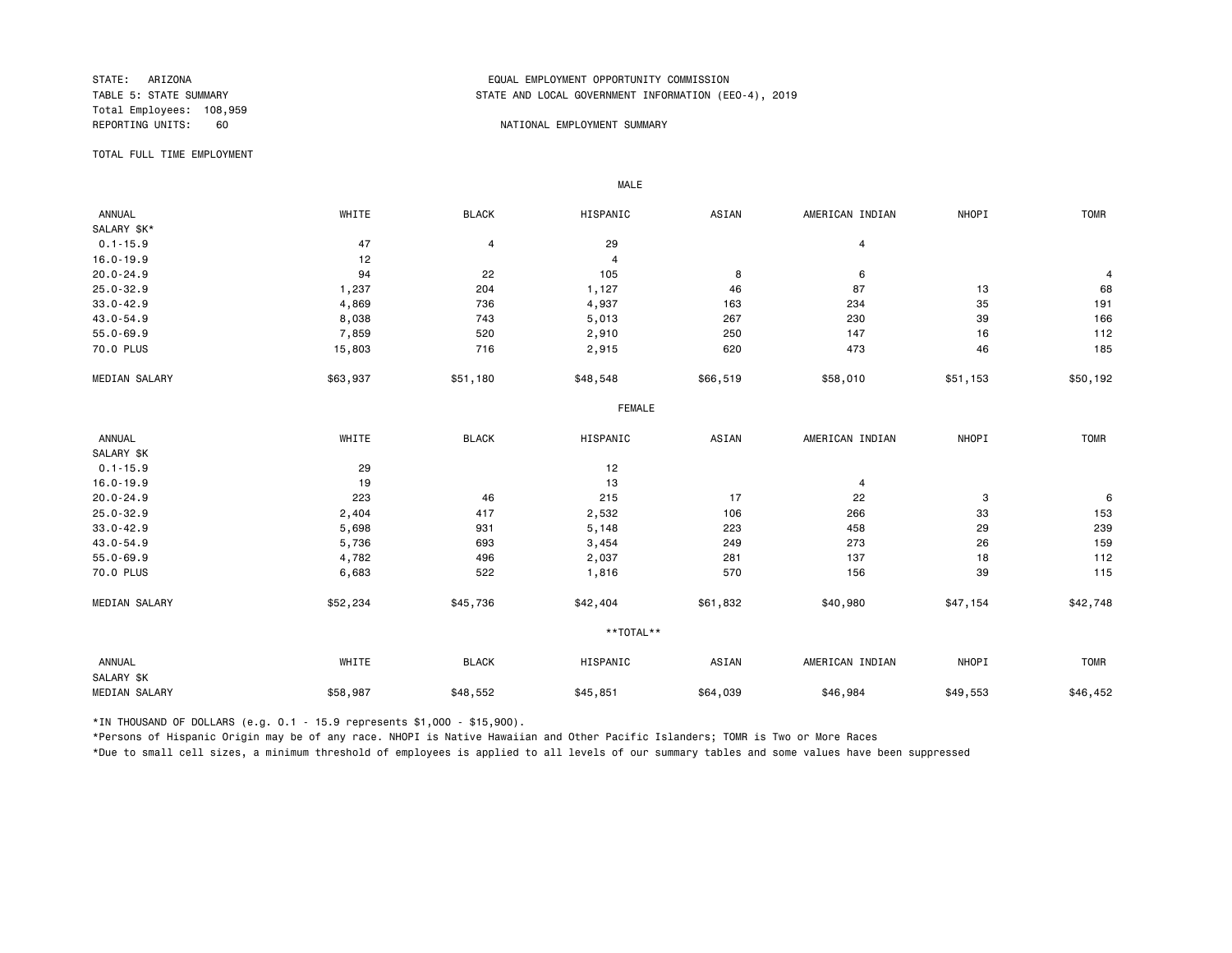Total Employees: 16,080<br>REPORTING UNITS: 60

# STATE: ARIZONA EQUAL EMPLOYMENT OPPORTUNITY COMMISSION STATE AND LOCAL GOVERNMENT INFORMATION (EEO-4), 2019

## NATIONAL EMPLOYMENT SUMMARY

TOTAL PART TIME EMPLOYMENT

MALE

|                  | WHITE | <b>BLACK</b> | <b>HISPANIC</b> | <b>ASIAN</b> | AMERICAN INDIAN | <b>NHOPI</b> | <b>TOMR</b> |
|------------------|-------|--------------|-----------------|--------------|-----------------|--------------|-------------|
| OFF/ADMIN        | 170   |              | 20              |              |                 |              |             |
| <b>PROF</b>      | 425   | 44           | 105             | 13           | з               |              |             |
| <b>TECH</b>      | 100   | 8            | 59              |              |                 |              | 6           |
| <b>PROT-SERV</b> | 396   | 24           | 116             | 10           |                 |              | 6           |
| PARA-PROF        | 682   | 78           | 269             | 20           | 11              |              | 39          |
| ADM SUPRT        | 810   | 114          | 456             | 39           | 26              | 6            | 59          |
| SKILLED          | 95    |              | 54              |              |                 |              |             |
| SVC/MAINT        | ,097  | 202          | 837             | 28           | 69              |              | 37          |

|                  | <b>FEMALE</b> |              |          |       |                 |              |             |  |  |
|------------------|---------------|--------------|----------|-------|-----------------|--------------|-------------|--|--|
|                  | WHITE         | <b>BLACK</b> | HISPANIC | ASIAN | AMERICAN INDIAN | <b>NHOPI</b> | <b>TOMR</b> |  |  |
| OFF/ADMIN        | 107           | 9            |          |       |                 |              |             |  |  |
| PROF             | 0.038         | 92           | 292      | 43    | 21              |              | -34         |  |  |
| <b>TECH</b>      | 118           | 22           | 49       |       |                 |              | з           |  |  |
| <b>PROT-SERV</b> | 228           |              | 63       |       |                 |              | 13          |  |  |
| PARA-PROF        | 1,118         | 89           | 450      | 50    | 34              |              | 67          |  |  |
| ADM SUPRT        | ,505          | 188          | 867      | 69    | 62              | 11           | 81          |  |  |
| SKILLED          | 76            |              | 33       |       |                 |              |             |  |  |
| SVC/MAINT        | .296          | 245          | 884      | 28    | 105             |              | -26         |  |  |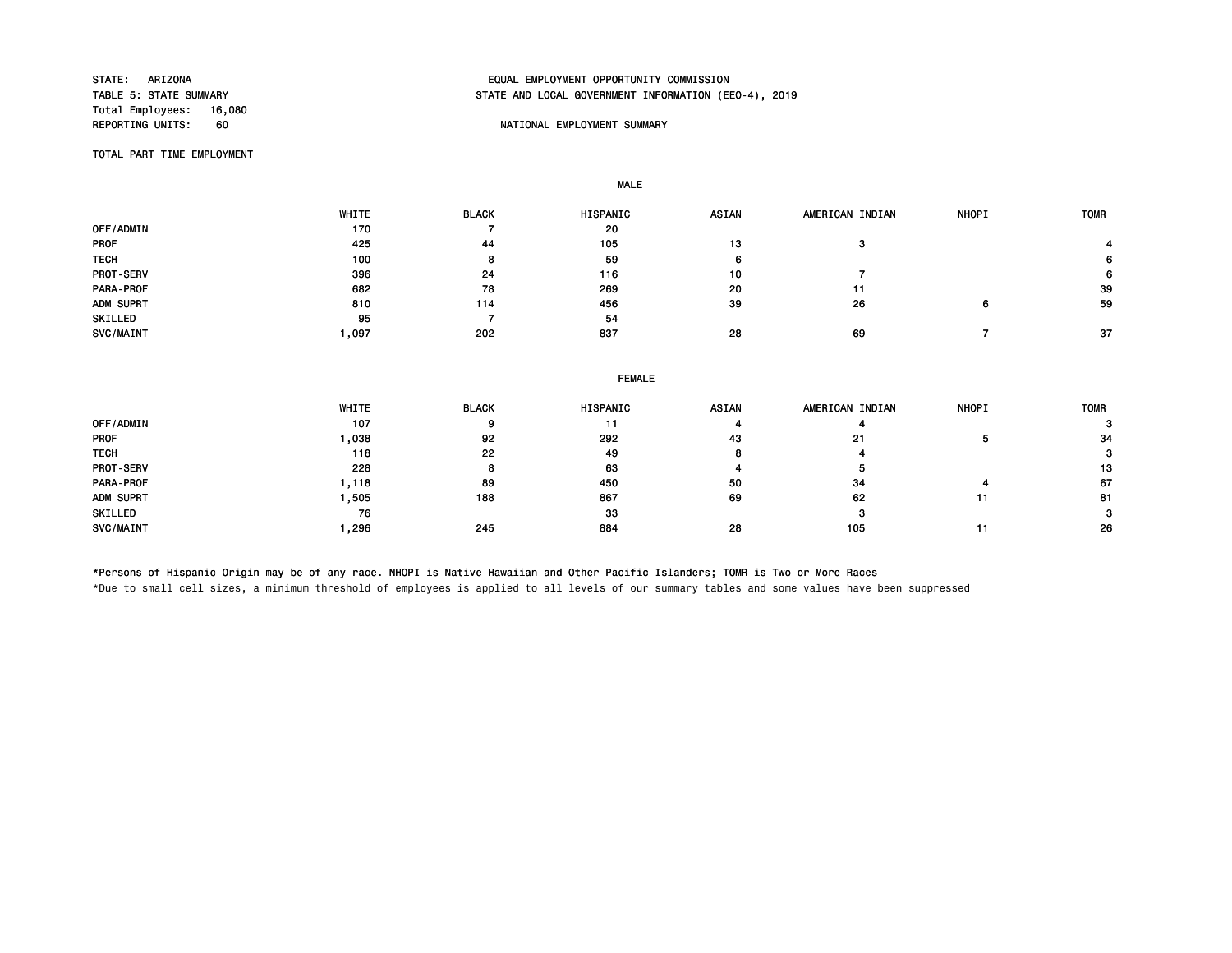Total Employees: 15,580<br>REPORTING UNITS: 60

## STATE: ARIZONA EQUAL EMPLOYMENT OPPORTUNITY COMMISSION STATE AND LOCAL GOVERNMENT INFORMATION (EEO-4), 2019

## REPORTING UNITS: THE PORTIONAL EMPLOYMENT SUMMARY

TOTAL NEW HIRES EMPLOYMENT

MALE

|             | WHITE | <b>BLACK</b> | HISPANIC | <b>ASIAN</b> | AMERICAN INDIAN | <b>NHOPI</b> | <b>TOMR</b> |
|-------------|-------|--------------|----------|--------------|-----------------|--------------|-------------|
| OFF/ADMIN   | 204   | 13           | 31       |              |                 |              | $\Omega$    |
| <b>PROF</b> | .036  | 93           | 225      | 82           | 21              |              | 54          |
| <b>TECH</b> | 332   | 46           | 150      | 13           | 13              |              | 17          |
| PROT-SERV   | .068  | 167          | 909      | 41           | 30              | 16           | 71          |
| PARA-PROF   | 326   | 103          | 201      | 18           | 12              |              | -31         |
| ADM SUPRT   | 368   | 53           | 235      | 21           | з               |              | 48          |
| SKILLED     | 400   | 22           | 196      |              | 12              |              | 21          |
| SVC/MAINT   | 403   | 58           | 388      |              | 28              |              | 26          |

|             |       | <b>FEMALE</b> |          |              |                 |              |             |  |
|-------------|-------|---------------|----------|--------------|-----------------|--------------|-------------|--|
|             | WHITE | <b>BLACK</b>  | HISPANIC | <b>ASIAN</b> | AMERICAN INDIAN | <b>NHOPI</b> | <b>TOMR</b> |  |
| OFF/ADMIN   | 140   | 16            | 20       | 12           |                 |              |             |  |
| <b>PROF</b> | ,255  | 204           | 523      | 126          | 37              | 13           | 91          |  |
| <b>TECH</b> | 214   | 54            | 116      | 14           |                 |              | 18          |  |
| PROT-SERV   | 295   | 43            | 269      | 9            | 27              | з            | 29          |  |
| PARA-PROF   | 779   | 247           | 681      | 36           | 71              | 21           | 82          |  |
| ADM SUPRT   | .035  | 107           | 881      | 36           | 77              | 21           | 69          |  |
| SKILLED     | 21    |               | 16       |              |                 |              |             |  |
|             |       |               |          |              |                 |              |             |  |

SVC/MAINT 99 19 69 5 7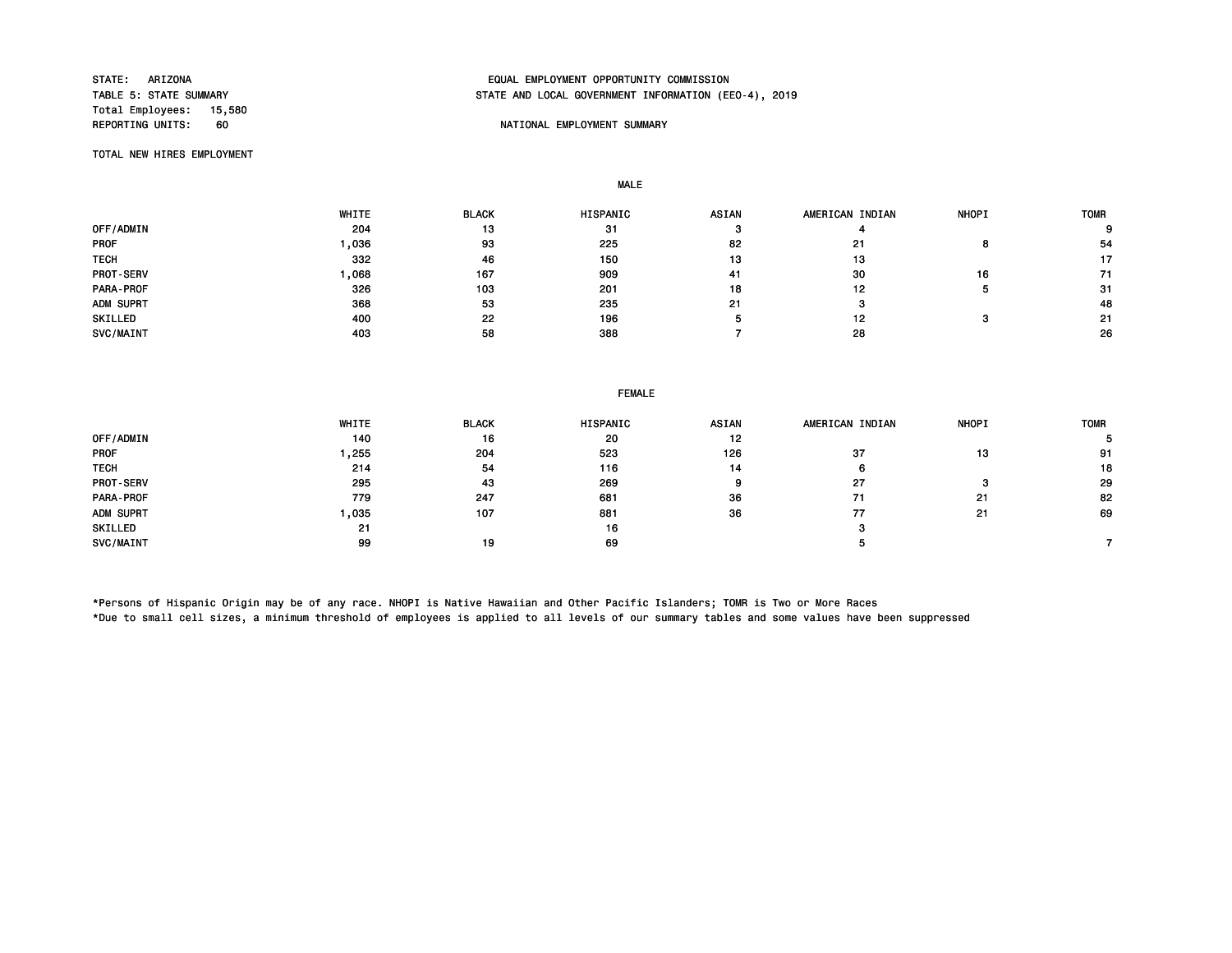Total Employees: 50,732

## STATE: ARKANSAS EQUAL EMPLOYMENT OPPORTUNITY COMMISSION STATE AND LOCAL GOVERNMENT INFORMATION (EEO-4), 2019

#### REPORTING UNITS: 65 65 NATIONAL EMPLOYMENT SUMMARY

TOTAL FULL TIME EMPLOYMENT

 ANNUAL WHITE BLACK HISPANIC ASIAN AMERICAN INDIAN NHOPI TOMR SALARY \$K\*<br>0.1-15.9 0.1-15.9 5 315 20 5 16.0-19.9 209 152 20.0-24.9 891 439 22 3 7 25.0-32.9 5,038 1,422 155 23 54 8 31 33.0-42.9 5,750 1,293 110 33 68 38 43.0-54.9 3,913 628 102 24 48 5 17 55.0-69.9 2,809 380 34 25 32 8 70.0 PLUS 2,179 180 25 35 13 4 MEDIAN SALARY \$40,128 \$34,732 \$37,000 \$40,200 \$40,205 \$40,499 \$37,605 FEMALE **FRAME**  ANNUAL WHITE BLACK HISPANIC ASIAN AMERICAN INDIAN NHOPI TOMR SALARY \$K<br>0.1-15.9  $0.1-15.9$  120 18 3 16.0-19.9 375 232 5 3 20.0-24.9 1,643 986 48 13 15 25.0-32.9 5,069 2,809 147 43 26 5 11 33.0-42.9 3,952 2,191 111 39 28 6 9 43.0-54.9 2,261 817 77 20 18 3 55.0-69.9 1,533 364 47 17 3 70.0 PLUS 910 150 12 17 8 MEDIAN SALARY \$34,833 \$32,254 \$34,982 \$37,359 \$35,678 \$34,667 \$32,635 \*\*TOTAL\*\* ANNUAL WHITE BLACK HISPANIC ASIAN AMERICAN INDIAN NHOPI TOMR SALARY \$K MEDIAN SALARY \$37,971 \$32,928 \$35,986 \$38,885 \$36,125 \$36,617

\*IN THOUSAND OF DOLLARS (e.g. 0.1 - 15.9 represents \$1,000 - \$15,900).

MALE

\*Persons of Hispanic Origin may be of any race. NHOPI is Native Hawaiian and Other Pacific Islanders; TOMR is Two or More Races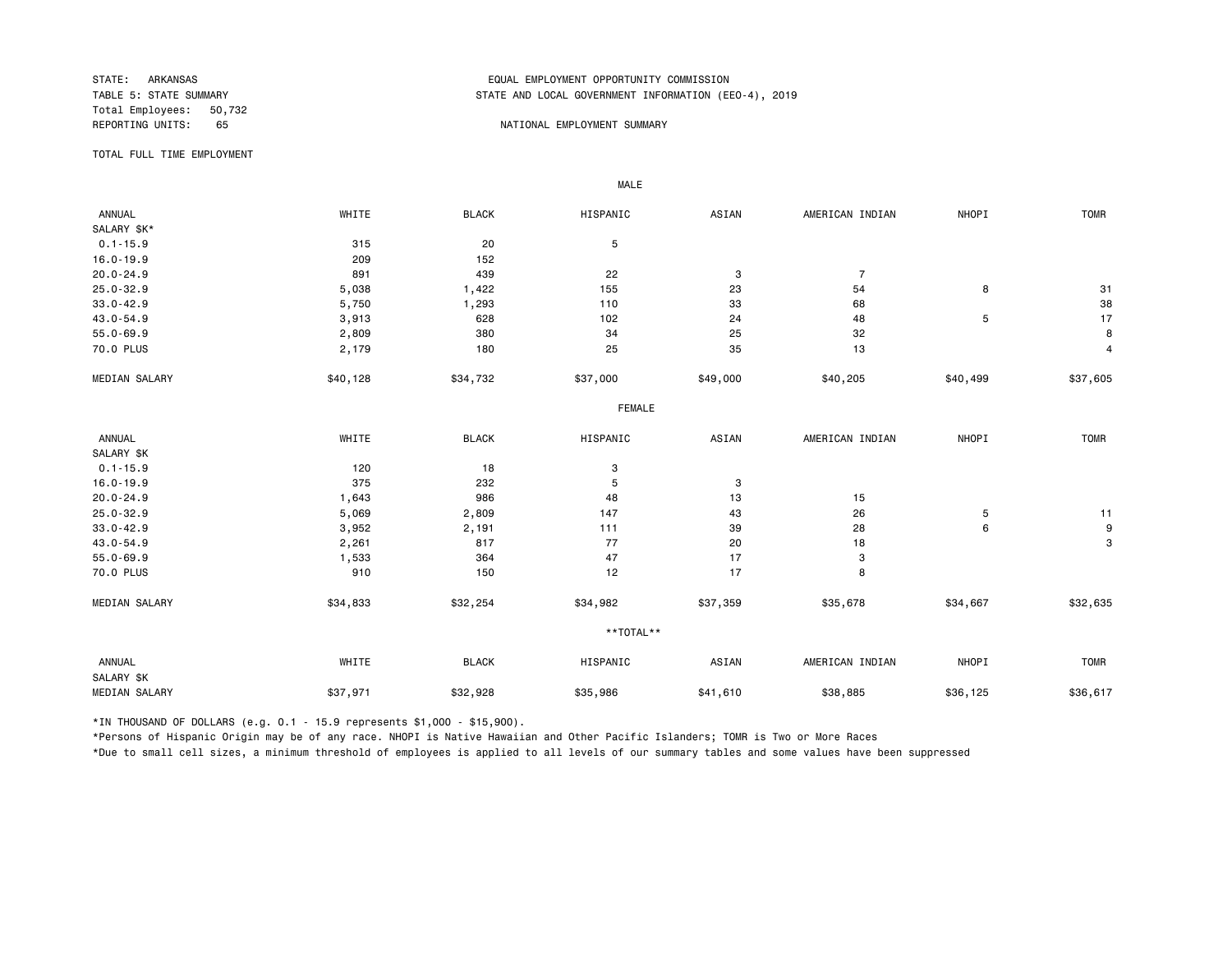Total Employees: 4,181<br>REPORTING UNITS: 65

# STATE: ARKANSAS EQUAL EMPLOYMENT OPPORTUNITY COMMISSION STATE AND LOCAL GOVERNMENT INFORMATION (EEO-4), 2019

## 65 NATIONAL EMPLOYMENT SUMMARY

TOTAL PART TIME EMPLOYMENT

|             | WHITE | <b>BLACK</b> | HISPANIC       | <b>ASIAN</b> | AMERICAN INDIAN | NHOPI | <b>TOMR</b> |
|-------------|-------|--------------|----------------|--------------|-----------------|-------|-------------|
| OFF/ADMIN   | 74    | 30           |                |              |                 |       |             |
| PROF        | 34    | 32           |                |              |                 |       |             |
| <b>TECH</b> | 36    | 3            |                |              |                 |       |             |
| PROT-SERV   | 202   | 54           |                |              |                 |       |             |
| PARA-PROF   | 147   | 52           |                |              |                 |       |             |
| ADM SUPRT   | 261   | 176          | $\overline{7}$ | 8            |                 |       | 8           |
| SKILLED     | 70    | 27           |                |              |                 |       |             |
| SVC/MAINT   | 486   | 344          | 30             | 29           | 4               |       | 9           |
|             |       |              |                |              |                 |       |             |
|             |       |              |                |              |                 |       |             |
|             |       |              | <b>FEMALE</b>  |              |                 |       |             |
|             | WHITE | <b>BLACK</b> | HISPANIC       | <b>ASIAN</b> | AMERICAN INDIAN | NHOPI | <b>TOMR</b> |
| OFF/ADMIN   | 42    | 18           |                |              |                 |       |             |
| PROF        | 40    | 42           |                |              |                 |       |             |
| <b>TECH</b> | 24    | 3            |                |              |                 |       |             |
| PROT-SERV   | 47    | 13           |                |              |                 |       |             |
| PARA-PROF   | 255   | 91           |                |              |                 |       |             |
| ADM SUPRT   | 562   | 277          | 22             | 8            |                 |       | 8           |
| SKILLED     | 17    | 4            |                |              |                 |       |             |

\*Persons of Hispanic Origin may be of any race. NHOPI is Native Hawaiian and Other Pacific Islanders; TOMR is Two or More Races

MALE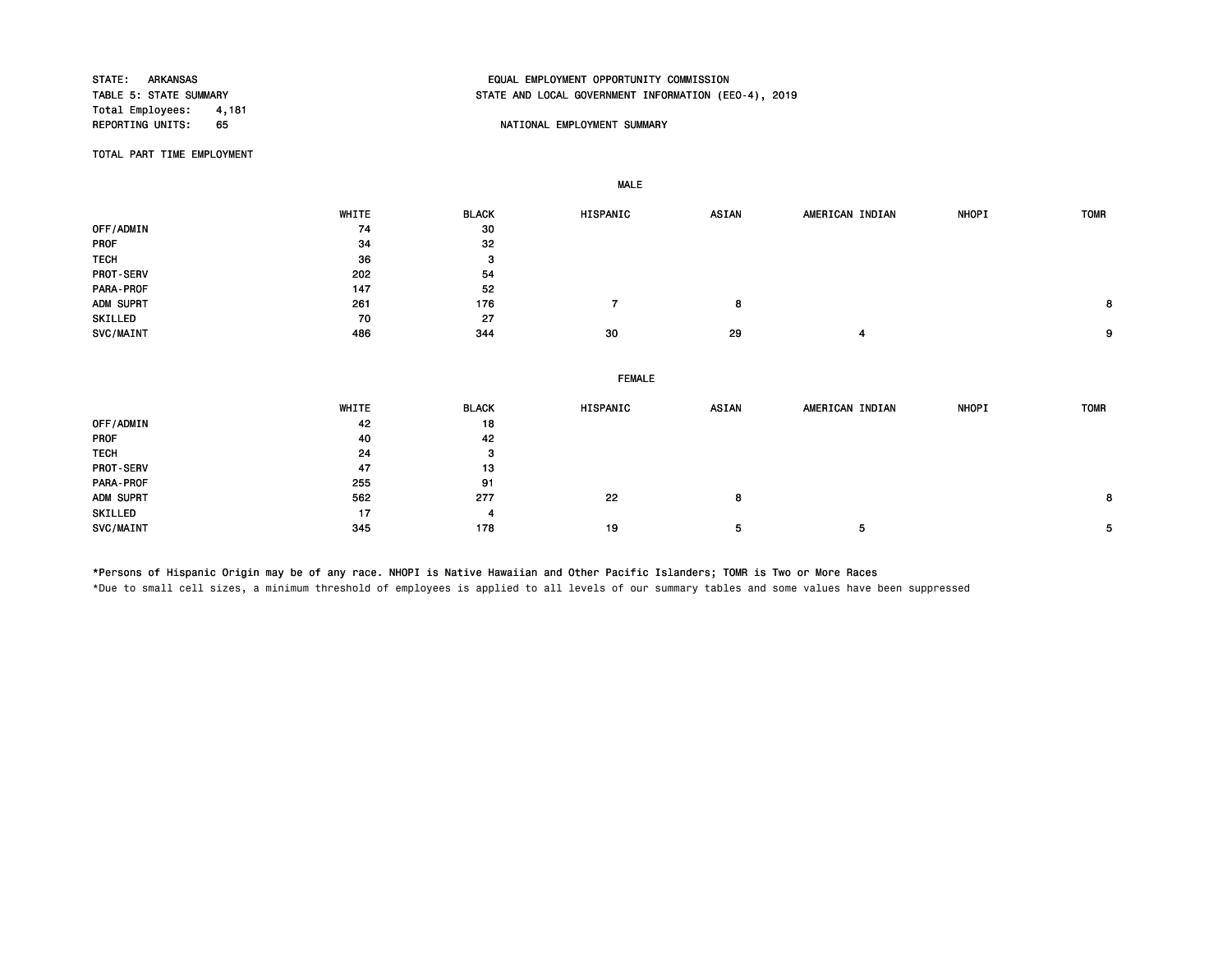Total Employees: 3,598<br>REPORTING UNITS: 65

# STATE: ARKANSAS EQUAL EMPLOYMENT OPPORTUNITY COMMISSION STATE AND LOCAL GOVERNMENT INFORMATION (EEO-4), 2019

## 65 NATIONAL EMPLOYMENT SUMMARY

TOTAL NEW HIRES EMPLOYMENT

MALE

|                  | WHITE | <b>BLACK</b> | HISPANIC | <b>ASIAN</b> | AMERICAN INDIAN | <b>NHOPI</b> | <b>TOMR</b> |
|------------------|-------|--------------|----------|--------------|-----------------|--------------|-------------|
| OFF/ADMIN        | 28    | 6            |          |              |                 |              |             |
| <b>PROF</b>      | 66    | 8            | 6        |              |                 |              |             |
| <b>TECH</b>      | 96    | 17           |          |              |                 |              |             |
| <b>PROT-SERV</b> | 665   | 108          | 25       |              |                 | з            |             |
| PARA-PROF        | 48    | 14           |          |              |                 |              |             |
| ADM SUPRT        | 87    | -21          | з        | з            |                 |              | 3           |
| SKILLED          | 276   | 46           |          |              | 6               |              |             |
| SVC/MAINT        | 657   | 218          | 29       | 10           |                 |              | 12          |

|                  | WHITE | <b>BLACK</b> | HISPANIC | <b>ASIAN</b> | AMERICAN INDIAN | <b>NHOPI</b> | <b>TOMR</b> |
|------------------|-------|--------------|----------|--------------|-----------------|--------------|-------------|
| OFF/ADMIN        | 35    | 4            |          |              |                 |              |             |
| <b>PROF</b>      | 35    | 13           |          |              |                 |              |             |
| <b>TECH</b>      | 51    |              | з        |              |                 |              |             |
| <b>PROT-SERV</b> | 159   | 90           | 15       | з            |                 | з            |             |
| PARA-PROF        | 54    | 24           |          |              |                 |              |             |
| ADM SUPRT        | 279   | 82           | 17       | 4            | Ð               |              |             |
| SKILLED          | 22    | 10           |          |              |                 |              |             |
| SVC/MAINT        | 100   | 40           | 13       |              | з               |              |             |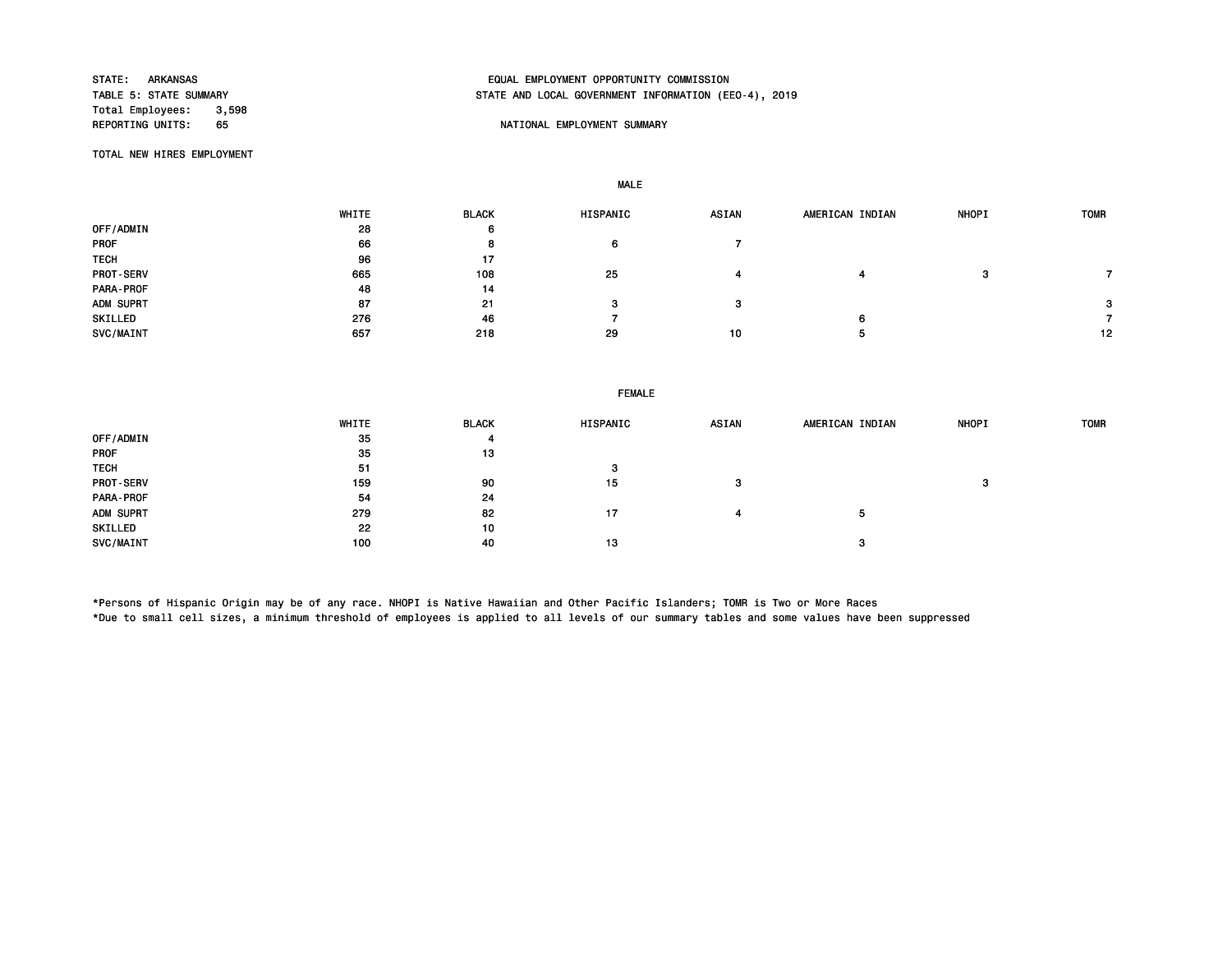Total Employees: 760,785

## STATE: CALIFORNIA EQUAL EMPLOYMENT OPPORTUNITY COMMISSION STATE AND LOCAL GOVERNMENT INFORMATION (EEO-4), 2019

#### REPORTING UNITS: 391 NATIONAL EMPLOYMENT SUMMARY

TOTAL FULL TIME EMPLOYMENT

 ANNUAL WHITE BLACK HISPANIC ASIAN AMERICAN INDIAN NHOPI TOMR SALARY \$K\*<br>0.1-15.9  $0.1$ -15.9 68 335 68 311 84 6 5 5 32 16.0-19.9 64 18 63 11 3 4 20.0-24.9 180 27 140 28 3 3 11 25.0-32.9 987 494 1,489 337 36 34 113 33.0-42.9 4,711 2,534 7,669 2,246 134 156 749 43.0-54.9 11,816 4,593 15,750 5,030 250 293 1,653 55.0-69.9 23,649 7,338 22,206 8,516 414 420 4,555 70.0 PLUS 125,410 18,933 66,020 40,807 1,243 1,344 9,108 MEDIAN SALARY \$73,336 \$71,020 \$71,393 \$73,009 \$71,597 \$71,607 \$71,093 FEMALE **FRAME**  ANNUAL WHITE BLACK HISPANIC ASIAN AMERICAN INDIAN NHOPI TOMR SALARY \$K<br>0.1-15.9  $0.1$ -15.9 20 270 65 225 66 3 16.0-19.9 139 17 63 11 3 9 20.0-24.9 334 36 349 66 5 7 20 25.0-32.9 2,245 884 4,136 583 59 58 161 33.0-42.9 9,271 4,659 16,368 3,690 257 279 1,449 43.0-54.9 19,968 10,441 29,512 8,711 537 483 2,426 55.0-69.9 22,682 10,729 26,078 10,676 548 564 3,421 70.0 PLUS 67,136 20,268 41,946 37,221 957 1,133 7,113 MEDIAN SALARY \$50,911 \$65,412 \$59,996 \$71,802 \$63,772 \$66,528 \$69,157 \*\*TOTAL\*\* ANNUAL WHITE BLACK HISPANIC ASIAN AMERICAN INDIAN NHOPI TOMR SALARY \$K MEDIAN SALARY \$72,490 \$68,877 \$67,453 \$69,547 \$70,345 \$70,945 \$70,495

\*IN THOUSAND OF DOLLARS (e.g. 0.1 - 15.9 represents \$1,000 - \$15,900).

MALE

\*Persons of Hispanic Origin may be of any race. NHOPI is Native Hawaiian and Other Pacific Islanders; TOMR is Two or More Races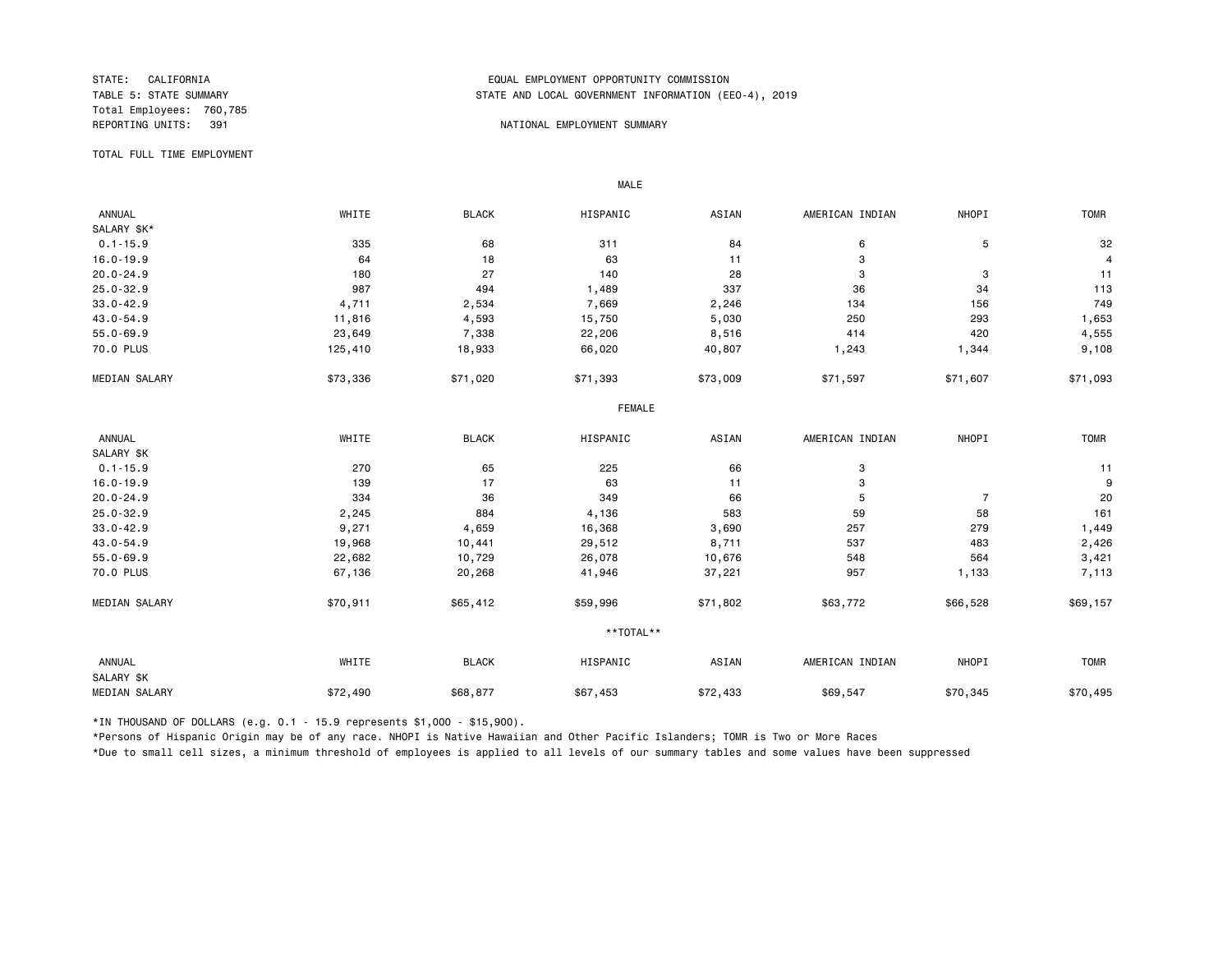Total Employees: 126,133<br>REPORTING UNITS: 391

## STATE: CALIFORNIA EQUAL EMPLOYMENT OPPORTUNITY COMMISSION STATE AND LOCAL GOVERNMENT INFORMATION (EEO-4), 2019

## NATIONAL EMPLOYMENT SUMMARY

TOTAL PART TIME EMPLOYMENT

MALE

|                  | WHITE | <b>BLACK</b> | HISPANIC | <b>ASIAN</b> | AMERICAN INDIAN | <b>NHOPI</b> | <b>TOMR</b> |
|------------------|-------|--------------|----------|--------------|-----------------|--------------|-------------|
| OFF/ADMIN        | ,028  | 125          | 417      | 246          | 16              | 9            | 108         |
| <b>PROF</b>      | 3,171 | 653          | ,594     | .,754        | 42              | 51           | 251         |
| <b>TECH</b>      | , 195 | 185          | 627      | 432          | 18              | 29           | 162         |
| <b>PROT-SERV</b> | 5,608 | 341          | 2,245    | 593          | 75              | 64           | 727         |
| <b>PARA-PROF</b> | 4,620 | 976          | 3,637    | ,336         | 74              | 88           | 408         |
| ADM SUPRT        | 2,901 | 940          | 2,748    | ,409         | 42              | 69           | 361         |
| SKILLED          | .323  | 199          | 965      | 97           | 36              | 12           | 289         |
| SVC/MAINT        | 3.981 | ,209         | 4.634    | 976          | 69              | 115          | 547         |

#### FEMALE

|                  | WHITE | <b>BLACK</b> | <b>HISPANIC</b> | <b>ASIAN</b> | AMERICAN INDIAN | <b>NHOPI</b> | <b>TOMR</b> |
|------------------|-------|--------------|-----------------|--------------|-----------------|--------------|-------------|
| OFF/ADMIN        | ,236  | 186          | 571             | 311          | 16              | 10           | 199         |
| <b>PROF</b>      | 7,364 | ,327         | 3,505           | 4,215        | 65              | 120          | 425         |
| <b>TECH</b>      | ,493  | 227          | ,033            | 679          | 19              | 45           | 271         |
| <b>PROT-SERV</b> | .172  | 149          | 793             | 242          | 21              | 16           | 138         |
| PARA-PROF        | 5,988 | , 113        | 5,927           | 2,026        | 76              | 107          | 445         |
| ADM SUPRT        | 6,141 | 2,035        | 6,514           | 2,448        | 152             | 152          | 801         |
| SKILLED          | 507   | 63           | 215             | 30           | 12              | ິ<br>o       | 55          |
| SVC/MAINT        | 3,181 | ,269         | 3.644           | 845          | 104             | 58           | 542         |

\*Persons of Hispanic Origin may be of any race. NHOPI is Native Hawaiian and Other Pacific Islanders; TOMR is Two or More Races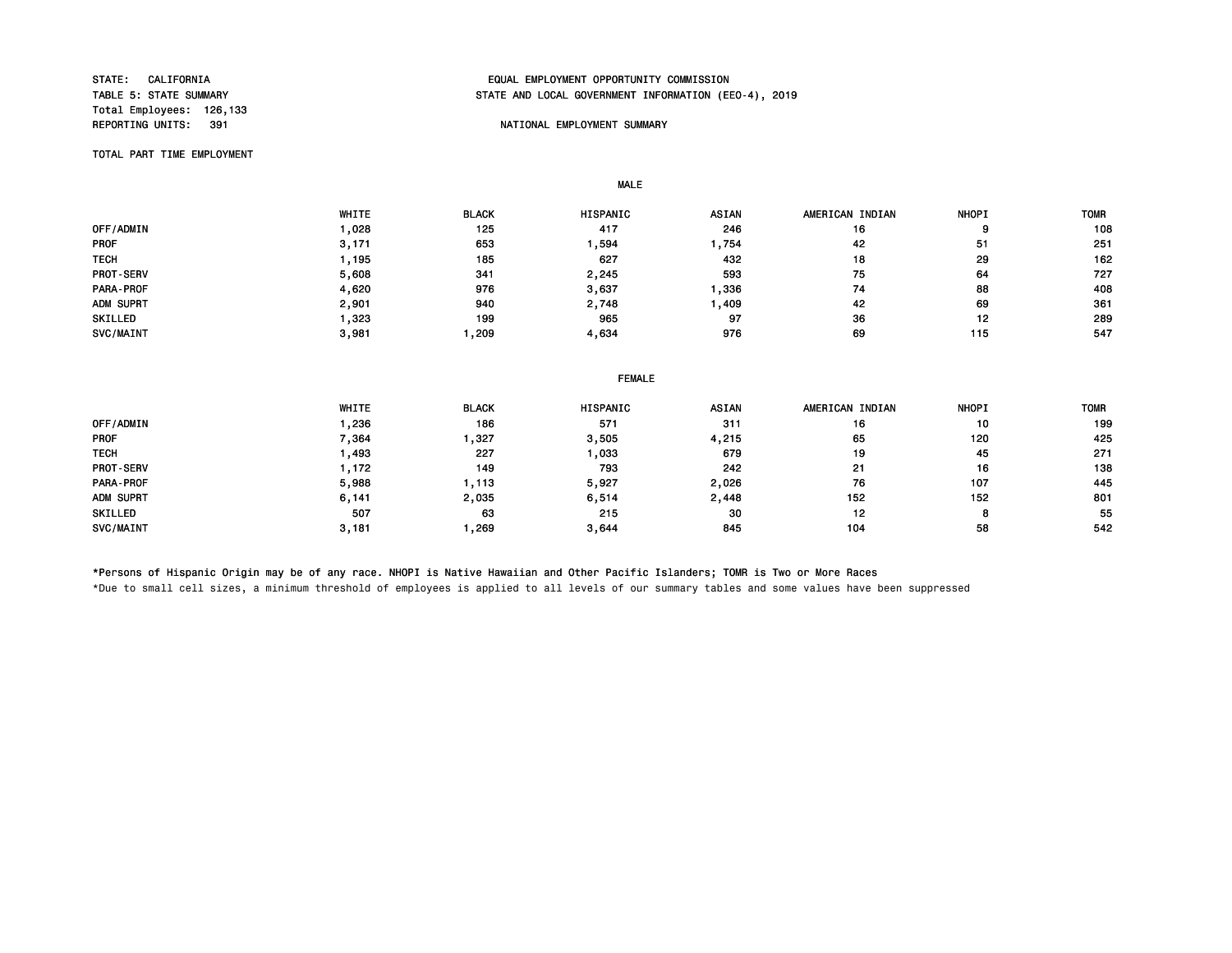Total Employees: 107,434

## STATE: CALIFORNIA EQUAL EMPLOYMENT OPPORTUNITY COMMISSION STATE AND LOCAL GOVERNMENT INFORMATION (EEO-4), 2019

## NATIONAL EMPLOYMENT SUMMARY

TOTAL NEW HIRES EMPLOYMENT

MALE

|                  | WHITE | <b>BLACK</b> | HISPANIC | <b>ASIAN</b> | AMERICAN INDIAN | <b>NHOPI</b> | <b>TOMR</b> |
|------------------|-------|--------------|----------|--------------|-----------------|--------------|-------------|
| OFF/ADMIN        | 2,420 | 438          | ,071     | ,052         | 27              | 44           | 565         |
| <b>PROF</b>      | 5,244 | 741          | 2,107    | 3,300        | 63              | 138          | 247, ا      |
| <b>TECH</b>      | .191  | 254          | 801      | 598          | 15              | -34          | 196         |
| PROT-SERV        | 4,847 | 580          | 3,221    | 678          | 42              | 84           | 545, ا      |
| <b>PARA-PROF</b> | 432   | 112          | 519      | 216          |                 |              | 30          |
| ADM SUPRT        | ,537  | 490          | .789     | 797          | 36              | 57           | 412         |
| SKILLED          | 2,323 | 373          | ,891     | 251          | 68              | 54           | 464         |
| SVC/MAINT        | ,532  | 860          | 2,278    | 537          | 37              | 55           | 275         |

|                  | <b>FEMALE</b> |              |                 |              |                 |              |             |  |
|------------------|---------------|--------------|-----------------|--------------|-----------------|--------------|-------------|--|
|                  | WHITE         | <b>BLACK</b> | <b>HISPANIC</b> | <b>ASIAN</b> | AMERICAN INDIAN | <b>NHOPI</b> | <b>TOMR</b> |  |
| <b>OFF/ADMIN</b> | 4,208         | 1,006        | 2,235           | 1,832        | 65              | 79           | 1,144       |  |
| PROF             | 6,271         | 424.         | 3,411           | 3,997        | 95              | 233          | 252 ، ا     |  |
| TECH             | 1,269         | 437          | ,305            | 574          | 40              | 35           | 273         |  |
| <b>PROT-SERV</b> | 886           | 237          | 1,129           | 129          | 29              | 19           | 396         |  |
| PARA - PROF      | 858           | 376          | ,554            | 330          | 23              | 33           | 74          |  |
| ADM SUPRT        | 5,427         | 920,         | 6,428           | 1,827        | 152             | 165          | 1,209       |  |
| SKILLED          | 113           | 40           | 72              | 11           | 4               | ິ            | 70          |  |
| <b>SVC/MAINT</b> | 510           | 757          | 972             | 255          | 23              | -24          | 202         |  |
|                  |               |              |                 |              |                 |              |             |  |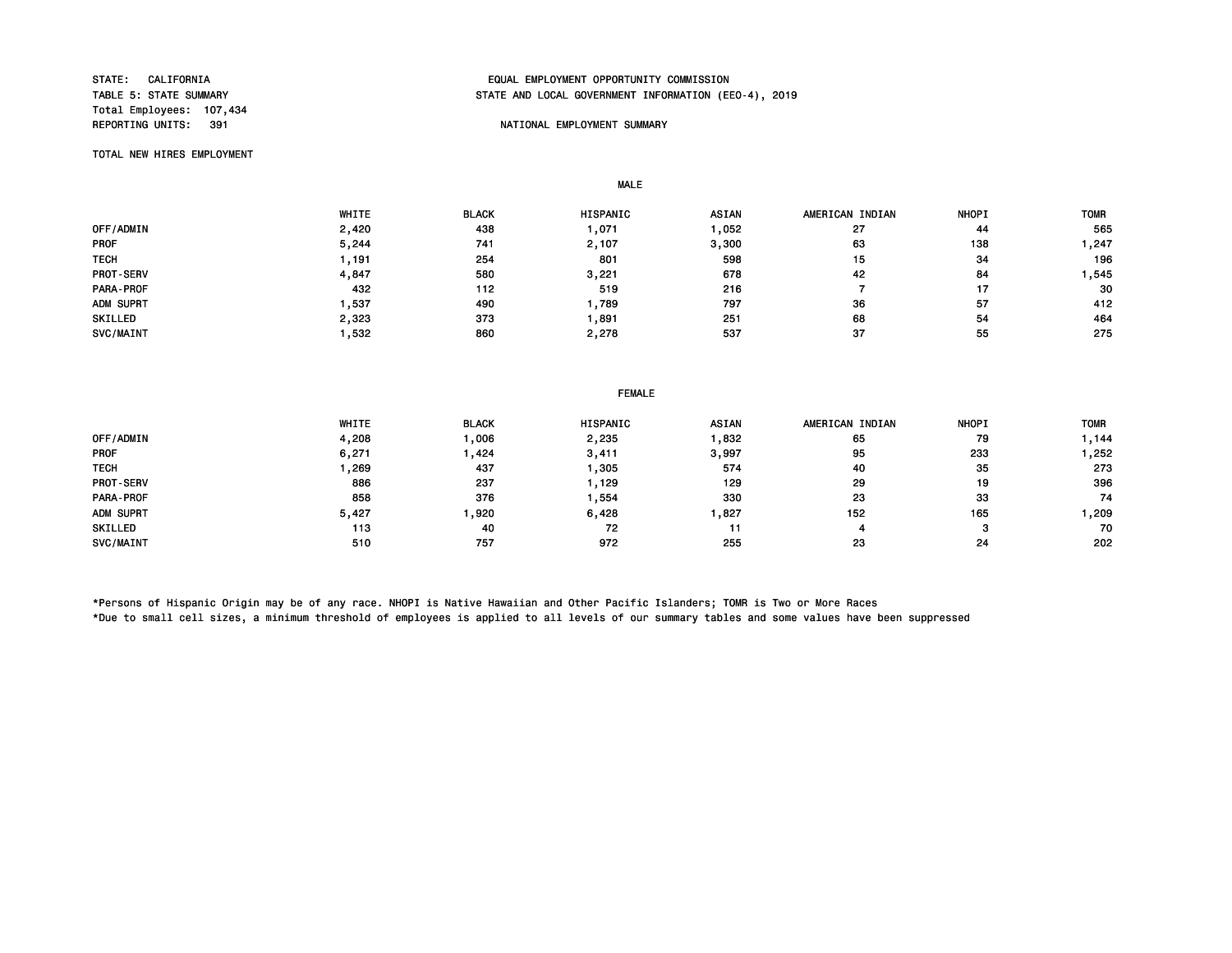Total Employees: 101,717

## STATE: COLORADO EQUAL EMPLOYMENT OPPORTUNITY COMMISSION STATE AND LOCAL GOVERNMENT INFORMATION (EEO-4), 2019

#### REPORTING UNITS: 110 NATIONAL EMPLOYMENT SUMMARY

TOTAL FULL TIME EMPLOYMENT

 ANNUAL WHITE BLACK HISPANIC ASIAN AMERICAN INDIAN NHOPI TOMR SALARY \$K\*<br>0.1-15.9  $0.1 - 15.9$  20 16.0-19.9 149 82 109 9 5 16 20.0-24.9 275 137 151 11 3 3 14 25.0-32.9 1,011 262 459 32 21 10 20 33.0-42.9 3,694 367 1,388 90 116 25 94 43.0-54.9 7,493 505 2,234 156 104 33 107 55.0-69.9 9,101 428 1,749 178 115 34 128 70.0 PLUS 20,363 897 2,691 542 155 54 152 MEDIAN SALARY \$58,579 \$54,666 \$55,339 \$56,369 \$56,369 \$58,529 \$56,699 FEMALE **FRAME**  ANNUAL WHITE BLACK HISPANIC ASIAN AMERICAN INDIAN NHOPI TOMR SALARY \$K<br>0.1-15.9 0.1-15.9 112 46 16.0-19.9 95 52 81 4 3 8 20.0-24.9 188 45 90 9 3 9 25.0-32.9 1,087 188 664 44 27 5 27 33.0-42.9 4,501 409 2,232 126 116 20 150 43.0-54.9 8,020 579 2,862 237 128 34 163 55.0-69.9 7,422 528 1,852 230 65 18 125 70.0 PLUS 10,627 498 1,415 392 116 25 122 MEDIAN SALARY \$59,088 \$52,440 \$49,322 \$61,554 \$50,453 \$52,176 \$50,950 \*\*TOTAL\*\* ANNUAL WHITE BLACK HISPANIC ASIAN AMERICAN INDIAN NHOPI TOMR SALARY \$K MEDIAN SALARY \$64,426 \$53,477 \$56,415 \$53,034 \$54,999 \$53,199 \$53,199

\*IN THOUSAND OF DOLLARS (e.g. 0.1 - 15.9 represents \$1,000 - \$15,900).

MALE

\*Persons of Hispanic Origin may be of any race. NHOPI is Native Hawaiian and Other Pacific Islanders; TOMR is Two or More Races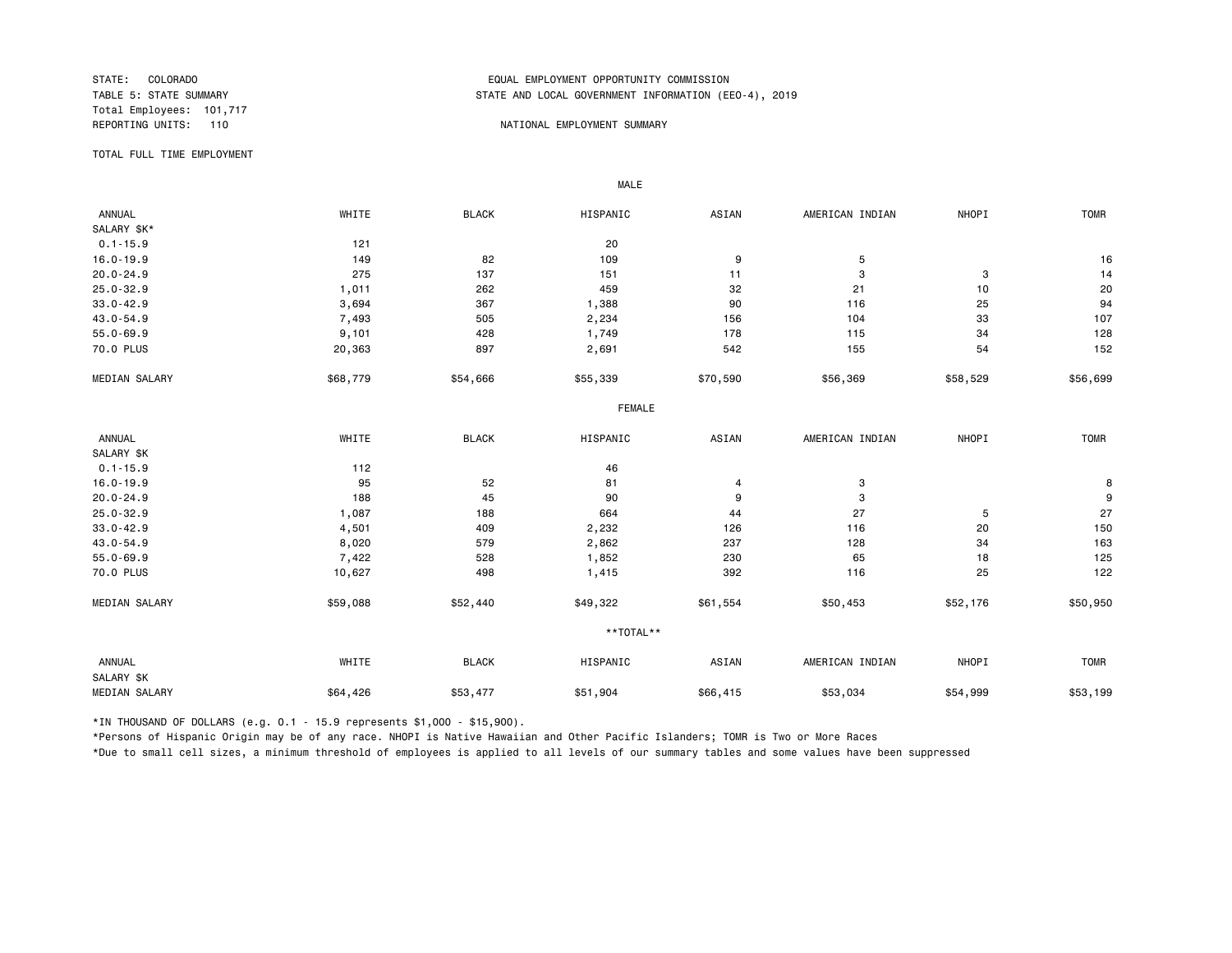Total Employees: 28,759<br>REPORTING UNITS: 110

# STATE: COLORADO EQUAL EMPLOYMENT OPPORTUNITY COMMISSION STATE AND LOCAL GOVERNMENT INFORMATION (EEO-4), 2019

## NATIONAL EMPLOYMENT SUMMARY

TOTAL PART TIME EMPLOYMENT

MALE

|                  | WHITE | <b>BLACK</b> | <b>HISPANIC</b> | <b>ASIAN</b> | AMERICAN INDIAN | <b>NHOPI</b> | <b>TOMR</b> |
|------------------|-------|--------------|-----------------|--------------|-----------------|--------------|-------------|
| OFF/ADMIN        | 173   | Ð            | 13              |              |                 |              | з           |
| <b>PROF</b>      | 814   | 34           | 89              | 29           |                 |              |             |
| <b>TECH</b>      | 385   | 26           | 46              | 10           |                 |              | 14          |
| <b>PROT-SERV</b> | 358   | 31           | 95              |              |                 |              | 27          |
| PARA-PROF        | .557  | 104          | 224             | 38           | 14              | 15           | 39          |
| ADM SUPRT        | ,454  | 55           | 185             | 31           | 14              |              | 19          |
| SKILLED          | 452   | 6            | 94              |              |                 |              | 9           |
| SVC/MAINT        | 4,310 | 214          | 788             | 66           | 43              | 14           | 108         |

|                  | WHITE | <b>BLACK</b> | HISPANIC | <b>ASIAN</b> | AMERICAN INDIAN | <b>NHOPI</b> | <b>TOMR</b> |
|------------------|-------|--------------|----------|--------------|-----------------|--------------|-------------|
| OFF/ADMIN        | 224   |              | 29       | з            |                 |              |             |
| <b>PROF</b>      | 2,609 | 97           | 321      | 109          | 17              | 6            | 57          |
| <b>TECH</b>      | 475   | 52           | 167      | 24           | .,              |              | 25          |
| <b>PROT-SERV</b> | 244   | 23           | 83       | 12           |                 |              | 34          |
| PARA-PROF        | 3,106 | 169          | 515      | 93           | 19              | 22           | 103         |
| ADM SUPRT        | 2,825 | 93           | 484      | 84           | 40              |              | 50          |
| SKILLED          | 342   |              | 76       |              |                 |              | 5.          |
| SVC/MAINT        | 3.134 | 120          | 543      | 87           | -51             | 21           | 88          |

\*Persons of Hispanic Origin may be of any race. NHOPI is Native Hawaiian and Other Pacific Islanders; TOMR is Two or More Races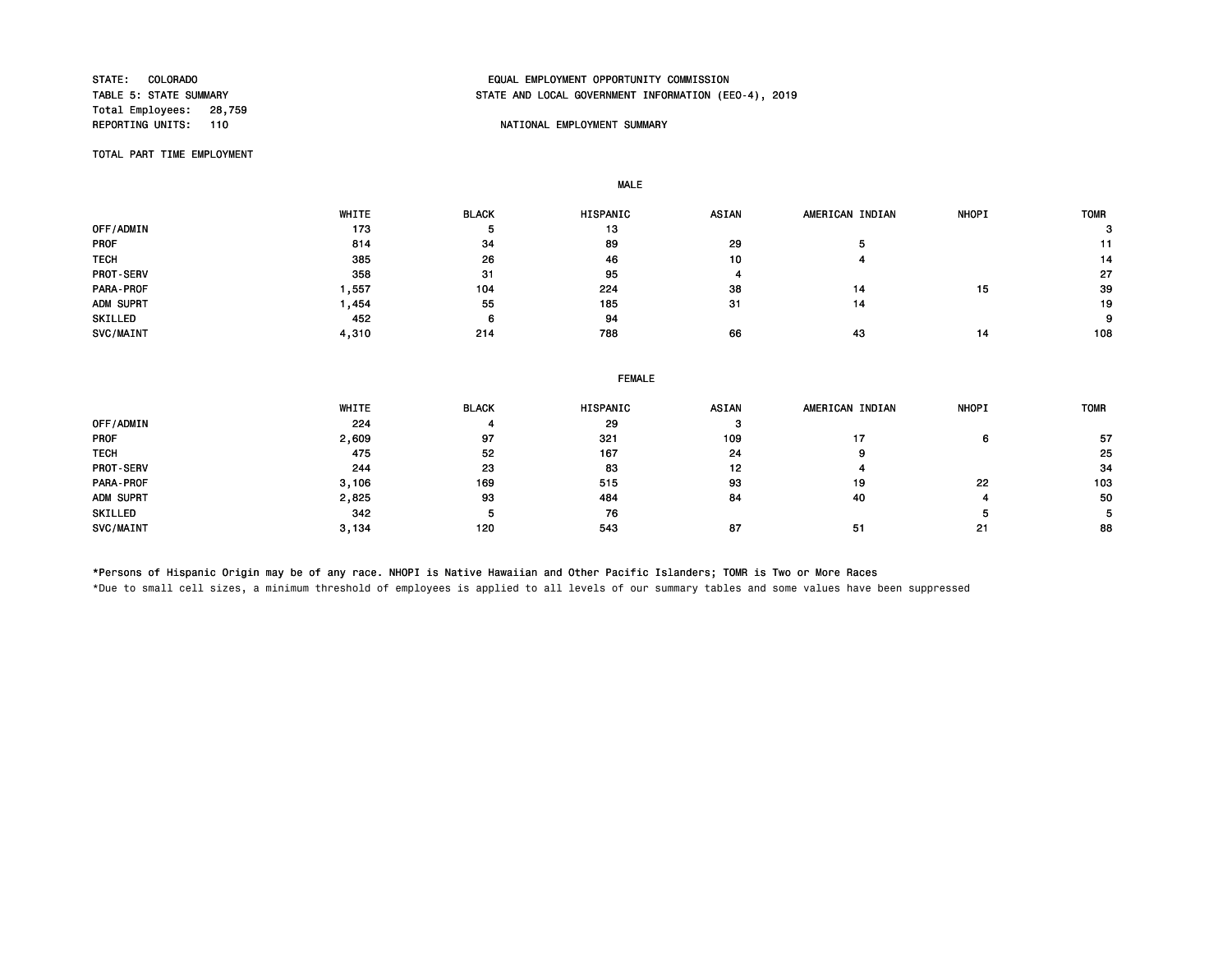Total Employees: 15,170

## STATE: COLORADO EQUAL EMPLOYMENT OPPORTUNITY COMMISSION STATE AND LOCAL GOVERNMENT INFORMATION (EEO-4), 2019

## NATIONAL EMPLOYMENT SUMMARY

TOTAL NEW HIRES EMPLOYMENT

MALE

|                  | <b>WHITE</b> | <b>BLACK</b> | HISPANIC | <b>ASIAN</b> | AMERICAN INDIAN | <b>NHOPI</b> | <b>TOMR</b> |
|------------------|--------------|--------------|----------|--------------|-----------------|--------------|-------------|
| OFF/ADMIN        | 279          |              | 29       |              |                 |              |             |
| <b>PROF</b>      | .036         | 64           | 132      | 44           | 18              |              | 26          |
| <b>TECH</b>      | 485          | 27           | 67       | 14           |                 |              | 15          |
| <b>PROT-SERV</b> | .578         | 153          | 394      | 44           | 85              |              | 45          |
| PARA-PROF        | 181          | 13           | 65       |              |                 |              | 6           |
| ADM SUPRT        | 287          | 30           | 91       | 13           |                 |              | 14          |
| SKILLED          | 683          | 40           | 147      |              |                 |              | 20          |
| SVC/MAINT        | 658          | 102          | 279      | 12           | 16              |              | 28          |

|             | WHITE | <b>BLACK</b> | <b>HISPANIC</b> | <b>ASIAN</b> | AMERICAN INDIAN | <b>NHOPI</b> | <b>TOMR</b> |
|-------------|-------|--------------|-----------------|--------------|-----------------|--------------|-------------|
| OFF/ADMIN   | 275   | 10           | 23              | 9            |                 |              |             |
| <b>PROF</b> | ,949  | 113          | 360             | 90           | 46              |              | 66          |
| <b>TECH</b> | 472   | 46           | 180             | 29           | 11              |              | -31         |
| PROT-SERV   | 613   | 70           | 215             | -11          | 48              |              | 26          |
| PARA-PROF   | 445   | 65           | 204             | 31           |                 |              | 29          |
| ADM SUPRT   | 1,170 | 95           | 502             | 30           | 30              |              | 46          |
| SKILLED     | 55    |              | 9               |              |                 |              |             |
| SVC/MAINT   | 230   | 55           | 112             | 17           | 10              |              | 10          |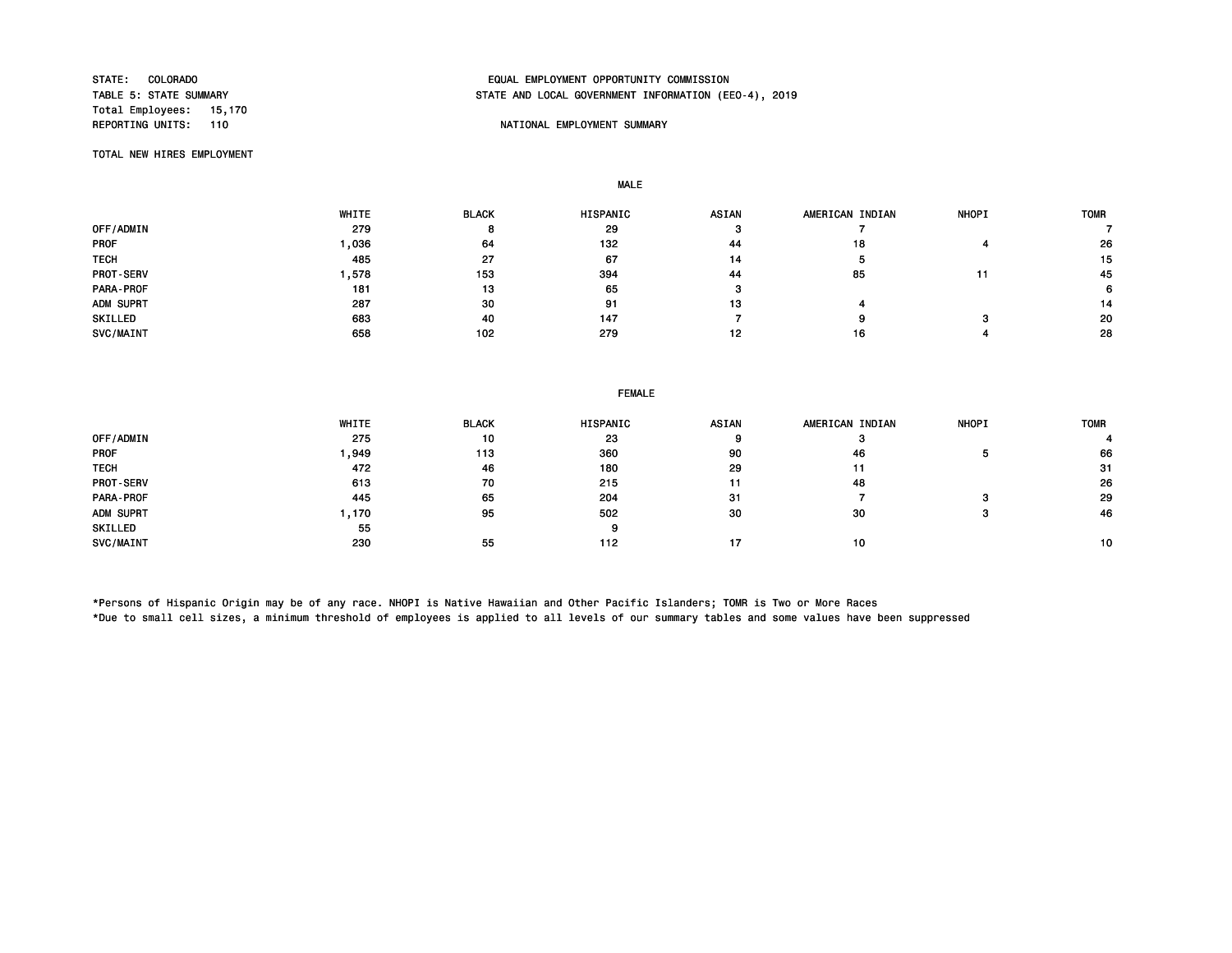Total Employees: 47,144 REPORTING UNITS: 62 62 NATIONAL EMPLOYMENT SUMMARY

## STATE: CONNECTICUT EQUAL EMPLOYMENT OPPORTUNITY COMMISSION STATE AND LOCAL GOVERNMENT INFORMATION (EEO-4), 2019

TOTAL FULL TIME EMPLOYMENT

 ANNUAL WHITE BLACK HISPANIC ASIAN AMERICAN INDIAN NHOPI TOMR SALARY \$K\*<br>0.1-15.9  $0.1-15.9$  37 3  $22$  22 4 3 16.0-19.9 18 65 35 20.0-24.9 19 10 6 25.0-32.9 59 16 15 33.0-42.9 515 163 144 9 3 4 43.0-54.9 3,120 938 731 47 14 8 18 55.0-69.9 5,469 981 797 69 24 5 29 70.0 PLUS 12,090 1,127 960 299 28 12 48 MEDIAN SALARY \$71,180 \$61,834 \$62,565 \$72,793 \$65,624 \$66,999 \$68,189 FEMALE **FRAME**  ANNUAL WHITE BLACK HISPANIC ASIAN AMERICAN INDIAN NHOPI TOMR SALARY \$K<br>0.1-15.9  $0.1$ -15.9 5 16.0-19.9 13 13 20 10 20.0-24.9 19 6 9  $25.0-32.9$  3 33.0-42.9 507 122 120 17 3 8 43.0-54.9 1,963 947 477 49 3 10 55.0-69.9 3,505 1,402 768 121 11 7 26 70.0 PLUS 6,068 1,515 871 309 18 5 47 MEDIAN SALARY \$69,918 \$64,586 \$64,677 \$71,926 \$70,556 \$60,357 \$68,268 \*\*TOTAL\*\* ANNUAL WHITE BLACK HISPANIC ASIAN AMERICAN INDIAN NHOPI TOMR SALARY \$K MEDIAN SALARY \$70,775 \$63,453 \$63,602 \$72,352 \$67,428 \$63,124 \$68,226

\*IN THOUSAND OF DOLLARS (e.g. 0.1 - 15.9 represents \$1,000 - \$15,900).

MALE

\*Persons of Hispanic Origin may be of any race. NHOPI is Native Hawaiian and Other Pacific Islanders; TOMR is Two or More Races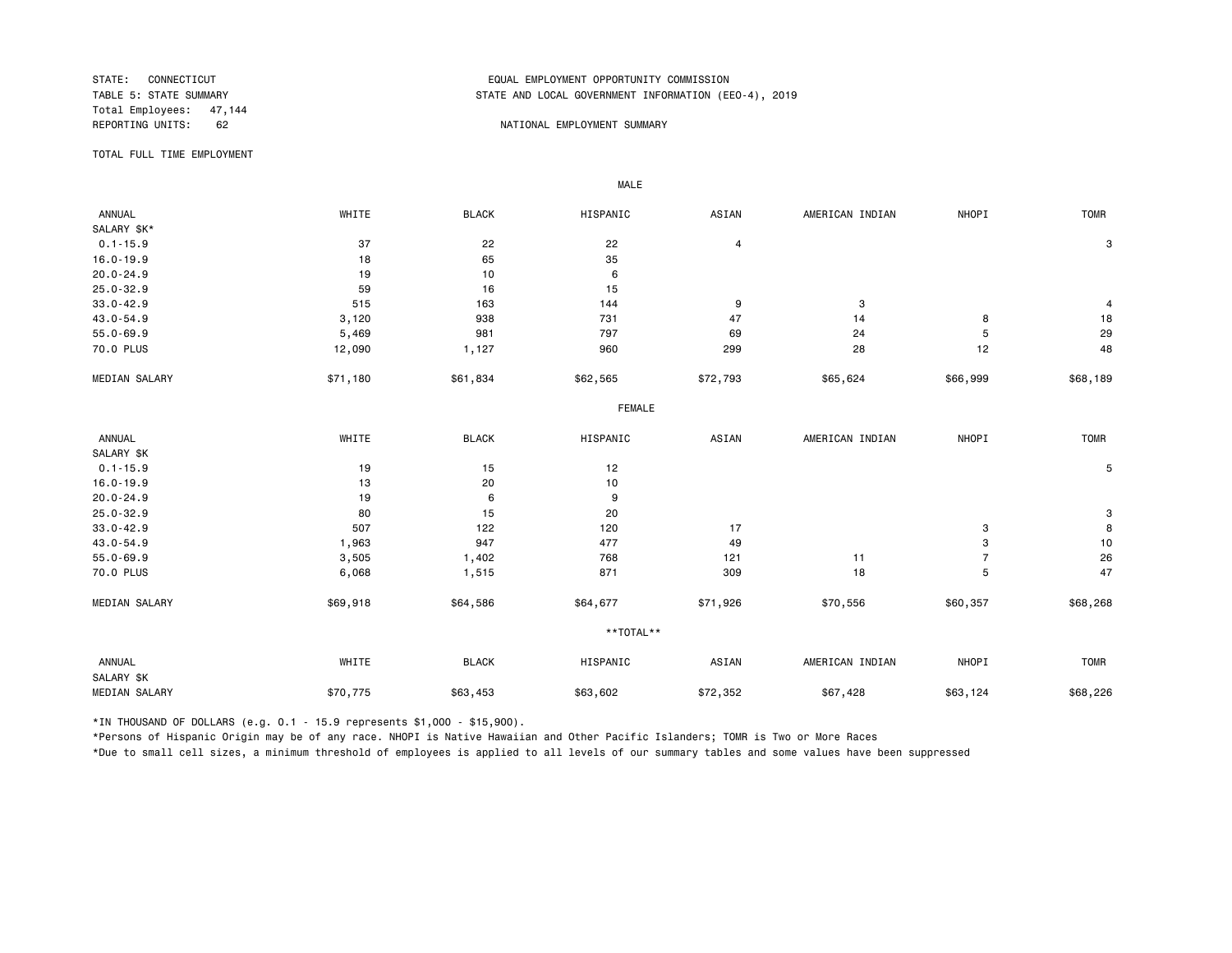Total Employees: 12,221<br>REPORTING UNITS: 62

# STATE: CONNECTICUT EQUAL EMPLOYMENT OPPORTUNITY COMMISSION STATE AND LOCAL GOVERNMENT INFORMATION (EEO-4), 2019

## NATIONAL EMPLOYMENT SUMMARY

TOTAL PART TIME EMPLOYMENT

MALE

|                  | WHITE | <b>BLACK</b> | HISPANIC | ASIAN | AMERICAN INDIAN | <b>NHOPI</b> | <b>TOMR</b> |
|------------------|-------|--------------|----------|-------|-----------------|--------------|-------------|
| OFF/ADMIN        | 57    |              |          |       |                 |              |             |
| <b>PROF</b>      | 489   | 68           | 43       | 19    |                 |              |             |
| <b>TECH</b>      | 124   | 28           | 19       |       |                 |              |             |
| <b>PROT-SERV</b> | 558   | 78           | 51       | 9     |                 |              |             |
| PARA-PROF        | 643   | 180          | 94       | 13    |                 |              | 11          |
| ADM SUPRT        | 522   | 183          | 57       | 9     |                 |              | 48          |
| SKILLED          | 408   | 26           | 33       | 5     |                 |              | 4           |
| SVC/MAINT        | ,495  | 212          | 189      | 26    |                 |              | 21          |

| <b>ASIAN</b><br><b>NHOPI</b><br>AMERICAN INDIAN<br><b>TOMR</b> |
|----------------------------------------------------------------|
|                                                                |
| 27                                                             |
|                                                                |
|                                                                |
| 32<br>11                                                       |
| 101<br>29<br>4                                                 |
| 6                                                              |
| 12<br>15<br>з                                                  |
|                                                                |

\*Persons of Hispanic Origin may be of any race. NHOPI is Native Hawaiian and Other Pacific Islanders; TOMR is Two or More Races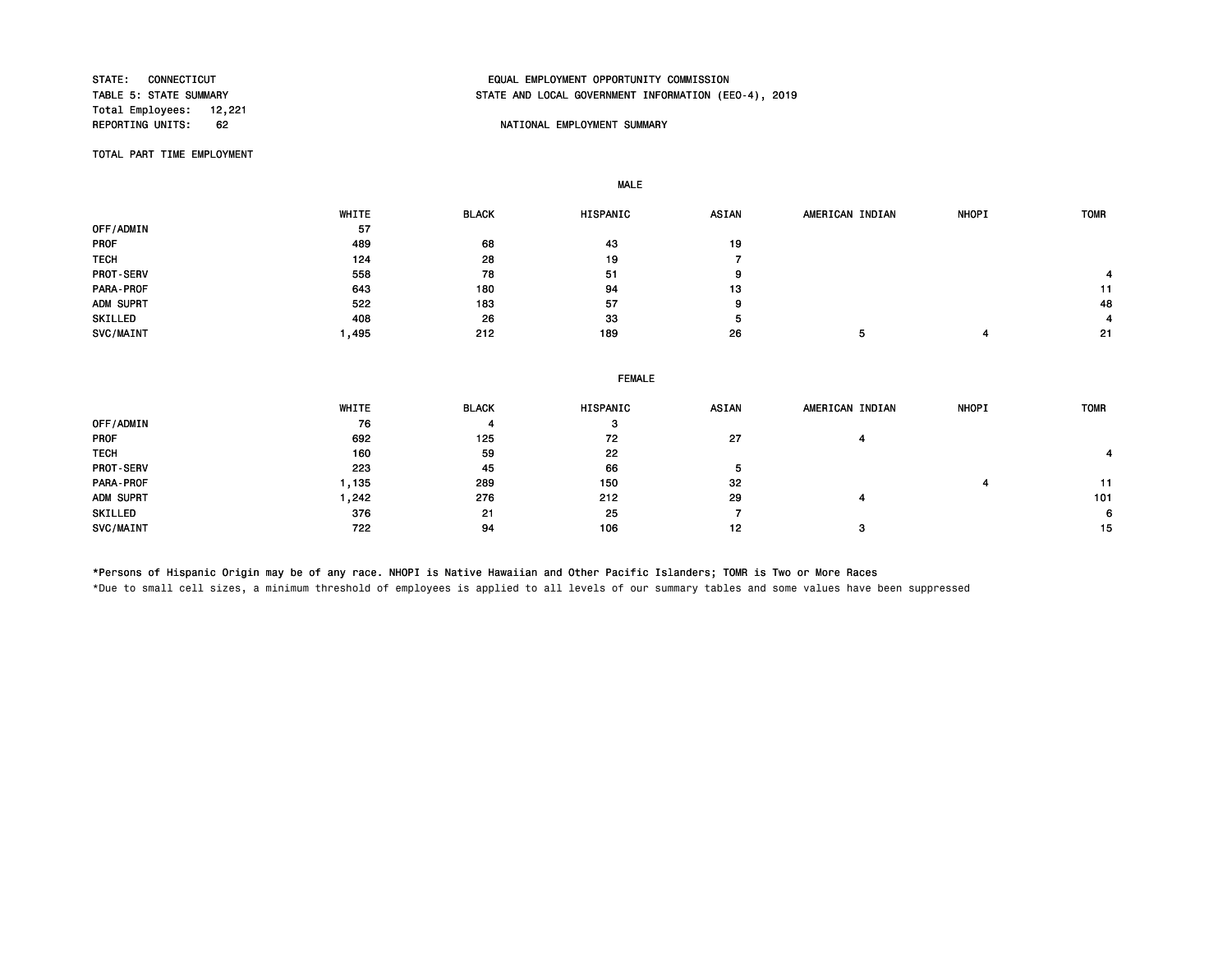Total Employees: 4,810<br>REPORTING UNITS: 62

# STATE: CONNECTICUT EQUAL EMPLOYMENT OPPORTUNITY COMMISSION STATE AND LOCAL GOVERNMENT INFORMATION (EEO-4), 2019

## 62 **REPORT OF A STATE OF A STATE OF A STATE OF A STATE OF A STATE OF A STATE OF A STATE OF A STATE OF A STATE OF A STATE OF A STATE OF A STATE OF A STATE OF A STATE OF A STATE OF A STATE OF A STATE OF A STATE OF A STATE OF**

TOTAL NEW HIRES EMPLOYMENT

MALE

|                  | WHITE | <b>BLACK</b> | <b>HISPANIC</b> | <b>ASIAN</b> | AMERICAN INDIAN | <b>NHOPI</b> | <b>TOMR</b> |
|------------------|-------|--------------|-----------------|--------------|-----------------|--------------|-------------|
| OFF/ADMIN        | 127   | 17           |                 | Ð            |                 |              |             |
| <b>PROF</b>      | 497   | 128          | 66              | 36           |                 |              |             |
| <b>TECH</b>      | 64    | 9            | з               |              |                 |              |             |
| <b>PROT-SERV</b> | 626   | 186          | 170             | Ð            |                 |              |             |
| PARA-PROF        | 23    | 25           | 6               |              |                 |              | 5           |
| ADM SUPRT        | 53    | 15           | 13              |              |                 |              | 10          |
| SKILLED          | 91    | з            | 4               |              |                 |              |             |
| SVC/MAINT        | 330   | 62           | 62              |              |                 |              | 6           |

|                  | WHITE | <b>BLACK</b> | HISPANIC | ASIAN | AMERICAN INDIAN | <b>NHOPI</b> | <b>TOMR</b> |
|------------------|-------|--------------|----------|-------|-----------------|--------------|-------------|
| OFF/ADMIN        | 108   | 28           | з        |       |                 |              |             |
| <b>PROF</b>      | 655   | 361          | 153      | 41    |                 |              |             |
| <b>TECH</b>      | 37    |              |          | з     |                 |              |             |
| <b>PROT-SERV</b> | 120   | 69           | 52       |       |                 |              |             |
| PARA-PROF        | 40    | 36           | 10       | з     |                 |              |             |
| ADM SUPRT        | 191   | 58           | 49       |       |                 |              |             |
| SKILLED          | 6     |              |          |       |                 |              |             |
| SVC/MAINT        | -35   |              | 8        |       |                 |              |             |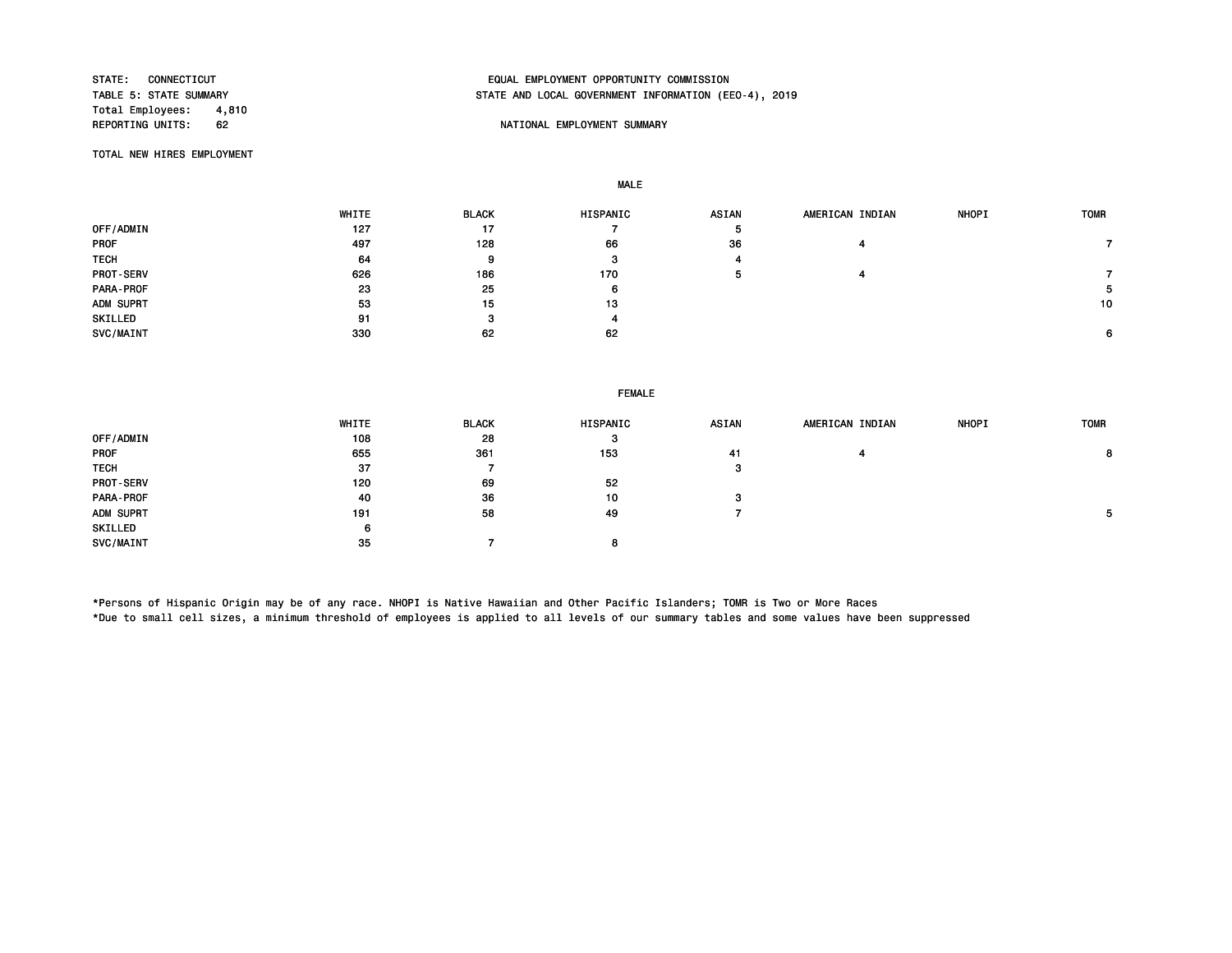Total Employees: 18,456

## STATE: DELAWARE EQUAL EMPLOYMENT OPPORTUNITY COMMISSION STATE AND LOCAL GOVERNMENT INFORMATION (EEO-4), 2019

#### REPORTING UNITS: 9 9 NATIONAL EMPLOYMENT SUMMARY

TOTAL FULL TIME EMPLOYMENT

 ANNUAL WHITE BLACK HISPANIC ASIAN AMERICAN INDIAN NHOPI TOMR SALARY \$K\*<br>0.1-15.9  $0.1-15.9$  6 5 16.0-19.9 21 29 20.0-24.9 799 469 70 32 3 12 25.0-32.9 523 306 55 13 18 4 198 33.0-42.9 1,200 387 80 33 24 5 149 43.0-54.9 1,355 337 68 24 8 51 55.0-69.9 1,089 248 55 31 7 15 70.0 PLUS 1,628 181 76 56 19 4 12 MEDIAN SALARY \$49,743 \$37,444 \$42,562 \$50,999 \$40,708 \$38,999 \$33,570 FEMALE **FRAME**  ANNUAL WHITE BLACK HISPANIC ASIAN AMERICAN INDIAN NHOPI TOMR SALARY \$K 0.1-15.9 16.0-19.9 21 20.0-24.9 173 260 30 6 25.0-32.9 897 635 121 38 7 3 33.0-42.9 1,275 874 153 61 10 4 43.0-54.9 1,444 516 111 54 5 4 55.0-69.9 668 228 54 34 3 5 3 70.0 PLUS 815 126 38 37 3 MEDIAN SALARY \$45,335 \$37,731 \$39,699 \$45,111 \$38,999 \$54,999 \$41,749 \*\*TOTAL\*\* ANNUAL WHITE BLACK HISPANIC ASIAN AMERICAN INDIAN NHOPI TOMR SALARY \$K MEDIAN SALARY \$47,469 \$37,643 \$40,682 \$40,923 \$40,205 \$11,571 \$33,784

\*IN THOUSAND OF DOLLARS (e.g. 0.1 - 15.9 represents \$1,000 - \$15,900).

MALE

\*Persons of Hispanic Origin may be of any race. NHOPI is Native Hawaiian and Other Pacific Islanders; TOMR is Two or More Races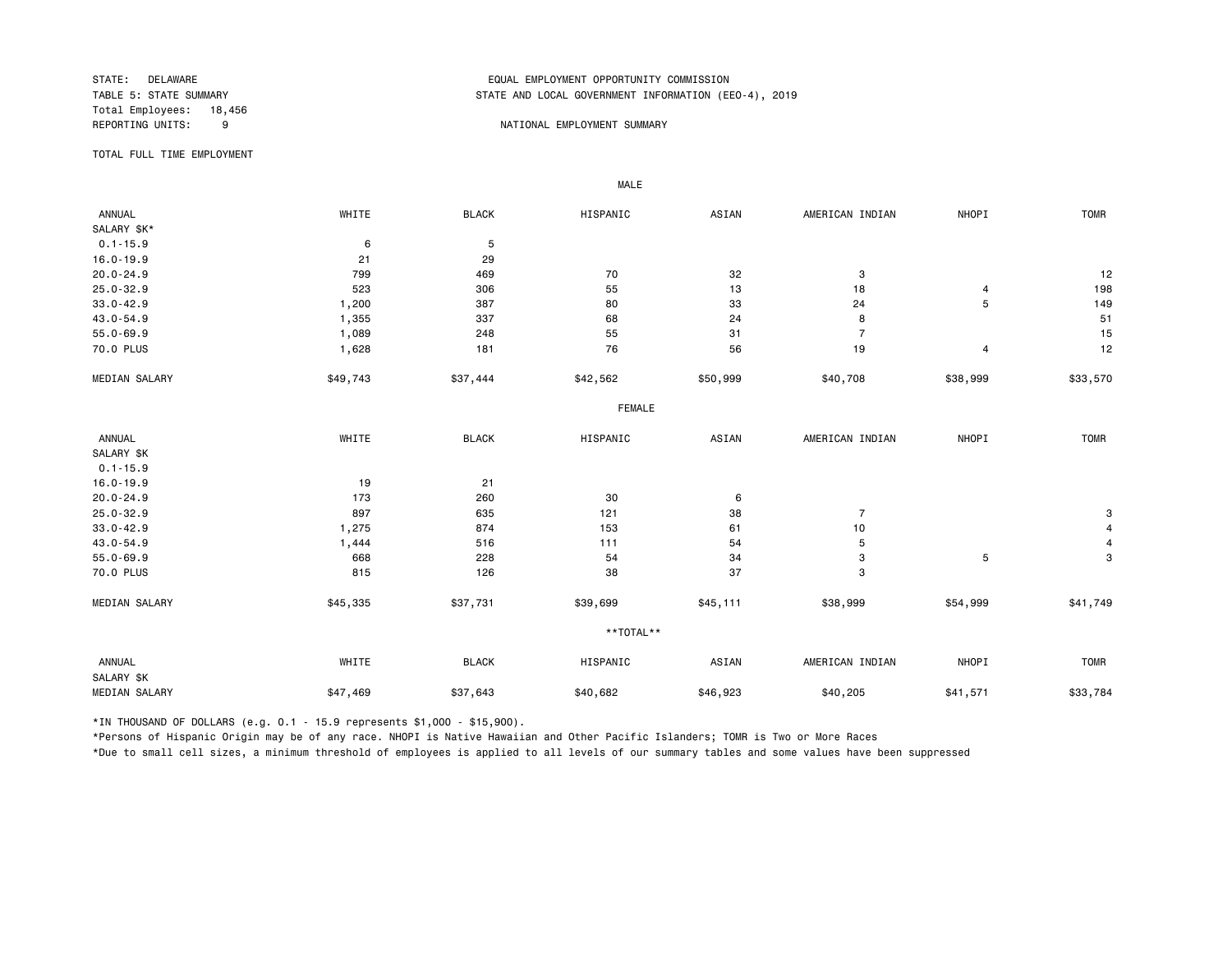Total Employees: 1,495<br>REPORTING UNITS: 9

# STATE: DELAWARE EQUAL EMPLOYMENT OPPORTUNITY COMMISSION STATE AND LOCAL GOVERNMENT INFORMATION (EEO-4), 2019

## 9 NATIONAL EMPLOYMENT SUMMARY

TOTAL PART TIME EMPLOYMENT

MALE

|                  | WHITE          | <b>BLACK</b> | HISPANIC      | <b>ASIAN</b> | AMERICAN INDIAN | NHOPI | <b>TOMR</b> |
|------------------|----------------|--------------|---------------|--------------|-----------------|-------|-------------|
| OFF/ADMIN        | 6              |              |               |              |                 |       |             |
| PROF             | 16             |              |               |              |                 |       |             |
| <b>TECH</b>      | 9              | 3            |               |              |                 |       |             |
| PROT-SERV        | 65             | 9            | 7             |              |                 |       |             |
| PARA-PROF        | 75             | 105          | 17            | 5            |                 |       | 5           |
| ADM SUPRT        | 45             | 11           | 3             | 3            |                 |       |             |
| SKILLED          | 12             |              |               |              |                 |       |             |
| SVC/MAINT        | 187            | 17           | 3             |              |                 |       |             |
|                  |                |              |               |              |                 |       |             |
|                  |                |              | <b>FEMALE</b> |              |                 |       |             |
|                  |                |              |               |              |                 |       |             |
|                  | WHITE          | <b>BLACK</b> | HISPANIC      | <b>ASIAN</b> | AMERICAN INDIAN | NHOPI | <b>TOMR</b> |
| OFF/ADMIN        |                |              |               |              |                 |       |             |
| PROF             | $\overline{7}$ |              |               |              |                 |       |             |
| <b>TECH</b>      | 4              |              |               |              |                 |       |             |
| <b>PROT-SERV</b> | 64             | 26           |               |              |                 |       |             |
| PARA-PROF        | 237            | 171          | 22            | 19           | 3               |       | 10          |
| ADM SUPRT        | 112            | 38           | 4             |              |                 |       |             |
| SKILLED          | 8              |              |               |              |                 |       |             |
|                  |                |              |               |              |                 |       |             |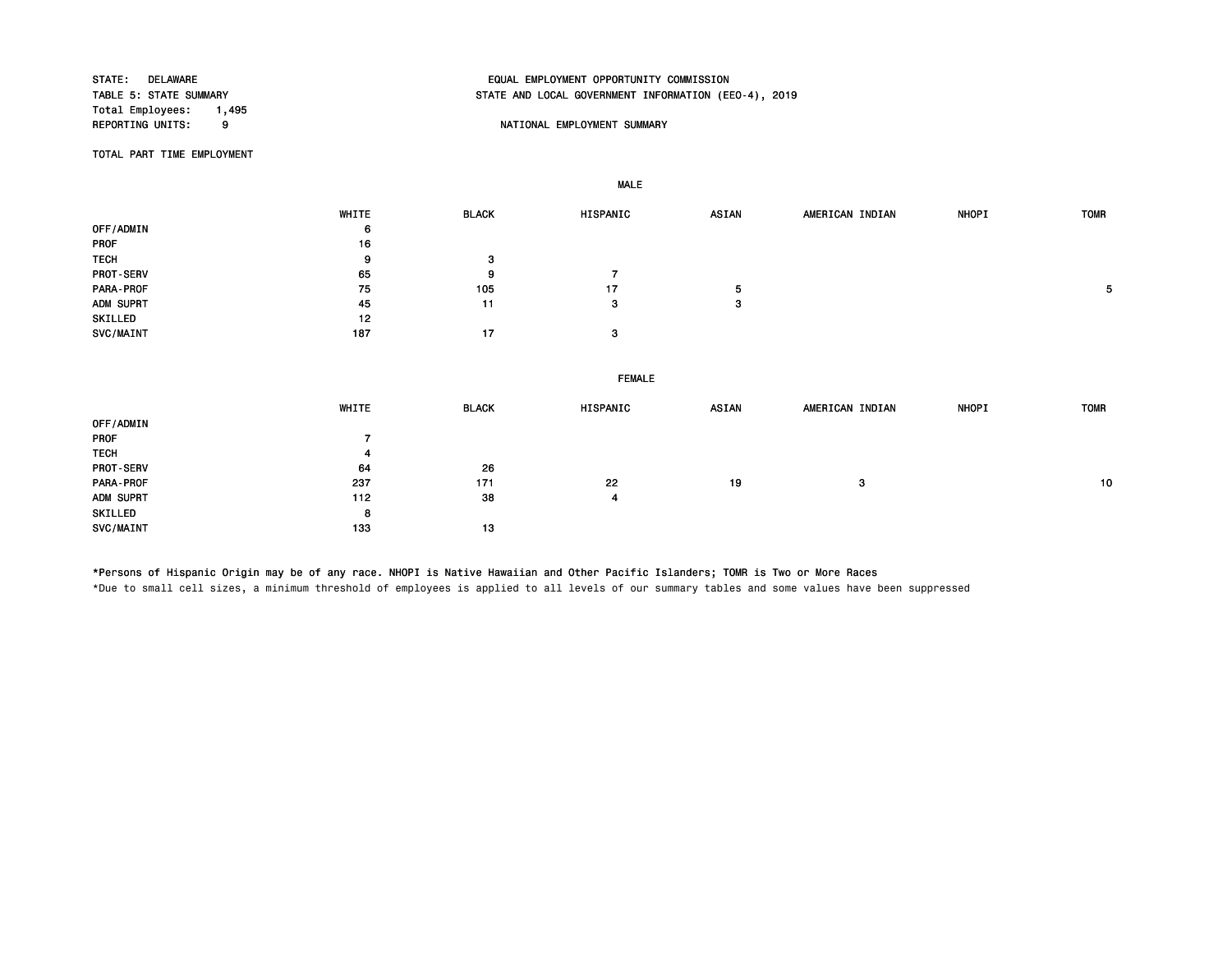Total Employees: 415

# STATE: DELAWARE EQUAL EMPLOYMENT OPPORTUNITY COMMISSION STATE AND LOCAL GOVERNMENT INFORMATION (EEO-4), 2019

## 9 NATIONAL EMPLOYMENT SUMMARY

TOTAL NEW HIRES EMPLOYMENT

MALE

|                  | WHITE | <b>BLACK</b> | HISPANIC | ASIAN | AMERICAN INDIAN | <b>NHOPI</b> | <b>TOMR</b> |
|------------------|-------|--------------|----------|-------|-----------------|--------------|-------------|
| OFF/ADMIN        | 15    |              |          |       |                 |              |             |
| PROF             | 24    | 3            |          |       |                 |              |             |
| <b>TECH</b>      | 30    | 3            | 6        |       |                 |              |             |
| <b>PROT-SERV</b> | 37    | 6            | 3        |       |                 |              |             |
| PARA-PROF        |       |              |          |       |                 |              |             |
| ADM SUPRT        | 13    | 3            |          |       |                 |              |             |
| SKILLED          | 24    | 10           |          |       | 3               |              |             |
| SVC/MAINT        | 37    | 40           |          |       |                 |              |             |

FEMALE

|                  | WHITE | <b>BLACK</b> | HISPANIC | <b>ASIAN</b> | AMERICAN INDIAN | <b>NHOPI</b> | <b>TOMR</b>  |
|------------------|-------|--------------|----------|--------------|-----------------|--------------|--------------|
| OFF/ADMIN        |       |              |          |              |                 |              |              |
| PROF             | 18    | 9            |          |              |                 |              |              |
| <b>TECH</b>      | 14    |              |          |              |                 |              |              |
| <b>PROT-SERV</b> | 5     | -3           |          |              |                 |              |              |
| PARA-PROF        | 6     |              |          |              |                 |              |              |
| ADM SUPRT        | -31   | 12           | -3       |              |                 |              | $\mathbf{3}$ |
| SKILLED          |       |              |          |              |                 |              |              |
| <b>SVC/MAINT</b> |       | 13           |          |              |                 |              |              |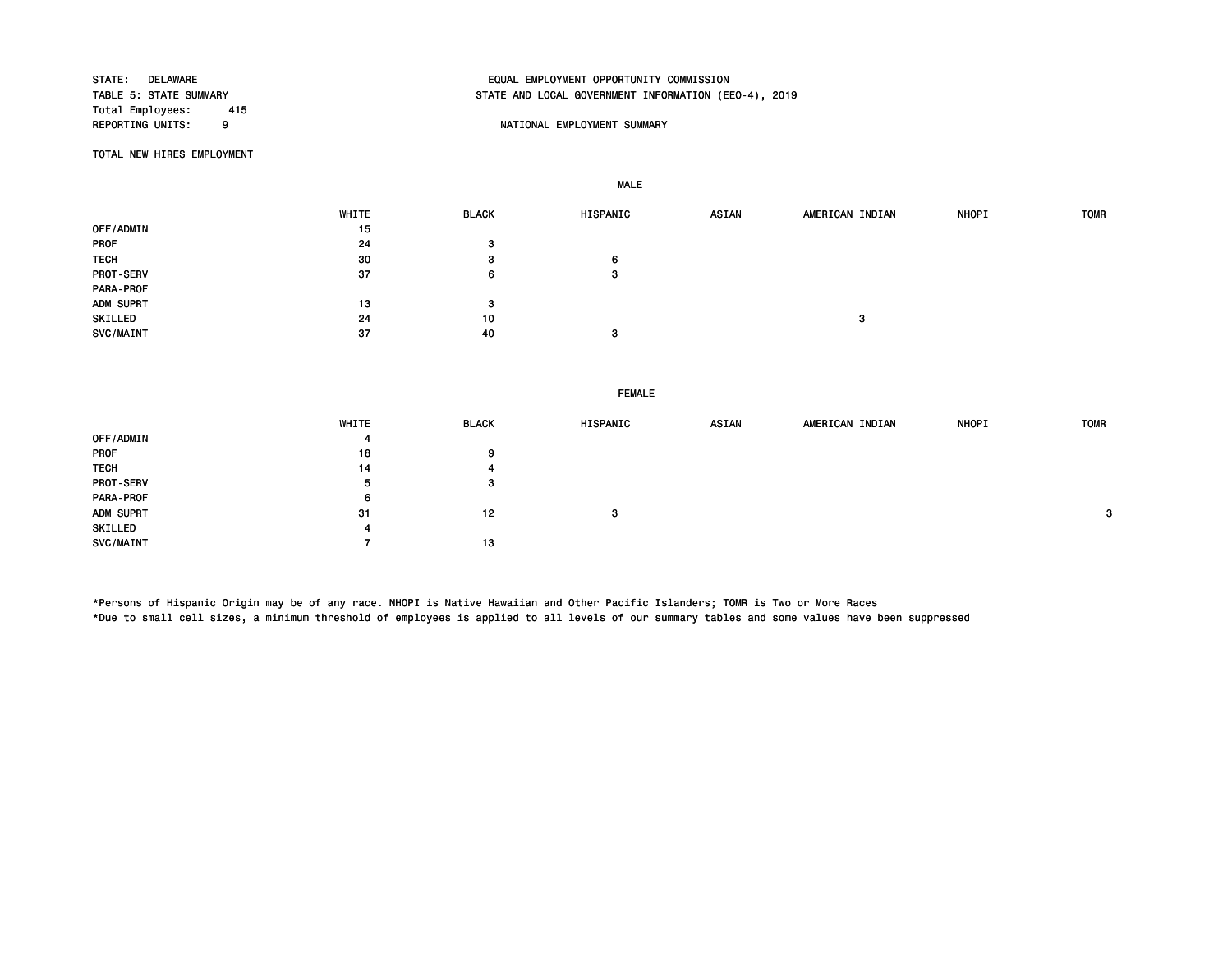Total Employees: 26,569<br>REPORTING UNITS: 3

## STATE: DISTRICT OF COLUMBIA EQUAL EMPLOYMENT OPPORTUNITY COMMISSION STATE AND LOCAL GOVERNMENT INFORMATION (EEO-4), 2019

#### 3 NATIONAL EMPLOYMENT SUMMARY

TOTAL FULL TIME EMPLOYMENT

MALE

| <b>ANNUAL</b> | WHITE    | <b>BLACK</b> | HISPANIC      | ASIAN    | AMERICAN INDIAN | NHOPI    | <b>TOMR</b>             |
|---------------|----------|--------------|---------------|----------|-----------------|----------|-------------------------|
| SALARY \$K*   |          |              |               |          |                 |          |                         |
| $0.1 - 15.9$  | 11       | 4            |               |          |                 |          | 43                      |
| $16.0 - 19.9$ | 66       | 8            |               | 4        |                 |          | 23                      |
| $20.0 - 24.9$ | 118      | 12           |               | 5        |                 |          | 97                      |
| $25.0 - 32.9$ | 151      | 36           | 3             | 5        |                 |          | 194                     |
| $33.0 - 42.9$ | 122      | 168          | 15            | 6        | 8               |          | 152                     |
| 43.0-54.9     | 281      | 950          | 123           | 65       | 8               |          | 135                     |
| $55.0 - 69.9$ | 1,359    | 3,260        | 328           | 169      | 35              | 5        | 162                     |
| 70.0 PLUS     | 3,106    | 5,869        | 410           | 691      | 107             | 5        | 299                     |
| MEDIAN SALARY | \$71,607 | \$71,219     | \$68,604      | \$73,162 | \$72,570        | \$68,499 | \$46,866                |
|               |          |              | <b>FEMALE</b> |          |                 |          |                         |
| ANNUAL        | WHITE    | <b>BLACK</b> | HISPANIC      | ASIAN    | AMERICAN INDIAN | NHOPI    | <b>TOMR</b>             |
| SALARY \$K    |          |              |               |          |                 |          |                         |
| $0.1 - 15.9$  |          |              |               |          |                 |          |                         |
| $16.0 - 19.9$ | 3        | 5            |               |          |                 |          |                         |
| $20.0 - 24.9$ | 3        | 3            |               |          |                 |          |                         |
| $25.0 - 32.9$ | 10       | 32           | 3             | 5        |                 |          |                         |
| $33.0 - 42.9$ | 13       | 156          | 14            | 6        |                 |          |                         |
| 43.0-54.9     | 69       | 711          | 78            | 18       | $\overline{7}$  |          |                         |
| $55.0 - 69.9$ | 166      | 1,699        | 147           | 35       | $\overline{4}$  |          | $\overline{\mathbf{4}}$ |
| 70.0 PLUS     | 667      | 3,514        | 354           | 174      | 10              |          | 25                      |
| MEDIAN SALARY | \$73,013 | \$71,292     | \$71,540      | \$73,075 | \$68,124        | \$49,000 | \$73,600                |
|               |          |              | **TOTAL**     |          |                 |          |                         |
| ANNUAL        | WHITE    | <b>BLACK</b> | HISPANIC      | ASIAN    | AMERICAN INDIAN | NHOPI    | TOMR                    |
| SALARY \$K    |          |              |               |          |                 |          |                         |
| MEDIAN SALARY | \$71,855 | \$71,246     | \$70,314      | \$73,145 | \$72,308        | \$65,499 | \$48,124                |

\*IN THOUSAND OF DOLLARS (e.g. 0.1 - 15.9 represents \$1,000 - \$15,900).

\*Persons of Hispanic Origin may be of any race. NHOPI is Native Hawaiian and Other Pacific Islanders; TOMR is Two or More Races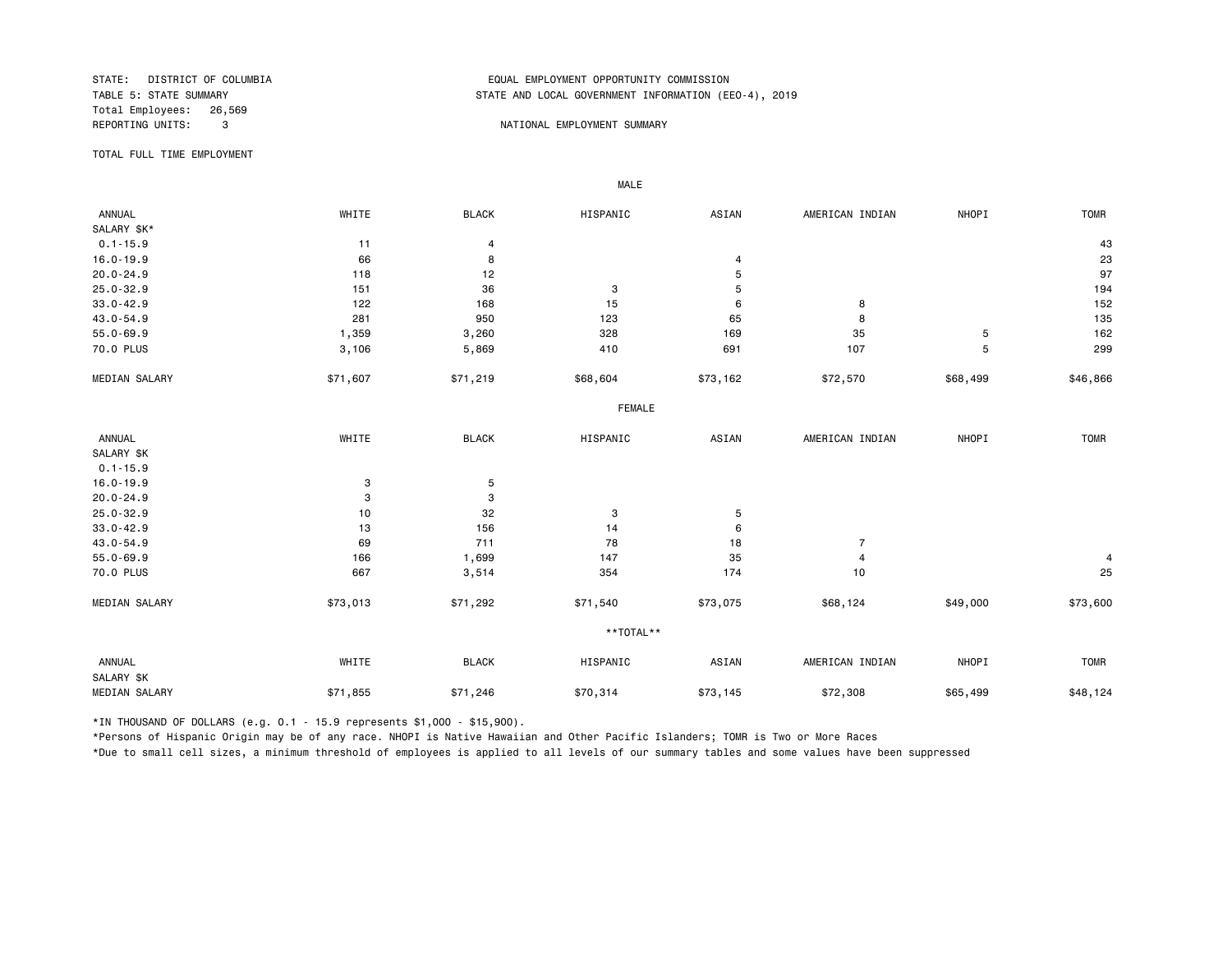Total Employees: 1,459<br>REPORTING UNITS: 3

## STATE: DISTRICT OF COLUMBIA EQUAL EMPLOYMENT OPPORTUNITY COMMISSION STATE AND LOCAL GOVERNMENT INFORMATION (EEO-4), 2019

#### **REPORT IN THE POST OF A SET OF A SET OF A SET OF A SUMMARY SUMMARY**

TOTAL PART TIME EMPLOYMENT

MALE

 WHITE BLACK HISPANIC ASIAN AMERICAN INDIAN NHOPI TOMR OFF/ADMIN PROF 26 11 9 7 TECH 36 34 4 3 43 PROT-SERV 38 3 8 22 PARA-PROF 5 3 6 ADM SUPRT 17 53 4 16 5 40 SKILLED 11 6 4 8 SVC/MAINT 73 295 8 13 9 30 FEMALE WHITE BLACK HISPANIC ASIAN AMERICAN INDIAN NHOPI TOMR OFF/ADMIN 6 PROF 18 17 7 5 TECH 4 80 9 PROT-SERV PARA-PROF ADM SUPRT 10 51 7 7 SKILLED  $SVC/MAINT$   $8$   $317$   $38$   $3$   $3$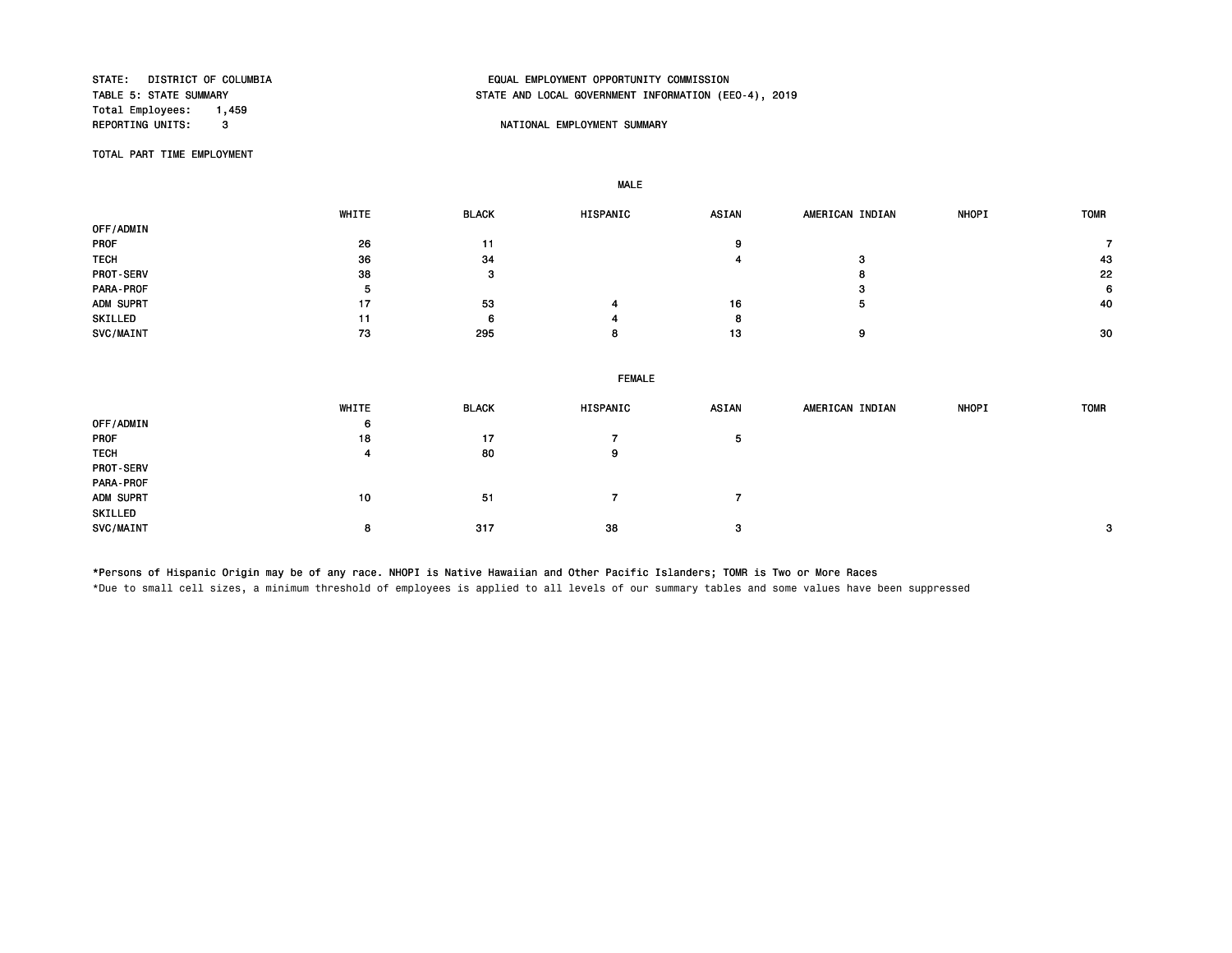Total Employees: 2,344<br>REPORTING UNITS: 3

# STATE: DISTRICT OF COLUMBIA EQUAL EMPLOYMENT OPPORTUNITY COMMISSION STATE AND LOCAL GOVERNMENT INFORMATION (EEO-4), 2019

## **REPORT IN THE POST OF A SET OF A SET OF A SET OF A SET OF A SET OF A SET OF A SET OF A SET OF A SET OF A SET O**

TOTAL NEW HIRES EMPLOYMENT

MALE

|                  | WHITE | <b>BLACK</b> | HISPANIC | <b>ASIAN</b> | AMERICAN INDIAN | <b>NHOPI</b> | <b>TOMR</b> |
|------------------|-------|--------------|----------|--------------|-----------------|--------------|-------------|
| OFF/ADMIN        | 27    | 18           | 4        |              | з               |              | 10          |
| <b>PROF</b>      | 89    | 157          | 16       | 39           | 14              |              | 42          |
| <b>TECH</b>      | 16    | 15           |          |              |                 |              | 18          |
| <b>PROT-SERV</b> | 121   | 187          | 42       | 18           |                 |              |             |
| PARA-PROF        | 6     | 4            |          |              |                 |              |             |
| ADM SUPRT        | 14    | 47           | 4        |              |                 |              | 25          |
| SKILLED          | 72    | 100          | 13       |              |                 |              | 6           |
| SVC/MAINT        | 14    | 284          | 15       |              |                 |              |             |

|             | WHITE | <b>BLACK</b> | HISPANIC | <b>ASIAN</b> | AMERICAN INDIAN | <b>NHOPI</b> | <b>TOMR</b> |
|-------------|-------|--------------|----------|--------------|-----------------|--------------|-------------|
| OFF/ADMIN   | 8     | 31           |          |              |                 |              |             |
| <b>PROF</b> | 73    | 244          | 23       | 25           |                 |              | 3           |
| <b>TECH</b> |       | 20           | 8        |              |                 |              |             |
| PROT-SERV   | 13    | 71           | 11       |              |                 |              |             |
| PARA-PROF   |       | 3            |          |              |                 |              |             |
| ADM SUPRT   | 15    | 84           | 6        | ь            |                 |              |             |
| SKILLED     |       | 9            | 4        |              |                 |              |             |
| SVC/MAINT   |       | 166          | э        |              |                 |              |             |

\*Persons of Hispanic Origin may be of any race. NHOPI is Native Hawaiian and Other Pacific Islanders; TOMR is Two or More Races \*Due to small cell sizes, a minimum threshold of employees is applied to all levels of our summary tables and some values have been suppressed

FEMALE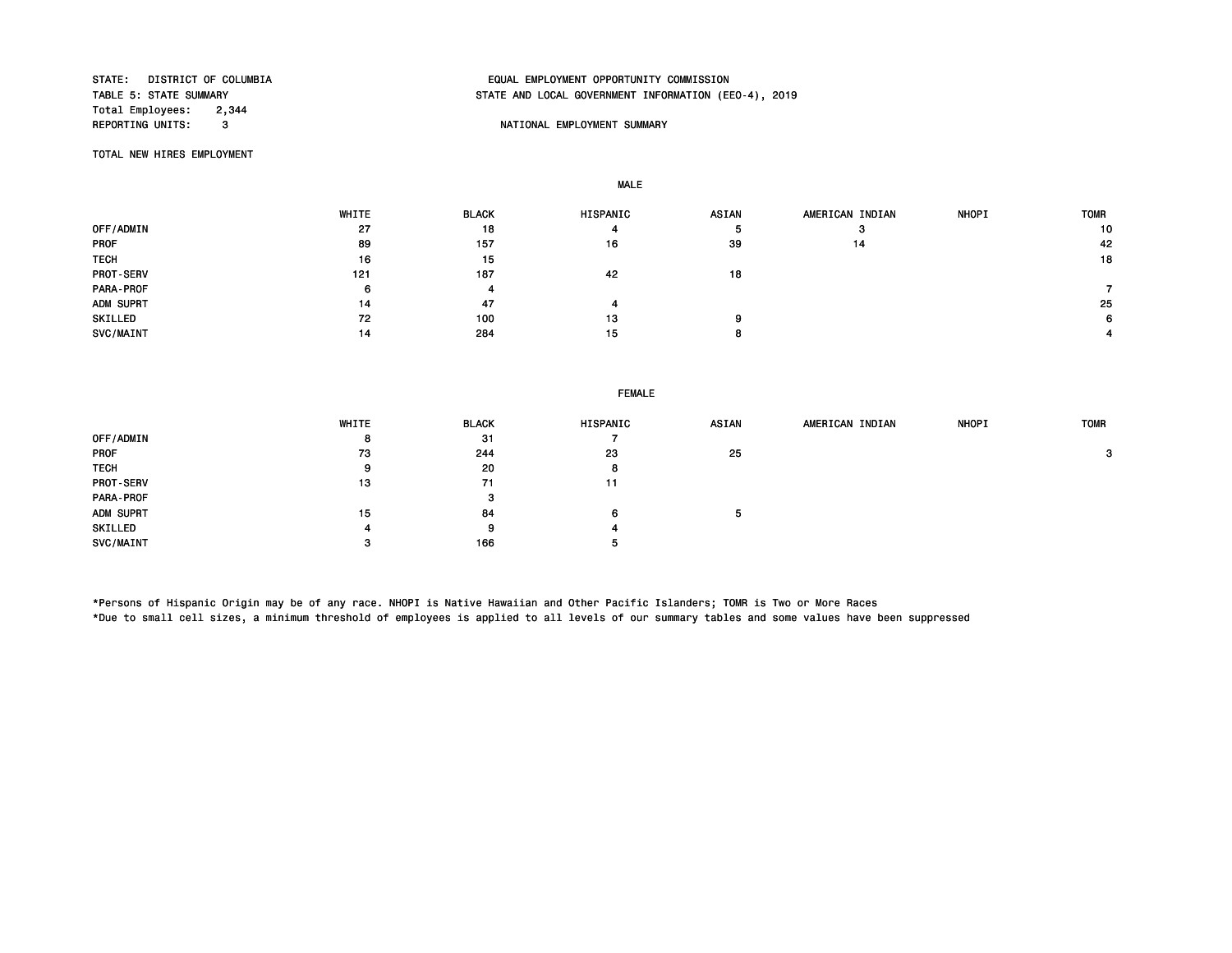Total Employees: 353,509

## STATE: FLORIDA EQUAL EMPLOYMENT OPPORTUNITY COMMISSION STATE AND LOCAL GOVERNMENT INFORMATION (EEO-4), 2019

#### REPORTING UNITS: 258 NATIONAL EMPLOYMENT SUMMARY

TOTAL FULL TIME EMPLOYMENT

 ANNUAL WHITE BLACK HISPANIC ASIAN AMERICAN INDIAN NHOPI TOMR SALARY \$K\*<br>0.1-15.9  $0.1$ -15.9 **9** 3 9 16.0-19.9 140 63 55 7 20.0-24.9 1,300 1,027 360 53 8 4 35 25.0-32.9 10,912 5,572 3,160 306 79 40 221 33.0-42.9 26,319 9,511 6,306 601 148 84 352 43.0-54.9 24,185 7,070 6,979 726 144 74 303 55.0-69.9 21,842 4,857 5,930 732 109 60 208 70.0 PLUS 30,118 4,835 9,012 1,309 114 62 182 MEDIAN SALARY \$52,187 \$43,363 \$53,282 \$58,453 \$48,458 \$48,270 \$44,465 FEMALE **FRAME**  ANNUAL WHITE BLACK HISPANIC ASIAN AMERICAN INDIAN NHOPI TOMR SALARY \$K<br>0.1-15.9 0.1-15.9 322 97 67 19 6 13 16.0-19.9 219 162 101 12 5 3 20.0-24.9 2,411 2,338 948 112 21 16 55 25.0-32.9 13,644 11,534 5,635 551 114 52 389 33.0-42.9 21,955 13,754 6,567 671 160 49 439 43.0-54.9 17,917 8,721 5,674 740 147 38 294 55.0-69.9 13,053 5,513 4,250 787 108 25 179 70.0 PLUS 15,270 5,594 4,678 1,573 128 31 125 MEDIAN SALARY \$45,575 \$40,070 \$44,358 \$46,143 \$40,346 \$39,571 \$39,571 \*\*TOTAL\*\* ANNUAL WHITE BLACK HISPANIC ASIAN AMERICAN INDIAN NHOPI TOMR SALARY \$K MEDIAN SALARY \$49,373 \$41,360 \$49,280 \$47,288 \$45,089 \$41,564

\*IN THOUSAND OF DOLLARS (e.g. 0.1 - 15.9 represents \$1,000 - \$15,900).

MALE

\*Persons of Hispanic Origin may be of any race. NHOPI is Native Hawaiian and Other Pacific Islanders; TOMR is Two or More Races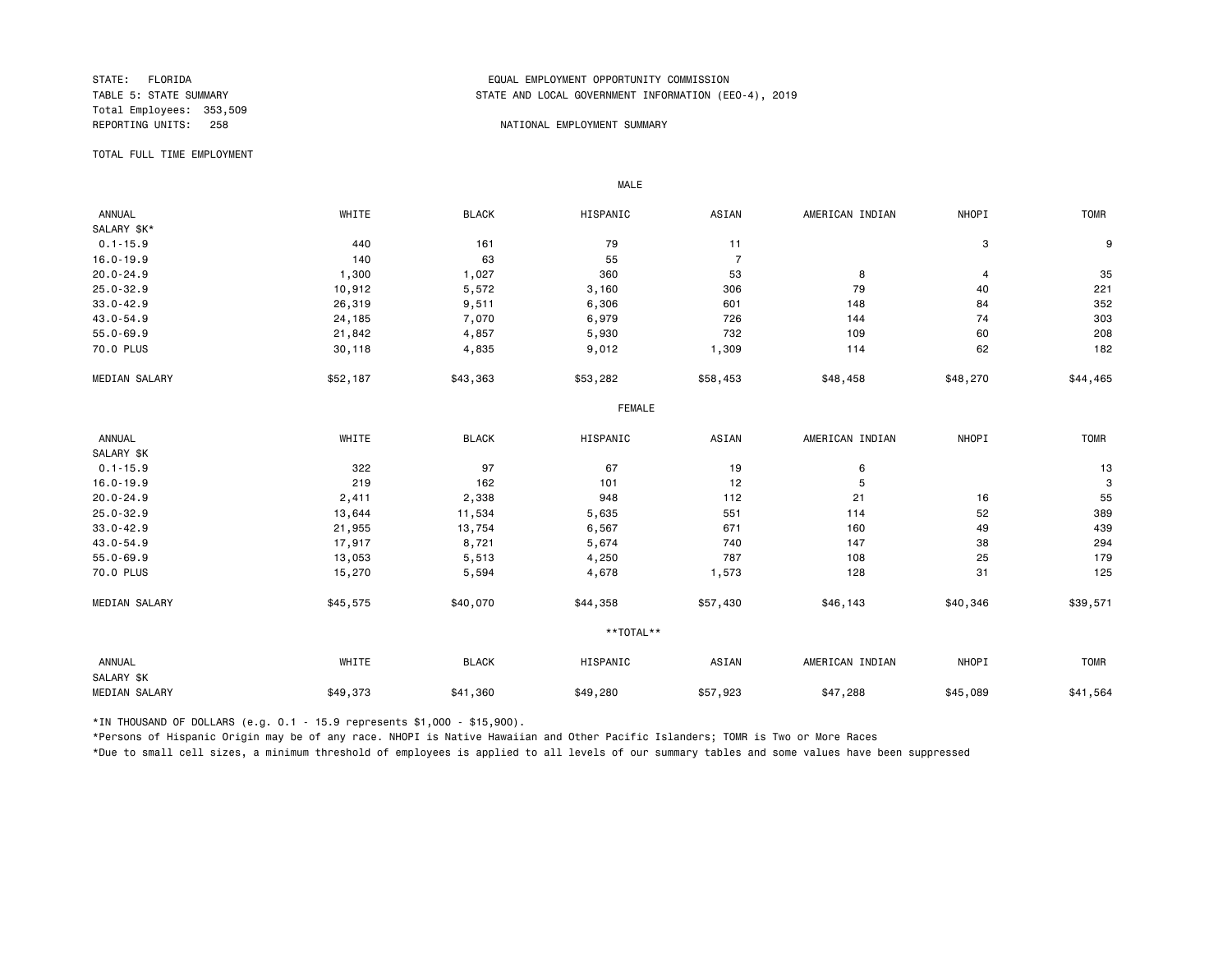Total Employees: 70,994<br>REPORTING UNITS: 258

## STATE: FLORIDA EQUAL EMPLOYMENT OPPORTUNITY COMMISSION STATE AND LOCAL GOVERNMENT INFORMATION (EEO-4), 2019

## NATIONAL EMPLOYMENT SUMMARY

TOTAL PART TIME EMPLOYMENT

MALE

|                  | WHITE | <b>BLACK</b> | <b>HISPANIC</b> | <b>ASIAN</b> | AMERICAN INDIAN | <b>NHOPI</b> | <b>TOMR</b> |
|------------------|-------|--------------|-----------------|--------------|-----------------|--------------|-------------|
| OFF/ADMIN        | , 187 | 113          | 68              | 12           |                 |              | 13          |
| <b>PROF</b>      | 4,191 | 856          | 922             | 197          | 16              |              | 92          |
| <b>TECH</b>      | .656  | 450          | 473             | 65           | 11              |              | -27         |
| <b>PROT-SERV</b> | 3,350 | 726          | 678             | 40           | g               |              | 48          |
| PARA-PROF        | .441  | 830          | 679             | 65           | 10              | 10           | 30          |
| ADM SUPRT        | 2,523 | 853          | 491             | 88           | 13              |              | 103         |
| SKILLED          | 437   | 115          | 99              |              | Ð               |              |             |
| SVC/MAINT        | 2,909 | 2,002        | 850             | 75           | 26              | 9            | 61          |

| <b>FEMALE</b> |
|---------------|
|               |

|             | WHITE | <b>BLACK</b> | HISPANIC | <b>ASIAN</b> | AMERICAN INDIAN | <b>NHOPI</b> | <b>TOMR</b> |
|-------------|-------|--------------|----------|--------------|-----------------|--------------|-------------|
| OFF/ADMIN   | 512   | 106          | 79       |              |                 |              | 9           |
| <b>PROF</b> | 8,125 | 2,997        | ,933     | 524          | 34              | 37           | 285         |
| <b>TECH</b> | ,998  | 797          | 748      | 112          | 14              |              | 39          |
| PROT-SERV   | .399  | 561          | 307      | 29           | 9               |              | 30          |
| PARA-PROF   | 2,815 | ,676         | ,109     | 84           | 19              | 16           | 68          |
| ADM SUPRT   | 5,535 | 2,079        | ,372     | 195          | 25              | 10           | 164         |
| SKILLED     | 111   | 37           | 16       |              | 4               |              |             |
| SVC/MAINT   | 2,288 | 2,621        | 891      | 86           | 21              |              | 86          |

\*Persons of Hispanic Origin may be of any race. NHOPI is Native Hawaiian and Other Pacific Islanders; TOMR is Two or More Races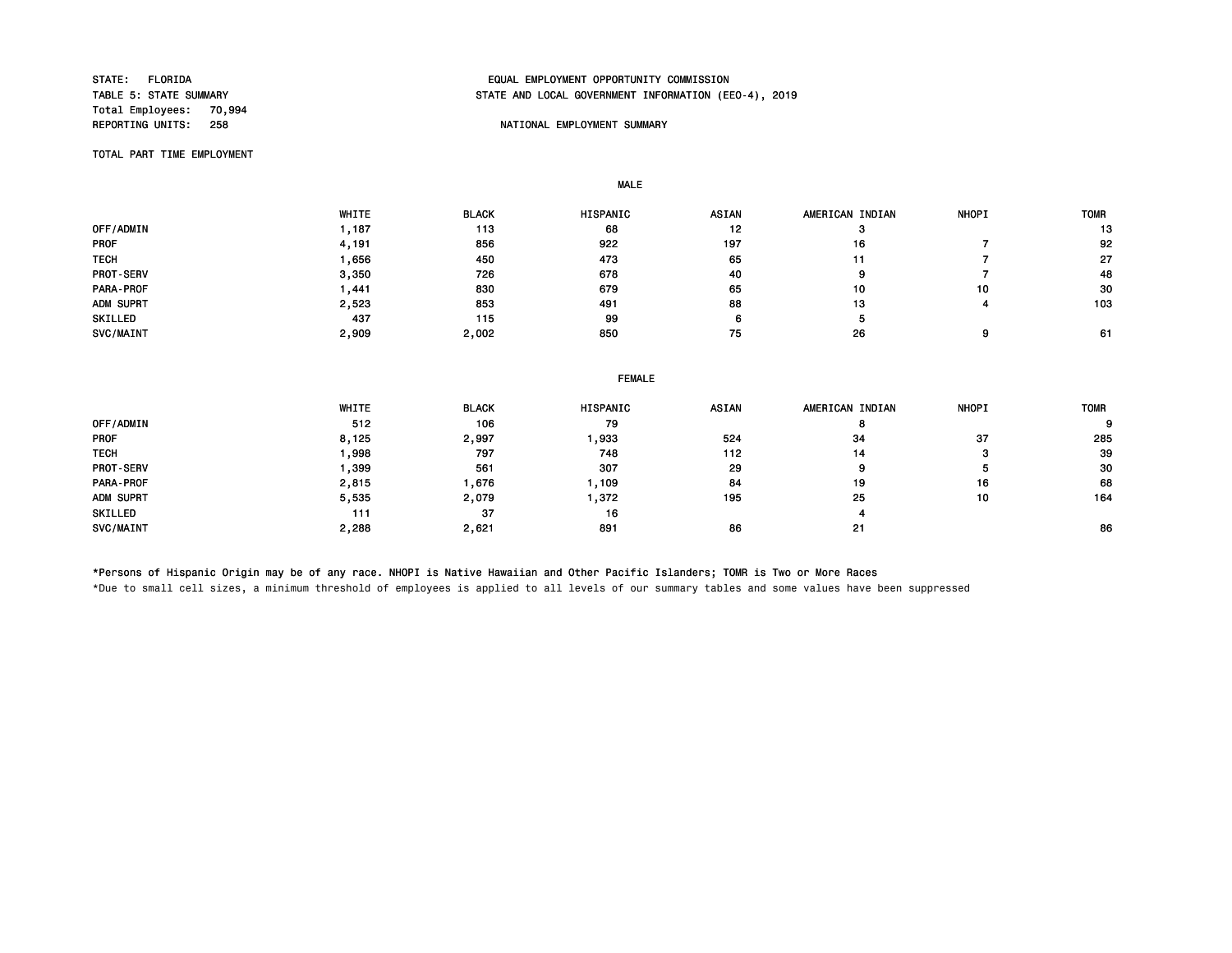Total Employees: 45,298

## STATE: FLORIDA EQUAL EMPLOYMENT OPPORTUNITY COMMISSION STATE AND LOCAL GOVERNMENT INFORMATION (EEO-4), 2019

## NATIONAL EMPLOYMENT SUMMARY

TOTAL NEW HIRES EMPLOYMENT

MALE

|                  | WHITE | <b>BLACK</b> | HISPANIC | <b>ASIAN</b> | AMERICAN INDIAN | <b>NHOPI</b> | <b>TOMR</b> |
|------------------|-------|--------------|----------|--------------|-----------------|--------------|-------------|
| OFF/ADMIN        | 484   | 78           | 105      | 18           |                 |              |             |
| <b>PROF</b>      | 2,368 | 694          | 800      | 203          |                 |              | 84          |
| <b>TECH</b>      | ,218  | 261          | 376      | 46           |                 |              | -31         |
| <b>PROT-SERV</b> | 4,322 | ,250         | ,302     | 100          |                 |              | 138         |
| PARA-PROF        | 635   | 463          | 235      | 24           | Ð               |              | 23          |
| ADM SUPRT        | 737   | 231          | 312      | 23           |                 |              | 33          |
| SKILLED          | , 293 | 290          | 374      | 21           | 13              |              | 20          |
| SVC/MAINT        | .541  | 934          | 507      | 19           | 12              |              | 29          |

|             | WHITE  | <b>BLACK</b> | HISPANIC | <b>ASIAN</b> | AMERICAN INDIAN | <b>NHOPI</b> | <b>TOMR</b> |
|-------------|--------|--------------|----------|--------------|-----------------|--------------|-------------|
| OFF/ADMIN   | 310    | 82           | 83       | -17          |                 |              |             |
| <b>PROF</b> | 3,944  | 2,316        | ,682     | 304          | 26              | 13           | 181         |
| <b>TECH</b> | 894    | 380          | 293      | 51           |                 |              | 34          |
| PROT-SERV   | ,430   | ,270         | 401      | 20           |                 |              | 90          |
| PARA-PROF   | 117. ا | ,309         | 619      | 72           | 11              | 6            | -51         |
| ADM SUPRT   | 2,849  | ,205         | , 179    | 77           | 11              | 13           | 84          |
| SKILLED     | 68     | 16           | 16       |              |                 |              | 3           |
| SVC/MAINT   | 390    | 421          | 158      | - 11         |                 |              | 19          |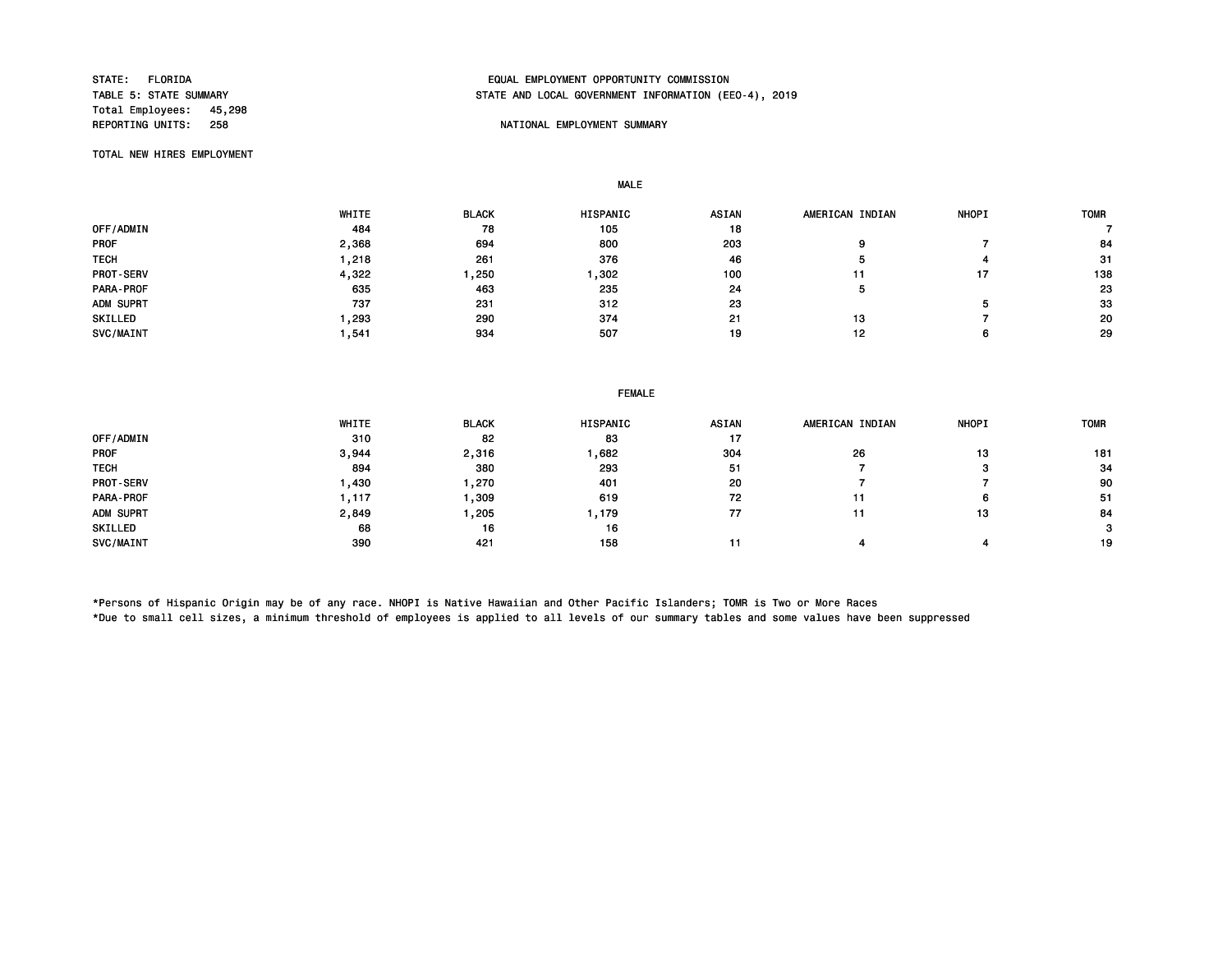Total Employees: 167,710

## STATE: GEORGIA EQUAL EMPLOYMENT OPPORTUNITY COMMISSION STATE AND LOCAL GOVERNMENT INFORMATION (EEO-4), 2019

#### REPORTING UNITS: 190 NATIONAL EMPLOYMENT SUMMARY

TOTAL FULL TIME EMPLOYMENT

 ANNUAL WHITE BLACK HISPANIC ASIAN AMERICAN INDIAN NHOPI TOMR SALARY \$K\*<br>0.1-15.9  $0.1$ -15.9 8 819 819 229 29 26 26 8 8 4 16.0-19.9 468 328 17 13 3 7 114 20.0-24.9 1,453 1,250 55 32 3 14 25.0-32.9 6,129 5,210 333 93 25 119 76 33.0-42.9 12,720 7,698 656 200 33 52 113 43.0-54.9 12,338 6,419 584 275 42 32 67 55.0-69.9 9,071 3,981 280 223 49 33 57 70.0 PLUS 7,997 2,563 180 331 50 17 45 MEDIAN SALARY \$46,801 \$41,861 \$42,648 \$53,145 \$54,285 \$32,898 \$36,274 FEMALE **FRAME**  ANNUAL WHITE BLACK HISPANIC ASIAN AMERICAN INDIAN NHOPI TOMR SALARY \$K<br>0.1-15.9  $0.1$ -15.9 387 387 149 20 71 311 320 71 16.0-19.9 673 605 30 19 10 5 20.0-24.9 2,241 3,580 236 52 5 26 22 25.0-32.9 7,646 10,790 704 718 23 34 65 33.0-42.9 9,545 12,794 592 564 37 37 107 43.0-54.9 7 ,712 7 ,061 461 347 24 22 61 55.0-69.9 4,555 4,187 256 618 19 34 22 70.0 PLUS 3,257 3,158 123 839 25 148 23 MEDIAN SALARY \$40,397 \$37,719 \$36,733 \$49,570 \$43,500 \$66,249 \$38,467 \*\*TOTAL\*\* ANNUAL WHITE BLACK HISPANIC ASIAN AMERICAN INDIAN NHOPI TOMR SALARY \$K MEDIAN SALARY \$43,852 \$39,275 \$39,842 \$50,363 \$42,325 \$37,340

\*IN THOUSAND OF DOLLARS (e.g. 0.1 - 15.9 represents \$1,000 - \$15,900).

MALE

\*Persons of Hispanic Origin may be of any race. NHOPI is Native Hawaiian and Other Pacific Islanders; TOMR is Two or More Races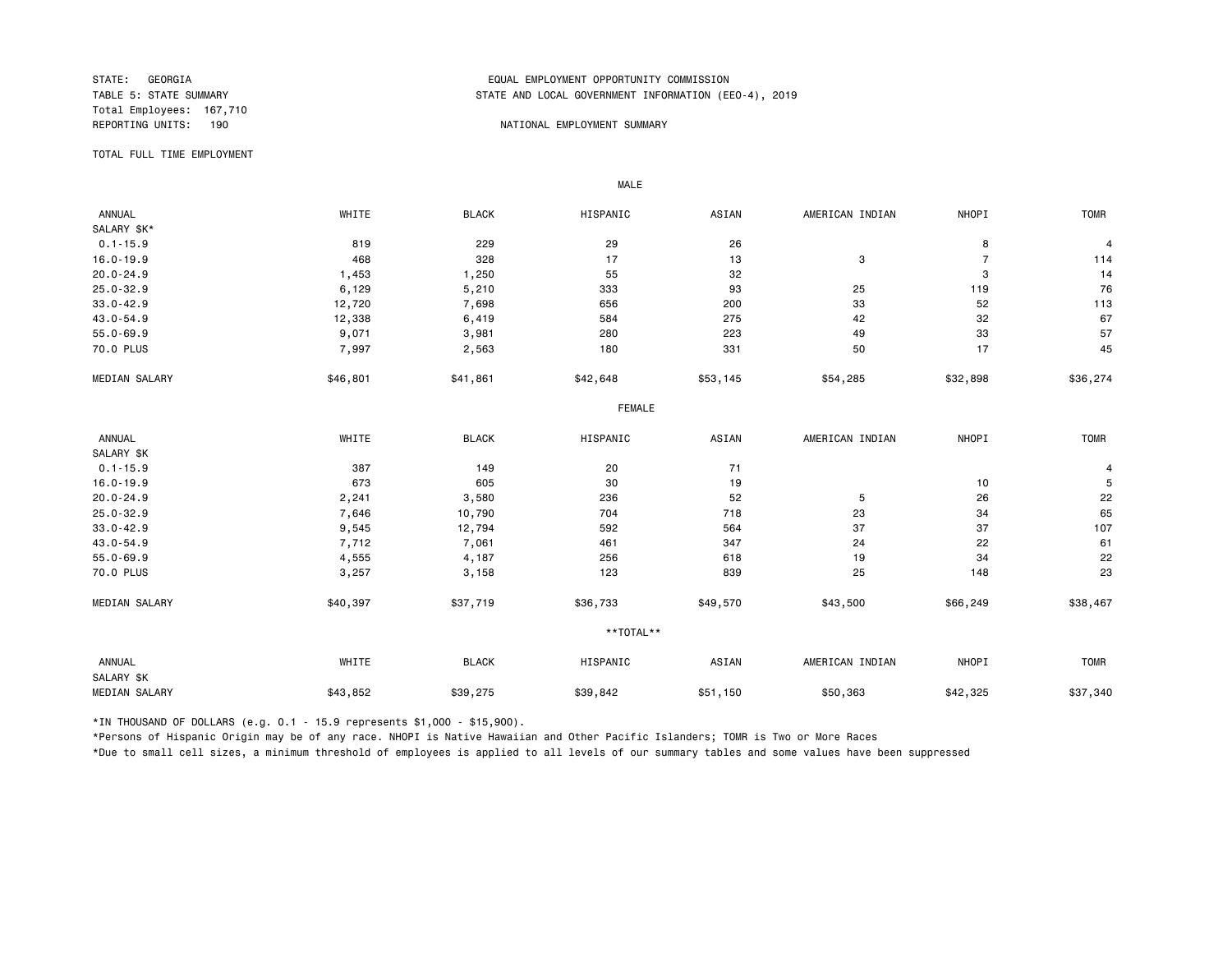Total Employees: 32,668<br>REPORTING UNITS: 190

## STATE: GEORGIA EQUAL EMPLOYMENT OPPORTUNITY COMMISSION STATE AND LOCAL GOVERNMENT INFORMATION (EEO-4), 2019

## NATIONAL EMPLOYMENT SUMMARY

TOTAL PART TIME EMPLOYMENT

MALE

|                  | WHITE | <b>BLACK</b> | <b>HISPANIC</b> | <b>ASIAN</b> | AMERICAN INDIAN | <b>NHOPI</b> | TOMR |
|------------------|-------|--------------|-----------------|--------------|-----------------|--------------|------|
| OFF/ADMIN        | 566   | 86           |                 |              |                 | n            |      |
| <b>PROF</b>      | .721  | 691          | 82              |              |                 | 10           |      |
| <b>TECH</b>      | 492   | 221          | 26              |              |                 |              | 3    |
| <b>PROT-SERV</b> | 2,043 | 963          | 76              | 16           |                 |              | 27   |
| PARA-PROF        | 890   | 618          | 28              | 26           |                 |              | 9    |
| ADM SUPRT        | ,283  | 713          | 52              | 28           |                 |              | 15   |
| SKILLED          | 261   | 93           | 11              |              |                 |              |      |
| SVC/MAINT        | , 713 | 881          | 65              |              |                 |              | 18   |

|  | <b>FEMALE</b> |
|--|---------------|
|  |               |

|                  | WHITE | <b>BLACK</b> | <b>HISPANIC</b> | <b>ASIAN</b> | AMERICAN INDIAN | <b>NHOPI</b> | <b>TOMR</b> |
|------------------|-------|--------------|-----------------|--------------|-----------------|--------------|-------------|
| OFF/ADMIN        | 405   | 121          | 6               | 4            |                 |              |             |
| <b>PROF</b>      | 2,730 | ,600         | 88              | 104          | 12              | 10           | 14          |
| <b>TECH</b>      | 763   | 482          | 30              | 30           |                 |              | 10          |
| <b>PROT-SERV</b> | 398   | 516          | 12              |              |                 |              | 15          |
| PARA-PROF        | .628  | .604         | 90              | 57           |                 |              | 15          |
| ADM SUPRT        | 3,291 | 2,116        | 187             | 63           |                 | g            | 38          |
| SKILLED          | 134   | 38           | 20              |              |                 |              | 5.          |
| SVC/MAINT        | ,202  | 779          | 72              | 30           |                 |              | 23          |

\*Persons of Hispanic Origin may be of any race. NHOPI is Native Hawaiian and Other Pacific Islanders; TOMR is Two or More Races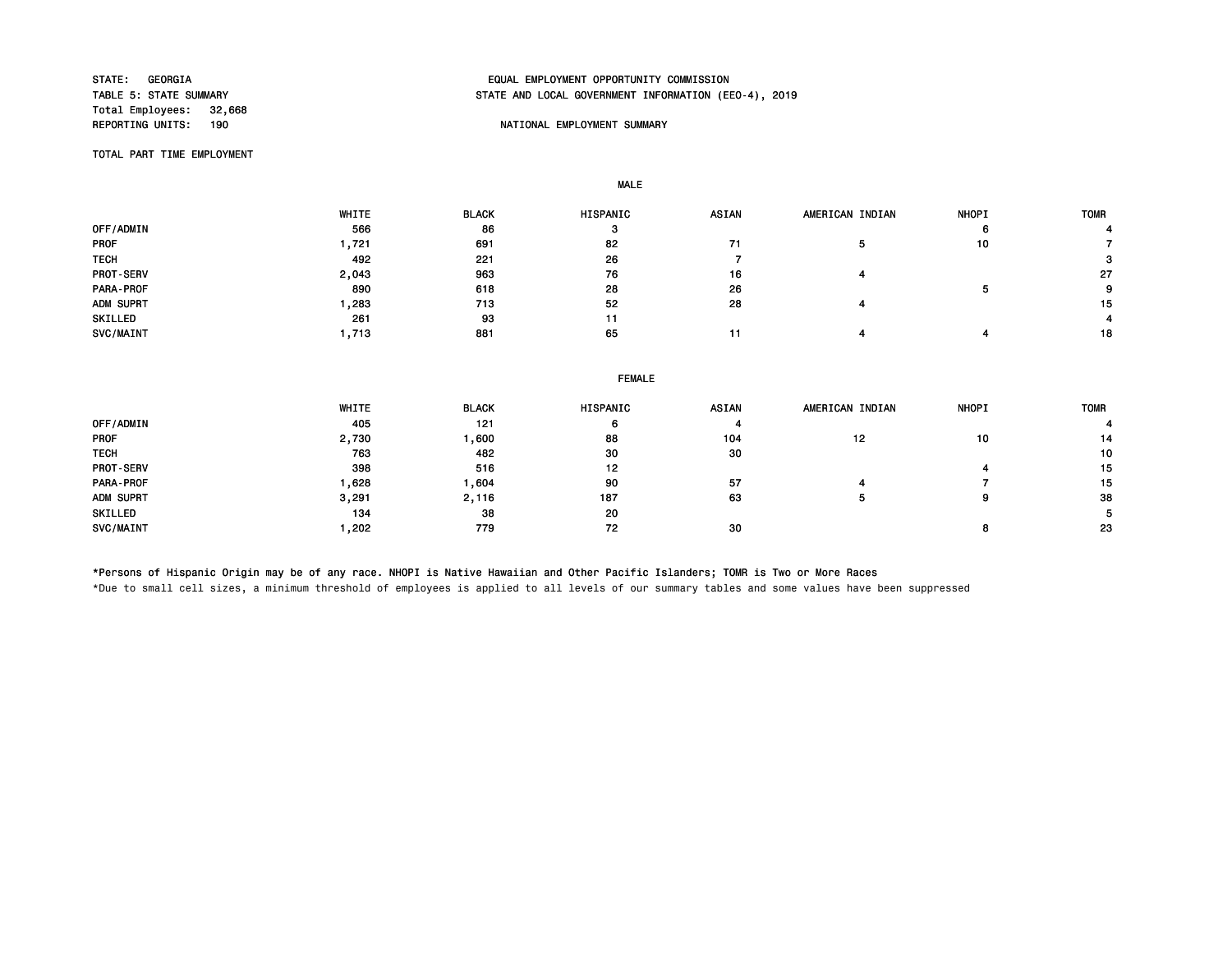Total Employees: 13,656

# STATE: GEORGIA EQUAL EMPLOYMENT OPPORTUNITY COMMISSION STATE AND LOCAL GOVERNMENT INFORMATION (EEO-4), 2019

## NATIONAL EMPLOYMENT SUMMARY

TOTAL NEW HIRES EMPLOYMENT

MALE

|                  | WHITE | <b>BLACK</b> | HISPANIC | ASIAN | AMERICAN INDIAN | <b>NHOPI</b> | <b>TOMR</b> |
|------------------|-------|--------------|----------|-------|-----------------|--------------|-------------|
| OFF/ADMIN        | 203   | 60           | У        |       |                 |              | 3           |
| <b>PROF</b>      | 321   | 257          | 34       | 15    |                 |              | 15          |
| <b>TECH</b>      | 218   | 103          | 18       | 13    |                 |              |             |
| <b>PROT-SERV</b> | 2,150 | 925          | 192      | 37    |                 | 10           | -35         |
| PARA-PROF        | 128   | 121          | 26       | 11    |                 | ×.           |             |
| ADM SUPRT        | 190   | 108          | 11       |       |                 |              |             |
| SKILLED          | 415   | 235          | 25       |       |                 |              |             |
| SVC/MAINT        | 631   | 605          | 46       | 6     |                 |              | 20          |

#### FEMALE

|                  | WHITE | <b>BLACK</b> | <b>HISPANIC</b> | <b>ASIAN</b> | AMERICAN INDIAN | <b>NHOPI</b> | <b>TOMR</b> |
|------------------|-------|--------------|-----------------|--------------|-----------------|--------------|-------------|
| OFF/ADMIN        | 145   | 77           |                 |              |                 |              |             |
| <b>PROF</b>      | 694   | 504          | 34              | 46           |                 |              | 16          |
| <b>TECH</b>      | 380   | 214          | 30              | 18           |                 |              |             |
| <b>PROT-SERV</b> | 503   | 588          | 53              |              |                 |              | 17          |
| PARA-PROF        | 308   | 317          | 20              | 12           |                 | 8            | 5.          |
| ADM SUPRT        | 899   | 705          | 106             | 22           | э               |              | 23          |
| SKILLED          | 40    | 35           |                 |              |                 |              |             |
| SVC/MAINT        | 118   | 407          | 13              |              |                 |              | 10          |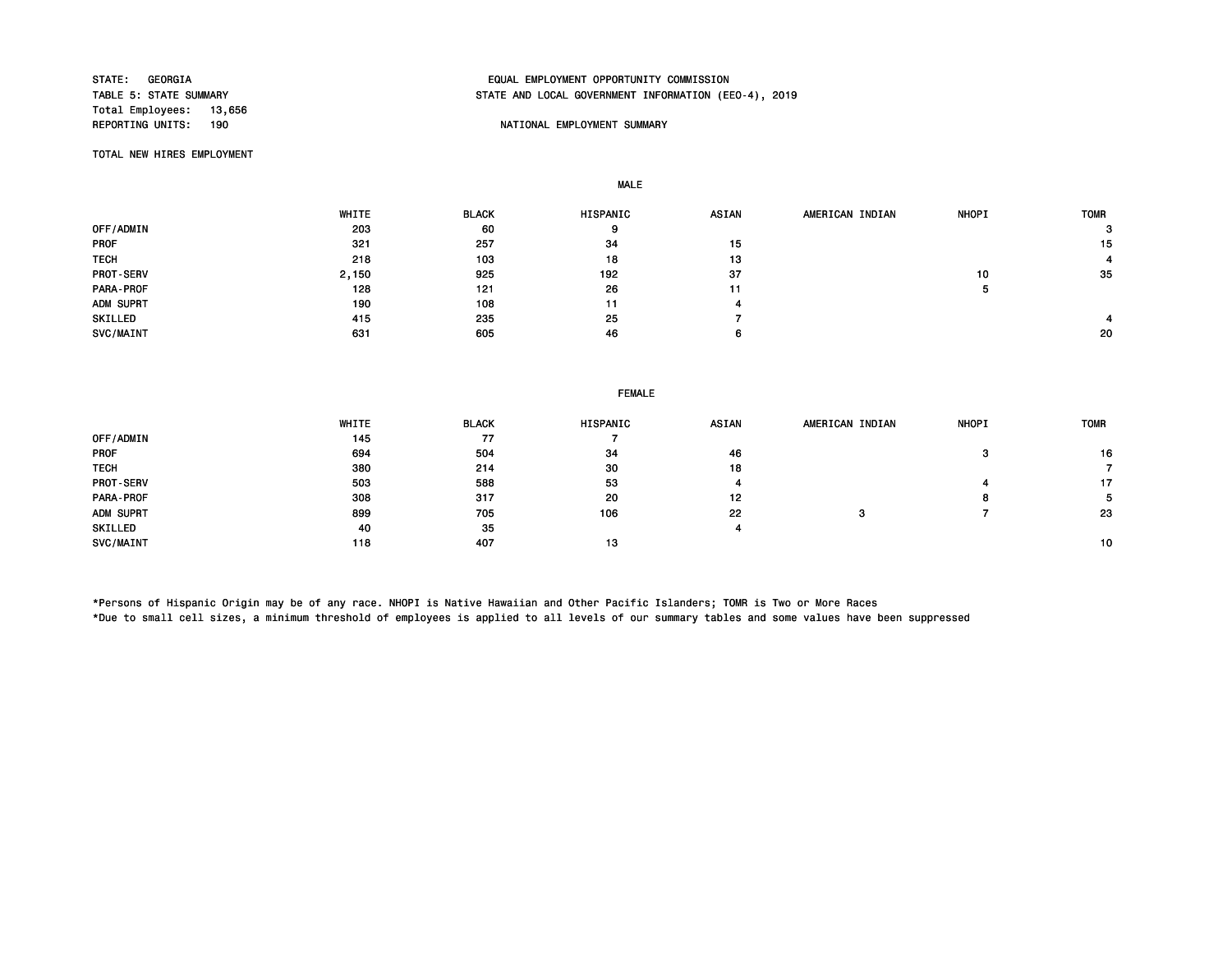Total Employees: 30,047

## STATE: IDAHO EQUAL EMPLOYMENT OPPORTUNITY COMMISSION STATE AND LOCAL GOVERNMENT INFORMATION (EEO-4), 2019

#### REPORTING UNITS: 40 40 NATIONAL EMPLOYMENT SUMMARY

TOTAL FULL TIME EMPLOYMENT

 ANNUAL WHITE BLACK HISPANIC ASIAN AMERICAN INDIAN NHOPI TOMR SALARY \$K\* 0.1-15.9 75<br>16.0-19.9 192 16.0-19.9 192 9 20.0-24.9 497 3 19 4 25.0-32.9 911 7 78 20 6 5 33.0-42.9 2,777 47 220 23 17 10 19 43.0-54.9 3,719 26 176 41 21 5 32 55.0-69.9 2,940 30 109 29 15 4 13 70.0 PLUS 3,539 13 81 51 13 5 13 MEDIAN SALARY \$52,269 \$45,538 \$44,295 \$53,243 \$49,857 \$44,200 \$49,000 FEMALE **FRAME**  ANNUAL WHITE BLACK HISPANIC ASIAN AMERICAN INDIAN NHOPI TOMR SALARY \$K<br>0.1-15.9  $0.1 - 15.9$  88 3 16.0-19.9 5 20.0-24.9 248 17 3 25.0-32.9 1,881 13 193 32 19 6 16 33.0-42.9 3,465 24 364 33 40 13 23 43.0-54.9 2,967 9 214 45 16 7 11 55.0-69.9 2,197 12 92 38 13 11 70.0 PLUS 1,860 6 54 41 12 3 12 MEDIAN SALARY \$45,509 \$40,291 \$39,950 \$50,066 \$40,374 \$40,307 \$41,695 \*\*TOTAL\*\* ANNUAL WHITE BLACK HISPANIC ASIAN AMERICAN INDIAN NHOPI TOMR SALARY \$K MEDIAN SALARY \$49,270 \$42,858 \$41,424 \$51,581 \$43,486 \$41,695 \$46,628

\*IN THOUSAND OF DOLLARS (e.g. 0.1 - 15.9 represents \$1,000 - \$15,900).

MALE

\*Persons of Hispanic Origin may be of any race. NHOPI is Native Hawaiian and Other Pacific Islanders; TOMR is Two or More Races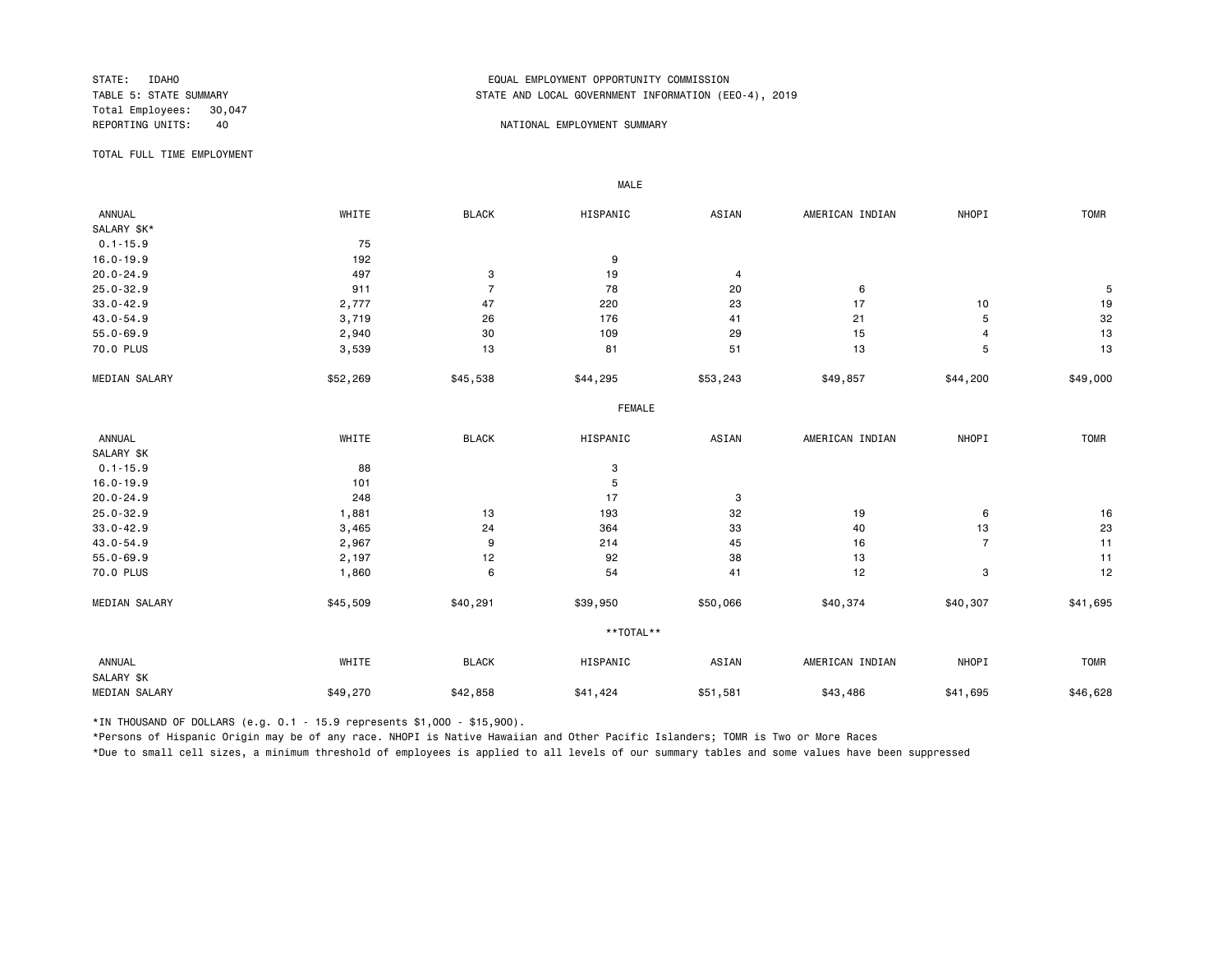Total Employees: 6,031

# STATE: IDAHO EQUAL EMPLOYMENT OPPORTUNITY COMMISSION STATE AND LOCAL GOVERNMENT INFORMATION (EEO-4), 2019

## A REPORT OF A REPORT OF A REPORT OF A REPORT OF A REPORT OF A REPORT OF A REPORT OF A REPORT OF A REPORT OF A REPORT OF A REPORT OF A REPORT OF A REPORT OF A REPORT OF A REPORT OF A REPORT OF A REPORT OF A REPORT OF A REPO

TOTAL PART TIME EMPLOYMENT

MALE

|                  | WHITE  | <b>BLACK</b> | <b>HISPANIC</b> | <b>ASIAN</b> | AMERICAN INDIAN | <b>NHOPI</b> | <b>TOMR</b> |
|------------------|--------|--------------|-----------------|--------------|-----------------|--------------|-------------|
| OFF/ADMIN        | 87     |              |                 |              |                 |              |             |
| <b>PROF</b>      | 149    |              | з               |              |                 |              |             |
| <b>TECH</b>      | 172    |              | 8               |              |                 |              |             |
| <b>PROT-SERV</b> | 321    |              | 9               |              |                 |              |             |
| PARA-PROF        | 159    |              | 11              | Þ            |                 |              |             |
| ADM SUPRT        | 252    | 4            | 14              |              | 6               |              |             |
| SKILLED          | 113    |              | 4               |              |                 |              |             |
| SVC/MAINT        | 149، ، | 12           | 62              |              | 9               |              | - 21        |

|                  | WHITE | <b>BLACK</b> | <b>HISPANIC</b> | <b>ASIAN</b> | AMERICAN INDIAN | <b>NHOPI</b> | <b>TOMR</b> |
|------------------|-------|--------------|-----------------|--------------|-----------------|--------------|-------------|
| OFF/ADMIN        | 37    |              |                 |              |                 |              |             |
| <b>PROF</b>      | 563   |              | 20              | 12           |                 |              |             |
| <b>TECH</b>      | 188   |              | Ð               |              |                 |              |             |
| <b>PROT-SERV</b> | 57    |              | 16              |              |                 |              |             |
| PARA-PROF        | 510   |              | 95              | 11           |                 |              | 11          |
| ADM SUPRT        | 805   | 8            | 61              | 12           |                 |              |             |
| SKILLED          | 17    |              | Ð               |              |                 |              |             |
| <b>SVC/MAINT</b> | 870   | 4            | 43              | 11           |                 |              | 6           |

\*Persons of Hispanic Origin may be of any race. NHOPI is Native Hawaiian and Other Pacific Islanders; TOMR is Two or More Races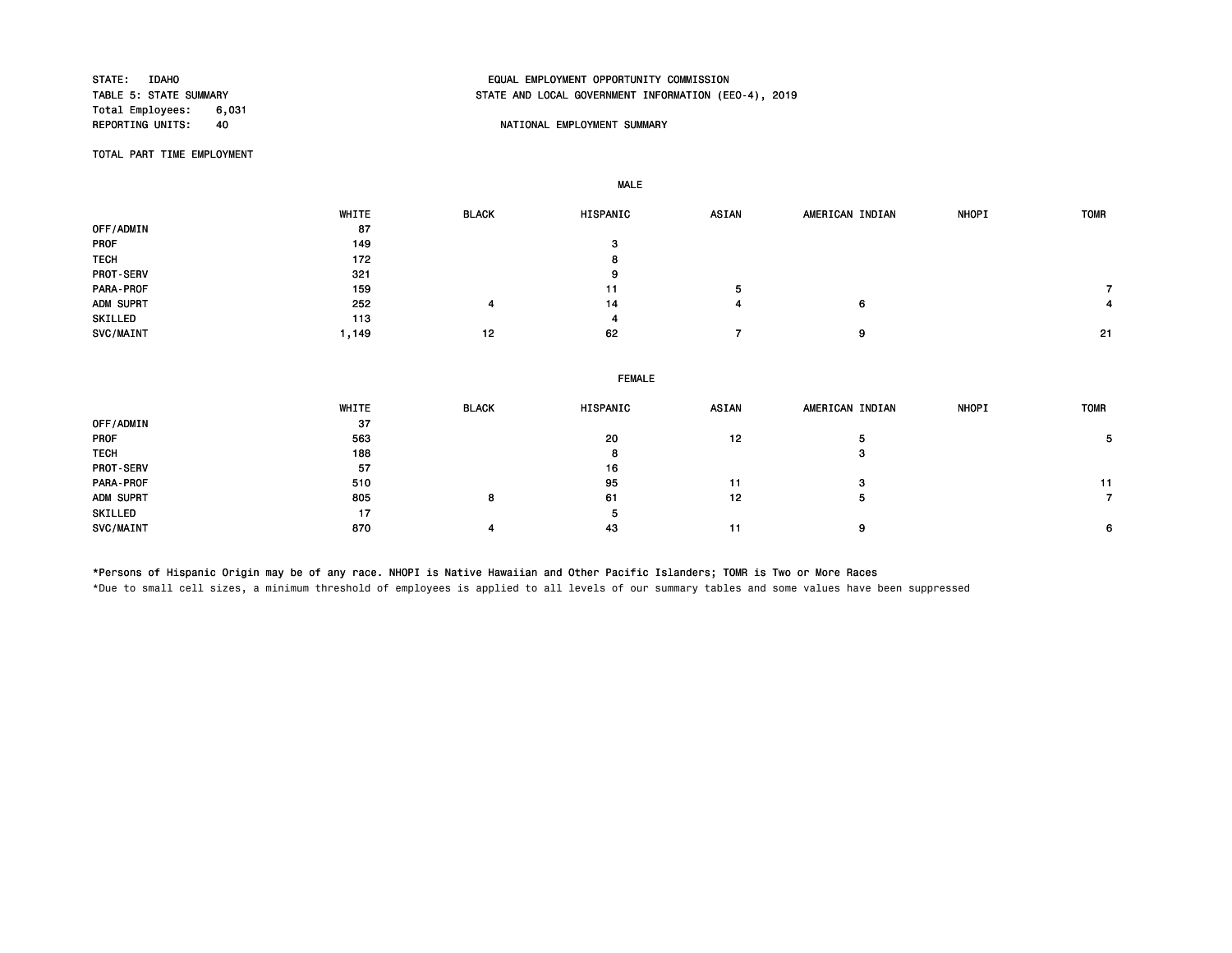Total Employees: 3,892<br>REPORTING UNITS: 40

# STATE: IDAHO EQUAL EMPLOYMENT OPPORTUNITY COMMISSION STATE AND LOCAL GOVERNMENT INFORMATION (EEO-4), 2019

## A REPORT OF A REPORT OF A REPORT OF A REPORT OF A REPORT OF A REPORT OF A REPORT OF A REPORT OF A REPORT OF A REPORT OF A REPORT OF A REPORT OF A REPORT OF A REPORT OF A REPORT OF A REPORT OF A REPORT OF A REPORT OF A REPO

TOTAL NEW HIRES EMPLOYMENT

MALE

|                  | WHITE | <b>BLACK</b> | <b>HISPANIC</b> | <b>ASIAN</b> | AMERICAN INDIAN | <b>NHOPI</b> | <b>TOMR</b> |
|------------------|-------|--------------|-----------------|--------------|-----------------|--------------|-------------|
| OFF/ADMIN        | 115   |              | ь               |              |                 |              |             |
| <b>PROF</b>      | 411   | 6            | 22              | 9            |                 |              |             |
| <b>TECH</b>      | 95    |              | ь               |              |                 |              |             |
| <b>PROT-SERV</b> | 437   |              | 37              | 5            |                 |              | 3           |
| PARA-PROF        | 62    |              | 11              |              |                 |              |             |
| ADM SUPRT        | 112   | з            | 13              |              |                 |              |             |
| SKILLED          | 267   |              | 16              |              | 3               |              |             |
| SVC/MAINT        | 131   |              | 17              |              |                 |              |             |

#### FEMALE

|                  | WHITE | <b>BLACK</b> | <b>HISPANIC</b> | <b>ASIAN</b> | AMERICAN INDIAN | <b>NHOPI</b> | <b>TOMR</b> |
|------------------|-------|--------------|-----------------|--------------|-----------------|--------------|-------------|
| OFF/ADMIN        | 70    |              |                 |              |                 | 3            |             |
| <b>PROF</b>      | 680   | з            | 34              | 13           | 6               |              | 9           |
| <b>TECH</b>      | 95    |              |                 |              |                 |              |             |
| <b>PROT-SERV</b> | 93    |              | 12              |              |                 |              |             |
| PARA-PROF        | 224   |              | 29              |              | з               |              | 5.          |
| ADM SUPRT        | 561   |              | 55              | 9.           | 9               |              | 3           |
| SKILLED          | 26    | 3            |                 |              |                 |              |             |
| <b>SVC/MAINT</b> | 84    |              | 10              |              |                 |              |             |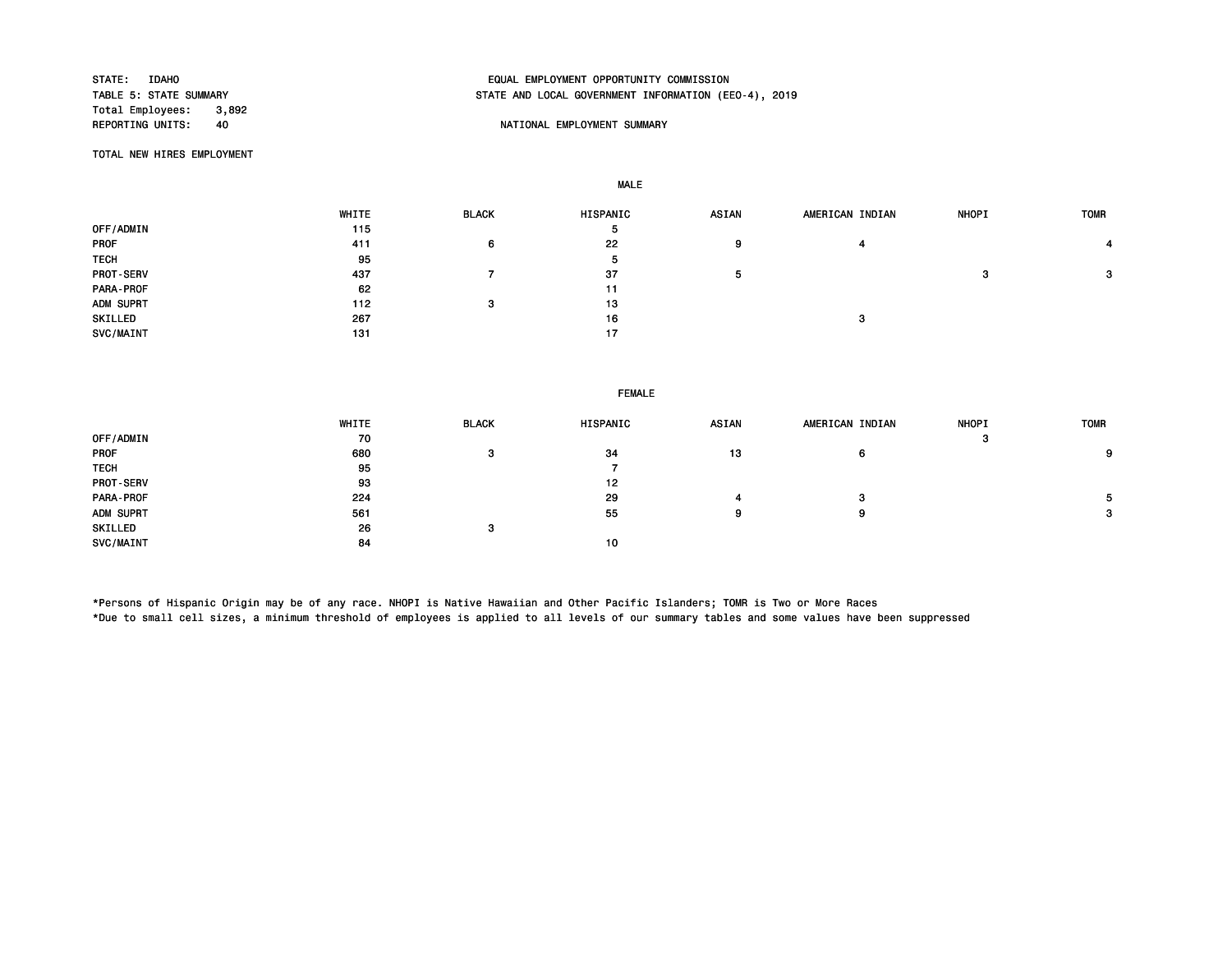Total Employees: 167,223

# STATE: ILLINOIS EQUAL EMPLOYMENT OPPORTUNITY COMMISSION STATE AND LOCAL GOVERNMENT INFORMATION (EEO-4), 2019

### REPORTING UNITS: 199 NATIONAL EMPLOYMENT SUMMARY

TOTAL FULL TIME EMPLOYMENT

 ANNUAL WHITE BLACK HISPANIC ASIAN AMERICAN INDIAN NHOPI TOMR SALARY \$K\*<br>0.1-15.9 0.1-15.9 1,286 108 49 69 4 6 16.0-19.9 169 26 5 6 6 20.0-24.9 238 48 23 13 10 25.0-32.9 851 396 121 37 4 13 33.0-42.9 2,841 944 480 155 9 5 141 43.0-54.9 8,374 2,060 1,343 291 33 11 65 55.0-69.9 12,832 3,233 2,061 403 42 27 63 70.0 PLUS 38,917 10,979 7,845 1,716 136 50 138 MEDIAN SALARY \$71,584 \$71,896 \$72,398 \$72,162 \$71,581 \$50,400 \$51,307 FEMALE **FRAME**  ANNUAL WHITE BLACK HISPANIC ASIAN AMERICAN INDIAN NHOPI TOMR SALARY \$K<br>0.1-15.9  $0.1-15.9$  907 907 252 46 43 16.0-19.9 327 59 10 3 20.0-24.9 857 146 60 17 6 25.0-32.9 2,569 812 315 43 10 6 18 33.0-42.9 5,758 1,971 919 199 19 14 33 43.0-54.9 8,203 4,532 1,569 281 30 14 59 55.0-69.9 7,272 4,057 1,408 396 27 13 57 70.0 PLUS 11,954 9,107 2,642 1,318 47 15 107 MEDIAN SALARY \$55,624 \$64,967 \$61,024 \$71,275 \$58,055 \$51,999 \$60,658 \*\*TOTAL\*\* ANNUAL WHITE BLACK HISPANIC ASIAN AMERICAN INDIAN NHOPI TOMR SALARY \$K MEDIAN SALARY \$69,397 \$70,359 \$70,991 \$69,999 \$64,562 \$55,187

\*IN THOUSAND OF DOLLARS (e.g. 0.1 - 15.9 represents \$1,000 - \$15,900).

MALE

\*Persons of Hispanic Origin may be of any race. NHOPI is Native Hawaiian and Other Pacific Islanders; TOMR is Two or More Races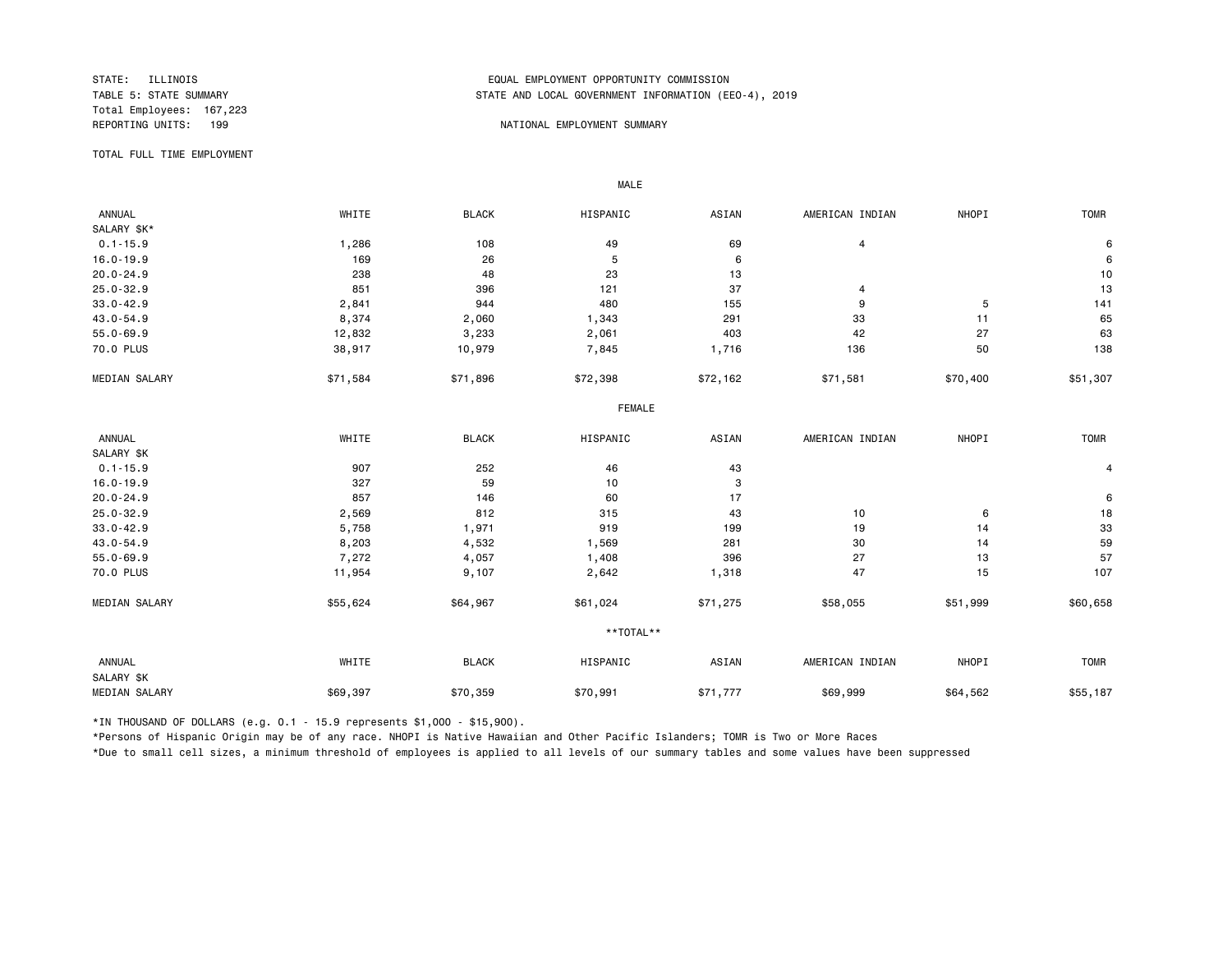Total Employees: 36,038<br>REPORTING UNITS: 199

# STATE: ILLINOIS EQUAL EMPLOYMENT OPPORTUNITY COMMISSION STATE AND LOCAL GOVERNMENT INFORMATION (EEO-4), 2019

## NATIONAL EMPLOYMENT SUMMARY

TOTAL PART TIME EMPLOYMENT

MALE

|                  | WHITE | <b>BLACK</b> | <b>HISPANIC</b> | <b>ASIAN</b> | AMERICAN INDIAN | <b>NHOPI</b> | <b>TOMR</b> |
|------------------|-------|--------------|-----------------|--------------|-----------------|--------------|-------------|
| OFF/ADMIN        | 587   | 41           | 15              |              | з               |              | 93          |
| <b>PROF</b>      | 569   | 54           | 35              | 65           |                 |              | 13          |
| <b>TECH</b>      | 219   | 26           | 26              | 12           |                 |              |             |
| <b>PROT-SERV</b> | 2,131 | 398          | 414             | 44           |                 | з            | 71          |
| PARA-PROF        | .626  | 868          | 434             | 77           |                 | л            | 148         |
| ADM SUPRT        | 2,056 | 413          | 165             | 63           | з               |              | 42          |
| SKILLED          | 251   | 14           | 49              |              |                 |              |             |
| SVC/MAINT        | 3,603 | 1.130        | 679             | 93           |                 |              | 95          |

|             |       |              | <b>FEMALE</b> |       |                 |              |             |
|-------------|-------|--------------|---------------|-------|-----------------|--------------|-------------|
|             | WHITE | <b>BLACK</b> | HISPANIC      | ASIAN | AMERICAN INDIAN | <b>NHOPI</b> | <b>TOMR</b> |
| OFF/ADMIN   | 350   | 23           | 17            | 13    |                 |              |             |
| PROF        | 1,448 | 137          | 74            | 91    |                 |              |             |
| <b>TECH</b> | 430   | 56           | 28            | 14    |                 |              |             |
| PROT-SERV   | 740   | 788          | 343           | 13    | 13              |              | 39          |
| PARA-PROF   | 3,277 | 1,463        | 798           | 136   | 23              | 14           | 189         |
| ADM SUPRT   | 3,355 | 723          | 304           | 84    |                 | 11           | 37          |
| SKILLED     | 141   |              | 32            |       |                 |              |             |
| SVC/MAINT   | 2,206 | 475. ا       | 324           | 50    | 10              | Ð            | 67          |

\*Persons of Hispanic Origin may be of any race. NHOPI is Native Hawaiian and Other Pacific Islanders; TOMR is Two or More Races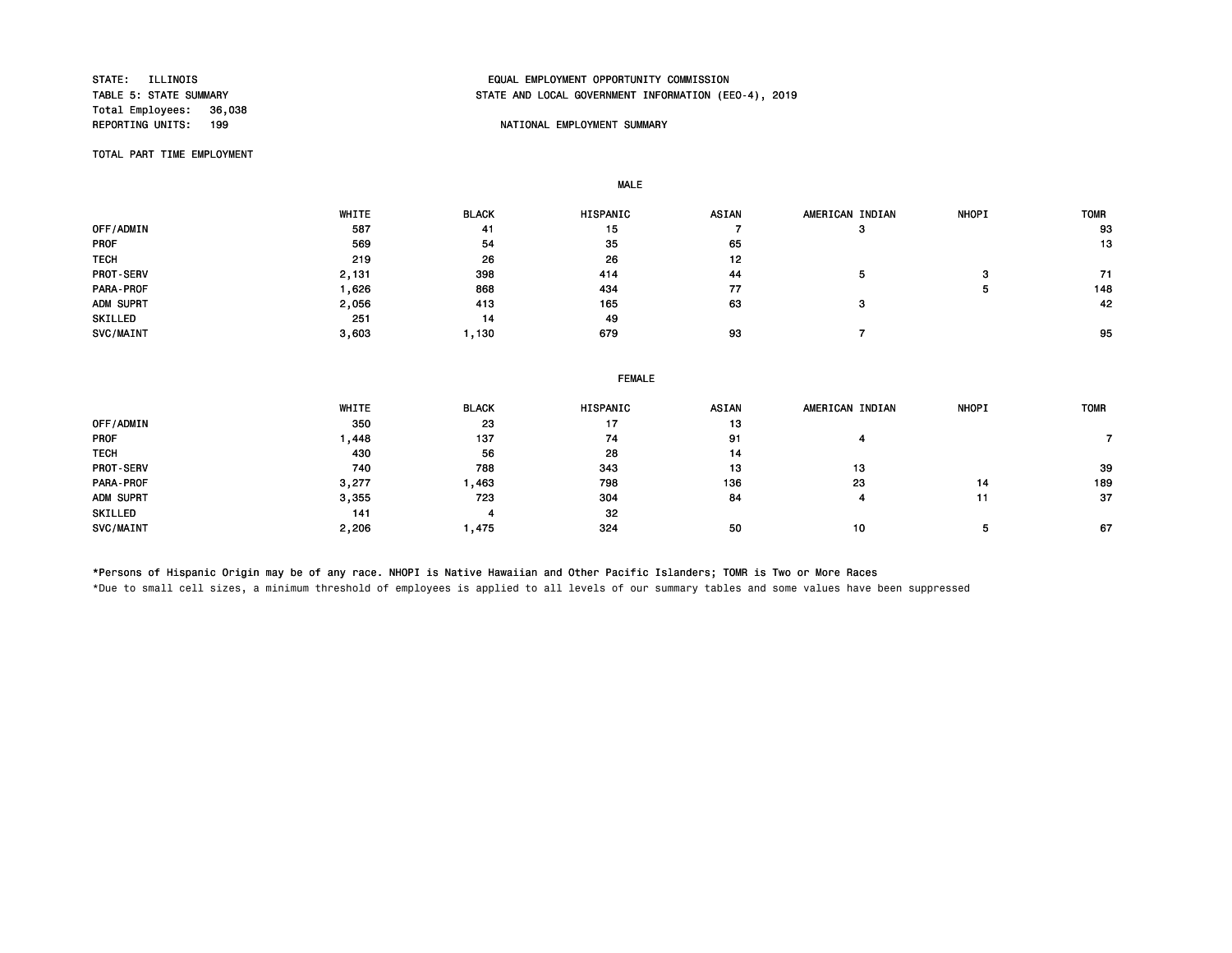Total Employees: 10,522

# STATE: ILLINOIS EQUAL EMPLOYMENT OPPORTUNITY COMMISSION STATE AND LOCAL GOVERNMENT INFORMATION (EEO-4), 2019

## NATIONAL EMPLOYMENT SUMMARY

TOTAL NEW HIRES EMPLOYMENT

MALE

|                  | WHITE | <b>BLACK</b> | <b>HISPANIC</b> | ASIAN | AMERICAN INDIAN | <b>NHOPI</b> | <b>TOMR</b> |
|------------------|-------|--------------|-----------------|-------|-----------------|--------------|-------------|
| OFF/ADMIN        | 227   | 19           | 12              |       |                 |              | з           |
| <b>PROF</b>      | 606   | 76           | 65              | 44    |                 |              | 6           |
| <b>TECH</b>      | 170   | 16           | 23              | 13    |                 |              |             |
| <b>PROT-SERV</b> | ,281  | 210          | 428             | 52    |                 |              | 27          |
| PARA-PROF        | 116   | 30           | 26              | 10    |                 |              | 10          |
| ADM SUPRT        | 254   | 95           | 51              | 16    |                 |              | 6           |
| SKILLED          | 377   | 70           | 106             |       |                 |              |             |
| SVC/MAINT        | 600   | 349          | 114             | 10    |                 |              | 16          |

FEMALE

|                  | WHITE | <b>BLACK</b> | <b>HISPANIC</b> | <b>ASIAN</b> | AMERICAN INDIAN | <b>NHOPI</b> | <b>TOMR</b> |
|------------------|-------|--------------|-----------------|--------------|-----------------|--------------|-------------|
| OFF/ADMIN        | 181   | 35           |                 |              |                 |              |             |
| <b>PROF</b>      | 888   | 175          | 82              | 42           |                 |              | 15          |
| <b>TECH</b>      | 196   | 49           | 12              | 6            |                 |              |             |
| <b>PROT-SERV</b> | 294   | 111          | 155             | 13           |                 |              | 8           |
| PARA-PROF        | 338   | 159          | 33              | 14           |                 |              | 8           |
| ADM SUPRT        | 980   | 229          | 162             | 45           |                 |              | 11          |
| SKILLED          | 45    | 10           | 4               |              |                 |              |             |
| SVC/MAINT        | 311   | 256          | 23              |              |                 |              | 9           |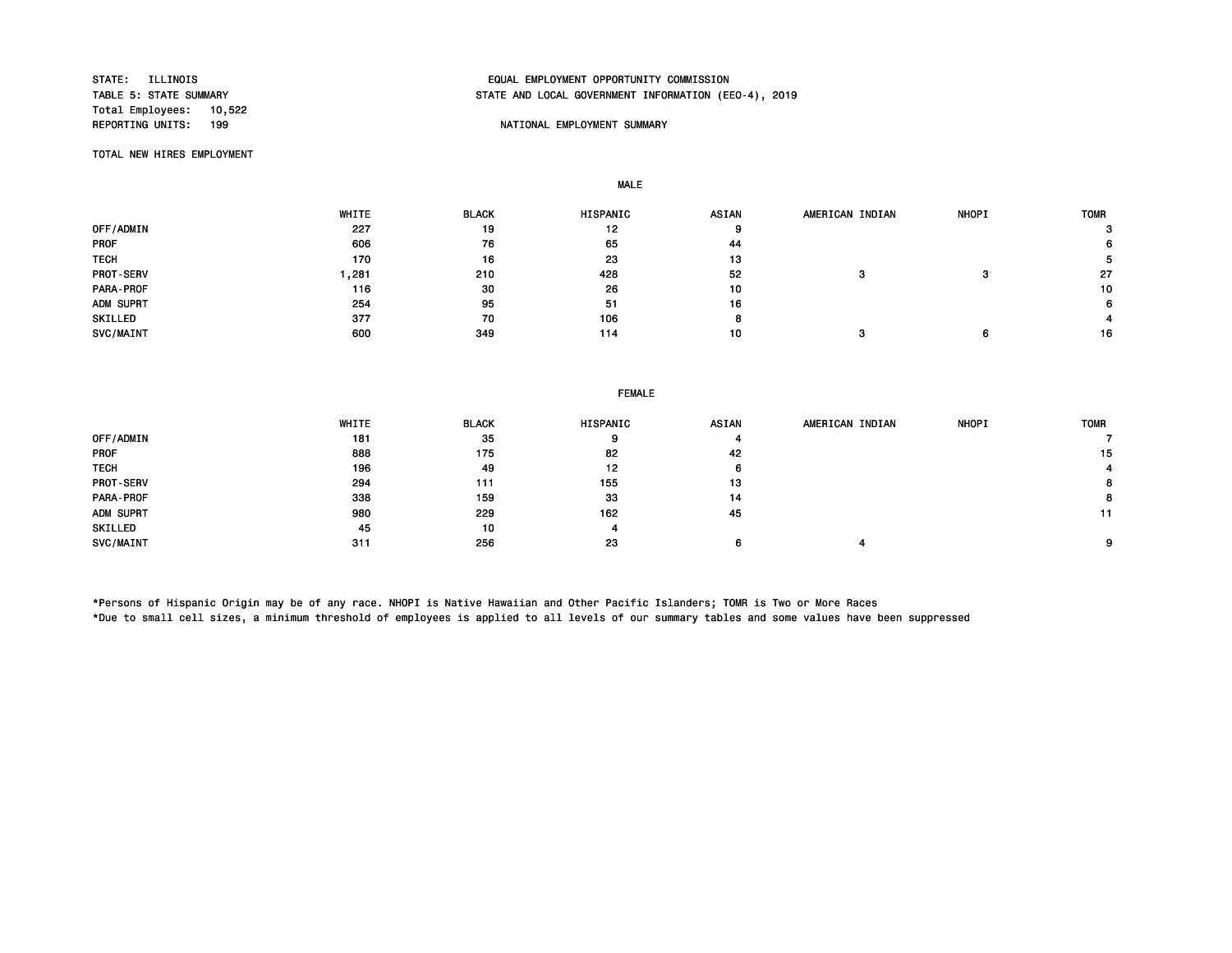Total Employees: 83,562

# STATE: INDIANA EQUAL EMPLOYMENT OPPORTUNITY COMMISSION STATE AND LOCAL GOVERNMENT INFORMATION (EEO-4), 2019

### REPORTING UNITS: 134 NATIONAL EMPLOYMENT SUMMARY

TOTAL FULL TIME EMPLOYMENT

 ANNUAL WHITE BLACK HISPANIC ASIAN AMERICAN INDIAN NHOPI TOMR SALARY \$K\*<br>0.1-15.9 0.1-15.9 936 144 23 7 6 16.0-19.9 222 51 20 20.0-24.9 770 87 22 13 4 4 25.0-32.9 3,938 538 143 37 5 15 24 33.0-42.9 8,571 987 377 47 10 19 28 43.0-54.9 8,785 1,143 224 72 13 21 31 55.0-69.9 7,641 547 265 70 14 11 22 70.0 PLUS 6,719 735 148 134 16 11 9 MEDIAN SALARY \$48,947 \$46,244 \$44,393 \$57,786 \$54,999 \$42,473 \$43,774 FEMALE **FRAME**  ANNUAL WHITE BLACK HISPANIC ASIAN AMERICAN INDIAN NHOPI TOMR SALARY \$K<br>0.1-15.9  $0.1$ -15.9 8 85 885 315 82 10 4 9 9 6 16.0-19.9 359 263 164 6 3 3 5 20.0-24.9 1,456 348 154 14 4 14 25.0-32.9 6,890 1,397 298 63 6 11 51 33.0-42.9 9,806 1,742 437 95 12 28 59 43.0-54.9 6,352 851 231 75 11 15 32 55.0-69.9 3,580 300 85 56 6 6 9 70.0 PLUS 2,906 228 38 80 4 4 8 MEDIAN SALARY \$39,655 \$35,290 \$34,064 \$41,840 \$41,333 \$37,642 \$35,712 \*\*TOTAL\*\* ANNUAL WHITE BLACK HISPANIC ASIAN AMERICAN INDIAN NHOPI TOMR SALARY \$K MEDIAN SALARY \$43,852 \$39,210 \$38,522 \$48,500 \$39,595 \$38,287 \$38,287

\*IN THOUSAND OF DOLLARS (e.g. 0.1 - 15.9 represents \$1,000 - \$15,900).

MALE

\*Persons of Hispanic Origin may be of any race. NHOPI is Native Hawaiian and Other Pacific Islanders; TOMR is Two or More Races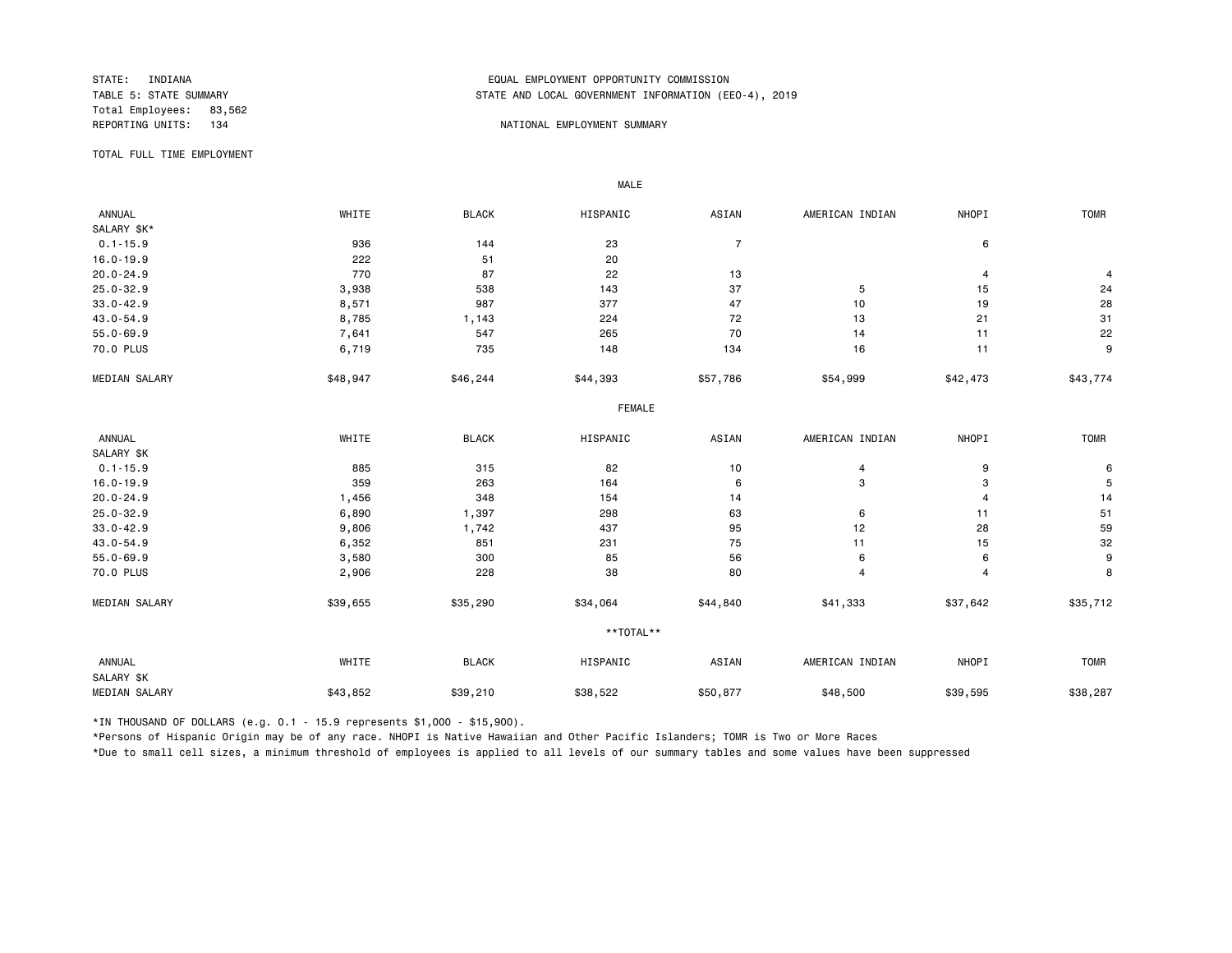Total Employees: 17,720<br>REPORTING UNITS: 134

# STATE: INDIANA EQUAL EMPLOYMENT OPPORTUNITY COMMISSION STATE AND LOCAL GOVERNMENT INFORMATION (EEO-4), 2019

## NATIONAL EMPLOYMENT SUMMARY

TOTAL PART TIME EMPLOYMENT

MALE

|             | WHITE | <b>BLACK</b> | <b>HISPANIC</b> | <b>ASIAN</b> | AMERICAN INDIAN | NHOPI           | <b>TOMR</b> |
|-------------|-------|--------------|-----------------|--------------|-----------------|-----------------|-------------|
| OFF/ADMIN   | 467   | 10           |                 |              |                 |                 |             |
| PROF        | 416   | 10           |                 | 14           |                 |                 |             |
| <b>TECH</b> | 237   |              |                 |              |                 |                 |             |
| PROT-SERV   | 867   | 51           | 21              |              |                 | $\bullet$<br>-3 |             |
| PARA-PROF   | 578   | 118          | 33              |              |                 |                 |             |
| ADM SUPRT   | .228  | 114          | -31             | 13           |                 |                 | 8.          |
| SKILLED     | 405   | $\Omega$     |                 |              |                 |                 |             |
| SVC/MAINT   | 2,742 | 222          | 93              |              |                 | 8               | 12          |

|       |              | <b>FEMALE</b> |       |                 |              |             |
|-------|--------------|---------------|-------|-----------------|--------------|-------------|
| WHITE | <b>BLACK</b> | HISPANIC      | ASIAN | AMERICAN INDIAN | <b>NHOPI</b> | <b>TOMR</b> |
| 248   | 15           |               |       |                 |              |             |
| ,372  | 48           | 20            | 21    |                 |              |             |
| 488   | 6            |               |       |                 |              | 3           |
| 362   | 30           | 12            |       |                 |              |             |
| 847   | 194          | 78            | 14    |                 |              | 10          |
| 2,795 | 257          | 98            | 20    | з               |              | 19          |
| 388   | 117          | 9             | 5     |                 | ິ            |             |
| 2,160 | 128          | 98            | 16    |                 |              | 18          |
|       |              |               |       |                 |              |             |

\*Persons of Hispanic Origin may be of any race. NHOPI is Native Hawaiian and Other Pacific Islanders; TOMR is Two or More Races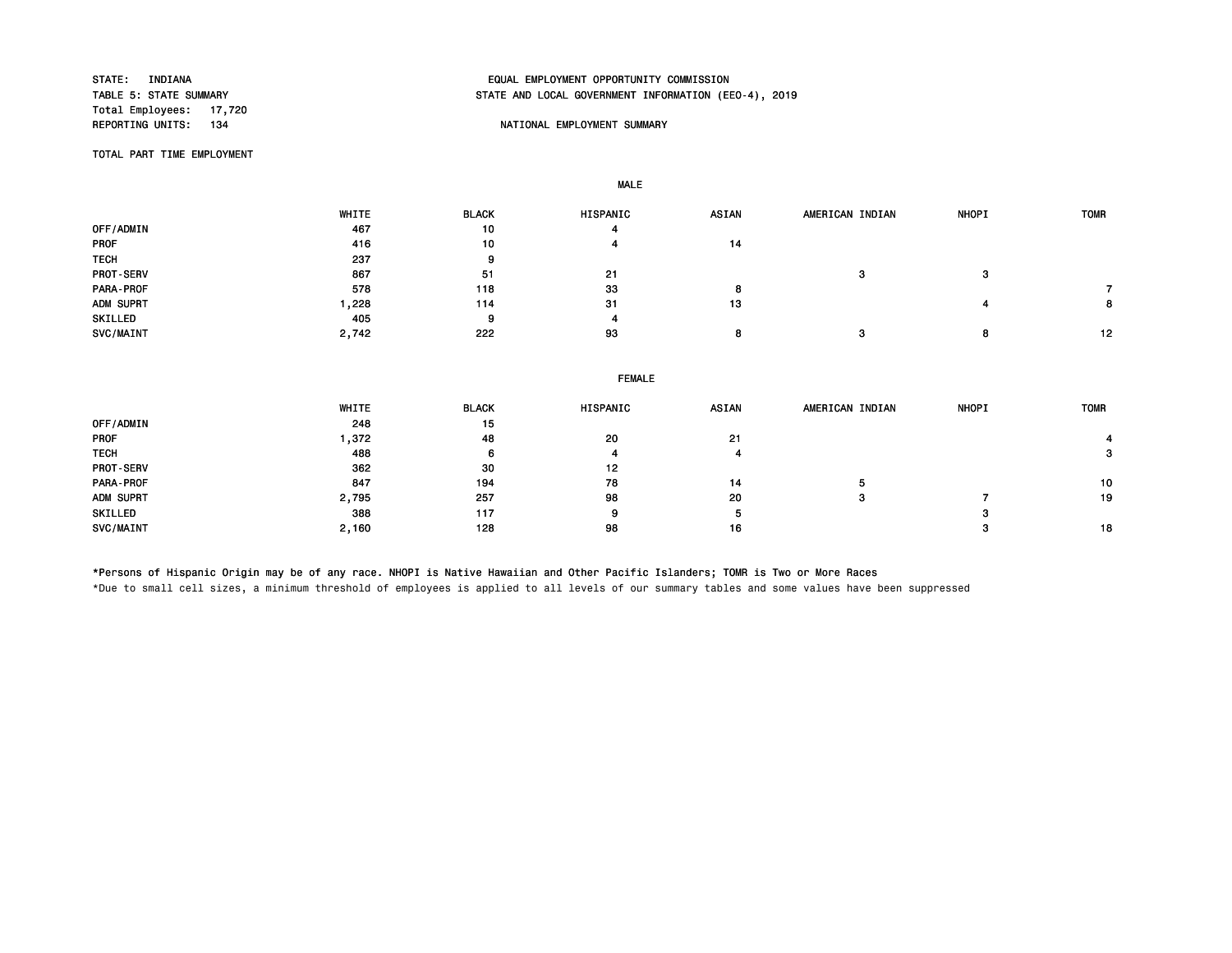Total Employees: 12,868<br>REPORTING UNITS: 134

# STATE: INDIANA EQUAL EMPLOYMENT OPPORTUNITY COMMISSION STATE AND LOCAL GOVERNMENT INFORMATION (EEO-4), 2019

## NATIONAL EMPLOYMENT SUMMARY

TOTAL NEW HIRES EMPLOYMENT

MALE

|                  | WHITE | <b>BLACK</b> | HISPANIC | <b>ASIAN</b> | AMERICAN INDIAN | <b>NHOPI</b> | <b>TOMR</b> |
|------------------|-------|--------------|----------|--------------|-----------------|--------------|-------------|
| OFF/ADMIN        | 224   | 15           | 9        | 6            |                 |              |             |
| <b>PROF</b>      | 821   | 96           | 41       | 27           |                 | з            | 13          |
| <b>TECH</b>      | 336   | 43           | 14       |              |                 |              | 5           |
| <b>PROT-SERV</b> | 2,096 | 312          | 109      | 14           |                 | 13           | 23          |
| PARA-PROF        | 163   | 36           | 6        |              |                 |              |             |
| ADM SUPRT        | 177   | 56           | ь        |              |                 |              | з           |
| SKILLED          | 465   | 83           | 11       |              |                 |              |             |
| SVC/MAINT        | 647   | 79           | 19       |              |                 |              |             |

## FEMALE

|                  | WHITE | <b>BLACK</b> | HISPANIC | <b>ASIAN</b> | AMERICAN INDIAN | <b>NHOPI</b> | <b>TOMR</b> |
|------------------|-------|--------------|----------|--------------|-----------------|--------------|-------------|
| OFF/ADMIN        | 285   | 65           | 25       |              |                 |              | ь           |
| <b>PROF</b>      | ,738  | 403          | 94       | 34           |                 | 6            | 44          |
| <b>TECH</b>      | 437   | 104          | 30       |              |                 |              | 13          |
| <b>PROT-SERV</b> | 877   | 257          | 44       |              |                 | 6            | 23          |
| PARA-PROF        | 451   | 113          | 16       |              |                 |              | 3           |
| ADM SUPRT        | ,100  | 158          | 44       |              |                 |              | 9           |
| SKILLED          | 36    | 8            |          |              |                 |              |             |
| SVC/MAINT        | 315   | 63           | 10       |              |                 |              |             |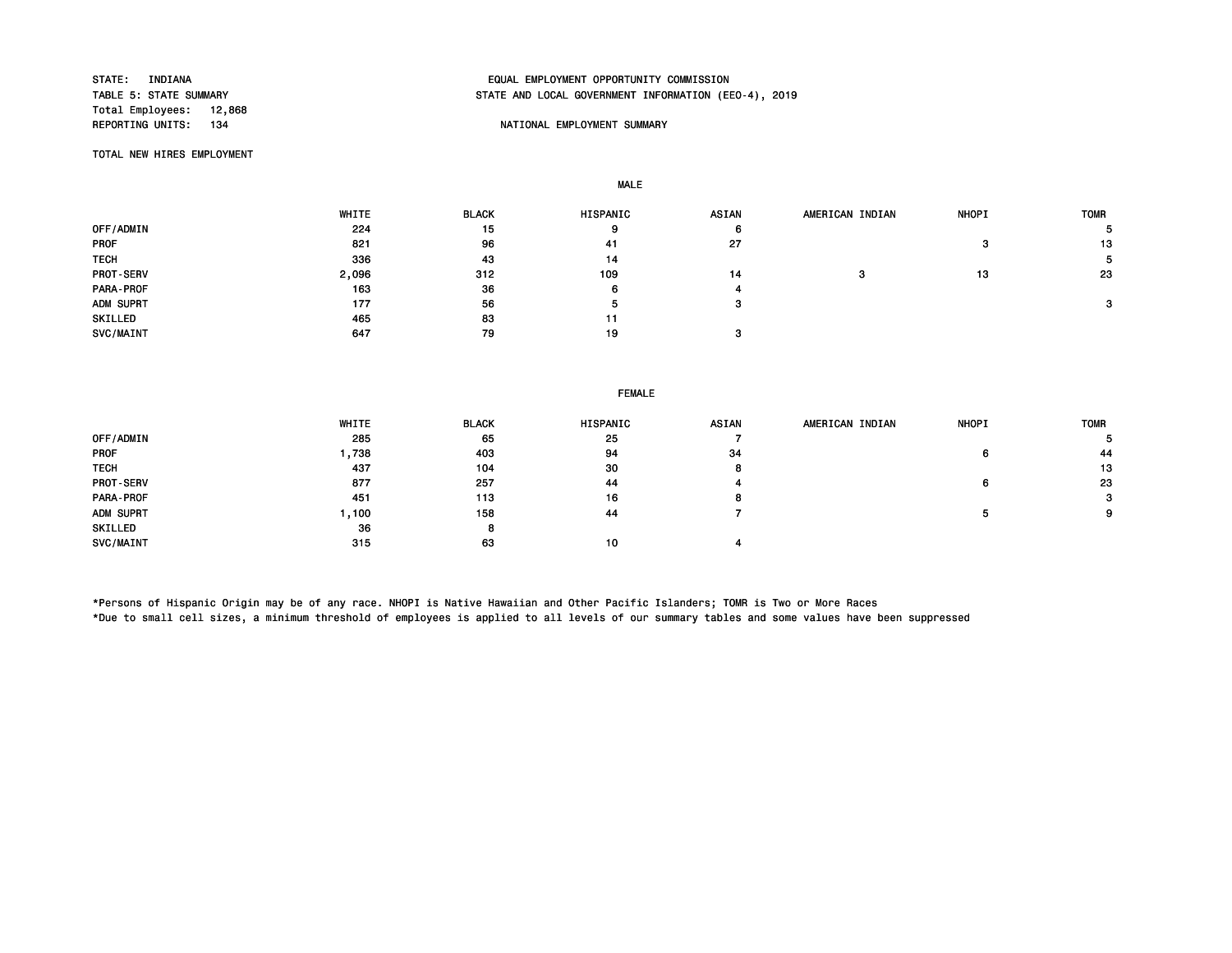Total Employees: 42,760

# STATE: IOWA EQUAL EMPLOYMENT OPPORTUNITY COMMISSION STATE AND LOCAL GOVERNMENT INFORMATION (EEO-4), 2019

### REPORTING UNITS: 94 Service of the energy of the energy of the energy of the energy of the energy of the energy of the energy of the energy of the energy of the energy of the energy of the energy of the energy of the energ

TOTAL FULL TIME EMPLOYMENT

 ANNUAL WHITE BLACK HISPANIC ASIAN AMERICAN INDIAN NHOPI TOMR SALARY \$K\*<br>0.1-15.9  $0.1-15.9$  5 5 5 6 5 7 3 7 3 6 5 5 7 3 7 3 4  $\pm 0.1-15.9$  5 5 5 6 5 7 3 3 7 3 3 5 5 5 7 3 3 4  $\pm 0.1-15.9$ 16.0-19.9 42<br>
20.0-24.9 126 20.0-24.9 126 8 4 7 25.0-32.9 328 25 12 14 33.0-42.9 1,725 104 68 20 5 3 14 43.0-54.9 4,832 157 139 47 13 7 31 55.0-69.9 5,775 132 122 52 15 6 12 70.0 PLUS 7<sub>,</sub>553 146 143 109 25 13 MEDIAN SALARY \$62,664 \$54,197 \$57,151 \$65,384 \$65,999 \$51,571 \$50,161 FEMALE **FRAME**  ANNUAL WHITE BLACK HISPANIC ASIAN AMERICAN INDIAN NHOPI TOMR SALARY \$K<br>0.1-15.9  $0.1-15.9$  5 16.0-19.9 231 3 3 20.0-24.9 398 14 7 10 5 25.0-32.9 1,450 71 40 18 4 7 33.0-42.9 3,030 128 107 46 7 8 29 43.0-54.9 4,811 157 142 66 8 6 30 55.0-69.9 4,192 100 106 60 16 11 8 70.0 PLUS 4,462 89 72 96 10 3 10 MEDIAN SALARY \$52,890 \$47,968 \$56,750 \$54,999 \$50,999 \$43,200 \$43, \*\*TOTAL\*\* ANNUAL WHITE BLACK HISPANIC ASIAN AMERICAN INDIAN NHOPI TOMR SALARY \$K MEDIAN SALARY \$58,168 \$51,082 \$60,759 \$60,322 \$51,307 \$46,737

\*IN THOUSAND OF DOLLARS (e.g. 0.1 - 15.9 represents \$1,000 - \$15,900).

MALE

\*Persons of Hispanic Origin may be of any race. NHOPI is Native Hawaiian and Other Pacific Islanders; TOMR is Two or More Races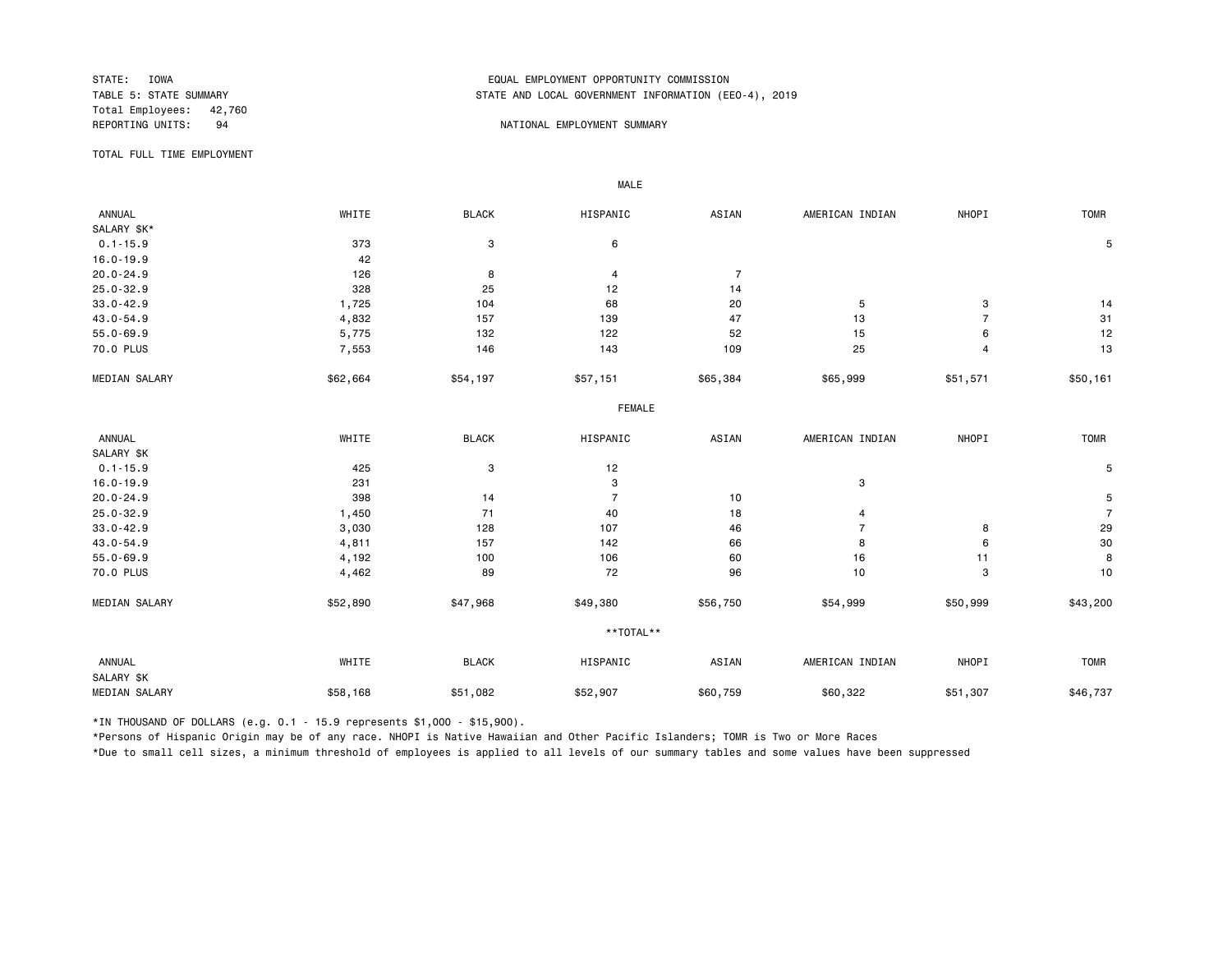Total Employees: 11,963<br>REPORTING UNITS: 94

# STATE: IOWA EQUAL EMPLOYMENT OPPORTUNITY COMMISSION STATE AND LOCAL GOVERNMENT INFORMATION (EEO-4), 2019

## NATIONAL EMPLOYMENT SUMMARY

TOTAL PART TIME EMPLOYMENT

MALE

|                  | WHITE | <b>BLACK</b> | HISPANIC | <b>ASIAN</b> | AMERICAN INDIAN | <b>NHOPI</b> | <b>TOMR</b> |
|------------------|-------|--------------|----------|--------------|-----------------|--------------|-------------|
| <b>OFF/ADMIN</b> | 83    |              |          |              |                 |              |             |
| PROF             | 163   | b.           |          |              |                 |              | 3           |
| <b>TECH</b>      | 143   |              | 6        | ь            |                 |              |             |
| <b>PROT-SERV</b> | 419   | 20           | 8        |              |                 |              |             |
| PARA-PROF        | 625   | 19           | 12       | 8            |                 |              | 13          |
| ADM SUPRT        | 227   | 17           | 11       |              |                 |              | 3           |
| SKILLED          | 269   | 15           | 6        | -3           |                 |              |             |
| SVC/MAINT        | 2,397 | 95           | 82       | 17           | з               |              | 36          |

|             |         |              | <b>FEMALE</b> |              |                 |              |             |
|-------------|---------|--------------|---------------|--------------|-----------------|--------------|-------------|
|             | WHITE   | <b>BLACK</b> | HISPANIC      | <b>ASIAN</b> | AMERICAN INDIAN | <b>NHOPI</b> | <b>TOMR</b> |
| OFF/ADMIN   | 72      |              |               |              |                 |              |             |
| PROF        | 090 ، ا | 9            |               |              |                 | 3            | 10          |
| <b>TECH</b> | 323     | 13           | 9             | 8            |                 |              |             |
| PROT-SERV   | 155     | 11           | 10            |              |                 |              |             |
| PARA-PROF   | .255    | 46           | 32            | 16           |                 |              | 26          |
| ADM SUPRT   | 1,129   | 37           | 48            | 20           |                 |              | 12          |
| SKILLED     | 112     | 14           | 3             |              |                 |              | b.          |
| SVC/MAINT   | 2,424   | 96           | 81            | 35           |                 | 10           | -51         |

\*Persons of Hispanic Origin may be of any race. NHOPI is Native Hawaiian and Other Pacific Islanders; TOMR is Two or More Races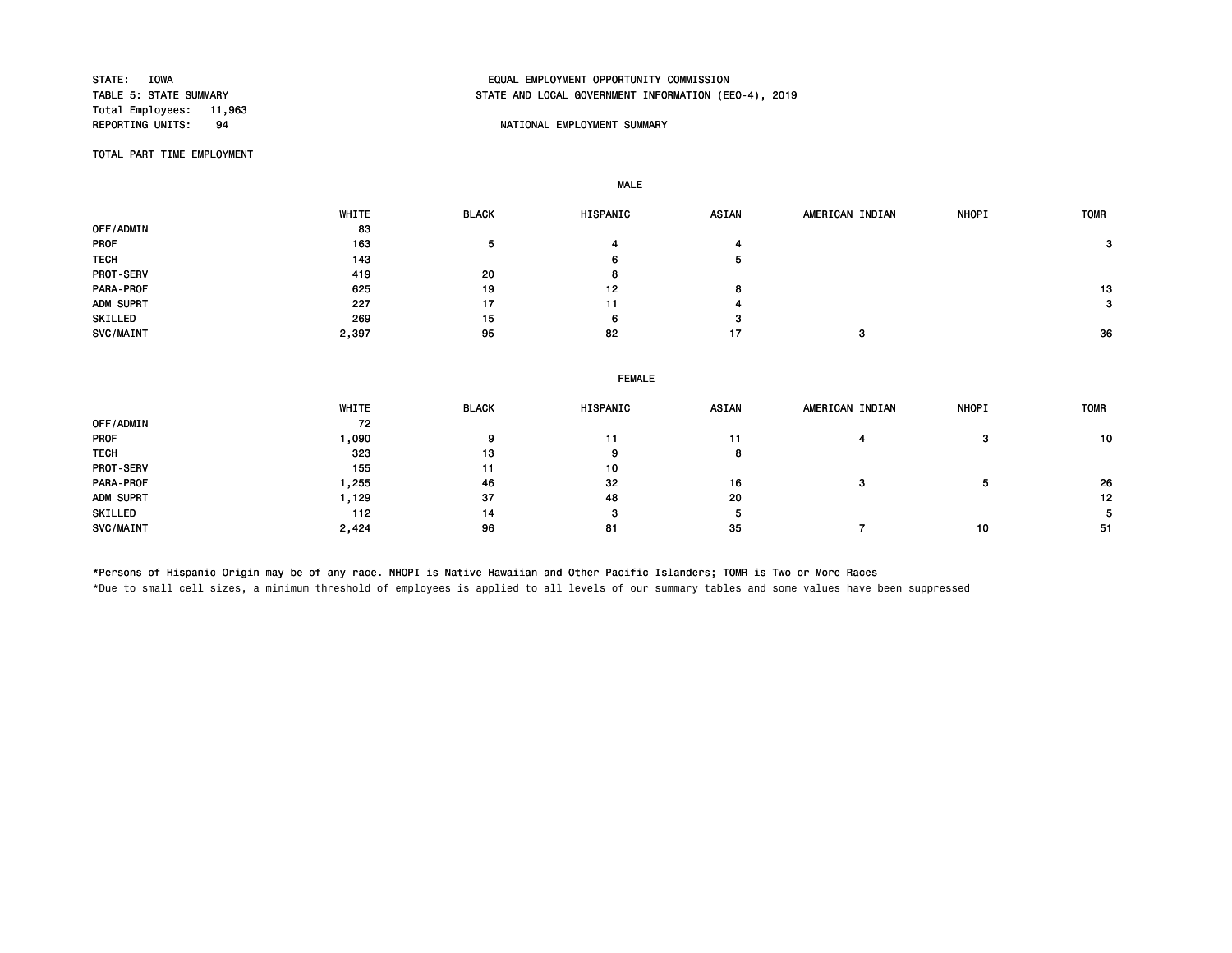Total Employees: 4,478<br>REPORTING UNITS: 94

# STATE: IOWA EQUAL EMPLOYMENT OPPORTUNITY COMMISSION STATE AND LOCAL GOVERNMENT INFORMATION (EEO-4), 2019

## **94 REPORTING UNITS: PROPERTIONAL EMPLOYMENT SUMMARY**

TOTAL NEW HIRES EMPLOYMENT

MALE

|                  | WHITE | <b>BLACK</b> | HISPANIC | ASIAN | AMERICAN INDIAN | <b>NHOPI</b> | <b>TOMR</b> |
|------------------|-------|--------------|----------|-------|-----------------|--------------|-------------|
| OFF/ADMIN        | 69    | 3            |          |       |                 |              | 3           |
| <b>PROF</b>      | 277   | 15           | 4        | 11    |                 |              |             |
| <b>TECH</b>      | 132   | 11           |          |       |                 |              |             |
| <b>PROT-SERV</b> | 517   | 35           | 18       |       | c               |              | 11          |
| PARA-PROF        | 80    | ь            |          |       |                 |              |             |
| ADM SUPRT        | 100   | Ð            |          |       |                 |              | 3           |
| SKILLED          | 428   | 15           | 20       | -3    |                 |              |             |
| SVC/MAINT        | 225   | 19           | 13       |       |                 |              | 3           |

## FEMALE

|                  | WHITE | <b>BLACK</b> | <b>HISPANIC</b> | <b>ASIAN</b> | AMERICAN INDIAN | <b>NHOPI</b> | <b>TOMR</b>  |
|------------------|-------|--------------|-----------------|--------------|-----------------|--------------|--------------|
| OFF/ADMIN        | 76    | ь            |                 |              |                 |              |              |
| <b>PROF</b>      | 706   | 22           | 39              | 12           |                 |              | 10           |
| <b>TECH</b>      | 192   | 14           |                 |              |                 |              | $\mathbf{3}$ |
| <b>PROT-SERV</b> | 121   | 17           | 12              |              |                 |              |              |
| PARA-PROF        | 233   | 21           | 8               |              |                 |              |              |
| ADM SUPRT        | 505   | 15           | 21              | 10           | з               |              | 8            |
| SKILLED          | 25    | 13           |                 |              |                 |              |              |
| SVC/MAINT        | 237   | 11           | 19              |              |                 |              | 6            |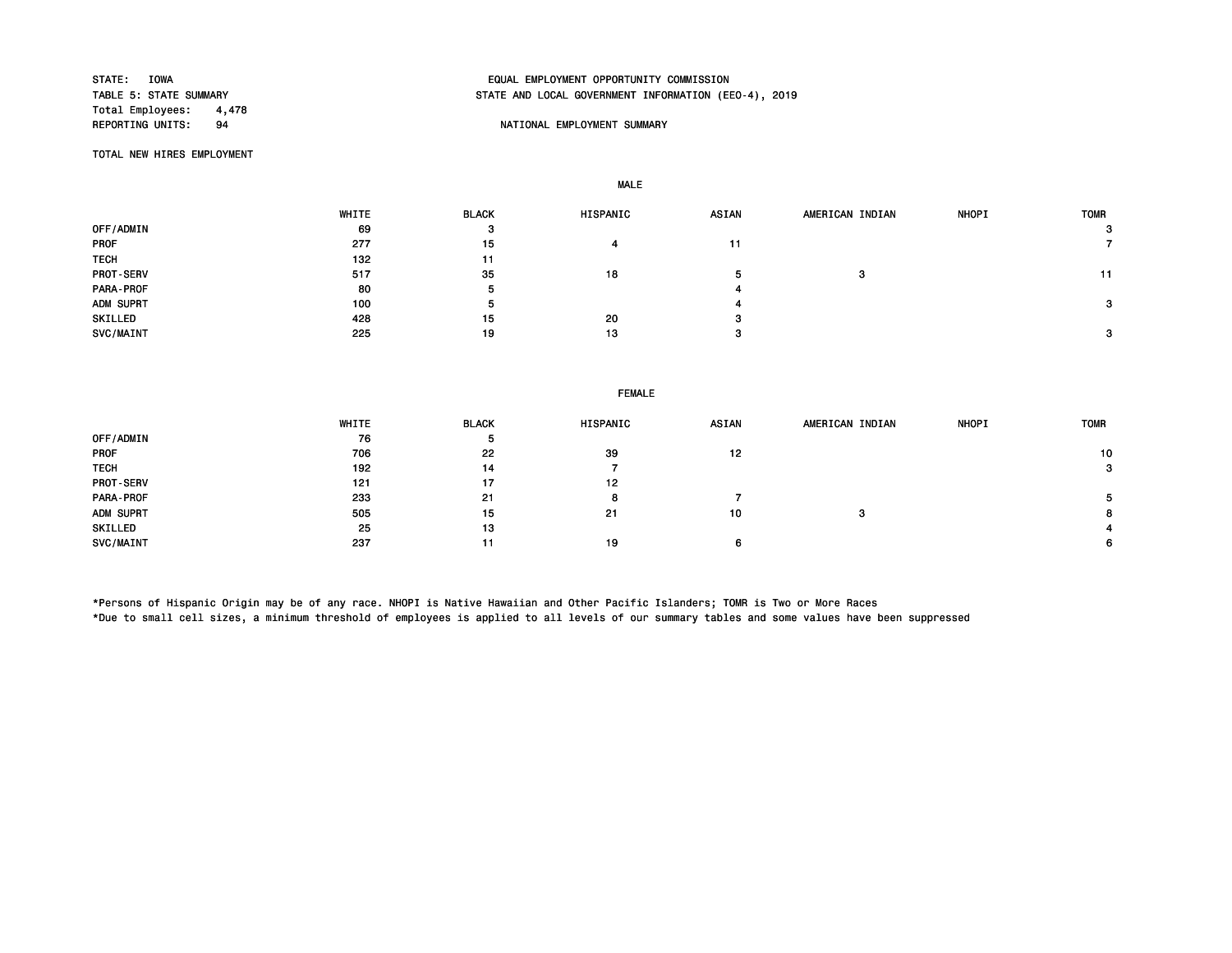Total Employees: 53,754

# STATE: KANSAS EQUAL EMPLOYMENT OPPORTUNITY COMMISSION STATE AND LOCAL GOVERNMENT INFORMATION (EEO-4), 2019

#### REPORTING UNITS: 85 85 NATIONAL EMPLOYMENT SUMMARY

TOTAL FULL TIME EMPLOYMENT

 ANNUAL WHITE BLACK HISPANIC ASIAN AMERICAN INDIAN NHOPI TOMR SALARY \$K\*<br>0.1-15.9 0.1-15.9 27 16.0-19.9 117 4 23  $20.0-24.9$  21  $222$   $21$   $25$   $3$   $4$   $4$   $4$ 25.0-32.9 3,122 344 273 22 35 24 24 33.0-42.9 5,525 503 391 43 55 32 30 43.0-54.9 5,919 354 344 51 68 29 36 55.0-69.9 4,194 160 192 47 30 25 21 70.0 PLUS 4,756 160 135 48 30 50 27 MEDIAN SALARY \$48,858 \$40,971 \$42,130 \$51,705 \$45,823 \$52,516 \$47,333 FEMALE **FRAME**  ANNUAL WHITE BLACK HISPANIC ASIAN AMERICAN INDIAN NHOPI TOMR SALARY \$K<br>0.1-15.9  $0.1-15.9$  22 16.0-19.9 110 4 10  $20.0-24.9$  and  $435$  and  $41$  and  $62$  and  $4$  and  $4$  and  $3$ 25.0-32.9 3,262 635 419 31 28 21 54 33.0-42.9 5,224 884 508 46 33 37 87 43.0-54.9 5,280 497 360 56 60 62 45 55.0-69.9 3,145 183 163 31 16 31 26 70.0 PLUS 3,614 145 125 37 19 67 25 MEDIAN SALARY \$46,277 \$38,808 \$39,328 \$46,964 \$46,000 \$52,580 \$40,183 \*\*TOTAL\*\* ANNUAL WHITE BLACK HISPANIC ASIAN AMERICAN INDIAN NHOPI TOMR SALARY \$K MEDIAN SALARY \$47,641 \$39,593 \$40,547 \$49,224 \$45,906 \$52,560 \$42,016

\*IN THOUSAND OF DOLLARS (e.g. 0.1 - 15.9 represents \$1,000 - \$15,900).

MALE

\*Persons of Hispanic Origin may be of any race. NHOPI is Native Hawaiian and Other Pacific Islanders; TOMR is Two or More Races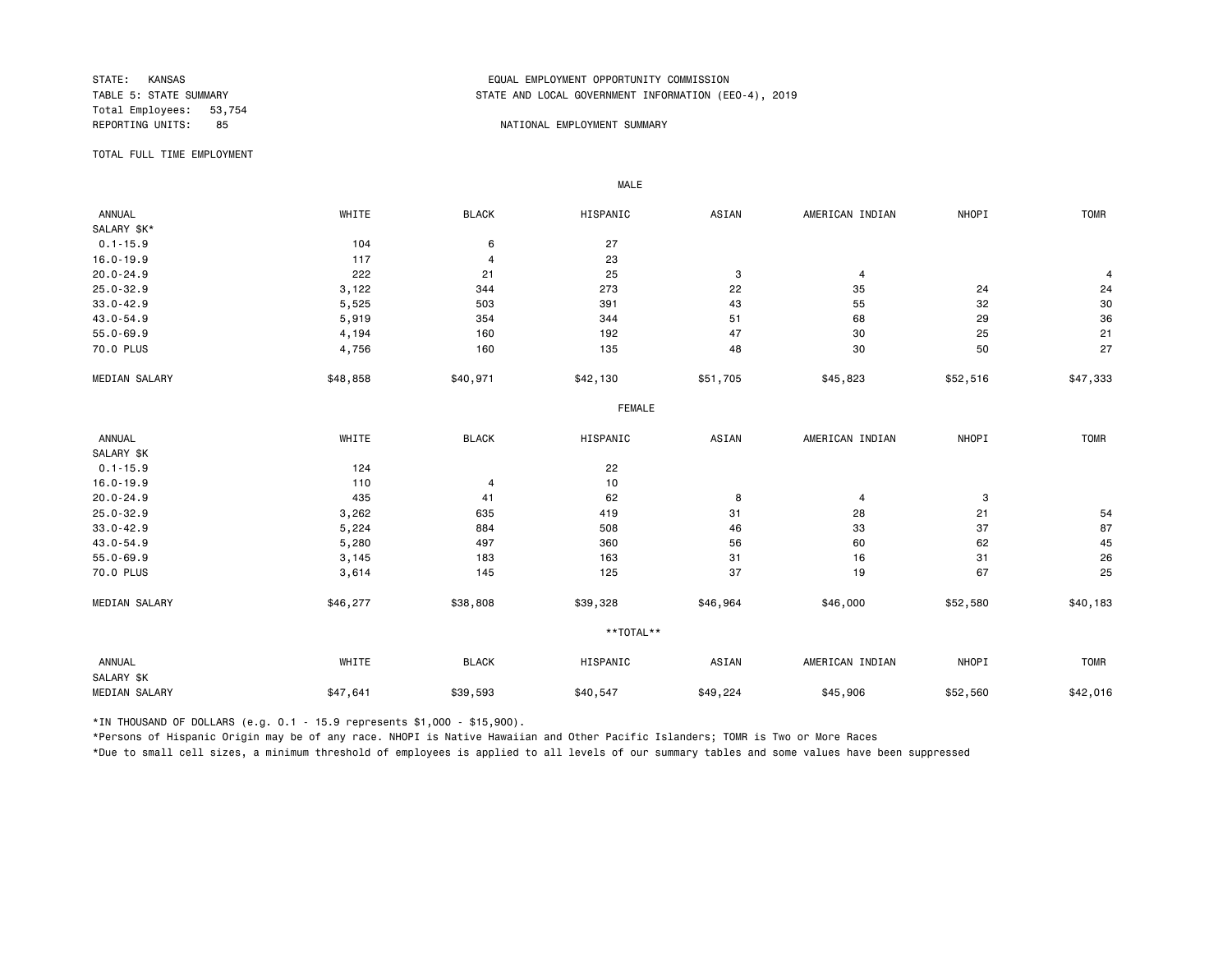Total Employees: 16,300<br>REPORTING UNITS: 85

# STATE: KANSAS EQUAL EMPLOYMENT OPPORTUNITY COMMISSION STATE AND LOCAL GOVERNMENT INFORMATION (EEO-4), 2019

## 85 NATIONAL EMPLOYMENT SUMMARY

TOTAL PART TIME EMPLOYMENT

MALE

 WHITE BLACK HISPANIC ASIAN AMERICAN INDIAN NHOPI TOMR 0FF/ADMIN 5 5 PROF 1,406 77 58 12 9 9 5 TECH 492 51 45 3 3 6 8 PROT-SERV 471 9 19 4 3 PARA-PROF 809 54 44 18 46 ADM SUPRT 469 42 22 6 8 12 SKILLED 11 and 12 and 20 and 20 and 20 and 20 and 20 and 20 and 20 and 20 and 20 and 20 and 20 and 20 and 20 a SVC/MAINT 1,985 231 123 17 26 7 44

|                  | <b>FEMALE</b> |              |          |              |                 |              |             |  |  |  |
|------------------|---------------|--------------|----------|--------------|-----------------|--------------|-------------|--|--|--|
|                  | WHITE         | <b>BLACK</b> | HISPANIC | <b>ASIAN</b> | AMERICAN INDIAN | <b>NHOPI</b> | <b>TOMR</b> |  |  |  |
| OFF/ADMIN        | 104           |              | з        |              |                 |              |             |  |  |  |
| <b>PROF</b>      | 2,994         | 166          | 115      | 22           | 22              | 52           | 40          |  |  |  |
| <b>TECH</b>      | 524           | 67           | 51       |              |                 | 16           | 11          |  |  |  |
| <b>PROT-SERV</b> | 201           | 6            | 10       |              |                 |              |             |  |  |  |
| PARA-PROF        | ,293          | 44           | 59       | 12           |                 | c            | 30          |  |  |  |
| ADM SUPRT        | 1,178         | 115          | 71       | 12           | 11              |              | 18          |  |  |  |
| SKILLED          | 47            |              | 24       |              |                 |              | з           |  |  |  |
| SVC/MAINT        | .614          | 206          | 158      | 12           | 14              |              | -51         |  |  |  |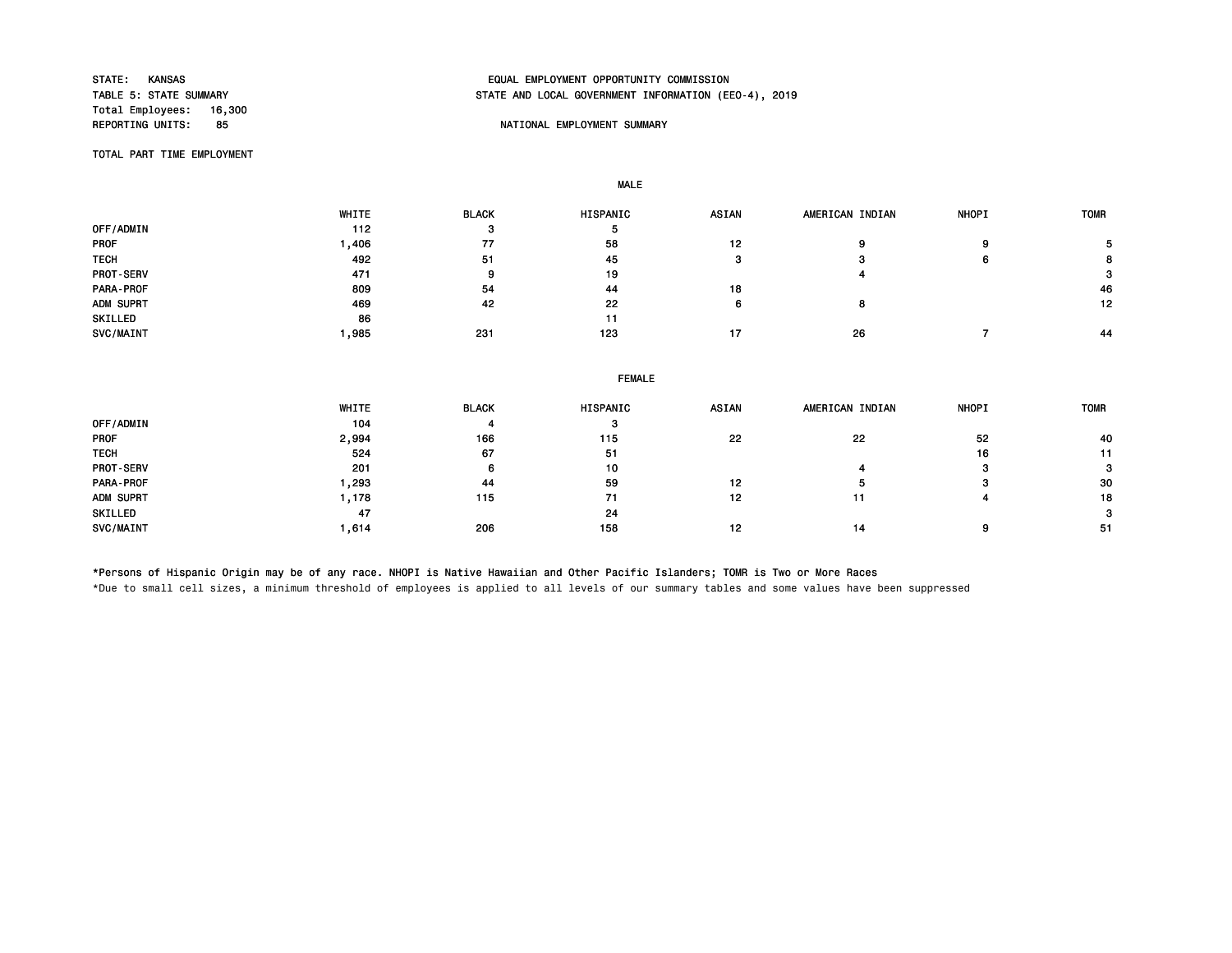Total Employees: 8,174

# STATE: KANSAS EQUAL EMPLOYMENT OPPORTUNITY COMMISSION STATE AND LOCAL GOVERNMENT INFORMATION (EEO-4), 2019

## REPORTING UNITS: REPORTING UNITS: NATIONAL EMPLOYMENT SUMMARY

TOTAL NEW HIRES EMPLOYMENT

MALE

|                  | WHITE | <b>BLACK</b> | HISPANIC | <b>ASIAN</b> | AMERICAN INDIAN | <b>NHOPI</b> | <b>TOMR</b> |
|------------------|-------|--------------|----------|--------------|-----------------|--------------|-------------|
| OFF/ADMIN        | 81    |              | 4        |              |                 |              |             |
| <b>PROF</b>      | 642   | 43           | 35       | 13           |                 |              |             |
| <b>TECH</b>      | 254   | 39           | 32       |              |                 | ο            |             |
| <b>PROT-SERV</b> | 895   | 96           | 95       | 17           |                 |              | 14          |
| PARA-PROF        | 84    | 14           | 4        |              |                 |              |             |
| ADM SUPRT        | 95    | 10           | 17       |              |                 |              |             |
| SKILLED          | 381   | 14           | 20       |              |                 |              | 6.          |
| SVC/MAINT        | 677   | 105          | 87       |              | 10              |              | 14          |

| <b>FEMALE</b> |  |
|---------------|--|
|---------------|--|

|                  | WHITE  | <b>BLACK</b> | HISPANIC | <b>ASIAN</b> | AMERICAN INDIAN | <b>NHOPI</b> | <b>TOMR</b> |
|------------------|--------|--------------|----------|--------------|-----------------|--------------|-------------|
| OFF/ADMIN        | 80     | Þ            | ю        |              |                 |              |             |
| <b>PROF</b>      | 414, ا | 111          | 117      | 31           | 12              | 24           | 19          |
| <b>TECH</b>      | 361    | 113          | 43       | o            | 9               |              | 10          |
| <b>PROT-SERV</b> | 320    | 47           | 44       |              |                 |              |             |
| PARA-PROF        | 266    | 38           | 20       |              |                 |              |             |
| ADM SUPRT        | 502    | 99           | 90       |              | 6               |              | 16          |
| SKILLED          | 23     |              |          |              |                 |              |             |
| SVC/MAINT        | 243    | 91           | 65       |              |                 |              |             |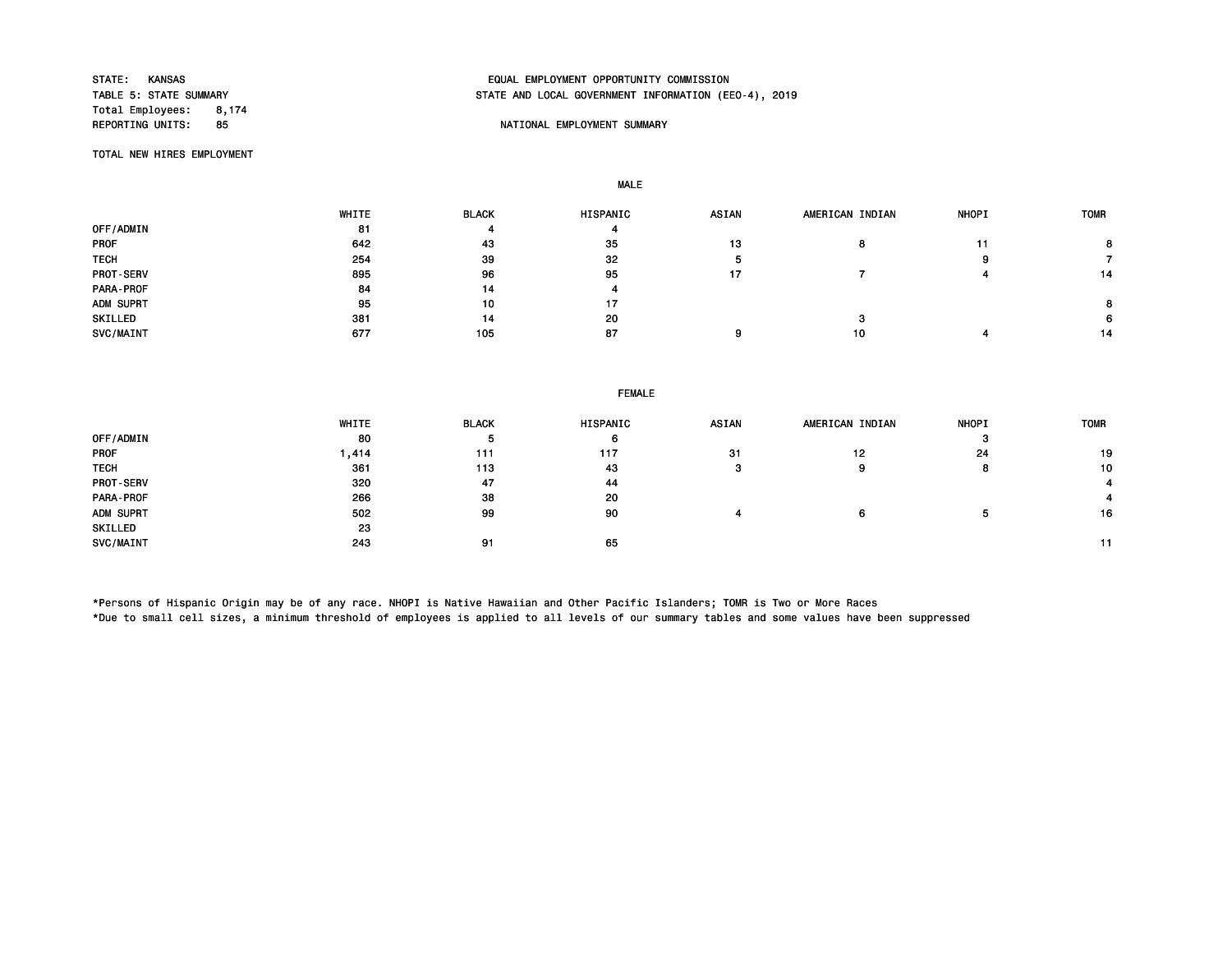Total Employees: 59,515

# STATE: KENTUCKY EQUAL EMPLOYMENT OPPORTUNITY COMMISSION STATE AND LOCAL GOVERNMENT INFORMATION (EEO-4), 2019

### REPORTING UNITS: 62 62 NATIONAL EMPLOYMENT SUMMARY

TOTAL FULL TIME EMPLOYMENT

 ANNUAL WHITE BLACK HISPANIC ASIAN AMERICAN INDIAN NHOPI TOMR SALARY \$K\*<br>0.1-15.9 0.1-15.9 880 6 16.0-19.9 220 23 5 20.0-24.9 1,034 79 6 3 4 25.0-32.9 4,401 445 51 14 7 28 33.0-42.9 7,809 852 108 79 15 5 47 43.0-54.9 6,871 831 95 59 11 5 18 55.0-69.9 3,818 323 47 31 10 20 70.0 PLUS 2,589 128 17 22 4 14 MEDIAN SALARY \$42,317 \$42,277 \$42,490 \$44,627 \$40,999 \$40,999 \$40,233 \$40,233 FEMALE **FRAME**  ANNUAL WHITE BLACK HISPANIC ASIAN AMERICAN INDIAN NHOPI TOMR SALARY \$K<br>0.1-15.9 0.1-15.9 249 6  $16.0-19.9$   $354$   $44$   $4$ 20.0-24.9 1,600 180 19 15 4 13 25.0-32.9 6,434 803 107 42 11 5 5 57 33.0-42.9 7,677 1,084 129 68 12 4 81 43.0-54.9 4,539 692 55 38 6 5 23 55.0-69.9 1,999 195 29 29 6 70.0 PLUS 1,673 126 17 14 3 12 MEDIAN SALARY \$37,722 \$37,907 \$36,953 \$39,470 \$35,083 \$42,999 \$36,024 \*\*TOTAL\*\* ANNUAL WHITE BLACK HISPANIC ASIAN AMERICAN INDIAN NHOPI TOMR SALARY \$K MEDIAN SALARY \$40,039 \$39,830 \$39,476 \$39,951 \$41,888 \$37,570

\*IN THOUSAND OF DOLLARS (e.g. 0.1 - 15.9 represents \$1,000 - \$15,900).

MALE

\*Persons of Hispanic Origin may be of any race. NHOPI is Native Hawaiian and Other Pacific Islanders; TOMR is Two or More Races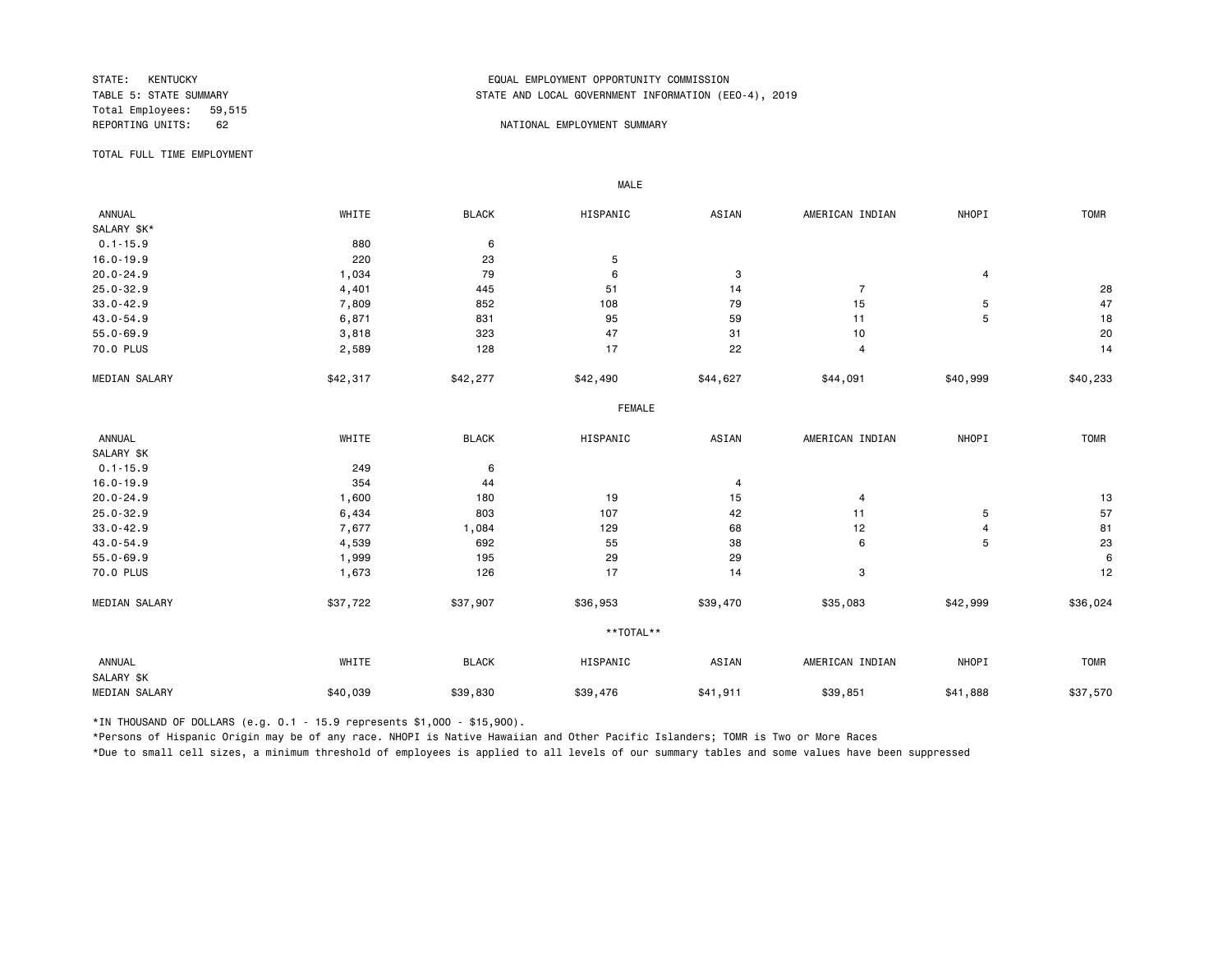Total Employees: 7,733<br>REPORTING UNITS: 62

# STATE: KENTUCKY EQUAL EMPLOYMENT OPPORTUNITY COMMISSION STATE AND LOCAL GOVERNMENT INFORMATION (EEO-4), 2019

## 62 **REPORTING UNITS: REPORTING UNITS: REPORTING UNITS: REPORTING UNITS: REPORT**

TOTAL PART TIME EMPLOYMENT

MALE

|                  | WHITE | <b>BLACK</b> | HISPANIC      | <b>ASIAN</b> | AMERICAN INDIAN | <b>NHOPI</b> | <b>TOMR</b> |
|------------------|-------|--------------|---------------|--------------|-----------------|--------------|-------------|
| OFF/ADMIN        | 132   | 5            | 21            |              |                 |              |             |
| PROF             | 603   | 20           |               | 3            |                 |              |             |
| <b>TECH</b>      | 140   | 10           | 3             |              |                 |              |             |
| <b>PROT-SERV</b> | 992   | 93           | 40            |              |                 |              |             |
| <b>PARA-PROF</b> | 437   | 197          | 13            | 6            |                 |              | 3           |
| ADM SUPRT        | 338   | 50           | 4             |              |                 |              |             |
| SKILLED          | 68    | 5            |               |              |                 |              |             |
| <b>SVC/MAINT</b> | 626   | 80           | 6             |              |                 |              | 3           |
|                  |       |              |               |              |                 |              |             |
|                  |       |              |               |              |                 |              |             |
|                  |       |              | <b>FEMALE</b> |              |                 |              |             |
|                  |       |              |               |              |                 |              |             |

|                  | WHITE | <b>BLACK</b> | <b>HISPANIC</b> | <b>ASIAN</b> | AMERICAN INDIAN | <b>NHOPI</b> | <b>TOMR</b> |
|------------------|-------|--------------|-----------------|--------------|-----------------|--------------|-------------|
| OFF/ADMIN        | 86    |              | 10              |              |                 |              |             |
| <b>PROF</b>      | 676   | 43           | з               | 5            |                 |              |             |
| <b>TECH</b>      | 115   |              |                 |              |                 |              |             |
| <b>PROT-SERV</b> | 190   | 79           | 10              |              |                 |              |             |
| PARA-PROF        | 547   | 249          | 30              |              |                 |              | 3           |
| ADM SUPRT        | 994   | 181          | 9               |              |                 |              | 6           |
| SKILLED          | 12    |              |                 |              |                 |              |             |
| SVC/MAINT        | 490   | 30           |                 | з            |                 |              | 3           |

\*Persons of Hispanic Origin may be of any race. NHOPI is Native Hawaiian and Other Pacific Islanders; TOMR is Two or More Races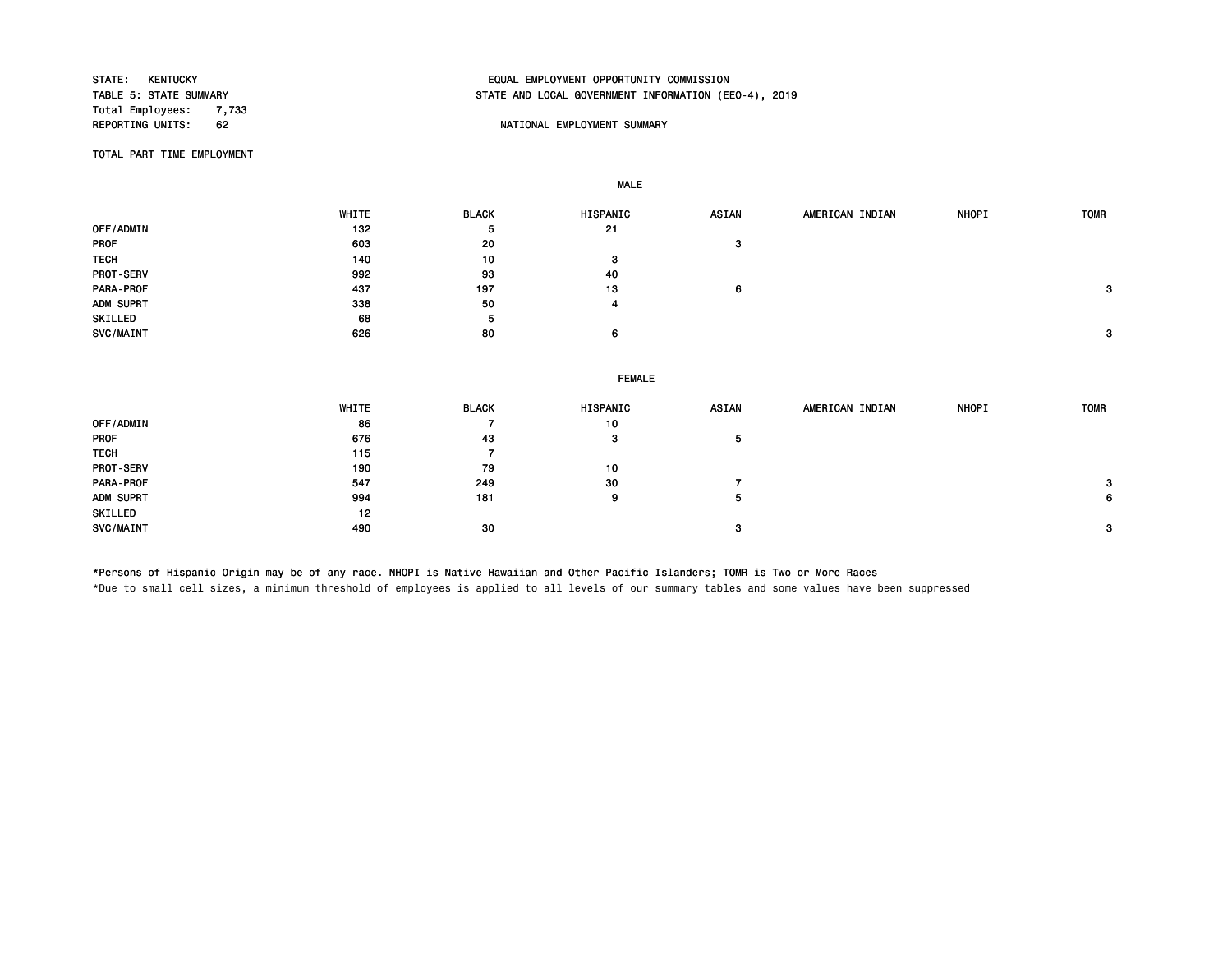Total Employees: 5,322<br>REPORTING UNITS: 62

# STATE: KENTUCKY EQUAL EMPLOYMENT OPPORTUNITY COMMISSION STATE AND LOCAL GOVERNMENT INFORMATION (EEO-4), 2019

### 62 **REPORTION STATES UNITS: REPORTIONAL EMPLOYMENT SUMMARY**

TOTAL NEW HIRES EMPLOYMENT

MALE

 WHITE BLACK HISPANIC ASIAN AMERICAN INDIAN NHOPI TOMR OFF/ADMIN 5<br>PROF 114 5<br>PROF 28 PROF 416 28 10 8 TECH 288 20 PROT-SERV 944 111 21 8 PARA-PROF 102 22 3 ADM SUPRT 156 25 4  $\text{SKILLED} \quad \text{SATE} \quad \text{SATE} \quad \text{SATE} \quad \text{SATE} \quad \text{SATE} \quad \text{SATE} \quad \text{SATE} \quad \text{SATE} \quad \text{SATE} \quad \text{SATE} \quad \text{SATE} \quad \text{SATE} \quad \text{SATE} \quad \text{SATE} \quad \text{SATE} \quad \text{SATE} \quad \text{SATE} \quad \text{SATE} \quad \text{SATE} \quad \text{SATE} \quad \text{SATE} \quad \text{SATE} \quad \text{SATE} \quad \text{SATE} \quad \text{SATE} \quad \text{SATE} \quad \text{$  $SVC/MAINT$   $223$   $109$   $3$ 

## FEMALE

|                  | WHITE | <b>BLACK</b> | HISPANIC | ASIAN | AMERICAN INDIAN | <b>NHOPI</b> | <b>TOMR</b> |
|------------------|-------|--------------|----------|-------|-----------------|--------------|-------------|
| OFF/ADMIN        | 65    | 9            |          |       |                 |              |             |
| <b>PROF</b>      | 618   | 70           | 9        |       |                 |              | 12          |
| <b>TECH</b>      | 127   | з            |          | з     |                 |              |             |
| <b>PROT-SERV</b> | 275   | 44           | 22       |       |                 |              | 5.          |
| PARA-PROF        | 184   | 47           | з        | з     | з               |              | 3           |
| ADM SUPRT        | 636   | 90           | 11       | 6     |                 |              | 8           |
| SKILLED          | 9     | 4            |          |       |                 |              |             |
| SVC/MAINT        | 134   | 54           |          |       |                 |              |             |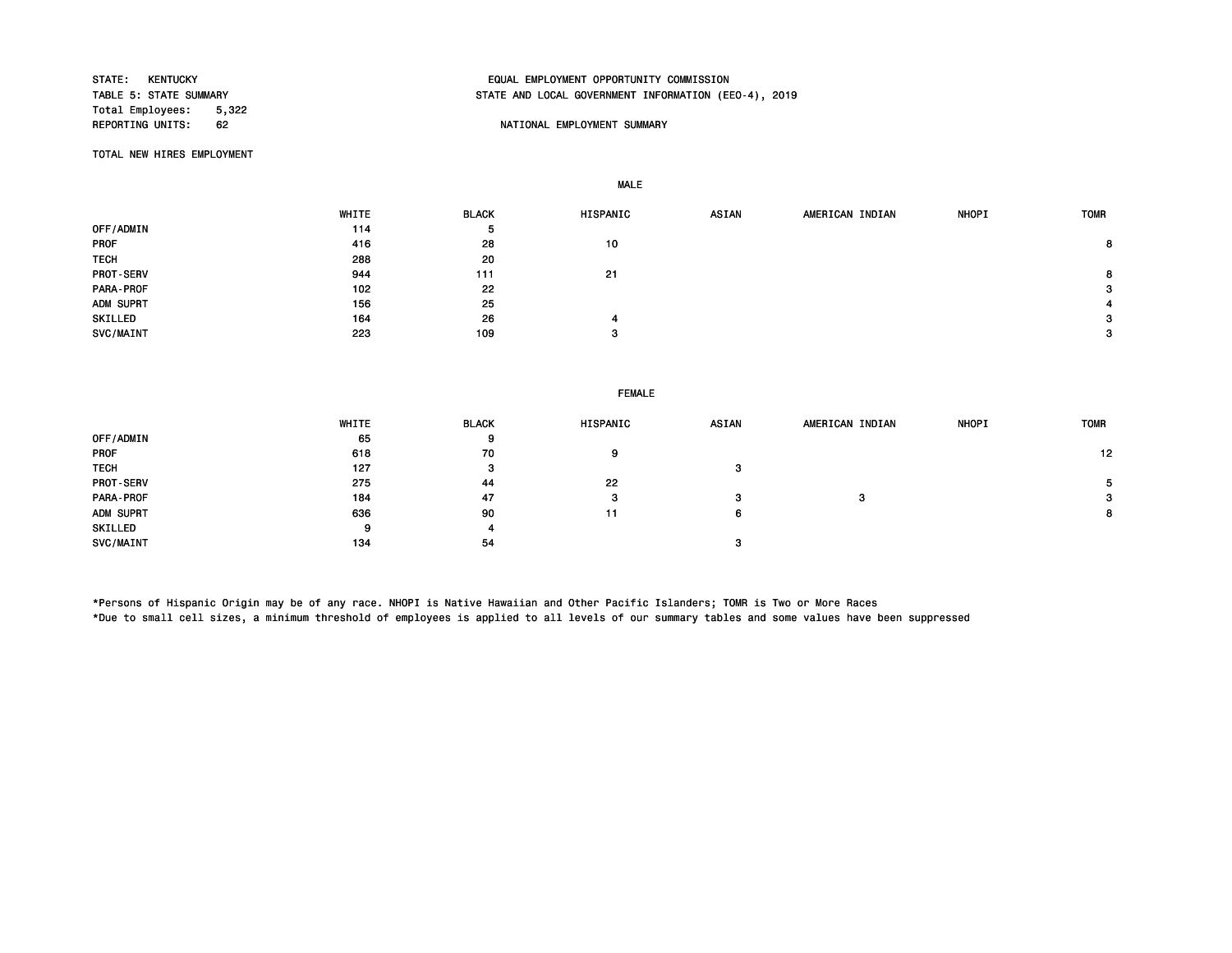Total Employees: 69,907

# STATE: LOUISIANA EQUAL EMPLOYMENT OPPORTUNITY COMMISSION STATE AND LOCAL GOVERNMENT INFORMATION (EEO-4), 2019

### REPORTING UNITS: 89 NATIONAL EMPLOYMENT SUMMARY

TOTAL FULL TIME EMPLOYMENT

 ANNUAL WHITE BLACK HISPANIC ASIAN AMERICAN INDIAN NHOPI TOMR SALARY \$K\*<br>0.1-15.9  $0.1-15.9$  6 16.0-19.9 123 182 6 13 20.0-24.9 688 984 30 6 10 3 19 25.0-32.9 2,958 2,840 89 30 28 11 59 33.0-42.9 5,015 2,721 109 47 30 4 26 43.0-54.9 4,922 1,940 87 79 29 5 267 55.0-69.9 3,980 993 61 53 18 5 487 70.0 PLUS 3,749 583 64 120 12 6 305 MEDIAN SALARY \$47,230 \$36,857 \$41,485 \$40,166 \$40,499 \$61,283 \$61,283 FEMALE **FRAME**  ANNUAL WHITE BLACK HISPANIC ASIAN AMERICAN INDIAN NHOPI TOMR SALARY \$K<br>0.1-15.9  $0.1$ -15.9 319 319 135 7 16.0-19.9 282 448 10 5 3 20.0-24.9 926 1,280 32 6 9 5 25.0-32.9 3,185 4,559 131 36 26 13 44 33.0-42.9 4,184 3,980 117 34 36 4 32 43.0-54.9 3,753 2,883 100 114 21 6 27 55.0-69.9 3,061 1,506 49 93 5 10 20 70.0 PLUS 2,892 969 91 73 8 7 15 MEDIAN SALARY \$44,295 \$36,663 \$40,563 \$53,420 \$37,305 \$47,000 \$39,406 \*\*TOTAL\*\* ANNUAL WHITE BLACK HISPANIC ASIAN AMERICAN INDIAN NHOPI TOMR SALARY \$K MEDIAN SALARY \$45,960 \$36,742 \$41,008 \$58,806 \$44,091 \$59,896 \$59,896

\*IN THOUSAND OF DOLLARS (e.g. 0.1 - 15.9 represents \$1,000 - \$15,900).

MALE

\*Persons of Hispanic Origin may be of any race. NHOPI is Native Hawaiian and Other Pacific Islanders; TOMR is Two or More Races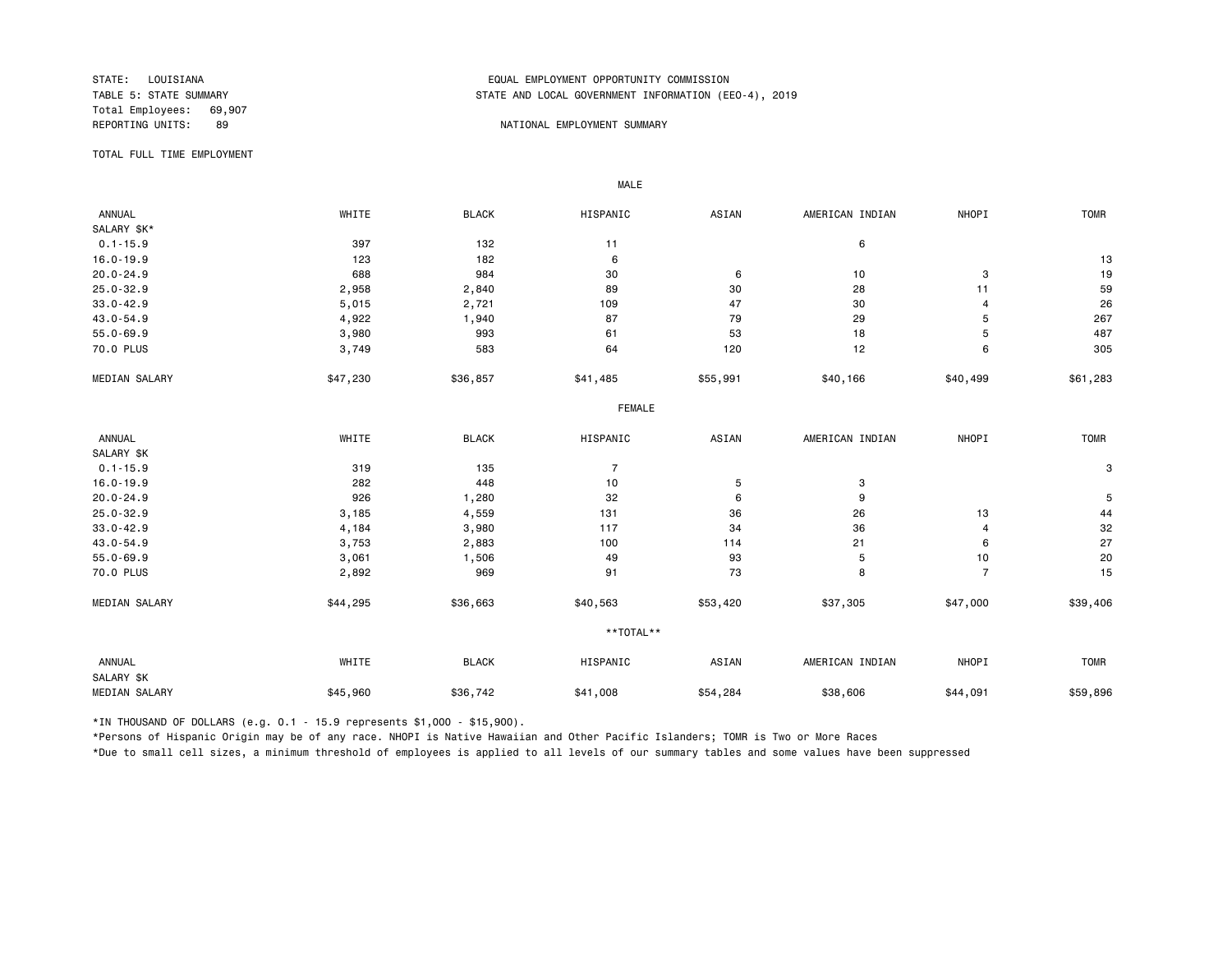Total Employees: 17,193<br>REPORTING UNITS: 89

# STATE: LOUISIANA EQUAL EMPLOYMENT OPPORTUNITY COMMISSION STATE AND LOCAL GOVERNMENT INFORMATION (EEO-4), 2019

### 89 NATIONAL EMPLOYMENT SUMMARY

TOTAL PART TIME EMPLOYMENT

MALE

 WHITE BLACK HISPANIC ASIAN AMERICAN INDIAN NHOPI TOMR OFF/ADMIN 323 57 9 PROF 1,020 220 21 39 4 TECH 223 43 4 5 PROT-SERV 793 342 11 7 PARA-PROF 416 301 10 6 ADM SUPRT 415 287 13 4 3 SKILLED 4 240 80 4 SVC/MAINT 778 1,064 30 9 9 12

# FEMALE WHITE BLACK HISPANIC ASIAN AMERICAN INDIAN NHOPI TOMR OFF/ADMIN 279 98 11 7 PROF 2,164 1,031 64 56 8 TECH 581 201 8 6 4 PROT-SERV 5 200 200 5 PARA-PROF 671 701 14 8 7 6 ADM SUPRT 1 ,085 881 34 15 9 8 SKILLED 64 190 4 SVC/MAINT 765 931 35 11 10 11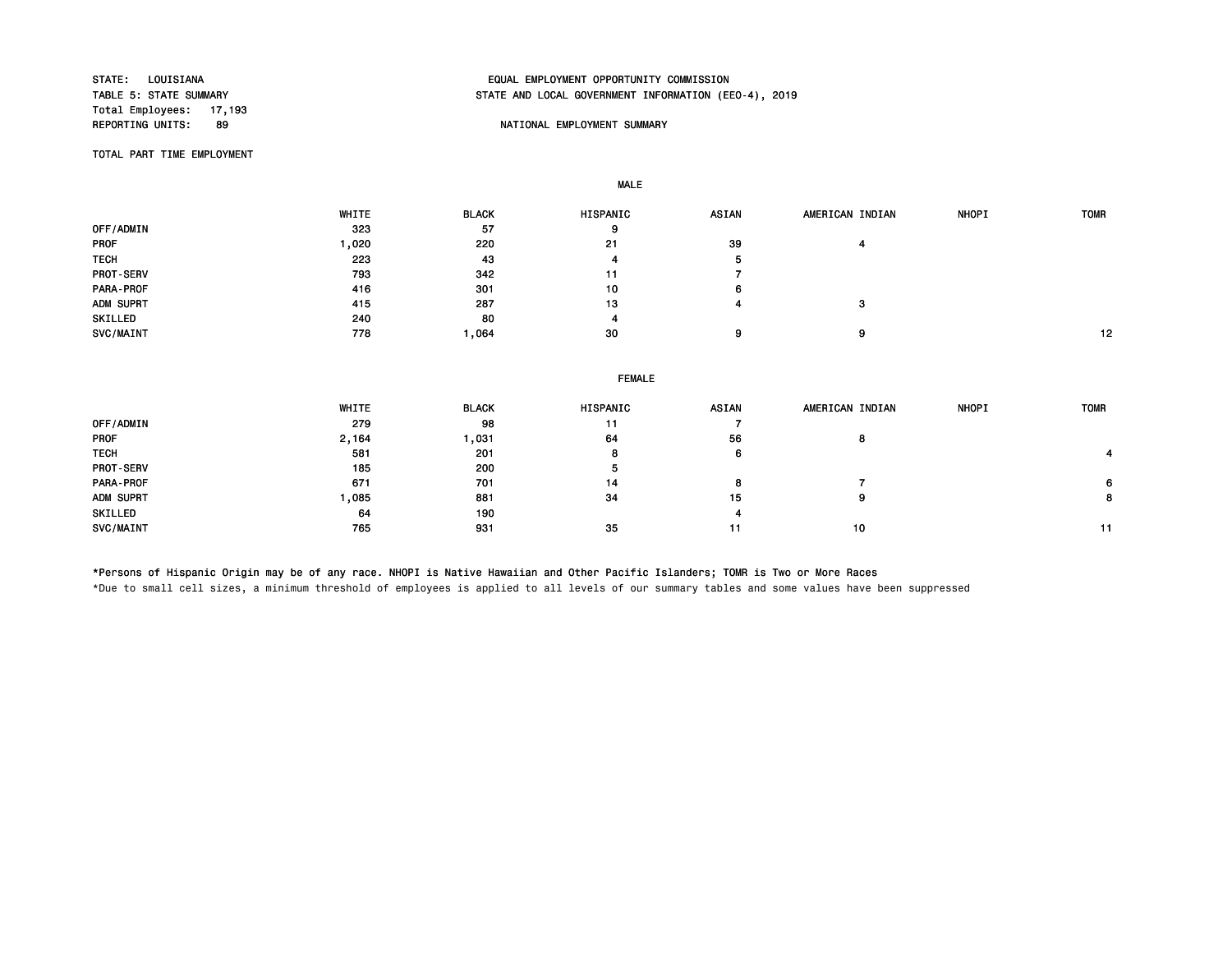Total Employees: 11,454

# STATE: LOUISIANA EQUAL EMPLOYMENT OPPORTUNITY COMMISSION STATE AND LOCAL GOVERNMENT INFORMATION (EEO-4), 2019

### 89 NATIONAL EMPLOYMENT SUMMARY

TOTAL NEW HIRES EMPLOYMENT

MALE

 WHITE BLACK HISPANIC ASIAN AMERICAN INDIAN NHOPI TOMR 0FF/ADMIN 23 19 23 19 23 24 25 25 26 27 28 29 29 29 29 20 21 22 23 24 25 27 27 27 27 27 27 27 27 27 27 27 27 2 PROF 492 185 23 23 121 125 TECH 194 64 5 4 PROT-SERV 759 731 22 8 3 9 PARA-PROF 5 5 ADM SUPRT  $36$   $32$ SKILLED 416 314 14 8  $SVC/MAINT$  338 601 11 5 7 7 7 7 7 7 8 7 7 7 8 7 7 7 7 8 7 7 7 7 8 7 7 7 8 7 7 7 8 7 7 8 7 7 8 7 7 8 7 7 8 7 7 8 7 7 8 7 8 7 8 7 8 7 8 7 8 7 8 7 8 7 8 7 8 7 8 7 8 7 8 7 8 7 8 7 8 7 8 7 8 7 8 7 8 7 8 7 8 7 8 7 8 7 8 7 8 7 8 7

### FEMALE

|                  | WHITE | <b>BLACK</b> | <b>HISPANIC</b> | <b>ASIAN</b> | AMERICAN INDIAN | <b>NHOPI</b> | <b>TOMR</b> |
|------------------|-------|--------------|-----------------|--------------|-----------------|--------------|-------------|
| OFF/ADMIN        | 152   | 91           |                 |              |                 |              |             |
| <b>PROF</b>      | 957   | 905          | 65              | 34           | ь               |              |             |
| <b>TECH</b>      | 210   | 182          | -3              | 25           |                 |              | э.          |
| <b>PROT-SERV</b> | 238   | ,086         |                 | o<br>ø       |                 |              |             |
| PARA-PROF        | 217   | 683          | 9               | 11           |                 |              |             |
| ADM SUPRT        | 514   | 477          | 17              | з            |                 | ≏            | 3           |
| SKILLED          | 30    | -31          |                 |              |                 |              |             |
| SVC/MAINT        | 136   | 298          |                 |              |                 |              |             |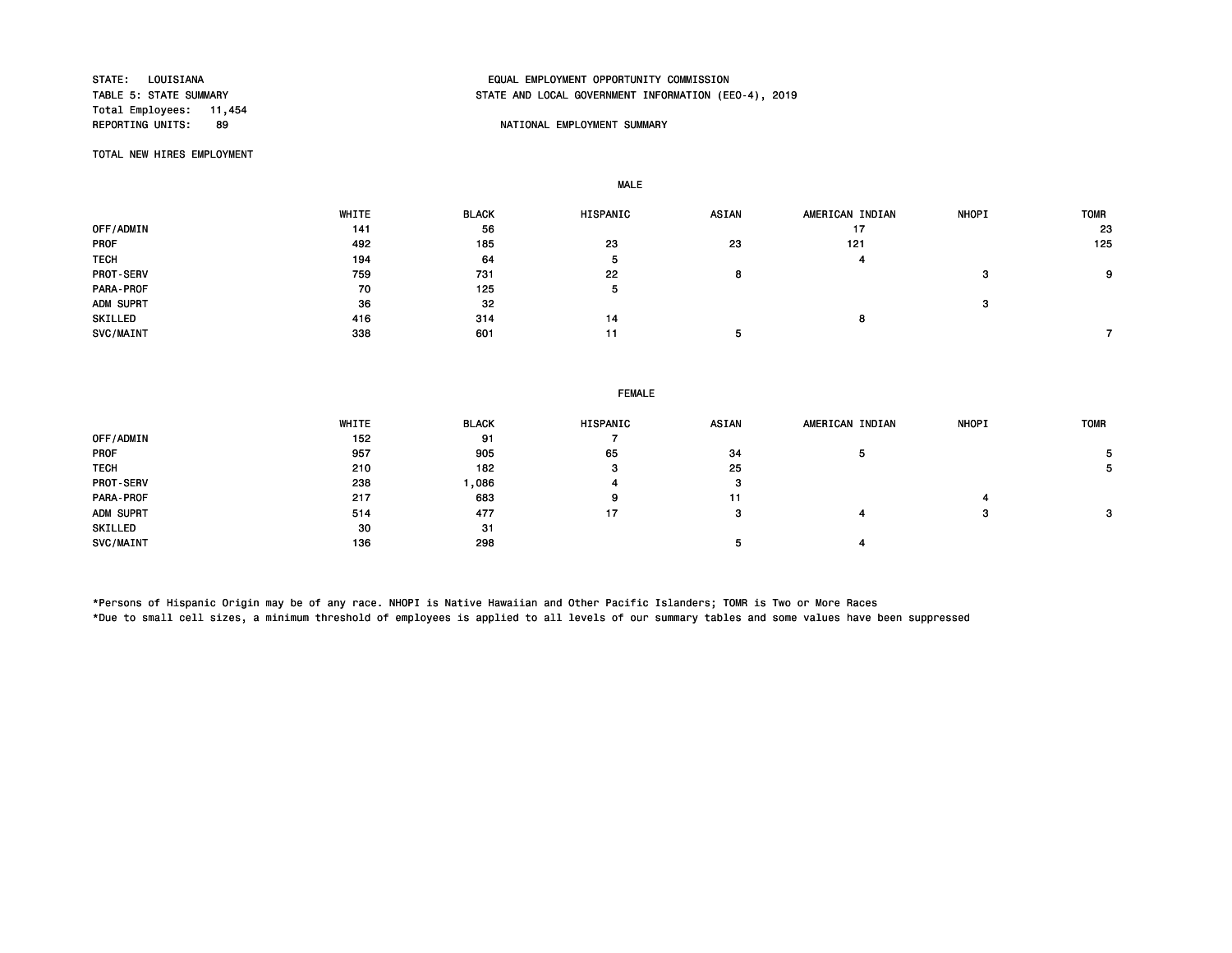Total Employees: 15,932

# STATE: MAINE EQUAL EMPLOYMENT OPPORTUNITY COMMISSION STATE AND LOCAL GOVERNMENT INFORMATION (EEO-4), 2019

### REPORTING UNITS: 24 24 NATIONAL EMPLOYMENT SUMMARY

TOTAL FULL TIME EMPLOYMENT

 ANNUAL WHITE BLACK HISPANIC ASIAN AMERICAN INDIAN NHOPI TOMR SALARY \$K\*  $0.1 - 15.9$ <br> $16.0 - 19.9$ <br> $29$ 16.0-19.9 29<br>20.0-24.9 56 20.0-24.9 56 3  $25.0-32.9$  5 33.0-42.9 1,782 52 18 16 6 5 35 43.0-54.9 2,683 44 15 6 9 27 55.0-69.9 2,295 19 12 12 5 14 70.0 PLUS 1,236 11 3 6 6 5 8 MEDIAN SALARY \$51,808 \$43,136 \$47,000 \$49,000 \$48,333 \$46,000 \$45,666 FEMALE **FRAME**  ANNUAL WHITE BLACK HISPANIC ASIAN AMERICAN INDIAN NHOPI TOMR SALARY \$K 0.1-15.9 8 16.0-19.9 23 20.0-24.9 62 25.0-32.9 372 15 4 5 3 33.0-42.9 1,940 47 20 14 13 3 12 43.0-54.9 2,275 23 17 12 12 14 55.0-69.9 1,276 12 6 13 6 7 70.0 PLUS 828 828 6 9 3 MEDIAN SALARY \$48,206 \$40,021 \$44,059 \$49,999 \$45,500 \$38,000 \$47,285 \*\*TOTAL\*\* ANNUAL WHITE BLACK HISPANIC ASIAN AMERICAN INDIAN NHOPI TOMR SALARY \$K MEDIAN SALARY \$50,155 \$41,636 \$45,437 \$46,714 \$41,749 \$46,219

\*IN THOUSAND OF DOLLARS (e.g. 0.1 - 15.9 represents \$1,000 - \$15,900).

MALE

\*Persons of Hispanic Origin may be of any race. NHOPI is Native Hawaiian and Other Pacific Islanders; TOMR is Two or More Races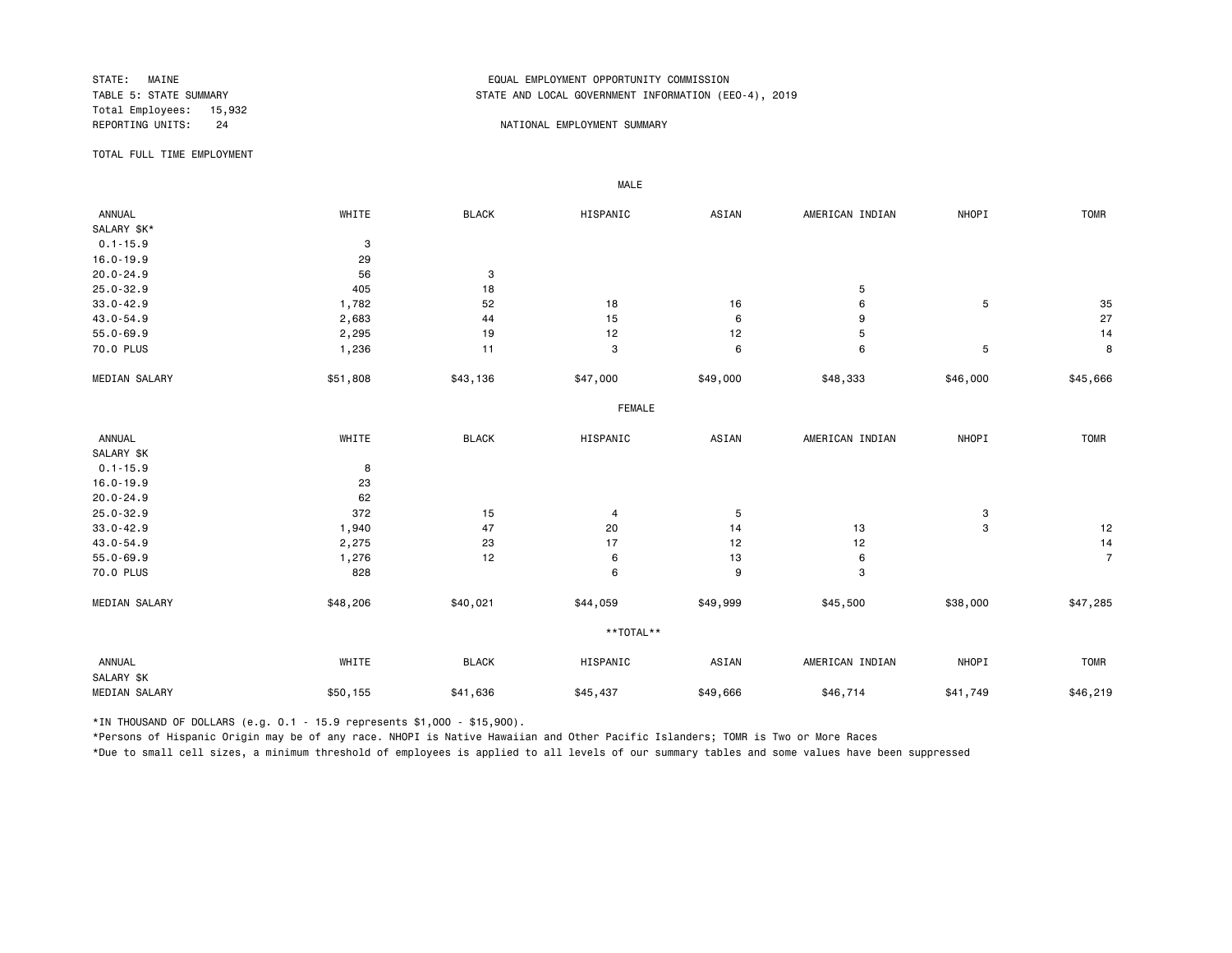Total Employees: 2,781<br>REPORTING UNITS: 24

# STATE: MAINE EQUAL EMPLOYMENT OPPORTUNITY COMMISSION STATE AND LOCAL GOVERNMENT INFORMATION (EEO-4), 2019

## NATIONAL EMPLOYMENT SUMMARY

TOTAL PART TIME EMPLOYMENT

MALE

|             | WHITE | <b>BLACK</b>   | HISPANIC      | <b>ASIAN</b> | AMERICAN INDIAN | NHOPI | <b>TOMR</b>  |
|-------------|-------|----------------|---------------|--------------|-----------------|-------|--------------|
| OFF/ADMIN   | 44    |                |               |              |                 |       |              |
| PROF        | 105   |                |               |              |                 |       |              |
| <b>TECH</b> | 75    |                |               |              |                 |       |              |
| PROT-SERV   | 365   | 5              |               |              |                 |       |              |
| PARA-PROF   | 74    |                |               |              |                 |       | 3            |
| ADM SUPRT   | 118   | 4              |               | 3            |                 |       |              |
| SKILLED     | 44    |                |               |              |                 |       |              |
| SVC/MAINT   | 524   | 10             | 3             |              |                 |       | 4            |
|             |       |                |               |              |                 |       |              |
|             |       |                | <b>FEMALE</b> |              |                 |       |              |
|             | WHITE | <b>BLACK</b>   | HISPANIC      | <b>ASIAN</b> | AMERICAN INDIAN | NHOPI | <b>TOMR</b>  |
| OFF/ADMIN   | 68    |                |               |              |                 |       |              |
| PROF        | 181   |                |               | 4            |                 |       |              |
| <b>TECH</b> | 54    |                |               |              |                 |       |              |
| PROT-SERV   | 51    |                |               |              |                 |       |              |
| PARA-PROF   | 248   | 6              |               |              |                 |       | $\mathbf{3}$ |
| ADM SUPRT   | 304   | $\overline{7}$ |               |              |                 | 3     |              |
| SKILLED     | 3     |                |               |              |                 |       |              |
| SVC/MAINT   | 408   | 6              | 5             | 3            |                 |       | 5            |

\*Persons of Hispanic Origin may be of any race. NHOPI is Native Hawaiian and Other Pacific Islanders; TOMR is Two or More Races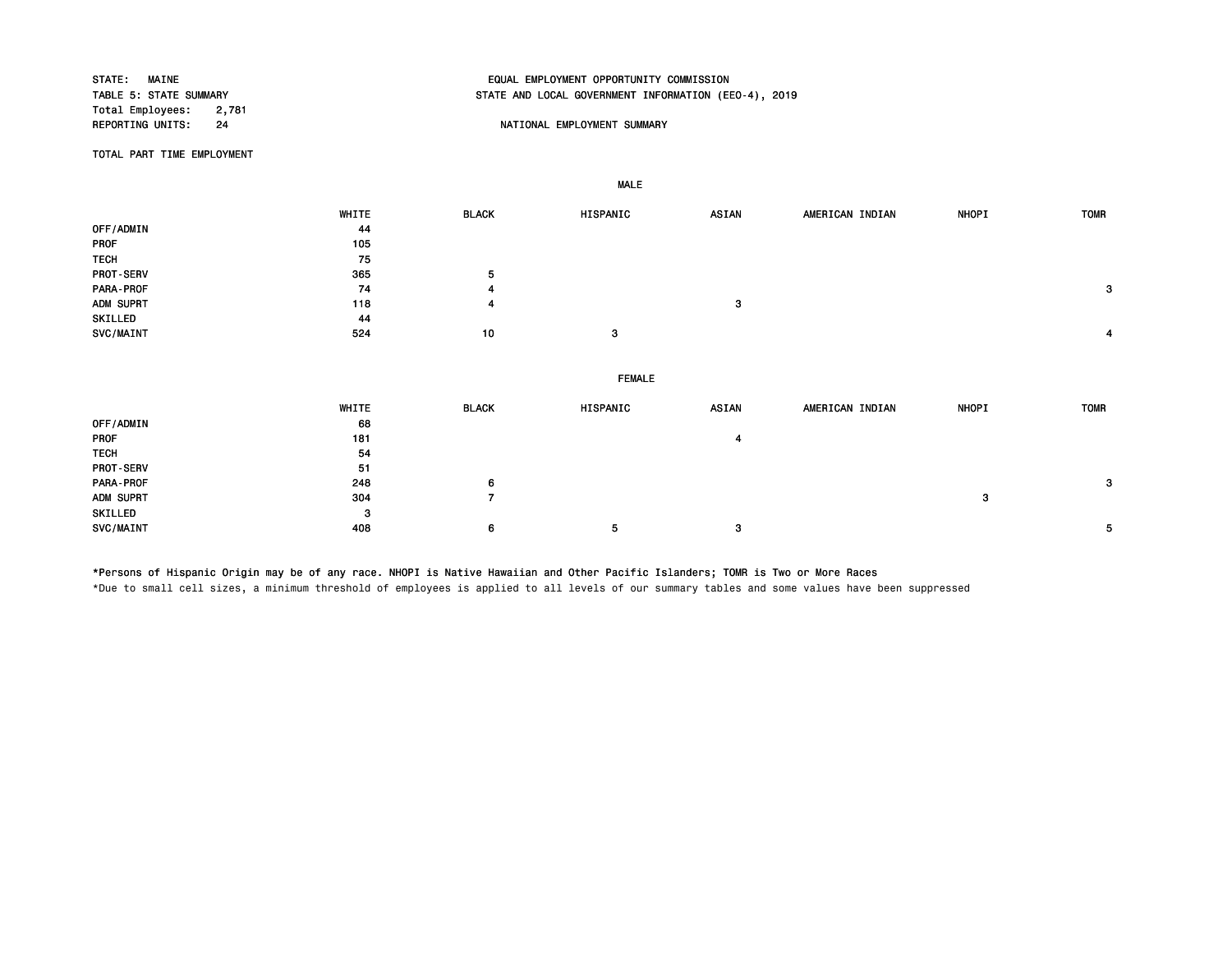STATE: MAINE EQUAL EMPLOYMENT OPPORTUNITY COMMISSION STATE AND LOCAL GOVERNMENT INFORMATION (EEO-4), 2019 Total Employees: 1,619<br>REPORTING UNITS: 24 NATIONAL EMPLOYMENT SUMMARY

MALE

TOTAL NEW HIRES EMPLOYMENT

|                  | WHITE | <b>BLACK</b> | HISPANIC | <b>ASIAN</b> | AMERICAN INDIAN | <b>NHOPI</b> | <b>TOMR</b> |
|------------------|-------|--------------|----------|--------------|-----------------|--------------|-------------|
| OFF/ADMIN        | 40    |              |          |              |                 |              |             |
| PROF             | 169   | 5            |          |              |                 | -3           |             |
| <b>TECH</b>      | 60    |              |          |              |                 |              |             |
| <b>PROT-SERV</b> | 146   |              |          |              |                 |              |             |
| PARA-PROF        | 71    |              |          |              |                 |              |             |
| ADM SUPRT        | 47    | з            |          |              |                 |              |             |
| SKILLED          | 76    |              |          |              |                 |              |             |
| <b>SVC/MAINT</b> | 173   | 5            | 4        |              | $\bullet$<br>-3 |              |             |

FEMALE

|             | WHITE | <b>BLACK</b> | HISPANIC | ASIAN | AMERICAN INDIAN | <b>NHOPI</b> | <b>TOMR</b> |
|-------------|-------|--------------|----------|-------|-----------------|--------------|-------------|
| OFF/ADMIN   | 39    |              |          |       |                 |              |             |
| <b>PROF</b> | 279   | 11           | з        |       |                 |              |             |
| <b>TECH</b> | 42    |              |          |       |                 |              |             |
| PROT-SERV   | 37    |              |          |       |                 |              |             |
| PARA-PROF   | 43    |              |          |       |                 |              |             |
| ADM SUPRT   | 273   |              |          |       |                 |              |             |
| SKILLED     | 4     |              |          |       |                 |              |             |
| SVC/MAINT   | 42    |              |          |       |                 |              |             |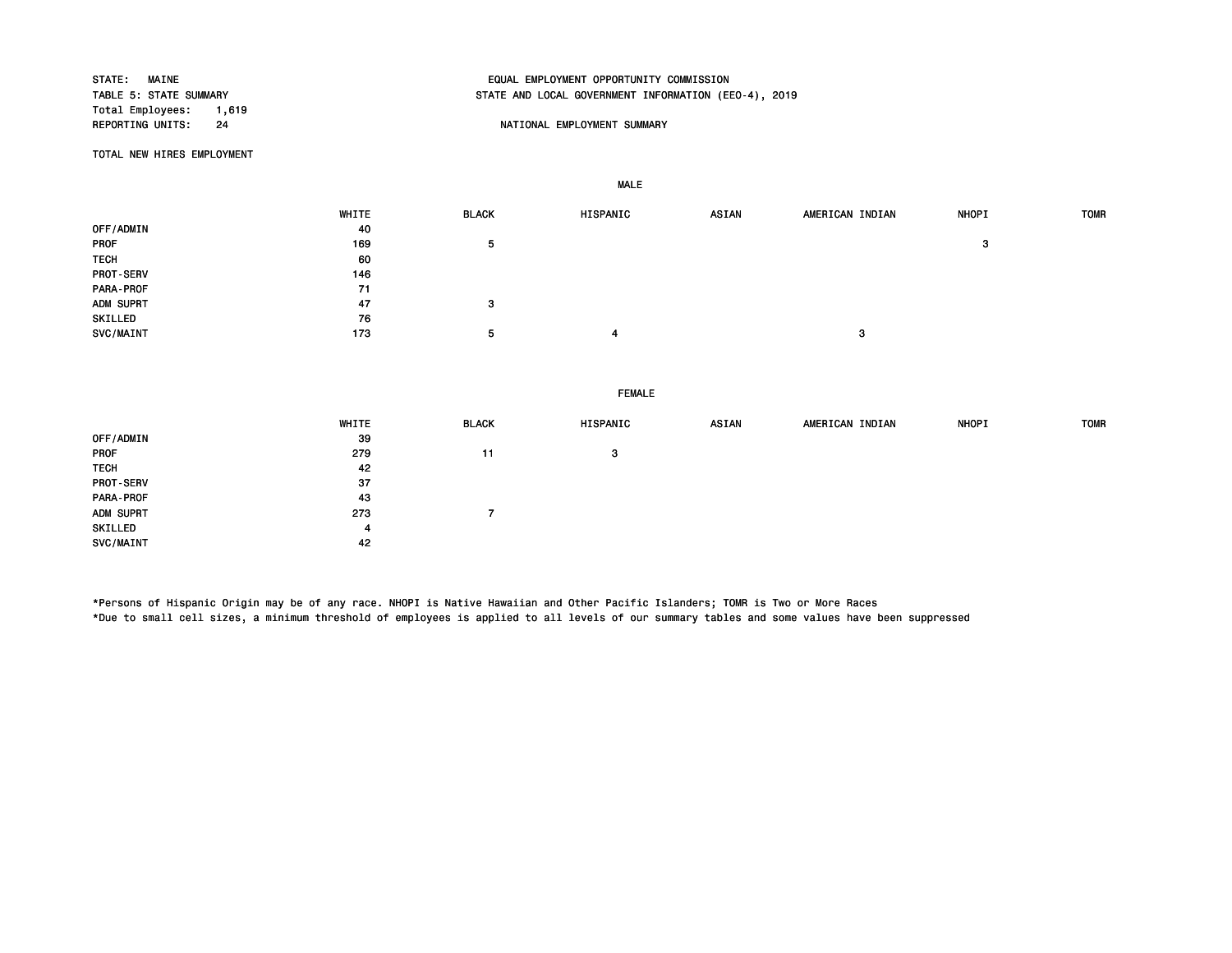Total Employees: 109,506<br>REPORTING UNITS: 47

# STATE: MARYLAND EQUAL EMPLOYMENT OPPORTUNITY COMMISSION STATE AND LOCAL GOVERNMENT INFORMATION (EEO-4), 2019

### AT A REPORT OF THE PORTIONAL EMPLOYMENT SUMMARY

TOTAL FULL TIME EMPLOYMENT

 ANNUAL WHITE BLACK HISPANIC ASIAN AMERICAN INDIAN NHOPI TOMR SALARY \$K\*<br>0.1-15.9 0.1-15.9 91 653 4 6 9 16.0-19.9 225 1,133 10 10 4 20.0-24.9 251 676 13 12 3 25.0-32.9 1,651 1,464 143 74 21 31 33.0-42.9 4,387 3,010 324 141 80 5 73 43.0-54.9 7,710 4,401 427 222 117 18 119 55.0-69.9 7,260 3,890 391 323 87 39 100 70.0 PLUS 13,267 4,080 609 739 113 50 99 MEDIAN SALARY \$51,417 \$50,409 \$56,515 \$68,861 \$53,922 \$67,115 \$52,982 FEMALE **FRAME**  ANNUAL WHITE BLACK HISPANIC ASIAN AMERICAN INDIAN NHOPI TOMR SALARY \$K<br>0.1-15.9  $0.1$ -15.9 275 275 616 9 6 6 71-15.9 3 16.0-19.9 238 780 8 16 20.0-24.9 235 830 12 21 3 25.0-32.9 1,051 1,776 93 52 5 18 33.0-42.9 3,829 4,377 326 126 23 6 121 43.0-54.9 5,296 6,190 465 257 34 9 174 55.0-69.9 5,471 5,016 388 270 25 16 147 70.0 PLUS 7<sub>,</sub>001 4,088 518 549 27 19 112 MEDIAN SALARY \$57,122 \$49,702 \$54,909 \$64,472 \$52,352 \$62,968 \$52,930 \*\*TOTAL\*\* ANNUAL WHITE BLACK HISPANIC ASIAN AMERICAN INDIAN NHOPI TOMR SALARY \$K 00010 1652,954 \$59,571 \$49,996 \$55,693 \$66,863 \$53,569 \$65,908 \$52,951 \$52,951 \$549,908 \$52,951 \$65,908 \$52,951

\*IN THOUSAND OF DOLLARS (e.g. 0.1 - 15.9 represents \$1,000 - \$15,900).

MALE

\*Persons of Hispanic Origin may be of any race. NHOPI is Native Hawaiian and Other Pacific Islanders; TOMR is Two or More Races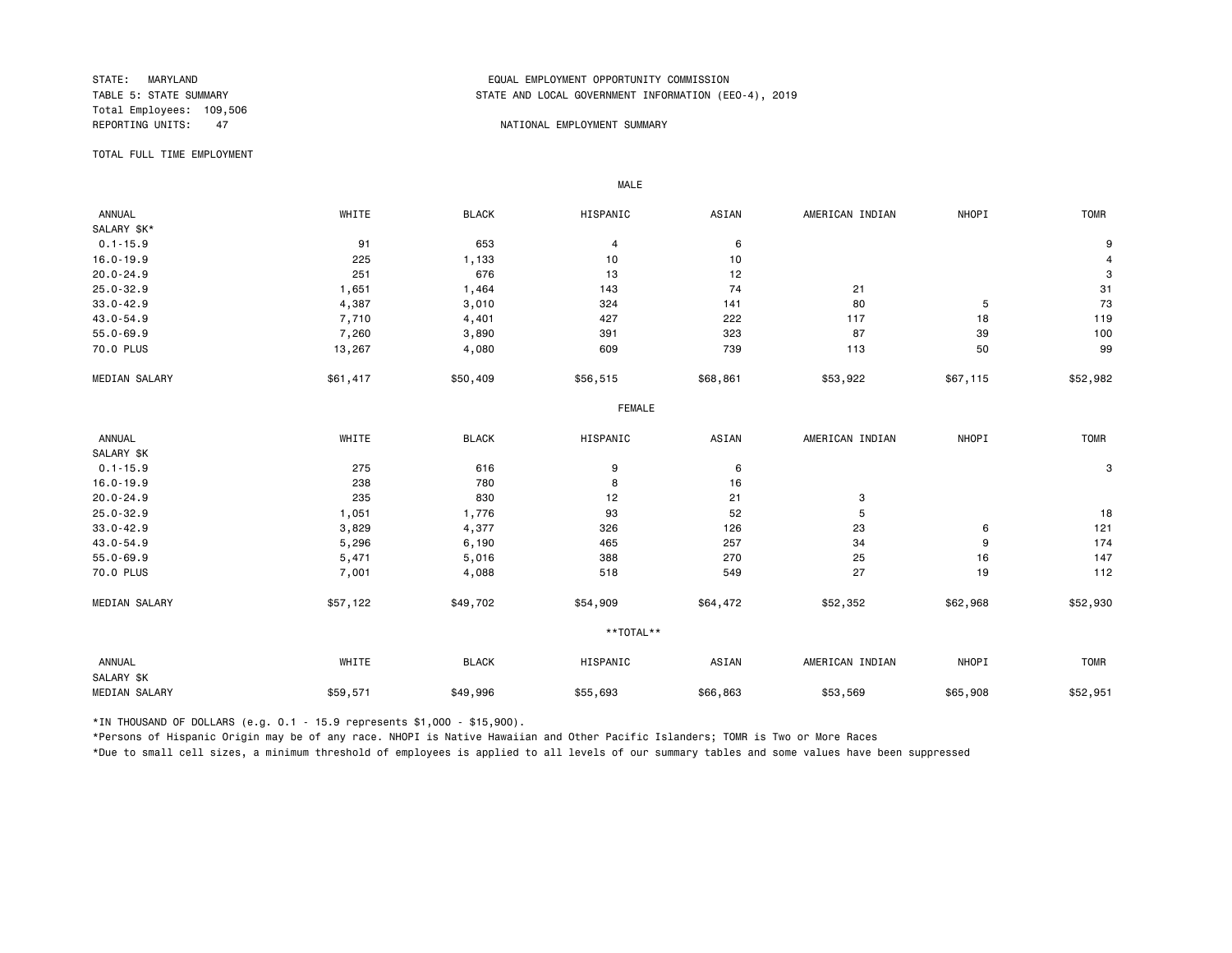Total Employees: 25,762<br>REPORTING UNITS: 47

# STATE: MARYLAND EQUAL EMPLOYMENT OPPORTUNITY COMMISSION STATE AND LOCAL GOVERNMENT INFORMATION (EEO-4), 2019

## NATIONAL EMPLOYMENT SUMMARY

TOTAL PART TIME EMPLOYMENT

MALE

|             | WHITE | <b>BLACK</b> | <b>HISPANIC</b> | <b>ASIAN</b> | AMERICAN INDIAN | <b>NHOPI</b> | <b>TOMR</b> |
|-------------|-------|--------------|-----------------|--------------|-----------------|--------------|-------------|
| OFF/ADMIN   | 227   | 38           |                 | 6            |                 |              |             |
| <b>PROF</b> | 561   | 322          | 10              | 29           |                 |              | 8           |
| <b>TECH</b> | 275   | 95           | 19              | 9            |                 |              |             |
| PROT-SERV   | 721   | 292          | 14              | 14           |                 |              | 3           |
| PARA-PROF   | 651   | 443          | 19              | 34           | 227             |              | 93          |
| ADM SUPRT   | 950   | 826          | 169             | 103          | 33              |              | 54          |
| SKILLED     | 174   | 81           | 15              | 10           |                 |              | 3           |
| SVC/MAINT   | .401  | 2,861        | 170             | 107          | 46              |              | 125         |

### FEMALE

|                  | WHITE | <b>BLACK</b> | <b>HISPANIC</b> | <b>ASIAN</b> | AMERICAN INDIAN | <b>NHOPI</b> | <b>TOMR</b> |
|------------------|-------|--------------|-----------------|--------------|-----------------|--------------|-------------|
| OFF/ADMIN        | 162   | 46           | Ð               | 6            |                 |              | з           |
| <b>PROF</b>      | .301  | 773          | 66              | 73           |                 |              | 29          |
| <b>TECH</b>      | 338   | 170          | 45              | 25           |                 |              | 9           |
| <b>PROT-SERV</b> | 416   | 314          | 35              | 6            |                 | 3            | 12          |
| PARA-PROF        | ,212  | 749          | 237             | 72           |                 |              | 38          |
| ADM SUPRT        | ,794  | ,494         | 311             | 167          | 6               |              | 97          |
| SKILLED          | 120   | 39           | 18              |              |                 |              |             |
| SVC/MAINT        | 995   | 2,776        | 291             | 55           | 20              | 9            | 133         |

\*Persons of Hispanic Origin may be of any race. NHOPI is Native Hawaiian and Other Pacific Islanders; TOMR is Two or More Races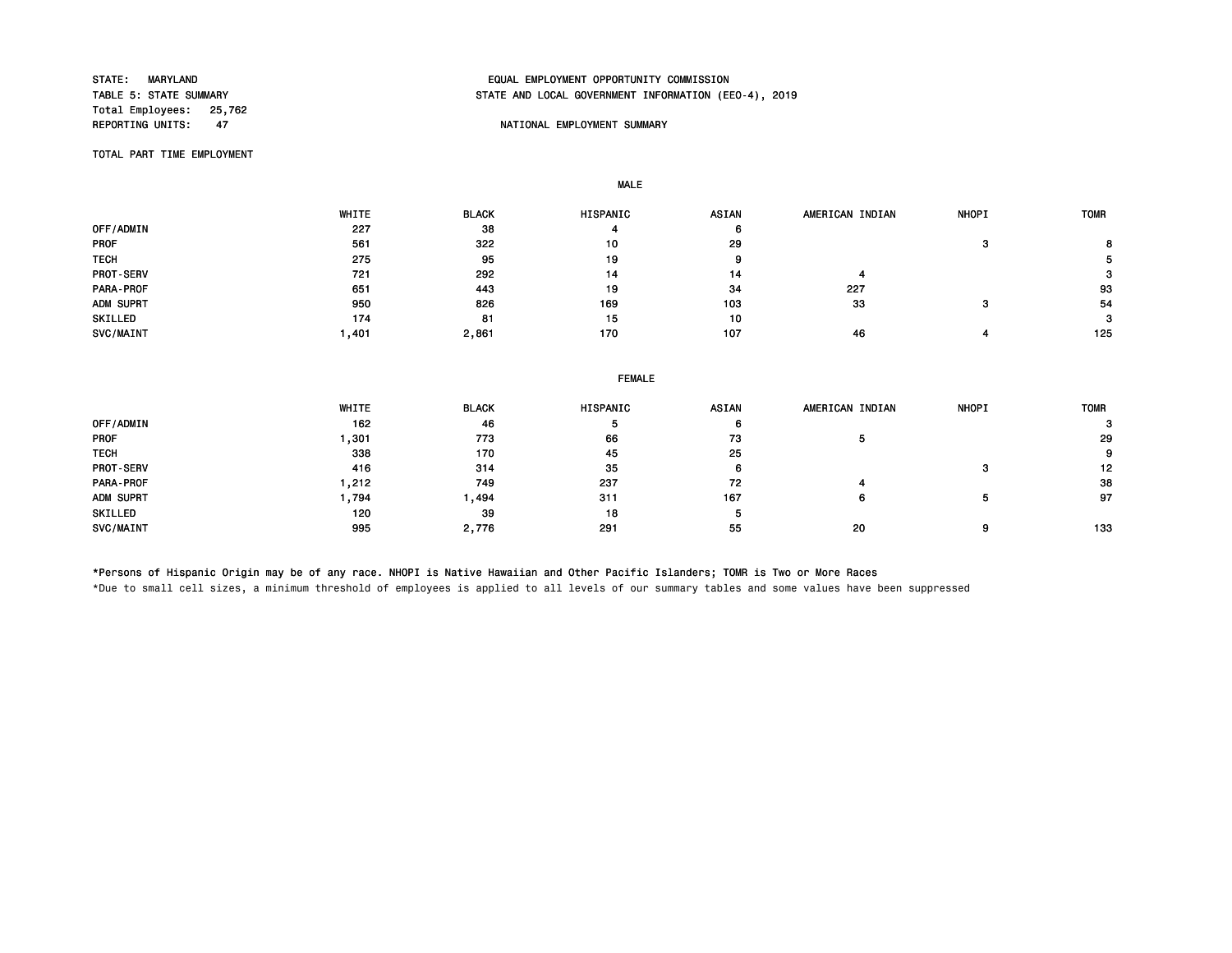Total Employees: 10,278<br>REPORTING UNITS: 47

# STATE: MARYLAND EQUAL EMPLOYMENT OPPORTUNITY COMMISSION STATE AND LOCAL GOVERNMENT INFORMATION (EEO-4), 2019

## NATIONAL EMPLOYMENT SUMMARY

TOTAL NEW HIRES EMPLOYMENT

MALE

|             | WHITE | <b>BLACK</b> | HISPANIC | <b>ASIAN</b> | AMERICAN INDIAN | <b>NHOPI</b> | <b>TOMR</b> |
|-------------|-------|--------------|----------|--------------|-----------------|--------------|-------------|
| OFF/ADMIN   | 216   | 79           |          | 15           | O               |              |             |
| <b>PROF</b> | 655   | 378          | 42       | 86           | 6               |              | 35          |
| <b>TECH</b> | 235   | 154          | 13       | o            | -3              |              | 13          |
| PROT-SERV   | 798   | 412          | 51       | 18           | ö               |              | 14          |
| PARA-PROF   | 64    | 73           |          |              |                 |              |             |
| ADM SUPRT   | 118   | 180          |          |              | 24              |              |             |
| SKILLED     | 306   | 196          | 15       |              | з               |              |             |
| SVC/MAINT   | 253   | 457          | 26       |              |                 |              | 8           |

## FEMALE

|                  | WHITE | <b>BLACK</b> | HISPANIC | <b>ASIAN</b> | AMERICAN INDIAN | <b>NHOPI</b> | <b>TOMR</b> |
|------------------|-------|--------------|----------|--------------|-----------------|--------------|-------------|
| OFF/ADMIN        | 152   | 108          | 6        | 13           |                 |              |             |
| <b>PROF</b>      | 976   | 860          | 59       | 82           | э               |              | 36          |
| <b>TECH</b>      | 161   | 177          | 10       |              |                 |              |             |
| <b>PROT-SERV</b> | 178   | 302          | 51       |              | з               |              | 9           |
| PARA-PROF        | 241   | 222          | 23       | 6.           |                 |              |             |
| ADM SUPRT        | 557   | 660          | 53       | 24           | ٥               |              | 11          |
| SKILLED          | 21    | 6            | 5        |              |                 |              |             |
| SVC/MAINT        | 37    | 122          | 14       |              |                 |              |             |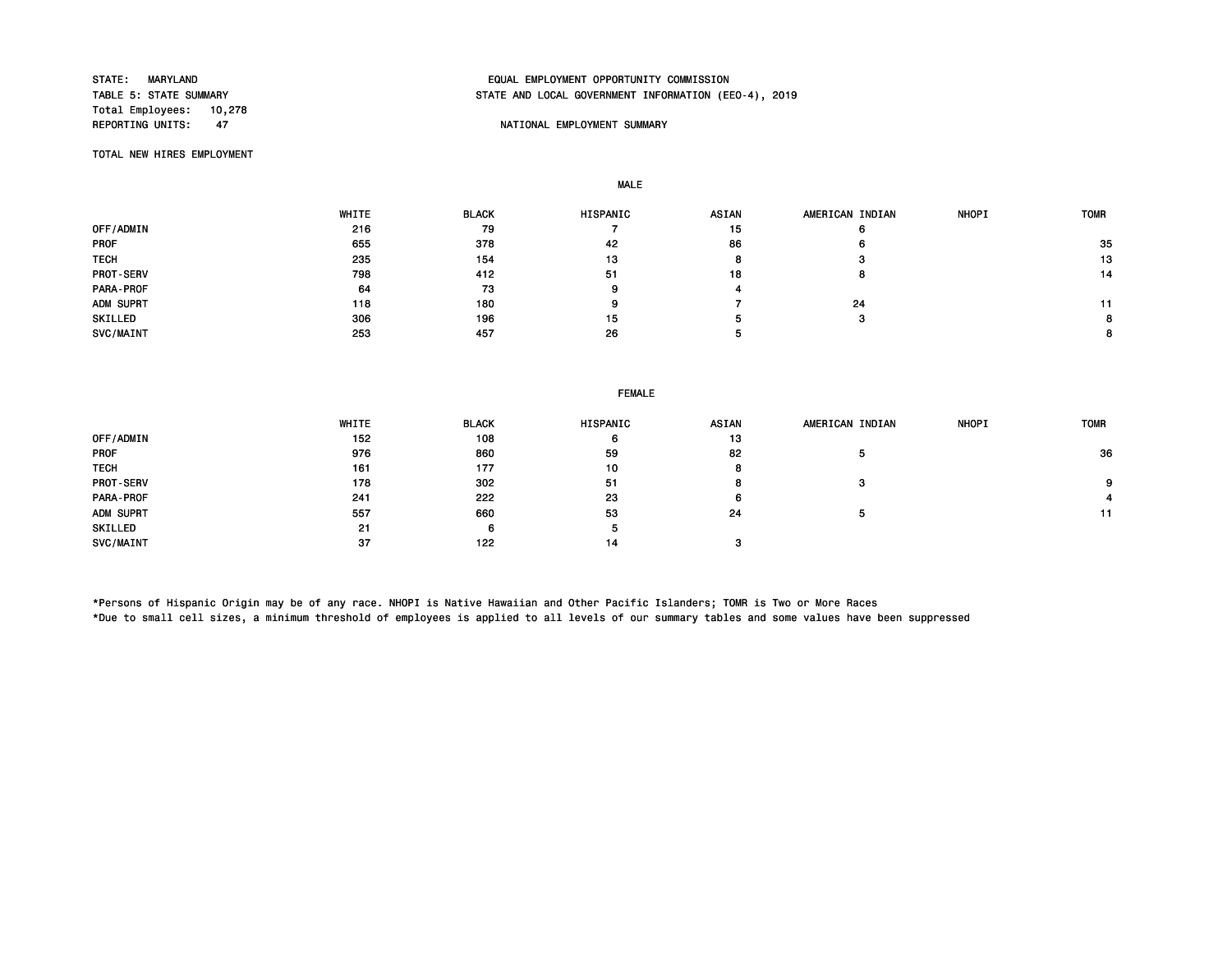Total Employees: 98,901

# STATE: MASSACHUSETTS EQUAL EMPLOYMENT OPPORTUNITY COMMISSION STATE AND LOCAL GOVERNMENT INFORMATION (EEO-4), 2019

### REPORTING UNITS: 120 NATIONAL EMPLOYMENT SUMMARY

TOTAL FULL TIME EMPLOYMENT

 ANNUAL WHITE BLACK HISPANIC ASIAN AMERICAN INDIAN NHOPI TOMR SALARY \$K\*<br>0.1-15.9  $0.1-15.9$  18 18 16.0-19.9 56 5 4 20.0-24.9 127 19 11 6 25.0-32.9 610 207 90 29 3 13 33.0-42.9 2,281 1,292 378 65 5 3 27 43.0-54.9 5,193 1,139 615 136 13 12 131 55.0-69.9 10,934 1,235 928 244 16 10 106 70.0 PLUS 29,431 3,102 1,476 891 61 26 249 MEDIAN SALARY \$71,700 \$65,099 \$65,441 \$72,329 \$72,049 \$66,749 \$66,037 FEMALE **FRAME**  ANNUAL WHITE BLACK HISPANIC ASIAN AMERICAN INDIAN NHOPI TOMR SALARY \$K<br>0.1-15.9 0.1-15.9 139 22 14 7 16.0-19.9 34 5 5 20.0-24.9 78 9 9 3 25.0-32.9 452 99 72 12 4 33.0-42.9 2,663 1,457 474 85 6 9 33 43.0-54.9 4,028 1,060 610 172 10 5 144 55.0-69.9 6,366 1,478 940 301 20 21 130 70.0 PLUS 12,031 2,414 1,103 753 33 17 113 MEDIAN SALARY \$67,962 \$61,292 \$61,853 \$71,182 \$68,499 \$58,214 \$58,000 \*\*TOTAL\*\* ANNUAL WHITE BLACK HISPANIC ASIAN AMERICAN INDIAN NHOPI TOMR SALARY \$K MEDIAN SALARY \$70,998 \$63,025 \$63,636 \$71,804 \$71,117 \$64,677 \$61,610 \$61,610

\*IN THOUSAND OF DOLLARS (e.g. 0.1 - 15.9 represents \$1,000 - \$15,900).

MALE

\*Persons of Hispanic Origin may be of any race. NHOPI is Native Hawaiian and Other Pacific Islanders; TOMR is Two or More Races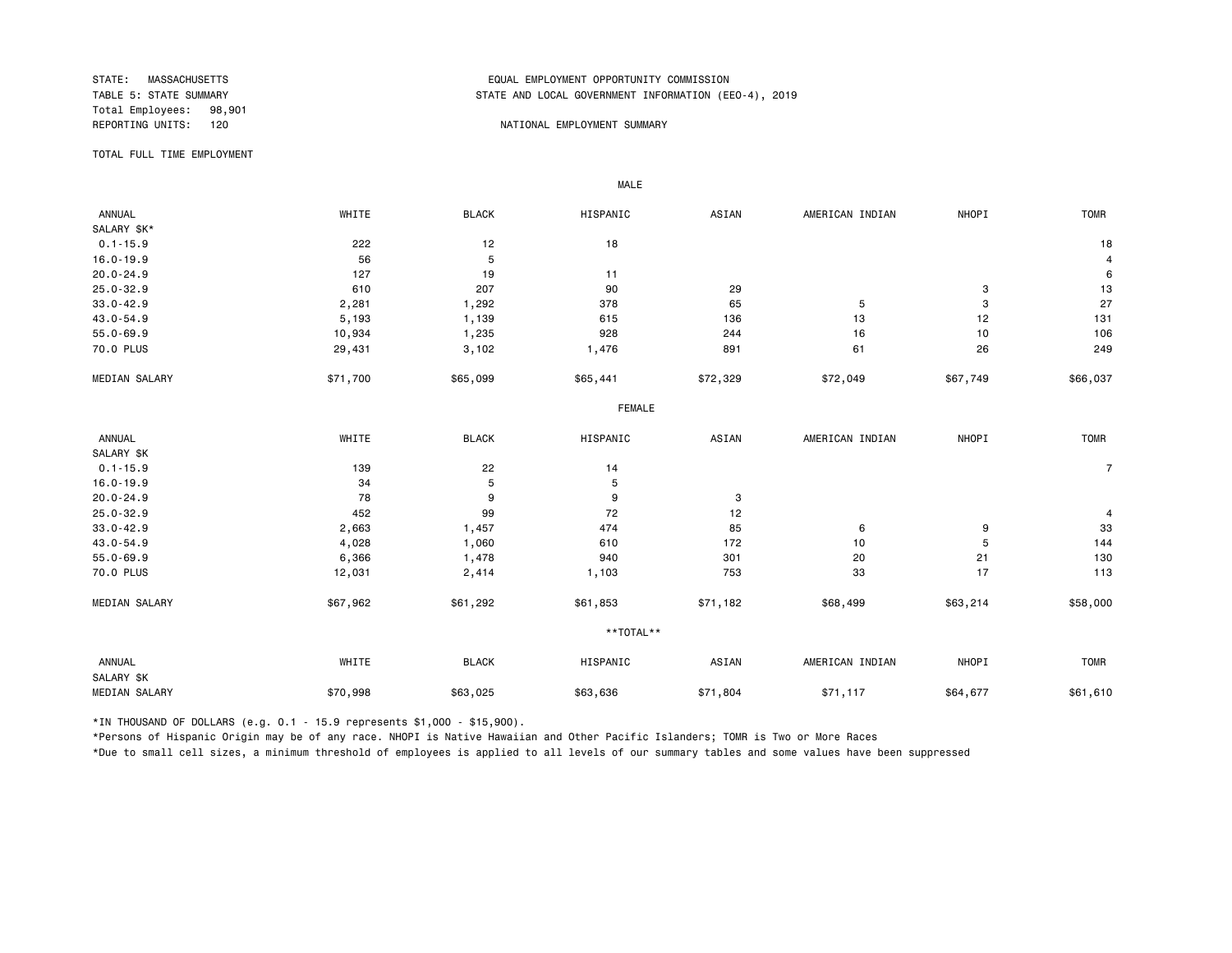Total Employees: 19,436<br>REPORTING UNITS: 120

# STATE: MASSACHUSETTS EQUAL EMPLOYMENT OPPORTUNITY COMMISSION STATE AND LOCAL GOVERNMENT INFORMATION (EEO-4), 2019

## NATIONAL EMPLOYMENT SUMMARY

TOTAL PART TIME EMPLOYMENT

MALE

|                  | WHITE | <b>BLACK</b> | HISPANIC | <b>ASIAN</b> | AMERICAN INDIAN | <b>NHOPI</b> | <b>TOMR</b> |
|------------------|-------|--------------|----------|--------------|-----------------|--------------|-------------|
| OFF/ADMIN        | 408   | 15           | 12       | 9            |                 |              | 51          |
| <b>PROF</b>      | 511   | 28           | 14       |              |                 |              | з           |
| <b>TECH</b>      | 257   | 22           | o        | з            |                 |              |             |
| <b>PROT-SERV</b> | ,837  | 55           | 42       | 9            |                 |              | 36          |
| PARA-PROF        | 850   | 205          | 104      | 53           |                 |              | 27          |
| ADM SUPRT        | ,168  | 78           | 31       | 43           |                 |              | 38          |
| SKILLED          | 341   | 10           |          |              |                 |              | 52          |
| SVC/MAINT        | 2,487 | 105          | 96       | 81           |                 |              | 69          |

|  | <b>FEMALE</b> |
|--|---------------|
|  |               |

|             | WHITE | <b>BLACK</b> | <b>HISPANIC</b> | <b>ASIAN</b> | AMERICAN INDIAN | <b>NHOPI</b> | <b>TOMR</b> |
|-------------|-------|--------------|-----------------|--------------|-----------------|--------------|-------------|
| OFF/ADMIN   | 398   |              |                 | 12           |                 |              | -51         |
| <b>PROF</b> | .151  | 89           | 43              | 51           |                 |              | 19          |
| <b>TECH</b> | 204   | 53           | 14              | 6            |                 |              | 5           |
| PROT-SERV   | 493   | 66           | 50              | 6            |                 |              |             |
| PARA-PROF   | .750  | 280          | 207             | 79           |                 |              | 108         |
| ADM SUPRT   | 2,728 | 136          | 88              | 76           |                 |              | 54          |
| SKILLED     | 171   |              | э               | з            |                 |              |             |
| SVC/MAINT   | .612  | 52           | 62              | 57           |                 |              | 13          |

\*Persons of Hispanic Origin may be of any race. NHOPI is Native Hawaiian and Other Pacific Islanders; TOMR is Two or More Races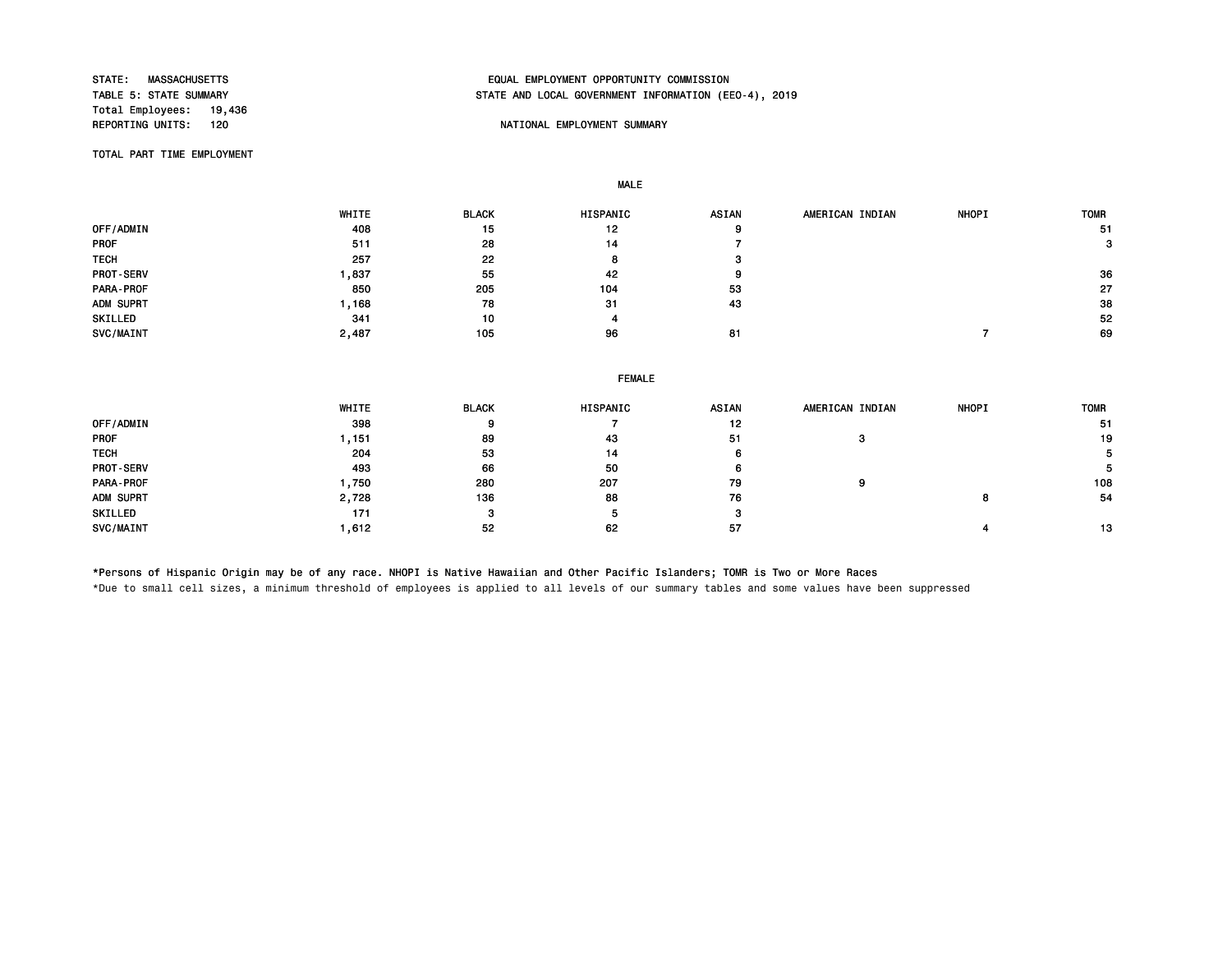Total Employees: 14,234<br>REPORTING UNITS: 120

# STATE: MASSACHUSETTS EQUAL EMPLOYMENT OPPORTUNITY COMMISSION STATE AND LOCAL GOVERNMENT INFORMATION (EEO-4), 2019

## NATIONAL EMPLOYMENT SUMMARY

TOTAL NEW HIRES EMPLOYMENT

MALE

|                  | WHITE | <b>BLACK</b> | <b>HISPANIC</b> | <b>ASIAN</b> | AMERICAN INDIAN | <b>NHOPI</b> | <b>TOMR</b> |
|------------------|-------|--------------|-----------------|--------------|-----------------|--------------|-------------|
| OFF/ADMIN        | 357   | 37           | 26              | 19           | o               |              | 13          |
| <b>PROF</b>      | 137   | 170          | 107             | 78           | ø               |              | 17          |
| <b>TECH</b>      | 181   | 35           | 16              |              |                 |              |             |
| <b>PROT-SERV</b> | .421  | 168          | 216             | 42           |                 |              | 29          |
| <b>PARA-PROF</b> | 251   | 356          | 34              | 13           |                 |              |             |
| ADM SUPRT        | 255   | 61           | 45              | 19           |                 |              | 34          |
| SKILLED          | 603   | 47           | 47              | 14           |                 |              | 16          |
| SVC/MAINT        | .688  | 298          | 180             | 39           |                 |              | 44          |

## FEMALE

|                  | WHITE | <b>BLACK</b> | HISPANIC | <b>ASIAN</b> | AMERICAN INDIAN | <b>NHOPI</b> | <b>TOMR</b> |
|------------------|-------|--------------|----------|--------------|-----------------|--------------|-------------|
| OFF/ADMIN        | 274   | 44           | 24       | 15           |                 |              | 8           |
| <b>PROF</b>      | ,513  | 389          | 245      | 105          |                 | 9            | 20          |
| <b>TECH</b>      | 134   | 49           | 13       |              |                 |              | 3           |
| <b>PROT-SERV</b> | 201   | 40           | 59       | з            |                 |              |             |
| PARA-PROF        | 424   | 393          | 82       | 12           | э               |              | 3           |
| ADM SUPRT        | 733   | 123          | 150      | 32           |                 |              | 41          |
| SKILLED          | 123   | 6            | 14       |              |                 |              |             |
| SVC/MAINT        | 574   | 121          | 51       |              |                 |              | 10          |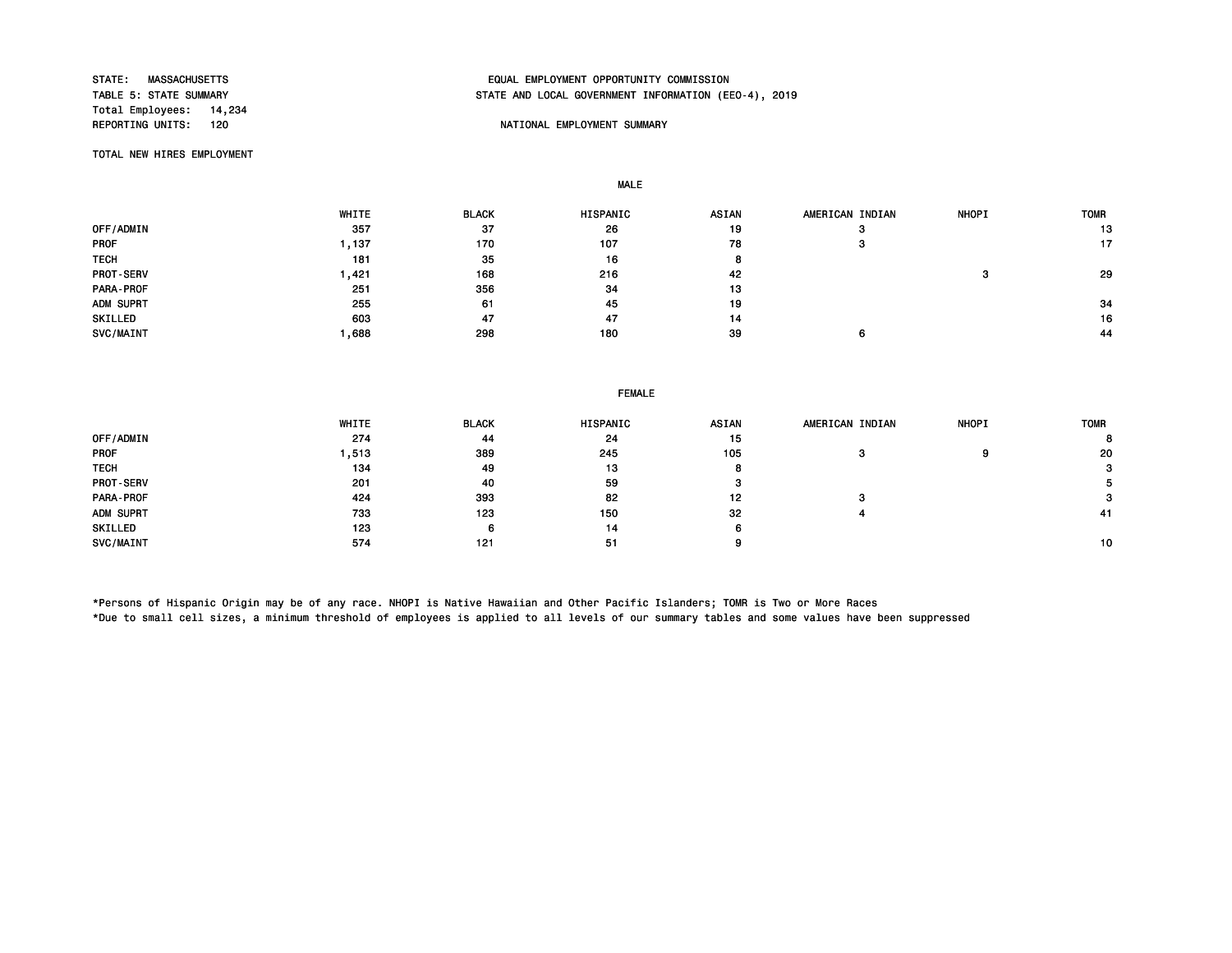Total Employees: 104,322

# STATE: MICHIGAN EQUAL EMPLOYMENT OPPORTUNITY COMMISSION STATE AND LOCAL GOVERNMENT INFORMATION (EEO-4), 2019

### REPORTING UNITS: 144  $\blacksquare$

TOTAL FULL TIME EMPLOYMENT

 ANNUAL WHITE BLACK HISPANIC ASIAN AMERICAN INDIAN NHOPI TOMR SALARY \$K\*<br>0.1-15.9  $0.1-15.9$  383 59 7 23 16.0-19.9 34  $20.0-24.9$  and  $20.0-24.9$  and  $20.0-24.9$  and  $20.0-24.9$  and  $20.0-24.9$  and  $20.0-24.9$  and  $20.0-24.9$  and  $20.0-24.9$  and  $20.0-24.9$  and  $20.0-24.9$  and  $20.0-24.9$  and  $20.0-24.9$  and  $20.0-24.9$  and  $20.0-24.9$  a 25.0-32.9 537 758 22 8 3 3 5 33.0-42.9 3,039 1,857 124 51 42 11 51 43.0-54.9 9,195 1,881 313 112 115 10 75 55.0-69.9 15,220 2,683 443 158 232 10 54 70.0 PLUS 13,380 1,396 282 363 95 12 55 MEDIAN SALARY \$62,549 \$51,459 \$59,317 \$70,083 \$60,204 \$53,799 \$53,159 FEMALE **FRAME**  ANNUAL WHITE BLACK HISPANIC ASIAN AMERICAN INDIAN NHOPI TOMR SALARY \$K<br>0.1-15.9  $0.1-15.9$  698 195 15 15 44 4 4 16.0-19.9 54 58 3 20.0-24.9 165 473 5 6 4 25.0-32.9 1,628 1,003 45 14 13 3 16 33.0-42.9 5,591 2,267 242 115 49 20 71 43.0-54.9 9,432 2,761 383 136 97 26 68 55.0-69.9 9,407 3,768 393 184 102 4 49 70.0 PLUS 8,312 1,945 206 318 47 13 24 MEDIAN SALARY \$55,120 \$52,730 \$53,574 \$62,663 \$53,700 \$47,615 \$47,323 \*\*TOTAL\*\* ANNUAL WHITE BLACK HISPANIC ASIAN AMERICAN INDIAN NHOPI TOMR SALARY \$K MEDIAN SALARY \$59,712 \$52,215 \$56,471 \$66,183 \$58,144 \$49,333 \$50,384

\*IN THOUSAND OF DOLLARS (e.g. 0.1 - 15.9 represents \$1,000 - \$15,900).

MALE

\*Persons of Hispanic Origin may be of any race. NHOPI is Native Hawaiian and Other Pacific Islanders; TOMR is Two or More Races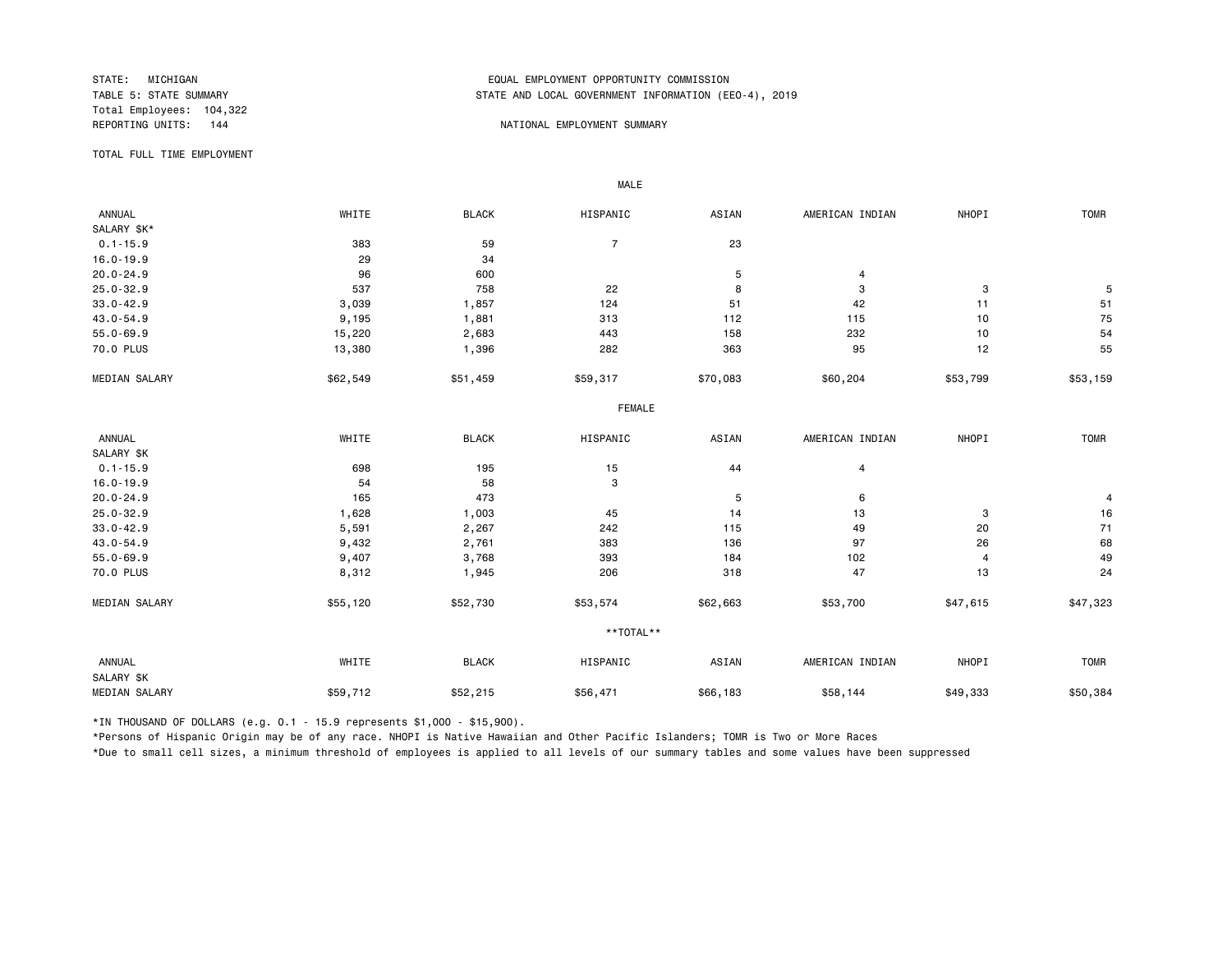Total Employees: 27,106<br>REPORTING UNITS: 144

# STATE: MICHIGAN EQUAL EMPLOYMENT OPPORTUNITY COMMISSION STATE AND LOCAL GOVERNMENT INFORMATION (EEO-4), 2019

## NATIONAL EMPLOYMENT SUMMARY

TOTAL PART TIME EMPLOYMENT

MALE

|                  | WHITE | <b>BLACK</b> | <b>HISPANIC</b> | <b>ASIAN</b> | AMERICAN INDIAN | <b>NHOPI</b> | <b>TOMR</b> |
|------------------|-------|--------------|-----------------|--------------|-----------------|--------------|-------------|
| OFF/ADMIN        | 414   | 96           | 4               | 10           |                 |              | 6           |
| <b>PROF</b>      | 828   | 296          | 29              | 57           |                 |              |             |
| <b>TECH</b>      | 348   | 13           |                 |              |                 |              |             |
| <b>PROT-SERV</b> | ,928  | 352          | 62              | 12           | 10              |              | 12          |
| <b>PARA-PROF</b> | ,422  | 285          | 61              | 21           |                 |              | 22          |
| ADM SUPRT        | .101  | 153          | 30              | 23           | з               |              | 15          |
| SKILLED          | 227   | 5            |                 |              | o               |              |             |
| SVC/MAINT        | 3,429 | 697          | 92              | 23           | 18              | 11           | 30          |

|  | <b>FEMALE</b> |
|--|---------------|
|  |               |

|                  | WHITE | <b>BLACK</b> | HISPANIC | <b>ASIAN</b>   | AMERICAN INDIAN | <b>NHOPI</b> | <b>TOMR</b> |
|------------------|-------|--------------|----------|----------------|-----------------|--------------|-------------|
| OFF/ADMIN        | 238   | 67           |          | 6              |                 |              |             |
| <b>PROF</b>      | ,925  | 602          | 42       | 42             | 16              | Ð            | 27          |
| <b>TECH</b>      | 596   | 90           | 18       | $\bullet$<br>8 |                 |              |             |
| <b>PROT-SERV</b> | 605   | 165          | 13       | э              |                 |              |             |
| PARA-PROF        | 2,792 | 507          | 118      | 52             |                 |              | 31          |
| ADM SUPRT        | 3,002 | 586          | 75       | 33             |                 |              | 45          |
| SKILLED          | 43    |              |          |                |                 |              |             |
| SVC/MAINT        | 2,582 | 410          | 60       | 34             | 12              |              | 15          |

\*Persons of Hispanic Origin may be of any race. NHOPI is Native Hawaiian and Other Pacific Islanders; TOMR is Two or More Races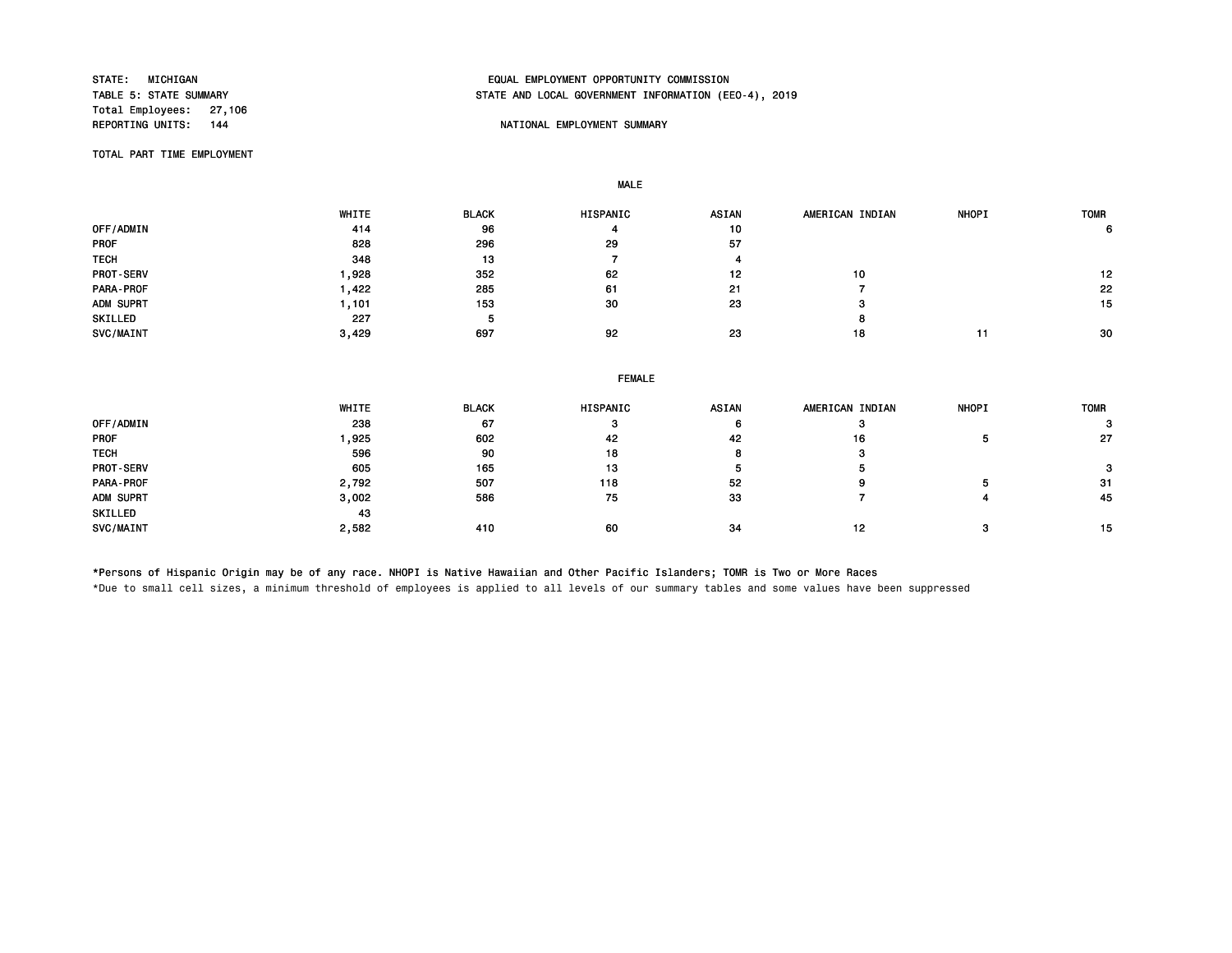Total Employees: 12,972<br>REPORTING UNITS: 144

# STATE: MICHIGAN EQUAL EMPLOYMENT OPPORTUNITY COMMISSION STATE AND LOCAL GOVERNMENT INFORMATION (EEO-4), 2019

## NATIONAL EMPLOYMENT SUMMARY

TOTAL NEW HIRES EMPLOYMENT

MALE

|                  | WHITE | <b>BLACK</b> | <b>HISPANIC</b> | <b>ASIAN</b> | AMERICAN INDIAN | <b>NHOPI</b> | <b>TOMR</b> |
|------------------|-------|--------------|-----------------|--------------|-----------------|--------------|-------------|
| OFF/ADMIN        | 247   | 83           |                 | 6            |                 |              |             |
| <b>PROF</b>      | .037  | 296          | 18              | 80           |                 |              | 13          |
| <b>TECH</b>      | 297   | 156          | 12              | 11           | з               |              |             |
| <b>PROT-SERV</b> | ,079  | 404          | 48              |              | 19              |              | 47          |
| PARA-PROF        | 159   | 40           | 10              | 9            |                 |              | 10          |
| ADM SUPRT        | 252   | 137          | 10              |              |                 |              | 6           |
| SKILLED          | 398   | 159          | 19              |              | 6               |              | 13          |
| SVC/MAINT        | 487   | 605          | 15              | 15           |                 |              |             |

## FEMALE

|                  | WHITE | <b>BLACK</b> | <b>HISPANIC</b> | <b>ASIAN</b> | AMERICAN INDIAN | <b>NHOPI</b> | <b>TOMR</b> |
|------------------|-------|--------------|-----------------|--------------|-----------------|--------------|-------------|
| OFF/ADMIN        | 189   | 123          | 4               | з            |                 |              |             |
| <b>PROF</b>      | ,430  | 666          | 43              | 68           | 14              | з            | 58          |
| <b>TECH</b>      | 193   | 79           | 4               |              |                 |              |             |
| <b>PROT-SERV</b> | 445   | 236          | 40              |              | 6               |              | 20          |
| PARA-PROF        | 409   | 130          | 14              | 10           | 6               |              | 13          |
| ADM SUPRT        | ,106  | 686          | 66              | 9            |                 |              | 43          |
| SKILLED          | 15    | 23           | 4               |              |                 |              |             |
| SVC/MAINT        | 128   | 396          |                 |              |                 |              | 6.          |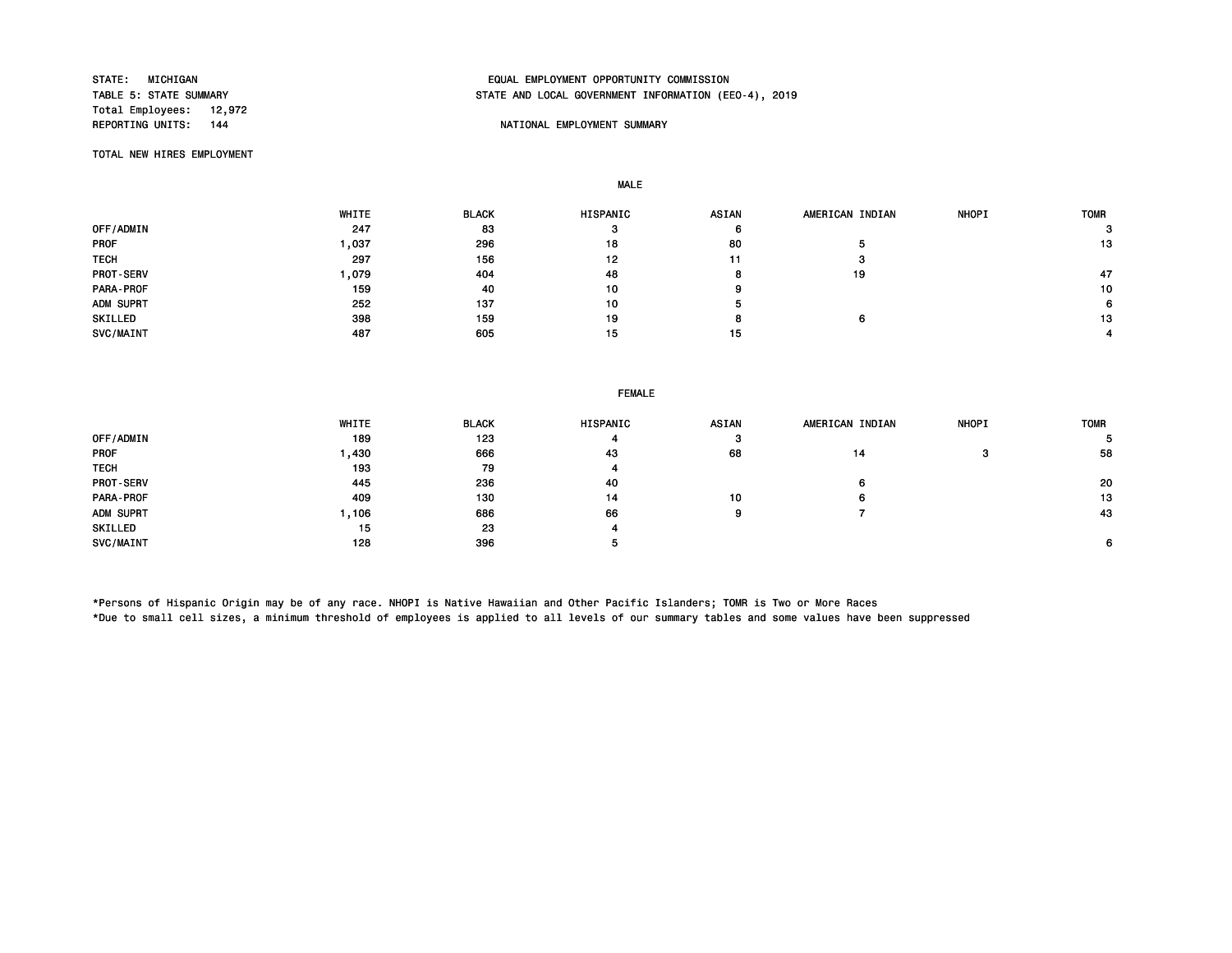Total Employees: 89,560<br>REPORTING UNITS: 132

# STATE: MINNESOTA EQUAL EMPLOYMENT OPPORTUNITY COMMISSION STATE AND LOCAL GOVERNMENT INFORMATION (EEO-4), 2019

## 132 NATIONAL EMPLOYMENT SUMMARY

TOTAL FULL TIME EMPLOYMENT

 ANNUAL WHITE BLACK HISPANIC ASIAN AMERICAN INDIAN NHOPI TOMR SALARY \$K\*<br>0.1-15.9  $0.1-15.9$  6 16.0-19.9 88 15 5 20.0-24.9 137 19 3 3 25.0-32.9 349 45 20 13 7 7 33.0-42.9 1,934 304 100 121 37 6 55 43.0-54.9 7,566 727 259 89 11 214 55.0-69.9 11,723 952 321 417 104 6 154 70.0 PLUS 17,488 905 399 734 133 18 164 MEDIAN SALARY \$67,131 \$60,420 \$62,616 \$67,697 \$61,995 \$62,500 \$56,948 FEMALE **FRAME**  ANNUAL WHITE BLACK HISPANIC ASIAN AMERICAN INDIAN NHOPI TOMR SALARY \$K<br>0.1-15.9  $0.1-15.9$  117 33 9 5 4  $16.0-19.9$  3  $20.0-24.9$  3 25.0-32.9 423 19 13 11 5 7 33.0-42.9 3,537 333 165 189 29 10 59 43.0-54.9 8,951 724 363 419 71 18 140 55.0-69.9 10,557 798 311 513 100 11 115 70.0 PLUS 13,147 785 256 607 109 13 145 MEDIAN SALARY \$62,448 \$59,285 \$55,217 \$62,236 \$62,050 \$58,332 \$58,326 \*\*TOTAL\*\* ANNUAL WHITE BLACK HISPANIC ASIAN AMERICAN INDIAN NHOPI TOMR SALARY \$K MEDIAN SALARY \$64,912 \$59,903 \$58,975 \$62,022 \$55,441 \$57,537 \$57,537

\*IN THOUSAND OF DOLLARS (e.g. 0.1 - 15.9 represents \$1,000 - \$15,900).

MALE

\*Persons of Hispanic Origin may be of any race. NHOPI is Native Hawaiian and Other Pacific Islanders; TOMR is Two or More Races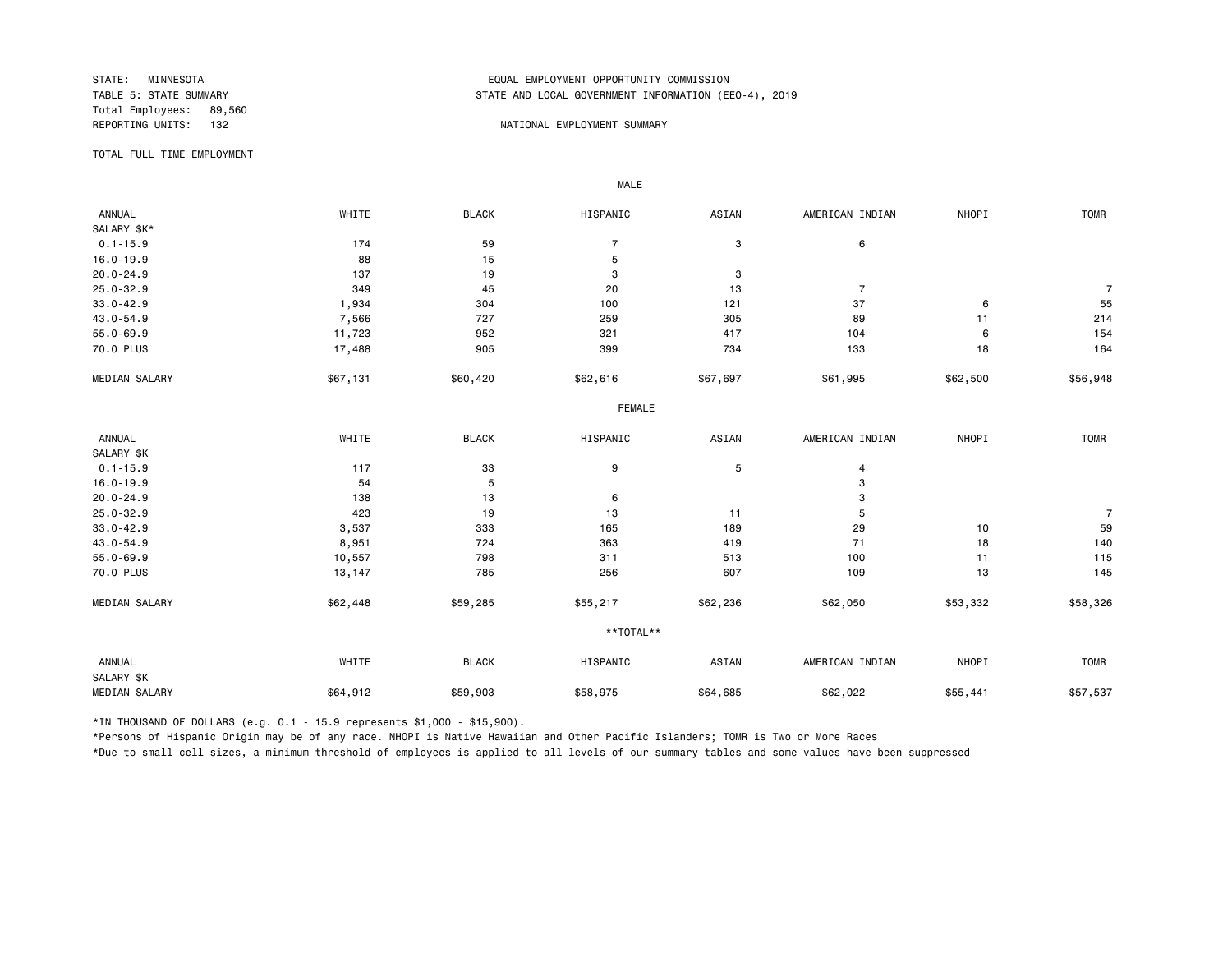Total Employees: 33,815<br>REPORTING UNITS: 132

# STATE: MINNESOTA EQUAL EMPLOYMENT OPPORTUNITY COMMISSION STATE AND LOCAL GOVERNMENT INFORMATION (EEO-4), 2019

## NATIONAL EMPLOYMENT SUMMARY

TOTAL PART TIME EMPLOYMENT

MALE

|                  | WHITE | <b>BLACK</b> | HISPANIC | <b>ASIAN</b> | AMERICAN INDIAN | <b>NHOPI</b> | <b>TOMR</b> |
|------------------|-------|--------------|----------|--------------|-----------------|--------------|-------------|
| OFF/ADMIN        | 363   | 19           | 8        |              |                 |              | 13          |
| <b>PROF</b>      | , 185 | 100          | 54       | 80           | 10              |              | 27          |
| <b>TECH</b>      | 625   | 32           | 14       | 15           |                 |              |             |
| <b>PROT-SERV</b> | 2,756 | 172          | 92       | 55           | 22              |              | 21          |
| PARA-PROF        | , 297 | 268          | 65       | 86           | 14              |              | 27          |
| ADM SUPRT        | .240  | 243          | 41       | 66           | 13              |              | 61          |
| SKILLED          | 701   | 37           | 15       |              | 11              |              |             |
| SVC/MAINT        | 5,155 | 636          | 161      | 210          | 37              |              | 96          |

|             | <b>FEMALE</b> |              |          |       |                 |              |             |  |  |
|-------------|---------------|--------------|----------|-------|-----------------|--------------|-------------|--|--|
|             | WHITE         | <b>BLACK</b> | HISPANIC | ASIAN | AMERICAN INDIAN | <b>NHOPI</b> | <b>TOMR</b> |  |  |
| OFF/ADMIN   | 476           | 17           | 11       | 12    |                 |              |             |  |  |
| <b>PROF</b> | 2,804         | 155          | 90       | 124   | 18              |              | 35          |  |  |
| <b>TECH</b> | 866           | 41           | 21       | 30    | ь               |              | 8           |  |  |
| PROT-SERV   | 1,198         | 134          | 37       | 21    | 12              |              | 19          |  |  |
| PARA-PROF   | 2,334         | 245          | 116      | 123   |                 |              | 55          |  |  |
| ADM SUPRT   | 3,355         | 282          | 127      | 155   | 16              |              | 48          |  |  |
| SKILLED     | 349           |              |          | 9     |                 |              | 8           |  |  |
| SVC/MAINT   | 3,255         | 461          | 118      | 270   | 23              |              | 98          |  |  |

\*Persons of Hispanic Origin may be of any race. NHOPI is Native Hawaiian and Other Pacific Islanders; TOMR is Two or More Races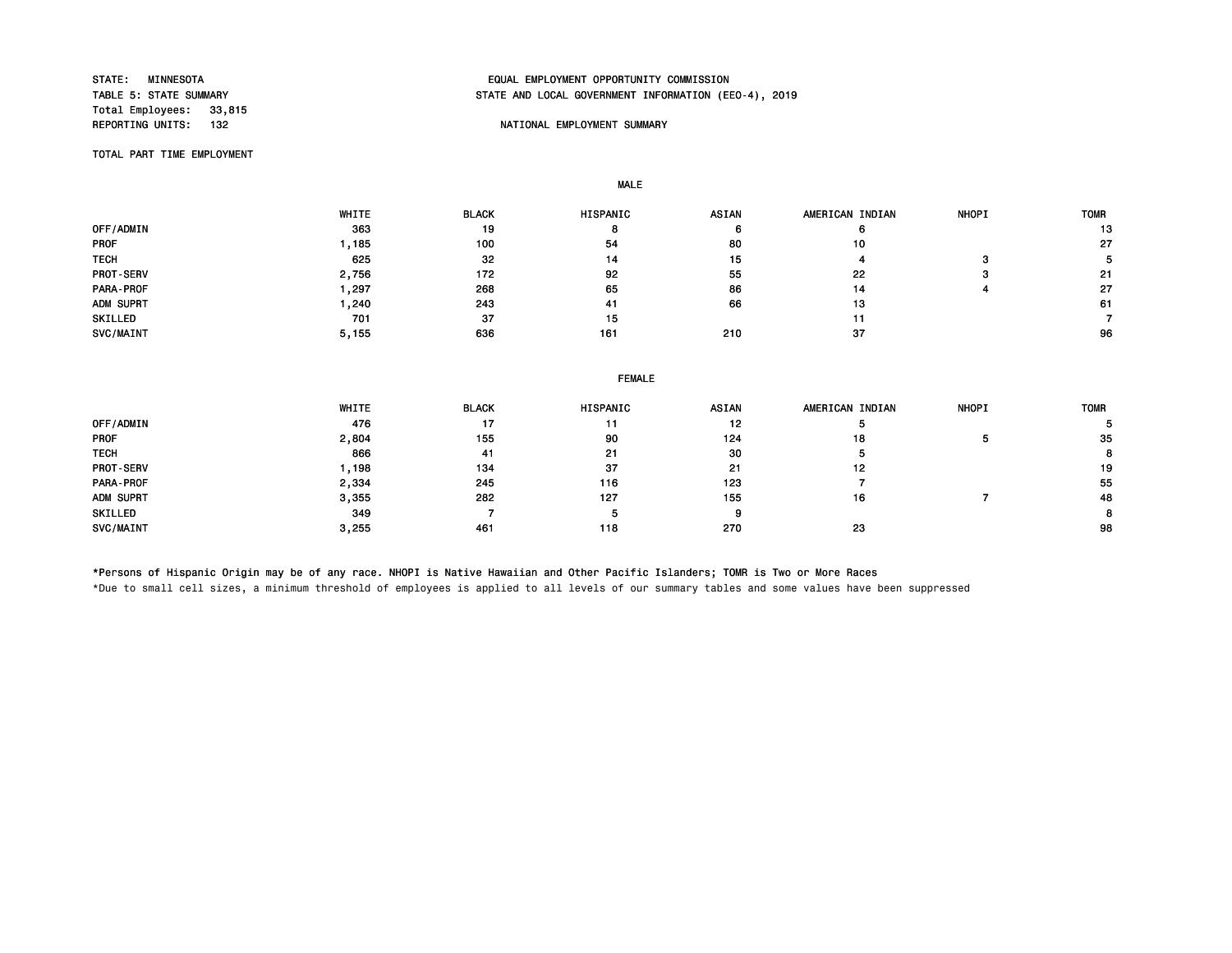Total Employees: 8,442<br>REPORTING UNITS: 132

# STATE: MINNESOTA EQUAL EMPLOYMENT OPPORTUNITY COMMISSION STATE AND LOCAL GOVERNMENT INFORMATION (EEO-4), 2019

## NATIONAL EMPLOYMENT SUMMARY

TOTAL NEW HIRES EMPLOYMENT

MALE

|                  | WHITE | <b>BLACK</b> | <b>HISPANIC</b> | ASIAN | AMERICAN INDIAN | <b>NHOPI</b> | <b>TOMR</b> |
|------------------|-------|--------------|-----------------|-------|-----------------|--------------|-------------|
| OFF/ADMIN        | 172   | 8            |                 | o     |                 |              |             |
| <b>PROF</b>      | 745   | 110          | 38              | 93    |                 |              | 25          |
| <b>TECH</b>      | 341   | 26           | 10              | 16    |                 |              | 8           |
| <b>PROT-SERV</b> | 696   | 73           | 44              | 35    |                 |              | 13          |
| PARA-PROF        | 144   | 29           | 14              | 28    |                 |              |             |
| ADM SUPRT        | 174   | 33           | 10              | 17    |                 |              |             |
| SKILLED          | 343   | 14           | 6               | 6     |                 |              |             |
| SVC/MAINT        | 519   | 60           | 23              | 11    |                 |              | 16          |

### FEMALE

|             | <b>WHITE</b> | <b>BLACK</b> | HISPANIC | <b>ASIAN</b> | AMERICAN INDIAN | <b>NHOPI</b> | <b>TOMR</b> |
|-------------|--------------|--------------|----------|--------------|-----------------|--------------|-------------|
| OFF/ADMIN   | 221          | 22           |          |              |                 |              |             |
| <b>PROF</b> | .355         | 118          | 55       | 140          | 23              |              | 32          |
| <b>TECH</b> | 229          | 26           | 8        | 15           | з               |              | 6.          |
| PROT-SERV   | 268          | 26           | 26       | 15           |                 |              | 10          |
| PARA-PROF   | 345          | 76           | 23       | 47           |                 |              | 10          |
| ADM SUPRT   | 922          | 94           | 59       | 58           |                 |              | 16          |
| SKILLED     | 17           |              | 4        |              |                 |              |             |
| SVC/MAINT   | 129          | 16           | o        |              |                 |              |             |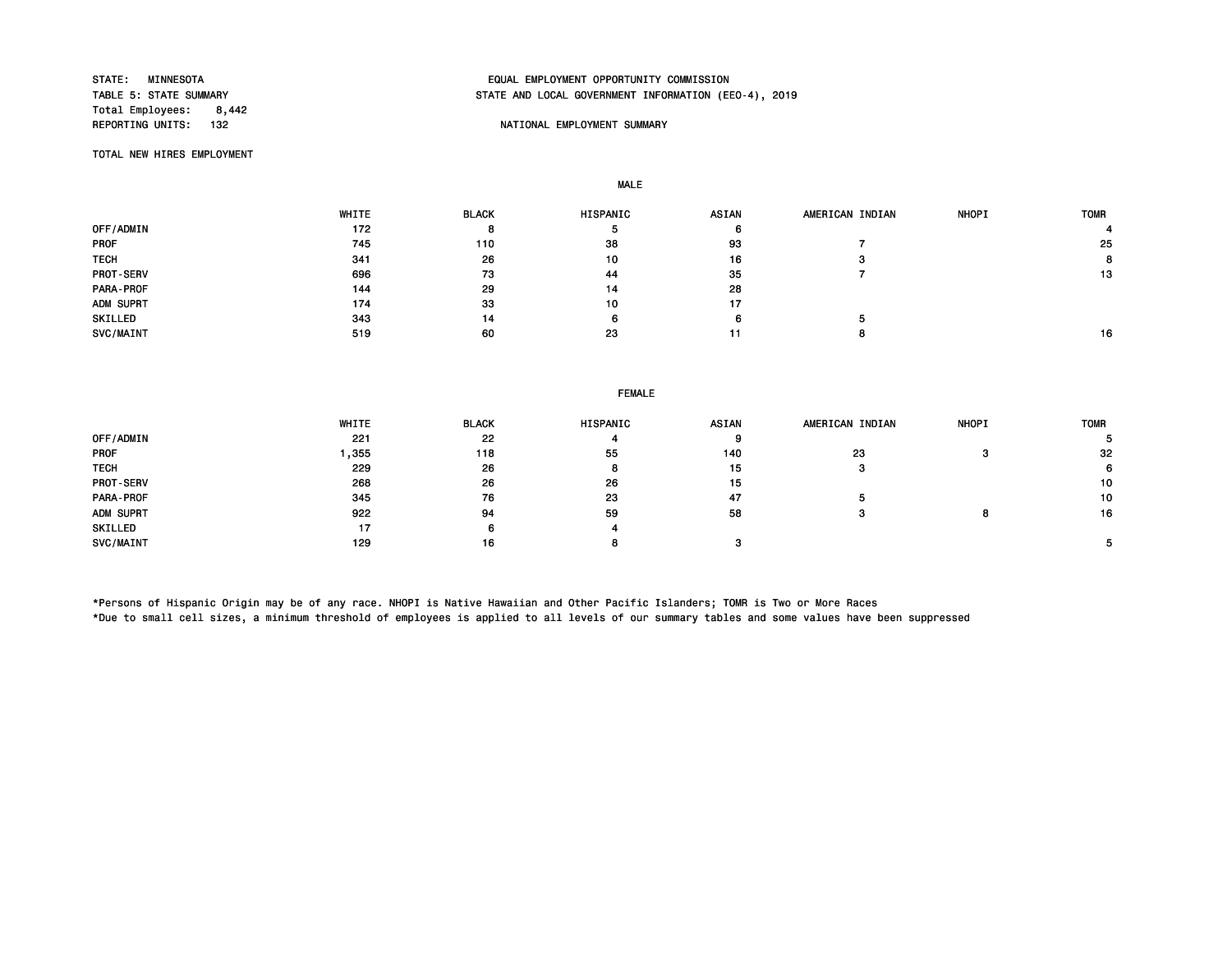Total Employees: 55,481

# STATE: MISSISSIPPI EQUAL EMPLOYMENT OPPORTUNITY COMMISSION STATE AND LOCAL GOVERNMENT INFORMATION (EEO-4), 2019

### REPORTING UNITS: 84 NATIONAL EMPLOYMENT SUMMARY

TOTAL FULL TIME EMPLOYMENT

 ANNUAL WHITE BLACK HISPANIC ASIAN AMERICAN INDIAN NHOPI TOMR SALARY \$K\*<br>0.1-15.9 0.1-15.9 201 201 248 16 16.0-19.9 431 867 43 4 3 7 20.0-24.9 990 1,234 90 3 11 25.0-32.9 2,601 2,116 122 11 9 12 30 33.0-42.9 4,216 1,866 94 16 7 10 23 43.0-54.9 3,447 972 53 18 9 7 10 55.0-69.9 1,857 355 20 19 6 70.0 PLUS 1,808 184 30 43 3 7 9 MEDIAN SALARY \$41,425 \$30,943 \$30,573 \$59,342 \$38,000 \$39,999 \$32,466 FEMALE **FRAME**  ANNUAL WHITE BLACK HISPANIC ASIAN AMERICAN INDIAN NHOPI TOMR SALARY \$K<br>0.1-15.9  $0.1-15.9$  8 16.0-19.9 758 2,108 42 11 4 4 8 20.0-24.9 1,345 2,521 65 12 5 6 11 25.0-32.9 3,065 4,512 70 41 16 21 15 33.0-42.9 3,381 3,128 45 49 9 13 16 43.0-54.9 3,069 1,498 35 51 9 13 11 55.0-69.9 1,975 691 15 34 6 8 5 70.0 PLUS 1,656 361 18 32 10 7 4 MEDIAN SALARY \$40,043 \$29,588 \$28,885 \$43,471 \$37,444 \$36,461 \$33,625 \*\*TOTAL\*\* ANNUAL WHITE BLACK HISPANIC ASIAN AMERICAN INDIAN NHOPI TOMR SALARY \$K MEDIAN SALARY \$40,810 \$30,020 \$29,958 \$47,434 \$37,687 \$38,000 \$32,821

\*IN THOUSAND OF DOLLARS (e.g. 0.1 - 15.9 represents \$1,000 - \$15,900).

MALE

\*Persons of Hispanic Origin may be of any race. NHOPI is Native Hawaiian and Other Pacific Islanders; TOMR is Two or More Races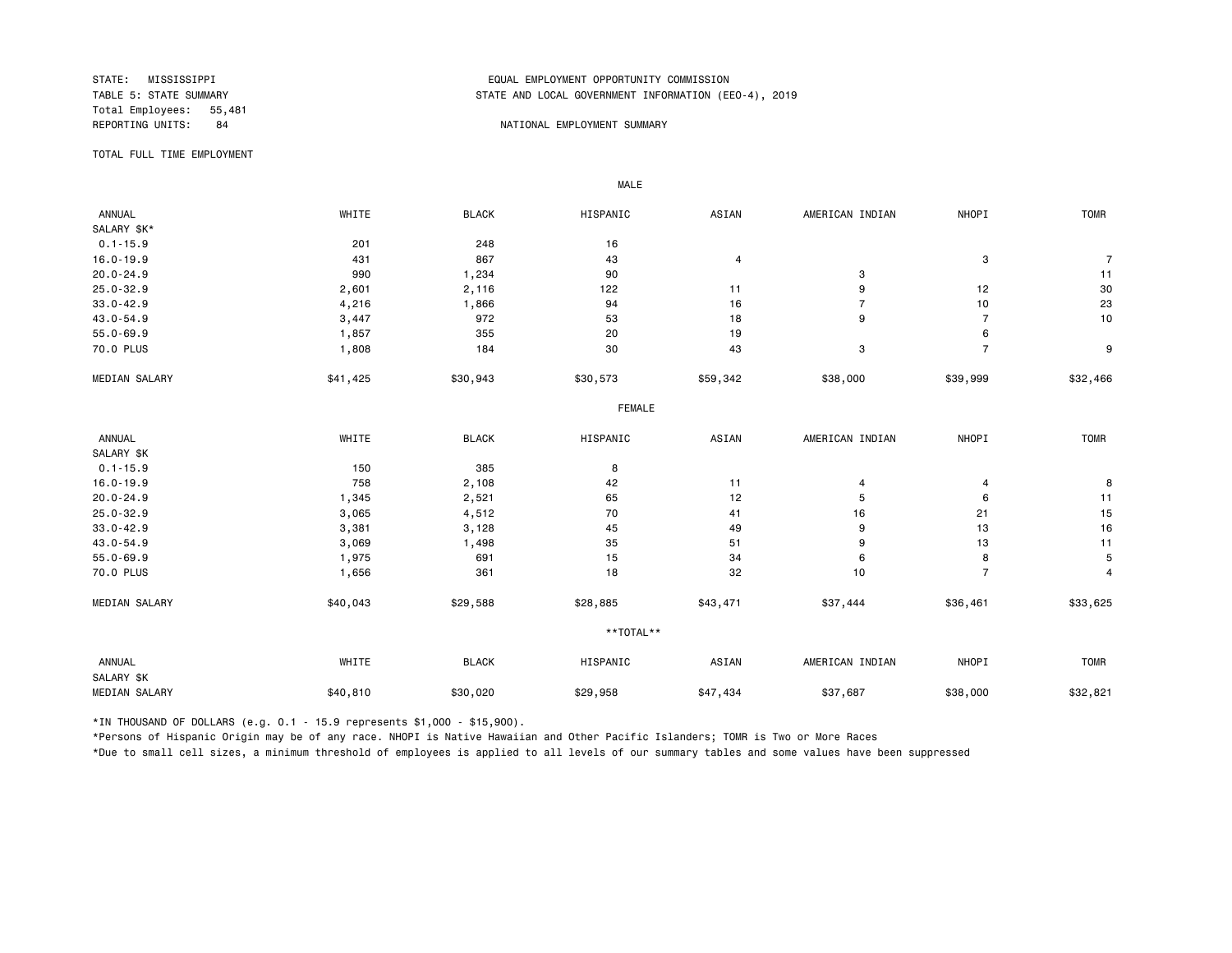Total Employees: 8,419<br>REPORTING UNITS: 84

# STATE: MISSISSIPPI EQUAL EMPLOYMENT OPPORTUNITY COMMISSION STATE AND LOCAL GOVERNMENT INFORMATION (EEO-4), 2019

## 84 NATIONAL EMPLOYMENT SUMMARY

TOTAL PART TIME EMPLOYMENT

|             | WHITE | <b>BLACK</b> | HISPANIC | <b>ASIAN</b>  | AMERICAN INDIAN | <b>NHOPI</b> | <b>TOMR</b> |
|-------------|-------|--------------|----------|---------------|-----------------|--------------|-------------|
| OFF/ADMIN   | 83    | -41          | 13       | з             |                 |              |             |
| <b>PROF</b> | 341   | 31           | 12       |               |                 |              |             |
| <b>TECH</b> | 187   | 41           | ь        |               |                 |              |             |
| PROT-SERV   | 473   | 189          | 100      |               |                 |              |             |
| PARA-PROF   | 63    | 54           | 4        |               |                 |              |             |
| ADM SUPRT   | 155   | 131          | 46       |               |                 |              |             |
| SKILLED     | 36    | 34           | 15       |               |                 |              |             |
| SVC/MAINT   | 780   | 516          | 60       | $\sim$<br>- 7 |                 |              | 6           |
|             |       |              |          |               |                 |              |             |

| WHITE | <b>BLACK</b> | HISPANIC | ASIAN         | AMERICAN INDIAN | <b>NHOPI</b> | <b>TOMR</b> |  |  |
|-------|--------------|----------|---------------|-----------------|--------------|-------------|--|--|
| 29    | 40           | 11       |               |                 |              |             |  |  |
| , 246 | 206          | 13       | 23            |                 |              | 9           |  |  |
| 521   | 227          | 14       | 10            | 4               |              | 14          |  |  |
| 77    | 87           | 23       |               |                 |              | 12          |  |  |
| 139   | 304          | з        |               |                 |              |             |  |  |
| 527   | 368          | 34       |               |                 |              |             |  |  |
| 19    | 60           |          |               |                 |              |             |  |  |
| 508   | 313          | 6        | 6             |                 |              | 105         |  |  |
|       |              |          | <b>FEMALE</b> |                 |              |             |  |  |

\*Persons of Hispanic Origin may be of any race. NHOPI is Native Hawaiian and Other Pacific Islanders; TOMR is Two or More Races

MALE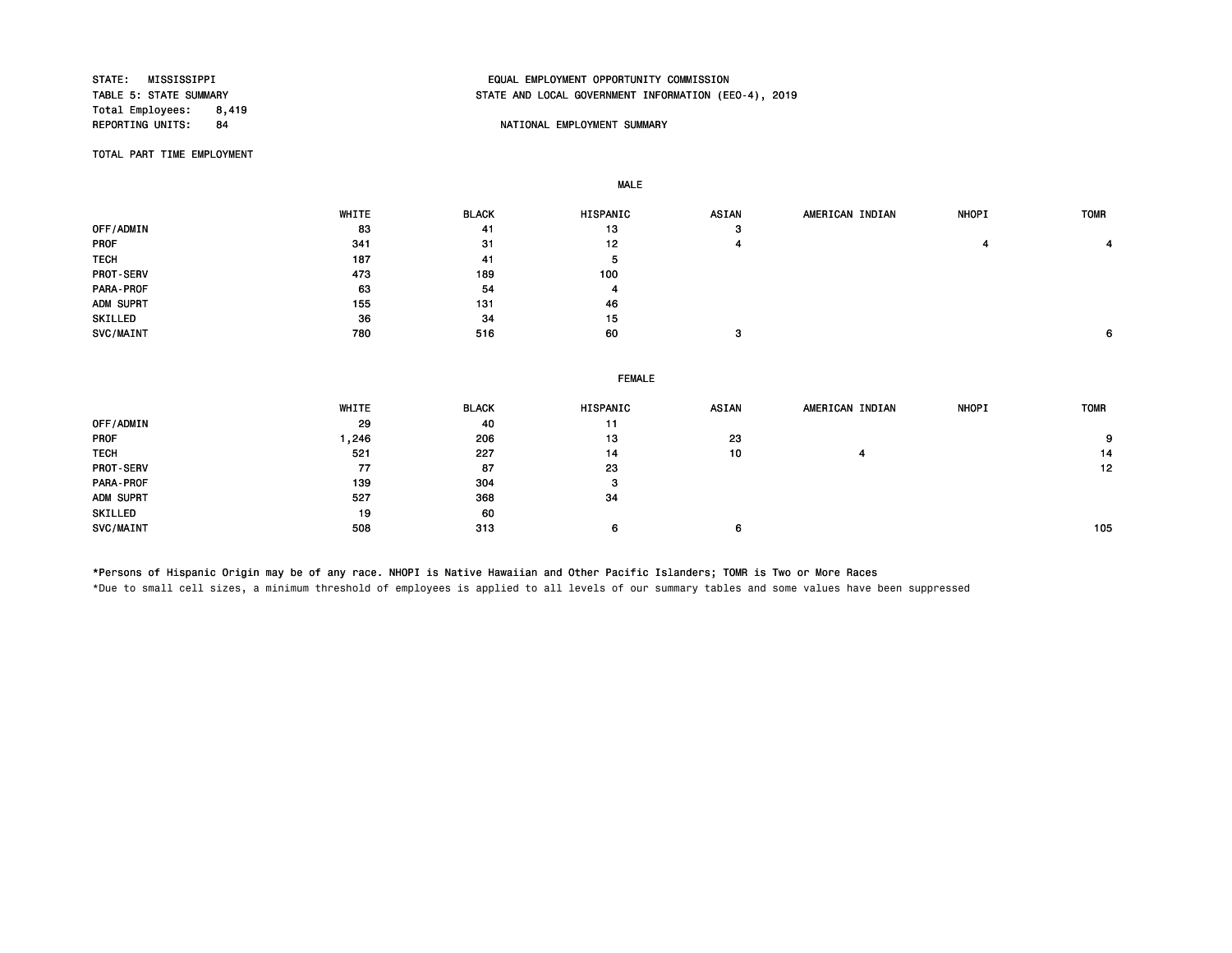Total Employees: 10,884<br>REPORTING UNITS: 84

# STATE: MISSISSIPPI EQUAL EMPLOYMENT OPPORTUNITY COMMISSION STATE AND LOCAL GOVERNMENT INFORMATION (EEO-4), 2019

## NATIONAL EMPLOYMENT SUMMARY

TOTAL NEW HIRES EMPLOYMENT

MALE

|                  | WHITE | <b>BLACK</b> | <b>HISPANIC</b> | <b>ASIAN</b> | AMERICAN INDIAN | <b>NHOPI</b> | <b>TOMR</b> |
|------------------|-------|--------------|-----------------|--------------|-----------------|--------------|-------------|
| OFF/ADMIN        | 117   | 47           | з               | Ð            |                 |              |             |
| <b>PROF</b>      | 424   | 194          | 6               | o            | з               |              | 3           |
| <b>TECH</b>      | 241   | 205          |                 |              |                 |              |             |
| <b>PROT-SERV</b> | 806   | 418          | 49              |              | 6               |              | 8           |
| PARA-PROF        | 69    | 388          | з               |              |                 |              |             |
| ADM SUPRT        | 89    | 36           |                 |              |                 |              | 6           |
| SKILLED          | 117   | 95           |                 |              |                 |              |             |
| SVC/MAINT        | 392   | 446          | 17              | 11           |                 |              |             |

FEMALE

|                  | WHITE | <b>BLACK</b> | HISPANIC | ASIAN | AMERICAN INDIAN | <b>NHOPI</b> | <b>TOMR</b> |
|------------------|-------|--------------|----------|-------|-----------------|--------------|-------------|
| OFF/ADMIN        | 133   | 102          |          |       |                 |              |             |
| <b>PROF</b>      | 806   | 729          |          | 17    |                 |              | 6           |
| <b>TECH</b>      | 319   | 273          | 10       |       |                 |              | 6           |
| <b>PROT-SERV</b> | 185   | 318          | 14       |       |                 |              | $5^{\circ}$ |
| PARA-PROF        | 453   | 811. ا       |          |       | 5               |              |             |
| ADM SUPRT        | 595   | 315          | 11       |       |                 |              | 10          |
| SKILLED          | 11    | 13           |          |       |                 |              |             |
| SVC/MAINT        | 145   | 300          |          |       |                 |              | 10          |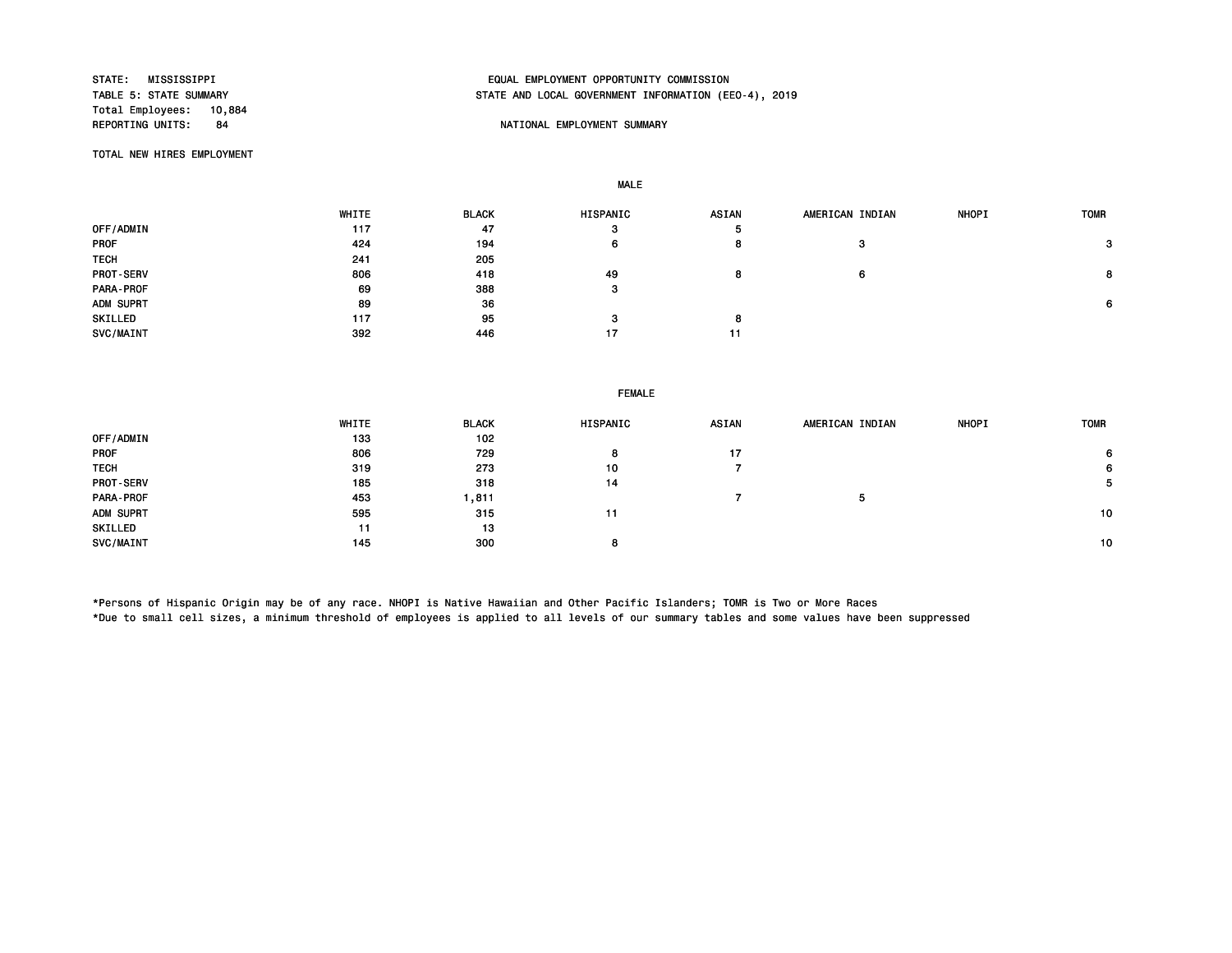Total Employees: 97,744

## STATE: MISSOURI EQUAL EMPLOYMENT OPPORTUNITY COMMISSION STATE AND LOCAL GOVERNMENT INFORMATION (EEO-4), 2019

#### REPORTING UNITS: 109 NATIONAL EMPLOYMENT SUMMARY

TOTAL FULL TIME EMPLOYMENT

 ANNUAL WHITE BLACK HISPANIC ASIAN AMERICAN INDIAN NHOPI TOMR SALARY \$K\*<br>0.1-15.9 0.1-15.9 322 4 16.0-19.9 90 112 13 20.0-24.9 818 321 21 15 3 28 25.0-32.9 7,598 1,575 141 58 33 11 329 33.0-42.9 10,514 1,837 195 71 61 20 139 43.0-54.9 8,809 1,875 166 84 44 13 82 55.0-69.9 7,186 1,225 149 68 29 4 40 70.0 PLUS 7<sub>,</sub>005 549 110 114 30 9 39 MEDIAN SALARY \$45,491 \$42,455 \$45,385 \$51,571 \$43,545 \$41,749 \$32,136 FEMALE **FRAME**  ANNUAL WHITE BLACK HISPANIC ASIAN AMERICAN INDIAN NHOPI TOMR SALARY \$K<br>0.1-15.9  $0.1$ -15.9 **9** 9 16.0-19.9 371 226 3 4 9 20.0-24.9 2,459 766 57 58 8 5 48 25.0-32.9 10,005 2,210 219 121 43 15 202 33.0-42.9 10,091 2,051 196 83 45 7 110 43.0-54.9 6,061 1,531 118 85 28 6 55 55.0-69.9 3,713 691 66 58 7 7 24 70.0 PLUS 2,952 335 53 79 8 7 17 MEDIAN SALARY \$37,732 \$36,388 \$36,801 \$40,228 \$36,777 \$38,000 \$31,771 \*\*TOTAL\*\* ANNUAL WHITE BLACK HISPANIC ASIAN AMERICAN INDIAN NHOPI TOMR SALARY \$K MEDIAN SALARY \$41,307 \$39,255 \$40,736 \$40,546 \$40,777 \$31,997

\*IN THOUSAND OF DOLLARS (e.g. 0.1 - 15.9 represents \$1,000 - \$15,900).

MALE

\*Persons of Hispanic Origin may be of any race. NHOPI is Native Hawaiian and Other Pacific Islanders; TOMR is Two or More Races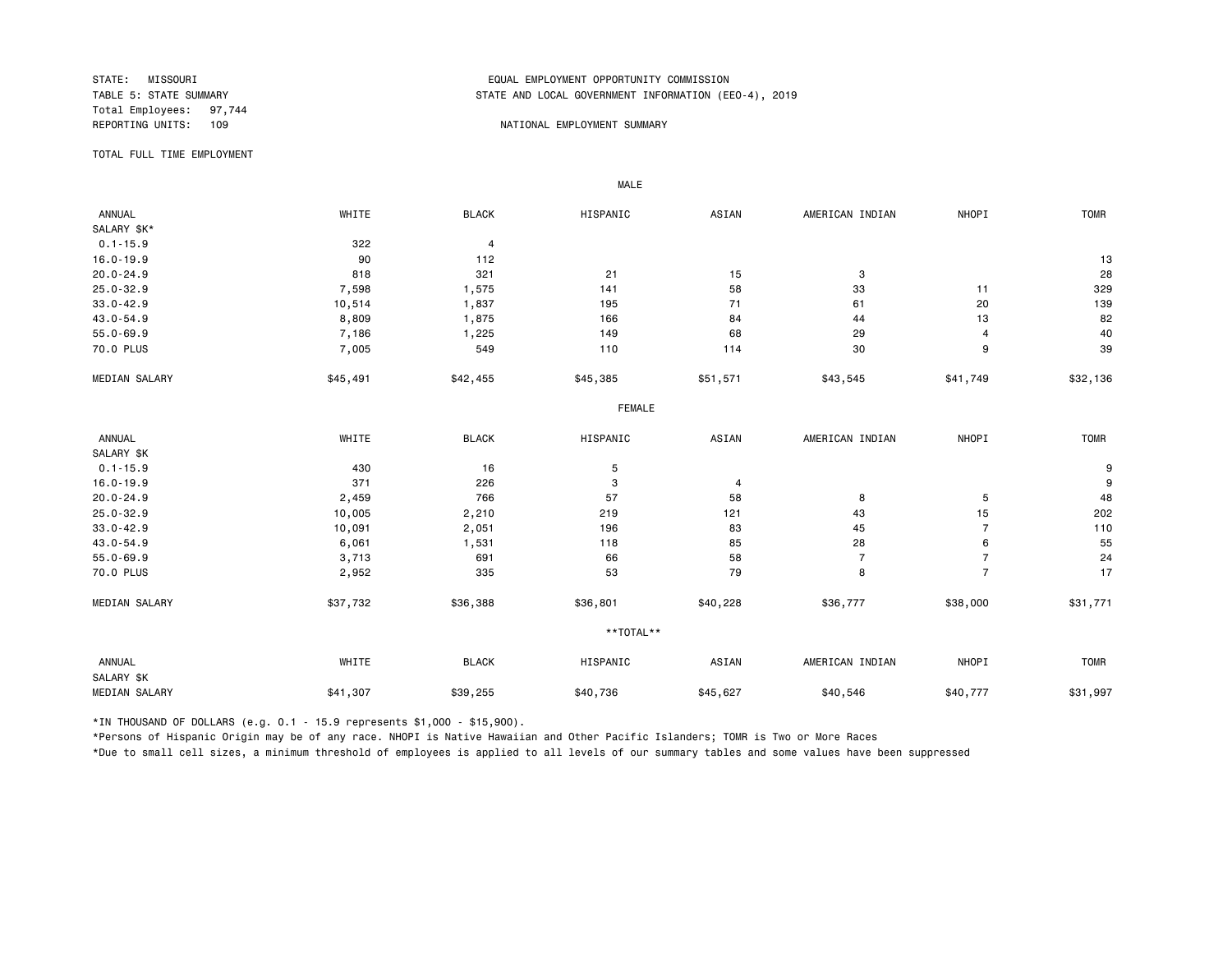Total Employees: 24,304<br>REPORTING UNITS: 109

# STATE: MISSOURI EQUAL EMPLOYMENT OPPORTUNITY COMMISSION STATE AND LOCAL GOVERNMENT INFORMATION (EEO-4), 2019

### NATIONAL EMPLOYMENT SUMMARY

TOTAL PART TIME EMPLOYMENT

MALE

 WHITE BLACK HISPANIC ASIAN AMERICAN INDIAN NHOPI TOMR OFF/ADMIN 174 PROF 807 103 24 57 4 9 тесни процессиот на най-английскиот най-английскиот най-английскиот в 19 април на 19 април на 19 април на 19 а PROT-SERV 483 105 4 5 PARA-PROF 1,455 428 20 22 4 24 ADM SUPRT 721 113 7 7 8 SKILLED 295 18 6 SVC/MAINT 3,391 951 73 36 22 6 49

| WHITE | <b>BLACK</b> | HISPANIC | <b>ASIAN</b>  | AMERICAN INDIAN | <b>NHOPI</b> | <b>TOMR</b> |  |  |
|-------|--------------|----------|---------------|-----------------|--------------|-------------|--|--|
| 257   | 6            |          |               |                 |              |             |  |  |
| 2,316 | 275          | 32       | 53            | 6               |              | 18          |  |  |
| 747   | 111          | 42       | 27            | з               |              | 15          |  |  |
| 180   | 33           |          |               |                 |              |             |  |  |
| 3,000 | 619          | 55       | 46            | 9               |              | 33          |  |  |
| 2,065 | 275          | 39       | 16            | 6               |              | 24          |  |  |
| 217   | 13           | 14       | 8             |                 |              |             |  |  |
| 2,889 | 636          | 81       | 46            | 16              |              | 70          |  |  |
|       |              |          | <b>FEMALE</b> |                 |              |             |  |  |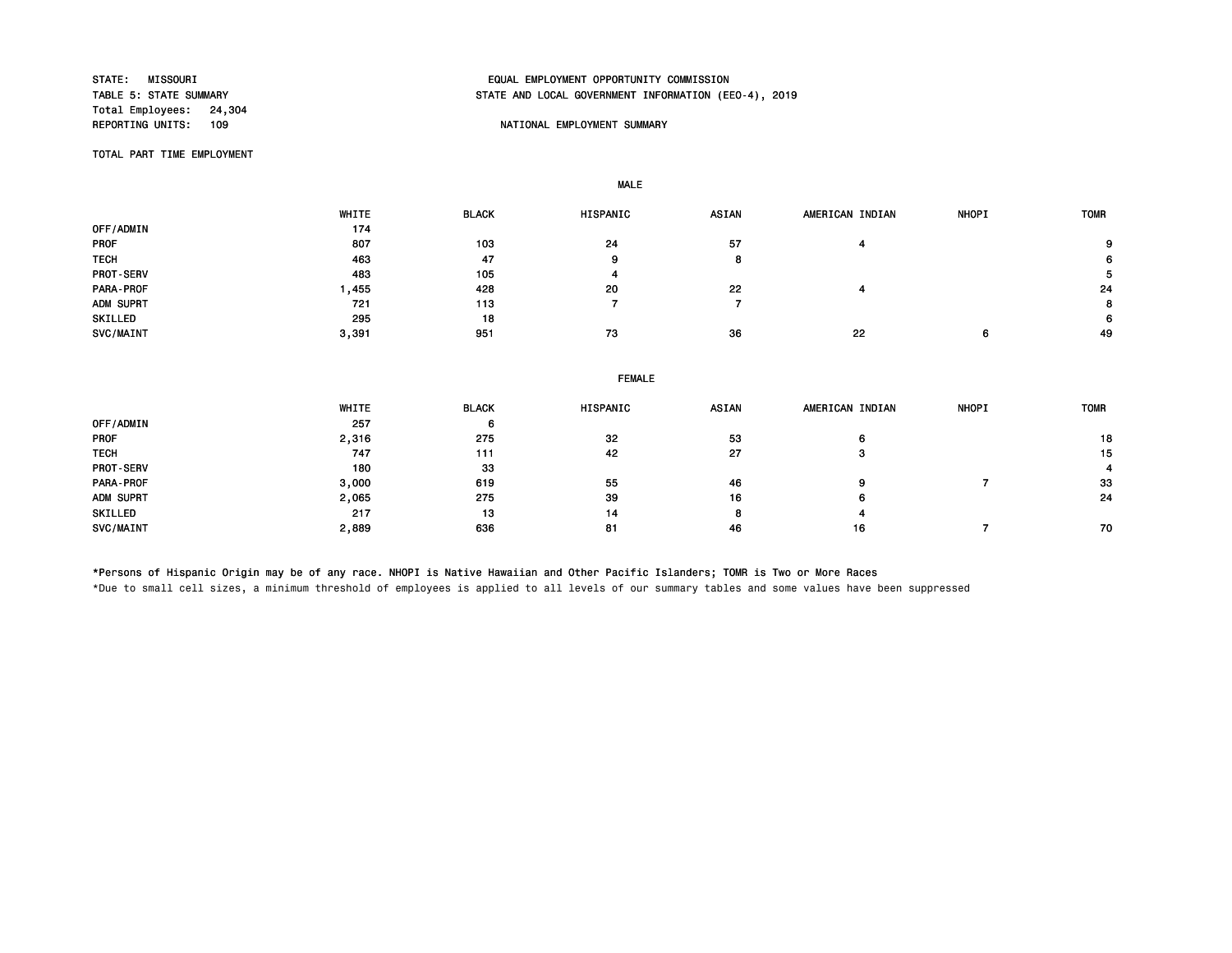Total Employees: 13,395<br>REPORTING UNITS: 109

# STATE: MISSOURI EQUAL EMPLOYMENT OPPORTUNITY COMMISSION STATE AND LOCAL GOVERNMENT INFORMATION (EEO-4), 2019

### NATIONAL EMPLOYMENT SUMMARY

TOTAL NEW HIRES EMPLOYMENT

MALE

|                  | WHITE | <b>BLACK</b> | <b>HISPANIC</b> | <b>ASIAN</b> | AMERICAN INDIAN | <b>NHOPI</b> | <b>TOMR</b> |
|------------------|-------|--------------|-----------------|--------------|-----------------|--------------|-------------|
| OFF/ADMIN        | 127   | 12           | 4               |              |                 |              | 33          |
| <b>PROF</b>      | 825   | 132          | 25              | 23           |                 |              | 15          |
| <b>TECH</b>      | 311   | 33           | 8               |              |                 |              | 24          |
| <b>PROT-SERV</b> | .678  | 232          | -44             | 19           | 6               | .,           | -57         |
| <b>PARA-PROF</b> | 234   | 115          | 11              |              |                 |              | 16          |
| ADM SUPRT        | 252   | 80           | 9               |              |                 |              | 148         |
| SKILLED          | 343   | 73           | 12              |              |                 |              | 9           |
| SVC/MAINT        | 986   | 334          | 20              |              |                 |              | 53          |

#### FEMALE

|             | WHITE | <b>BLACK</b> | <b>HISPANIC</b> | <b>ASIAN</b> | AMERICAN INDIAN | <b>NHOPI</b> | <b>TOMR</b> |
|-------------|-------|--------------|-----------------|--------------|-----------------|--------------|-------------|
| OFF/ADMIN   | 180   | 23           |                 | 57           |                 |              |             |
| <b>PROF</b> | ,736  | 315          | 47              | 30           | 6               |              | 43          |
| <b>TECH</b> | 287   | 55           | 14              | з            |                 |              |             |
| PROT-SERV   | 699   | 164          | 23              | э            | з               |              | 10          |
| PARA-PROF   | 823   | 219          | 29              |              | з               |              | 15          |
| ADM SUPRT   | , 195 | 332          | 45              |              |                 |              | 36          |
| SKILLED     | 42    |              | 4               |              |                 |              |             |
| SVC/MAINT   | 362   | 207          | 14              |              |                 |              | 19          |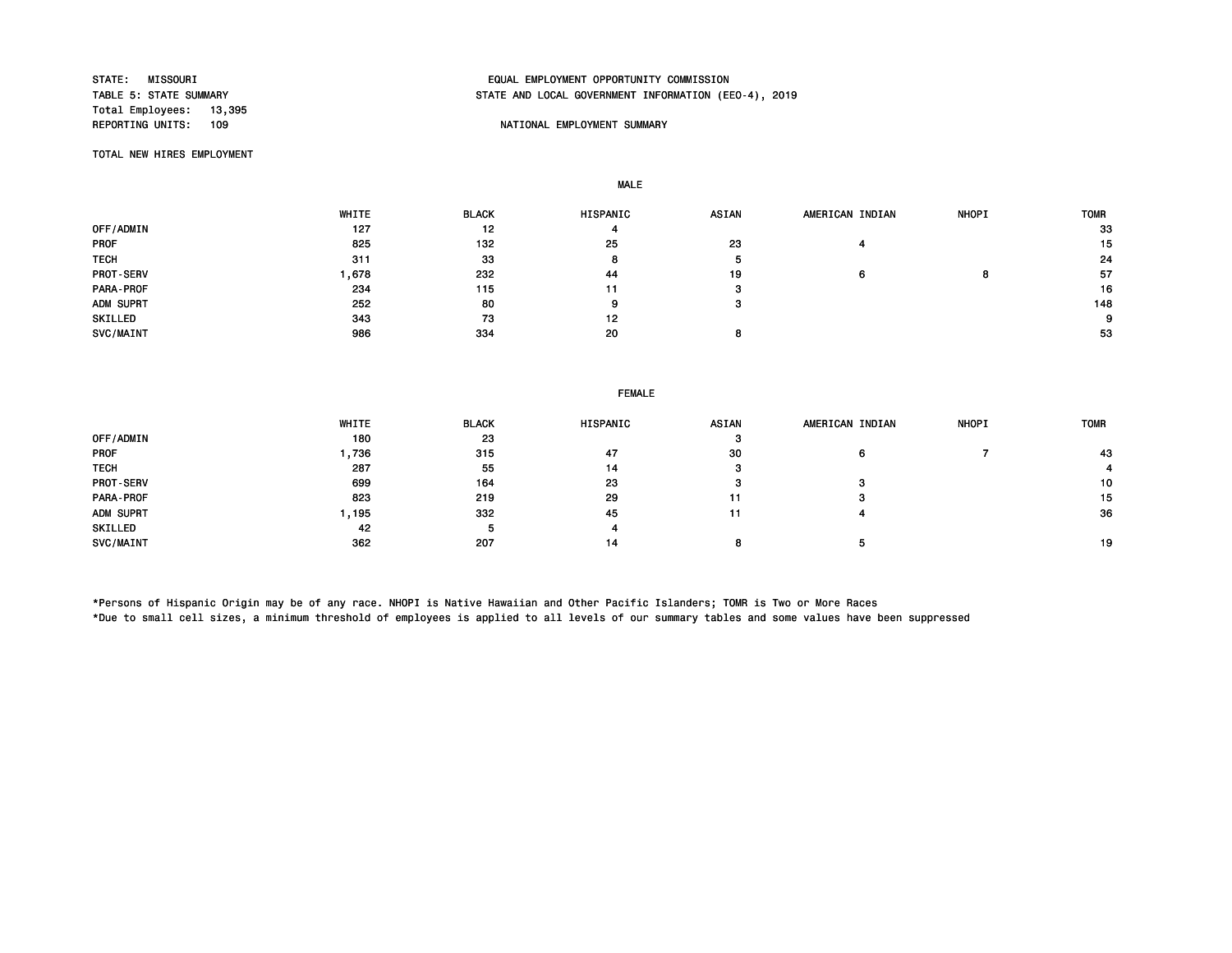Total Employees: 19,219

## STATE: MONTANA EQUAL EMPLOYMENT OPPORTUNITY COMMISSION STATE AND LOCAL GOVERNMENT INFORMATION (EEO-4), 2019

#### REPORTING UNITS: 23 23 NATIONAL EMPLOYMENT SUMMARY

TOTAL FULL TIME EMPLOYMENT

 ANNUAL WHITE BLACK HISPANIC ASIAN AMERICAN INDIAN NHOPI TOMR SALARY \$K\*  $0.1 - 15.9$  7<br>16.0-19.9 10 16.0-19.9 10<br>20.0-24.9 35  $20.0 - 24.9$ 25.0-32.9 388 3 19 4 16 10 33.0-42.9 1,341 14 96 12 44 3 89 43.0-54.9 2,810 14 111 7 68 42 55.0-69.9 2,523 6 117 8 36 40 70.0 PLUS 2,234 9 56 20 26 16 MEDIAN SALARY \$55,493 \$48,142 \$52,026 \$59,687 \$49,176 \$39,666 \$42,887 FEMALE **FRAME**  ANNUAL WHITE BLACK HISPANIC ASIAN AMERICAN INDIAN NHOPI TOMR SALARY \$K<br>0.1-15.9  $0.1 - 15.9$  5 16.0-19.9 12 20.0-24.9 73 25.0-32.9 8 201 20 20 20 20 20 20 21 22 38 3 21 21 22 38 3 3 21 33.0-42.9 2,468 12 145 25 76 54 43.0-54.9 2,064 3 91 17 55 3 22 55.0-69.9 1,513 3 49 15 24 18 70.0 PLUS 1,158 31 5 17 10 MEDIAN SALARY \$46,860 \$38,833 \$41,241 \$42,799 \$41,683 \$38,000 \$40,407 \*\*TOTAL\*\* ANNUAL WHITE BLACK HISPANIC ASIAN AMERICAN INDIAN NHOPI TOMR SALARY \$K MEDIAN SALARY \$51,757 \$43,706 \$46,445 \$47,500 \$45,439 \$39,249 \$41,950

\*IN THOUSAND OF DOLLARS (e.g. 0.1 - 15.9 represents \$1,000 - \$15,900).

MALE

\*Persons of Hispanic Origin may be of any race. NHOPI is Native Hawaiian and Other Pacific Islanders; TOMR is Two or More Races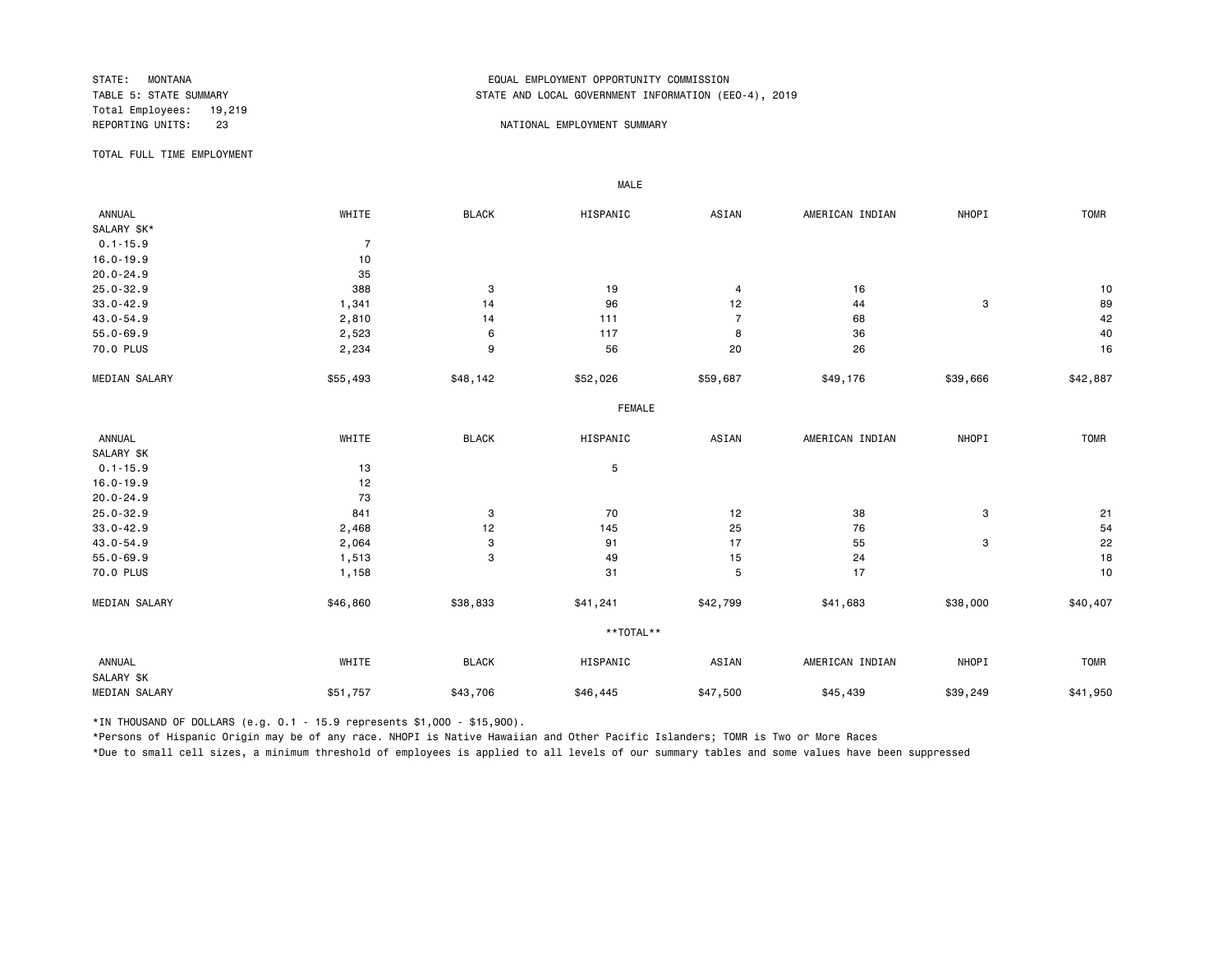Total Employees: 3,848<br>REPORTING UNITS: 23

# STATE: MONTANA EQUAL EMPLOYMENT OPPORTUNITY COMMISSION STATE AND LOCAL GOVERNMENT INFORMATION (EEO-4), 2019

### 23 NATIONAL EMPLOYMENT SUMMARY

TOTAL PART TIME EMPLOYMENT

MALE

|                  | WHITE | <b>BLACK</b> | HISPANIC | <b>ASIAN</b> | AMERICAN INDIAN | <b>NHOPI</b> | <b>TOMR</b> |
|------------------|-------|--------------|----------|--------------|-----------------|--------------|-------------|
| OFF/ADMIN        | 50    |              |          |              |                 |              |             |
| PROF             | 163   |              | э        |              | 3               |              | 3           |
| <b>TECH</b>      | 340   |              | 12       |              |                 |              |             |
| <b>PROT-SERV</b> | 73    |              | 9        |              |                 |              |             |
| PARA-PROF        | 168   |              | е        | 3            |                 |              | 3           |
| ADM SUPRT        | 102   |              | э        |              | 3               |              |             |
| SKILLED          | 145   |              |          |              | ÷               |              |             |
| SVC/MAINT        | 574   |              | 24       | 3            | 17              |              | 12          |
|                  |       |              |          |              |                 |              |             |

#### FEMALE

|                  | WHITE | <b>BLACK</b> | HISPANIC | <b>ASIAN</b> | AMERICAN INDIAN | <b>NHOPI</b> | <b>TOMR</b> |
|------------------|-------|--------------|----------|--------------|-----------------|--------------|-------------|
| OFF/ADMIN        | 31    |              |          |              |                 |              |             |
| <b>PROF</b>      | 455   |              | 10       | 6            | 9               |              | 8           |
| <b>TECH</b>      | 195   |              | 10       | -3           |                 |              |             |
| <b>PROT-SERV</b> | 32    |              | ৾৽       |              |                 |              |             |
| PARA-PROF        | 279   |              | 6        | 3            |                 | - 2<br>ø     |             |
| ADM SUPRT        | 461   |              | 20       | -3           |                 |              |             |
| SKILLED          | 14    |              |          |              |                 |              |             |
| SVC/MAINT        | 425   |              | 70       | -3           |                 |              |             |

\*Persons of Hispanic Origin may be of any race. NHOPI is Native Hawaiian and Other Pacific Islanders; TOMR is Two or More Races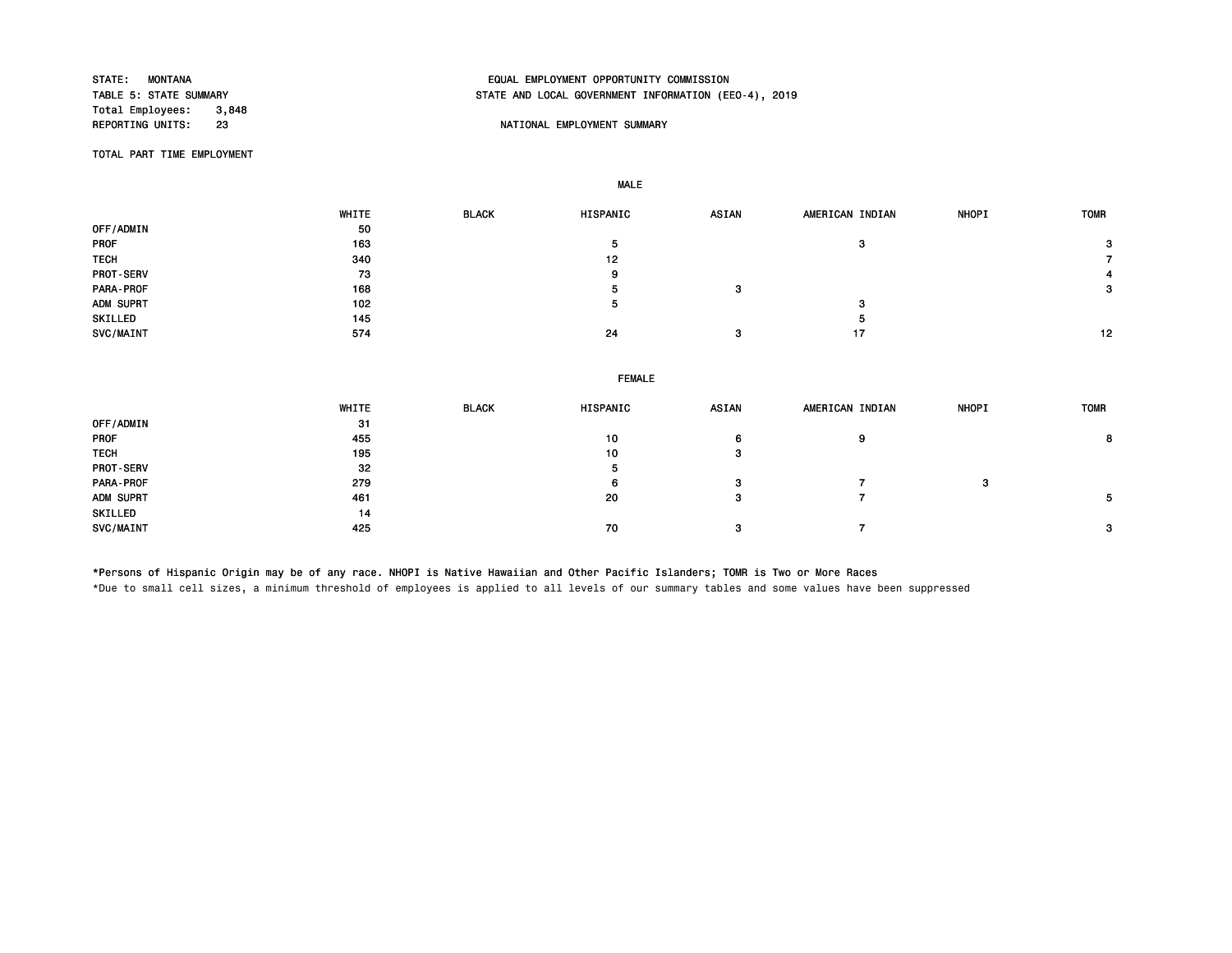Total Employees: 2,653<br>REPORTING UNITS: 23

# STATE: MONTANA EQUAL EMPLOYMENT OPPORTUNITY COMMISSION STATE AND LOCAL GOVERNMENT INFORMATION (EEO-4), 2019

### 23 NATIONAL EMPLOYMENT SUMMARY

TOTAL NEW HIRES EMPLOYMENT

MALE

|                  | WHITE | <b>BLACK</b> | HISPANIC | <b>ASIAN</b> | AMERICAN INDIAN | <b>NHOPI</b> | <b>TOMR</b> |
|------------------|-------|--------------|----------|--------------|-----------------|--------------|-------------|
| OFF/ADMIN        | 36    |              |          |              |                 |              |             |
| PROF             | 354   | 5            | 12       | 3            | 8               |              | 5.          |
| <b>TECH</b>      | 110   | з            |          |              | ь               |              |             |
| <b>PROT-SERV</b> | 293   |              | 15       | 3            | 6               |              | 8           |
| PARA-PROF        | 23    |              |          |              |                 |              |             |
| ADM SUPRT        | 55    |              |          |              |                 |              |             |
| SKILLED          | 132   |              |          |              |                 |              | 3           |
| SVC/MAINT        | 123   |              | 3        |              |                 |              | 3           |

#### FEMALE

|                  | WHITE | <b>BLACK</b> | HISPANIC | <b>ASIAN</b> | AMERICAN INDIAN | <b>NHOPI</b> | <b>TOMR</b> |
|------------------|-------|--------------|----------|--------------|-----------------|--------------|-------------|
| OFF/ADMIN        | 26    |              |          |              |                 |              |             |
| PROF             | 537   |              | 30       | 8            | 29              |              | 16          |
| <b>TECH</b>      | 131   |              | 5        |              | 5               |              |             |
| <b>PROT-SERV</b> | 83    |              |          |              | з               |              |             |
| PARA-PROF        | 95    |              | 3        |              |                 |              |             |
| ADM SUPRT        | 326   |              | 20       | з            | 17              |              |             |
| SKILLED          | 5     |              |          |              |                 |              |             |
| SVC/MAINT        | 40    |              |          |              | ິ<br>-3         |              |             |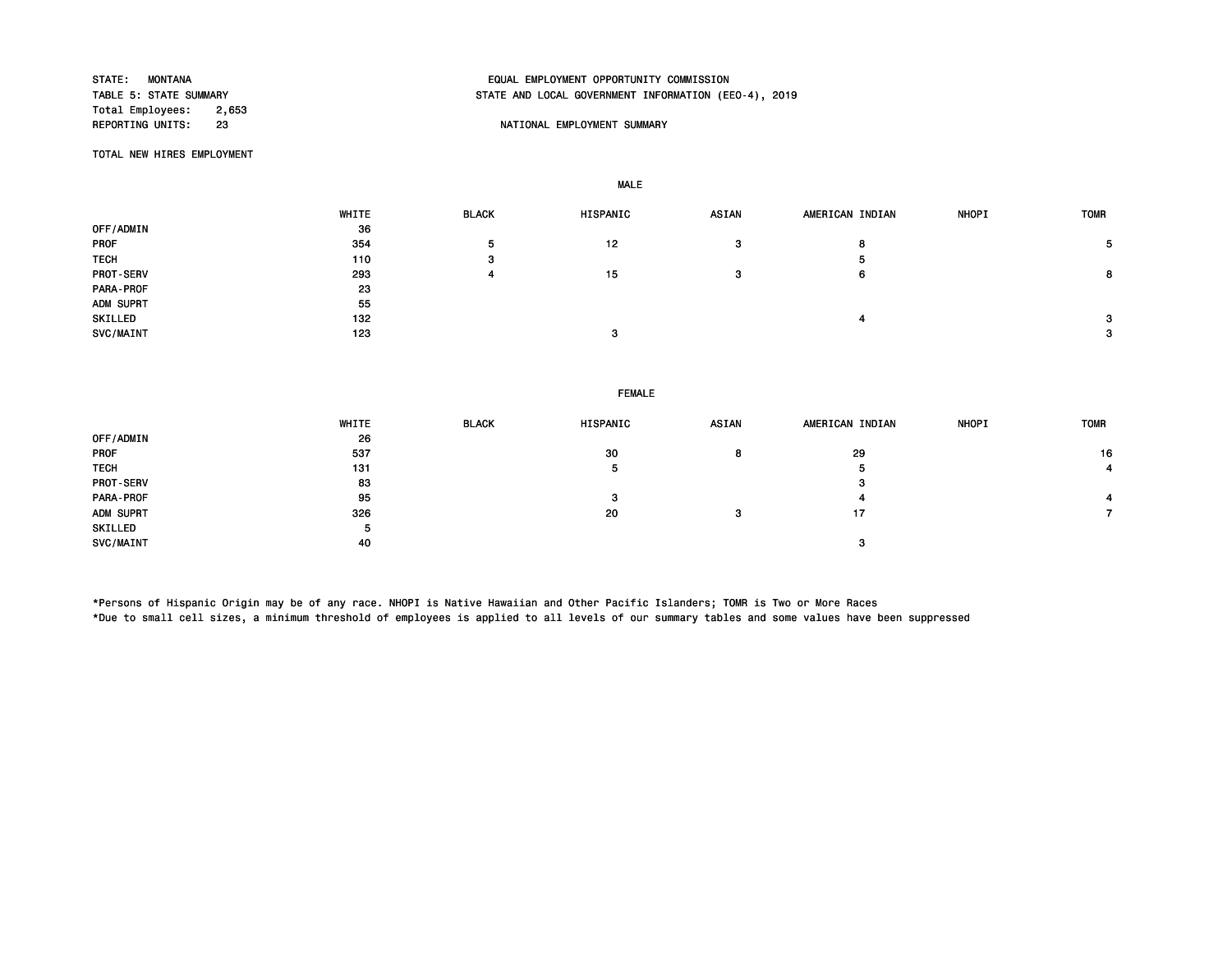Total Employees: 34,474

# STATE: NEBRASKA EQUAL EMPLOYMENT OPPORTUNITY COMMISSION STATE AND LOCAL GOVERNMENT INFORMATION (EEO-4), 2019

#### REPORTING UNITS: 45 And the state of the state of the state of the state of the state of the state of the state of the state of the state of the state of the state of the state of the state of the state of the state of the

TOTAL FULL TIME EMPLOYMENT

 ANNUAL WHITE BLACK HISPANIC ASIAN AMERICAN INDIAN NHOPI TOMR SALARY \$K\*<br>0.1-15.9  $0.1$ -15.9 339 339 339 339 300 3 16.0-19.9 103 3 20.0-24.9 172 9 11 3 25.0-32.9 1,077 102 45 12 7 31 33.0-42.9 2,735 195 152 27 17 57 43.0-54.9 3,569 218 172 42 13 41 55.0-69.9 3,365 117 141 29 3 5 35 70.0 PLUS 6,008 155 197 84 26 5 22 MEDIAN SALARY \$58,071 \$47,954 \$53,150 \$61,982 \$49,923 \$65,499 \$42,385 FEMALE **FRAME**  ANNUAL WHITE BLACK HISPANIC ASIAN AMERICAN INDIAN NHOPI TOMR SALARY \$K<br>0.1-15.9  $0.1 - 15.9$  8 16.0-19.9 3 20.0-24.9 325 15 31 6 6 25.0-32.9 1,753 171 180 26 17 6 44 33.0-42.9 3,688 241 287 57 17 4 68 43.0-54.9 3,255 193 195 57 11 4 45 55.0-69.9 2,060 91 89 37 5 25 70.0 PLUS 1,749 77 55 31 4 12 MEDIAN SALARY \$45,142 \$41,630 \$40,038 \$46,579 \$38,588 \$34,250 \$40,132 \*\*TOTAL\*\* ANNUAL WHITE BLACK HISPANIC ASIAN AMERICAN INDIAN NHOPI TOMR SALARY \$K 551,787 \$42,999 \$45,400 \$41,159 \$44,664 \$44,978 \$51,787 \$42,999 \$45,400 \$41,159 \$41,159

\*IN THOUSAND OF DOLLARS (e.g. 0.1 - 15.9 represents \$1,000 - \$15,900).

MALE

\*Persons of Hispanic Origin may be of any race. NHOPI is Native Hawaiian and Other Pacific Islanders; TOMR is Two or More Races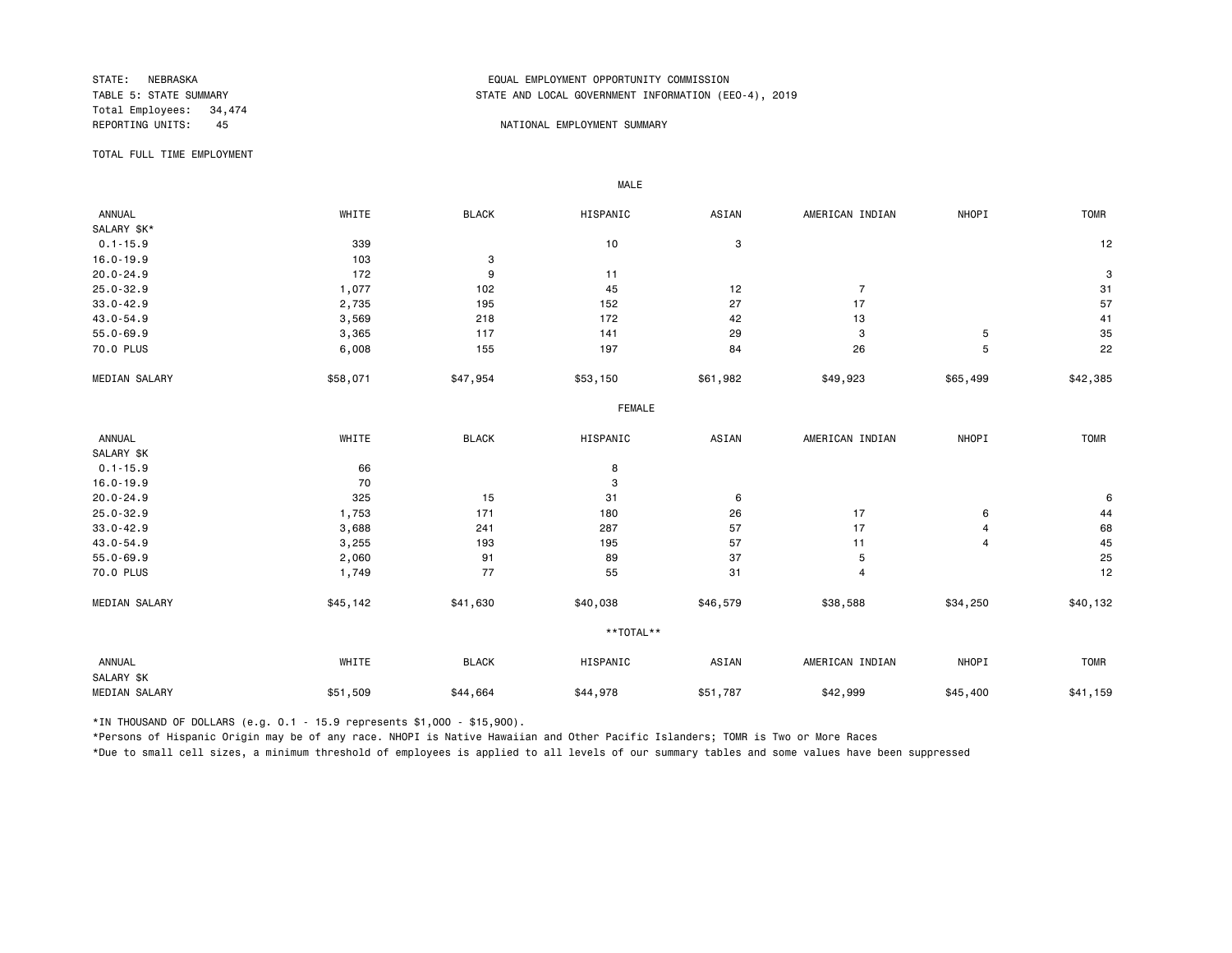Total Employees: 6,313<br>REPORTING UNITS: 45

# STATE: NEBRASKA EQUAL EMPLOYMENT OPPORTUNITY COMMISSION STATE AND LOCAL GOVERNMENT INFORMATION (EEO-4), 2019

### AS A REPORT OF THE PORTIONAL EMPLOYMENT SUMMARY

TOTAL PART TIME EMPLOYMENT

MALE

|                  | WHITE | <b>BLACK</b> | <b>HISPANIC</b> | <b>ASIAN</b> | AMERICAN INDIAN | <b>NHOPI</b> | <b>TOMR</b>     |
|------------------|-------|--------------|-----------------|--------------|-----------------|--------------|-----------------|
| <b>OFF/ADMIN</b> | 11    |              |                 |              |                 |              |                 |
| <b>PROF</b>      | 304   | 12           |                 |              |                 |              | 9               |
| <b>TECH</b>      | 98    | з            | Ð               |              |                 |              |                 |
| <b>PROT-SERV</b> | 262   | 21           | 10              |              |                 |              |                 |
| PARA-PROF        | 371   | 42           | 14              | 12           |                 |              | 10 <sup>1</sup> |
| ADM SUPRT        | 170   | ъ.           | 8               |              |                 |              | 3               |
| SKILLED          | 267   | 23           | 26              |              |                 |              | 10              |
| SVC/MAINT        | 929   | 46           | 36              | 9            |                 |              | 15              |

|                  |              |              | <b>FEMALE</b> |       |                 |              |             |
|------------------|--------------|--------------|---------------|-------|-----------------|--------------|-------------|
|                  | <b>WHITE</b> | <b>BLACK</b> | HISPANIC      | ASIAN | AMERICAN INDIAN | <b>NHOPI</b> | <b>TOMR</b> |
| OFF/ADMIN        | 27           |              |               |       |                 |              |             |
| PROF             | 329          | 23           | 13            | 10    |                 |              |             |
| <b>TECH</b>      | 116          |              | 12            |       |                 |              |             |
| <b>PROT-SERV</b> | 139          | 4            | 11            |       |                 |              |             |
| PARA-PROF        | 961          | 117          | 59            | 19    | 3               | -9           | 29          |
| ADM SUPRT        | 483          | 24           | 28            |       | -3              |              | 10          |
| SKILLED          | 288          | 23           | 25            |       |                 |              |             |
| SVC/MAINT        | 685          | 20           | 24            |       |                 |              |             |

\*Persons of Hispanic Origin may be of any race. NHOPI is Native Hawaiian and Other Pacific Islanders; TOMR is Two or More Races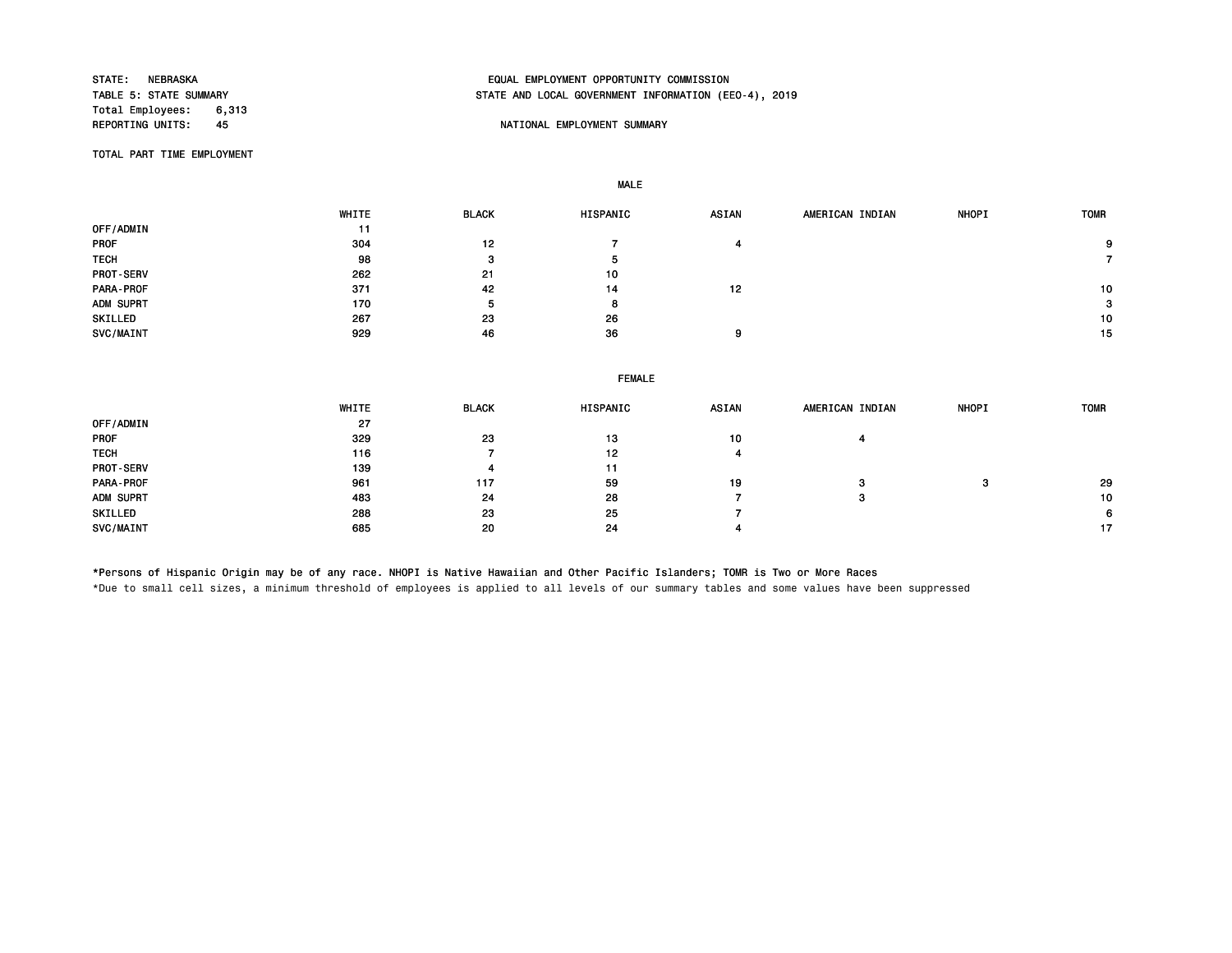Total Employees: 4,430<br>REPORTING UNITS: 45

# STATE: NEBRASKA EQUAL EMPLOYMENT OPPORTUNITY COMMISSION STATE AND LOCAL GOVERNMENT INFORMATION (EEO-4), 2019

### AS A REPORT OF THE PORTIONAL EMPLOYMENT SUMMARY

TOTAL NEW HIRES EMPLOYMENT

MALE

|                  | WHITE | <b>BLACK</b> | HISPANIC | ASIAN | AMERICAN INDIAN | <b>NHOPI</b> | <b>TOMR</b> |
|------------------|-------|--------------|----------|-------|-----------------|--------------|-------------|
| OFF/ADMIN        | 46    |              |          |       |                 |              |             |
| <b>PROF</b>      | 374   | 26           | 23       | 12    |                 |              | 10          |
| <b>TECH</b>      | 123   | 8            | з        |       |                 |              |             |
| <b>PROT-SERV</b> | 489   | 50           | 47       | 10    |                 |              | 25          |
| PARA-PROF        | 99    | 40           | 5        |       |                 |              | 6           |
| ADM SUPRT        | 86    | 8            |          |       |                 |              | 12          |
| SKILLED          | 454   | 22           | 31       |       |                 |              | 10          |
| SVC/MAINT        | 143   | 11           | 14       |       |                 |              |             |

#### FEMALE

|                  | WHITE | <b>BLACK</b> | HISPANIC | ASIAN | AMERICAN INDIAN | <b>NHOPI</b> | <b>TOMR</b> |
|------------------|-------|--------------|----------|-------|-----------------|--------------|-------------|
| OFF/ADMIN        | 48    |              |          |       |                 |              |             |
| <b>PROF</b>      | 603   | 51           | 64       | 13    | 6               |              | 19          |
| <b>TECH</b>      | 79    | з            |          |       |                 |              |             |
| <b>PROT-SERV</b> | 243   | 31           | 22       |       | з               |              |             |
| <b>PARA-PROF</b> | 338   | 52           | 47       |       | Ð               |              | 15          |
| ADM SUPRT        | 334   | 17           | 33       | 6     | з               |              | 12          |
| SKILLED          | 8     |              |          |       |                 |              |             |
| SVC/MAINT        | 80    | 10           | 37       |       |                 |              |             |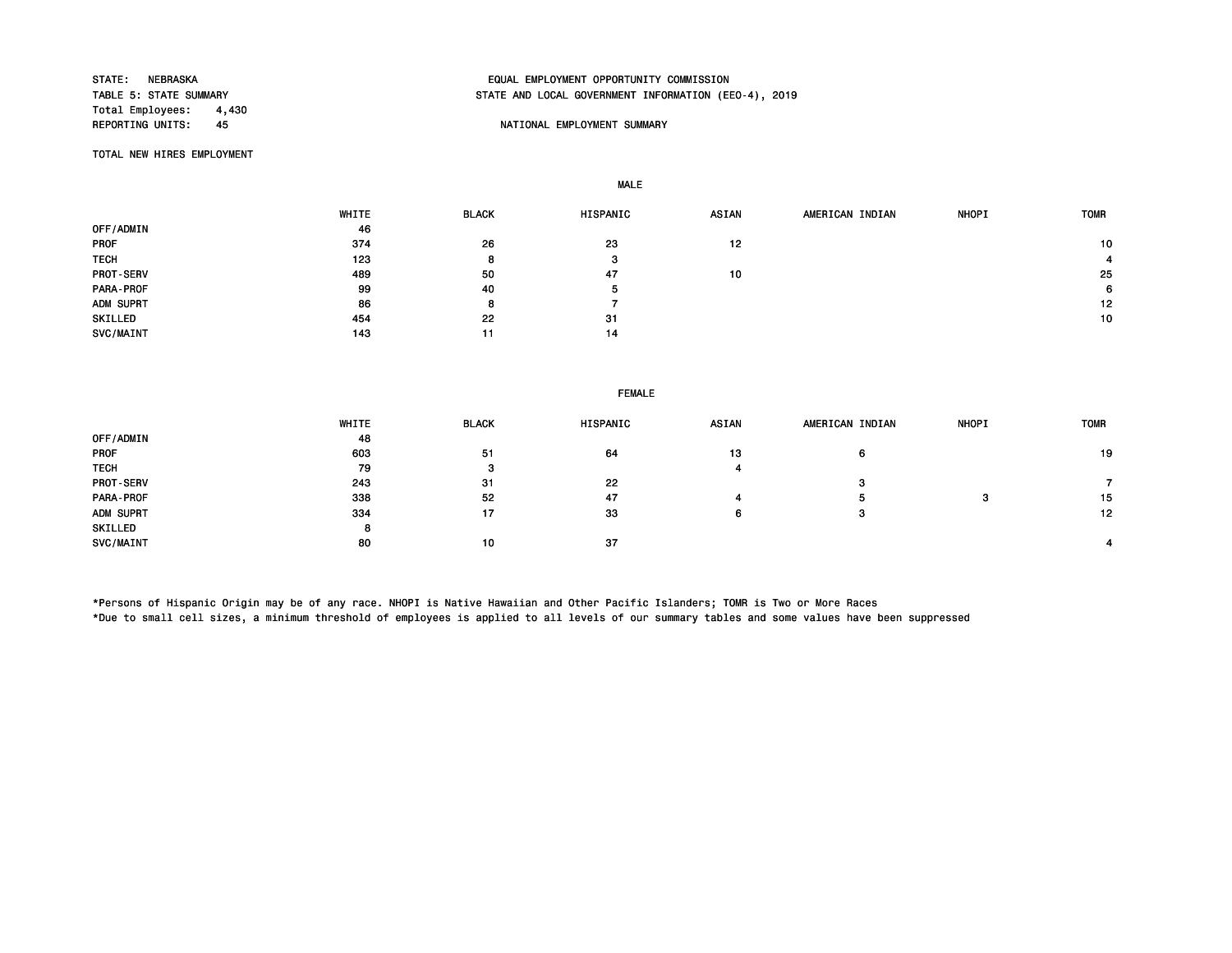Total Employees: 48,600

## STATE: NEVADA EQUAL EMPLOYMENT OPPORTUNITY COMMISSION STATE AND LOCAL GOVERNMENT INFORMATION (EEO-4), 2019

#### REPORTING UNITS: 31 31 NATIONAL EMPLOYMENT SUMMARY

TOTAL FULL TIME EMPLOYMENT

 ANNUAL WHITE BLACK HISPANIC ASIAN AMERICAN INDIAN NHOPI TOMR SALARY \$K\*  $0.1 - 15.9$ <br> $16.0 - 19.9$ <br>5 16.0-19.9 5<br>20.0-24.9 17 20.0-24.9 17 5 6 25.0-32.9 353 85 121 36 12 8 25 33.0-42.9 1,000 271 381 134 19 17 68 43.0-54.9 2,608 552 806 255 42 49 101 55.0-69.9 4,185 578 1,003 340 57 48 192 70.0 PLUS 8,950 824 1,113 717 122 49 139 MEDIAN SALARY \$50,425 \$61,319 \$61,019 \$68,764 \$68,946 \$58,594 \$60,312 FEMALE **FRAME**  ANNUAL WHITE BLACK HISPANIC ASIAN AMERICAN INDIAN NHOPI TOMR SALARY \$K 0.1-15.9 16 16.0-19.9 9<br>20.0-24.9 17 20.0-24.9 17 12 6 3 25.0-32.9 582 172 274 61 13 16 33 33.0-42.9 1,882 549 807 262 51 51 128 43.0-54.9 3,287 923 1,159 353 68 49 126 55.0-69.9 3,356 695 887 382 55 42 98 70.0 PLUS 4,438 647 615 955 59 26 104 MEDIAN SALARY \$59,472 \$52,958 \$51,127 \$67,918 \$53,234 \$49,000 \$50,809 \*\*TOTAL\*\* ANNUAL WHITE BLACK HISPANIC ASIAN AMERICAN INDIAN NHOPI TOMR SALARY \$K MEDIAN SALARY \$66,071 \$56,019 \$55,226 \$68,316 \$60,759 \$56,407 \$56,241

\*IN THOUSAND OF DOLLARS (e.g. 0.1 - 15.9 represents \$1,000 - \$15,900).

MALE

\*Persons of Hispanic Origin may be of any race. NHOPI is Native Hawaiian and Other Pacific Islanders; TOMR is Two or More Races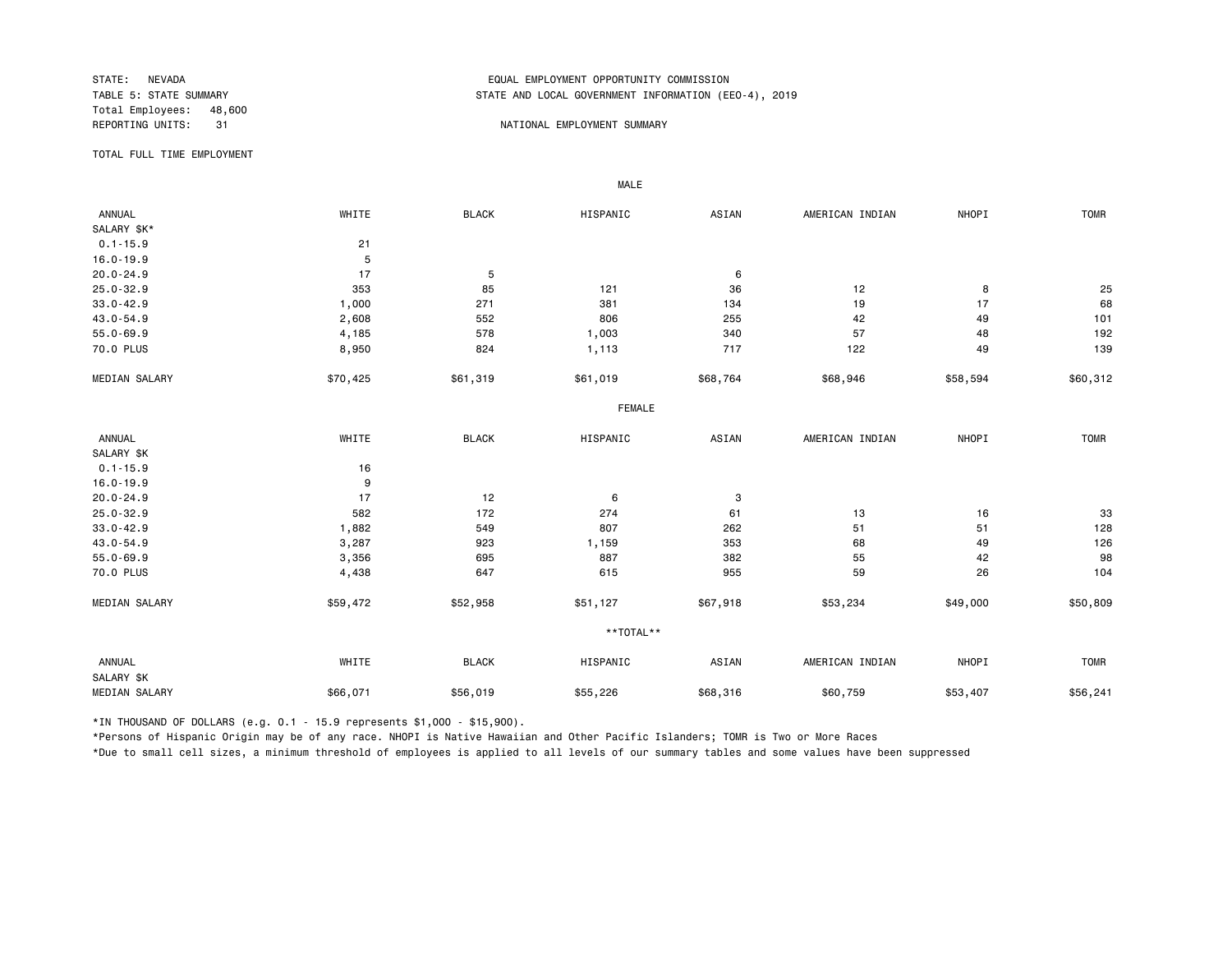Total Employees: 8,923<br>REPORTING UNITS: 31

# STATE: NEVADA EQUAL EMPLOYMENT OPPORTUNITY COMMISSION STATE AND LOCAL GOVERNMENT INFORMATION (EEO-4), 2019

#### **REPORT IN THE POST OF A SET OF A SET OF A SET OF A SUMMARY SUMMARY**

TOTAL PART TIME EMPLOYMENT

MALE

 WHITE BLACK HISPANIC ASIAN AMERICAN INDIAN NHOPI TOMR OFF/ADMIN 78 11 6 PROF 213 31 24 51 5 3 TECH 116 20 34 23 PROT-SERV 247 18 58 13 3 4 6 PARA-PROF 737 199 257 61 7 15 69 ADM SUPRT 231 82 113 28 3 18 SKILLED 120 3 15 3 SVC/MAINT 355 36 109 12 15

|                  | <b>FEMALE</b> |              |          |       |                 |              |             |  |  |
|------------------|---------------|--------------|----------|-------|-----------------|--------------|-------------|--|--|
|                  | WHITE         | <b>BLACK</b> | HISPANIC | ASIAN | AMERICAN INDIAN | <b>NHOPI</b> | <b>TOMR</b> |  |  |
| OFF/ADMIN        | 57            | 8            | 6        | -3    |                 |              |             |  |  |
| <b>PROF</b>      | 406           | 84           | 82       | 116   |                 |              | 16          |  |  |
| <b>TECH</b>      | 143           | 35           | 56       | 30    | з               |              | 15          |  |  |
| <b>PROT-SERV</b> | 138           | 8            | 21       | 5     |                 |              | 6           |  |  |
| PARA-PROF        | .214          | 352          | 567      | 120   | 15              | 23           | 117         |  |  |
| ADM SUPRT        | 732           | 213          | 315      | 66    | 14              | 11           | 54          |  |  |
| SKILLED          | 41            |              |          |       |                 |              |             |  |  |
| SVC/MAINT        | 220           | 37           | 56       | 6     |                 |              | 12          |  |  |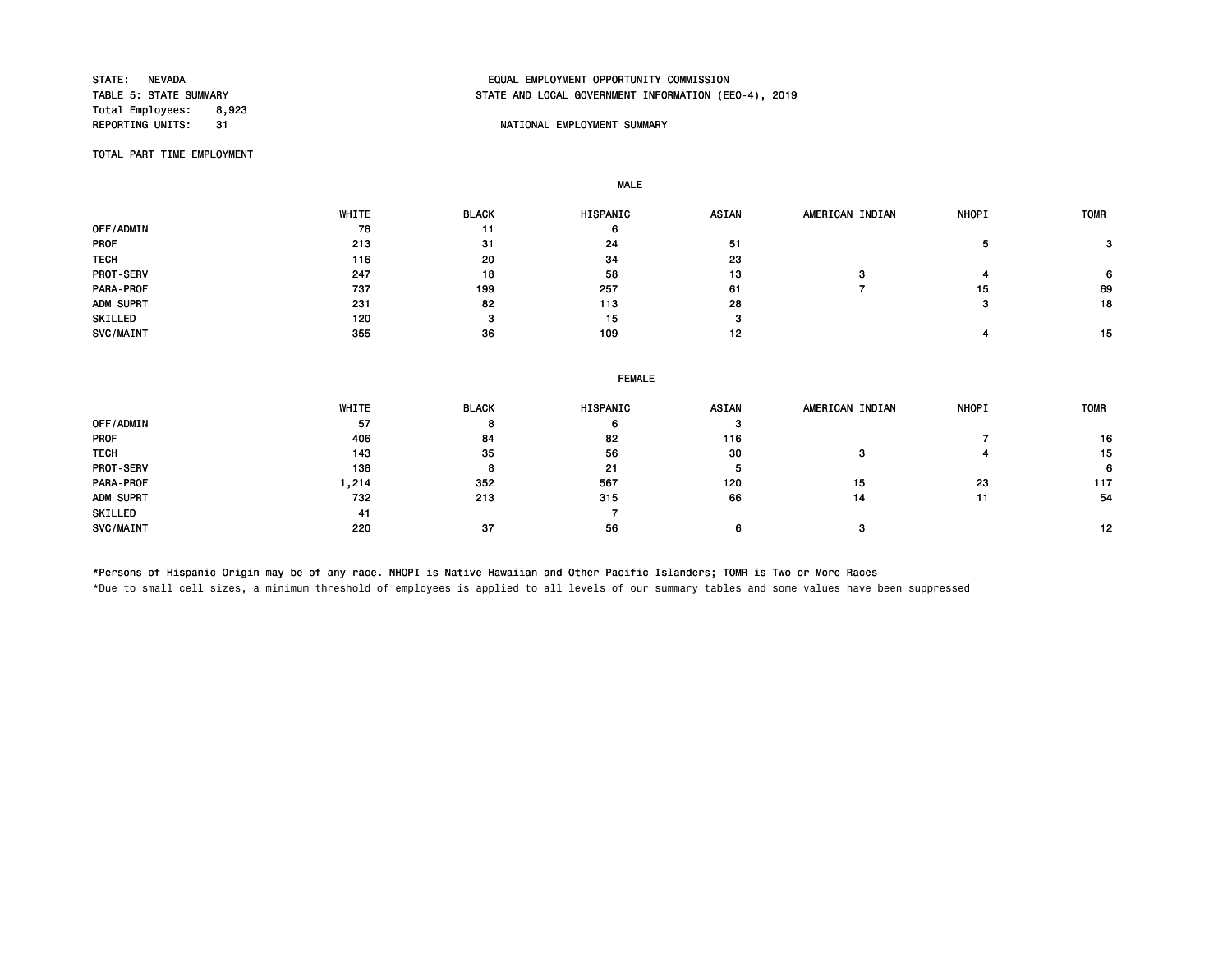Total Employees: 4,650<br>REPORTING UNITS: 31

# STATE: NEVADA EQUAL EMPLOYMENT OPPORTUNITY COMMISSION STATE AND LOCAL GOVERNMENT INFORMATION (EEO-4), 2019

### 31 NATIONAL EMPLOYMENT SUMMARY

TOTAL NEW HIRES EMPLOYMENT

MALE

|                  | WHITE | <b>BLACK</b> | <b>HISPANIC</b> | <b>ASIAN</b> | AMERICAN INDIAN | <b>NHOPI</b> | <b>TOMR</b> |
|------------------|-------|--------------|-----------------|--------------|-----------------|--------------|-------------|
| OFF/ADMIN        | 79    |              | 9               |              |                 |              |             |
| PROF             | 262   | 40           | 47              | 57           |                 |              |             |
| <b>TECH</b>      | 77    | 12           | 18              | 19           |                 |              |             |
| <b>PROT-SERV</b> | 329   | 53           | 127             | 32           |                 |              | 21          |
| <b>PARA-PROF</b> | 114   | 59           | 79              | 25           |                 |              | 13          |
| ADM SUPRT        | 84    | 22           | 57              |              |                 |              |             |
| SKILLED          | 75    |              | 21              |              |                 |              |             |
| SVC/MAINT        | 171   | 28           | 59              | 12           |                 |              |             |

| <b>FEMALE</b> |  |
|---------------|--|
|---------------|--|

|             | <b>WHITE</b> | <b>BLACK</b> | <b>HISPANIC</b> | <b>ASIAN</b> | AMERICAN INDIAN | <b>NHOPI</b> | <b>TOMR</b> |
|-------------|--------------|--------------|-----------------|--------------|-----------------|--------------|-------------|
| OFF/ADMIN   | 57           |              |                 |              |                 |              |             |
| PROF        | 383          | 66           | 113             | 133          |                 |              | 33          |
| <b>TECH</b> | 78           | -31          | 36              | 29           |                 |              | 9.          |
| PROT-SERV   | 91           | -39          | 37              |              |                 |              |             |
| PARA-PROF   | 158          | 67           | 91              | 29           |                 |              | 30          |
| ADM SUPRT   | 456          | 96           | 204             | 36           |                 |              | 43          |
| SKILLED     |              |              |                 |              |                 |              |             |
| SVC/MAINT   | 38           | 46           | 12              |              |                 |              |             |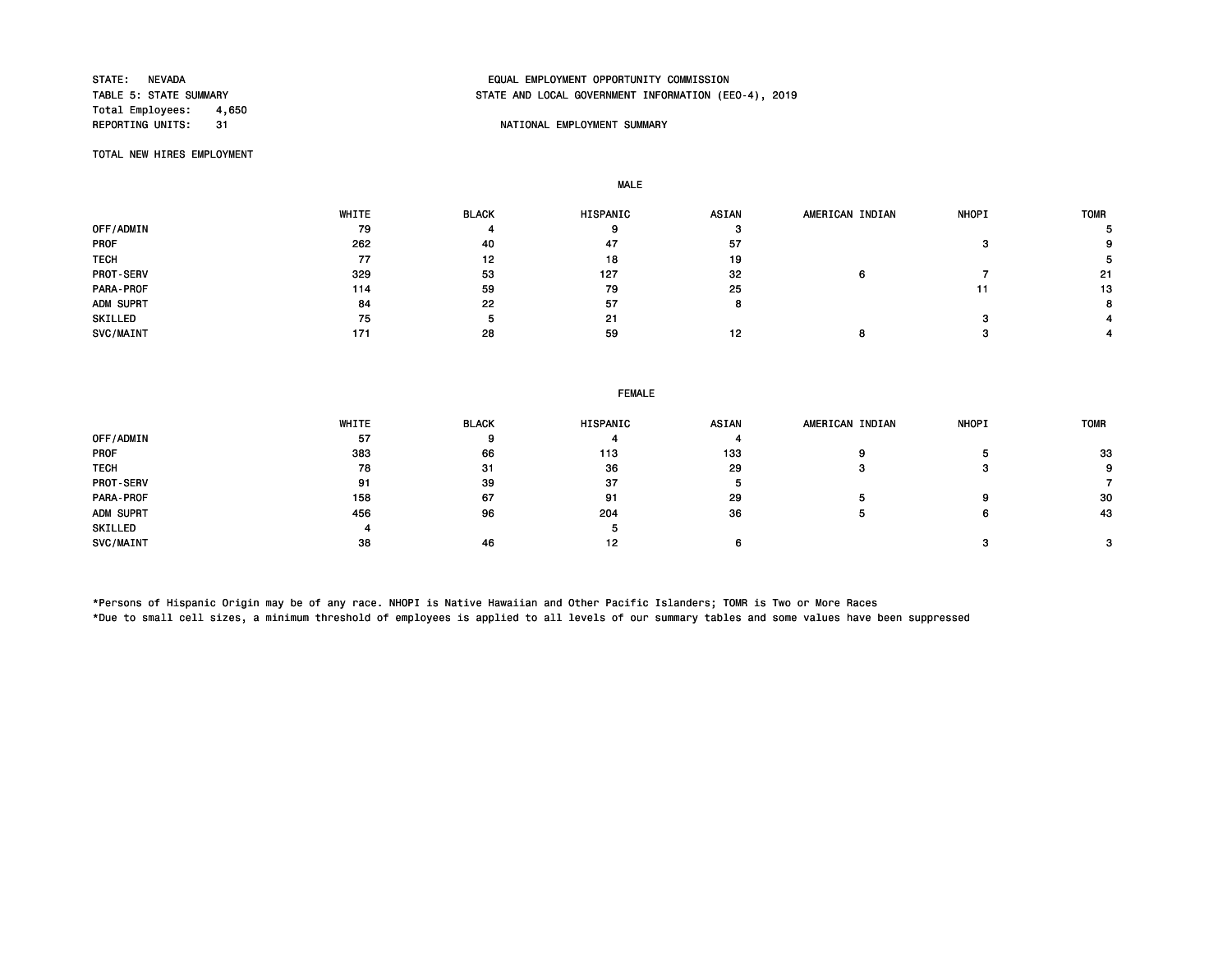Total Employees: 20,217

## STATE: NEW HAMPSHIRE EQUAL EMPLOYMENT OPPORTUNITY COMMISSION STATE AND LOCAL GOVERNMENT INFORMATION (EEO-4), 2019

#### REPORTING UNITS: 27 27 NATIONAL EMPLOYMENT SUMMARY

TOTAL FULL TIME EMPLOYMENT

 ANNUAL WHITE BLACK HISPANIC ASIAN AMERICAN INDIAN NHOPI TOMR SALARY \$K\*<br>0.1-15.9 0.1-15.9 67 3 16.0-19.9 29<br>20.0-24.9 120 20.0-24.9 120 4 25.0-32.9 753 15 20 7 6 33.0-42.9 1,742 80 33 7 8 4 43.0-54.9 2,649 47 38 10 11 3 6 55.0-69.9 2,507 42 30 12 9 5 70.0 PLUS 2,945 15 16 22 4 5 4 MEDIAN SALARY \$55,275 \$42,999 \$47,421 \$61,250 \$51,181 \$69,999 \$48,000 FEMALE **FRAME**  ANNUAL WHITE BLACK HISPANIC ASIAN AMERICAN INDIAN NHOPI TOMR SALARY \$K 0.1-15.9 124 16.0-19.9 70 20.0-24.9 157 25.0-32.9 738 28 12 18 4 5 33.0-42.9 1,932 24 38 17 3 8 43.0-54.9 2,072 20 17 11 4 10 55.0-69.9 1,613 20 17 18 5 5 70.0 PLUS 1,831 7 19 15 10 7 5 MEDIAN SALARY \$50,224 \$41,541 \$46,257 \$46,529 \$52,817 \$70,714 \$47,200 \*\*TOTAL\*\* ANNUAL WHITE BLACK HISPANIC ASIAN AMERICAN INDIAN NHOPI TOMR SALARY \$K MEDIAN SALARY \$53,020 \$42,662 \$46,863 \$51,888 \$51,999 \$70,417 \$47,500

\*IN THOUSAND OF DOLLARS (e.g. 0.1 - 15.9 represents \$1,000 - \$15,900).

MALE

\*Persons of Hispanic Origin may be of any race. NHOPI is Native Hawaiian and Other Pacific Islanders; TOMR is Two or More Races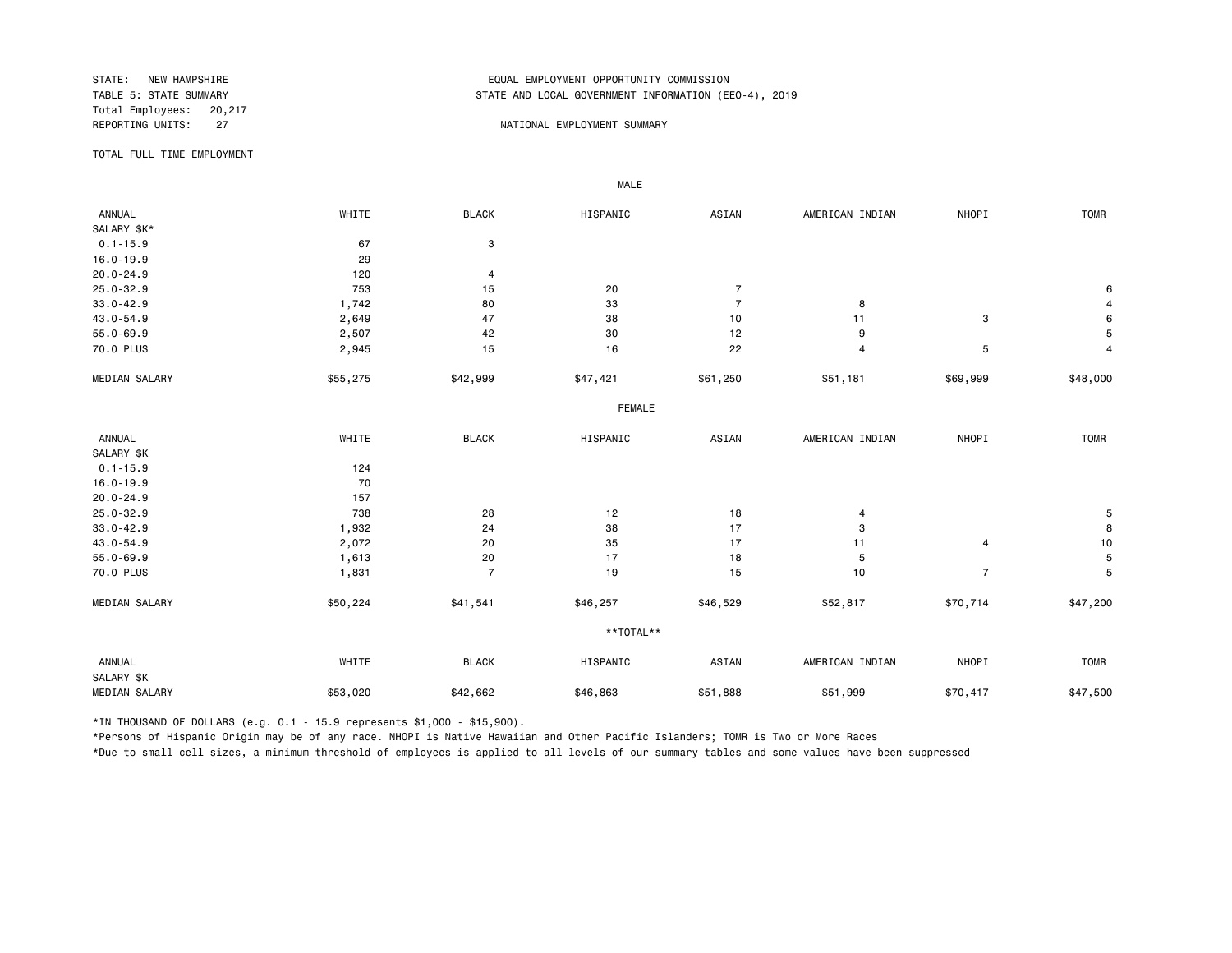Total Employees: 9,911<br>REPORTING UNITS: 27

# STATE: NEW HAMPSHIRE EQUAL EMPLOYMENT OPPORTUNITY COMMISSION STATE AND LOCAL GOVERNMENT INFORMATION (EEO-4), 2019

#### NATIONAL EMPLOYMENT SUMMARY

TOTAL PART TIME EMPLOYMENT

MALE

|             | WHITE | <b>BLACK</b> | HISPANIC       | <b>ASIAN</b>   | AMERICAN INDIAN | NHOPI | <b>TOMR</b> |
|-------------|-------|--------------|----------------|----------------|-----------------|-------|-------------|
| OFF/ADMIN   | 846   | 4            |                |                |                 |       |             |
| PROF        | 224   |              |                |                |                 |       |             |
| <b>TECH</b> | 72    |              |                |                |                 |       |             |
| PROT-SERV   | 2,800 |              | 11             | 3              |                 |       | 3           |
| PARA-PROF   | 215   |              | $\overline{7}$ | 8              |                 |       | 13          |
| ADM SUPRT   | 155   | 3            |                |                |                 |       | 4           |
| SKILLED     | 45    |              |                |                |                 |       |             |
| SVC/MAINT   | 1,585 | 26           | 20             | 20             |                 |       | 16          |
|             |       |              |                |                |                 |       |             |
|             |       |              | <b>FEMALE</b>  |                |                 |       |             |
|             | WHITE | <b>BLACK</b> | HISPANIC       | <b>ASIAN</b>   | AMERICAN INDIAN | NHOPI | <b>TOMR</b> |
| OFF/ADMIN   | 312   |              |                |                |                 |       |             |
| PROF        | 307   | 16           | 3              | 11             |                 |       |             |
| <b>TECH</b> | 88    | 25           |                | $\overline{4}$ |                 |       |             |
| PROT-SERV   | 156   |              | з              |                |                 |       |             |
| PARA-PROF   | 835   | 106          | 17             | 17             | 4               |       | 11          |
| ADM SUPRT   | 428   | 13           | 3              | $\overline{4}$ |                 |       | 3           |
| SKILLED     | 9     |              |                |                |                 |       |             |

\*Persons of Hispanic Origin may be of any race. NHOPI is Native Hawaiian and Other Pacific Islanders; TOMR is Two or More Races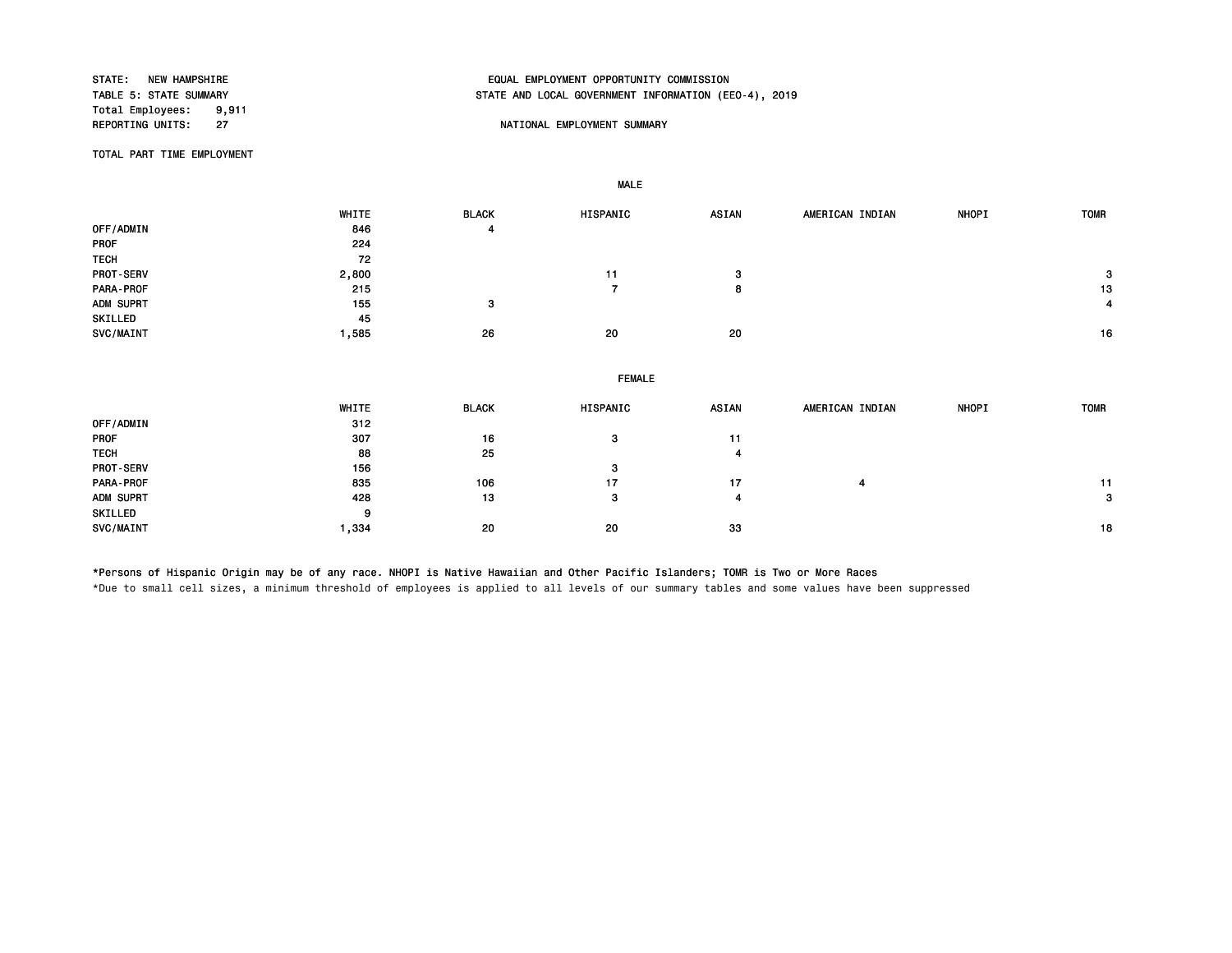Total Employees: 2,184<br>REPORTING UNITS: 27

# STATE: NEW HAMPSHIRE EQUAL EMPLOYMENT OPPORTUNITY COMMISSION STATE AND LOCAL GOVERNMENT INFORMATION (EEO-4), 2019

### NATIONAL EMPLOYMENT SUMMARY

TOTAL NEW HIRES EMPLOYMENT

MALE

|                  | WHITE | <b>BLACK</b> | HISPANIC | <b>ASIAN</b> | AMERICAN INDIAN | <b>NHOPI</b> | <b>TOMR</b>  |
|------------------|-------|--------------|----------|--------------|-----------------|--------------|--------------|
|                  |       |              |          |              |                 |              |              |
| OFF/ADMIN        | 55    |              |          |              |                 |              |              |
| PROF             | 107   | 6            |          |              |                 |              | 14           |
| <b>TECH</b>      | 49    |              |          |              |                 |              |              |
| <b>PROT-SERV</b> | 267   | 11           | 17       |              |                 |              | 11           |
| PARA-PROF        | 45    |              |          |              |                 |              | $\mathbf{3}$ |
| ADM SUPRT        | 46    |              |          |              |                 |              | 3            |
| SKILLED          | 72    |              |          |              |                 |              |              |
| SVC/MAINT        | 371   |              | 13       |              |                 |              | 3            |

FEMALE

|                  | WHITE | <b>BLACK</b> | HISPANIC | ASIAN | AMERICAN INDIAN | <b>NHOPI</b> | <b>TOMR</b>  |
|------------------|-------|--------------|----------|-------|-----------------|--------------|--------------|
| OFF/ADMIN        | 60    |              |          |       |                 |              | 3            |
| <b>PROF</b>      | 239   |              | 5        | Ð     |                 |              | 8            |
| <b>TECH</b>      | 39    |              |          |       |                 |              |              |
| <b>PROT-SERV</b> | 58    |              |          |       |                 |              |              |
| PARA-PROF        | 270   | 8            | 6        | 8     | 4               |              |              |
| ADM SUPRT        | 173   | з            | 4        |       |                 |              | $\mathbf{3}$ |
| SKILLED          | 5     |              |          |       |                 |              |              |
| SVC/MAINT        | 114   |              |          | 13    |                 |              |              |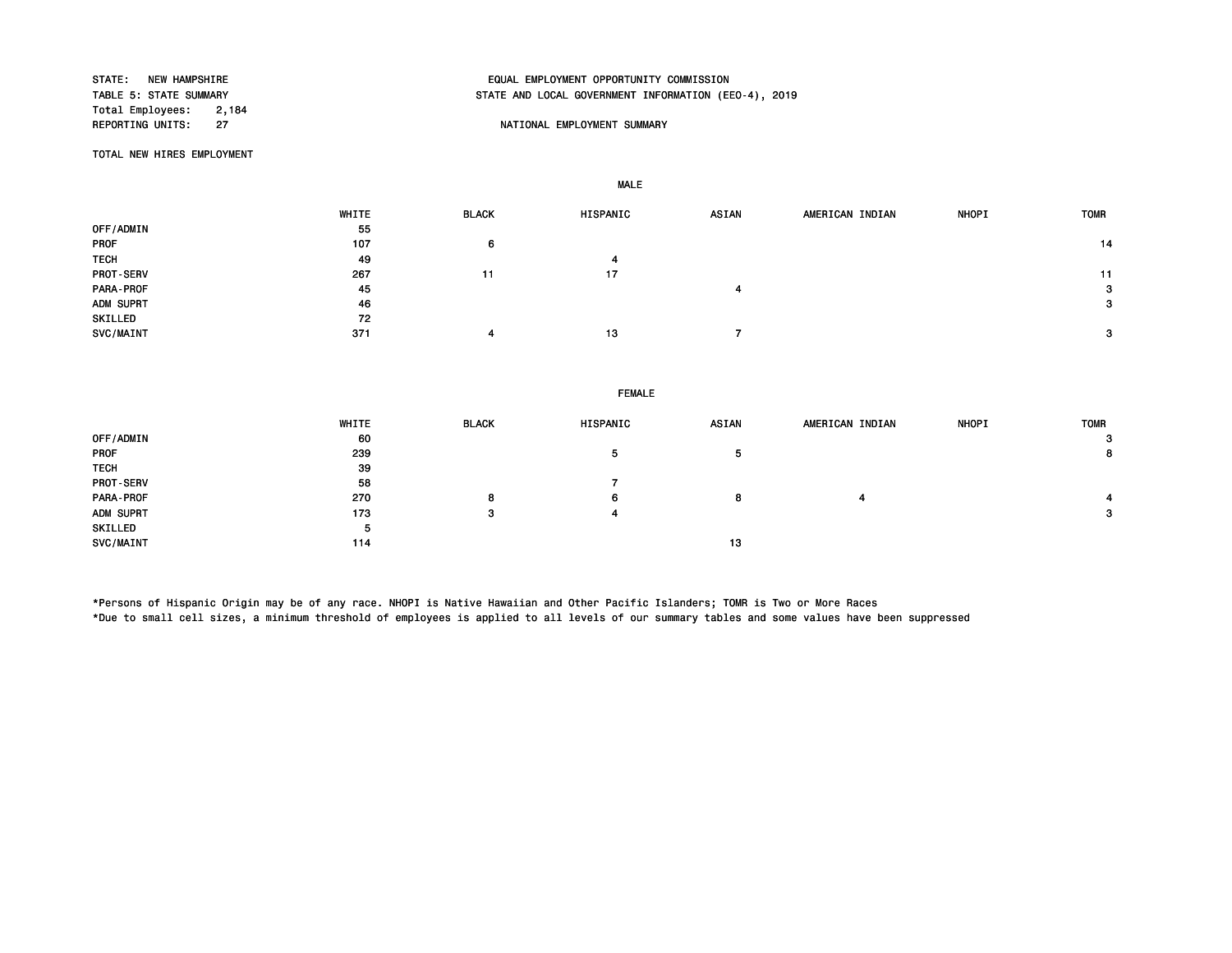Total Employees: 138,130

## STATE: NEW JERSEY EQUAL EMPLOYMENT OPPORTUNITY COMMISSION STATE AND LOCAL GOVERNMENT INFORMATION (EEO-4), 2019

#### REPORTING UNITS: 142 And the state of the state of the state of the state of the state of the state of the state of the state of the state of the state of the state of the state of the state of the state of the state of th

TOTAL FULL TIME EMPLOYMENT

 ANNUAL WHITE BLACK HISPANIC ASIAN AMERICAN INDIAN NHOPI TOMR SALARY \$K\*<br>0.1-15.9  $0.1-15.9$  236 236 23 12 9 16.0-19.9 118 31 4 20.0-24.9 149 40 36 25.0-32.9 964 751 400 28 10 33.0-42.9 4,119 1,756 1,069 93 8 5 37 43.0-54.9 7,953 3,338 1,824 167 20 8 71 55.0-69.9 11,353 4,375 2,435 408 28 10 44 70.0 PLUS 26,803 4,320 3,517 532 29 15 45 MEDIAN SALARY \$70,356 \$59,724 \$63,029 \$66,782 \$61,964 \$52,500 \$52,464 FEMALE **FRAME**  ANNUAL WHITE BLACK HISPANIC ASIAN AMERICAN INDIAN NHOPI TOMR SALARY \$K<br>0.1-15.9  $0.1-15.9$  129 18 23 6 16.0-19.9 79 11 6 20.0-24.9 156 20 37 3 25.0-32.9 1,480 994 488 54 28 33.0-42.9 3,809 2,392 1,257 108 8 19 19 43.0-54.9 6,472 5,034 2,044 127 13 9 40 55.0-69.9 7,086 4,805 2,284 180 7 10 18 70.0 PLUS 12,645 6,289 2,432 246 22 6 25 MEDIAN SALARY \$53,050 \$59,097 \$57,827 \$60,291 \$61,428 \$54,999 \$48,400 \*\*TOTAL\*\* ANNUAL WHITE BLACK HISPANIC ASIAN AMERICAN INDIAN NHOPI TOMR SALARY \$K MEDIAN SALARY \$68,106 \$59,396 \$60,511 \$61,795 \$58,750 \$58,750 \$50,999 \$50,999

\*IN THOUSAND OF DOLLARS (e.g. 0.1 - 15.9 represents \$1,000 - \$15,900).

MALE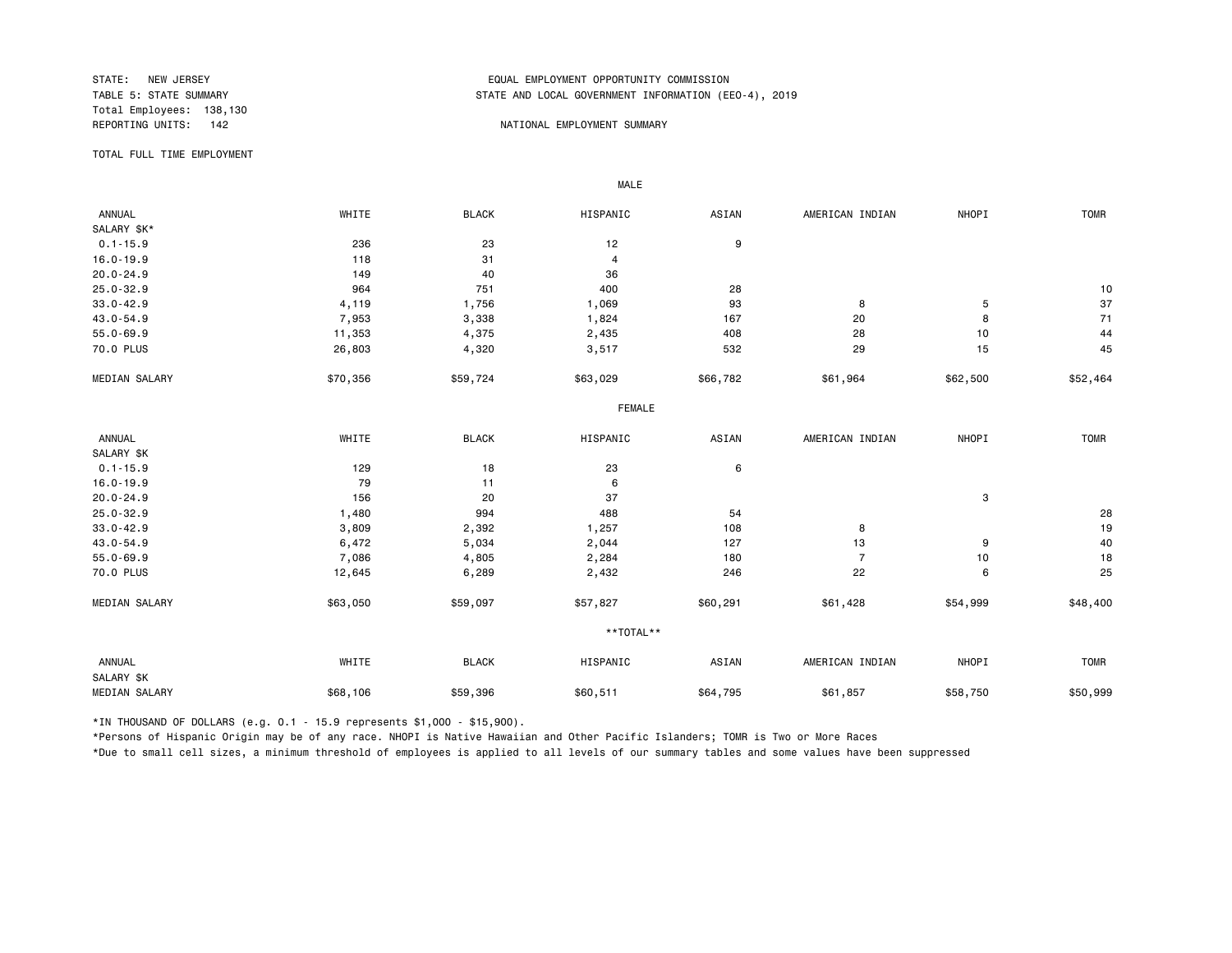Total Employees: 24,830<br>REPORTING UNITS: 142

# STATE: NEW JERSEY EQUAL EMPLOYMENT OPPORTUNITY COMMISSION STATE AND LOCAL GOVERNMENT INFORMATION (EEO-4), 2019

### NATIONAL EMPLOYMENT SUMMARY

TOTAL PART TIME EMPLOYMENT

MALE

 WHITE BLACK HISPANIC ASIAN AMERICAN INDIAN NHOPI TOMR OFF/ADMIN 424 30 38 5 PROF 1,191 140 52 18 5 7 TECH 414 51 105 18 3 PROT-SERV 1,872 168 246 17 6 PARA-PROF 1,271 240 96 43 3 5 ADM SUPRT 1,387 229 185 30 8 SKILLED 391 52 38 7 SVC/MAINT 2,746 781 754 69 30

|                  | <b>FEMALE</b> |              |          |       |                 |              |             |  |
|------------------|---------------|--------------|----------|-------|-----------------|--------------|-------------|--|
|                  | WHITE         | <b>BLACK</b> | HISPANIC | ASIAN | AMERICAN INDIAN | <b>NHOPI</b> | <b>TOMR</b> |  |
| OFF/ADMIN        | 218           | 37           | 16       | 6     |                 |              |             |  |
| <b>PROF</b>      | 832           | 191          | 54       | 22    | з               | -3           |             |  |
| <b>TECH</b>      | 237           | 12           | 89       | 8     |                 |              |             |  |
| <b>PROT-SERV</b> | 693           | 105          | 395      | Ð     |                 |              | 8           |  |
| PARA-PROF        | .824          | 594          | 218      | 48    |                 |              | -21         |  |
| ADM SUPRT        | .997          | 436          | 325      | 59    | ٥               | 6            | 27          |  |
| SKILLED          | 152           | 22           | 17       | Ð     |                 |              |             |  |
| SVC/MAINT        | 618 ا         | 718          | 505      | 77    | з               |              | 22          |  |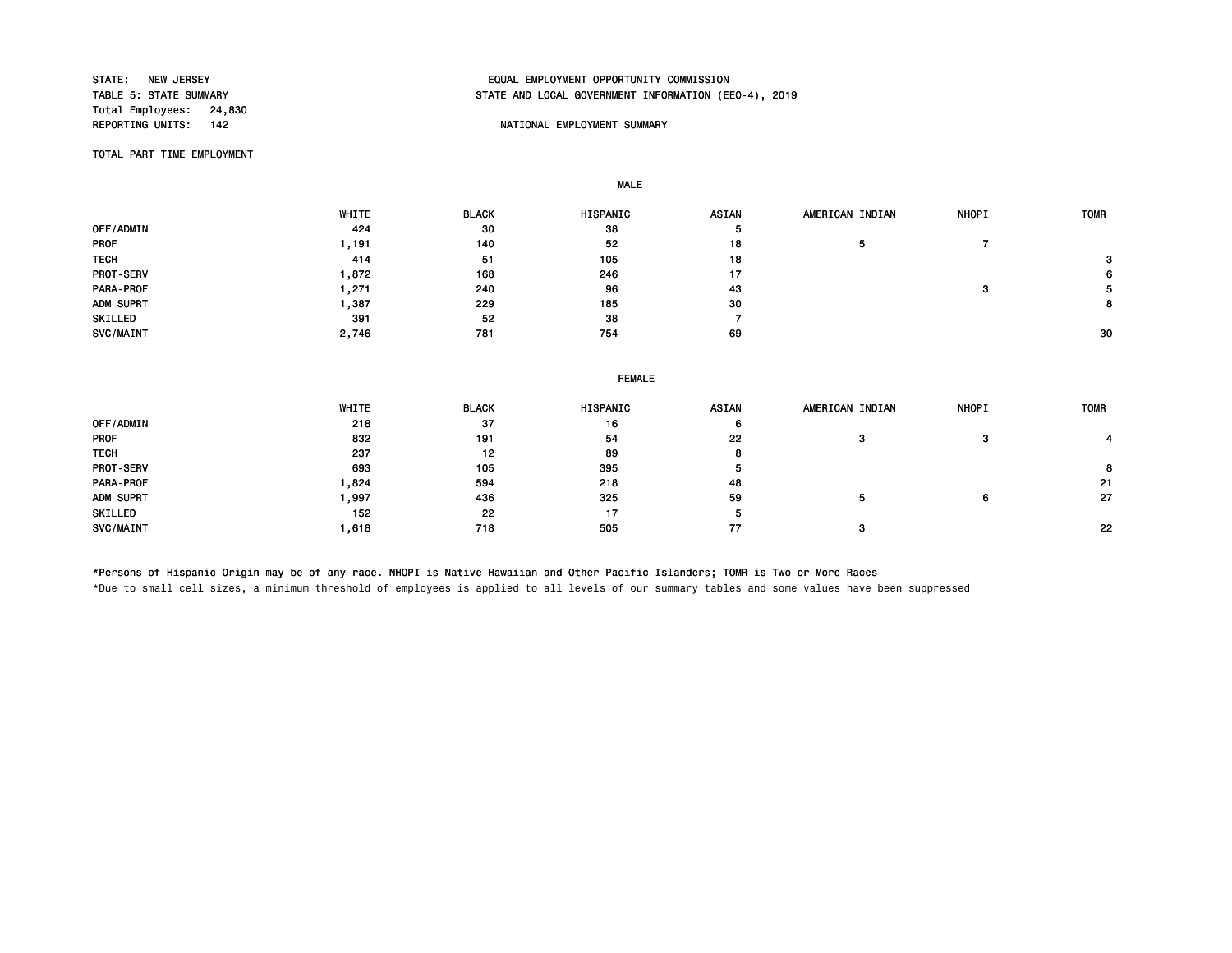Total Employees: 9,989<br>REPORTING UNITS: 142

# STATE: NEW JERSEY EQUAL EMPLOYMENT OPPORTUNITY COMMISSION STATE AND LOCAL GOVERNMENT INFORMATION (EEO-4), 2019

### NATIONAL EMPLOYMENT SUMMARY

TOTAL NEW HIRES EMPLOYMENT

MALE

|             | WHITE | <b>BLACK</b> | HISPANIC | ASIAN | AMERICAN INDIAN | <b>NHOPI</b> | <b>TOMR</b> |
|-------------|-------|--------------|----------|-------|-----------------|--------------|-------------|
| OFF/ADMIN   | 162   | 24           | 13       | 10    |                 |              |             |
| <b>PROF</b> | 791   | 202          | 101      | 41    |                 | 6            | 3           |
| <b>TECH</b> | 157   | 47           | 35       | 30    |                 |              | 6           |
| PROT-SERV   | 905   | 208          | 302      | 17    |                 |              |             |
| PARA-PROF   | 77    | 86           | 20       | 6     |                 |              |             |
| ADM SUPRT   | 213   | 62           | 49       | э     |                 |              | 10          |
| SKILLED     | 562   | 146          | 102      | 15    |                 |              | 10          |
| SVC/MAINT   | 648   | 396          | 253      | 25    |                 | ິ            | 16          |

FEMALE

|                  | WHITE | <b>BLACK</b> | HISPANIC | <b>ASIAN</b> | AMERICAN INDIAN | <b>NHOPI</b> | <b>TOMR</b> |
|------------------|-------|--------------|----------|--------------|-----------------|--------------|-------------|
| OFF/ADMIN        | 99    | 25           | 23       | 6            |                 |              |             |
| <b>PROF</b>      | 905   | 378          | 253      | 32           |                 | c            |             |
| <b>TECH</b>      | 104   | 34           | 17       | 17           |                 |              |             |
| <b>PROT-SERV</b> | 183   | 81           | 75       | 11           |                 |              |             |
| <b>PARA-PROF</b> | 146   | 186          | 47       | 6            |                 |              |             |
| ADM SUPRT        | 590   | 232          | 186      | 14           |                 |              |             |
| SKILLED          | 36    | 29           | 8        |              |                 |              |             |
| SVC/MAINT        | 156   | 203          | 87       |              |                 |              |             |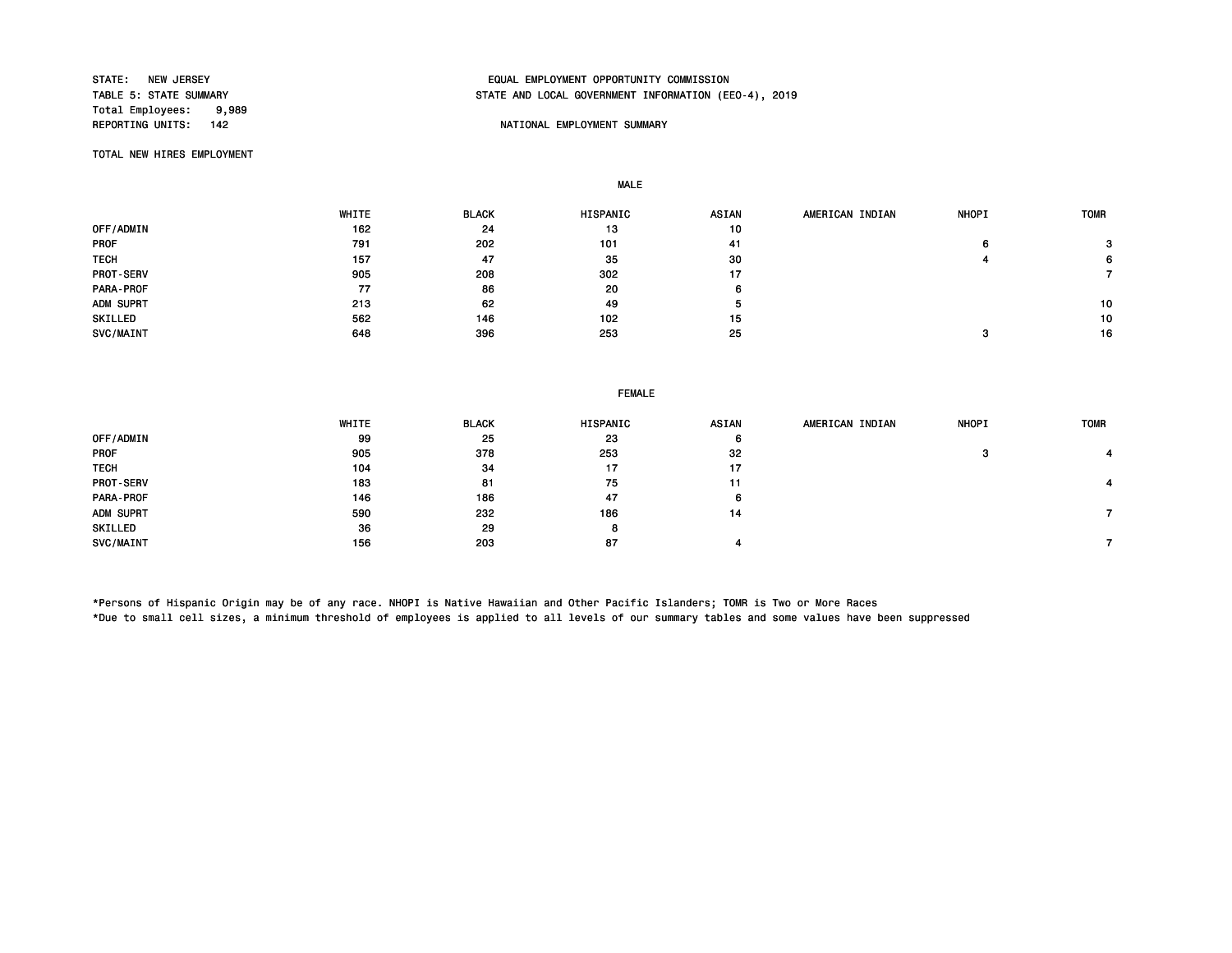Total Employees: 39,900

## STATE: NEW MEXICO EQUAL EMPLOYMENT OPPORTUNITY COMMISSION STATE AND LOCAL GOVERNMENT INFORMATION (EEO-4), 2019

#### REPORTING UNITS: 39 NATIONAL EMPLOYMENT SUMMARY

TOTAL FULL TIME EMPLOYMENT

 ANNUAL WHITE BLACK HISPANIC ASIAN AMERICAN INDIAN NHOPI TOMR SALARY \$K\*<br>0.1-15.9  $0.1-15.9$  288 16 346 36 36 16.0-19.9 77 137 54 3 20.0-24.9 205 33 416 7 64 4 3 25.0-32.9 712 90 1,888 29 145 33 33.0-42.9 1,543 163 3,758 258 11 62 43.0-54.9 1,648 138 2,833 32 157 8 46 55.0-69.9 2,093 121 2,191 38 106 10 28 70.0 PLUS 1,954 64 1,296 56 49 9 16 MEDIAN SALARY \$53,448 \$43,826 \$42,700 \$53,312 \$38,251 \$49,749 \$42,112 FEMALE **FRAME**  ANNUAL WHITE BLACK HISPANIC ASIAN AMERICAN INDIAN NHOPI TOMR SALARY \$K<br>0.1-15.9  $0.1-15.9$  and  $93$  and  $142$  and  $7$  $16.0-19.9$  20 20.0-24.9 161 11 437 7 37 7 25.0-32.9 702 37 1,788 21 178 8 29 33.0-42.9 1,269 74 2,898 33 331 7 28 43.0-54.9 1,126 77 2,284 35 150 5 23 55.0-69.9 936 48 1,258 40 74 6 12 70.0 PLUS 984 25 881 57 51 4 24 MEDIAN SALARY \$47,156 \$45,026 \$41,351 \$55,000 \$38,498 \$41,571 \$41,749 \*\*TOTAL\*\* ANNUAL WHITE BLACK HISPANIC ASIAN AMERICAN INDIAN NHOPI TOMR SALARY \$K 1,999 MEDIAN SALARY \$50,894 \$44,256 \$42,113 \$38,390 \$46,231 \$41,999 \$41,999

\*IN THOUSAND OF DOLLARS (e.g. 0.1 - 15.9 represents \$1,000 - \$15,900).

MALE

\*Persons of Hispanic Origin may be of any race. NHOPI is Native Hawaiian and Other Pacific Islanders; TOMR is Two or More Races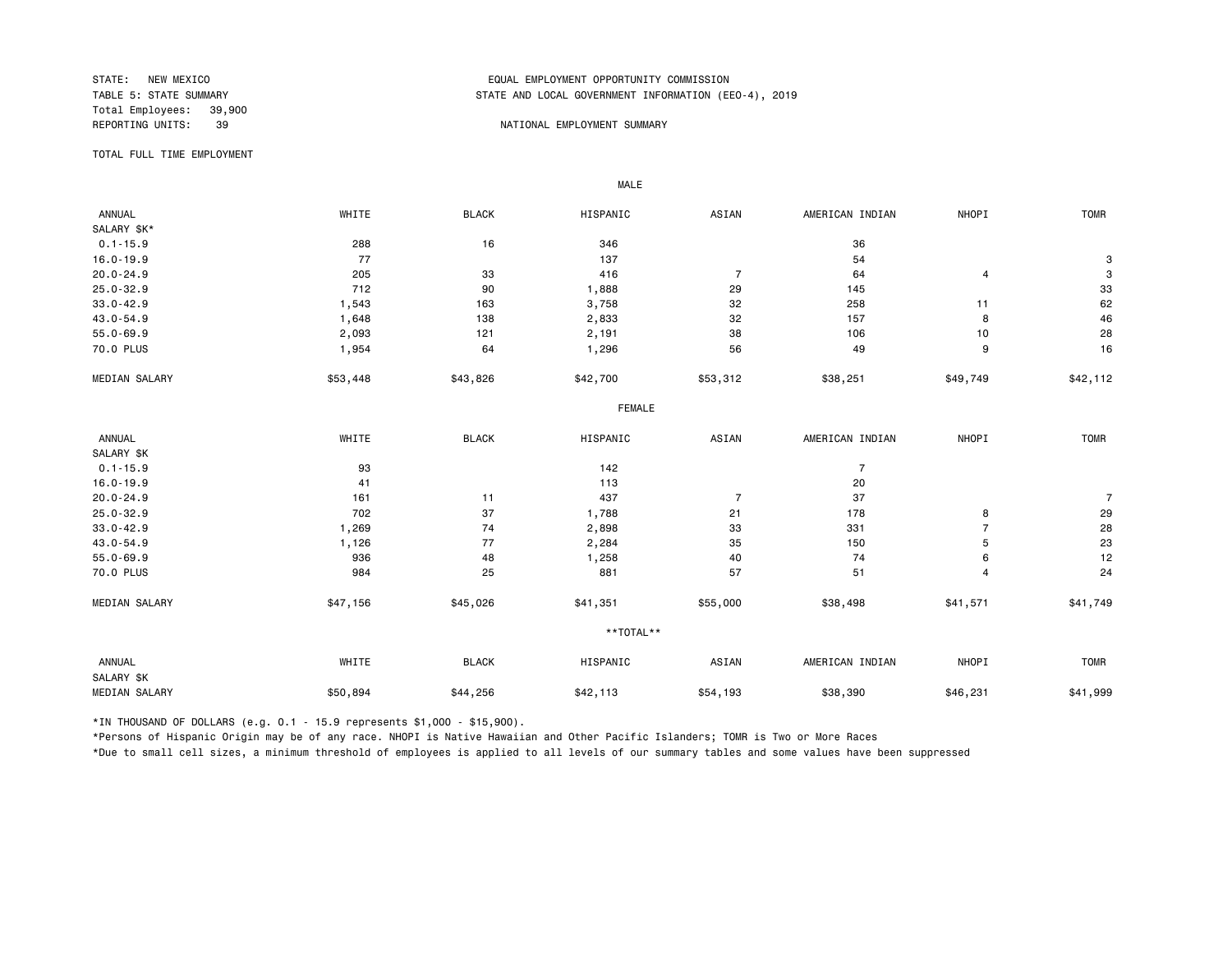Total Employees: 8,562<br>REPORTING UNITS: 39

# STATE: NEW MEXICO EQUAL EMPLOYMENT OPPORTUNITY COMMISSION STATE AND LOCAL GOVERNMENT INFORMATION (EEO-4), 2019

### **REPORT IN THE PORTIONAL EMPLOYMENT SUMMARY**

TOTAL PART TIME EMPLOYMENT

MALE

|                  | <b>WHITE</b> | <b>BLACK</b> | HISPANIC | <b>ASIAN</b> | AMERICAN INDIAN | <b>NHOPI</b> | <b>TOMR</b> |
|------------------|--------------|--------------|----------|--------------|-----------------|--------------|-------------|
| OFF/ADMIN        | 160          | 9            | 116      |              |                 |              | 13          |
| <b>PROF</b>      | 247          | 15           | 204      | 13           | 12              |              | 6.          |
| <b>TECH</b>      | 25           |              | 28       |              |                 |              |             |
| <b>PROT-SERV</b> | 94           |              | 112      |              | 16              |              |             |
| <b>PARA-PROF</b> | 181          | 39           | 348      | 10           | 13              |              | 18          |
| ADM SUPRT        | 237          | -31          | 361      | 10           | 19              |              | 55          |
| SKILLED          | 31           |              | 53       |              |                 |              | 10          |
| SVC/MAINT        | 325          | 33           | 528      |              | 66              |              | 18          |

|             | <b>FEMALE</b> |              |          |       |                 |              |             |  |  |
|-------------|---------------|--------------|----------|-------|-----------------|--------------|-------------|--|--|
|             | WHITE         | <b>BLACK</b> | HISPANIC | ASIAN | AMERICAN INDIAN | <b>NHOPI</b> | <b>TOMR</b> |  |  |
| OFF/ADMIN   | 217           | 17           | 233      | 6     | 16              |              | 17          |  |  |
| <b>PROF</b> | 378           | 16           | 476      | 17    | 29              |              | 8           |  |  |
| <b>TECH</b> | 28            |              | 34       |       | 11              |              |             |  |  |
| PROT-SERV   | 61            |              | 104      |       |                 |              |             |  |  |
| PARA-PROF   | 251           | 24           | 618      | 15    | 18              |              | 30          |  |  |
| ADM SUPRT   | 377           | 48           | 781      | 18    | 52              |              | 104         |  |  |
| SKILLED     | 21            |              | 27       |       | $\circ$         |              | 3           |  |  |
| SVC/MAINT   | 306           | 22           | 520      | 16    | 72              | 6            | -35         |  |  |

\*Persons of Hispanic Origin may be of any race. NHOPI is Native Hawaiian and Other Pacific Islanders; TOMR is Two or More Races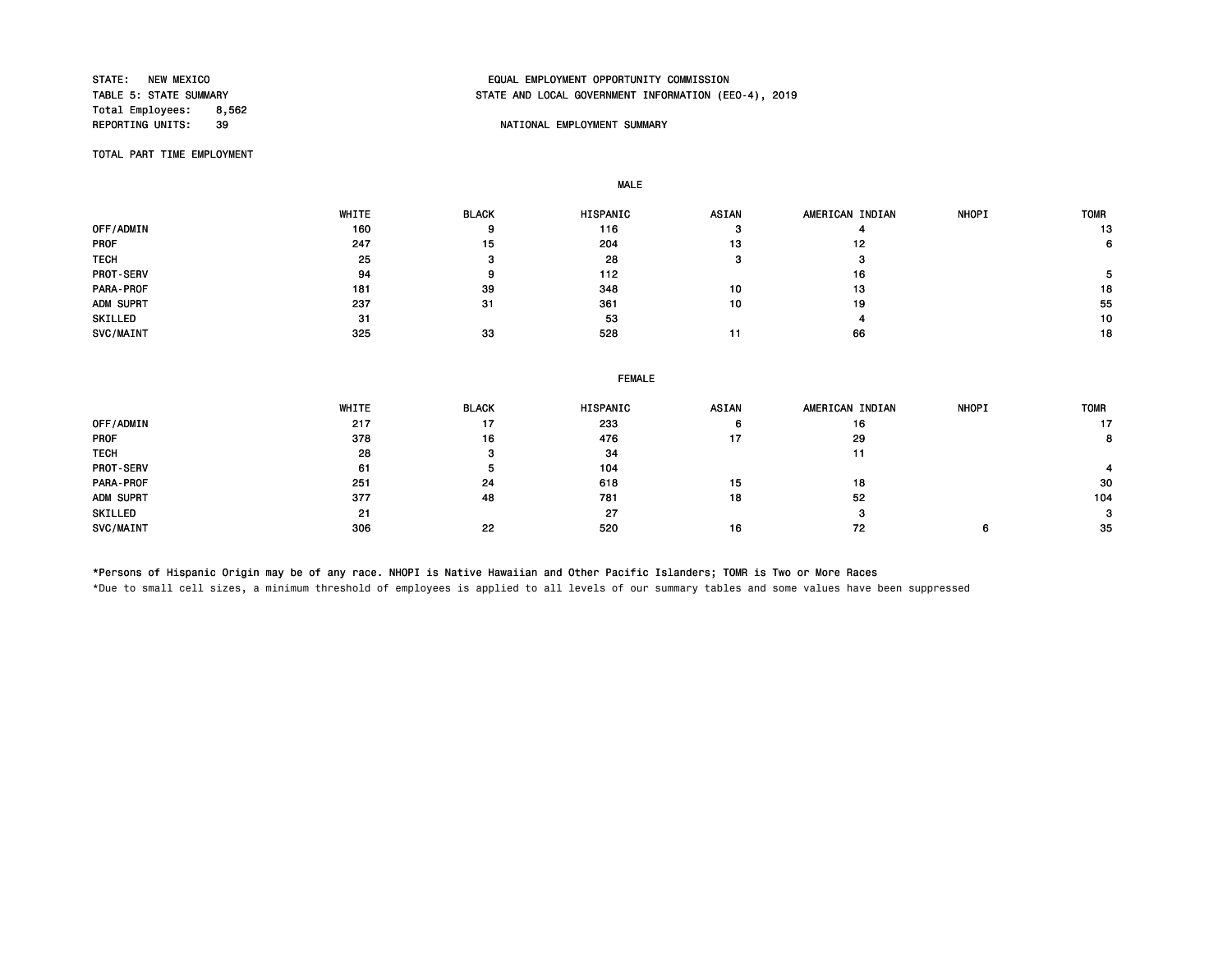Total Employees: 6,429<br>REPORTING UNITS: 39

# STATE: NEW MEXICO EQUAL EMPLOYMENT OPPORTUNITY COMMISSION STATE AND LOCAL GOVERNMENT INFORMATION (EEO-4), 2019

### **REPORT IN THE PORTIONAL EMPLOYMENT SUMMARY**

TOTAL NEW HIRES EMPLOYMENT

MALE

|                  | WHITE | <b>BLACK</b> | <b>HISPANIC</b> | <b>ASIAN</b> | AMERICAN INDIAN | <b>NHOPI</b> | <b>TOMR</b> |
|------------------|-------|--------------|-----------------|--------------|-----------------|--------------|-------------|
| OFF/ADMIN        | 84    |              | 48              |              |                 |              |             |
| <b>PROF</b>      | 266   | 12           | 206             | 10           |                 |              | 16          |
| <b>TECH</b>      | 39    | 11           | 109             |              |                 |              | з           |
| <b>PROT-SERV</b> | 434   | 46           | 639             | 11           | 58              |              | 15          |
| PARA-PROF        | 74    | 6            | 129             |              | 6               |              |             |
| ADM SUPRT        | 56    | 8            | 93              |              | ×.              |              | 10          |
| SKILLED          | 111   |              | 225             |              | 20              |              |             |
| SVC/MAINT        | 178   | 27           | 347             |              | 75              |              | 12          |

| <b>FEMALE</b> |  |
|---------------|--|
|---------------|--|

|                  | WHITE | <b>BLACK</b> | HISPANIC | ASIAN | AMERICAN INDIAN | <b>NHOPI</b> | <b>TOMR</b> |
|------------------|-------|--------------|----------|-------|-----------------|--------------|-------------|
| OFF/ADMIN        | 55    |              | 66       |       |                 |              |             |
| <b>PROF</b>      | 319   | 19           | 378      | 17    | 37              |              | 15          |
| <b>TECH</b>      | 68    |              | 156      |       | у               |              |             |
| <b>PROT-SERV</b> | 132   |              | 233      | -3    | 58              |              |             |
| PARA-PROF        | 106   |              | 221      |       | 23              |              |             |
| ADM SUPRT        | 278   |              | 447      | 8     | 43              |              |             |
| SKILLED          | 8     |              | 17       |       |                 |              |             |
| SVC/MAINT        | 56    |              | 92       |       | 26              |              |             |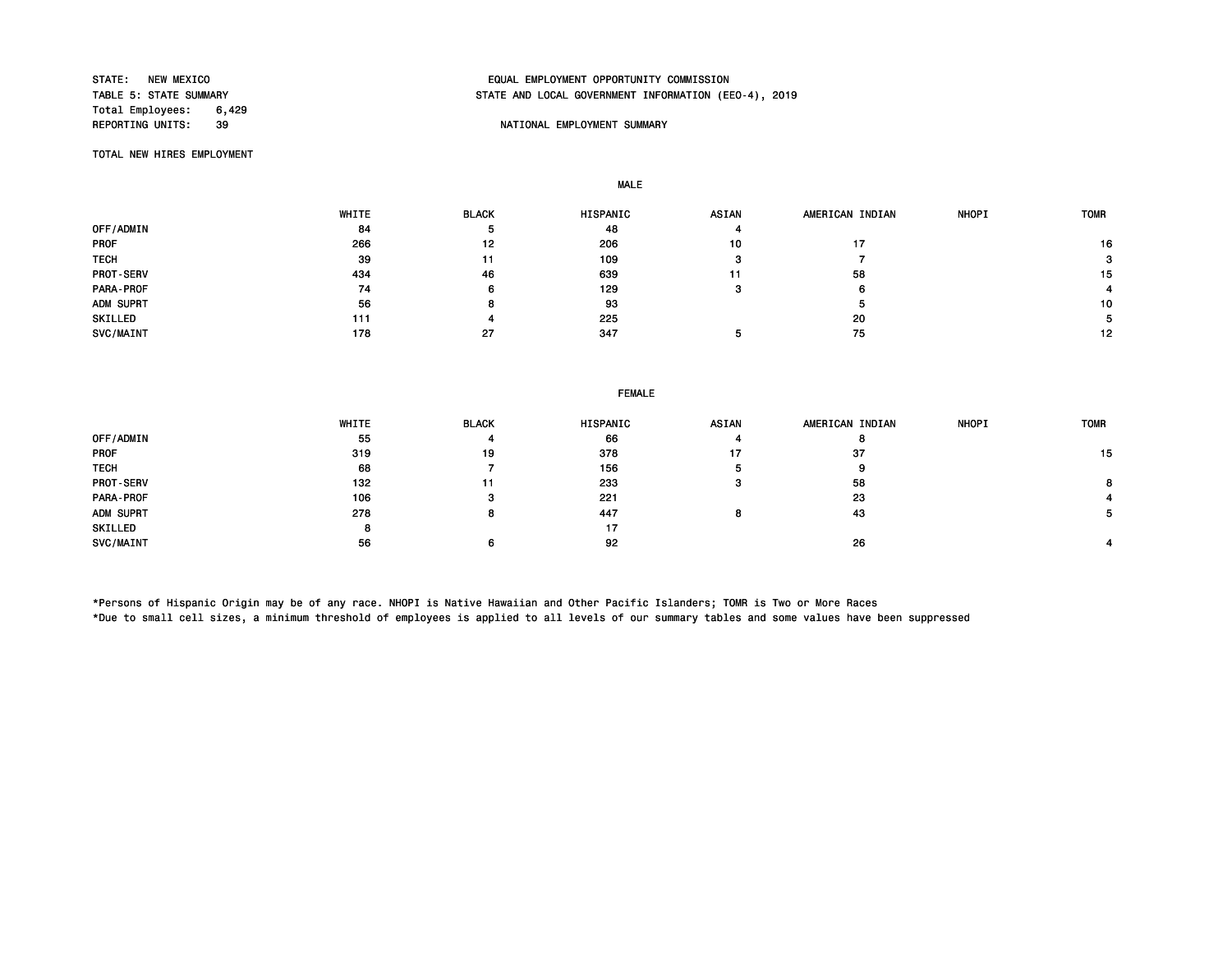Total Employees: 528,662

## STATE: NEW YORK EQUAL EMPLOYMENT OPPORTUNITY COMMISSION STATE AND LOCAL GOVERNMENT INFORMATION (EEO-4), 2019

#### REPORTING UNITS: 180 NATIONAL EMPLOYMENT SUMMARY

TOTAL FULL TIME EMPLOYMENT

 ANNUAL WHITE BLACK HISPANIC ASIAN AMERICAN INDIAN NHOPI TOMR SALARY \$K\*<br>0.1-15.9  $0.1-15.9$  598 597 67 67 10 4 16.0-19.9 93 13 6 4 20.0-24.9 184 62 24 11 13 25.0-32.9 2,018 1,263 452 143 23 5 24 33.0-42.9 13,033 6,965 4,106 2,122 103 22 187 43.0-54.9 26,533 13,368 7,910 3,340 205 28 442 55.0-69.9 36,514 13,757 7,904 4,466 212 20 642 70.0 PLUS 102,224 29,100 21,550 13,993 438 68 1,920 MEDIAN SALARY \$71,137 \$66,518 \$70,251 \$71,392 \$65,683 \$66,249 \$71,622 FEMALE **FRAME**  ANNUAL WHITE BLACK HISPANIC ASIAN AMERICAN INDIAN NHOPI TOMR SALARY \$K<br>0.1-15.9  $0.1-15.9$  822 46 43 11 7 16.0-19.9 75 49 12 6 5  $20.0-24.9$  3 25.0-32.9 3,401 1,679 567 128 22 5 24 33.0-42.9 13,449 12,398 4,986 1,607 142 15 170 43.0-54.9 20,560 19,317 7,749 2,060 318 13 241 55.0-69.9 21,207 15,160 5,975 2,758 177 16 407 70.0 PLUS 35,121 22,816 9,128 8,437 275 50 582 MEDIAN SALARY \$61,278 \$57,191 \$57,164 \$71,093 \$54,282 \$67,655 \$65,153 \*\*TOTAL\*\* ANNUAL WHITE BLACK HISPANIC ASIAN AMERICAN INDIAN NHOPI TOMR SALARY \$K 0 MEDIAN SALARY \$69,816 \$61,628 \$65,058 \$60,090 \$66,874 \$70,719

\*IN THOUSAND OF DOLLARS (e.g. 0.1 - 15.9 represents \$1,000 - \$15,900).

MALE

\*Persons of Hispanic Origin may be of any race. NHOPI is Native Hawaiian and Other Pacific Islanders; TOMR is Two or More Races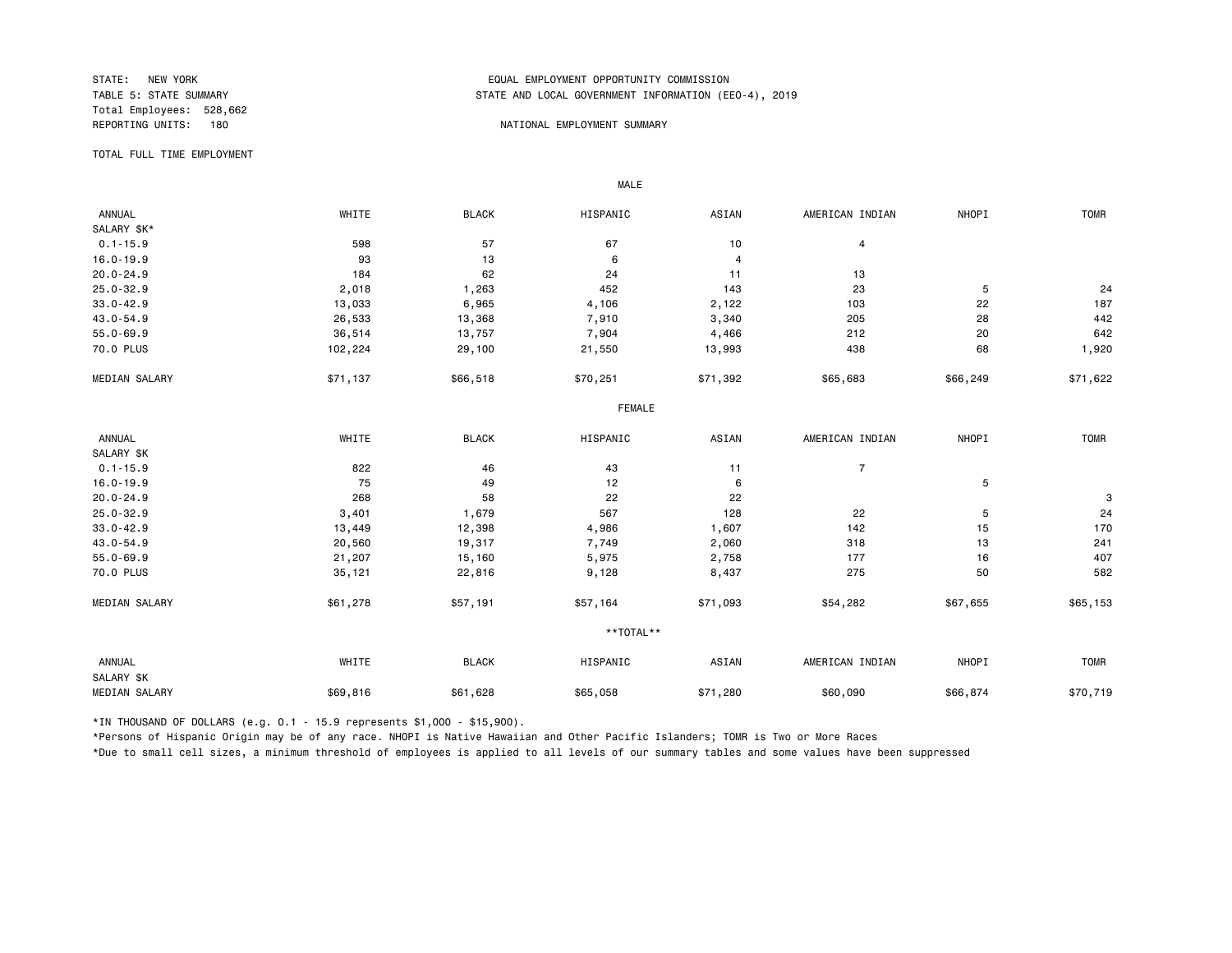Total Employees: 65,863<br>REPORTING UNITS: 180

# STATE: NEW YORK EQUAL EMPLOYMENT OPPORTUNITY COMMISSION STATE AND LOCAL GOVERNMENT INFORMATION (EEO-4), 2019

### NATIONAL EMPLOYMENT SUMMARY

TOTAL PART TIME EMPLOYMENT

MALE

|                  | WHITE | <b>BLACK</b> | HISPANIC | <b>ASIAN</b> | AMERICAN INDIAN | <b>NHOPI</b> | <b>TOMR</b> |
|------------------|-------|--------------|----------|--------------|-----------------|--------------|-------------|
| OFF/ADMIN        | 671   | 52           | 28       | 27           |                 |              |             |
| <b>PROF</b>      | 2,433 | 315          | 209      | 259          | 13              |              | 21          |
| <b>TECH</b>      | 888   | 72           | 50       | 73           | ь               |              | 9           |
| <b>PROT-SERV</b> | 4,669 | 488          | 784      | 206          | 16              |              | -31         |
| PARA-PROF        | 3,413 | 793          | 540      | 352          | 11              |              | 141         |
| ADM SUPRT        | .669  | 406          | 215      | 104          | э               |              | -31         |
| SKILLED          | 2,382 | 875          | 553      | 65           |                 | э            | 25          |
| SVC/MAINT        | 6,985 | 2,696        | ,066     | 186          | 45              | 9            | 90          |

|  | <b>FEMALE</b> |  |
|--|---------------|--|
|  |               |  |

|             | WHITE | <b>BLACK</b> | HISPANIC | ASIAN | AMERICAN INDIAN | <b>NHOPI</b> | <b>TOMR</b> |
|-------------|-------|--------------|----------|-------|-----------------|--------------|-------------|
| OFF/ADMIN   | 356   | 69           | 37       | 26    |                 |              |             |
| <b>PROF</b> | 2,755 | 690          | 295      | 361   | 16              |              | 20          |
| <b>TECH</b> | 655   | 154          | 51       | 44    | з               |              | 13          |
| PROT-SERV   | 2,040 | 821          | 801      | 149   | 11              |              | 22          |
| PARA-PROF   | 5,555 | 776. ا       | 882      | 509   | 17              | o            | 112         |
| ADM SUPRT   | 4,022 | 815          | 404      | 180   | 12              |              | 36          |
| SKILLED     | 271   | 106          | 39       | 10    |                 |              | 8           |
| SVC/MAINT   | 4,087 | 2,477        | 899      | 127   | 32              |              | 69          |

\*Persons of Hispanic Origin may be of any race. NHOPI is Native Hawaiian and Other Pacific Islanders; TOMR is Two or More Races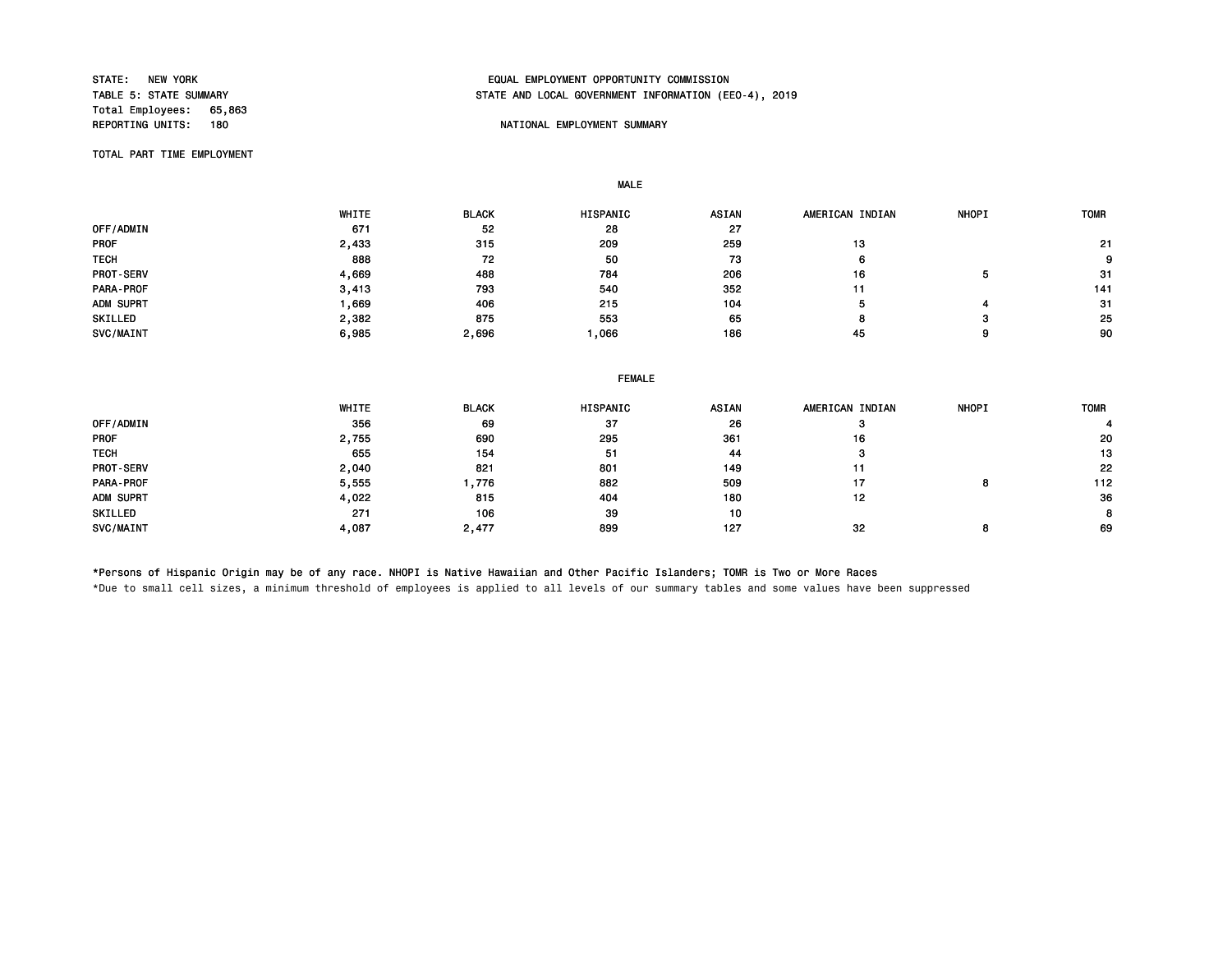Total Employees: 59,438<br>REPORTING UNITS: 180

# STATE: NEW YORK EQUAL EMPLOYMENT OPPORTUNITY COMMISSION STATE AND LOCAL GOVERNMENT INFORMATION (EEO-4), 2019

#### NATIONAL EMPLOYMENT SUMMARY

TOTAL NEW HIRES EMPLOYMENT

MALE

 WHITE BLACK HISPANIC ASIAN AMERICAN INDIAN NHOPI TOMR OFF/ADMIN 817 236 181 187 23 PROF 2,426 1,481 811 1,169 19 6 79 TECH 625 199 184 134 4 21 PROT-SERV 3,303 940 1,290 610 21 8 36 PARA-PROF 819 865 490 320 11 35 ADM SUPRT 557 340 264 174 31 SKILLED 2,842 971 771 381 29 8 99 SVC/MAINT 1,836 3,775 1,682 311 39 13 153

|                  | WHITE | <b>BLACK</b> | <b>HISPANIC</b> | <b>ASIAN</b> | AMERICAN INDIAN | <b>NHOPI</b> | <b>TOMR</b> |
|------------------|-------|--------------|-----------------|--------------|-----------------|--------------|-------------|
| OFF/ADMIN        | 715   | 375          | 175             | 203          |                 |              | 23          |
| <b>PROF</b>      | 3,099 | 2,603        | , 172           | ,318         | 31              | 6            | 102         |
| <b>TECH</b>      | 472   | 315          | 177             | 106          |                 |              | 22          |
| <b>PROT-SERV</b> | 790   | 899          | 732             | 126          | 8               |              | 19          |
| PARA-PROF        | ,501  | 830          | 853             | 516          | 19              |              | 84          |
| ADM SUPRT        | ,884  | ,228         | 795             | 203          | 13              |              | 41          |
| SKILLED          | 70    | 89           | 40              | 11           |                 |              | 10          |
| SVC/MAINT        | 413   | 3,420        | .083            | 57           | 33              |              | 98          |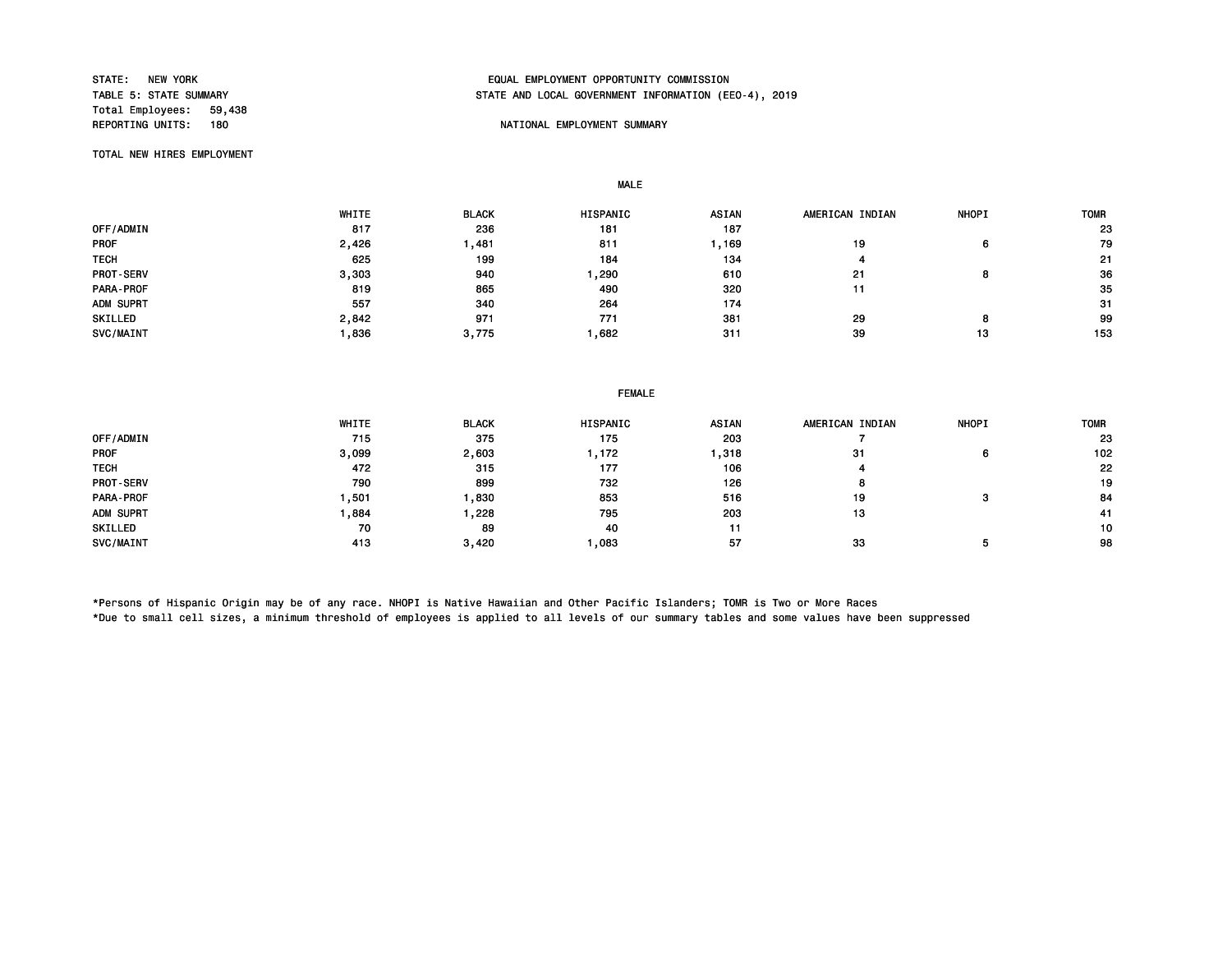Total Employees: 199,595

## STATE: NORTH CAROLINA EQUAL EMPLOYMENT OPPORTUNITY COMMISSION STATE AND LOCAL GOVERNMENT INFORMATION (EEO-4), 2019

#### REPORTING UNITS: 172 NATIONAL EMPLOYMENT SUMMARY

TOTAL FULL TIME EMPLOYMENT

 ANNUAL WHITE BLACK HISPANIC ASIAN AMERICAN INDIAN NHOPI TOMR SALARY \$K\*<br>0.1-15.9  $0.1$ -15.9 30 339 94 23 5 5 5 21.15.9 4 16.0-19.9 305 61 10 5 20.0-24.9 483 203 30 4 14 9 25.0-32.9 4,786 3,367 371 115 87 9 87 33.0-42.9 17,882 6,996 785 217 463 30 160 43.0-54.9 16,827 4,046 610 218 247 18 100 55.0-69.9 12,567 2,254 352 221 162 11 68 70.0 PLUS 13,923 1,862 329 680 107 9 66 MEDIAN SALARY \$49,960 \$41,170 \$43,708 \$66,436 \$42,427 \$42,666 \$42,124 FEMALE **FRAME**  ANNUAL WHITE BLACK HISPANIC ASIAN AMERICAN INDIAN NHOPI TOMR SALARY \$K<br>0.1-15.9 0.1-15.9 120 87 9 4 6 16.0-19.9 116 78 10 3 20.0-24.9 860 444 84 23 17 26 25.0-32.9 8.417 7,162 981 211 187 8 217 8 217 33.0-42.9 16,796 12,151 1,319 305 381 13 284 43.0-54.9 15,576 7,274 763 364 258 21 215 55.0-69.9 11,191 3,984 410 376 129 21 104 70.0 PLUS 12,668 2,997 306 787 83 23 89 MEDIAN SALARY \$48,056 \$40,667 \$39,497 \$60,066 \$41,451 \$54,713 \$40,746 \*\*TOTAL\*\* ANNUAL WHITE BLACK HISPANIC ASIAN AMERICAN INDIAN NHOPI TOMR SALARY \$K 129, MEDIAN SALARY \$49,045 \$40,851 \$62,424 \$41,986 \$49,000 \$41,242

\*IN THOUSAND OF DOLLARS (e.g. 0.1 - 15.9 represents \$1,000 - \$15,900).

MALE

\*Persons of Hispanic Origin may be of any race. NHOPI is Native Hawaiian and Other Pacific Islanders; TOMR is Two or More Races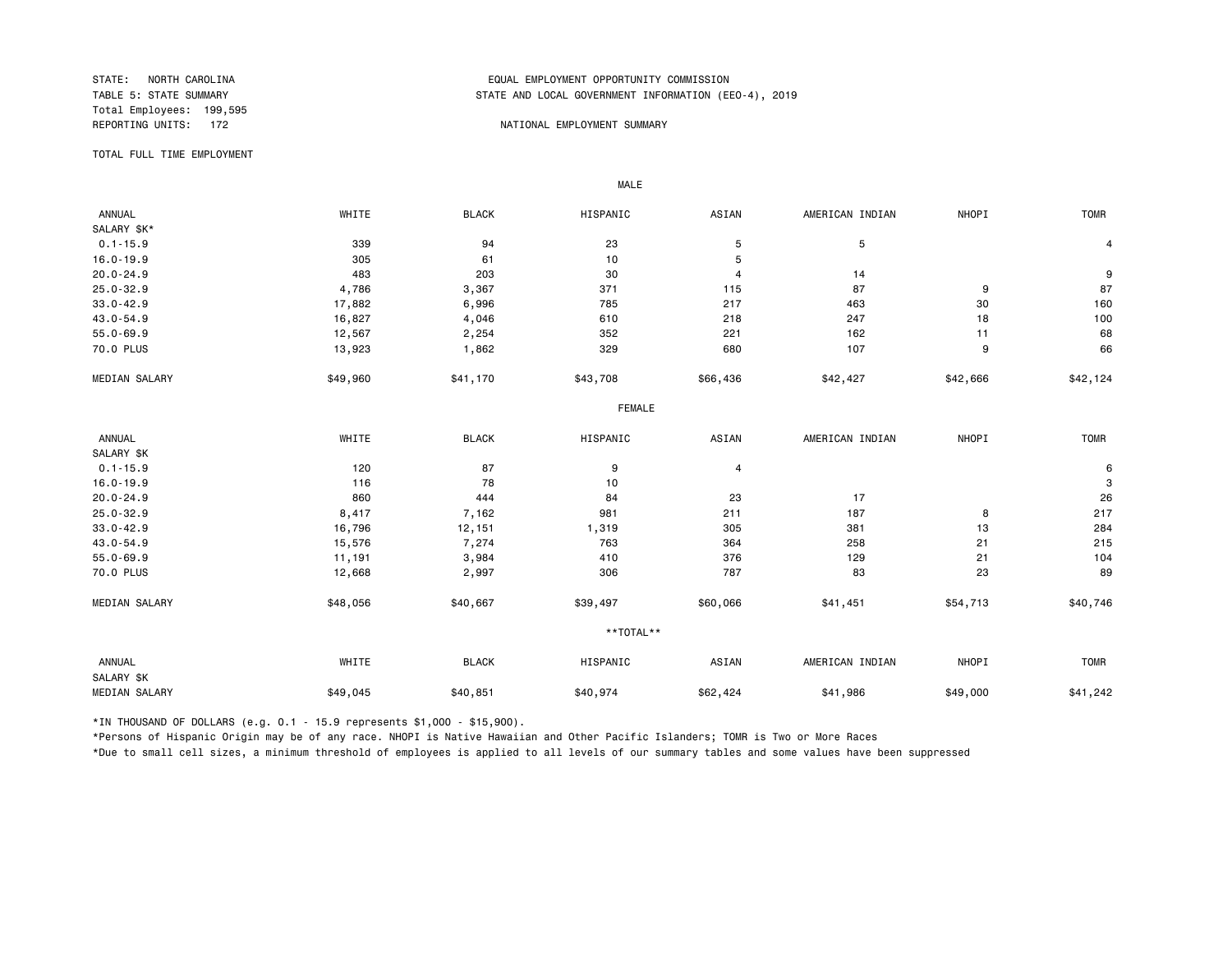Total Employees: 45,806<br>REPORTING UNITS: 172

## STATE: NORTH CAROLINA EQUAL EMPLOYMENT OPPORTUNITY COMMISSION STATE AND LOCAL GOVERNMENT INFORMATION (EEO-4), 2019

### NATIONAL EMPLOYMENT SUMMARY

TOTAL PART TIME EMPLOYMENT

MALE

|                  | WHITE  | <b>BLACK</b> | <b>HISPANIC</b> | <b>ASIAN</b> | AMERICAN INDIAN | <b>NHOPI</b> | <b>TOMR</b> |
|------------------|--------|--------------|-----------------|--------------|-----------------|--------------|-------------|
| OFF/ADMIN        | 858    | 220          | 20              |              | o               |              |             |
| <b>PROF</b>      | .360   | 426          | 58              | 60           | 14              |              |             |
| <b>TECH</b>      | $-121$ | 289          | 43              | 21           | 17              |              | 20          |
| <b>PROT-SERV</b> | .954   | 345          | 36              | 12           | 10              |              | 11          |
| <b>PARA-PROF</b> | ,457   | 655          | 75              | 22           | 28              |              | 13          |
| ADM SUPRT        | ,952   | 730          | 82              | 25           | 12              |              | 24          |
| SKILLED          | 778    | 251          | 32              | 23           | 11              |              |             |
| SVC/MAINT        | 2,808  | l 176        | 80              | 41           | 57              |              | 40          |

|                  | WHITE | <b>BLACK</b> | HISPANIC | <b>ASIAN</b> | AMERICAN INDIAN | <b>NHOPI</b> | <b>TOMR</b> |
|------------------|-------|--------------|----------|--------------|-----------------|--------------|-------------|
| OFF/ADMIN        | 400   | 137          | 6        |              |                 |              |             |
| <b>PROF</b>      | 6,317 | 1,462        | 307      | 275          | 37              | 12           | 64          |
| <b>TECH</b>      | .607  | 777          | 121      | 87           | 24              |              | 32          |
| <b>PROT-SERV</b> | 485   | 211          | 37       |              | з               |              | 9           |
| PARA-PROF        | 2,123 | 974          | 97       | 45           | 20              |              | 19          |
| ADM SUPRT        | 4,881 | 2,330        | 227      | 65           | 31              | Ω            | 73          |
| SKILLED          | 458   | 108          | 270      | 23           | ٥               |              |             |
| SVC/MAINT        | 2,543 | 409          | 140      | 84           | 33              |              | 78          |

\*Persons of Hispanic Origin may be of any race. NHOPI is Native Hawaiian and Other Pacific Islanders; TOMR is Two or More Races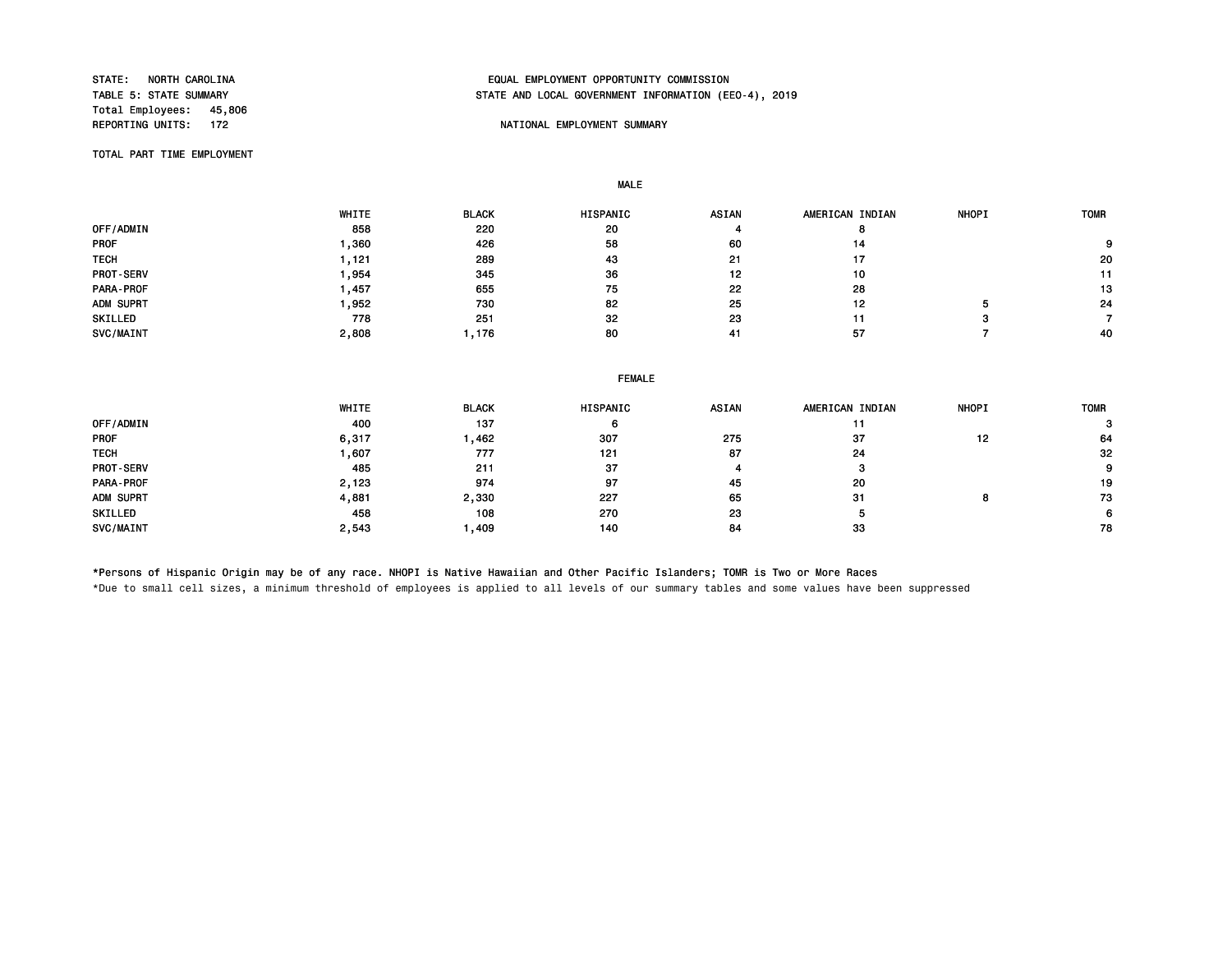Total Employees: 34,928<br>REPORTING UNITS: 172

## STATE: NORTH CAROLINA EQUAL EMPLOYMENT OPPORTUNITY COMMISSION STATE AND LOCAL GOVERNMENT INFORMATION (EEO-4), 2019

### NATIONAL EMPLOYMENT SUMMARY

TOTAL NEW HIRES EMPLOYMENT

MALE

|                  | WHITE | <b>BLACK</b> | <b>HISPANIC</b> | <b>ASIAN</b> | AMERICAN INDIAN | <b>NHOPI</b> | <b>TOMR</b> |
|------------------|-------|--------------|-----------------|--------------|-----------------|--------------|-------------|
| OFF/ADMIN        | 427   | 64           | 14              |              |                 |              |             |
| <b>PROF</b>      | ,913  | 524          | 91              | 131          | 19              |              | 34          |
| <b>TECH</b>      | ,058  | 307          | 52              | 18           | 11              |              | 26          |
| <b>PROT-SERV</b> | 2,864 | 972          | 190             | 37           | 70              | ο            | 56          |
| <b>PARA-PROF</b> | 323   | 145          | 24              |              |                 |              |             |
| ADM SUPRT        | 515   | 292          | 50              | 14           |                 |              | -21         |
| SKILLED          | .670  | 440          | 55              | 25           | 25              |              | 19          |
| SVC/MAINT        | 841   | 679          | 102             | 19           | 11              |              | 36          |

#### FEMALE

|                  | WHITE | <b>BLACK</b> | <b>HISPANIC</b> | <b>ASIAN</b> | AMERICAN INDIAN | <b>NHOPI</b> | <b>TOMR</b> |
|------------------|-------|--------------|-----------------|--------------|-----------------|--------------|-------------|
| OFF/ADMIN        | 353   | 114          | 10              | 11           |                 |              |             |
| <b>PROF</b>      | 4,804 | 741. ا       | 245             | 263          | 61              | 10           | 117         |
| <b>TECH</b>      | .478  | 075, ا       | 155             | 75           | 22              |              | 73          |
| <b>PROT-SERV</b> | 881   | , 097        | 90              | 12           | 48              |              | 43          |
| PARA-PROF        | 737   | 565          | 70              | 12           | 14              |              | 23          |
| ADM SUPRT        | 2,385 | 610, ا       | 252             | 48           | 39              |              | 88          |
| SKILLED          | 272   | 57           | 12              | 12           |                 |              |             |
| SVC/MAINT        | 709   | 792          | 93              | 32           |                 |              | 47          |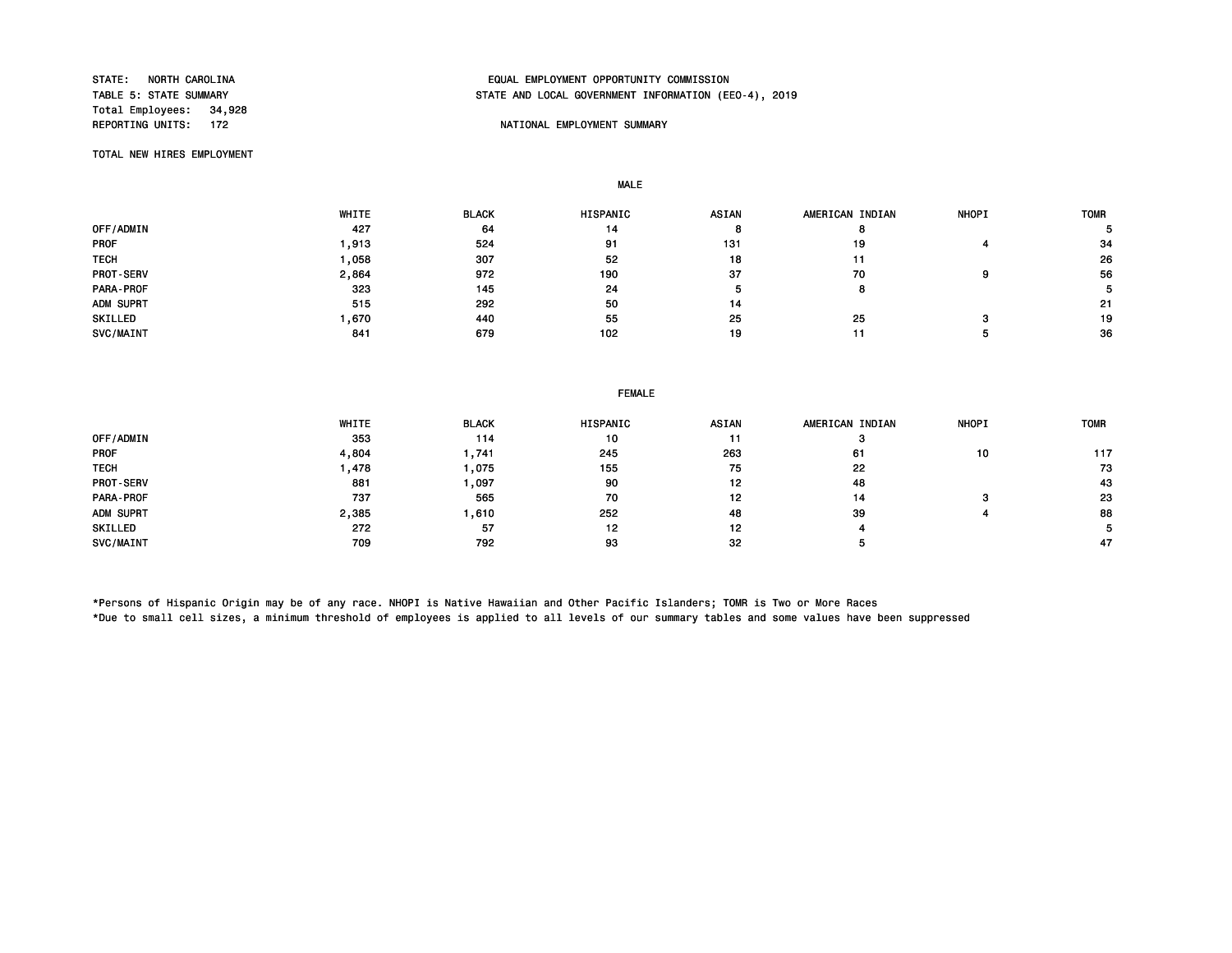Total Employees: 12,452

## STATE: NORTH DAKOTA EQUAL EMPLOYMENT OPPORTUNITY COMMISSION STATE AND LOCAL GOVERNMENT INFORMATION (EEO-4), 2019

#### REPORTING UNITS: 20 20 NATIONAL EMPLOYMENT SUMMARY

TOTAL FULL TIME EMPLOYMENT

 ANNUAL WHITE BLACK HISPANIC ASIAN AMERICAN INDIAN NHOPI TOMR SALARY \$K\* 0.1-15.9 14<br>16.0-19.9 17  $16.0 - 19.9$ 20.0-24.9 68 25.0-32.9 209 11 17 4 33.0-42.9 700 56 26 8 19 3 11 43.0-54.9 1,788 36 33 10 27 4 15 55.0-69.9 1,628 18 11 5 21 3 70.0 PLUS 1,670 8 12 10 10 MEDIAN SALARY \$57,312 \$42,285 \$45,000 \$51,999 \$50,555 \$49,000 \$45,800 FEMALE **FRAME**  ANNUAL WHITE BLACK HISPANIC ASIAN AMERICAN INDIAN NHOPI TOMR SALARY \$K  $0.1 - 15.9$  9 16.0-19.9 16 20.0-24.9 55 25.0-32.9 330 13 19 3 8 4 33.0-42.9 1,074 28 26 10 22 4 43.0-54.9 1,845 18 34 12 26 11 55.0-69.9 1,398 7 9 6 15 4 70.0 PLUS 914 10 6 6 4 MEDIAN SALARY \$51,692 \$39,964 \$44,412 \$47,000 \$45,769 \$46,000 \$48,454 \*\*TOTAL\*\* ANNUAL WHITE BLACK HISPANIC ASIAN AMERICAN INDIAN NHOPI TOMR SALARY \$K 1923,MEDIAN SALARY \$54,149 \$41,511 \$44,701 \$48,207 \$48,000 \$48,923

\*IN THOUSAND OF DOLLARS (e.g. 0.1 - 15.9 represents \$1,000 - \$15,900).

MALE

\*Persons of Hispanic Origin may be of any race. NHOPI is Native Hawaiian and Other Pacific Islanders; TOMR is Two or More Races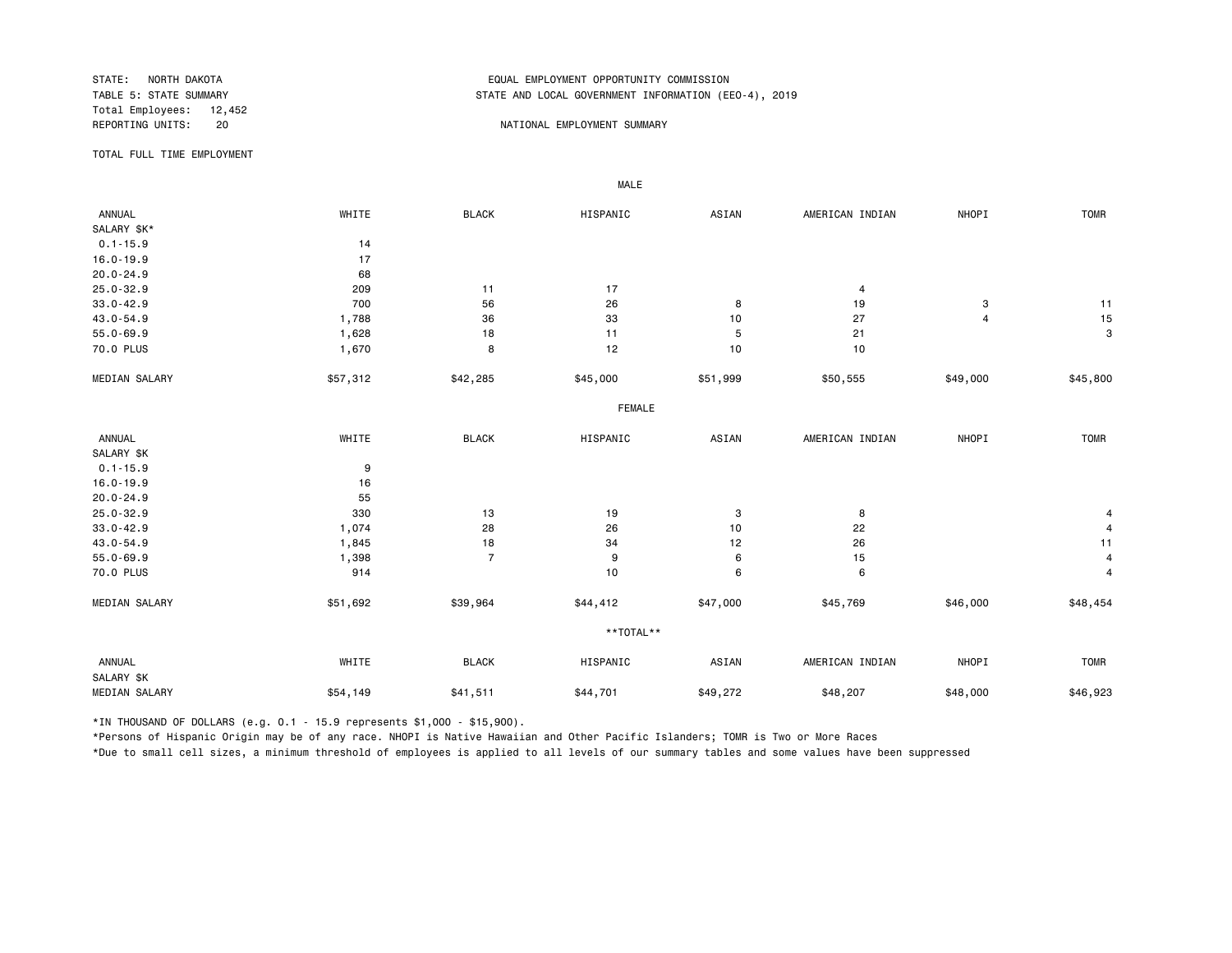Total Employees: 4,579<br>REPORTING UNITS: 20

# STATE: NORTH DAKOTA EQUAL EMPLOYMENT OPPORTUNITY COMMISSION STATE AND LOCAL GOVERNMENT INFORMATION (EEO-4), 2019

### 20 20 NATIONAL EMPLOYMENT SUMMARY

TOTAL PART TIME EMPLOYMENT

SKILLED 26

MALE

|             | WHITE | <b>BLACK</b> | HISPANIC      | <b>ASIAN</b> | AMERICAN INDIAN | <b>NHOPI</b> | <b>TOMR</b> |
|-------------|-------|--------------|---------------|--------------|-----------------|--------------|-------------|
| OFF/ADMIN   | 68    |              | 3             |              |                 |              |             |
| PROF        | 183   |              |               | 5            |                 |              |             |
| <b>TECH</b> | 98    | 5            | 3             |              |                 |              |             |
| PROT-SERV   | 268   | 6            | 15            |              | 5               |              | 3           |
| PARA-PROF   | 63    | 8            |               |              |                 |              |             |
| ADM SUPRT   | 162   |              |               |              |                 |              |             |
| SKILLED     | 140   |              |               |              |                 |              |             |
| SVC/MAINT   | 1,144 | 29           | 17            | 6            | 23              |              |             |
|             |       |              | <b>FEMALE</b> |              |                 |              |             |
|             |       |              |               |              |                 |              |             |
|             | WHITE | <b>BLACK</b> | HISPANIC      | <b>ASIAN</b> | AMERICAN INDIAN | NHOPI        | <b>TOMR</b> |
| OFF/ADMIN   | 52    |              |               |              |                 |              |             |
| PROF        | 291   |              | 5             |              | 3               |              | 5           |
| <b>TECH</b> | 76    |              |               |              |                 |              |             |
| PROT-SERV   | 99    |              | 4             |              | 3               |              |             |

PARA-PROF 179 7 10 4

SVC/MAINT 892 4 19 5 12 6

\*Persons of Hispanic Origin may be of any race. NHOPI is Native Hawaiian and Other Pacific Islanders; TOMR is Two or More Races \*Due to small cell sizes, a minimum threshold of employees is applied to all levels of our summary tables and some values have been suppressed

ADM SUPRT 556 4 3 3 10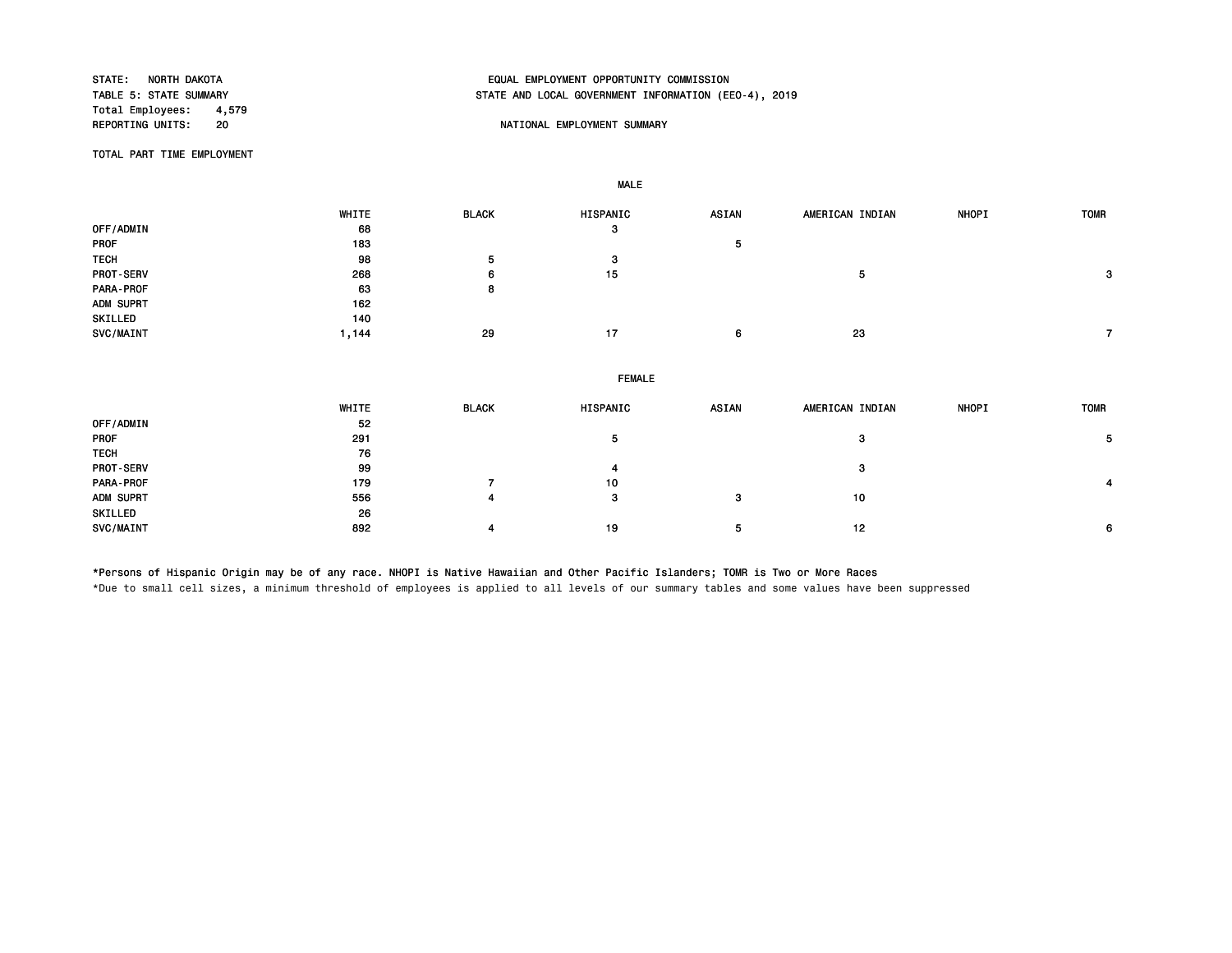Total Employees: 1,424<br>REPORTING UNITS: 20

# STATE: NORTH DAKOTA EQUAL EMPLOYMENT OPPORTUNITY COMMISSION STATE AND LOCAL GOVERNMENT INFORMATION (EEO-4), 2019

#### 20 **REPORTION STATES UNITS: 20** NATIONAL EMPLOYMENT SUMMARY

TOTAL NEW HIRES EMPLOYMENT

MALE

 WHITE BLACK HISPANIC ASIAN AMERICAN INDIAN NHOPI TOMR OFF/ADMIN 28<br>PROF 106 PROF 106 TECH 42 PROT-SERV 212 16 10 8 4 PARA-PROF 32 32 ADM SUPRT 20 SKILLED 3 3 SVC/MAINT 99 4 4

#### FEMALE

|                  | WHITE | <b>BLACK</b> | HISPANIC | <b>ASIAN</b> | AMERICAN INDIAN | <b>NHOPI</b> | <b>TOMR</b> |
|------------------|-------|--------------|----------|--------------|-----------------|--------------|-------------|
| OFF/ADMIN        | -34   |              |          |              |                 |              |             |
| PROF             | 200   | -5           |          | з            |                 |              |             |
| <b>TECH</b>      | 30    |              |          |              |                 |              |             |
| <b>PROT-SERV</b> | 65    | 5            |          |              |                 |              |             |
| PARA-PROF        | 77    | 19           | 12       |              |                 |              |             |
| ADM SUPRT        | 193   | 6            | 6        |              | 6               |              |             |
| SKILLED          | 6     |              |          |              |                 |              |             |
| <b>SVC/MAINT</b> | 16    |              |          |              |                 |              |             |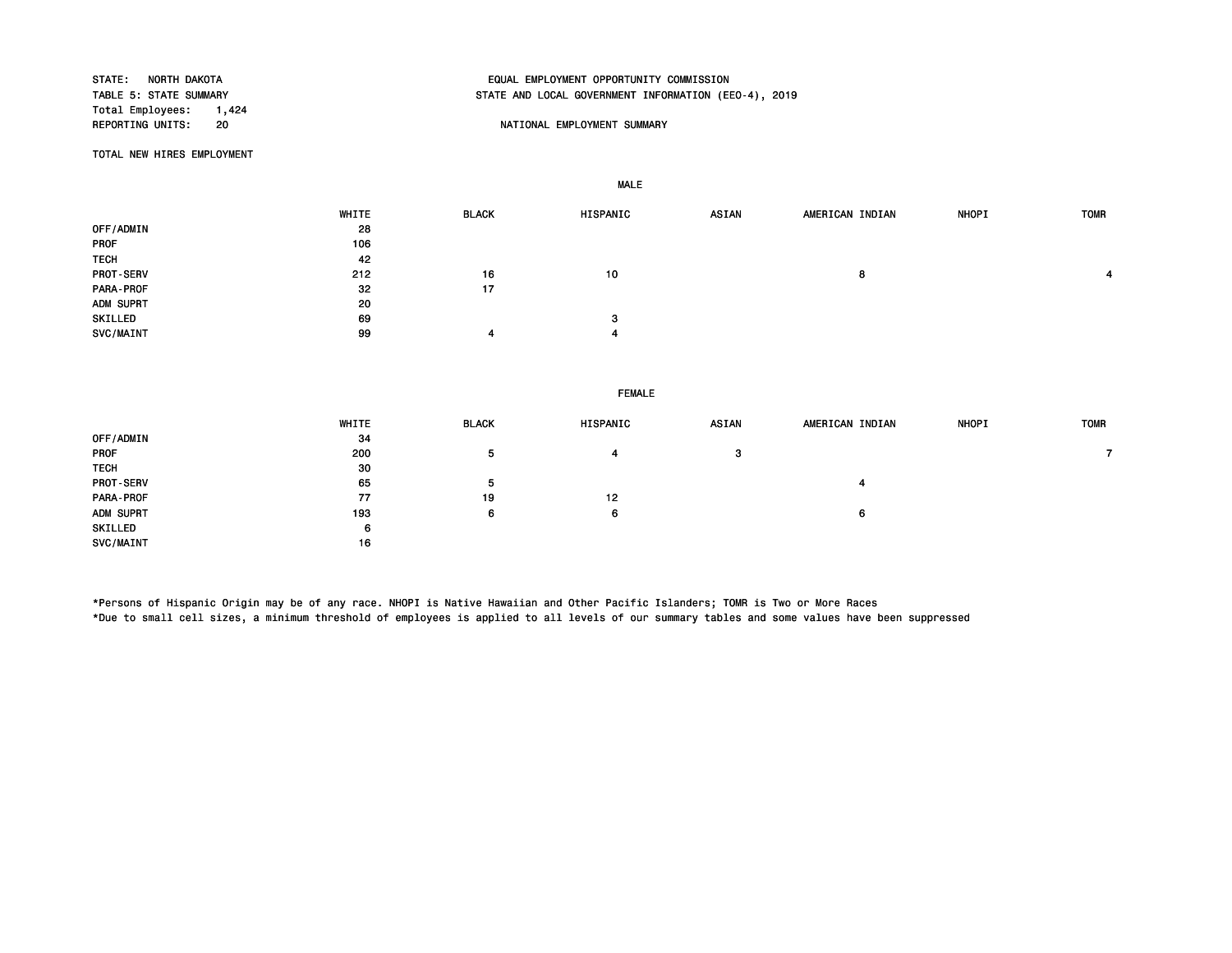Total Employees: 163,928

## STATE: OHIO EQUAL EMPLOYMENT OPPORTUNITY COMMISSION STATE AND LOCAL GOVERNMENT INFORMATION (EEO-4), 2019

#### REPORTING UNITS: 232 NATIONAL EMPLOYMENT SUMMARY

TOTAL FULL TIME EMPLOYMENT

 ANNUAL WHITE BLACK HISPANIC ASIAN AMERICAN INDIAN NHOPI TOMR SALARY \$K\*<br>0.1-15.9 0.1-15.9 780 40 6 16.0-19.9 238 7 20.0-24.9 523 79 9 9 25.0-32.9 2,286 456 58 11 3 85 33.0-42.9 9,581 2,635 233 67 23 157 43.0-54.9 17,889 2,871 343 102 52 13 151 55.0-69.9 18,430 2,604 376 198 36 14 157 70.0 PLUS 25,718 2,417 321 474 87 14 150 MEDIAN SALARY \$60,229 \$52,769 \$55,917 \$70,960 \$63,749 \$62,500 \$51,224 FEMALE **FRAME**  ANNUAL WHITE BLACK HISPANIC ASIAN AMERICAN INDIAN NHOPI TOMR SALARY \$K<br>0.1-15.9  $0.1-15.9$  895 39 12 3 16.0-19.9 493 23 6 9 20.0-24.9 1,112 87 11 3 25 25.0-32.9 5,251 685 154 19 11 4 128 33.0-42.9 13,219 3,800 488 95 21 9 401 43.0-54.9 13,645 3,491 395 106 33 6 213 55.0-69.9 10,591 2,634 264 198 15 6 197 70.0 PLUS 12,099 2,526 194 374 39 5 177 MEDIAN SALARY \$49,756 \$49,903 \$45,764 \$68,067 \$52,636 \$47,000 \$43,676 \*\*TOTAL\*\* ANNUAL WHITE BLACK HISPANIC ASIAN AMERICAN INDIAN NHOPI TOMR SALARY \$K MEDIAN SALARY \$55,239 \$51,197 \$50,430 \$59,264 \$57,250 \$46,807 \$46,807

\*IN THOUSAND OF DOLLARS (e.g. 0.1 - 15.9 represents \$1,000 - \$15,900).

MALE

\*Persons of Hispanic Origin may be of any race. NHOPI is Native Hawaiian and Other Pacific Islanders; TOMR is Two or More Races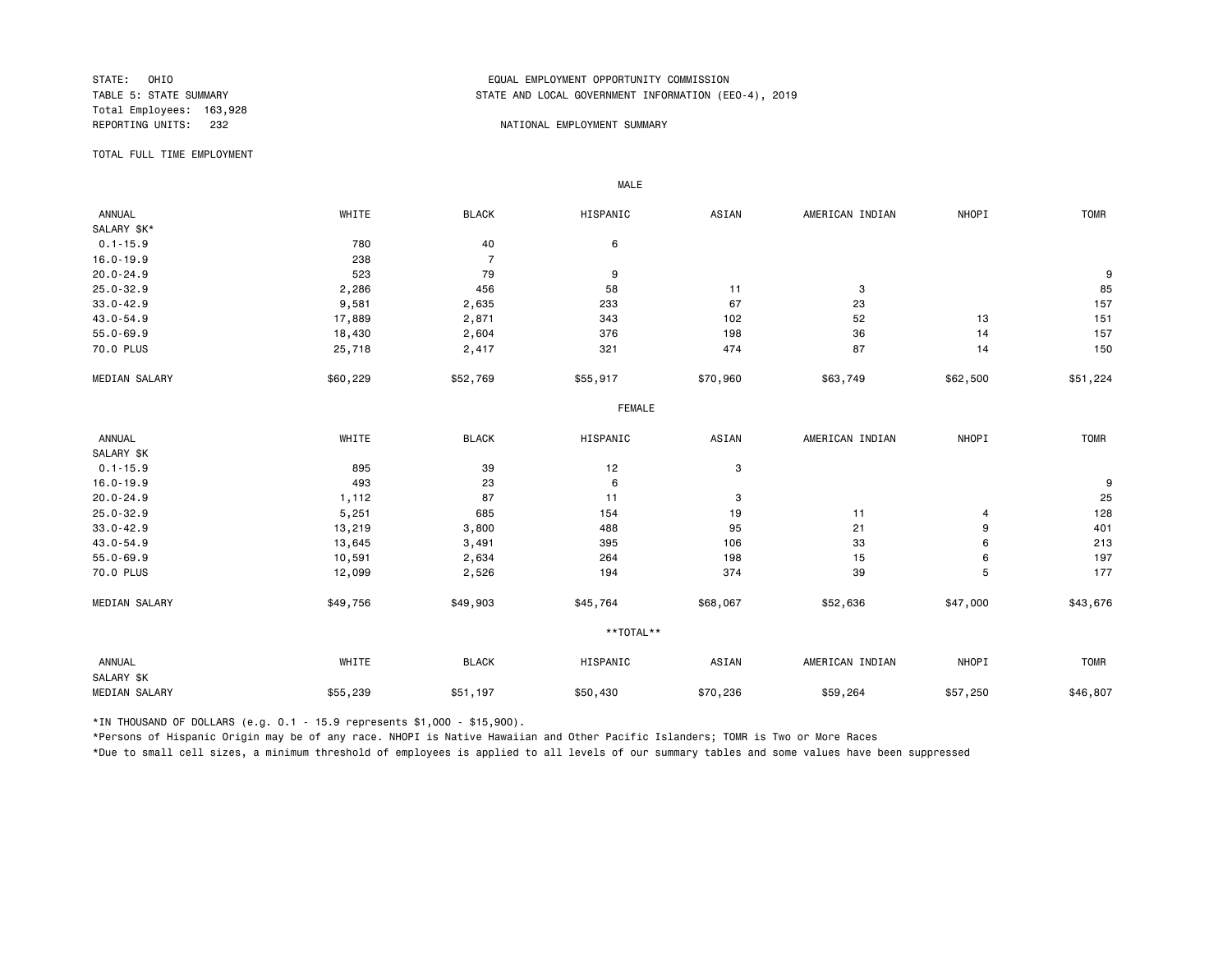Total Employees: 33,811<br>REPORTING UNITS: 232

# STATE: OHIO EQUAL EMPLOYMENT OPPORTUNITY COMMISSION STATE AND LOCAL GOVERNMENT INFORMATION (EEO-4), 2019

### NATIONAL EMPLOYMENT SUMMARY

TOTAL PART TIME EMPLOYMENT

MALE

|                  | WHITE | <b>BLACK</b> | <b>HISPANIC</b> | <b>ASIAN</b> | AMERICAN INDIAN | <b>NHOPI</b> | <b>TOMR</b> |
|------------------|-------|--------------|-----------------|--------------|-----------------|--------------|-------------|
| OFF/ADMIN        | 858   | 41           | 17              | o            |                 |              |             |
| <b>PROF</b>      | 999   | 92           | 17              | 20           |                 |              | 48          |
| <b>TECH</b>      | 420   | 29           |                 | л            |                 |              |             |
| <b>PROT-SERV</b> | .867  | 178          | 21              |              |                 |              | 8           |
| <b>PARA-PROF</b> | ,909  | 398          | 38              | 29           |                 |              | 26          |
| ADM SUPRT        | .525  | 179          | 13              | 23           |                 |              | 25          |
| SKILLED          | 337   | 20           | 4               |              |                 |              |             |
| SVC/MAINT        | 5,865 | 841          | 76              | 43           |                 |              | 67          |

|             | <b>FEMALE</b> |              |          |       |                 |              |             |  |  |  |  |
|-------------|---------------|--------------|----------|-------|-----------------|--------------|-------------|--|--|--|--|
|             | WHITE         | <b>BLACK</b> | HISPANIC | ASIAN | AMERICAN INDIAN | <b>NHOPI</b> | <b>TOMR</b> |  |  |  |  |
| OFF/ADMIN   | 495           | 36           | 9        |       |                 |              |             |  |  |  |  |
| PROF        | 1,770         | 157          | 36       | 40    |                 |              | 184         |  |  |  |  |
| <b>TECH</b> | 594           | 33           | 8        |       |                 |              | 8           |  |  |  |  |
| PROT-SERV   | 714           | 98           | 10       |       |                 |              |             |  |  |  |  |
| PARA-PROF   | 3,608         | 691          | 68       | 73    |                 |              | 62          |  |  |  |  |
| ADM SUPRT   | 3,423         | 383          | 61       | 32    |                 |              | -57         |  |  |  |  |
| SKILLED     | 273           | 31           |          |       |                 |              |             |  |  |  |  |
| SVC/MAINT   | 3,918         | 647          | 73       | 36    |                 | 6            | -31         |  |  |  |  |

\*Persons of Hispanic Origin may be of any race. NHOPI is Native Hawaiian and Other Pacific Islanders; TOMR is Two or More Races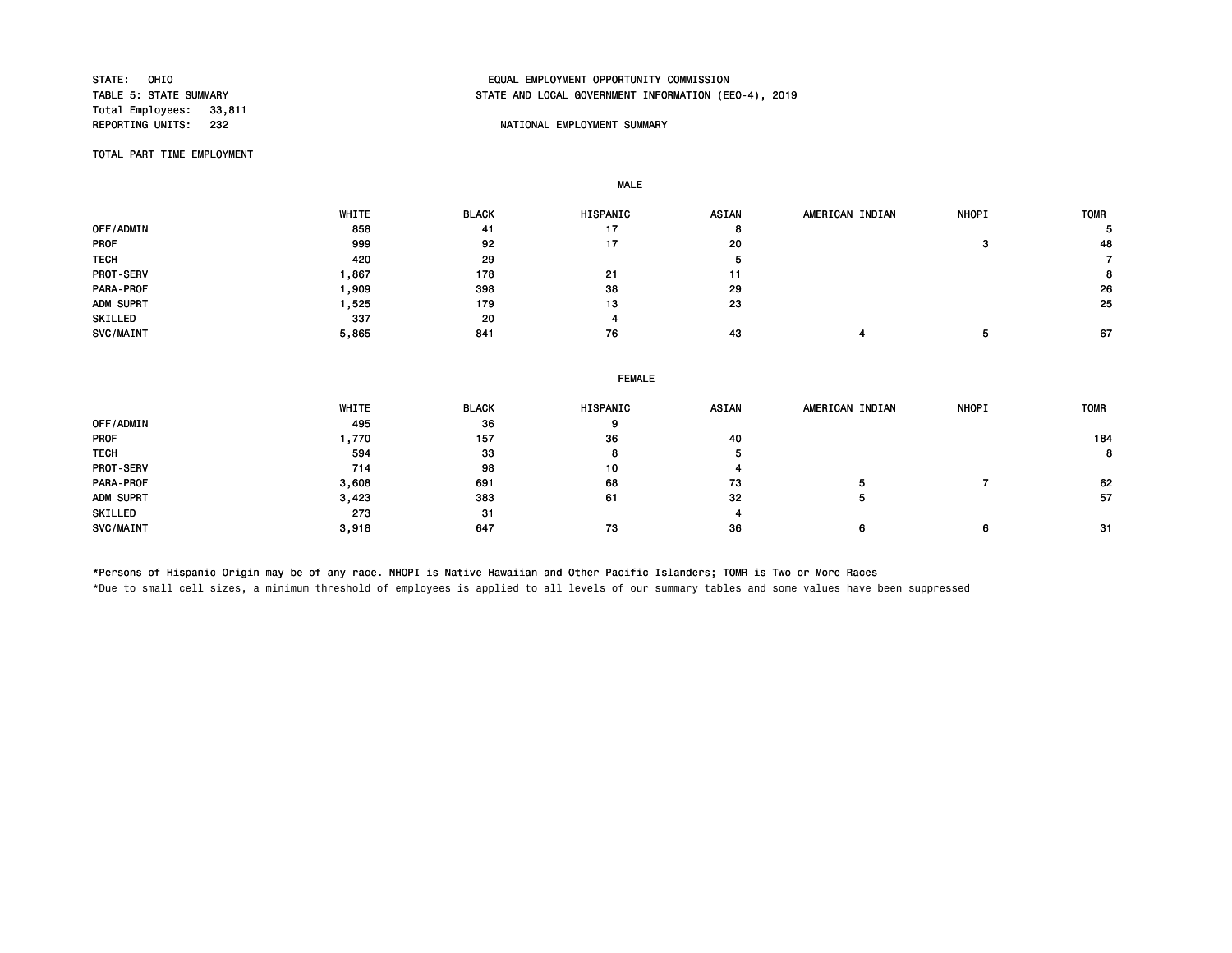Total Employees: 14,691

# STATE: OHIO EQUAL EMPLOYMENT OPPORTUNITY COMMISSION STATE AND LOCAL GOVERNMENT INFORMATION (EEO-4), 2019

### NATIONAL EMPLOYMENT SUMMARY

TOTAL NEW HIRES EMPLOYMENT

MALE

|                  | WHITE | <b>BLACK</b> | HISPANIC | ASIAN | AMERICAN INDIAN | <b>NHOPI</b> | <b>TOMR</b> |
|------------------|-------|--------------|----------|-------|-----------------|--------------|-------------|
| <b>OFF/ADMIN</b> | 404   | 27           |          | Ð     |                 |              |             |
| <b>PROF</b>      | 983   | 146          | 28       | 52    |                 |              | 24          |
| <b>TECH</b>      | 330   | 34           | $\circ$  | з     |                 |              |             |
| PROT-SERV        | 2,115 | 388          | 47       | 18    |                 |              | 12          |
| PARA-PROF        | 284   | 104          | 10       |       |                 |              |             |
| ADM SUPRT        | 303   | 66           | 14       |       | э               |              | 12          |
| SKILLED          | 605   | 64           | 10       | з     |                 |              |             |
| SVC/MAINT        | 928   | 296          | 27       |       |                 |              | 23          |

#### FEMALE

|                  | WHITE | <b>BLACK</b> | HISPANIC | <b>ASIAN</b> | AMERICAN INDIAN | <b>NHOPI</b> | <b>TOMR</b> |
|------------------|-------|--------------|----------|--------------|-----------------|--------------|-------------|
| OFF/ADMIN        | 433   | 44           | 6        | з            |                 |              |             |
| <b>PROF</b>      | ,733  | 420          | 57       | 71           | 6               |              | 95          |
| <b>TECH</b>      | 270   | 32           | 9        | з            |                 |              | 5.          |
| <b>PROT-SERV</b> | 710   | 214          | 34       | 6.           |                 |              |             |
| PARA-PROF        | 624   | 267          | 30       |              |                 |              | 43          |
| ADM SUPRT        | , 301 | 212          | 29       |              |                 |              | 37          |
| SKILLED          | 53    | 23           |          |              |                 |              |             |
| SVC/MAINT        | 280   | 197          |          |              |                 |              | 3           |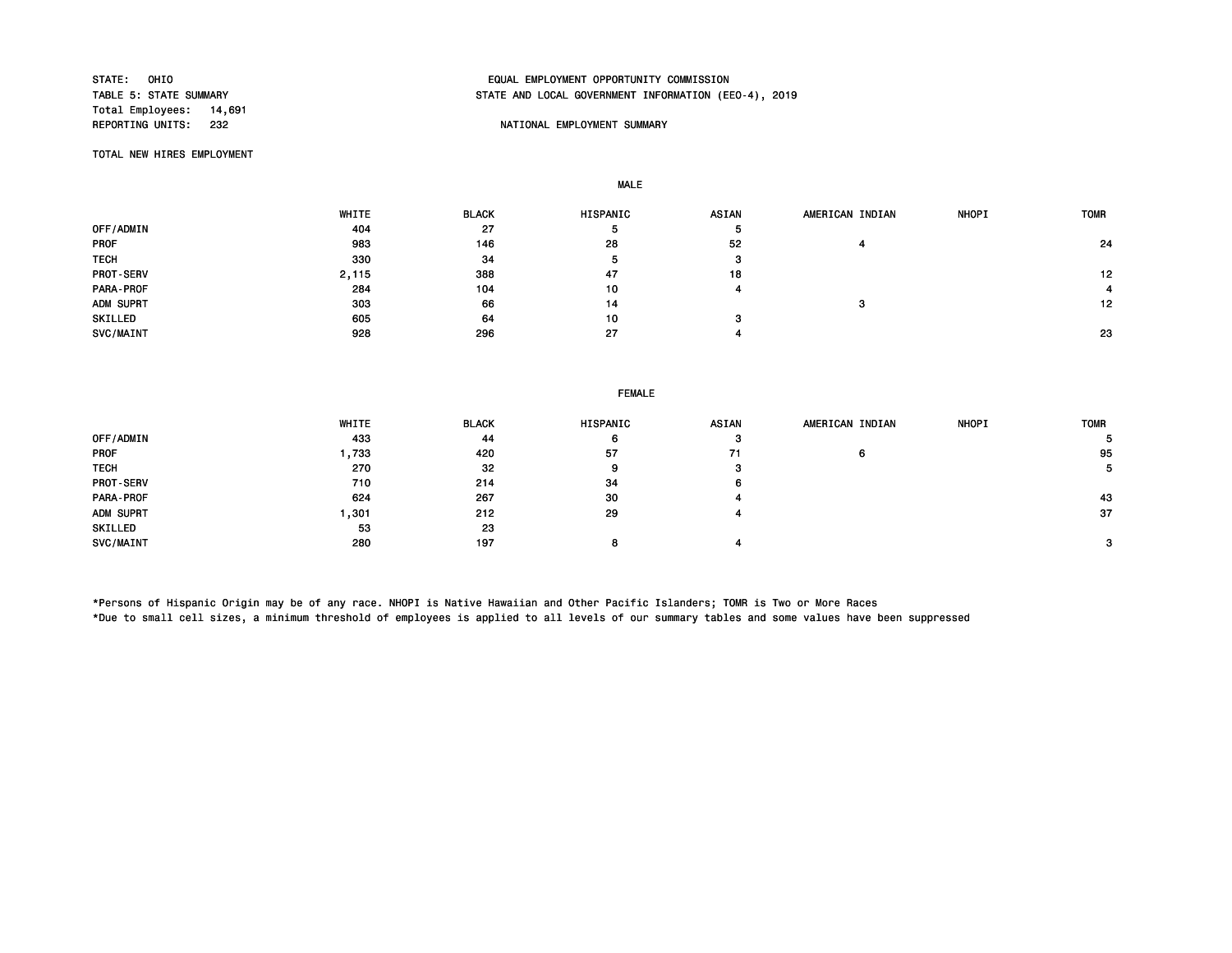Total Employees: 89,994

## STATE: OKLAHOMA EQUAL EMPLOYMENT OPPORTUNITY COMMISSION STATE AND LOCAL GOVERNMENT INFORMATION (EEO-4), 2019

#### REPORTING UNITS: 88 NATIONAL EMPLOYMENT SUMMARY

TOTAL FULL TIME EMPLOYMENT

 ANNUAL WHITE BLACK HISPANIC ASIAN AMERICAN INDIAN NHOPI TOMR SALARY \$K\*<br>0.1-15.9  $0.1-15.9$  870 870 30 21 3 77 5 26 26 16.0-19.9 420 25 14 52 14 20.0-24.9 864 132 64 18 68 53 22 25.0-32.9 4,538 660 291 102 175 446 78 33.0-42.9 8,270 947 445 123 283 657 59 43.0-54.9 7,112 687 286 180 217 460 56 55.0-69.9 5,293 381 217 145 170 280 21 70.0 PLUS 7<sub>,</sub>365 377 225 151 284 308 29 MEDIAN SALARY \$47,056 \$41,157 \$41,797 \$43,442 \$42,132 \$35,118 \$35,118 FEMALE **FRAME**  ANNUAL WHITE BLACK HISPANIC ASIAN AMERICAN INDIAN NHOPI TOMR SALARY \$K<br>0.1-15.9 0.1-15.9 548 35 38 5 67 10 16.0-19.9 260 37 16 30 13 20.0-24.9 1,363 246 168 70 46 107 21 25.0-32.9 6,570 1,303 602 209 149 675 46 33.0-42.9 9,918 2,014 754 249 141 914 37 43.0-54.9 6,939 1,160 375 250 131 492 33 55.0-69.9 4,677 598 181 169 67 345 20 70.0 PLUS 3,087 246 101 135 57 143 25 MEDIAN SALARY \$41,005 \$38,950 \$36,892 \$43,456 \$36,688 \$39,077 \$36,378 \*\*TOTAL\*\* ANNUAL WHITE BLACK HISPANIC ASIAN AMERICAN INDIAN NHOPI TOMR SALARY \$K MEDIAN SALARY \$43,364 \$39,656 \$38,713 \$41,089 \$40,354 \$40,354 \$35,604

\*IN THOUSAND OF DOLLARS (e.g. 0.1 - 15.9 represents \$1,000 - \$15,900).

MALE

\*Persons of Hispanic Origin may be of any race. NHOPI is Native Hawaiian and Other Pacific Islanders; TOMR is Two or More Races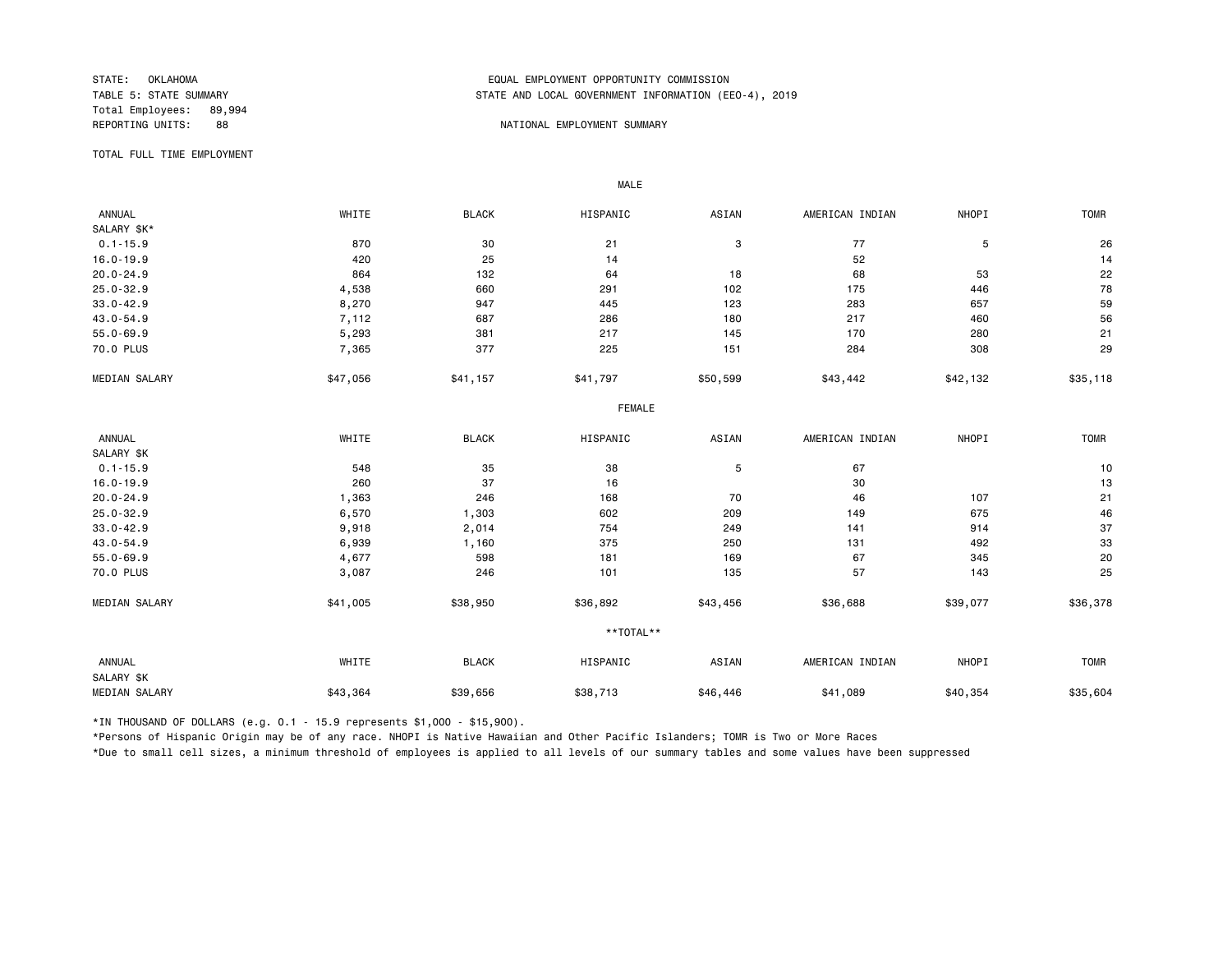Total Employees: 8,357<br>REPORTING UNITS: 88

# STATE: OKLAHOMA EQUAL EMPLOYMENT OPPORTUNITY COMMISSION STATE AND LOCAL GOVERNMENT INFORMATION (EEO-4), 2019

### REPORTING UNITS: SERVICE SERVICE SUMMARY WATERS OF THE SUMMARY SUMMARY SUMMARY

TOTAL PART TIME EMPLOYMENT

MALE

 WHITE BLACK HISPANIC ASIAN AMERICAN INDIAN NHOPI TOMR OFF/ADMIN 85 4 6 PROF 346 17 16 9 5 30 3 TECH 99 9 6 4 PROT-SERV 330 22 16 38 10 PARA-PROF 221 53 14 4 19 26 ADM SUPRT 756 53 50 20 11 55 24  $\text{SKILLED}$  110 5 13 SVC/MAINT 684 61 43 5 5 58 10 21

|                  | <b>FEMALE</b> |              |          |              |                 |              |             |  |  |  |  |
|------------------|---------------|--------------|----------|--------------|-----------------|--------------|-------------|--|--|--|--|
|                  | WHITE         | <b>BLACK</b> | HISPANIC | <b>ASIAN</b> | AMERICAN INDIAN | <b>NHOPI</b> | <b>TOMR</b> |  |  |  |  |
| OFF/ADMIN        | 40            |              |          |              |                 |              |             |  |  |  |  |
| <b>PROF</b>      | 674           | -51          | -39      | 29           | -21             | 28           | 9           |  |  |  |  |
| <b>TECH</b>      | 236           | 28           | 16       |              | 16              |              | 9           |  |  |  |  |
| <b>PROT-SERV</b> | 154           | 18           | 16       |              | 10              |              |             |  |  |  |  |
| PARA-PROF        | 567           | 94           | 52       | 8            | 58              | 15           | 17          |  |  |  |  |
| ADM SUPRT        | 1,402         | 153          | 124      | 68           | 55              | 84           | -31         |  |  |  |  |
| SKILLED          | -51           |              | з        |              | з               |              |             |  |  |  |  |
| SVC/MAINT        | 570           | -57          | 44       |              | 53              |              | -39         |  |  |  |  |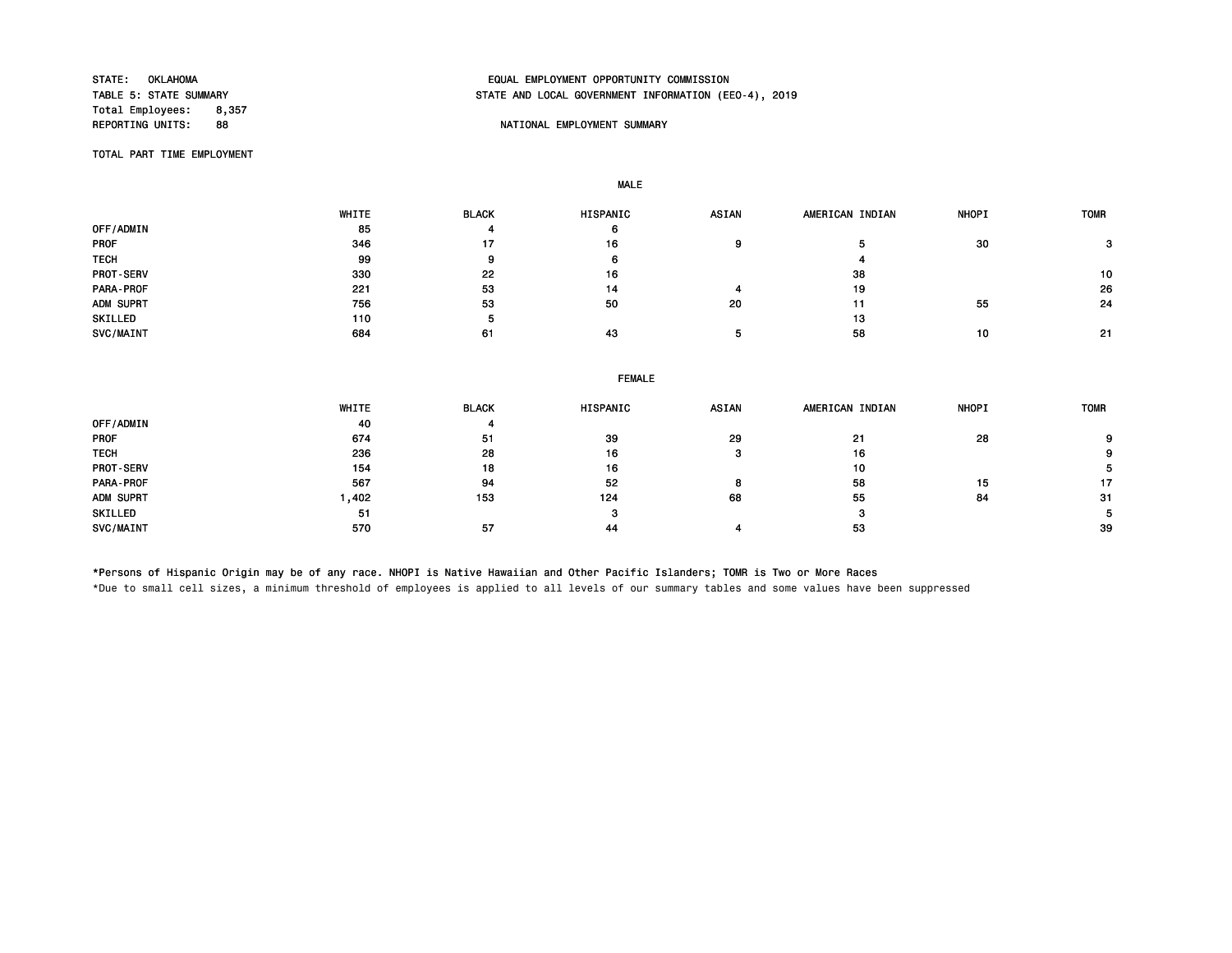Total Employees: 15,885

# STATE: OKLAHOMA EQUAL EMPLOYMENT OPPORTUNITY COMMISSION STATE AND LOCAL GOVERNMENT INFORMATION (EEO-4), 2019

### NATIONAL EMPLOYMENT SUMMARY

TOTAL NEW HIRES EMPLOYMENT

MALE

|                  | WHITE | <b>BLACK</b> | HISPANIC | <b>ASIAN</b> | AMERICAN INDIAN | <b>NHOPI</b> | <b>TOMR</b> |
|------------------|-------|--------------|----------|--------------|-----------------|--------------|-------------|
| OFF/ADMIN        | 149   | 17           |          |              |                 |              |             |
| <b>PROF</b>      | .174  | 219          | 92       |              |                 | 128          |             |
| <b>TECH</b>      | 249   | 26           | 10       | 14           |                 |              |             |
| PROT-SERV        | ,493  | 130          | 95       | 15           | 47              | 158          | 14          |
| <b>PARA-PROF</b> | 309   | 84           | 43       |              |                 | 28           |             |
| ADM SUPRT        | 254   | 46           | 18       | 10           |                 | 15           |             |
| SKILLED          | 328   | 26           | 28       |              | 31              | 22           |             |
| SVC/MAINT        | 942   | 172          | 55       |              | 48              | 74           | 21          |

#### FEMALE

|                  | WHITE | <b>BLACK</b> | <b>HISPANIC</b> | <b>ASIAN</b> | AMERICAN INDIAN | <b>NHOPI</b> | <b>TOMR</b> |
|------------------|-------|--------------|-----------------|--------------|-----------------|--------------|-------------|
| OFF/ADMIN        | 126   |              |                 |              |                 |              |             |
| <b>PROF</b>      | 2,857 | 694          | 174             | 131          | 15              | 373          | 13          |
| <b>TECH</b>      | 261   | 42           | 21              |              |                 | 16           |             |
| <b>PROT-SERV</b> | 551   | 63           | 67              |              | 24              | 80           |             |
| PARA-PROF        | 678   | 223          | 104             | 16           | 16              | 91           | 16          |
| ADM SUPRT        | ,261  | 234          | 127             | 29           | 55              | 105          | 23          |
| SKILLED          | 20    |              | 10              |              |                 |              |             |
| SVC/MAINT        | 381   | 84           | 37              | 14           | 16              | 20           | $\circ$     |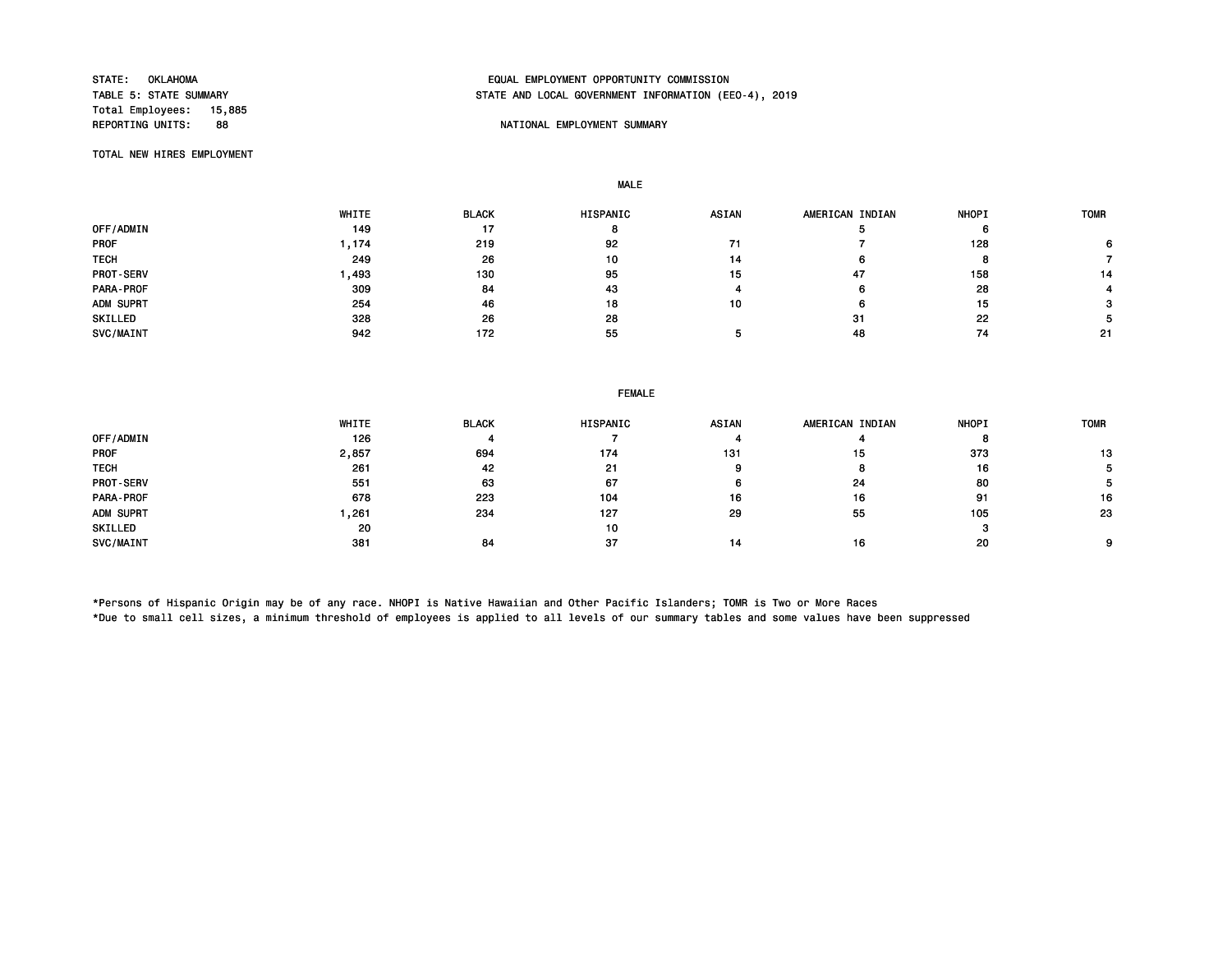Total Employees: 78,942

# STATE: OREGON EQUAL EMPLOYMENT OPPORTUNITY COMMISSION STATE AND LOCAL GOVERNMENT INFORMATION (EEO-4), 2019

#### REPORTING UNITS: 74 NATIONAL EMPLOYMENT SUMMARY

TOTAL FULL TIME EMPLOYMENT

 ANNUAL WHITE BLACK HISPANIC ASIAN AMERICAN INDIAN NHOPI TOMR SALARY \$K\*<br>0.1-15.9  $0.1 - 15.9$  103 4 16.0-19.9 4 AM 34 AM 34 AM 35 AM 36 AM 37 AM 37 AM 37 AM 37 AM 37 AM 37 AM 37 AM 37 AM 37 AM 37 AM 37 AM 37 AM 20.0-24.9 3 3 3 3 3 3 3 3 3 3 3 4 3 3 3 4 3 3 4 3 3 4 3 4 3 3 4 3 4 3 4 3 4 3 4 3 4 3 4 3 4  $\pm$ 25.0-32.9 548 16 57 11 7 16 33.0-42.9 2,101 122 328 109 35 27 157 43.0-54.9 5,041 206 662 183 65 32 207 55.0-69.9 8,794 393 791 321 103 59 234 70.0 PLUS 17,598 458 834 738 179 70 361 MEDIAN SALARY \$50,261 \$64,675 \$60,376 \$70,738 \$67,669 \$83,643 \$61,859 FEMALE **FRAME**  ANNUAL WHITE BLACK HISPANIC ASIAN AMERICAN INDIAN NHOPI TOMR SALARY \$K<br>0.1-15.9  $0.1 - 15.9$  111 12 16.0-19.9 29<br>20.0-24.9 50 20.0-24.9 50 3 3 25.0-32.9 665 14 93 22 11 4 28 33.0-42.9 4,023 153 657 200 69 32 294 43.0-54.9 7,320 258 1,176 331 108 37 312 55.0-69.9 7,480 296 758 348 97 44 268 70.0 PLUS 10,423 355 630 616 123 47 359 MEDIAN SALARY \$60,720 \$60,650 \$52,178 \$63,836 \$57,397 \$58,068 \$54,845 \*\*TOTAL\*\* ANNUAL WHITE BLACK HISPANIC ASIAN AMERICAN INDIAN NHOPI TOMR SALARY \$K MEDIAN SALARY \$66,157 \$62,946 \$55,068 \$68,015 \$62,687 \$61,262 \$58,077

\*IN THOUSAND OF DOLLARS (e.g. 0.1 - 15.9 represents \$1,000 - \$15,900).

MALE

\*Persons of Hispanic Origin may be of any race. NHOPI is Native Hawaiian and Other Pacific Islanders; TOMR is Two or More Races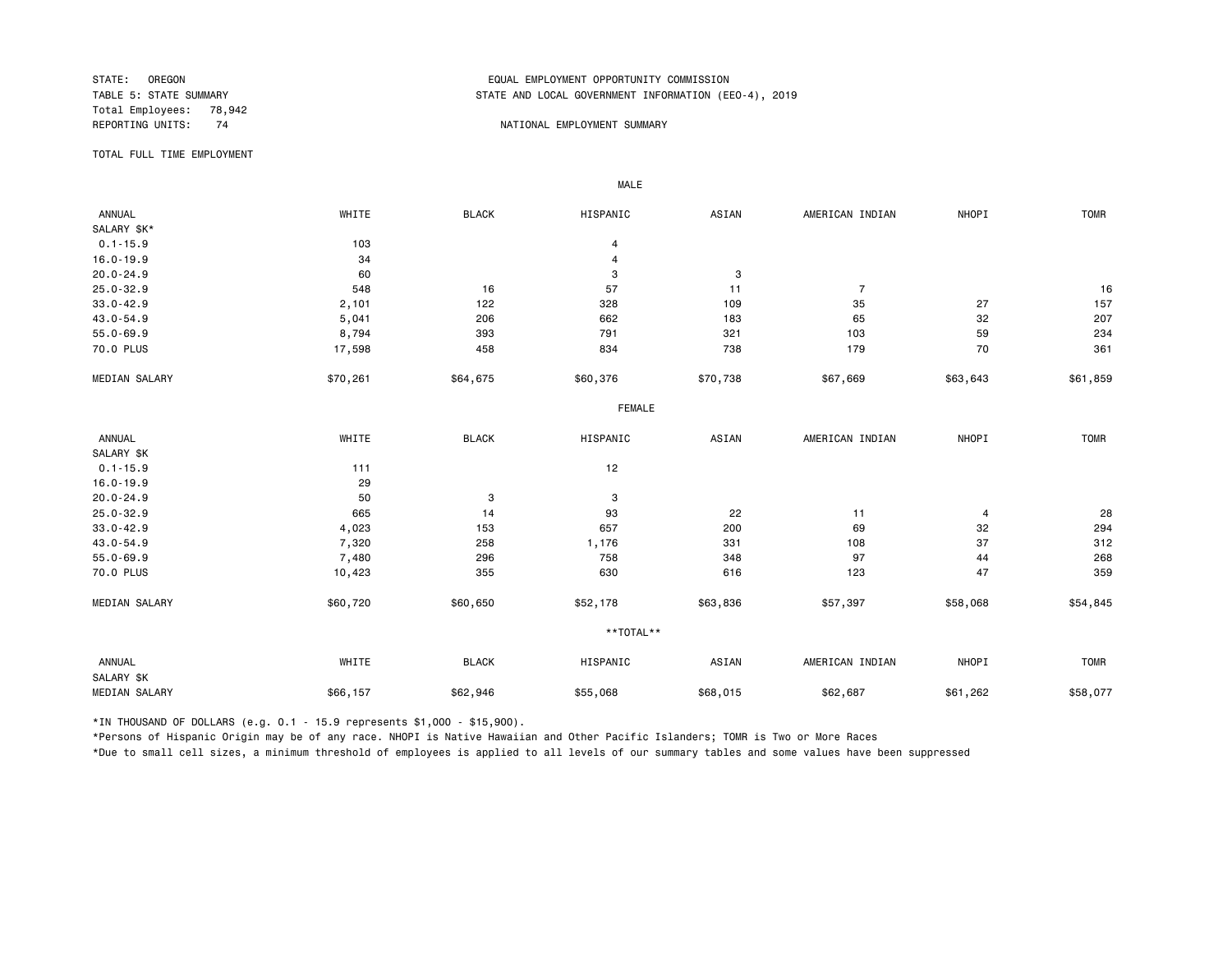Total Employees: 14,677<br>REPORTING UNITS: 74

# STATE: OREGON EQUAL EMPLOYMENT OPPORTUNITY COMMISSION STATE AND LOCAL GOVERNMENT INFORMATION (EEO-4), 2019

#### NATIONAL EMPLOYMENT SUMMARY

TOTAL PART TIME EMPLOYMENT

MALE

|                  | WHITE | <b>BLACK</b> | <b>HISPANIC</b> | <b>ASIAN</b> | AMERICAN INDIAN | <b>NHOPI</b> | <b>TOMR</b> |
|------------------|-------|--------------|-----------------|--------------|-----------------|--------------|-------------|
| OFF/ADMIN        | 381   | 23           | 17              | 11           | o               |              | 14          |
| <b>PROF</b>      | 639   | 19           | 34              | 28           | э               |              |             |
| <b>TECH</b>      | 235   | 4            | 21              |              |                 |              |             |
| <b>PROT-SERV</b> | 500   | 43           | 39              |              | я               |              |             |
| PARA-PROF        | ,010  | 68           | 116             | 74           | 17              | ο            | 38          |
| ADM SUPRT        | 481   | 25           | 60              | 37           | 11              |              | 19          |
| SKILLED          | 101   |              | 5               |              |                 |              | 3           |
| SVC/MAINT        | ,390  | 115          | 157             | 60           | 19              | 13           | 49          |

|             | <b>FEMALE</b> |              |          |       |                 |              |             |  |  |
|-------------|---------------|--------------|----------|-------|-----------------|--------------|-------------|--|--|
|             | WHITE         | <b>BLACK</b> | HISPANIC | ASIAN | AMERICAN INDIAN | <b>NHOPI</b> | <b>TOMR</b> |  |  |
| OFF/ADMIN   | 315           | 15           | 20       | 24    |                 |              |             |  |  |
| PROF        | 297, ،        | 20           | 53       | 50    | 10              |              | 50          |  |  |
| <b>TECH</b> | 293           | ь            | 27       |       |                 |              |             |  |  |
| PROT-SERV   | 192           | 18           | 35       |       |                 |              |             |  |  |
| PARA-PROF   | 864. ا        | 59           | 203      | 148   | 16              | 21           | 74          |  |  |
| ADM SUPRT   | 1,700         | 56           | 169      | 83    | 17              |              | 48          |  |  |
| SKILLED     | 69            |              | з        |       |                 |              |             |  |  |
| SVC/MAINT   | 1.336         | 85           | 119      | 82    | 15              |              | 80          |  |  |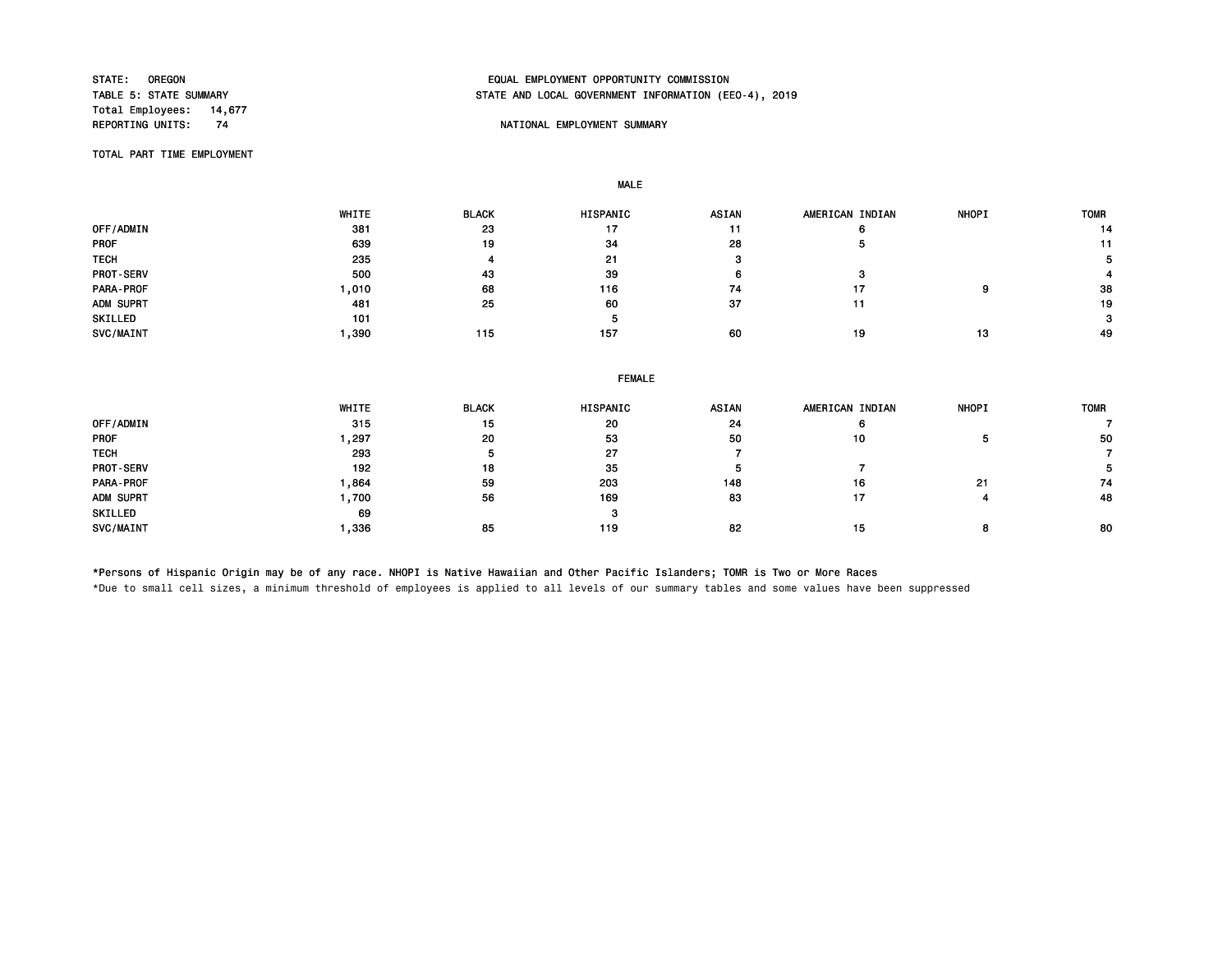Total Employees: 10,275

# STATE: OREGON EQUAL EMPLOYMENT OPPORTUNITY COMMISSION STATE AND LOCAL GOVERNMENT INFORMATION (EEO-4), 2019

## NATIONAL EMPLOYMENT SUMMARY

TOTAL NEW HIRES EMPLOYMENT

MALE

|                  | WHITE | <b>BLACK</b> | <b>HISPANIC</b> | <b>ASIAN</b> | AMERICAN INDIAN | <b>NHOPI</b> | <b>TOMR</b> |
|------------------|-------|--------------|-----------------|--------------|-----------------|--------------|-------------|
| OFF/ADMIN        | 225   | 17           | 18              |              |                 |              | 12          |
| <b>PROF</b>      | , 119 | 56           | 113             | 65           |                 |              | 57          |
| <b>TECH</b>      | 362   | 16           | 23              | 18           |                 |              | 13          |
| <b>PROT-SERV</b> | 808   | 24           | 112             | 18           |                 |              | 16          |
| PARA-PROF        | 197   | 23           | 47              | 13           |                 |              | 14          |
| ADM SUPRT        | 269   |              | 48              | 13           |                 |              | 13          |
| SKILLED          | 357   |              | 24              |              |                 |              |             |
| SVC/MAINT        | 407   | 20           | 53              | 17           |                 | 10           | 19          |

|                  | WHITE | <b>BLACK</b> | HISPANIC | <b>ASIAN</b> | AMERICAN INDIAN | <b>NHOPI</b> | <b>TOMR</b> |
|------------------|-------|--------------|----------|--------------|-----------------|--------------|-------------|
| <b>OFF/ADMIN</b> | 209   | 21           | 19       |              |                 |              |             |
| PROF             | 1,623 | 71           | 189      | 108          | 15              |              | 98          |
| TECH             | 197   |              | 33       | 15           | з               |              | 11          |
| <b>PROT-SERV</b> | 215   |              | 25       |              |                 |              | 12          |
| PARA - PROF      | 607   | 37           | 129      | 21           |                 |              | 44          |
| ADM SUPRT        | 1,230 | 35           | 169      | 55           | 18              |              | 72          |
| SKILLED          | 28    |              |          |              |                 |              |             |
| <b>SVC/MAINT</b> | 108   |              | 14       | $\sim$       |                 |              | 6.          |
|                  |       |              |          |              |                 |              |             |

\*Persons of Hispanic Origin may be of any race. NHOPI is Native Hawaiian and Other Pacific Islanders; TOMR is Two or More Races \*Due to small cell sizes, a minimum threshold of employees is applied to all levels of our summary tables and some values have been suppressed

FEMALE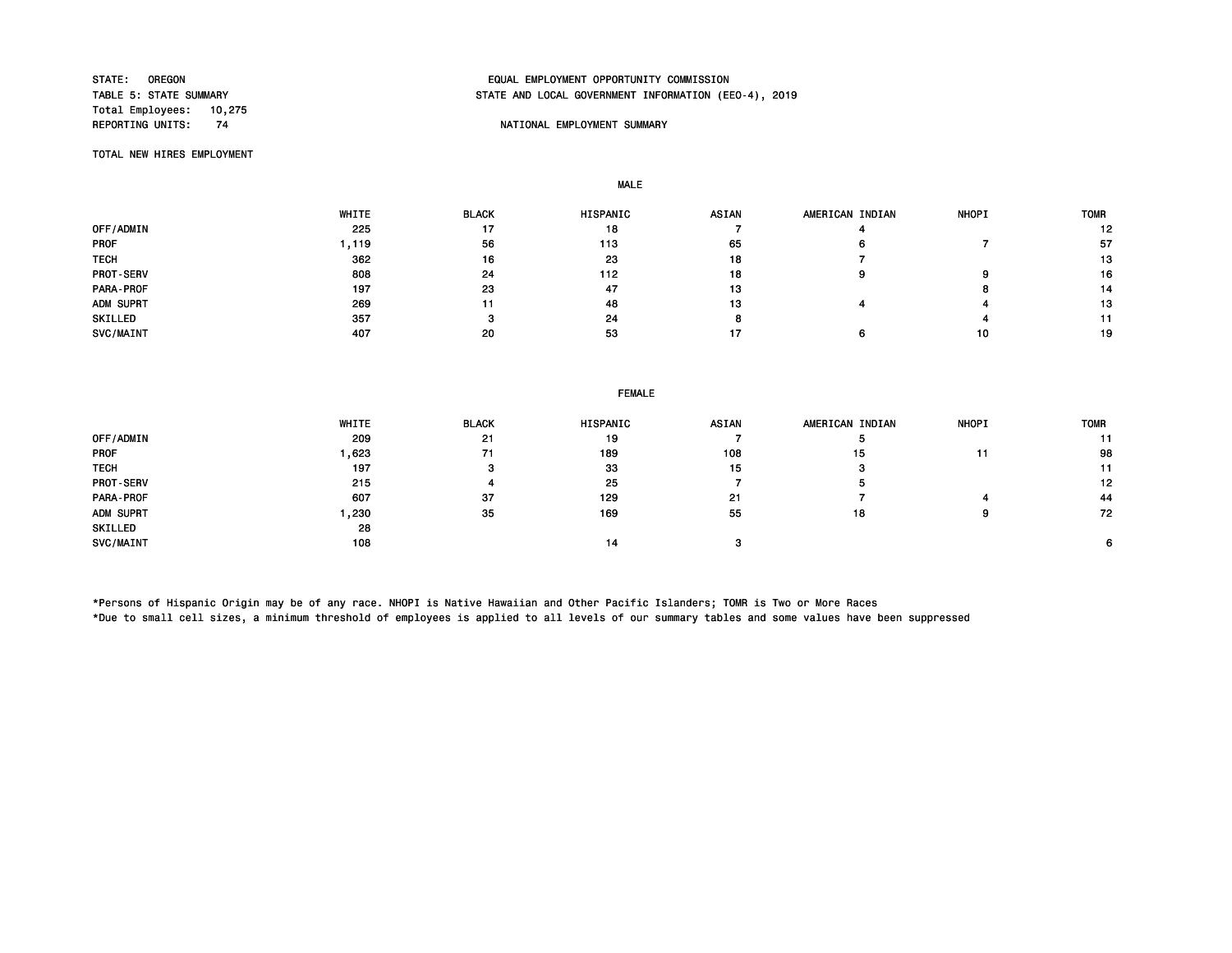Total Employees: 179,986

# STATE: PENNSYLVANIA EQUAL EMPLOYMENT OPPORTUNITY COMMISSION STATE AND LOCAL GOVERNMENT INFORMATION (EEO-4), 2019

#### REPORTING UNITS: 129 NATIONAL EMPLOYMENT SUMMARY

TOTAL FULL TIME EMPLOYMENT

 ANNUAL WHITE BLACK HISPANIC ASIAN AMERICAN INDIAN NHOPI TOMR SALARY \$K\*<br>0.1-15.9  $0.1-15.9$  215 62 12 14 16.0-19.9 121 20 3  $20.0-24.9$  367 66 13 4  $4$ 25.0-32.9 3,557 714 130 45 8 7 46 33.0-42.9 11,702 3,687 549 190 28 9 130 43.0-54.9 18,911 4,162 848 422 31 18 126 55.0-69.9 20,288 5,032 807 380 34 21 70 70.0 PLUS 26,299 3,533 967 584 43 16 56 MEDIAN SALARY \$59,330 \$54,789 \$57,035 \$60,684 \$57,206 \$56,071 \$46,381 FEMALE **FRAME**  ANNUAL WHITE BLACK HISPANIC ASIAN AMERICAN INDIAN NHOPI TOMR SALARY \$K<br>0.1-15.9  $0.1-15.9$  122 148 28 4 16.0-19.9 319 54 4 4 20.0-24.9 1,163 147 65 12 12 25.0-32.9 6,006 1,246 319 98 8 6 82 33.0-42.9 12,832 4,224 779 281 21 13 152 43.0-54.9 14,705 4,986 961 290 25 13 165 55.0-69.9 10,552 3,569 525 274 22 12 55 70.0 PLUS 8,244 2,306 361 321 24 13 55 MEDIAN SALARY \$48,328 \$49,067 \$47,070 \$53,096 \$52,599 \$51,307 \$43,873 \*\*TOTAL\*\* ANNUAL WHITE BLACK HISPANIC ASIAN AMERICAN INDIAN NHOPI TOMR SALARY \$K MEDIAN SALARY \$54,171 \$51,670 \$51,513 \$57,248 \$54,999 \$54,031 \$44,959

\*IN THOUSAND OF DOLLARS (e.g. 0.1 - 15.9 represents \$1,000 - \$15,900).

MALE

\*Persons of Hispanic Origin may be of any race. NHOPI is Native Hawaiian and Other Pacific Islanders; TOMR is Two or More Races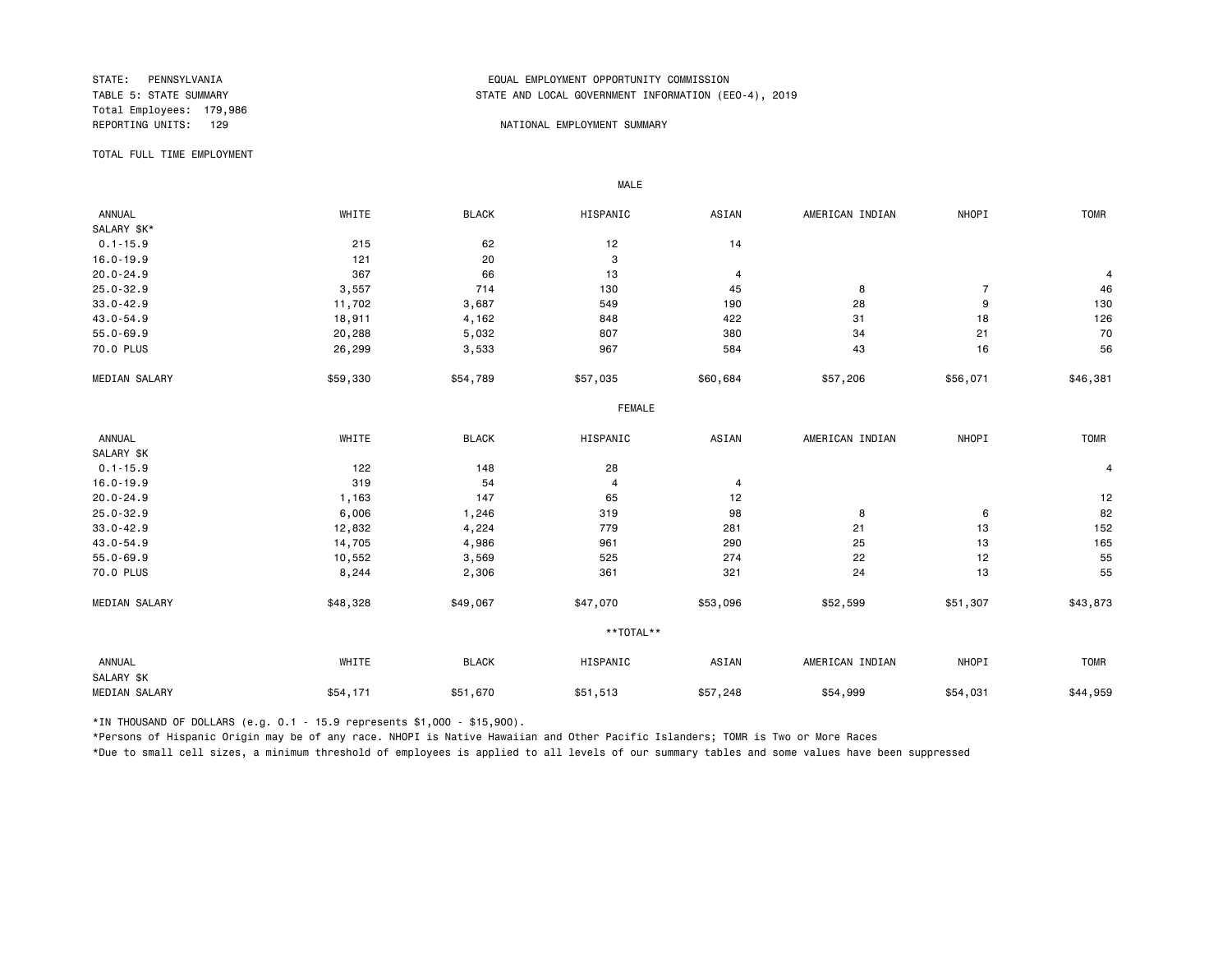Total Employees: 25,589<br>REPORTING UNITS: 129

# STATE: PENNSYLVANIA EQUAL EMPLOYMENT OPPORTUNITY COMMISSION STATE AND LOCAL GOVERNMENT INFORMATION (EEO-4), 2019

#### NATIONAL EMPLOYMENT SUMMARY

TOTAL PART TIME EMPLOYMENT

MALE

|                  | WHITE | <b>BLACK</b> | <b>HISPANIC</b> | <b>ASIAN</b> | AMERICAN INDIAN | <b>NHOPI</b> | <b>TOMR</b> |
|------------------|-------|--------------|-----------------|--------------|-----------------|--------------|-------------|
| OFF/ADMIN        | 954   | 37           | 16              | 16           |                 |              | 6           |
| <b>PROF</b>      | 701   | 38           | 10              |              |                 |              |             |
| <b>TECH</b>      | 894   | 38           | 13              | 21           |                 |              |             |
| <b>PROT-SERV</b> | ,436  | 205          | 62              | 10           |                 |              | 6.          |
| <b>PARA-PROF</b> | , 182 | 317          | 45              | 40           |                 |              | 13          |
| ADM SUPRT        | ,748  | 350          | 67              | -48          |                 |              | 23          |
| SKILLED          | 319   | 58           | 6               |              |                 |              |             |
| SVC/MAINT        | 3,207 | ,014         | 231             | 42           |                 |              | 58          |

|             | <b>FEMALE</b> |              |          |              |                 |              |             |  |  |
|-------------|---------------|--------------|----------|--------------|-----------------|--------------|-------------|--|--|
|             | WHITE         | <b>BLACK</b> | HISPANIC | <b>ASIAN</b> | AMERICAN INDIAN | <b>NHOPI</b> | <b>TOMR</b> |  |  |
| OFF/ADMIN   | 835           | 59           | 20       | 24           |                 |              | 8           |  |  |
| <b>PROF</b> | 618           | 87           | 28       | 16           |                 |              | 12          |  |  |
| <b>TECH</b> | 460           | 85           | 27       | 11           |                 |              | 9           |  |  |
| PROT-SERV   | 782           | 485          | 67       |              |                 |              |             |  |  |
| PARA-PROF   | 369,          | 404          | 102      | 55           |                 |              | 39          |  |  |
| ADM SUPRT   | 2,655         | 878          | 121      | 77           | 11              |              | 54          |  |  |
| SKILLED     | 227           | 52           | 6        | 9            |                 |              |             |  |  |
| SVC/MAINT   | 840. ا        | 548          | 108      | 37           | 6               | 6            | 47          |  |  |

\*Persons of Hispanic Origin may be of any race. NHOPI is Native Hawaiian and Other Pacific Islanders; TOMR is Two or More Races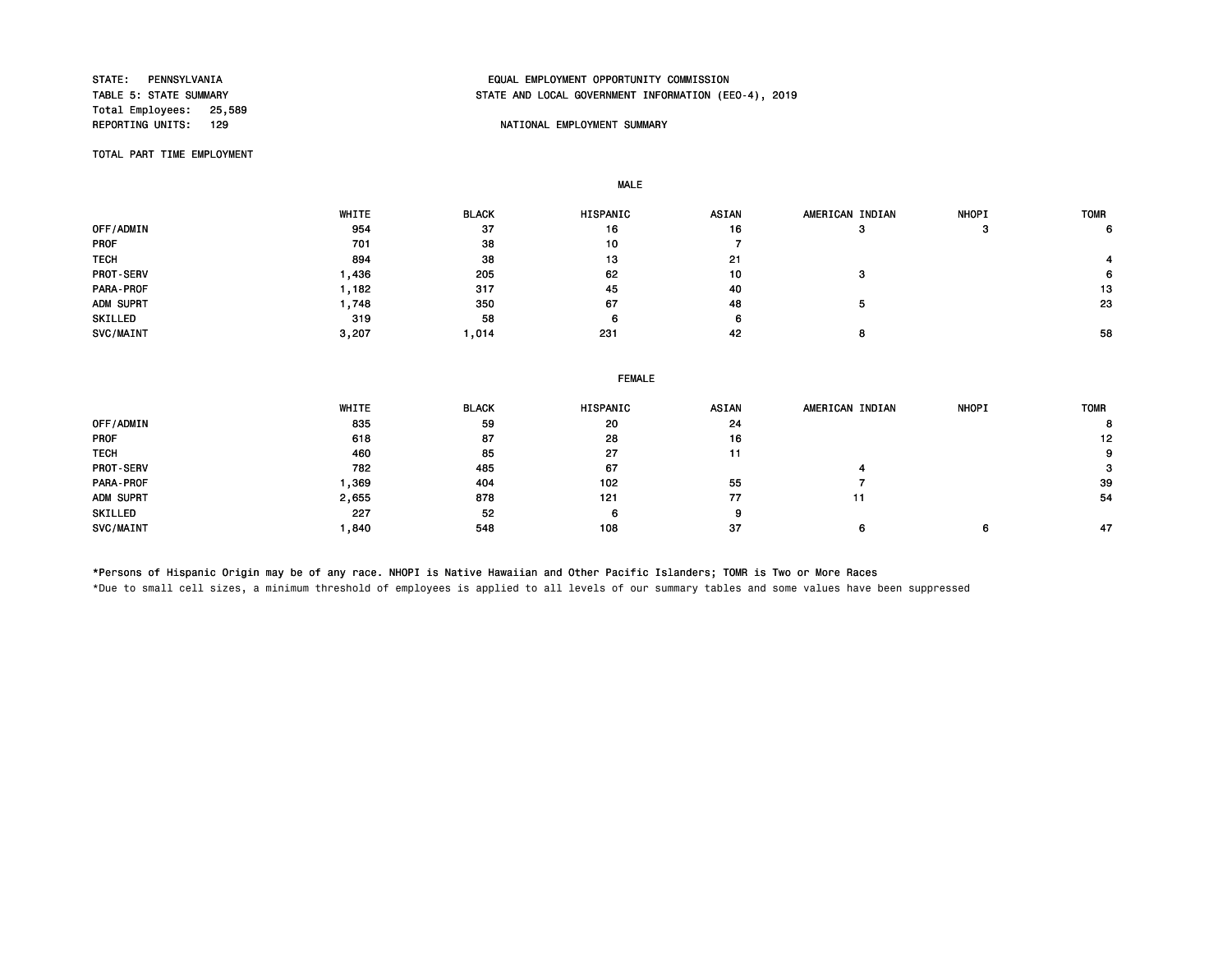Total Employees: 17,482<br>REPORTING UNITS: 129

# STATE: PENNSYLVANIA EQUAL EMPLOYMENT OPPORTUNITY COMMISSION STATE AND LOCAL GOVERNMENT INFORMATION (EEO-4), 2019

## NATIONAL EMPLOYMENT SUMMARY

TOTAL NEW HIRES EMPLOYMENT

MALE

|                  | WHITE | <b>BLACK</b> | HISPANIC | ASIAN | AMERICAN INDIAN | <b>NHOPI</b> | <b>TOMR</b> |
|------------------|-------|--------------|----------|-------|-----------------|--------------|-------------|
| OFF/ADMIN        | 453   | 57           | 12       | 16    |                 |              | 12          |
| <b>PROF</b>      | .227  | 199          | 59       | 59    | з               |              | 29          |
| <b>TECH</b>      | 292   | 37           | 13       | 15    |                 |              | 3           |
| <b>PROT-SERV</b> | 2,364 | 339          | 143      | 39    | 9               |              | 53          |
| PARA-PROF        | 281   | 73           | 20       | 10    |                 |              | 13          |
| ADM SUPRT        | 448   | 76           | 25       | 17    |                 |              | 15          |
| SKILLED          | 498   | 73           | 23       | 12    |                 |              | 6           |
| SVC/MAINT        | ,162  | 729          | 63       | 21    |                 |              | 20          |

#### FEMALE

|                  | WHITE | <b>BLACK</b> | <b>HISPANIC</b> | <b>ASIAN</b> | AMERICAN INDIAN | <b>NHOPI</b> | <b>TOMR</b> |
|------------------|-------|--------------|-----------------|--------------|-----------------|--------------|-------------|
| OFF/ADMIN        | 386   | 63           | 24              |              |                 |              | 9           |
| <b>PROF</b>      | ,948  | 555          | 174             | 87           |                 |              | 79          |
| <b>TECH</b>      | 375   | 69           | 17              |              |                 |              | 10          |
| <b>PROT-SERV</b> | 604   | 204          | 75              | 10           |                 |              | 26          |
| PARA-PROF        | 346   | 344          | 41              | 19           |                 |              | 13          |
| ADM SUPRT        | ,546  | 373          | 123             | 38           |                 |              | 38          |
| SKILLED          | 11    | ь            |                 |              |                 |              |             |
| SVC/MAINT        | 360   | 373          | 34              |              |                 |              | 17          |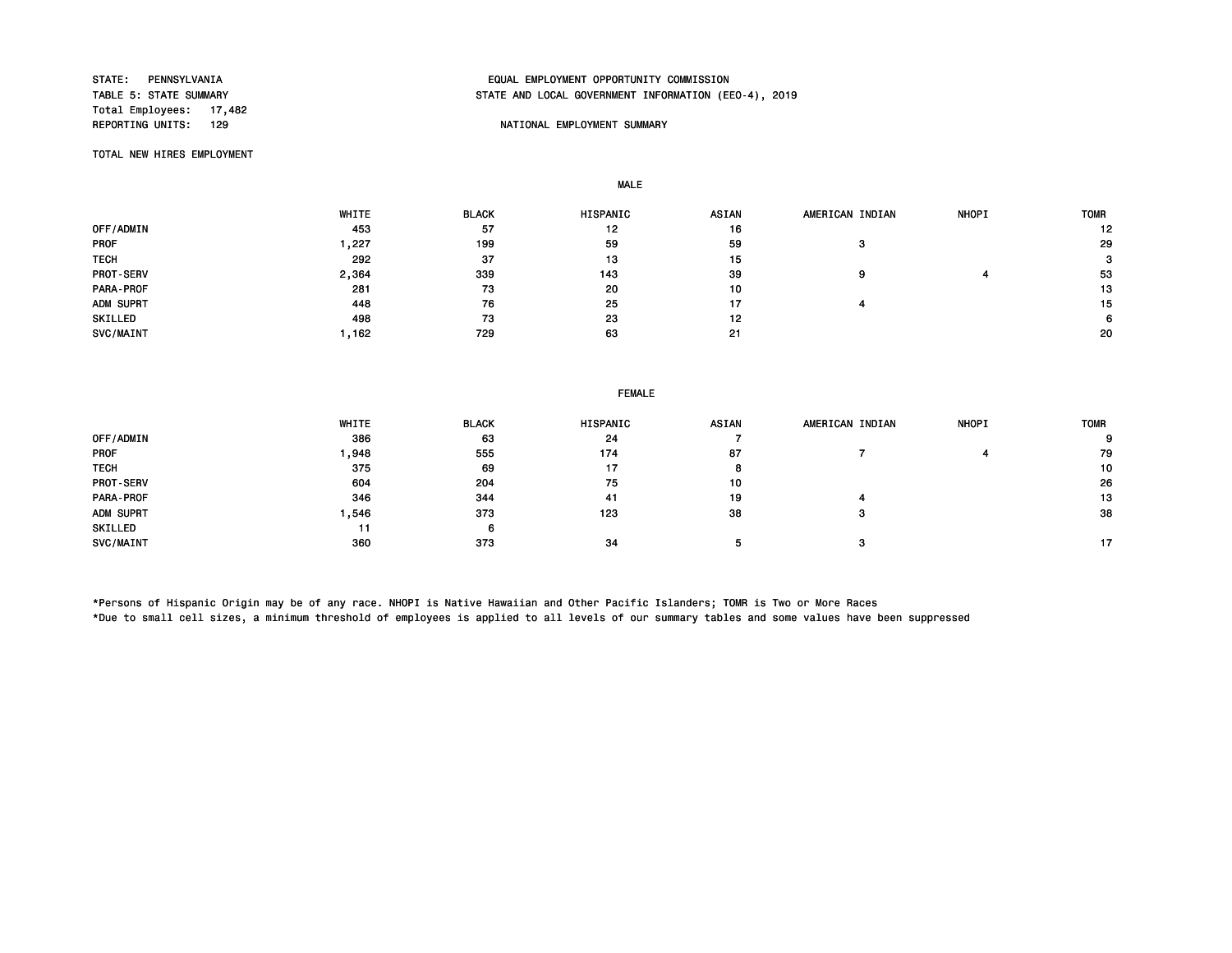Total Employees: 15,087<br>REPORTING UNITS: 21

# STATE: RHODE ISLAND EQUAL EMPLOYMENT OPPORTUNITY COMMISSION STATE AND LOCAL GOVERNMENT INFORMATION (EEO-4), 2019

#### NATIONAL EMPLOYMENT SUMMARY

TOTAL FULL TIME EMPLOYMENT

| ANNUAL               | WHITE    | <b>BLACK</b>   | HISPANIC      | ASIAN    | AMERICAN INDIAN           | NHOPI                     | <b>TOMR</b> |
|----------------------|----------|----------------|---------------|----------|---------------------------|---------------------------|-------------|
| SALARY \$K*          |          |                |               |          |                           |                           |             |
| $0.1 - 15.9$         | 850      | 27             | 27            | 10       | 3                         |                           |             |
| $16.0 - 19.9$        | 35       |                |               |          |                           |                           |             |
| $20.0 - 24.9$        |          |                |               |          |                           |                           |             |
|                      | 36       |                |               |          |                           |                           |             |
| $25.0 - 32.9$        | 63       | 21             | 17            |          |                           |                           |             |
| $33.0 - 42.9$        | 502      | 96             | 67            | $\,6$    | 5                         |                           | 3           |
| $43.0 - 54.9$        | 1,289    | 138            | 122           | 22       | $\ensuremath{\mathsf{3}}$ |                           | $\mathbf 3$ |
| $55.0 - 69.9$        | 2,493    | 213            | 198           | 23       | $\overline{7}$            |                           | 5           |
| 70.0 PLUS            | 2,443    | 131            | 142           | 26       | 8                         | $\ensuremath{\mathsf{3}}$ |             |
| MEDIAN SALARY        | \$61,501 | \$57,148       | \$58,977      | \$57,282 | \$58,214                  | \$69,999                  | \$50,999    |
|                      |          |                | <b>FEMALE</b> |          |                           |                           |             |
| ANNUAL               | WHITE    | <b>BLACK</b>   | HISPANIC      | ASIAN    | AMERICAN INDIAN           | NHOPI                     | <b>TOMR</b> |
| SALARY \$K           |          |                |               |          |                           |                           |             |
| $0.1 - 15.9$         | 469      | 37             | 18            | 9        |                           |                           | 3           |
| $16.0 - 19.9$        | 34       |                |               |          |                           |                           |             |
| $20.0 - 24.9$        | 33       |                | 3             |          |                           |                           |             |
| $25.0 - 32.9$        | 68       | $\overline{7}$ | 16            |          |                           |                           |             |
| $33.0 - 42.9$        | 570      | 120            | 107           | 12       | $\mathbf 5$               |                           | 5           |
| $43.0 - 54.9$        | 1,116    | 180            | 157           | 26       | 6                         |                           | 5           |
| $55.0 - 69.9$        | 1,068    | 113            | 117           | 19       | $\overline{7}$            |                           | 4           |
| 70.0 PLUS            | 1,448    | 110            | 89            | 43       | $\overline{4}$            |                           | 4           |
| MEDIAN SALARY        | \$56,587 | \$50,899       | \$51,369      | \$60,526 | \$54,999                  | \$62,500                  | \$49,000    |
|                      |          |                | **TOTAL**     |          |                           |                           |             |
| ANNUAL<br>SALARY \$K | WHITE    | <b>BLACK</b>   | HISPANIC      | ASIAN    | AMERICAN INDIAN           | NHOPI                     | <b>TOMR</b> |
| MEDIAN SALARY        | \$60,027 | \$53,829       | \$55,238      | \$58,750 | \$56,607                  | \$67,499                  | \$49,749    |

\*IN THOUSAND OF DOLLARS (e.g. 0.1 - 15.9 represents \$1,000 - \$15,900).

MALE

\*Persons of Hispanic Origin may be of any race. NHOPI is Native Hawaiian and Other Pacific Islanders; TOMR is Two or More Races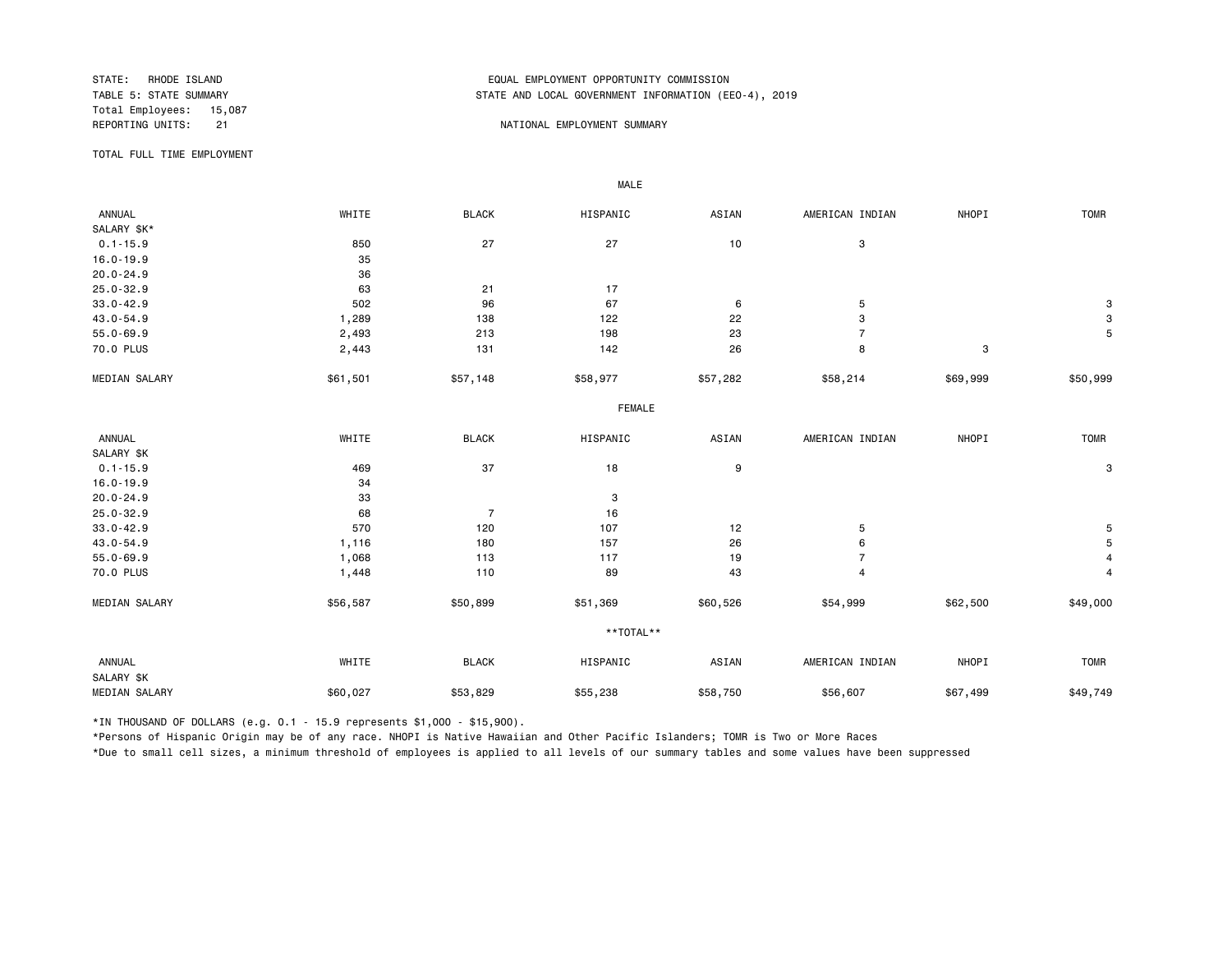Total Employees: 2,223<br>REPORTING UNITS: 21

# STATE: RHODE ISLAND EQUAL EMPLOYMENT OPPORTUNITY COMMISSION STATE AND LOCAL GOVERNMENT INFORMATION (EEO-4), 2019

## NATIONAL EMPLOYMENT SUMMARY

TOTAL PART TIME EMPLOYMENT

MALE

|                  | WHITE | <b>BLACK</b> | HISPANIC | <b>ASIAN</b> | AMERICAN INDIAN | <b>NHOPI</b> | <b>TOMR</b> |
|------------------|-------|--------------|----------|--------------|-----------------|--------------|-------------|
| OFF/ADMIN        | 87    | 3            | 4        |              |                 |              |             |
| PROF             | 56    |              | 3        | 3            |                 |              |             |
| <b>TECH</b>      | 75    |              |          |              |                 |              |             |
| <b>PROT-SERV</b> | 373   |              | 10       |              |                 |              | 3           |
| PARA-PROF        | 149   | 8            | 6        |              |                 |              |             |
| ADM SUPRT        | 156   |              | 4        |              |                 |              |             |
| SKILLED          | 79    |              | 3        |              |                 |              |             |
| SVC/MAINT        | 199   | 8            |          |              |                 |              |             |
|                  |       |              |          |              |                 |              |             |

FEMALE

|                  | WHITE | <b>BLACK</b> | HISPANIC | <b>ASIAN</b> | AMERICAN INDIAN | <b>NHOPI</b> | <b>TOMR</b> |
|------------------|-------|--------------|----------|--------------|-----------------|--------------|-------------|
| OFF/ADMIN        | 50    |              | з        |              |                 |              |             |
| PROF             | 88    | 8            | з        | 4            |                 |              |             |
| <b>TECH</b>      | 34    |              |          |              |                 |              |             |
| <b>PROT-SERV</b> | 93    |              | 6        |              |                 |              |             |
| PARA-PROF        | 237   | 13           | 6        | з            |                 |              |             |
| ADM SUPRT        | 249   | 6            | 13       | 4            |                 |              |             |
| SKILLED          | 58    |              | 3        |              |                 |              |             |
| SVC/MAINT        | 54    |              |          |              |                 |              |             |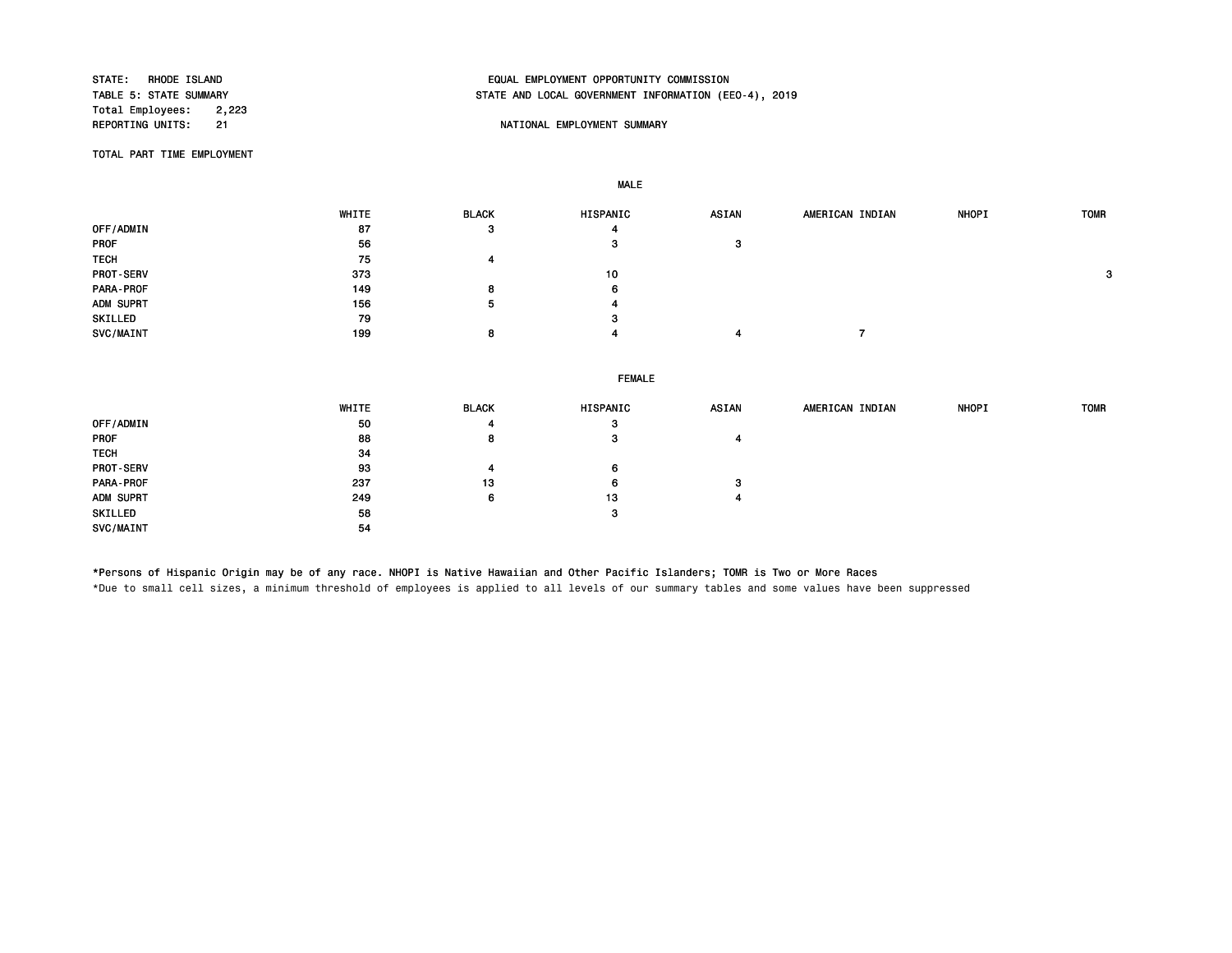Total Employees: 2,736<br>REPORTING UNITS: 21

# STATE: RHODE ISLAND EQUAL EMPLOYMENT OPPORTUNITY COMMISSION STATE AND LOCAL GOVERNMENT INFORMATION (EEO-4), 2019

## 21 **External Summary Struck Control Control Control Control Control Control Control Control Control Control Control Control Control Control Control Control Control Control Control Control Control Control Control Control Co**

TOTAL NEW HIRES EMPLOYMENT

MALE

 WHITE BLACK HISPANIC ASIAN AMERICAN INDIAN NHOPI TOMR OFF/ADMIN 5 PROF 284 33 21 12 3 TECH 6 6 PROT-SERV 38 and 217 22 22 38 PARA-PROF 62 15 8 ADM SUPRT 9 9 SKILLED 5 SVC/MAINT 339 22 17

#### FEMALE

|                  | WHITE | <b>BLACK</b> | HISPANIC | <b>ASIAN</b> | AMERICAN INDIAN | <b>NHOPI</b> | <b>TOMR</b> |
|------------------|-------|--------------|----------|--------------|-----------------|--------------|-------------|
| OFF/ADMIN        | 107   | 9            | 11       |              |                 |              |             |
| <b>PROF</b>      | 395   | 57           | 34       | 12           |                 |              | 5.          |
| <b>TECH</b>      | 57    | ь            |          |              |                 |              |             |
| <b>PROT-SERV</b> | 30    | 6            | 3        |              |                 |              |             |
| PARA-PROF        | 111   | 40           | 22       |              |                 |              |             |
| ADM SUPRT        | 129   | 20           | 25       | 4            |                 |              | 3           |
| SKILLED          | 8     |              |          |              |                 |              |             |
| <b>SVC/MAINT</b> | 137   |              | 5        | з            |                 |              |             |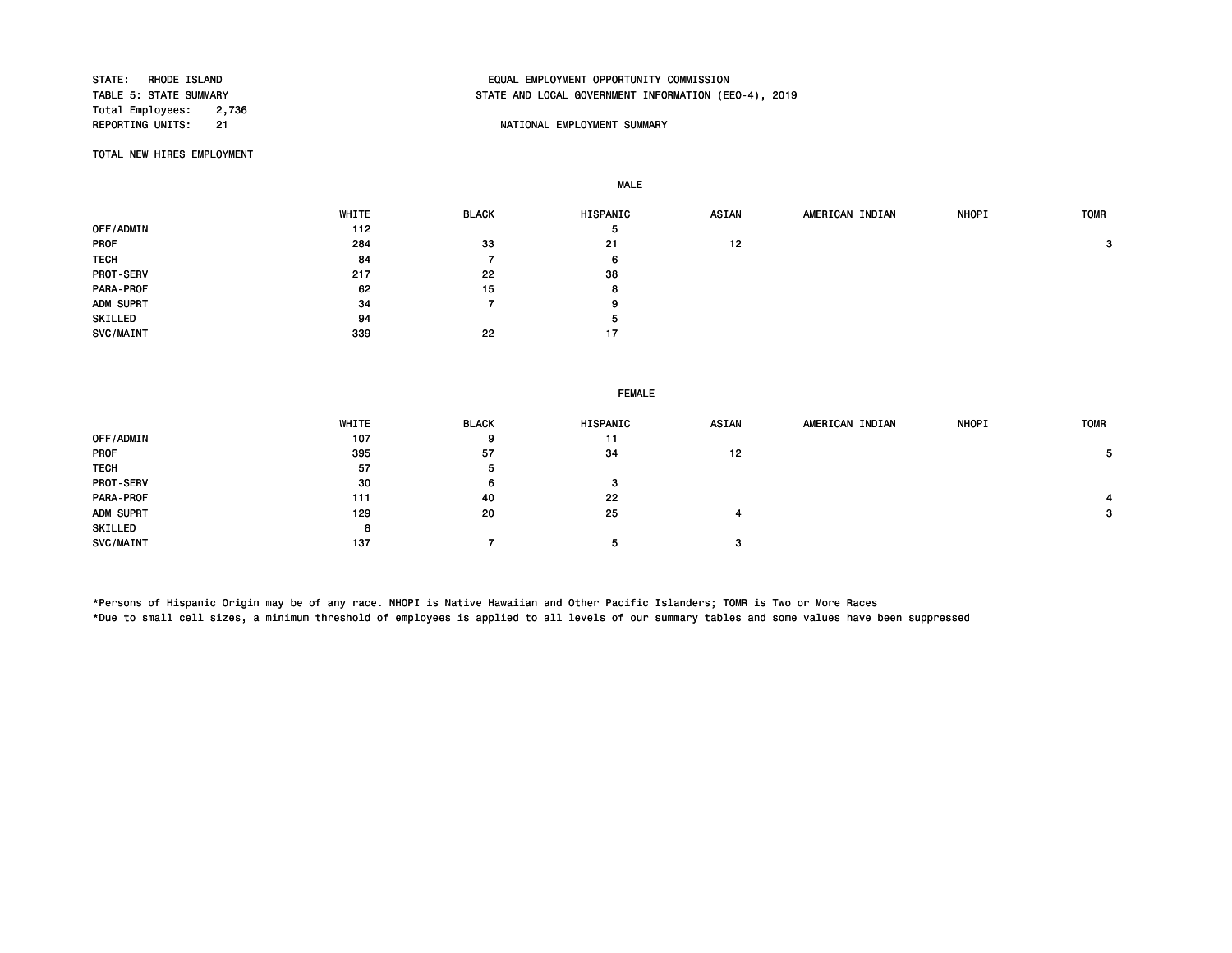Total Employees: 86,558

# STATE: SOUTH CAROLINA EQUAL EMPLOYMENT OPPORTUNITY COMMISSION STATE AND LOCAL GOVERNMENT INFORMATION (EEO-4), 2019

#### REPORTING UNITS: 97 NATIONAL EMPLOYMENT SUMMARY

TOTAL FULL TIME EMPLOYMENT

 ANNUAL WHITE BLACK HISPANIC ASIAN AMERICAN INDIAN NHOPI TOMR SALARY \$K\*<br>0.1-15.9  $0.1-15.9$  345 345 118 6 3 16.0-19.9 130 122 20.0-24.9 613 580 19 4 4 4 25.0-32.9 3,667 2,743 97 44 18 5 23 33.0-42.9 8,975 3,569 246 75 38 39 43.0-54.9 7,811 1,846 163 65 23 6 33 55.0-69.9 4,998 851 75 52 8 13 70.0 PLUS 4,755 640 55 74 7 4 14 MEDIAN SALARY \$45,945 \$37,683 \$41,434 \$39,710 \$47,000 \$42,102 FEMALE **FRAME**  ANNUAL WHITE BLACK HISPANIC ASIAN AMERICAN INDIAN NHOPI TOMR SALARY \$K<br>0.1-15.9  $0.1-15.9$  241 148 11 3 16.0-19.9 104 196 4 20.0-24.9 974 1,440 51 29 6 5 25.0-32.9 4,432 5,084 218 71 37 5 27 33.0-42.9 6,277 6,783 261 89 47 8 36 43.0-54.9 4,744 2,648 134 91 40 6 23 55.0-69.9 3,626 1,288 70 93 23 7 21 70.0 PLUS 3,192 811 52 95 7 7 MEDIAN SALARY \$42,628 \$36,436 \$37,463 \$48,736 \$40,659 \$42,999 \$40,222 \*\*TOTAL\*\* ANNUAL WHITE BLACK HISPANIC ASIAN AMERICAN INDIAN NHOPI TOMR SALARY \$K MEDIAN SALARY \$44,609 \$36,866 \$39,390 \$40,961 \$40,235 \$45,000 \$41,199 \$41,199

\*IN THOUSAND OF DOLLARS (e.g. 0.1 - 15.9 represents \$1,000 - \$15,900).

MALE

\*Persons of Hispanic Origin may be of any race. NHOPI is Native Hawaiian and Other Pacific Islanders; TOMR is Two or More Races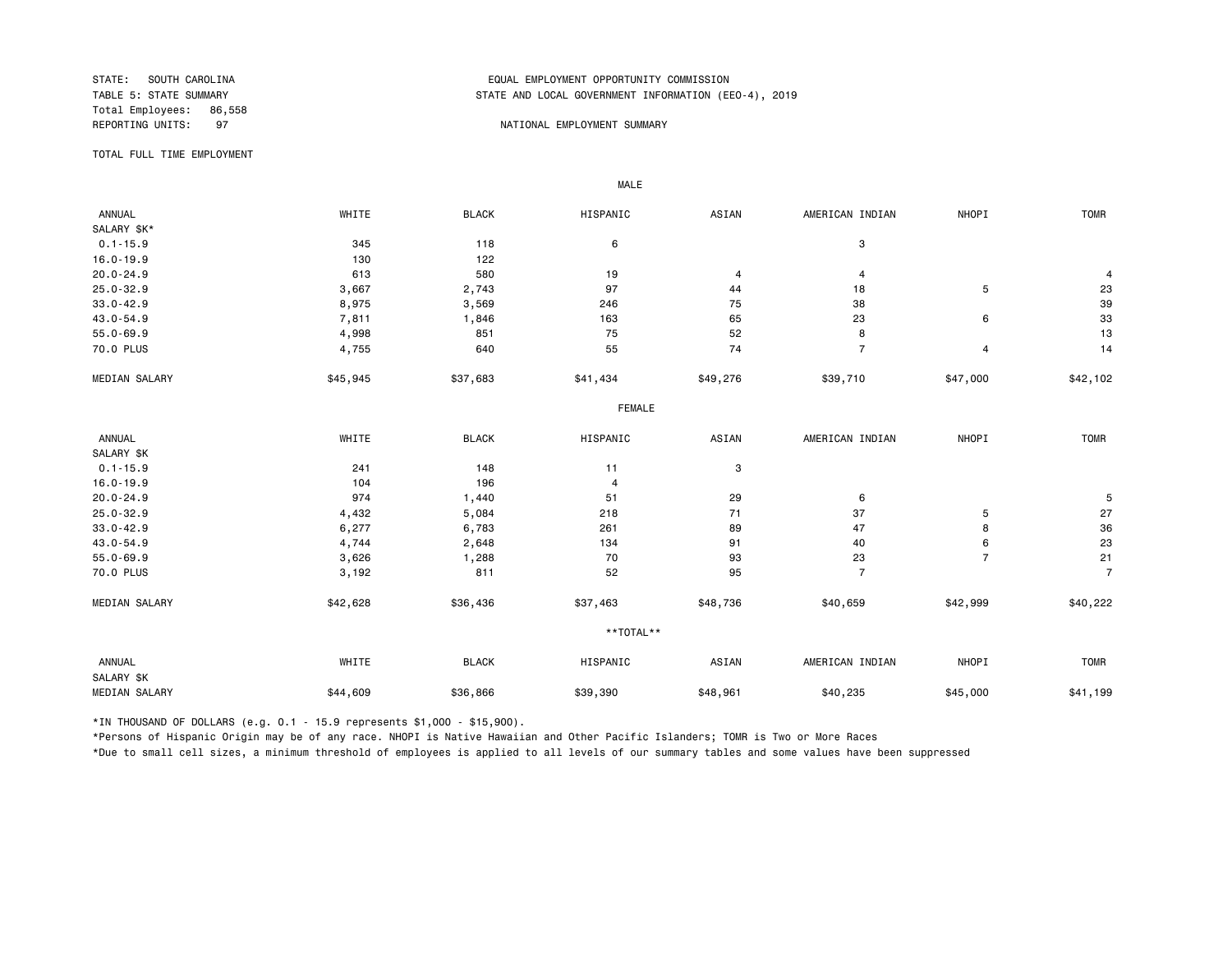Total Employees: 15,711

# STATE: SOUTH CAROLINA EQUAL EMPLOYMENT OPPORTUNITY COMMISSION STATE AND LOCAL GOVERNMENT INFORMATION (EEO-4), 2019

## 97 NATIONAL EMPLOYMENT SUMMARY

TOTAL PART TIME EMPLOYMENT

MALE

 WHITE BLACK HISPANIC ASIAN AMERICAN INDIAN NHOPI TOMR OFF/ADMIN 203 63 3 PROF 283 38 8 3 3 TECH 335 39 5 PROT-SERV 816 242 5 3 3 PARA-PROF 543 247 14 8 7 ADM SUPRT 1,275 603 27 10 5 92 SKILLED 193 89 10 5 SVC/MAINT 1,094 595 6 9

|                  | <b>FEMALE</b> |              |          |       |                 |              |             |  |  |
|------------------|---------------|--------------|----------|-------|-----------------|--------------|-------------|--|--|
|                  | WHITE         | <b>BLACK</b> | HISPANIC | ASIAN | AMERICAN INDIAN | <b>NHOPI</b> | <b>TOMR</b> |  |  |
| OFF/ADMIN        | 120           | 69           |          |       |                 |              | 3           |  |  |
| <b>PROF</b>      | 532           | 117          | 17       |       |                 |              | 11          |  |  |
| <b>TECH</b>      | 254           | 85           | 8        | 6     |                 |              |             |  |  |
| <b>PROT-SERV</b> | 134           | 126          |          |       | 3               |              | 3           |  |  |
| <b>PARA-PROF</b> | 815           | 435          | 28       | 10    |                 | -3           | 42          |  |  |
| ADM SUPRT        | 2,433         | 897 ، ا      | 58       | 30    | 25              |              | 127         |  |  |
| SKILLED          | 107           | 35           | 8        |       |                 |              |             |  |  |
| SVC/MAINT        | 662           | 550          | 8        | -3    |                 |              | 10          |  |  |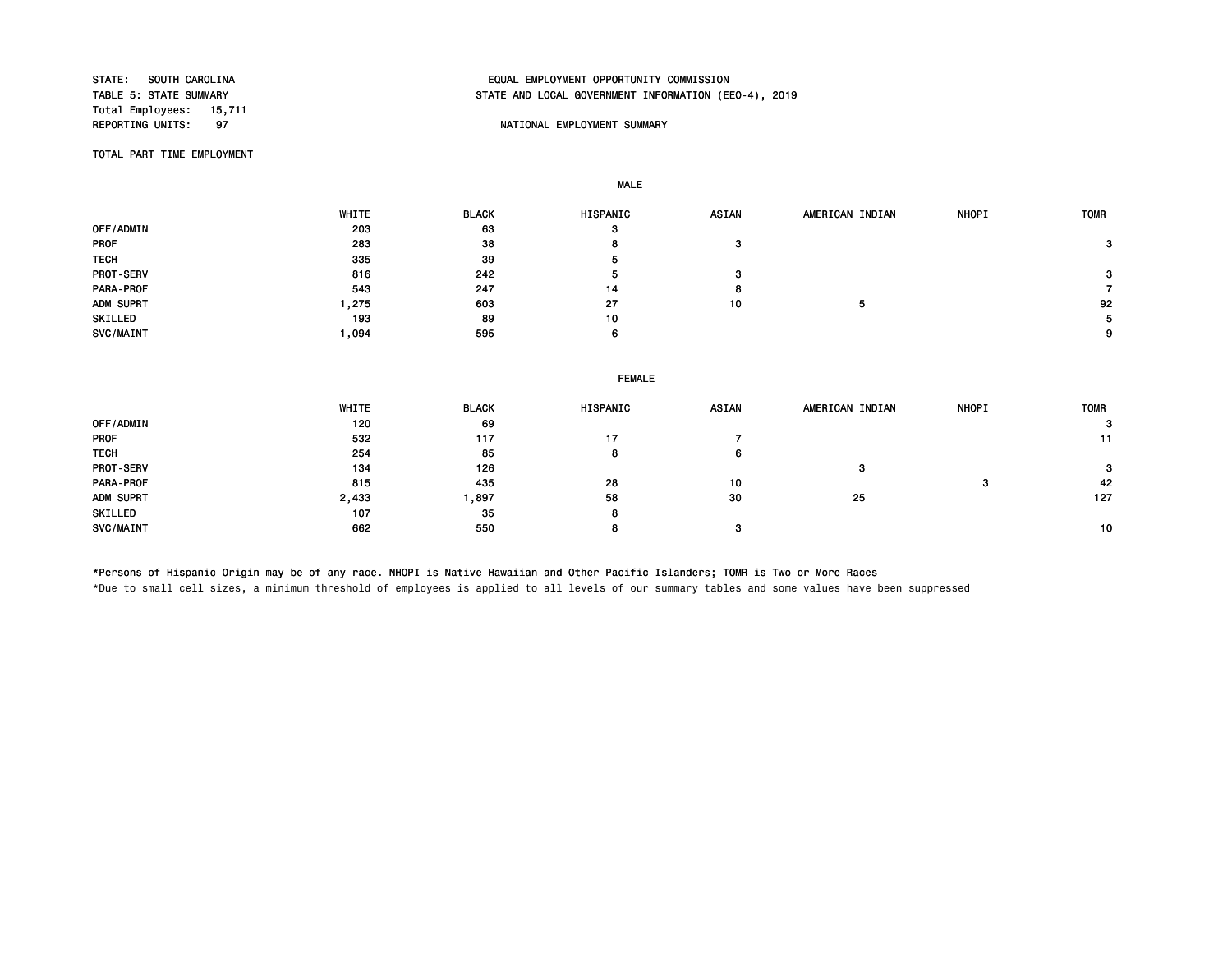Total Employees: 13,142<br>REPORTING UNITS: 97

# STATE: SOUTH CAROLINA EQUAL EMPLOYMENT OPPORTUNITY COMMISSION STATE AND LOCAL GOVERNMENT INFORMATION (EEO-4), 2019

#### 97 NATIONAL EMPLOYMENT SUMMARY

TOTAL NEW HIRES EMPLOYMENT

MALE

 WHITE BLACK HISPANIC ASIAN AMERICAN INDIAN NHOPI TOMR OFF/ADMIN 169 16 3 PROF 860 283 14 18 TECH 443 108 15 12 3 5 PROT-SERV 1,191 393 47 14 16 PARA-PROF 120 94 4 ADM SUPRT 127 56 6 SKILLED 646 298 12 3  $SVC/MAINT$  6  $473$   $473$   $331$   $7$   $7$ 

#### FEMALE

|                  | WHITE | <b>BLACK</b> | <b>HISPANIC</b> | <b>ASIAN</b> | AMERICAN INDIAN | <b>NHOPI</b> | <b>TOMR</b> |
|------------------|-------|--------------|-----------------|--------------|-----------------|--------------|-------------|
| OFF/ADMIN        | 121   | 63           |                 |              |                 |              |             |
| <b>PROF</b>      | ,540  | 076, ا       | 75              | 37           |                 |              | 5.          |
| <b>TECH</b>      | 394   | 269          | 27              | 16           |                 |              | 6           |
| <b>PROT-SERV</b> | 323   | 424          | 20              |              |                 |              |             |
| PARA-PROF        | 368   | 676          | 35              | ۰            |                 |              | 5.          |
| ADM SUPRT        | 740   | 622          | 53              | 16           | 25              |              | 13          |
| SKILLED          | 38    | 32           |                 |              |                 |              |             |
| SVC/MAINT        | 106   | 136          |                 |              | з               |              |             |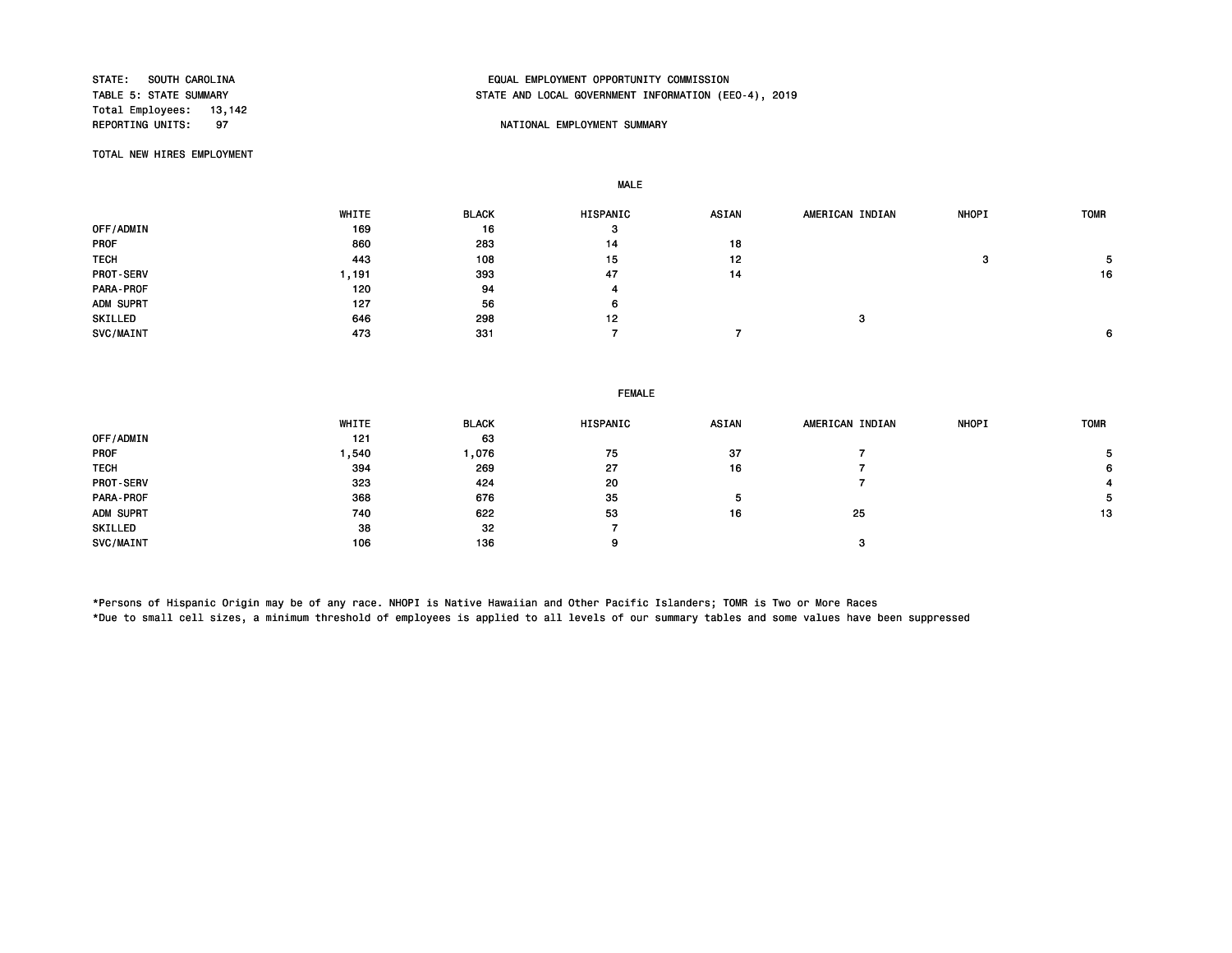Total Employees: 11,182

# STATE: SOUTH DAKOTA EQUAL EMPLOYMENT OPPORTUNITY COMMISSION STATE AND LOCAL GOVERNMENT INFORMATION (EEO-4), 2019

#### REPORTING UNITS: 16 16 NATIONAL EMPLOYMENT SUMMARY

TOTAL FULL TIME EMPLOYMENT

 ANNUAL WHITE BLACK HISPANIC ASIAN AMERICAN INDIAN NHOPI TOMR SALARY \$K\* 0.1-15.9 16.0-19.9 5<br>20.0-24.9 12  $20.0 - 24.9$ 25.0-32.9 202 7 5 7 3 33.0-42.9 1,497 21 30 6 41 6 6 43.0-54.9 1,792 14 25 7 28 8 8 8 55.0-69.9 1,395 14 18 3 4 8 70.0 PLUS 1,157 4 10 3 6 3 5 MEDIAN SALARY \$51,795 \$44,714 \$47,080 \$49,000 \$41,658 \$54,79500 \$54,249 FEMALE **FRAME**  ANNUAL WHITE BLACK HISPANIC ASIAN AMERICAN INDIAN NHOPI TOMR SALARY \$K  $0.1 - 15.9$  3 16.0-19.9 3<br>20.0-24.9 15 20.0-24.9 3 25.0-32.9 431 5 10 26 6 33.0-42.9 1,431 12 28 6 46 9 4 43.0-54.9 1,356 8 19 7 30 7 5 55.0-69.9 842 6 6 6 70.0 PLUS 3 MEDIAN SALARY \$46,464 \$42,166 \$40,321 \$44,714 \$39,304 \$40,222 \$45,400 \*\*TOTAL\*\* ANNUAL WHITE BLACK HISPANIC ASIAN AMERICAN INDIAN NHOPI TOMR SALARY \$K MEDIAN SALARY \$49,499 \$43,545 \$43,273 \$40,857 \$40,413 \$50,846 \$50,846

\*IN THOUSAND OF DOLLARS (e.g. 0.1 - 15.9 represents \$1,000 - \$15,900).

MALE

\*Persons of Hispanic Origin may be of any race. NHOPI is Native Hawaiian and Other Pacific Islanders; TOMR is Two or More Races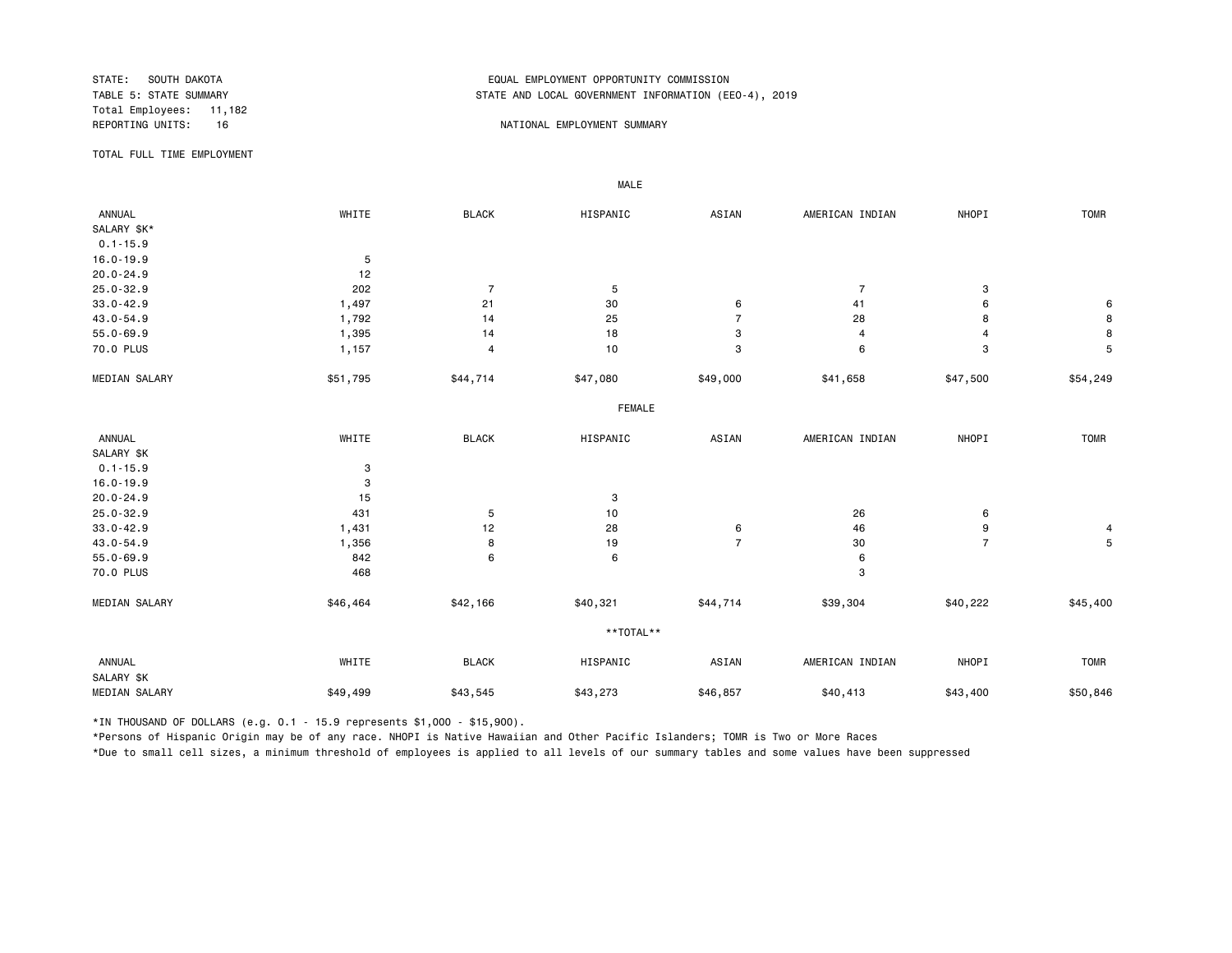Total Employees: 6,065<br>REPORTING UNITS: 16

# STATE: SOUTH DAKOTA EQUAL EMPLOYMENT OPPORTUNITY COMMISSION STATE AND LOCAL GOVERNMENT INFORMATION (EEO-4), 2019

## 16 NATIONAL EMPLOYMENT SUMMARY

TOTAL PART TIME EMPLOYMENT

MALE

 WHITE BLACK HISPANIC ASIAN AMERICAN INDIAN NHOPI TOMR OFF/ADMIN 12<br>PROF 524 PROF 524 6 10 TECH 182 8 PROT-SERV 193 3 4 PARA-PROF 433 9 7 4 4 ADM SUPRT 3 3 SKILLED 86 3 SVC/MAINT 1,314 14 24 8 51 6 18

| WHITE | <b>BLACK</b> | HISPANIC | <b>ASIAN</b>  | AMERICAN INDIAN | <b>NHOPI</b> | <b>TOMR</b> |  |  |  |
|-------|--------------|----------|---------------|-----------------|--------------|-------------|--|--|--|
| 33    |              |          |               |                 |              |             |  |  |  |
| 490   |              | з        |               | 12              |              |             |  |  |  |
| 123   |              |          |               |                 |              |             |  |  |  |
| 43    |              |          |               |                 |              |             |  |  |  |
| 809   | 8            | 8        | 8             | 5               | з            | 8           |  |  |  |
| 368   |              | 4        |               | 12              | 6            |             |  |  |  |
| 6     |              |          |               |                 |              |             |  |  |  |
| 958   |              | 18       | 5             | 39              | 3            | 19          |  |  |  |
|       |              |          | <b>FEMALE</b> |                 |              |             |  |  |  |

\*Persons of Hispanic Origin may be of any race. NHOPI is Native Hawaiian and Other Pacific Islanders; TOMR is Two or More Races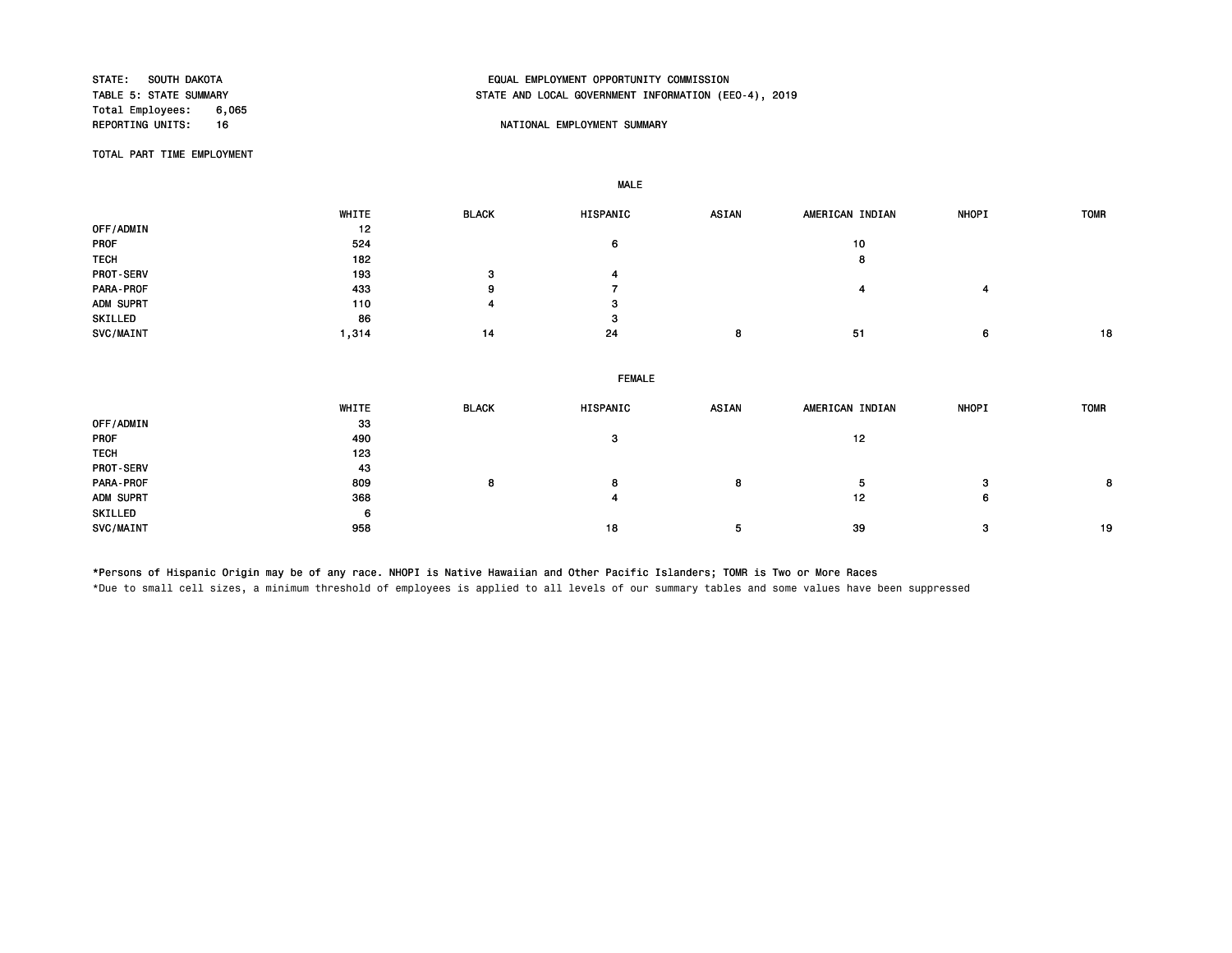Total Employees: 1,401<br>REPORTING UNITS: 16

# STATE: SOUTH DAKOTA EQUAL EMPLOYMENT OPPORTUNITY COMMISSION STATE AND LOCAL GOVERNMENT INFORMATION (EEO-4), 2019

## NATIONAL EMPLOYMENT SUMMARY

TOTAL NEW HIRES EMPLOYMENT

MALE

|             | WHITE | <b>BLACK</b> | HISPANIC | <b>ASIAN</b> | AMERICAN INDIAN | <b>NHOPI</b> | <b>TOMR</b> |
|-------------|-------|--------------|----------|--------------|-----------------|--------------|-------------|
| OFF/ADMIN   | 31    |              |          |              |                 |              |             |
| PROF        | 145   |              | 4        |              |                 |              |             |
| <b>TECH</b> | 43    |              |          |              |                 |              |             |
| PROT-SERV   | 214   | 6            | 13       | 4            | 6               |              | 9           |
| PARA-PROF   | 34    |              |          |              |                 |              |             |
| ADM SUPRT   | 22    |              |          |              |                 |              |             |
| SKILLED     | 60    |              |          |              |                 |              |             |
| SVC/MAINT   | 122   | 3            |          |              |                 |              |             |

FEMALE

|                  | WHITE | <b>BLACK</b> | HISPANIC     | <b>ASIAN</b> | AMERICAN INDIAN | <b>NHOPI</b> | <b>TOMR</b> |
|------------------|-------|--------------|--------------|--------------|-----------------|--------------|-------------|
| OFF/ADMIN        | 13    |              |              |              |                 |              |             |
| <b>PROF</b>      | 241   | з            | $\mathbf{p}$ |              | 10              | 3            |             |
| <b>TECH</b>      | 14    |              |              |              |                 |              |             |
| <b>PROT-SERV</b> | 52    |              |              |              | 3               |              |             |
| PARA-PROF        | 82    |              |              |              |                 |              |             |
| ADM SUPRT        | 143   | -3           |              |              | 6               |              | з           |
| SKILLED          | з     |              |              |              |                 |              |             |
| SVC/MAINT        | 24    |              |              |              |                 |              | 3           |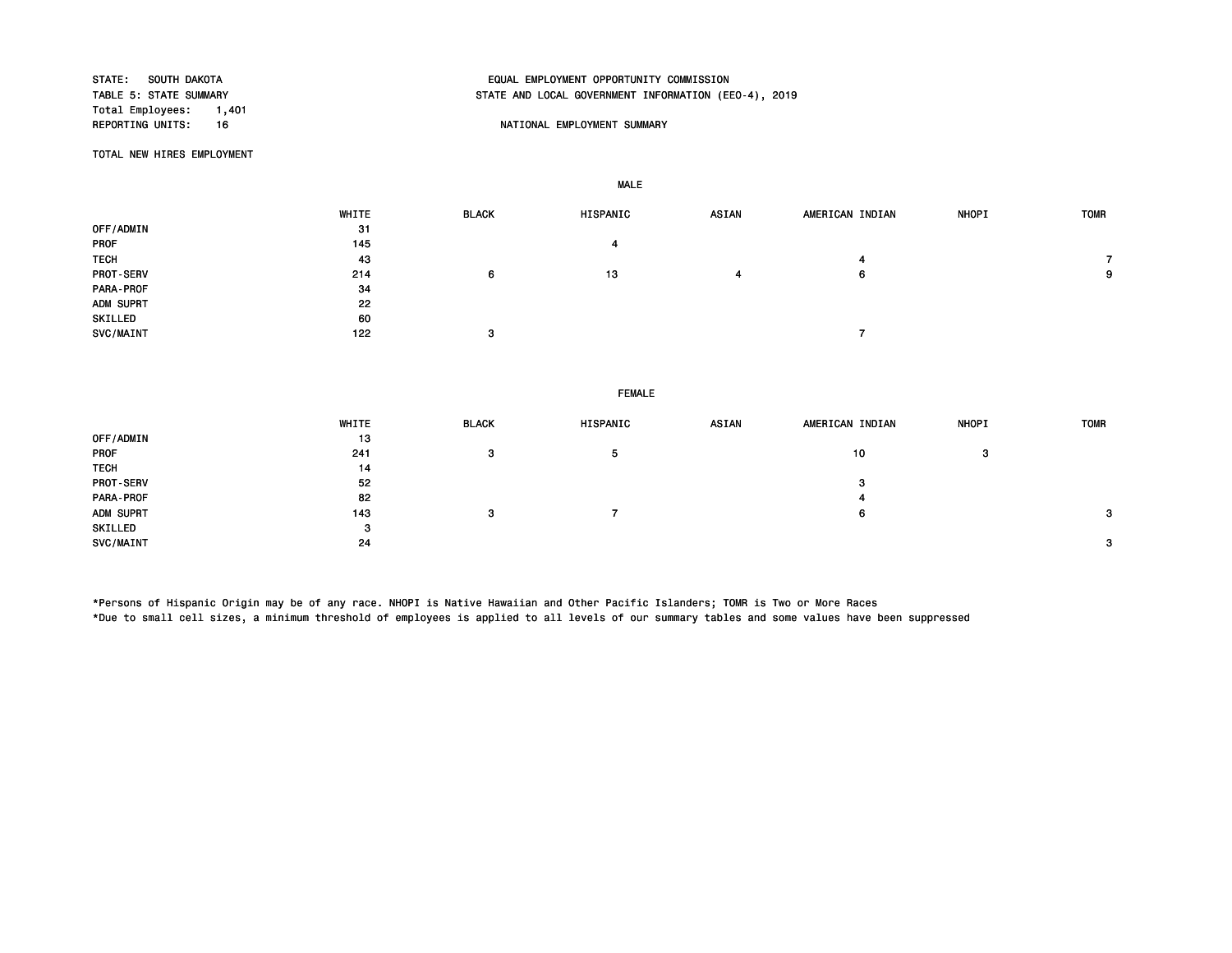Total Employees: 103,245

# STATE: TENNESSEE EQUAL EMPLOYMENT OPPORTUNITY COMMISSION STATE AND LOCAL GOVERNMENT INFORMATION (EEO-4), 2019

#### REPORTING UNITS: 127 NATIONAL EMPLOYMENT SUMMARY

TOTAL FULL TIME EMPLOYMENT

 ANNUAL WHITE BLACK HISPANIC ASIAN AMERICAN INDIAN NHOPI TOMR SALARY \$K\*<br>0.1-15.9  $0.1-15.9$   $1,117$   $25$   $9$ 16.0-19.9 25 20.0-24.9 1,068 207 21 12 4 25.0-32.9 6,298 1,177 88 32 9 5 34 33.0-42.9 12,016 1,889 234 46 25 12 44 43.0-54.9 10,091 1,383 157 72 21 6 42 55.0-69.9 7,975 812 99 103 27 6 65 70.0 PLUS 8,003 654 91 162 13 6 29 MEDIAN SALARY \$46,120 \$41,744 \$42,871 \$62,427 \$49,857 \$41,749 \$50,856 FEMALE **FRAME**  ANNUAL WHITE BLACK HISPANIC ASIAN AMERICAN INDIAN NHOPI TOMR SALARY \$K<br>0.1-15.9  $0.1-15.9$  3 16.0-19.9 403 61 9 3 20.0-24.9 1,631 473 41 14 4 6 25.0-32.9 6,948 2,139 181 63 7 3 36 33.0-42.9 9,789 3,319 245 91 19 9 41 43.0-54.9 7,605 2,326 183 134 11 5 36 55.0-69.9 5,166 1,064 89 110 11 5 23 70.0 PLUS 4,682 707 50 150 8 13 MEDIAN SALARY \$41,953 \$40,077 \$39,734 \$52,895 \$42,736 \$41,888 \$41,292 \*\*TOTAL\*\* ANNUAL WHITE BLACK HISPANIC ASIAN AMERICAN INDIAN NHOPI TOMR SALARY \$K MEDIAN SALARY \$44,085 \$40,682 \$41,266 \$47,312 \$41,809 \$46,154

\*IN THOUSAND OF DOLLARS (e.g. 0.1 - 15.9 represents \$1,000 - \$15,900).

MALE

\*Persons of Hispanic Origin may be of any race. NHOPI is Native Hawaiian and Other Pacific Islanders; TOMR is Two or More Races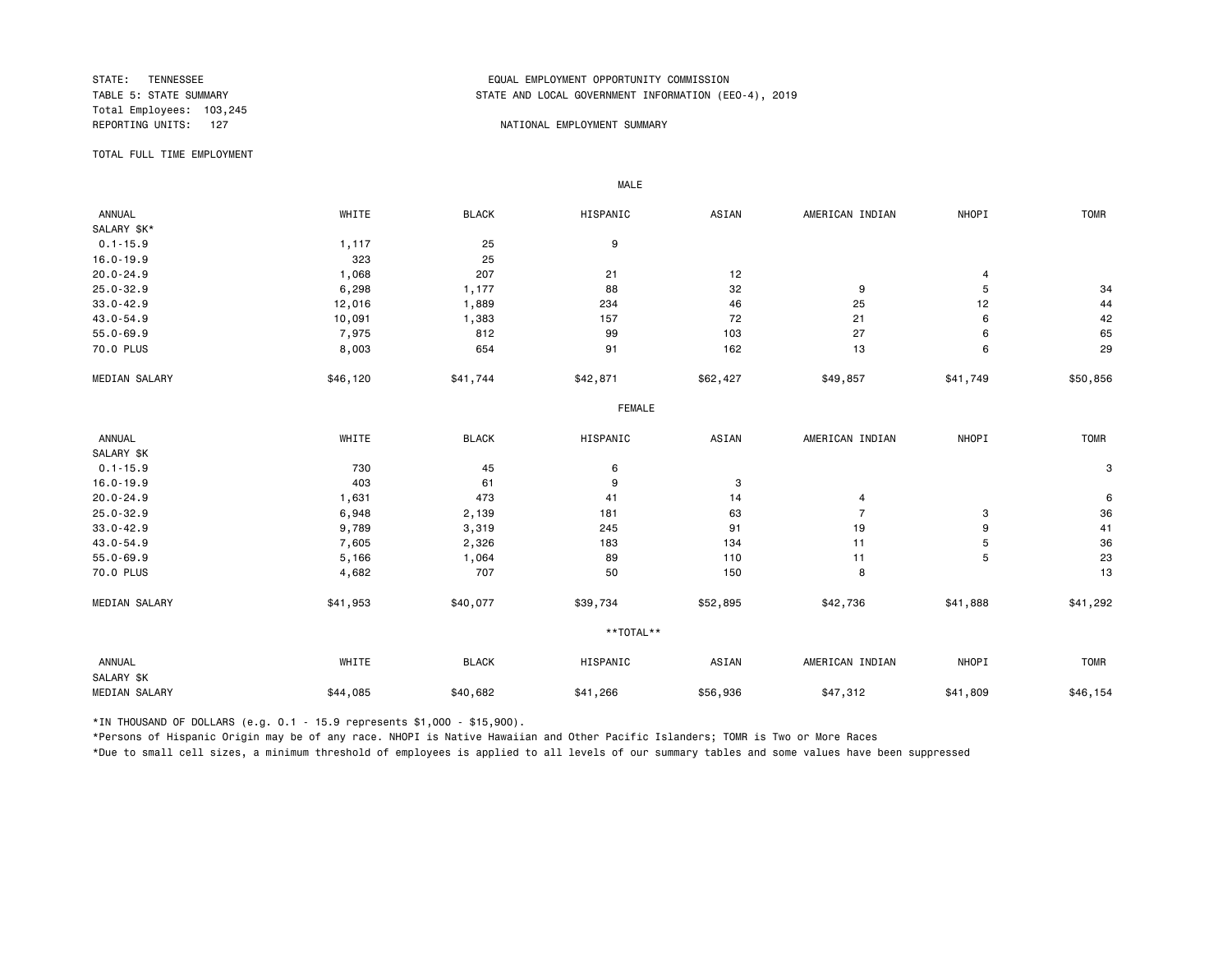Total Employees: 17,461<br>REPORTING UNITS: 127

# STATE: TENNESSEE EQUAL EMPLOYMENT OPPORTUNITY COMMISSION STATE AND LOCAL GOVERNMENT INFORMATION (EEO-4), 2019

## NATIONAL EMPLOYMENT SUMMARY

TOTAL PART TIME EMPLOYMENT

MALE

 WHITE BLACK HISPANIC ASIAN AMERICAN INDIAN NHOPI TOMR 0FF/ADMIN 308 398 26 3 3 PROF 646 93 13 11 TECH 322 35 11 143 PROT-SERV 20 20 PARA-PROF 1,063 320 19 12 15 ADM SUPRT 730 97 13 7 5 SKILLED 329 23 4 SVC/MAINT 2,397 412 20 12 9 3 19

|             | <b>FEMALE</b> |              |          |       |                 |       |             |  |
|-------------|---------------|--------------|----------|-------|-----------------|-------|-------------|--|
|             | WHITE         | <b>BLACK</b> | HISPANIC | ASIAN | AMERICAN INDIAN | NHOPI | <b>TOMR</b> |  |
| OFF/ADMIN   | 148           | 22           |          | ø     |                 |       |             |  |
| <b>PROF</b> | ,861          | 218          | -34      | 44    | -3              |       | 14          |  |
| <b>TECH</b> | 616           | 73           | 14       | 13    |                 |       | 40          |  |
| PROT-SERV   | 324           | 112          | 5        |       |                 |       | 3           |  |
| PARA-PROF   | ,335          | 440          | 40       | 13    | з               |       | 18          |  |
| ADM SUPRT   | ,875          | 224          | 56       | 14    | з               | з     | 6           |  |
| SKILLED     | 69            | 5            |          |       |                 |       |             |  |
| SVC/MAINT   | ,270          | 285          | 27       | 16    |                 |       | 9           |  |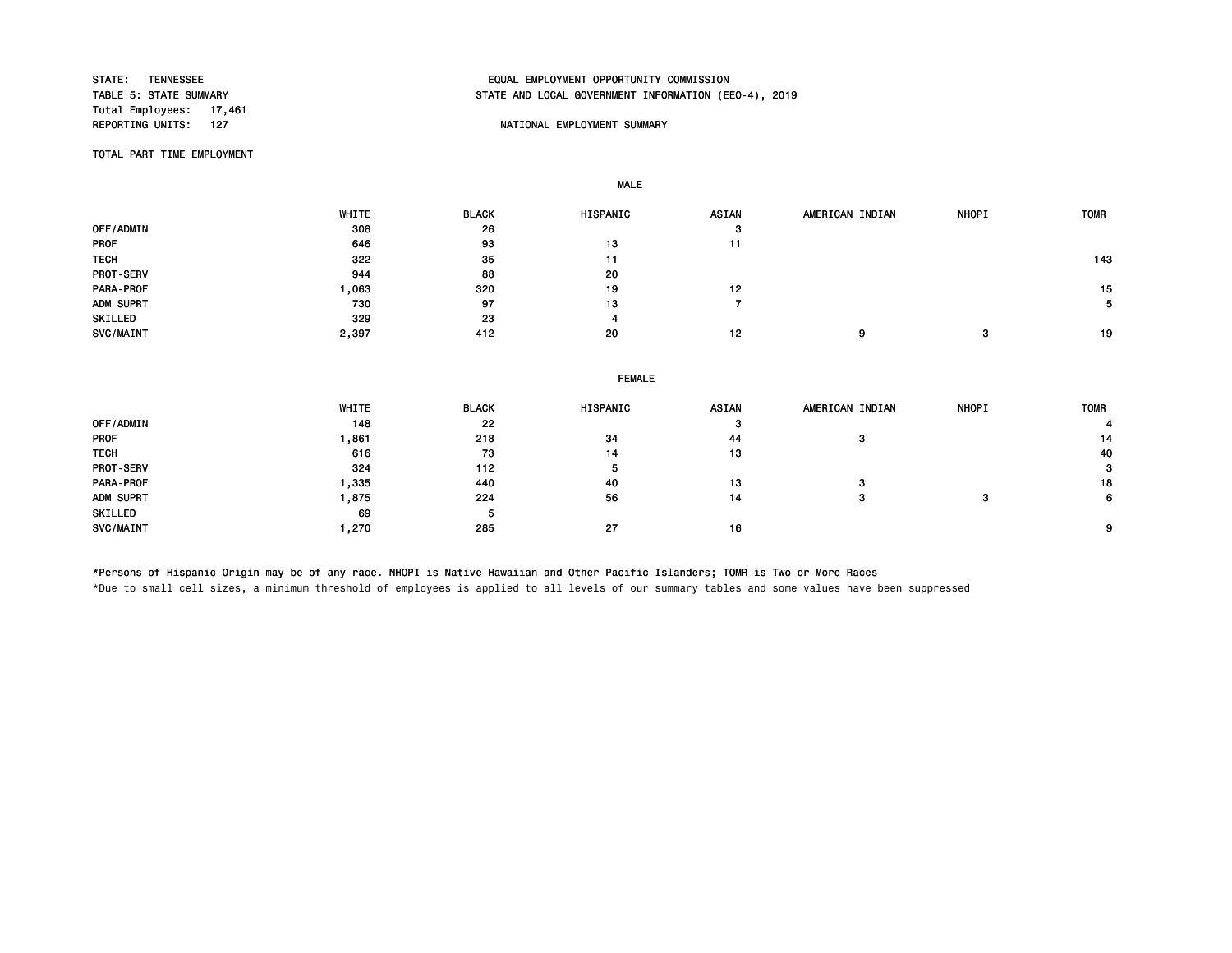Total Employees: 16,115

# STATE: TENNESSEE EQUAL EMPLOYMENT OPPORTUNITY COMMISSION STATE AND LOCAL GOVERNMENT INFORMATION (EEO-4), 2019

## NATIONAL EMPLOYMENT SUMMARY

TOTAL NEW HIRES EMPLOYMENT

MALE

|                  | WHITE | <b>BLACK</b> | <b>HISPANIC</b> | <b>ASIAN</b> | AMERICAN INDIAN | <b>NHOPI</b> | <b>TOMR</b> |
|------------------|-------|--------------|-----------------|--------------|-----------------|--------------|-------------|
| OFF/ADMIN        | 251   | 26           | э               | з            |                 |              |             |
| <b>PROF</b>      | ,076  | 227          | 34              | 38           |                 |              | 14          |
| <b>TECH</b>      | 706   | 102          | 20              |              | з               |              | 6           |
| <b>PROT-SERV</b> | 2,333 | 245          | 49              | 11           | з               | 3            | 8           |
| PARA-PROF        | 260   | 24           |                 |              |                 |              | 3           |
| ADM SUPRT        | 348   | 89           | 12              | ο            |                 |              |             |
| SKILLED          | 478   | 48           | 5               |              |                 |              |             |
| SVC/MAINT        | 953   | 308          | 21              | 10           |                 |              |             |

#### FEMALE

|                  | WHITE | <b>BLACK</b> | HISPANIC | <b>ASIAN</b> | AMERICAN INDIAN | <b>NHOPI</b> | <b>TOMR</b>  |
|------------------|-------|--------------|----------|--------------|-----------------|--------------|--------------|
| OFF/ADMIN        | 269   | 52           | 13       | Ð            |                 |              |              |
| <b>PROF</b>      | 2,084 | 784          | 80       | 67           |                 |              | 18           |
| <b>TECH</b>      | 682   | 136          | 16       |              |                 |              | $\mathbf{3}$ |
| <b>PROT-SERV</b> | 684   | 224          | 21       | з            | з               |              | 10           |
| PARA-PROF        | 516   | 139          | 22       | 6.           |                 |              |              |
| ADM SUPRT        | ,246  | 356          | 59       | 13           |                 |              |              |
| SKILLED          | 15    | 15           |          |              |                 |              |              |
| SVC/MAINT        | 477   | 264          | 16       |              |                 |              | 5            |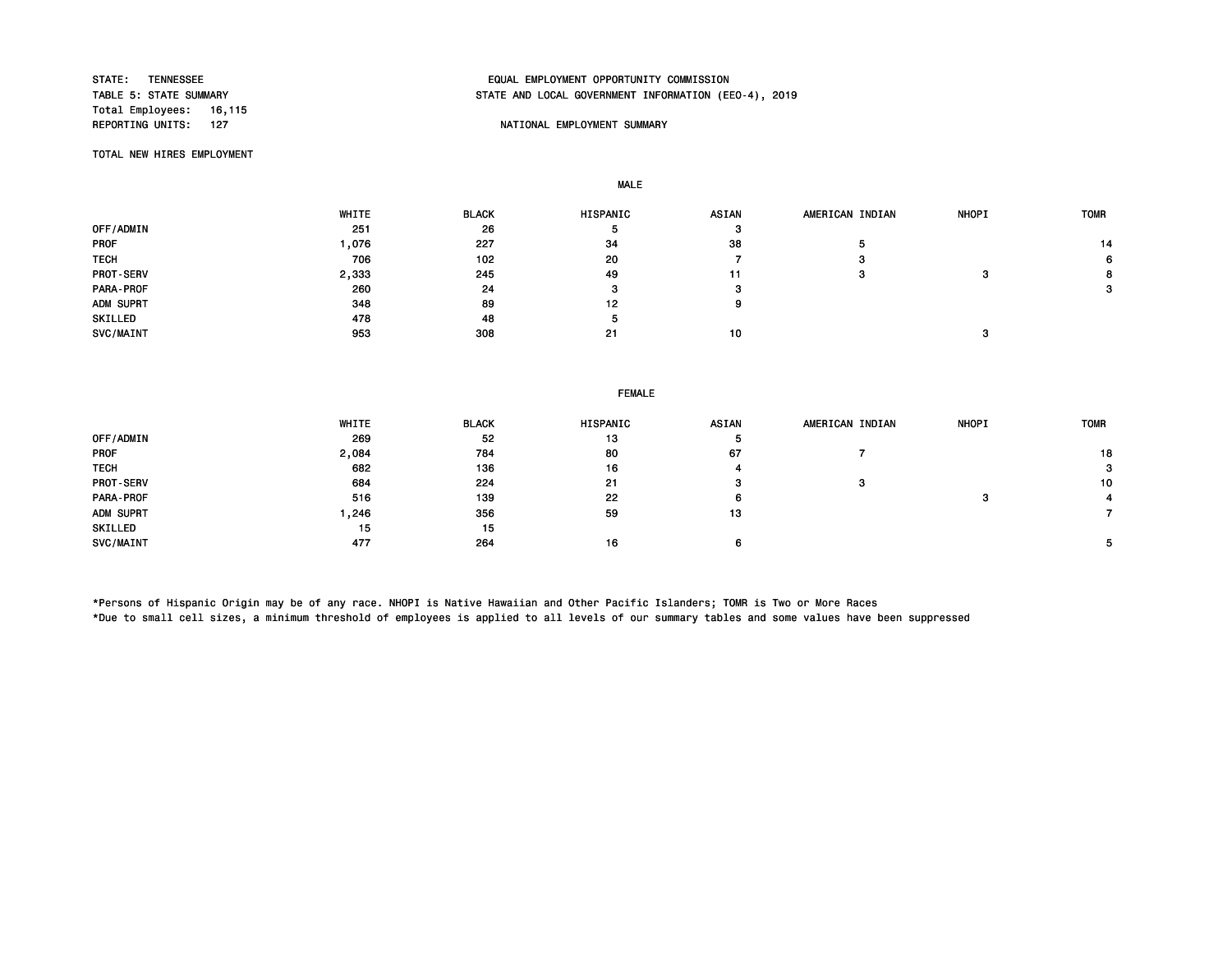Total Employees: 490,123

## STATE: TEXAS EQUAL EMPLOYMENT OPPORTUNITY COMMISSION STATE AND LOCAL GOVERNMENT INFORMATION (EEO-4), 2019

#### REPORTING UNITS: 370 NATIONAL EMPLOYMENT SUMMARY

TOTAL FULL TIME EMPLOYMENT

 ANNUAL WHITE BLACK HISPANIC ASIAN AMERICAN INDIAN NHOPI TOMR SALARY \$K\*<br>0.1-15.9 0.1-15.9 1,420 374 594 91 11 3 46 16.0-19.9 450 258 438 57 8 6 27 20.0-24.9 1,805 1,102 2,450 133 16 20 59 25.0-32.9 7,739 4,272 11,597 633 98 58 288 33.0-42.9 21,522 11,651 21,010 284 84 826 43.0-54.9 24,949 9,301 19,752 1,130 237 53 296 55.0-69.9 26,780 5,981 15,518 1,168 199 85 339 70.0 PLUS 44,311 6,057 13,760 2,346 326 85 350 MEDIAN SALARY \$58,698 \$45,375 \$46,931 \$57,954 \$51,733 \$48,886 \$41,419 FEMALE **FRAME**  ANNUAL WHITE BLACK HISPANIC ASIAN AMERICAN INDIAN NHOPI TOMR SALARY \$K<br>0.1-15.9 0.1-15.9 1,093 1,039 952 133 31 11 106 16.0-19.9 591 746 860 92 9 3 51 20.0-24.9 3,367 2,735 3,862 218 38 14 94 25.0-32.9 11,761 7,770 16,069 915 185 47 363 33.0-42.9 20,267 14,097 22,298 1,165 300 56 454 43.0-54.9 18,705 11,777 15,398 1,086 260 54 355 55.0-69.9 15,789 6,696 10,002 1,325 196 39 232 70.0 PLUS 17,850 4,987 7,001 2,640 204 223 MEDIAN SALARY \$47,896 \$41,961 \$40,389 \$57,015 \$45,238 \$44,222 \$40,158 \*\*TOTAL\*\* ANNUAL WHITE BLACK HISPANIC ASIAN AMERICAN INDIAN NHOPI TOMR SALARY \$K MEDIAN SALARY \$53,770 \$43,215 \$43,222 \$48,336 \$46,532 \$40,972

\*IN THOUSAND OF DOLLARS (e.g. 0.1 - 15.9 represents \$1,000 - \$15,900).

MALE

\*Persons of Hispanic Origin may be of any race. NHOPI is Native Hawaiian and Other Pacific Islanders; TOMR is Two or More Races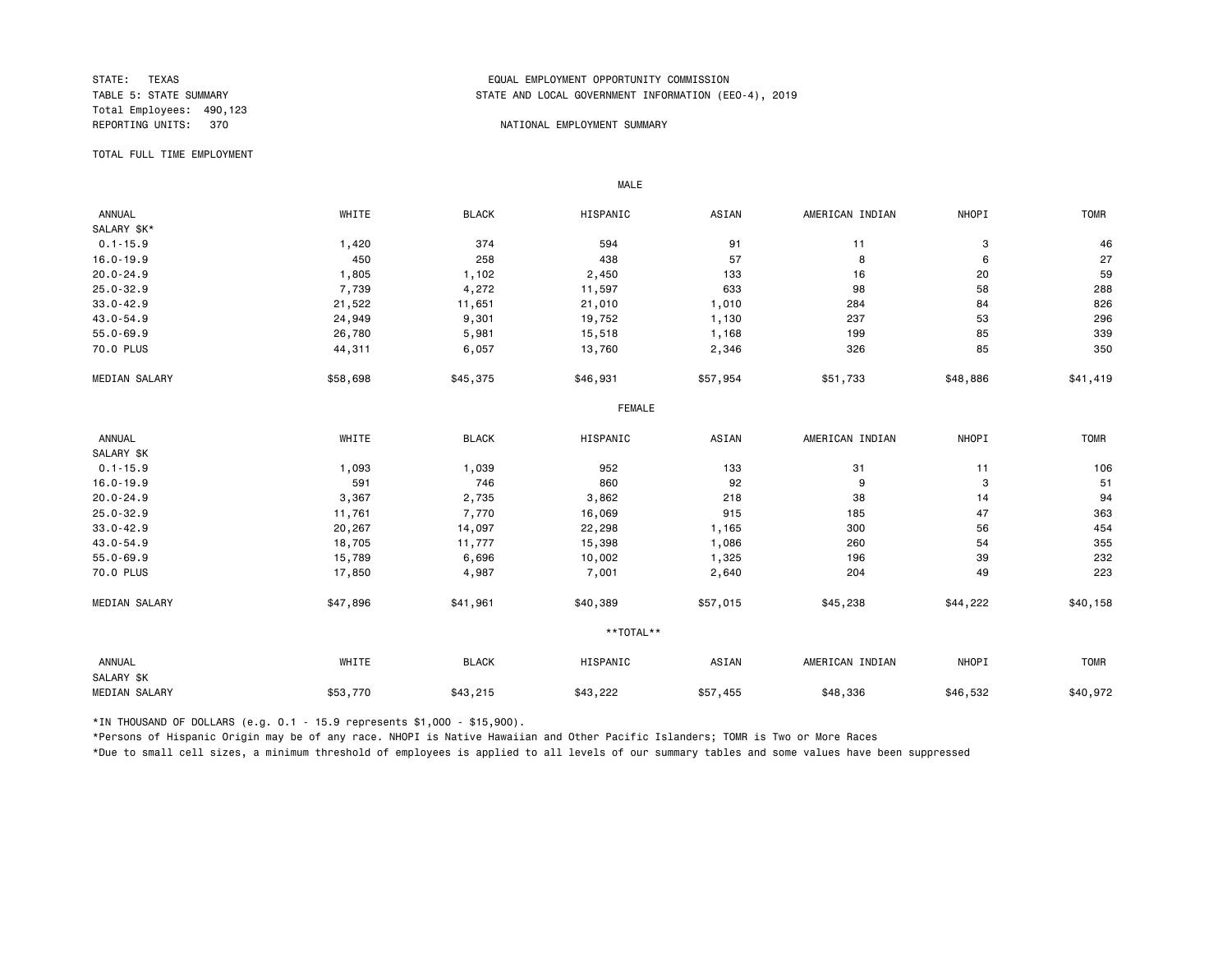Total Employees: 59,014<br>REPORTING UNITS: 370

# STATE: TEXAS EQUAL EMPLOYMENT OPPORTUNITY COMMISSION STATE AND LOCAL GOVERNMENT INFORMATION (EEO-4), 2019

#### NATIONAL EMPLOYMENT SUMMARY

TOTAL PART TIME EMPLOYMENT

MALE

|                  | WHITE | <b>BLACK</b> | <b>HISPANIC</b> | <b>ASIAN</b> | AMERICAN INDIAN | <b>NHOPI</b> | <b>TOMR</b> |
|------------------|-------|--------------|-----------------|--------------|-----------------|--------------|-------------|
| OFF/ADMIN        | 494   | 43           | 108             |              |                 |              |             |
| <b>PROF</b>      | ,420  | 181          | 363             | 132          | 12              | o            | 16          |
| <b>TECH</b>      | 914   | 150          | 414             | 143          | n               |              | 18          |
| <b>PROT-SERV</b> | .674  | 471          | 796             | 40           |                 | 10           |             |
| <b>PARA-PROF</b> | 2,551 | 744          | ,424            | 148          | 25              | 13           | 91          |
| ADM SUPRT        | 2,888 | 973          | , 495           | 182          | 26              | 13           | 109         |
| SKILLED          | 687   | 149          | 333             | 30           |                 |              |             |
| SVC/MAINT        | 2,547 | ,016         | 2,091           | 100          | 22              | 10           | 99          |

| <b>FEMALE</b> |
|---------------|
|               |

|             | WHITE | <b>BLACK</b> | HISPANIC | <b>ASIAN</b> | AMERICAN INDIAN | <b>NHOPI</b> | <b>TOMR</b> |
|-------------|-------|--------------|----------|--------------|-----------------|--------------|-------------|
| OFF/ADMIN   | 691   | 61           | 88       | ∽            |                 |              |             |
| <b>PROF</b> | 2,597 | 463          | 905      | 376          | 11              | 18           | 57          |
| <b>TECH</b> | 804   | 204          | 514      | 105          | 6               |              | 27          |
| PROT-SERV   | 640   | 357          | 422      | 12           |                 |              | 9           |
| PARA-PROF   | 3,440 | ,060         | 2,139    | 242          | 36              | 9            | 136         |
| ADM SUPRT   | 6,442 | ,990         | 3,215    | 250          | 38              | 26           | 117         |
| SKILLED     | 459   | 102          | 237      | 25           | 9               |              | 9           |
| SVC/MAINT   | 2,358 | 839          | ,963     | 105          | 21              | 16           | 100         |

\*Persons of Hispanic Origin may be of any race. NHOPI is Native Hawaiian and Other Pacific Islanders; TOMR is Two or More Races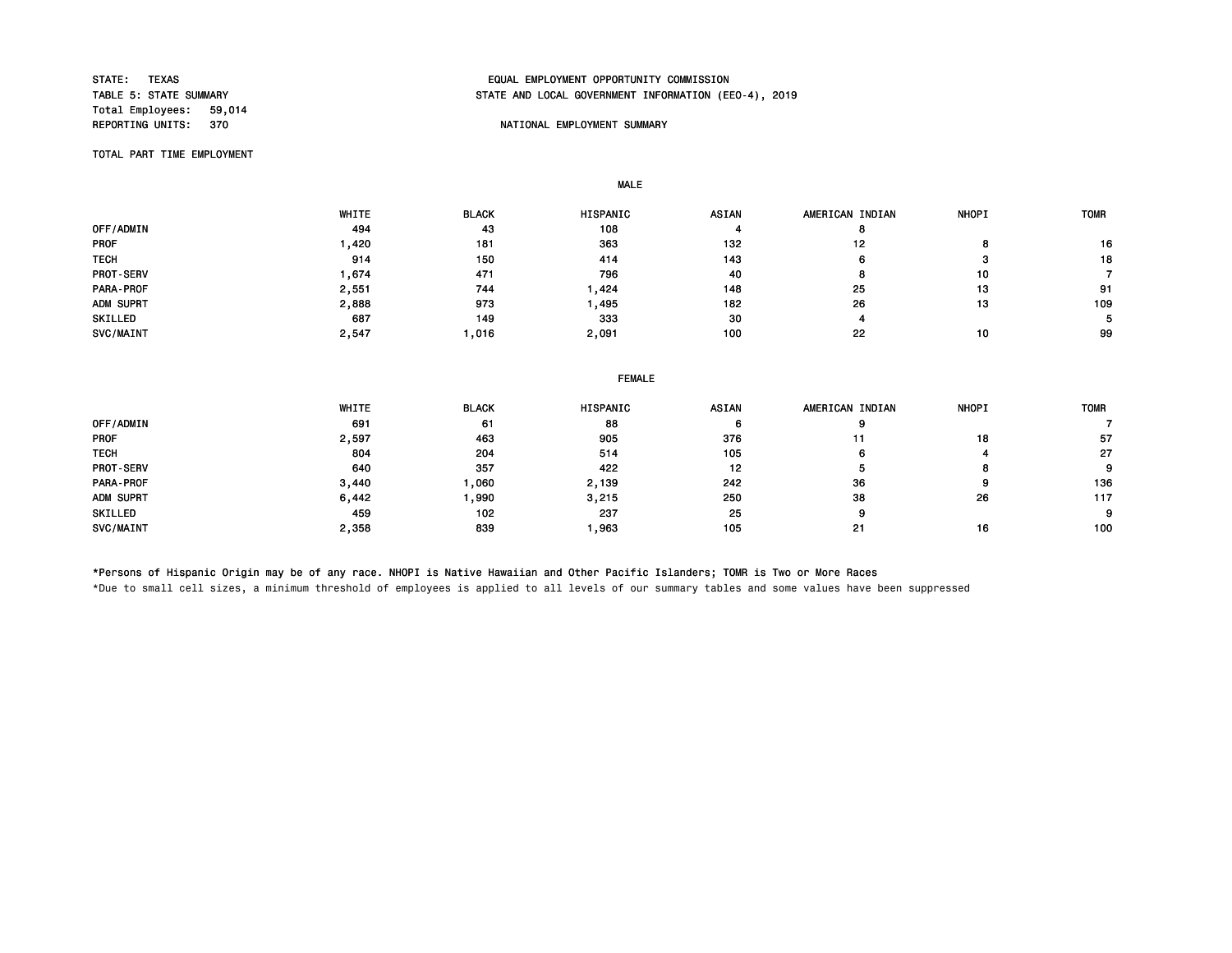Total Employees: 76,514<br>REPORTING UNITS: 370

# STATE: TEXAS EQUAL EMPLOYMENT OPPORTUNITY COMMISSION STATE AND LOCAL GOVERNMENT INFORMATION (EEO-4), 2019

## NATIONAL EMPLOYMENT SUMMARY

TOTAL NEW HIRES EMPLOYMENT

MALE

|             | WHITE | <b>BLACK</b> | <b>HISPANIC</b> | <b>ASIAN</b> | AMERICAN INDIAN | <b>NHOPI</b> | <b>TOMR</b> |
|-------------|-------|--------------|-----------------|--------------|-----------------|--------------|-------------|
| OFF/ADMIN   | 580   | 83           | 392             | 28           |                 |              | 16          |
| <b>PROF</b> | 2,582 | 798          | ,353            | 414          | 38              | 64           | 78          |
| <b>TECH</b> | ,088  | 348          | 836             | 105          | 20              | 16           | 43          |
| PROT-SERV   | 5,748 | 2,674        | 4,277           | 240          | 55              | 22           | 113         |
| PARA-PROF   | 839   | 868          | 756             | 54           |                 | 25           | 28          |
| ADM SUPRT   | 643   | 291          | 938             | 53           | 11              | з            | 50          |
| SKILLED     | .927  | 475          | ,218            | 30           | 16              | 10           | 33          |
| SVC/MAINT   | ,999  | .182         | 2,115           | 78           | 29              | 45           | 100         |

| <b>FEMALE</b> |  |
|---------------|--|
|---------------|--|

|             | WHITE | <b>BLACK</b> | <b>HISPANIC</b> | <b>ASIAN</b> | AMERICAN INDIAN | <b>NHOPI</b> | <b>TOMR</b> |
|-------------|-------|--------------|-----------------|--------------|-----------------|--------------|-------------|
| OFF/ADMIN   | 456   | 84           | 175             | 25           | 36              |              | 22          |
| <b>PROF</b> | 4,230 | ,907         | 2,484           | 735          | 51              | 19           | 192         |
| <b>TECH</b> | 343   | 1,055        | ,439            | 107          | 18              |              | 42          |
| PROT-SERV   | 2,576 | 3,010        | 2,274           | 61           | 55              | 9            | 53          |
| PARA-PROF   | ,680  | 2,236        | ,804            | 114          | 16              |              | 39          |
| ADM SUPRT   | 3,730 | 1,729        | 4,071           | 162          | 36              | 25           | 120         |
| SKILLED     | 113   | 64           | 72              |              |                 |              | 18          |
| SVC/MAINT   | 610   | 759          | 732             | 26           | 15              |              | 21          |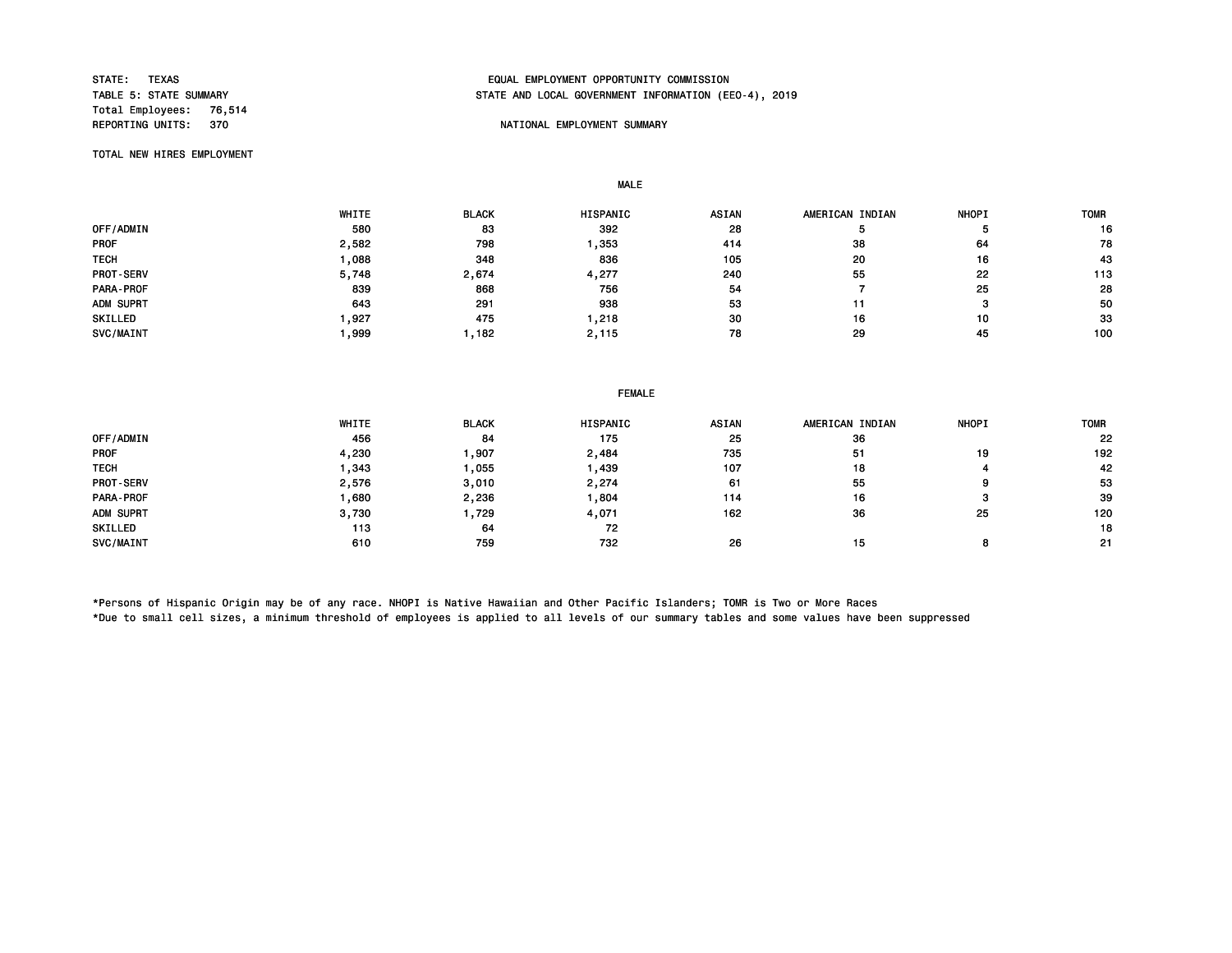Total Employees: 37,707<br>REPORTING UNITS: 44

# STATE: UTAH EQUAL EMPLOYMENT OPPORTUNITY COMMISSION STATE AND LOCAL GOVERNMENT INFORMATION (EEO-4), 2019

#### A A SAN ON THE PORTIONAL EMPLOYMENT SUMMARY

TOTAL FULL TIME EMPLOYMENT

 ANNUAL WHITE BLACK HISPANIC ASIAN AMERICAN INDIAN NHOPI TOMR SALARY \$K\*<br>0.1-15.9 0.1-15.9 24 16.0-19.9 75 7 20.0-24.9 282 5 39 3 6 13 9 25.0-32.9 763 22 114 23 10 33 17 33.0-42.9 2,637 72 324 46 25 71 36 43.0-54.9 5,273 83 426 92 46 68 56 55.0-69.9 4,886 42 211 74 21 43 32 70.0 PLUS 6,141 37 225 122 23 27 36 MEDIAN SALARY \$57,797 \$47,554 \$47,986 \$58,142 \$49,260 \$44,676 \$49,428 FEMALE **FRAME**  ANNUAL WHITE BLACK HISPANIC ASIAN AMERICAN INDIAN NHOPI TOMR SALARY \$K<br>0.1-15.9  $0.1$ -15.9 5 3 3  $16.0-19.9$  3 20.0-24.9 297 3 54 5 10 12 10 25.0-32.9 1,457 22 249 32 21 51 23 33.0-42.9 3,306 56 553 72 43 42 60 43.0-54.9 3,352 39 373 104 37 34 24 55.0-69.9 2,113 26 191 82 17 4 11 70.0 PLUS 1,661 15 69 92 9 7 6 MEDIAN SALARY \$46,383 \$42,374 \$40,395 \$52,576 \$41,604 \$35,262 \$38,166 \*\*TOTAL\*\* ANNUAL WHITE BLACK HISPANIC ASIAN AMERICAN INDIAN NHOPI TOMR SALARY \$K MEDIAN SALARY \$52,918 \$45,754 \$43,496 \$45,602 \$40,964 \$43,150 \$43,150

\*IN THOUSAND OF DOLLARS (e.g. 0.1 - 15.9 represents \$1,000 - \$15,900).

MALE

\*Persons of Hispanic Origin may be of any race. NHOPI is Native Hawaiian and Other Pacific Islanders; TOMR is Two or More Races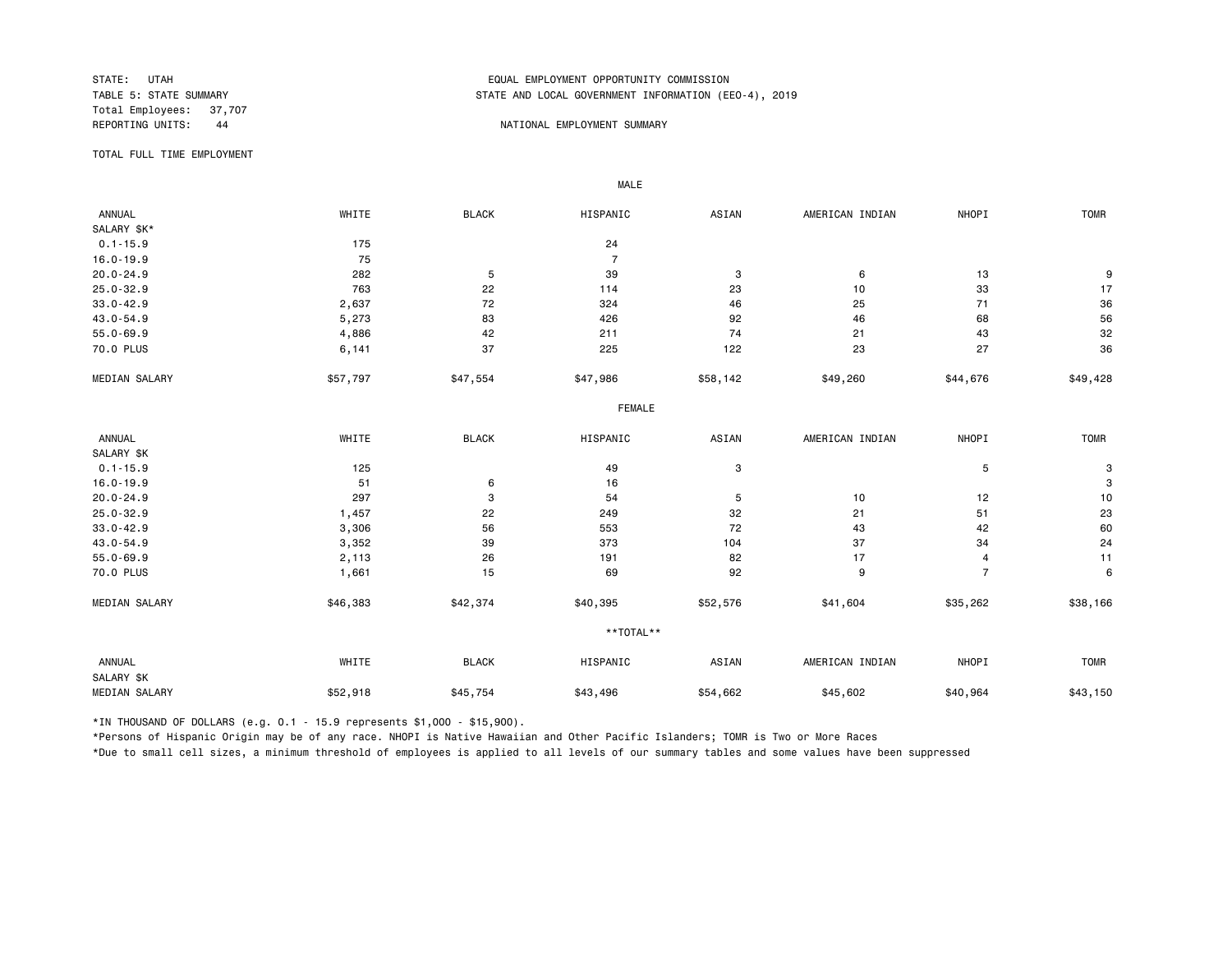Total Employees: 14,356<br>REPORTING UNITS: 44

# STATE: UTAH EQUAL EMPLOYMENT OPPORTUNITY COMMISSION STATE AND LOCAL GOVERNMENT INFORMATION (EEO-4), 2019

## NATIONAL EMPLOYMENT SUMMARY

TOTAL PART TIME EMPLOYMENT

MALE

|                  | WHITE | <b>BLACK</b> | <b>HISPANIC</b> | <b>ASIAN</b> | AMERICAN INDIAN | <b>NHOPI</b> | <b>TOMR</b> |
|------------------|-------|--------------|-----------------|--------------|-----------------|--------------|-------------|
| OFF/ADMIN        | 507   |              | 9               | э            | o               |              |             |
| <b>PROF</b>      | 293   |              | 16              |              |                 |              |             |
| <b>TECH</b>      | 184   |              | 19              |              |                 |              |             |
| <b>PROT-SERV</b> | 544   |              | 26              |              |                 |              | 13          |
| PARA-PROF        | ,308  | 27           | 125             | 22           | 9               | -31          | 13          |
| ADM SUPRT        | 308   |              | 22              | n            | э               |              | 6           |
| SKILLED          | 199   |              | 10              |              |                 |              |             |
| SVC/MAINT        | 2,649 | -31          | 204             | 21           | 12              | 30           | 29          |

|  | <b>FEMALE</b> |  |
|--|---------------|--|
|  |               |  |

|                  | <b>WHITE</b> | <b>BLACK</b> | <b>HISPANIC</b> | <b>ASIAN</b> | AMERICAN INDIAN | <b>NHOPI</b> | <b>TOMR</b> |
|------------------|--------------|--------------|-----------------|--------------|-----------------|--------------|-------------|
| OFF/ADMIN        | 159          |              | 18              |              | o               | ິ<br>- 12    |             |
| <b>PROF</b>      | 493          |              | 29              | 11           | э               | ິ            |             |
| <b>TECH</b>      | 152          |              | 31              |              |                 |              |             |
| <b>PROT-SERV</b> | 305          |              | 17              |              |                 |              |             |
| PARA-PROF        | ,809         | 33           | 230             | 32           |                 | 54           | 33          |
| ADM SUPRT        | .134         |              | 85              | 10           | 11              | 10           | $\Omega$    |
| SKILLED          | 132          |              | 9               |              |                 |              |             |
| SVC/MAINT        | 2,537        | 14           | 125             | 19           | 14              |              | 19          |

\*Persons of Hispanic Origin may be of any race. NHOPI is Native Hawaiian and Other Pacific Islanders; TOMR is Two or More Races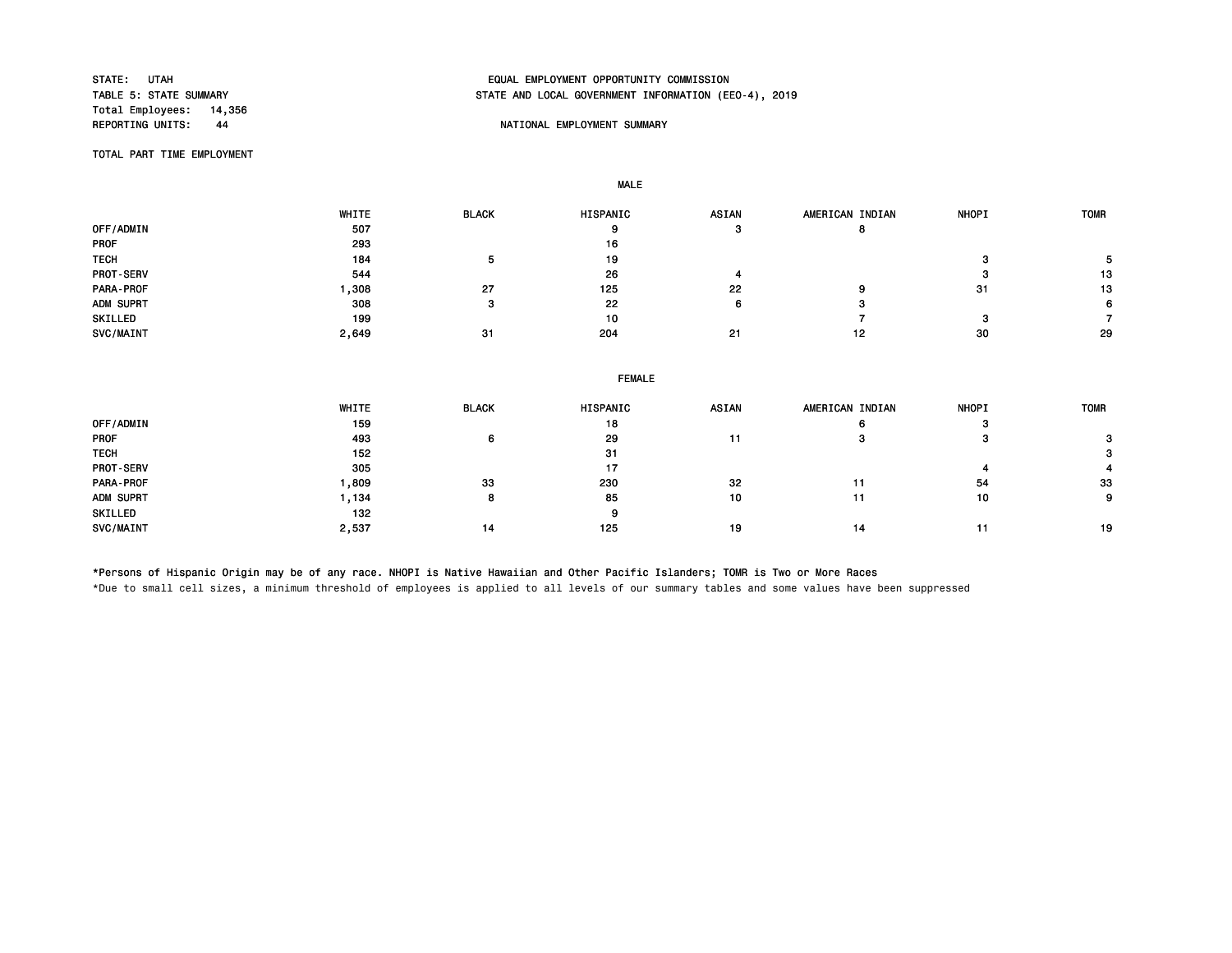Total Employees: 3,530<br>REPORTING UNITS: 44

# STATE: UTAH EQUAL EMPLOYMENT OPPORTUNITY COMMISSION STATE AND LOCAL GOVERNMENT INFORMATION (EEO-4), 2019

## A REPORT OF THE PORTIONAL EMPLOYMENT SUMMARY

TOTAL NEW HIRES EMPLOYMENT

MALE

|                  | WHITE | <b>BLACK</b> | HISPANIC | <b>ASIAN</b> | AMERICAN INDIAN | <b>NHOPI</b> | <b>TOMR</b> |
|------------------|-------|--------------|----------|--------------|-----------------|--------------|-------------|
| OFF/ADMIN        | 44    |              | ь        |              |                 |              |             |
| <b>PROF</b>      | 289   | 11           | 40       |              |                 | っ            | 23          |
| <b>TECH</b>      | 171   |              | 13       |              |                 |              |             |
| <b>PROT-SERV</b> | 600   | э            | 57       |              |                 | 10           | 8           |
| PARA-PROF        | 68    |              | 15       |              |                 | 13           |             |
| ADM SUPRT        | 60    |              | 16       |              |                 |              |             |
| SKILLED          | 210   |              | 21       |              |                 |              |             |
| SVC/MAINT        | 207   |              | 21       |              |                 |              |             |

| <b>FEMALE</b> |  |
|---------------|--|
|---------------|--|

|                  | WHITE   | <b>BLACK</b> | HISPANIC | <b>ASIAN</b> | AMERICAN INDIAN | <b>NHOPI</b> | <b>TOMR</b>  |
|------------------|---------|--------------|----------|--------------|-----------------|--------------|--------------|
| OFF/ADMIN        | 26      |              | 6        |              |                 |              |              |
| <b>PROF</b>      | 401     |              | 67       | 17           |                 |              | 10           |
| <b>TECH</b>      | 94      |              | 13       |              |                 | 57           |              |
| <b>PROT-SERV</b> | 89      |              | 21       |              |                 |              | $\mathbf{3}$ |
| PARA-PROF        | 181     |              | 27       |              | O               | 13           | 8            |
| ADM SUPRT        | 327     |              | 56       |              |                 | 15           | 9            |
| SKILLED          | -<br>۰J |              |          |              |                 |              |              |
| SVC/MAINT        | 64      |              |          |              |                 |              |              |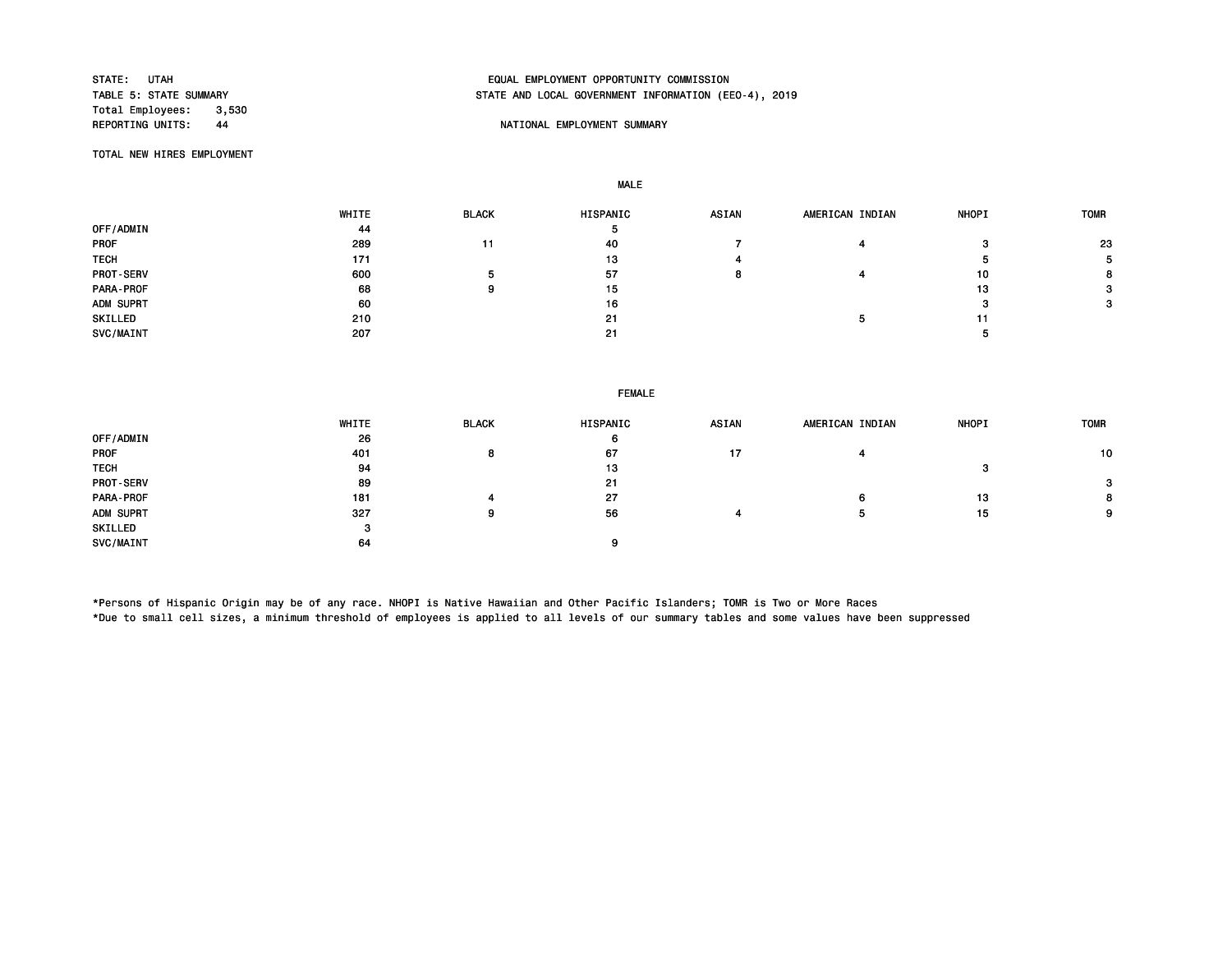Total Employees: 9,074<br>REPORTING UNITS: 5

# STATE: VERMONT EQUAL EMPLOYMENT OPPORTUNITY COMMISSION STATE AND LOCAL GOVERNMENT INFORMATION (EEO-4), 2019

#### 5 NATIONAL EMPLOYMENT SUMMARY

TOTAL FULL TIME EMPLOYMENT

 ANNUAL WHITE BLACK HISPANIC ASIAN AMERICAN INDIAN NHOPI TOMR SALARY \$K\* 0.1-15.9 6 16.0-19.9 20.0-24.9 9 25.0-32.9 80 4 33.0-42.9 471 20 13 8 7 3 43.0-54.9 1,041 21 16 19 8 4 55.0-69.9 1,279 10 20 9 5 4 70.0 PLUS 1,327 8 10 6 MEDIAN SALARY \$60,852 \$47,857 \$53,874 \$50,578 \$48,250 \$54,999 \$53,499 FEMALE **FRAME**  ANNUAL WHITE BLACK HISPANIC ASIAN AMERICAN INDIAN NHOPI TOMR SALARY \$K 0.1-15.9 14 16.0-19.9 13<br>
20.0-24.9 39 20.0-24.9 39 6 25.0-32.9 89 6 33.0-42.9 396 7 29 5 43.0-54.9 1,237 10 18 14 5 11 55.0-69.9 1,422 7 16 19 10 10 70.0 PLUS 1,231 8 6 10 3 MEDIAN SALARY \$59,562 \$53,799 \$42,654 \$58,947 \$58,750 \$58,750 \$52,272 \*\*TOTAL\*\* ANNUAL WHITE BLACK HISPANIC ASIAN AMERICAN INDIAN NHOPI TOMR SALARY \$K MEDIAN SALARY \$60,173 \$49,774 \$47,764 \$54,272 \$53,153 \$58,750 \$52,599

\*IN THOUSAND OF DOLLARS (e.g. 0.1 - 15.9 represents \$1,000 - \$15,900).

MALE

\*Persons of Hispanic Origin may be of any race. NHOPI is Native Hawaiian and Other Pacific Islanders; TOMR is Two or More Races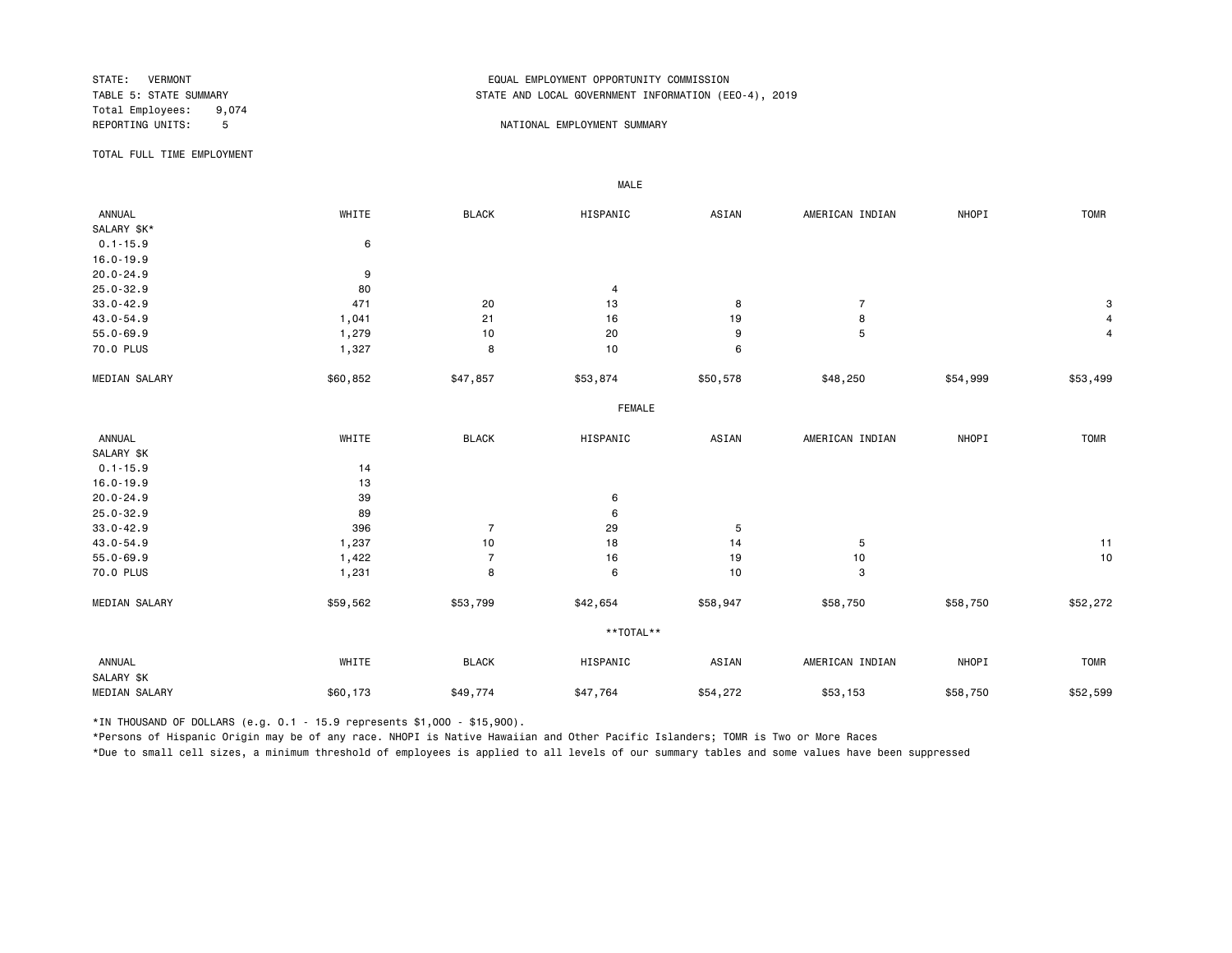| STATE:<br><b>VERMONT</b><br>TABLE 5: STATE SUMMARY<br>Total Employees:<br>1,923 |       |                | EQUAL EMPLOYMENT OPPORTUNITY COMMISSION<br>STATE AND LOCAL GOVERNMENT INFORMATION (EEO-4), 2019 |              |                 |       |             |
|---------------------------------------------------------------------------------|-------|----------------|-------------------------------------------------------------------------------------------------|--------------|-----------------|-------|-------------|
| REPORTING UNITS:<br>5                                                           |       |                | NATIONAL EMPLOYMENT SUMMARY                                                                     |              |                 |       |             |
| TOTAL PART TIME EMPLOYMENT                                                      |       |                |                                                                                                 |              |                 |       |             |
|                                                                                 |       |                | <b>MALE</b>                                                                                     |              |                 |       |             |
|                                                                                 | WHITE | <b>BLACK</b>   | HISPANIC                                                                                        | <b>ASIAN</b> | AMERICAN INDIAN | NHOPI | <b>TOMR</b> |
| OFF/ADMIN                                                                       | 63    |                |                                                                                                 |              |                 |       |             |
| PROF                                                                            | 142   | 3              |                                                                                                 |              |                 |       |             |
| <b>TECH</b>                                                                     | 173   |                |                                                                                                 |              |                 |       |             |
| PROT-SERV                                                                       | 56    |                |                                                                                                 |              |                 |       |             |
| PARA-PROF                                                                       | 21    | 3              |                                                                                                 |              |                 |       |             |
| ADM SUPRT                                                                       | 117   |                |                                                                                                 |              |                 |       |             |
| SKILLED                                                                         | 44    |                |                                                                                                 |              |                 |       |             |
| SVC/MAINT                                                                       | 273   |                |                                                                                                 |              |                 |       |             |
|                                                                                 |       |                | <b>FEMALE</b>                                                                                   |              |                 |       |             |
|                                                                                 | WHITE | <b>BLACK</b>   | HISPANIC                                                                                        | <b>ASIAN</b> | AMERICAN INDIAN | NHOPI | <b>TOMR</b> |
| OFF/ADMIN                                                                       | 37    |                |                                                                                                 |              |                 |       |             |
| PROF                                                                            | 315   |                |                                                                                                 |              |                 |       | 4           |
| <b>TECH</b>                                                                     | 141   | 3              |                                                                                                 |              |                 |       |             |
| PROT-SERV                                                                       | 14    | $\overline{7}$ | 3                                                                                               |              |                 |       |             |
| PARA-PROF                                                                       | 84    |                |                                                                                                 |              |                 |       | 3           |
| ADM SUPRT                                                                       | 167   | 21             |                                                                                                 |              |                 |       |             |
| SKILLED                                                                         | 3     |                |                                                                                                 |              |                 |       |             |
| SVC/MAINT                                                                       | 178   |                | з                                                                                               |              |                 |       |             |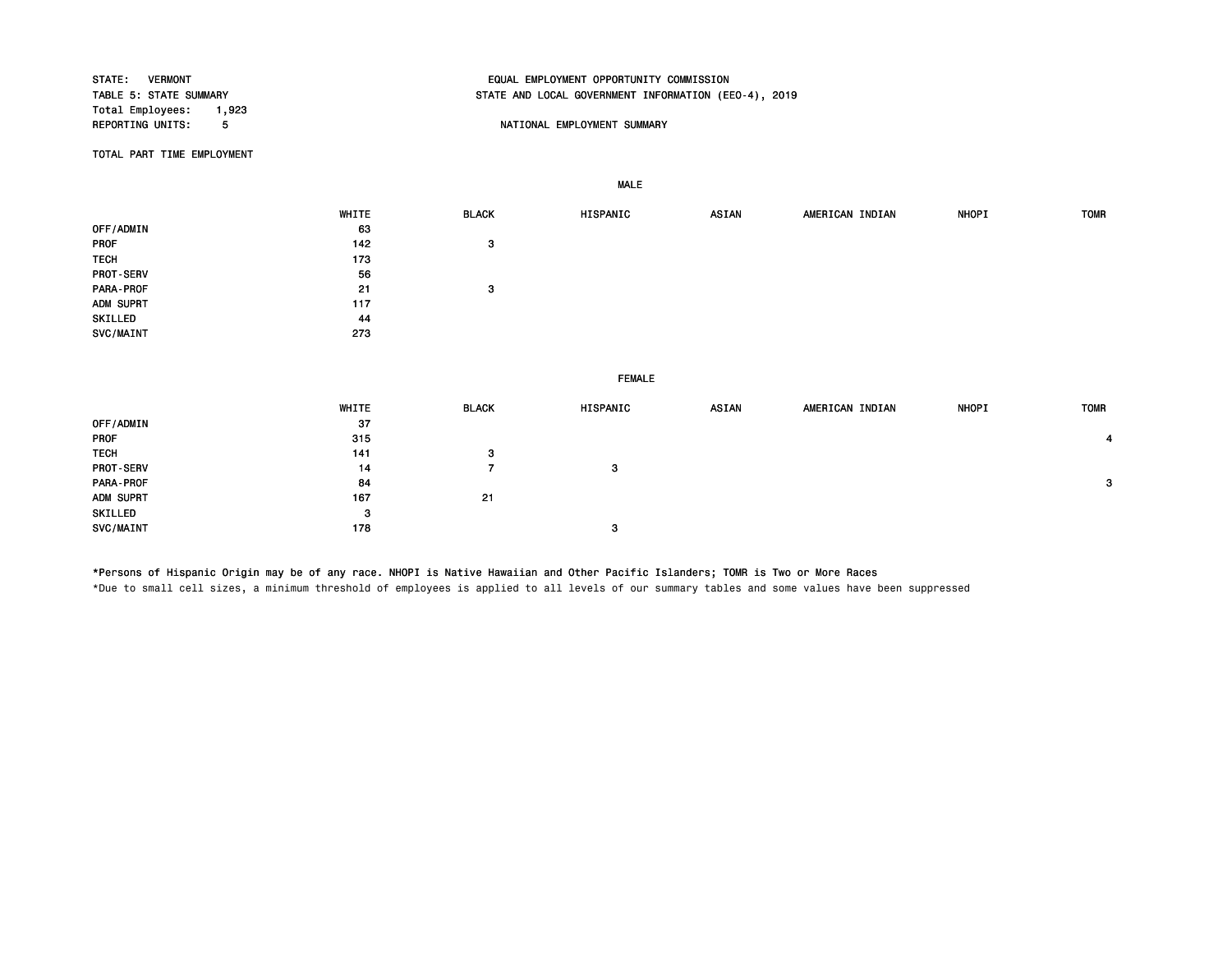| <b>STATE: VERMONT</b>         | EQUAL EMPLOYMENT OPPORTUNITY COMMISSION              |
|-------------------------------|------------------------------------------------------|
| TABLE 5: STATE SUMMARY        | STATE AND LOCAL GOVERNMENT INFORMATION (EEO-4), 2019 |
| Total Employees:<br>1,029     |                                                      |
| <b>REPORTING UNITS:</b><br>-5 | NATIONAL EMPLOYMENT SUMMARY                          |
|                               |                                                      |

TOTAL NEW HIRES EMPLOYMENT

MALE

|                  | WHITE | <b>BLACK</b> | HISPANIC | <b>ASIAN</b> | AMERICAN INDIAN | <b>NHOPI</b> | <b>TOMR</b> |
|------------------|-------|--------------|----------|--------------|-----------------|--------------|-------------|
| OFF/ADMIN        | 20    |              |          |              |                 |              |             |
| PROF             | 124   | 4            | 4        | 3            |                 |              | 4           |
| <b>TECH</b>      | 34    |              |          |              |                 |              |             |
| <b>PROT-SERV</b> | 165   | 8            | ь        |              | 3               |              |             |
| PARA-PROF        | 26    |              |          |              |                 |              |             |
| ADM SUPRT        | 13    |              |          |              |                 |              |             |
| SKILLED          | 38    |              |          |              |                 |              |             |
| SVC/MAINT        | 41    |              |          |              |                 |              |             |

FEMALE

|                  | WHITE | <b>BLACK</b> | HISPANIC | <b>ASIAN</b> | AMERICAN INDIAN | <b>NHOPI</b> | <b>TOMR</b> |
|------------------|-------|--------------|----------|--------------|-----------------|--------------|-------------|
| OFF/ADMIN        | 29    |              |          |              |                 |              |             |
| <b>PROF</b>      | 236   |              |          |              | 3               |              | 3           |
| <b>TECH</b>      | 32    |              |          |              |                 |              |             |
| <b>PROT-SERV</b> | 50    |              |          |              |                 |              |             |
| PARA-PROF        | 82    |              |          |              |                 |              |             |
| ADM SUPRT        | 60    |              |          |              |                 |              |             |
| SKILLED          | 3     |              |          |              |                 |              |             |
| SVC/MAINT        | 18    |              |          |              |                 |              |             |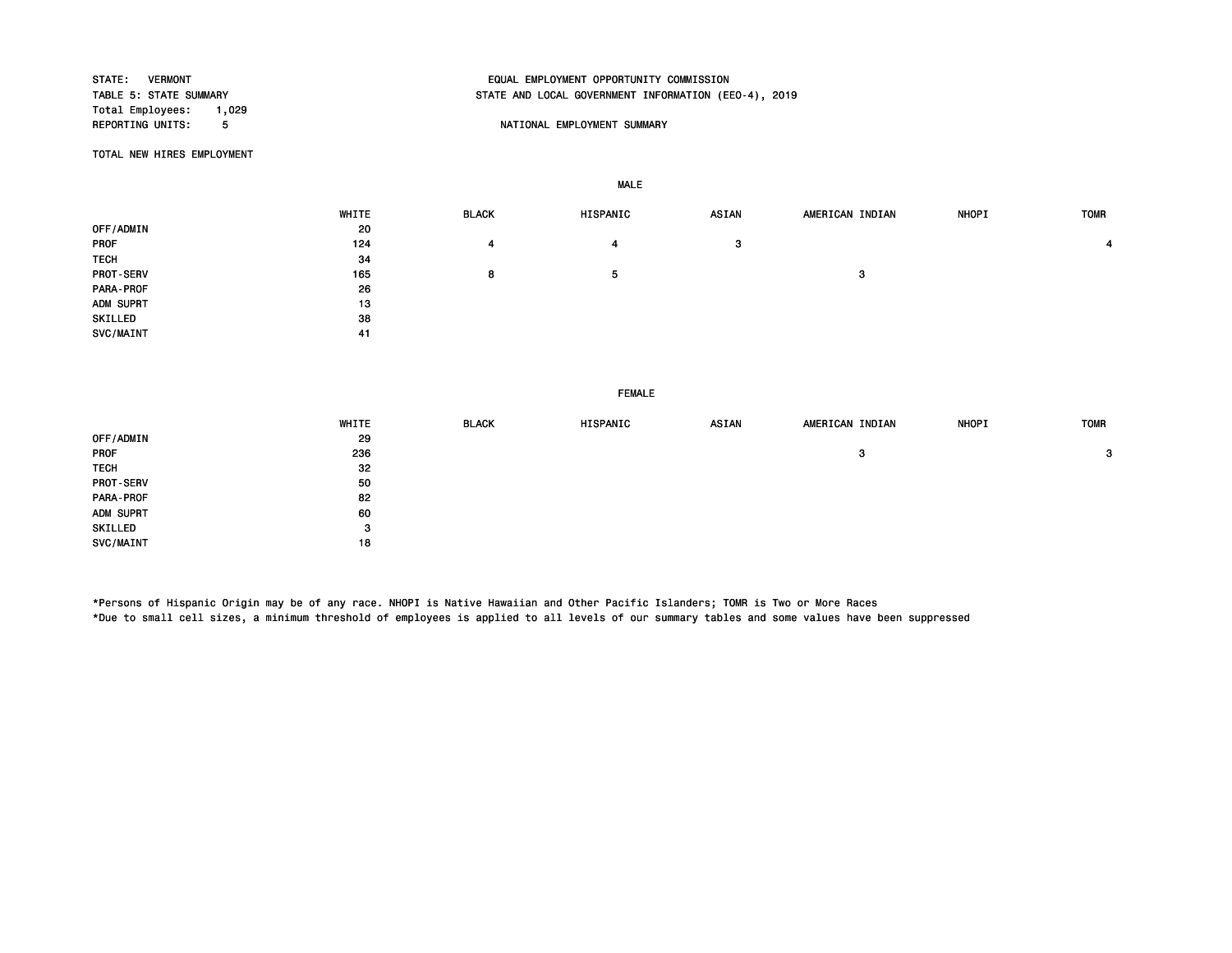Total Employees: 141,246

## STATE: VIRGINIA EQUAL EMPLOYMENT OPPORTUNITY COMMISSION STATE AND LOCAL GOVERNMENT INFORMATION (EEO-4), 2019

#### REPORTING UNITS: 129 NATIONAL EMPLOYMENT SUMMARY

TOTAL FULL TIME EMPLOYMENT

 ANNUAL WHITE BLACK HISPANIC ASIAN AMERICAN INDIAN NHOPI TOMR SALARY \$K\*<br>0.1-15.9 0.1-15.9 116 10 16.0-19.9 56 42 20.0-24.9 308 196 9 4 25.0-32.9 2,528 1,794 102 39 14 6 33 33.0-42.9 10,976 4,652 447 239 46 9 84 43.0-54.9 13,376 3,927 656 322 55 15 94 55.0-69.9 11,224 2,372 598 402 40 24 96 70.0 PLUS 16,331 2,474 691 1,030 65 44 88 MEDIAN SALARY \$55,130 \$46,176 \$55,890 \$57,112 \$53,581 \$66,249 \$52,829 FEMALE **FRAME**  ANNUAL WHITE BLACK HISPANIC ASIAN AMERICAN INDIAN NHOPI TOMR SALARY \$K<br>0.1-15.9  $0.1-15.9$  5 16.0-19.9 215 100 3 5 20.0-24.9 545 386 31 10 6 25.0-32.9 3,717 3,065 221 75 23 3 50 33.0-42.9 8,513 6,983 597 290 32 16 86 43.0-54.9 8,832 5,391 817 422 50 16 98 55.0-69.9 7,199 3,354 650 447 35 18 84 70.0 PLUS 8,814 2,866 493 721 44 23 51 MEDIAN SALARY \$50,938 \$44,179 \$51,100 \$61,124 \$51,639 \$57,500 \$48,387 \*\*TOTAL\*\* ANNUAL WHITE BLACK HISPANIC ASIAN AMERICAN INDIAN NHOPI TOMR SALARY \$K MEDIAN SALARY \$53,437 \$45,020 \$53,125 \$65,529 \$52,656 \$62,500 \$50,562

\*IN THOUSAND OF DOLLARS (e.g. 0.1 - 15.9 represents \$1,000 - \$15,900).

MALE

\*Persons of Hispanic Origin may be of any race. NHOPI is Native Hawaiian and Other Pacific Islanders; TOMR is Two or More Races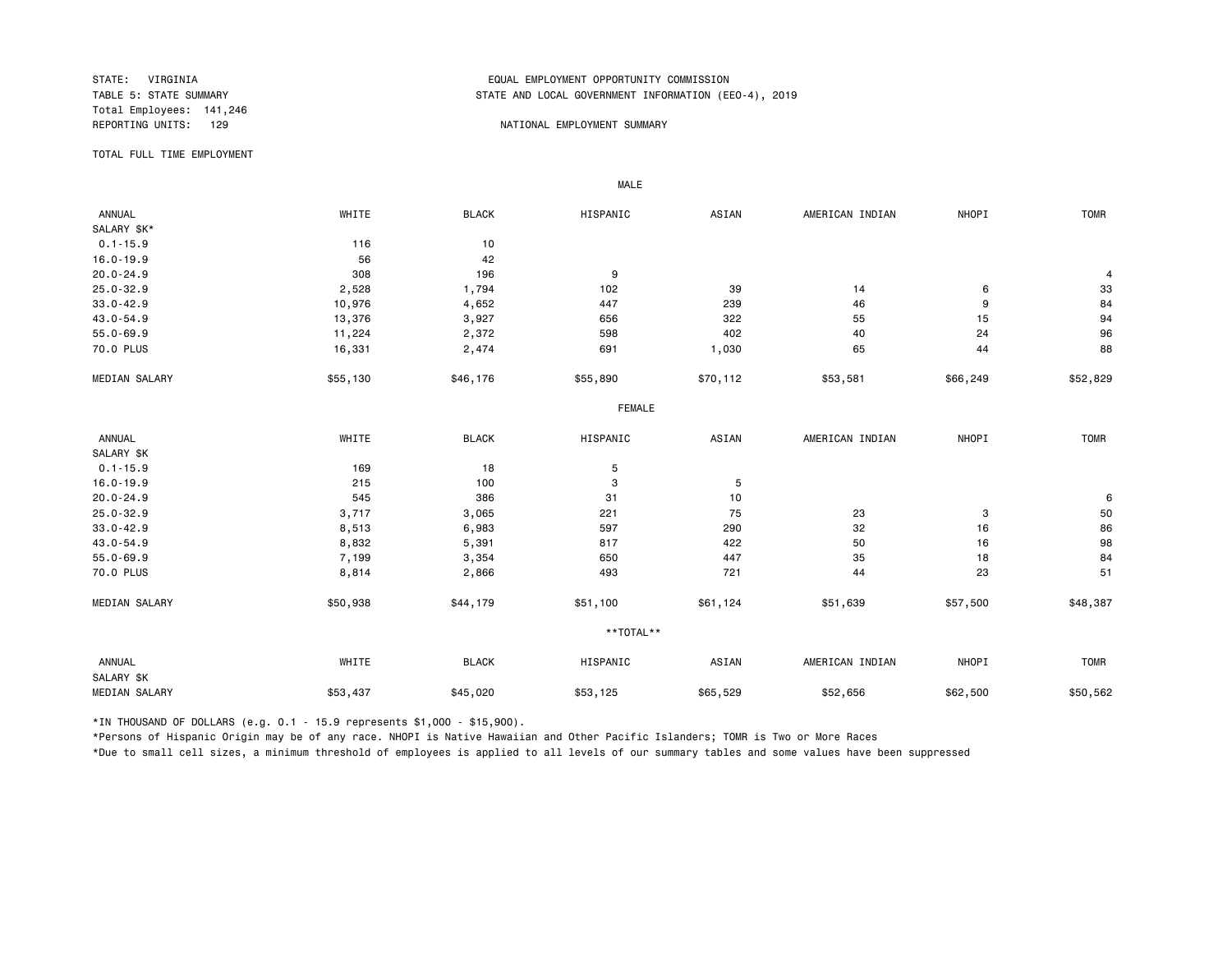Total Employees: 48,756<br>REPORTING UNITS: 129

# STATE: VIRGINIA EQUAL EMPLOYMENT OPPORTUNITY COMMISSION STATE AND LOCAL GOVERNMENT INFORMATION (EEO-4), 2019

## NATIONAL EMPLOYMENT SUMMARY

TOTAL PART TIME EMPLOYMENT

MALE

|                  | WHITE | <b>BLACK</b> | <b>HISPANIC</b> | <b>ASIAN</b> | AMERICAN INDIAN | <b>NHOPI</b> | <b>TOMR</b> |
|------------------|-------|--------------|-----------------|--------------|-----------------|--------------|-------------|
| OFF/ADMIN        | 625   | 96           | - 5             | 19           | œ               |              | 14          |
| <b>PROF</b>      | .474  | 332          | 55              | 55           |                 |              | 22          |
| <b>TECH</b>      | 830   | 214          | 45              | 39           |                 |              | 18          |
| <b>PROT-SERV</b> | .511  | 241          | 42              | 14           |                 |              | 19          |
| <b>PARA-PROF</b> | 2,304 | 964          | 204             | 142          | 10              |              | 66          |
| ADM SUPRT        | 2,470 | 866          | 127             | 306          | 14              | 10           | 42          |
| SKILLED          | 606   | 121          | 21              |              |                 |              | 6           |
| SVC/MAINT        | 5,124 | .472         | 247             | 315          |                 |              | 128         |

| ASIAN<br><b>NHOPI</b><br>HISPANIC<br>AMERICAN INDIAN<br><b>TOMR</b> |
|---------------------------------------------------------------------|
| 19<br>з                                                             |
| 153<br>170<br>46<br>12                                              |
| 90<br>92<br>24<br>9                                                 |
| 43<br>21<br>12<br>4                                                 |
| 384<br>361<br>99<br>26<br>15                                        |
| 265<br>295<br>33<br>83                                              |
| 15<br>-17<br>3                                                      |
| 361<br>300<br>133<br>18                                             |
|                                                                     |

\*Persons of Hispanic Origin may be of any race. NHOPI is Native Hawaiian and Other Pacific Islanders; TOMR is Two or More Races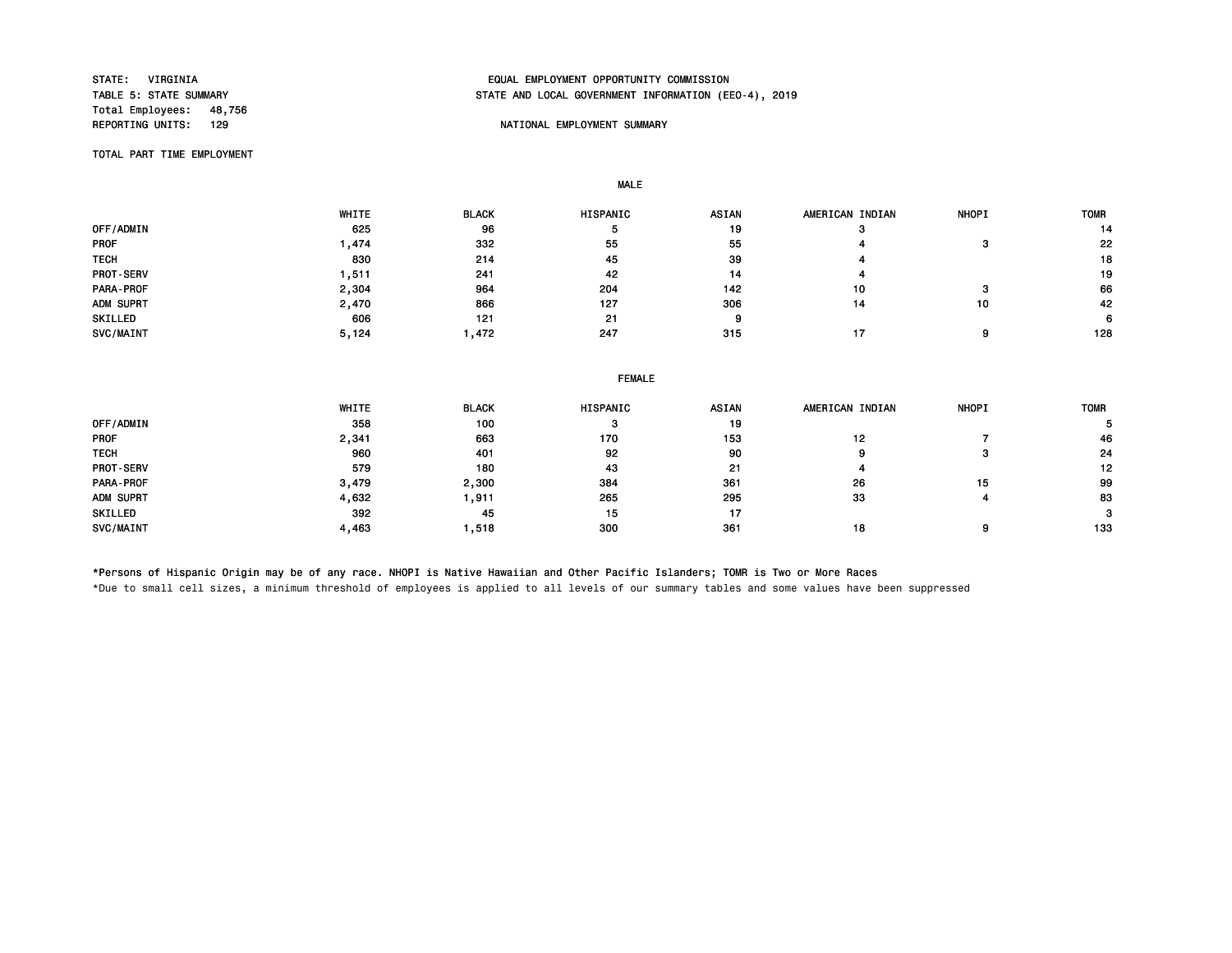Total Employees: 20,731

# STATE: VIRGINIA EQUAL EMPLOYMENT OPPORTUNITY COMMISSION STATE AND LOCAL GOVERNMENT INFORMATION (EEO-4), 2019

#### NATIONAL EMPLOYMENT SUMMARY

TOTAL NEW HIRES EMPLOYMENT

MALE

|                  | WHITE | <b>BLACK</b> | <b>HISPANIC</b> | <b>ASIAN</b> | AMERICAN INDIAN | <b>NHOPI</b> | <b>TOMR</b> |
|------------------|-------|--------------|-----------------|--------------|-----------------|--------------|-------------|
| OFF/ADMIN        | 255   | 47           | 11              |              |                 |              |             |
| <b>PROF</b>      | ,002  | 324          | 62              | 75           |                 |              | 35          |
| <b>TECH</b>      | 399   | 86           | 20              | 21           |                 |              | 8           |
| <b>PROT-SERV</b> | 2,485 | 873          | 175             | 60           | 13              |              | 50          |
| <b>PARA-PROF</b> | 342   | 261          | 34              | 31           | з               |              | 19          |
| ADM SUPRT        | 209   | 85           | 26              | 13           | з               |              |             |
| SKILLED          | 823   | 249          | 44              | 10           |                 |              | 17          |
| SVC/MAINT        | 745   | 527          | 69              | 10           |                 |              | -39         |

| <b>FEMALE</b> |  |
|---------------|--|
|---------------|--|

|             | WHITE | <b>BLACK</b> | <b>HISPANIC</b> | <b>ASIAN</b> | AMERICAN INDIAN | <b>NHOPI</b> | <b>TOMR</b> |
|-------------|-------|--------------|-----------------|--------------|-----------------|--------------|-------------|
| OFF/ADMIN   | 179   | 75           |                 | 9            |                 |              |             |
| <b>PROF</b> | ,898  | ,105         | 179             | 144          |                 |              | -51         |
| <b>TECH</b> | 383   | 239          | 24              | 23           |                 |              | 10          |
| PROT-SERV   | 720   | 935          | 81              | 25           |                 | э            | 19          |
| PARA-PROF   | 885   | 061, ا       | 98              | 68           |                 |              | 33          |
| ADM SUPRT   | .118  | 575          | 121             | 32           |                 |              | 36          |
| SKILLED     | 39    | 24           |                 |              |                 |              |             |
| SVC/MAINT   | 347   | 424          | 61              | 14           |                 |              | 40          |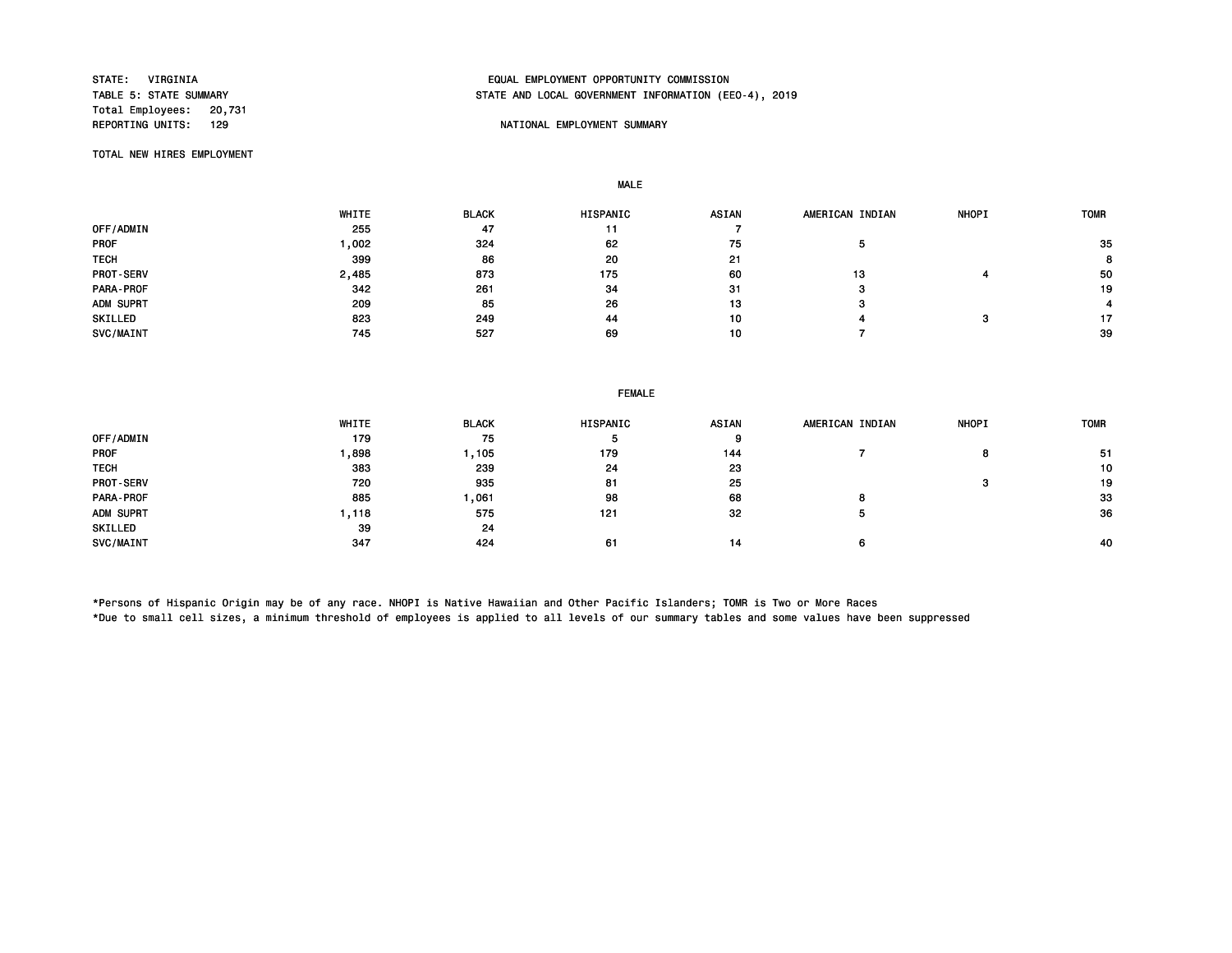Total Employees: 148,515

## STATE: WASHINGTON EQUAL EMPLOYMENT OPPORTUNITY COMMISSION STATE AND LOCAL GOVERNMENT INFORMATION (EEO-4), 2019

#### NATIONAL EMPLOYMENT SUMMARY

TOTAL FULL TIME EMPLOYMENT

MALE

| ANNUAL               | WHITE    | <b>BLACK</b> | HISPANIC       | ASIAN          | AMERICAN INDIAN | NHOPI          | <b>TOMR</b> |
|----------------------|----------|--------------|----------------|----------------|-----------------|----------------|-------------|
| SALARY \$K*          |          |              |                |                |                 |                |             |
| $0.1 - 15.9$         | 84       | 5            |                | $\overline{4}$ | 3               |                | 4           |
| $16.0 - 19.9$        | 39       | 4            | 4              |                |                 |                |             |
| $20.0 - 24.9$        | 115      | 38           | 31             | 15             |                 |                |             |
| $25.0 - 32.9$        | 644      | 36           | 82             | 47             | 12              | $\overline{7}$ | 21          |
| $33.0 - 42.9$        | 3,163    | 453          | 387            | 276            | 40              | 42             | 103         |
| 43.0-54.9            | 7,075    | 900          | 915            | 522            | 132             | 105            | 235         |
| $55.0 - 69.9$        | 13,959   | 1,225        | 1,289          | 1,033          | 228             | 196            | 360         |
| 70.0 PLUS            | 37,977   | 2,359        | 2,020          | 3,099          | 474             | 338            | 878         |
| MEDIAN SALARY        | \$71,698 | \$68,150     | \$65,996       | \$71,936       | \$70,612        | \$69,463       | \$70,883    |
|                      |          |              | <b>FEMALE</b>  |                |                 |                |             |
| ANNUAL               | WHITE    | <b>BLACK</b> | HISPANIC       | ASIAN          | AMERICAN INDIAN | NHOPI          | <b>TOMR</b> |
| SALARY \$K           |          |              |                |                |                 |                |             |
| $0.1 - 15.9$         | 157      | 3            | 4              | 6              |                 |                | 5           |
| $16.0 - 19.9$        | 107      |              | $\overline{7}$ |                |                 |                |             |
| $20.0 - 24.9$        | 208      | 14           | 44             | $\overline{7}$ |                 |                | 4           |
| $25.0 - 32.9$        | 1,300    | 61           | 145            | 91             | 20              | 15             | 37          |
| $33.0 - 42.9$        | 5,746    | 503          | 858            | 522            | 100             | 75             | 242         |
| $43.0 - 54.9$        | 9,572    | 733          | 1,146          | 801            | 150             | 131            | 359         |
| $55.0 - 69.9$        | 12,710   | 1,101        | 1,197          | 1,219          | 251             | 147            | 479         |
| 70.0 PLUS            | 20,957   | 1,422        | 1,520          | 2,354          | 238             | 133            | 621         |
| MEDIAN SALARY        | \$64,781 | \$63,222     | \$58,214       | \$68,196       | \$61,424        | \$57,959       | \$62,061    |
|                      |          |              | **TOTAL**      |                |                 |                |             |
| ANNUAL<br>SALARY \$K | WHITE    | <b>BLACK</b> | HISPANIC       | ASIAN          | AMERICAN INDIAN | NHOPI          | <b>TOMR</b> |
| MEDIAN SALARY        | \$70,344 | \$65,817     | \$62,249       | \$70,832       | \$66,414        | \$64,533       | \$66,853    |

\*IN THOUSAND OF DOLLARS (e.g. 0.1 - 15.9 represents \$1,000 - \$15,900).

\*Persons of Hispanic Origin may be of any race. NHOPI is Native Hawaiian and Other Pacific Islanders; TOMR is Two or More Races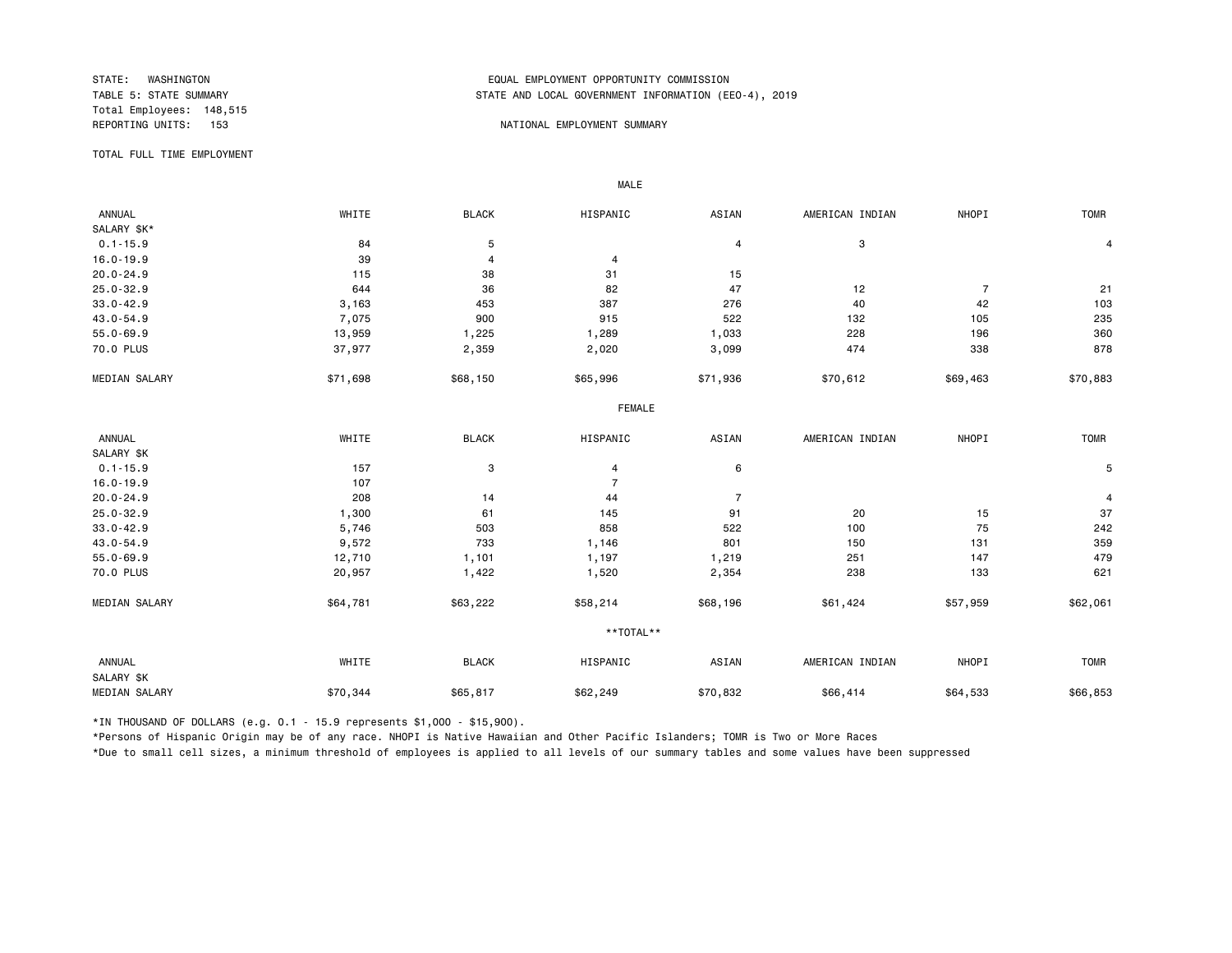Total Employees: 29,286<br>REPORTING UNITS: 153

# STATE: WASHINGTON EQUAL EMPLOYMENT OPPORTUNITY COMMISSION STATE AND LOCAL GOVERNMENT INFORMATION (EEO-4), 2019

#### NATIONAL EMPLOYMENT SUMMARY

TOTAL PART TIME EMPLOYMENT

MALE

|                  | WHITE | <b>BLACK</b> | <b>HISPANIC</b> | <b>ASIAN</b> | AMERICAN INDIAN | <b>NHOPI</b> | <b>TOMR</b> |
|------------------|-------|--------------|-----------------|--------------|-----------------|--------------|-------------|
| OFF/ADMIN        | 192   | 27           |                 |              |                 |              |             |
| <b>PROF</b>      | 958   | 81           | 56              | 115          |                 |              | 13          |
| <b>TECH</b>      | 644   | 56           | 46              | 56           |                 | o            | 16          |
| <b>PROT-SERV</b> | 410   | 21           | 27              |              |                 |              | 3           |
| PARA-PROF        | .114  | 169          | 101             | 191          | 9               |              | -54         |
| ADM SUPRT        | 926   | 104          | 91              | 139          | g               | 12           | 38          |
| SKILLED          | .133  | 125          | 122             | 57           | 19              | 13           | 37          |
| SVC/MAINT        | 3,046 | 673          | 292             | 392          | 47              | 78           | 101         |

|             | <b>FEMALE</b> |              |          |              |                 |              |      |  |  |  |
|-------------|---------------|--------------|----------|--------------|-----------------|--------------|------|--|--|--|
|             | WHITE         | <b>BLACK</b> | HISPANIC | <b>ASIAN</b> | AMERICAN INDIAN | <b>NHOPI</b> | TOMR |  |  |  |
| OFF/ADMIN   | 241           | 34           | 10       | 14           |                 |              | 10   |  |  |  |
| <b>PROF</b> | 2,855         | 119          | 139      | 307          | 21              |              | -51  |  |  |  |
| <b>TECH</b> | ,069          | 80           | 113      | 123          | 11              | 6            | 29   |  |  |  |
| PROT-SERV   | 276           | 12           | 30       |              |                 |              | 9    |  |  |  |
| PARA-PROF   | 2,512         | 200          | 202      | 406          | 25              | 21           | 110  |  |  |  |
| ADM SUPRT   | 2,179         | 178          | 207      | 289          | 29              | -31          | 85   |  |  |  |
| SKILLED     | 648. ا        | 145          | 165      | 157          | 28              | 8            | 64   |  |  |  |
| SVC/MAINT   | 2,088         | 417          | 193      | 293          | 41              | 32           | 72   |  |  |  |

\*Persons of Hispanic Origin may be of any race. NHOPI is Native Hawaiian and Other Pacific Islanders; TOMR is Two or More Races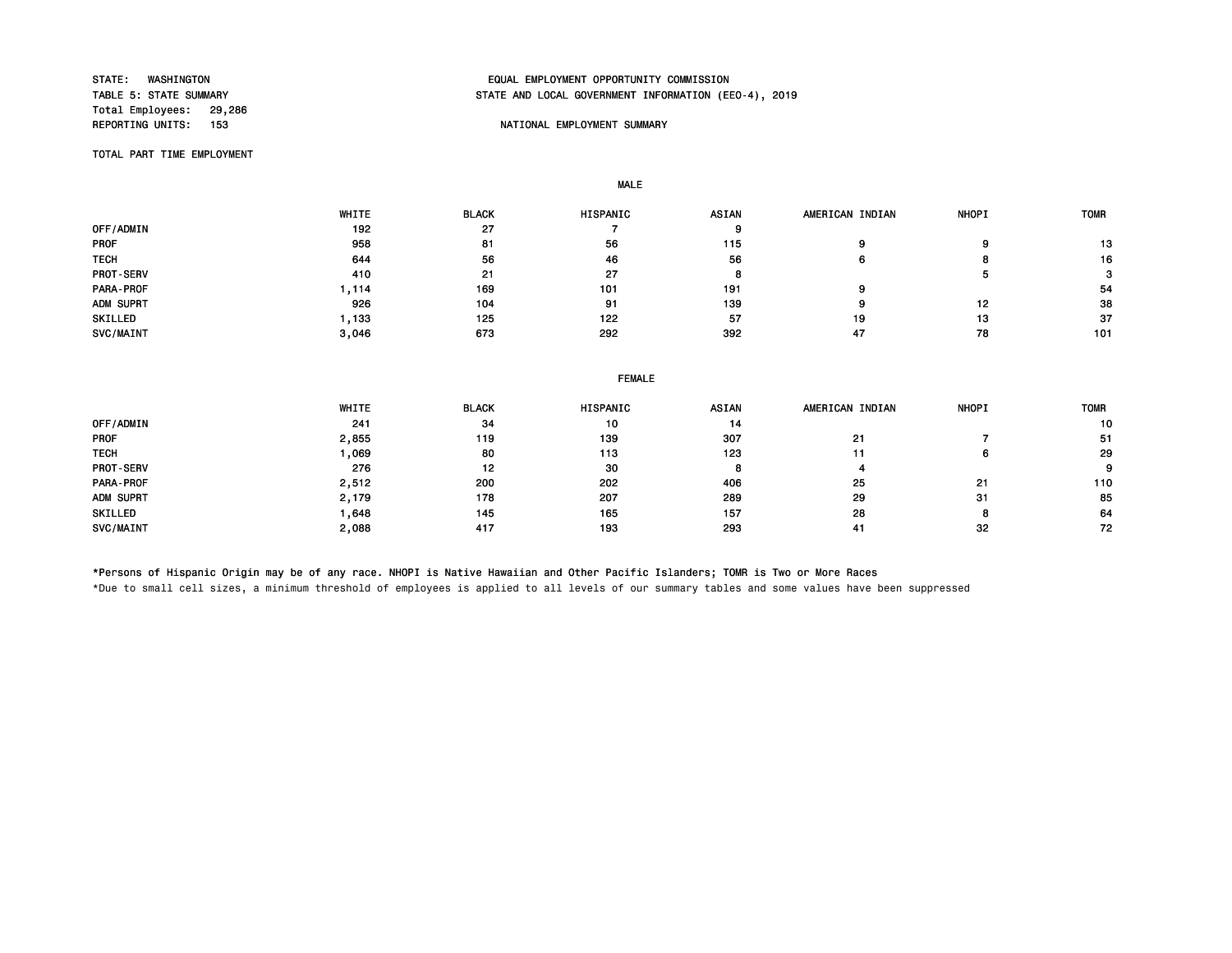Total Employees: 21,863

# STATE: WASHINGTON EQUAL EMPLOYMENT OPPORTUNITY COMMISSION STATE AND LOCAL GOVERNMENT INFORMATION (EEO-4), 2019

## NATIONAL EMPLOYMENT SUMMARY

TOTAL NEW HIRES EMPLOYMENT

MALE

|             | WHITE | <b>BLACK</b> | <b>HISPANIC</b> | <b>ASIAN</b> | AMERICAN INDIAN | <b>NHOPI</b> | <b>TOMR</b> |
|-------------|-------|--------------|-----------------|--------------|-----------------|--------------|-------------|
| OFF/ADMIN   | 542   | 40           | 50              | 37           |                 |              | 20          |
| <b>PROF</b> | 2,143 | 197          | 227             | 269          | 26              |              | 182         |
| <b>TECH</b> | 587   | 52           | 61              | 42           |                 |              | 63          |
| PROT-SERV   | .378  | 105          | 196             | 59           | 15              |              | 72          |
| PARA-PROF   | 344   | 97           | 55              | 75           |                 | 6            | 40          |
| ADM SUPRT   | 301   | 38           | 74              | 45           |                 |              | 20          |
| SKILLED     | 713   | 23           | 90              | 28           |                 | ค            | 39          |
| SVC/MAINT   | ,064  | 183          | 123             | 107          | 23              | 32           | 62          |

|             | WHITE | <b>BLACK</b> | <b>HISPANIC</b> | <b>ASIAN</b> | AMERICAN INDIAN | <b>NHOPI</b> | <b>TOMR</b> |
|-------------|-------|--------------|-----------------|--------------|-----------------|--------------|-------------|
| OFF/ADMIN   | 706   | 34           | 55              | 59           | 10              |              | 29          |
| <b>PROF</b> | 3,713 | 366          | 446             | 363          | 65              | 28           | 199         |
| <b>TECH</b> | 544   | 89           | 76              | 62           |                 |              | 28          |
| PROT-SERV   | 324   | 28           | 62              | 18           |                 |              | 19          |
| PARA-PROF   | 906   | 131          | 172             | 126          | 20              | 13           | 63          |
| ADM SUPRT   | .608  | 127          | 226             | 142          | 29              | 26           | 106         |
| SKILLED     | 62    |              | 12              |              |                 |              |             |
| SVC/MAINT   | 421   | 117          | 50              | 85           |                 |              | 27          |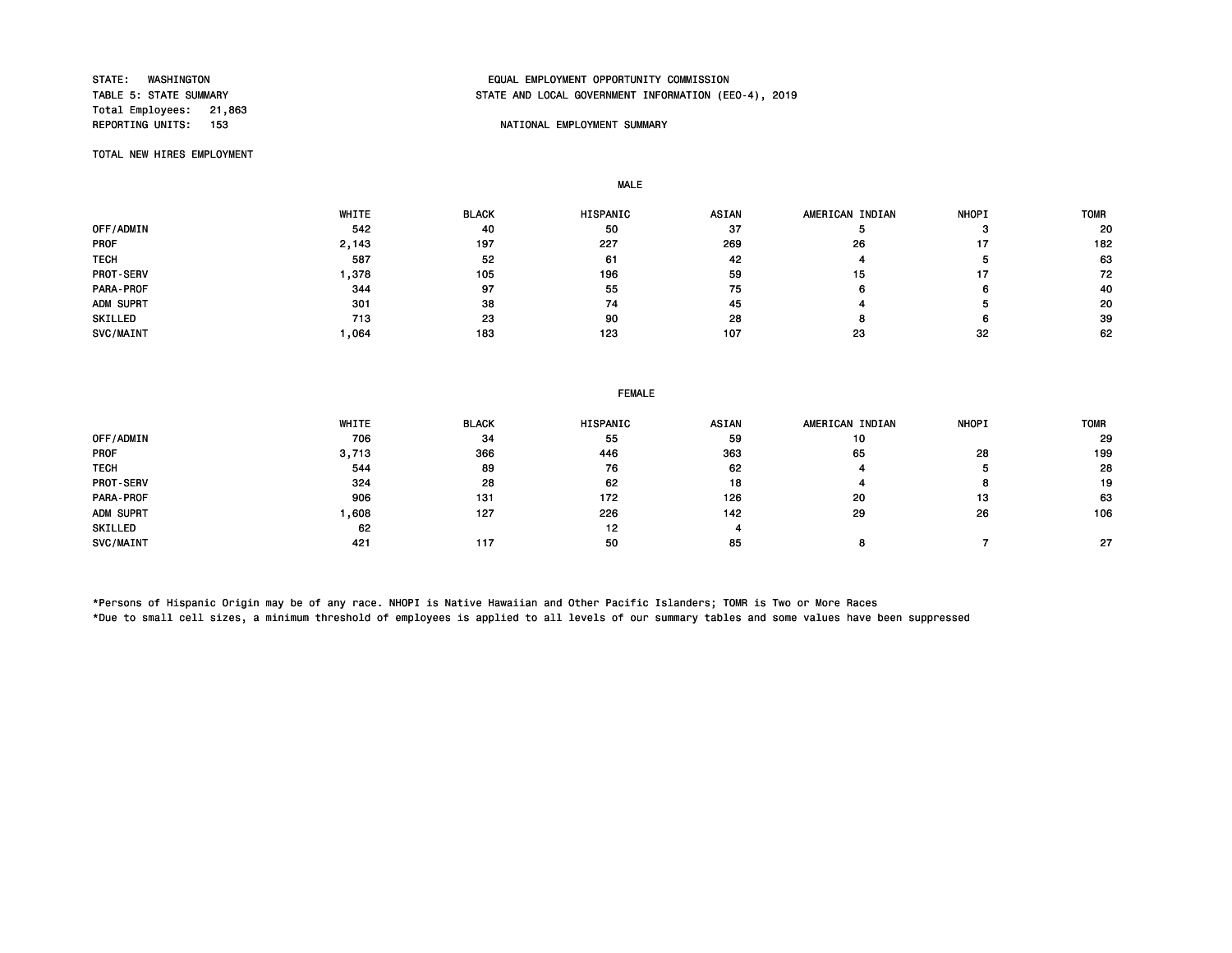Total Employees: 25,788

# STATE: WEST VIRGINIA EQUAL EMPLOYMENT OPPORTUNITY COMMISSION STATE AND LOCAL GOVERNMENT INFORMATION (EEO-4), 2019

#### REPORTING UNITS: 26 26 NATIONAL EMPLOYMENT SUMMARY

TOTAL FULL TIME EMPLOYMENT

 ANNUAL WHITE BLACK HISPANIC ASIAN AMERICAN INDIAN NHOPI TOMR SALARY \$K\*<br>0.1-15.9  $0.1-15.9$  94 3 16.0-19.9 54 4 20.0-24.9 721 64 6 4 25.0-32.9 2,526 93 9 3 10 33.0-42.9 3,956 90 14 14 5 6 43.0-54.9 3,458 81 16 13 6 3 4 55.0-69.9 1,621 18 4 10 70.0 PLUS 15 1,050 17 17 13 15 MEDIAN SALARY \$41,455 \$35,333 \$44,125 \$52,230 \$37,000 \$49,000 \$39,666 FEMALE **FRAME**  ANNUAL WHITE BLACK HISPANIC ASIAN AMERICAN INDIAN NHOPI TOMR SALARY \$K 0.1-15.9 38 16.0-19.9 106 8 20.0-24.9 1,208 75 11 6 25.0-32.9 3,109 136 22 19 10 33.0-42.9 3,417 144 12 16 10 6 43.0-54.9 1,717 63 15 11 6 55.0-69.9 902 17 9 5 70.0 PLUS 620 22 22 7 22 8 MEDIAN SALARY \$36,212 \$33,868 \$36,333 \$37,687 \$36,000 \$42,999 \$37,166 \*\*TOTAL\*\* ANNUAL WHITE BLACK HISPANIC ASIAN AMERICAN INDIAN NHOPI TOMR SALARY \$K MEDIAN SALARY \$39,025 \$34,431 \$40,499 \$36,333 \$46,600 \$38,416

\*IN THOUSAND OF DOLLARS (e.g. 0.1 - 15.9 represents \$1,000 - \$15,900).

MALE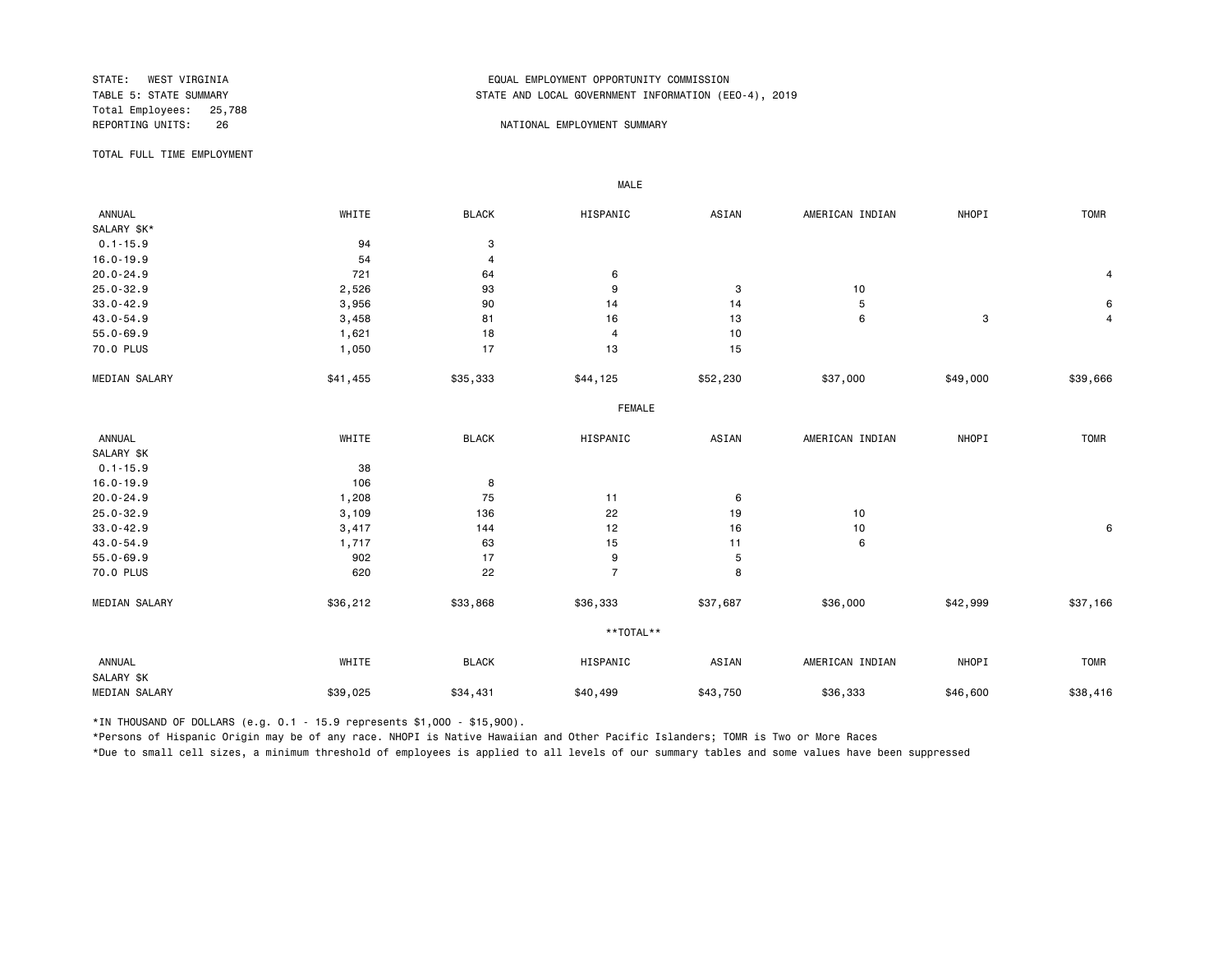STATE: WEST VIRGINIA EQUAL EMPLOYMENT OPPORTUNITY COMMISSION STATE AND LOCAL GOVERNMENT INFORMATION (EEO-4), 2019 Total Employees: 5,793<br>REPORTING UNITS: 26 26 NATIONAL EMPLOYMENT SUMMARY TOTAL PART TIME EMPLOYMENT MALE WHITE BLACK HISPANIC ASIAN AMERICAN INDIAN NHOPI TOMR OFF/ADMIN 227<br>PROF 124 PROF 124 7

PROT-SERV 5 PARA-PROF 2001 105 13 ADM SUPRT 286 11 SKILLED 3 SVC/MAINT 2,296 51 10 3 13 8 FEMALE WHITE BLACK HISPANIC ASIAN AMERICAN INDIAN NHOPI TOMR OFF/ADMIN 5 PROF 210 3 TECH 38 PROT-SERV 49<br>PARA-PROF 76 76 PARA-PROF 76 9 ADM SUPRT 483 21 6 8 SKILLED 5 SVC/MAINT 1,234 45 12 4 9

\*Persons of Hispanic Origin may be of any race. NHOPI is Native Hawaiian and Other Pacific Islanders; TOMR is Two or More Races \*Due to small cell sizes, a minimum threshold of employees is applied to all levels of our summary tables and some values have been suppressed

TECH 61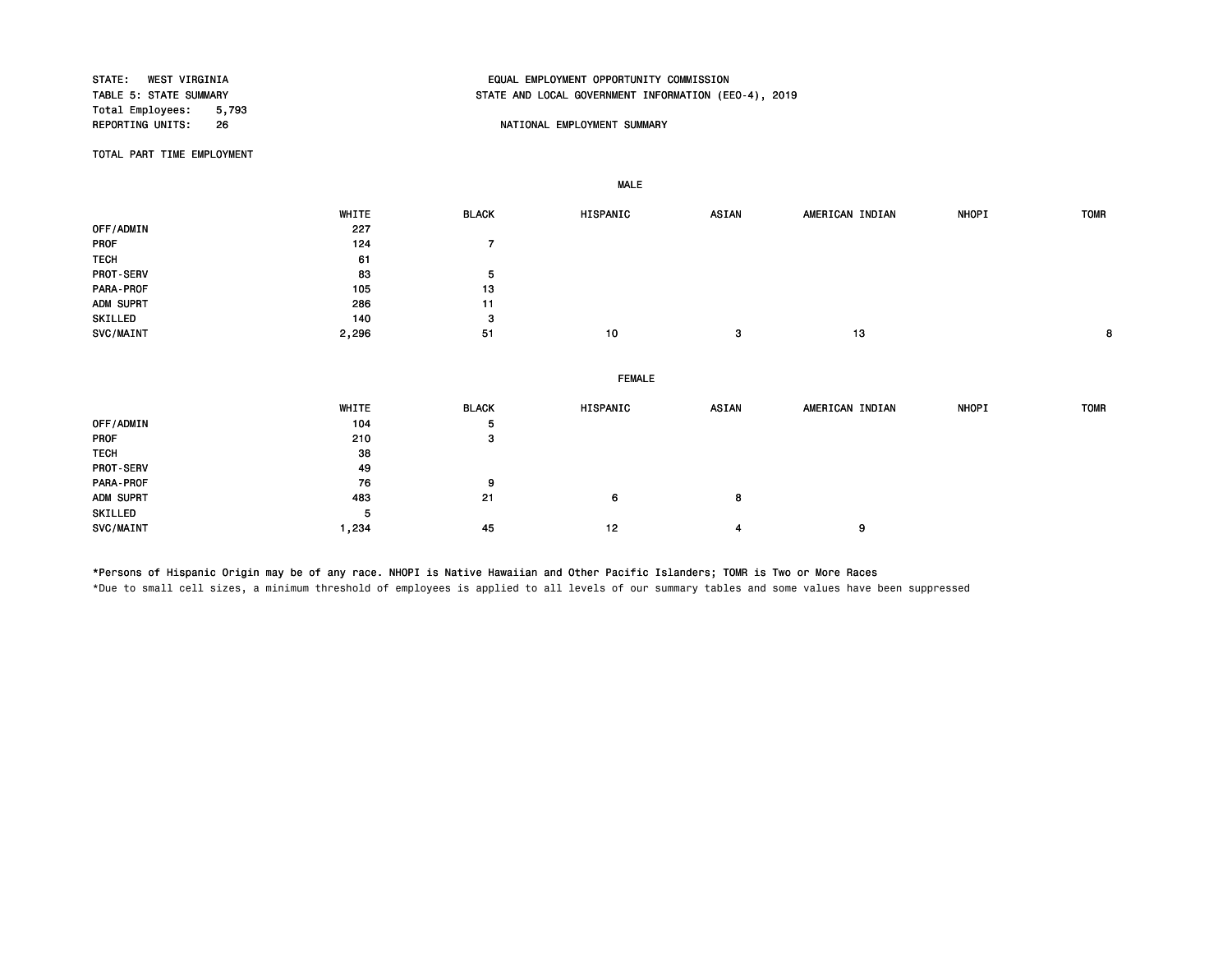Total Employees: 4,334<br>REPORTING UNITS: 26

# STATE: WEST VIRGINIA EQUAL EMPLOYMENT OPPORTUNITY COMMISSION STATE AND LOCAL GOVERNMENT INFORMATION (EEO-4), 2019

## NATIONAL EMPLOYMENT SUMMARY

TOTAL NEW HIRES EMPLOYMENT

MALE

|                  | WHITE | <b>BLACK</b> | HISPANIC | <b>ASIAN</b> | AMERICAN INDIAN | <b>NHOPI</b> | <b>TOMR</b> |
|------------------|-------|--------------|----------|--------------|-----------------|--------------|-------------|
| OFF/ADMIN        | 126   | ৾৽           | -3       |              |                 |              |             |
| <b>PROF</b>      | 411   | 29           | 4        |              |                 |              | 3           |
| <b>TECH</b>      | 104   | 6            |          |              |                 |              |             |
| <b>PROT-SERV</b> | 214   |              |          | -3           |                 |              |             |
| PARA-PROF        | 49    | 3            |          |              |                 |              |             |
| ADM SUPRT        | 278   | 12           | 6        |              |                 |              |             |
| SKILLED          | 324   | 6            |          |              |                 |              |             |
| SVC/MAINT        | 297   | -33          | -3       |              |                 |              |             |

|                  | <b>FEMALE</b> |              |          |       |                 |              |             |
|------------------|---------------|--------------|----------|-------|-----------------|--------------|-------------|
|                  | WHITE         | <b>BLACK</b> | HISPANIC | ASIAN | AMERICAN INDIAN | <b>NHOPI</b> | <b>TOMR</b> |
| OFF/ADMIN        | 121           |              | 18       |       |                 |              |             |
| <b>PROF</b>      | 743           | 40           | 40       | 4     |                 |              |             |
| <b>TECH</b>      | 81            | 4            | 8        |       |                 |              |             |
| <b>PROT-SERV</b> | 37            |              |          |       |                 |              |             |
| PARA-PROF        | 121           | 5            |          |       |                 |              |             |
| ADM SUPRT        | 766           | 43           | 48       | 5     |                 |              |             |
| SKILLED          | 20            |              |          |       |                 |              |             |
| SVC/MAINT        | 231           | 37           |          |       |                 |              |             |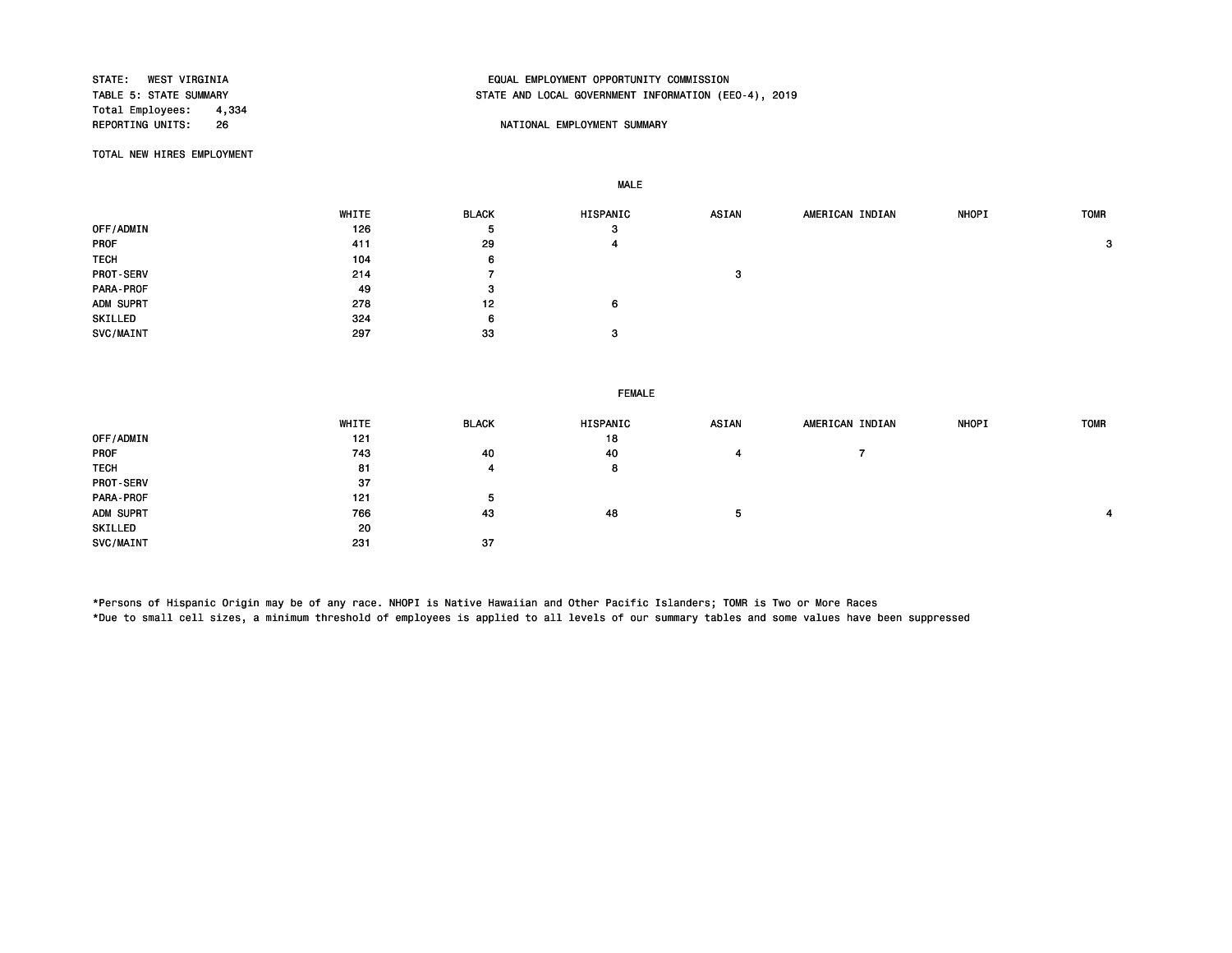Total Employees: 82,780<br>REPORTING UNITS: 121

## STATE: WISCONSIN EQUAL EMPLOYMENT OPPORTUNITY COMMISSION STATE AND LOCAL GOVERNMENT INFORMATION (EEO-4), 2019

### 121 **REPORTING UNITS: 121 NATIONAL EMPLOYMENT SUMMARY**

TOTAL FULL TIME EMPLOYMENT

 ANNUAL WHITE BLACK HISPANIC ASIAN AMERICAN INDIAN NHOPI TOMR SALARY \$K\*<br>0.1-15.9  $0.1-15.9$  9  $16.0-19.9$  3 20.0-24.9 165 18 19 3 10 25.0-32.9 586 79 26 25 10 16 33.0-42.9 4,337 567 225 87 25 5 92 43.0-54.9 10,456 625 345 161 52 6 97 55.0-69.9 10,595 458 356 158 54 6 104 70.0 PLUS 11,893 627 465 260 70 14 100 MEDIAN SALARY \$59,823 \$53,022 \$59,297 \$61,265 \$58,333 \$64,999 \$54,875 FEMALE **FRAME**  ANNUAL WHITE BLACK HISPANIC ASIAN AMERICAN INDIAN NHOPI TOMR SALARY \$K<br>0.1-15.9  $0.1-15.9$  6  $16.0-19.9$  3 20.0-24.9 217 25 10 5 25.0-32.9 1,956 331 106 75 12 33 33.0-42.9 7,587 1,042 427 167 51 5 92 43.0-54.9 9,485 820 387 208 40 5 90 55.0-69.9 8,159 453 308 198 56 4 92 70.0 PLUS 5,906 322 179 35 8 55 MEDIAN SALARY \$51,583 \$44,127 \$48,054 \$53,066 \$52,749 \$54,999 \$50,133 \*\*TOTAL\*\* ANNUAL WHITE BLACK HISPANIC ASIAN AMERICAN INDIAN NHOPI TOMR SALARY \$K MEDIAN SALARY \$55,565 \$47,974 \$52,999 \$56,369 \$55,614 \$61,000 \$52,593

\*IN THOUSAND OF DOLLARS (e.g. 0.1 - 15.9 represents \$1,000 - \$15,900).

MALE

\*Persons of Hispanic Origin may be of any race. NHOPI is Native Hawaiian and Other Pacific Islanders; TOMR is Two or More Races

\*Due to small cell sizes, a minimum threshold of employees is applied to all levels of our summary tables and some values have been suppressed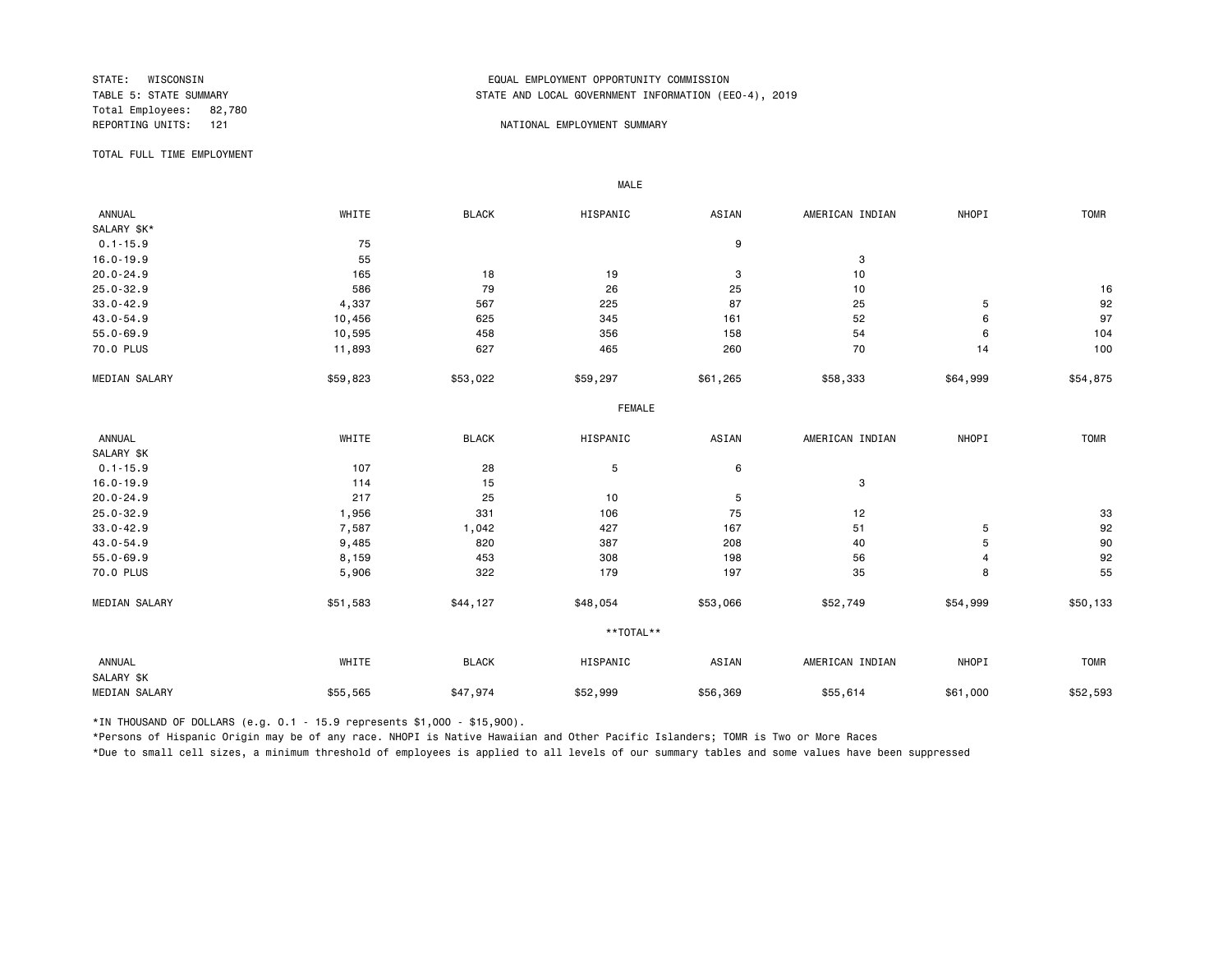Total Employees: 29,552<br>REPORTING UNITS: 121

# STATE: WISCONSIN EQUAL EMPLOYMENT OPPORTUNITY COMMISSION STATE AND LOCAL GOVERNMENT INFORMATION (EEO-4), 2019

## NATIONAL EMPLOYMENT SUMMARY

TOTAL PART TIME EMPLOYMENT

MALE

 WHITE BLACK HISPANIC ASIAN AMERICAN INDIAN NHOPI TOMR OFF/ADMIN 279 6 3 PROF 970 17 17 23 5 41 TECH 1,168 306 63 14 3 32 PROT-SERV 1,151 67 33 22 8 7 PARA-PROF 1,003 79 48 23 7 9 ADM SUPRT 995 76 40 20 16 SKILLED 375 9 7 3 3 SVC/MAINT 4,016 501 129 48 32 3 57

|                  | <b>FEMALE</b> |              |          |              |                 |              |             |  |  |
|------------------|---------------|--------------|----------|--------------|-----------------|--------------|-------------|--|--|
|                  | WHITE         | <b>BLACK</b> | HISPANIC | <b>ASIAN</b> | AMERICAN INDIAN | <b>NHOPI</b> | <b>TOMR</b> |  |  |
| OFF/ADMIN        | 195           | 10           | 18       | з            |                 |              |             |  |  |
| <b>PROF</b>      | 2,098         | 60           | 43       | 79           | 8               |              | 44          |  |  |
| <b>TECH</b>      | 1,498         | 930          | 160      | 31           | 10              |              | 35          |  |  |
| <b>PROT-SERV</b> | 559           | 73           | 25       |              | 8               |              | 11          |  |  |
| PARA-PROF        | 3,240         | 276          | 125      | 63           | 12              | з            | 26          |  |  |
| ADM SUPRT        | 3,158         | 194          | 97       | 45           | 12              |              | 58          |  |  |
| SKILLED          | 243           |              |          | з            |                 |              | 3           |  |  |
| SVC/MAINT        | 3,689         | 391          | 121      | 69           | 18              |              | -39         |  |  |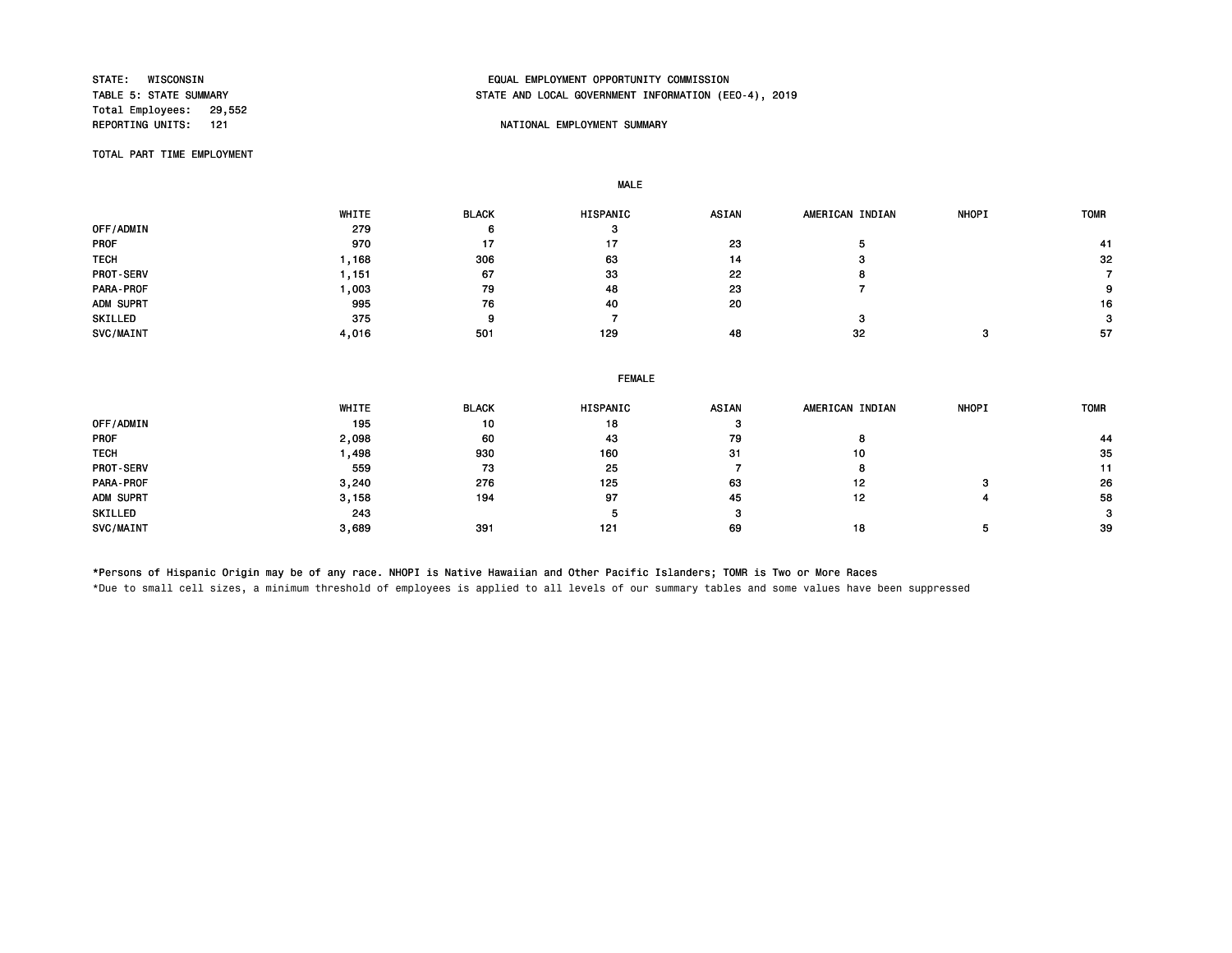Total Employees: 9,908<br>REPORTING UNITS: 121

# STATE: WISCONSIN EQUAL EMPLOYMENT OPPORTUNITY COMMISSION STATE AND LOCAL GOVERNMENT INFORMATION (EEO-4), 2019

## NATIONAL EMPLOYMENT SUMMARY

TOTAL NEW HIRES EMPLOYMENT

MALE

|                  | WHITE | <b>BLACK</b> | <b>HISPANIC</b> | <b>ASIAN</b> | AMERICAN INDIAN | <b>NHOPI</b> | <b>TOMR</b> |
|------------------|-------|--------------|-----------------|--------------|-----------------|--------------|-------------|
| OFF/ADMIN        | 104   |              | 4               |              | -3              |              |             |
| <b>PROF</b>      | 746   | 77           | 49              | 39           |                 |              | 22          |
| <b>TECH</b>      | 226   | 31           | $\bullet$       |              |                 |              |             |
| <b>PROT-SERV</b> | ,350  | 192          | 98              | 26           | n               |              | 22          |
| PARA-PROF        | 99    | 25           | 11              |              | з               |              |             |
| ADM SUPRT        | 186   | 24           | 14              | э            |                 |              | 10          |
| SKILLED          | 359   | 34           | 11              |              |                 |              |             |
| SVC/MAINT        | 541   | 88           | 22              | 10           |                 |              |             |

### FEMALE

|                  | WHITE | <b>BLACK</b> | <b>HISPANIC</b> | <b>ASIAN</b> | AMERICAN INDIAN | <b>NHOPI</b> | <b>TOMR</b> |
|------------------|-------|--------------|-----------------|--------------|-----------------|--------------|-------------|
| OFF/ADMIN        | 110   | 17           | 6               |              |                 |              |             |
| <b>PROF</b>      | ,509  | 216          | 63              | 52           | 9               |              | 45          |
| <b>TECH</b>      | 212   | 12           | 14              | л            |                 |              |             |
| <b>PROT-SERV</b> | 661   | 214          | 77              | 12           |                 |              | 25          |
| PARA-PROF        | 513   | 85           | 35              | 22           | 6               |              | 6           |
| ADM SUPRT        | 879   | 138          | 70              | 28           | з               |              | -21         |
| SKILLED          | 30    |              | 4               |              |                 |              |             |
| SVC/MAINT        | 192   | 59           | 25              |              |                 |              |             |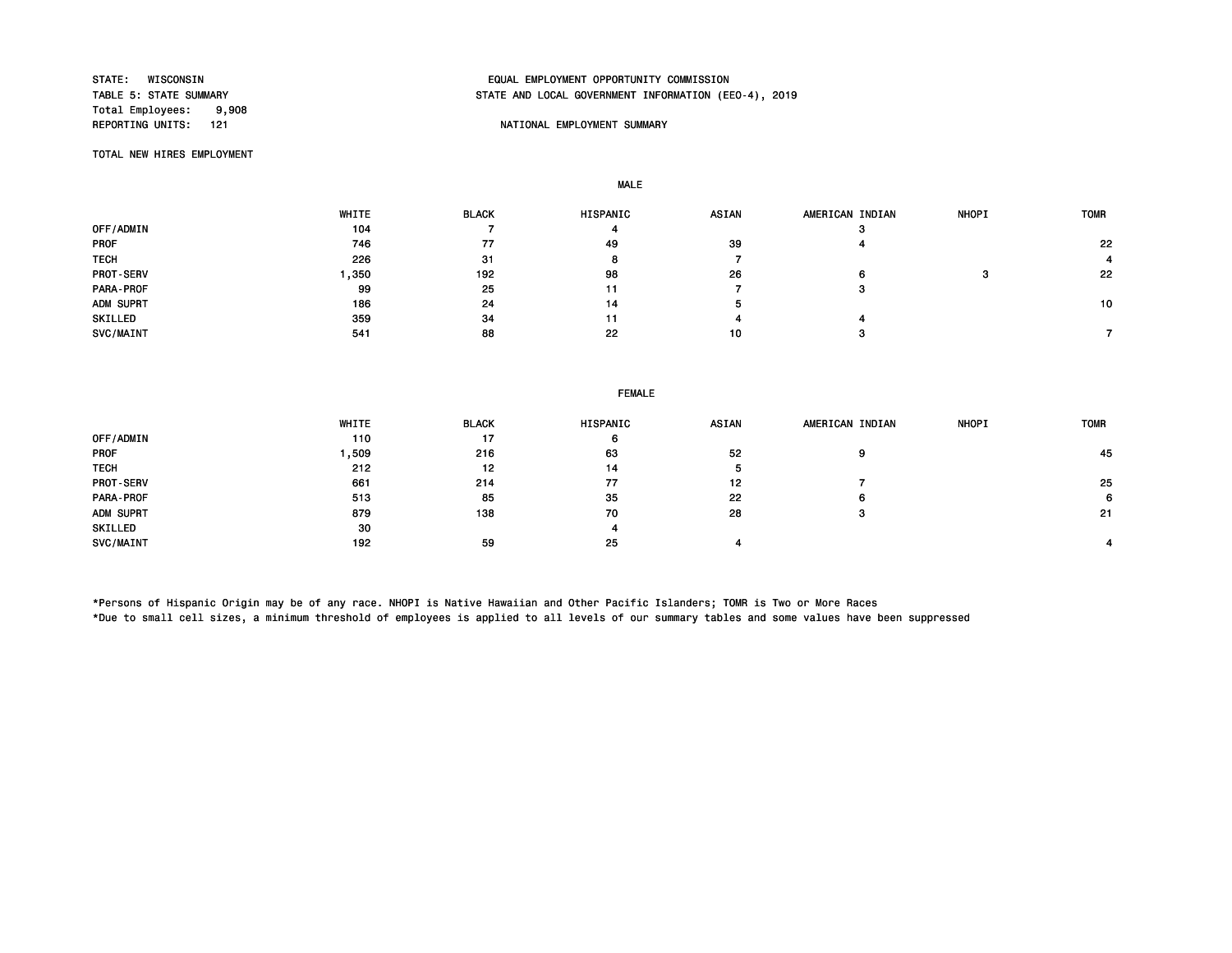Total Employees: 8,606 REPORTING UNITS: 27 27 NATIONAL EMPLOYMENT SUMMARY

# STATE: WYOMING EQUAL EMPLOYMENT OPPORTUNITY COMMISSION STATE AND LOCAL GOVERNMENT INFORMATION (EEO-4), 2019

TOTAL FULL TIME EMPLOYMENT

 ANNUAL WHITE BLACK HISPANIC ASIAN AMERICAN INDIAN NHOPI TOMR SALARY \$K\* 0.1-15.9 25 16.0-19.9<br>20.0-24.9 20.0-24.9 3 25.0-32.9 152 19  $33.0-42.9$  30.0-42.9 43.0-54.9 878 5 41 5 12 3 55.0-69.9 839 6 38 4 4 70.0 PLUS 933 3 29 11 3 5 MEDIAN SALARY \$56,770 \$54,999 \$46,805 \$66,249 \$47,500 \$62,500 \$52,999 FEMALE **FRAME**  ANNUAL WHITE BLACK HISPANIC ASIAN AMERICAN INDIAN NHOPI TOMR SALARY \$K<br>0.1-15.9  $0.1-15.9$  3 16.0-19.9 19<br>
20.0-24.9 139 20.0-24.9 139 18 25.0-32.9 775 5 55 12 9 33.0-42.9 913 6 107 11 7 43.0-54.9 812 4 59 3 4 55.0-69.9 880 3 41 11 8 70.0 PLUS 909 4 21 13 7 MEDIAN SALARY \$47,854 \$41,333 \$45,000 \$465,000 \$15,999 \$49,000 \*\*TOTAL\*\* ANNUAL WHITE BLACK HISPANIC ASIAN AMERICAN INDIAN NHOPI TOMR SALARY \$K MEDIAN SALARY \$52,269 \$48,333 \$41,861 \$47,125 \$49,000 \$51,399 \$51,399

\*IN THOUSAND OF DOLLARS (e.g. 0.1 - 15.9 represents \$1,000 - \$15,900).

MALE

\*Persons of Hispanic Origin may be of any race. NHOPI is Native Hawaiian and Other Pacific Islanders; TOMR is Two or More Races

\*Due to small cell sizes, a minimum threshold of employees is applied to all levels of our summary tables and some values have been suppressed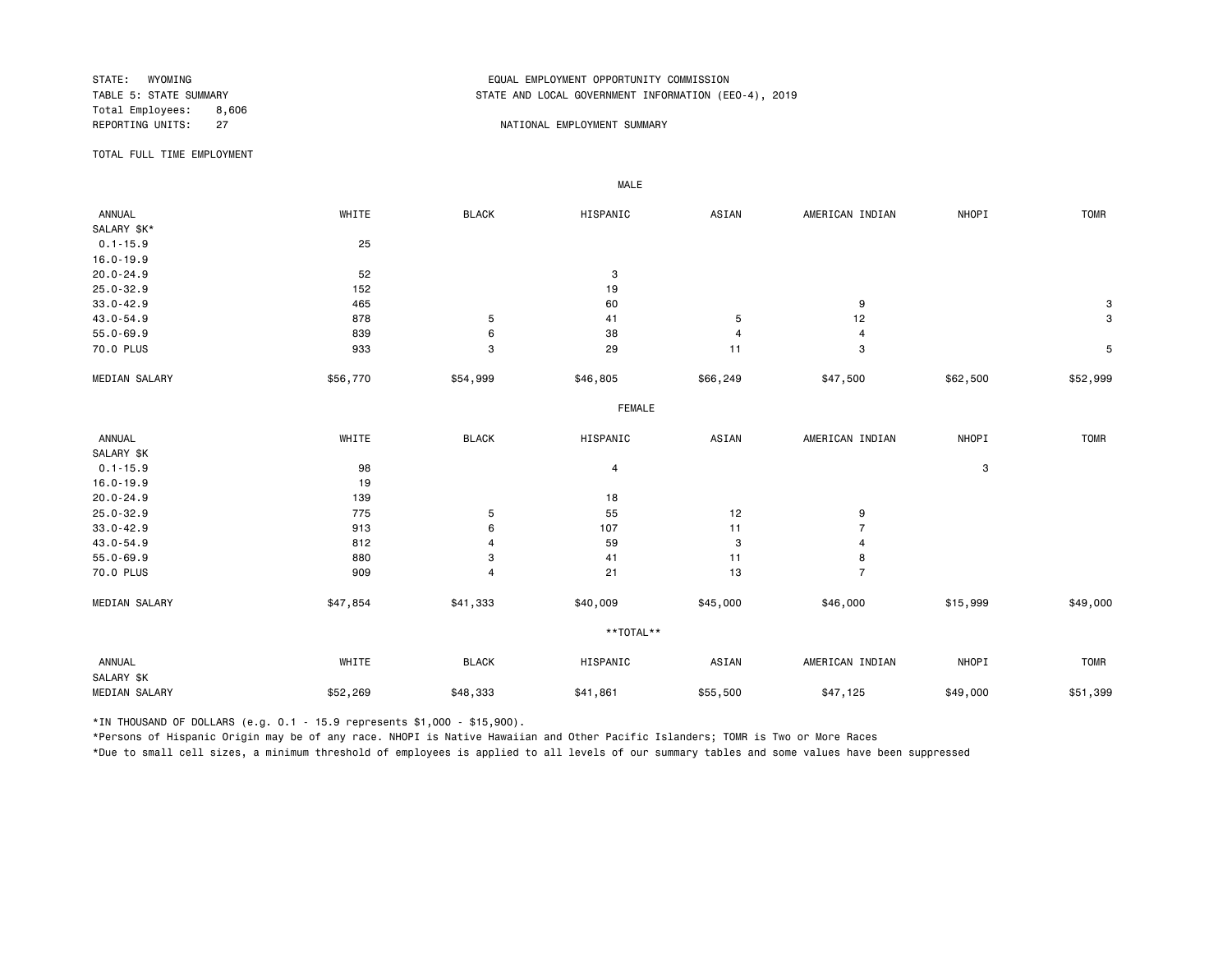Total Employees: 2,665<br>REPORTING UNITS: 27

# STATE: WYOMING EQUAL EMPLOYMENT OPPORTUNITY COMMISSION STATE AND LOCAL GOVERNMENT INFORMATION (EEO-4), 2019

## NATIONAL EMPLOYMENT SUMMARY

TOTAL PART TIME EMPLOYMENT

MALE

|             | WHITE | <b>BLACK</b> | HISPANIC | ASIAN | AMERICAN INDIAN | <b>NHOPI</b> | <b>TOMR</b> |
|-------------|-------|--------------|----------|-------|-----------------|--------------|-------------|
| OFF/ADMIN   | 19    |              |          |       |                 |              |             |
| PROF        | 61    |              | з        |       |                 |              |             |
| <b>TECH</b> | 61    |              | 3        |       |                 |              |             |
| PROT-SERV   | -34   |              |          |       |                 |              |             |
| PARA-PROF   | 167   | 5            | 16       |       |                 |              |             |
| ADM SUPRT   | 65    |              |          |       |                 |              |             |
| SKILLED     | 71    |              | 13       |       |                 |              |             |
| SVC/MAINT   | 365   | 8            | 35       |       |                 |              |             |

### FEMALE

|                  | WHITE | <b>BLACK</b> | HISPANIC | <b>ASIAN</b> | AMERICAN INDIAN | <b>NHOPI</b> | <b>TOMR</b> |
|------------------|-------|--------------|----------|--------------|-----------------|--------------|-------------|
| OFF/ADMIN        | 11    |              |          |              |                 |              |             |
| PROF             | 404   |              | 9        |              |                 |              |             |
| <b>TECH</b>      | 115   |              | 9        |              |                 |              |             |
| <b>PROT-SERV</b> | 34    |              |          |              |                 |              |             |
| <b>PARA-PROF</b> | 427   | 6            | 47       | 11           |                 |              |             |
| ADM SUPRT        | 107   |              |          |              |                 |              |             |
| SKILLED          | 58    |              | 5        |              |                 |              |             |
| SVC/MAINT        | 382   |              | 41       |              |                 |              |             |